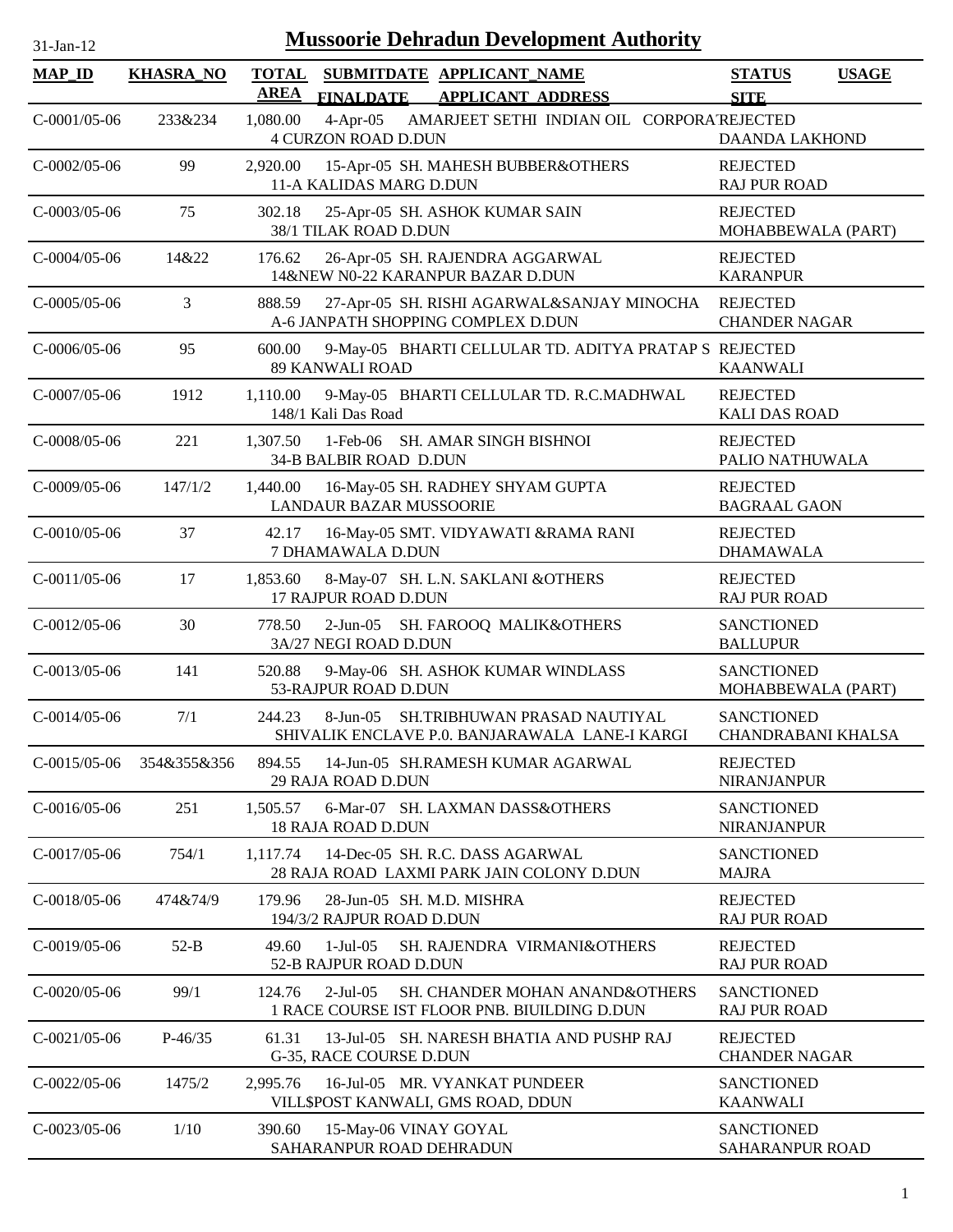| <b>MAP_ID</b>         | <b>KHASRA_NO</b> | <b>TOTAL</b> |                                                     | SUBMITDATE APPLICANT NAME                                                                                     | <b>STATUS</b>                              | <b>USAGE</b> |
|-----------------------|------------------|--------------|-----------------------------------------------------|---------------------------------------------------------------------------------------------------------------|--------------------------------------------|--------------|
|                       |                  | <b>AREA</b>  | <b>FINALDATE</b>                                    | <b>APPLICANT ADDRESS</b>                                                                                      | <b>SITE</b>                                |              |
| $C-0024/05-06$        | 257/2            | 2,052.43     |                                                     | 19-Jul-05 M/S ROHAN MOTORS LTD.<br>C/0 M/S ROHAN MOTORS YAMUNA COLONY D.DUN                                   | <b>SANCTIONED</b><br><b>NIRANJANPUR</b>    |              |
| $C-0025/05-06$        | 2357/3           | 1,840.00     |                                                     | 10-Oct-05 M/S MATRIX ZIPPERS PVT.LTD<br>M/S MATRIX ZIPPERS PVT.LTD. INDUSTRIAL AREA MOHABI MOHABBEWALA (PART) | <b>REJECTED</b>                            |              |
| $C-0026/05-06$        | 365&366          | 1,801.50     |                                                     | 20-Jul-05 SH. DINESH SINGH PADIYAR&SANJAY<br>C/0 B-116 SECTORE-4 DEFENCE COLONY D.DUN                         | <b>REJECTED</b><br><b>BANJAREWALA MAFI</b> |              |
| $C - 0027/05 - 06$    | 78               | 1,340.65     |                                                     | 27-Jul-05 INDIAN OIL CORPORATION LTD. M.D.<br>INDIAN OIL CORPORATION LTD. 29 RAJPUR ROAD D.DUN                | DC SANCTION<br><b>MAJRI NAFI</b>           |              |
| $C-0028/05-06$        | 12/A             | 1,620.09     |                                                     | 27-Jul-05 M/S I.B.P. COMPANY P. LTD.<br>IBP CO-LTD. (BG-P) LR D.DUN DIVISIONAL OFFICE.                        | <b>REJECTED</b><br><b>MALSI</b>            |              |
| $C-0029/05-06$        | $\mathcal{C}$    | 1.054.08     | 202 RAJPUR ROAD D.DUN                               | 29-Jul-05 M/S DASS ELECTRONICS                                                                                | <b>SANCTIONED</b><br>PATEL NAGAR           |              |
| $C-0030/05-06$        | 235              | 2,138.38     | 1 HARIDWAR ROAD D.DUN                               | 30-Jul-05 SH. GAUTAM MARWAHA                                                                                  | <b>REJECTED</b><br><b>KUANWALA</b>         |              |
| $C-0031/05-06$        | 1207             | 22.29        | 18-Jan-06 SH. MADAN LAL                             | C/O 360/1, NARISHILP MANDIR MARG D.DUN                                                                        | <b>SANCTIONED</b><br><b>GARHI</b>          |              |
| $C - 0.032/0.5 - 0.6$ | 25               | 431.18       | 25, ANAND CHOWK D.DUN                               | 13-Jun-06 TULSI PRATISTHAN SANSTHAN                                                                           | <b>SANCTIONED</b><br><b>ANAND CHOWK</b>    |              |
| $C-0033/05-06$        | 1476/2           | 201.06       |                                                     | 17-Aug-05 SH. SANJAY AHUJA<br>H.N0-6 PHASE-1 VASANT VIHAR D.DUN                                               | <b>REJECTED</b><br><b>KAANWALI</b>         |              |
| $C-0034/05-06$        | 50               | 4,646.00     |                                                     | 25-Aug-05 M/S WHALE GRAPHICS INDIA LTD.<br>50 MOHABEWALA INDUS. AREA SAHARANPUR ROAD D.DU                     | <b>REJECTED</b><br>MOHABBEWALA (PART)      |              |
| $C - 0035/05 - 06$    | 245/1            | 198.08       | 75 GANDHI ROAD D.DUN                                | 29-Aug-05 SH. SHASHI BHUSHAN                                                                                  | <b>REJECTED</b><br><b>RAJ PUR ROAD</b>     |              |
| $C - 0036/05 - 06$    | 18/2             | 255.00       | 31-Aug-05 VISHVER CHAND<br><b>BADRIPUR DEHRADUN</b> |                                                                                                               | <b>REJECTED</b><br><b>BADRIPUR</b>         |              |
| $C-0037/05-06$        | 294              | 192.00       | D.A.V. COLLEGE ROAD DEHRADUN                        | 31-Aug-05 HUTCHISON ESSAR SOUTH LIMITED                                                                       | <b>REJECTED</b><br>D.A.V. COLLAGE ROAD     |              |
| C-0038/05-06          | 59/4             | 600.00       | 59/4 RAJPUR ROAD DEHRADUN                           | 1-Sep-05 HUTCHISION ESSAR SOUTH LIMITED                                                                       | <b>REJECTED</b><br><b>RAJ PUR ROAD</b>     |              |
| $C-0039/05-06$        | 47/23            | 94.06        | 47/23 DHAMAWALA D.DUN                               | 1-Sep-05 SMT. NEELAM KUMARI&OTHERS                                                                            | <b>REJECTED</b><br><b>DHAMAWALA</b>        |              |
| $C-0040/05-06$        | 26&170           | 326.50       |                                                     | 5-Sep-05 SH. SURENDER RAM&OTHERS<br>C/0 ARORA ASSOCIATES A-6 JANPATH SHOPPING COMPLE                          | <b>SANCTIONED</b><br>CHUKKHUWALA           |              |
| C-0040/05-06-EX       | 26&170           | 0.00         |                                                     | 28-Feb-11 SH. SURENDER RAM&OTHERS<br>C/0 ARORA ASSOCIATES A-6 JANPATH SHOPPING COMPLE                         | SANCTIONED Commercial C<br>CHUKKHUWALA     |              |
| $C-0041/05-06$        | 253              | 5,532.15     | 18 RAJA ROAD LAXMI PARK D.DUN                       | 28-May-07 AGRIM INFRASTRUCTURE BUILDER PVT.                                                                   | <b>REJECTED</b><br><b>NIRANJANPUR</b>      |              |
| C-0041/05-06-RE       | 253              | 8,869.16     | 18 RAJA ROAD LAXMI PARK D.DUN                       | 15-Jan-08 AGRIM INFRASTRUCTURE BUILDER PVT.                                                                   | <b>REJECTED</b><br>NIRANJANPUR             | Commercial C |
| C-0041/05-06-RE       | 253              | 8,869.16     | $6$ -Jun-08<br>18 RAJA ROAD LAXMI PARK D.DUN        | AGRIM INFRASTRUCTURE BUILDER PVT.                                                                             | <b>REJECTED</b><br><b>NIRANJANPUR</b>      | Commercial C |
| $C-0042/05-06$        | 355              | 18.59        |                                                     | 7-Sep-05 SMT. BINA DOBHAL<br>GRAM BAAMANWALA P.0.- MAJRA D.DUN                                                | <b>REJECTED</b><br><b>MAJRA</b>            |              |
| $C-0043/05-06$        | 2&4&9            | 731.50       | <b>66 NESHVILLA ROAD D.DUN</b>                      | 24-Aug-06 SH. RAJ KUMAR SINGH                                                                                 | <b>REJECTED</b><br><b>SALAWALA</b>         |              |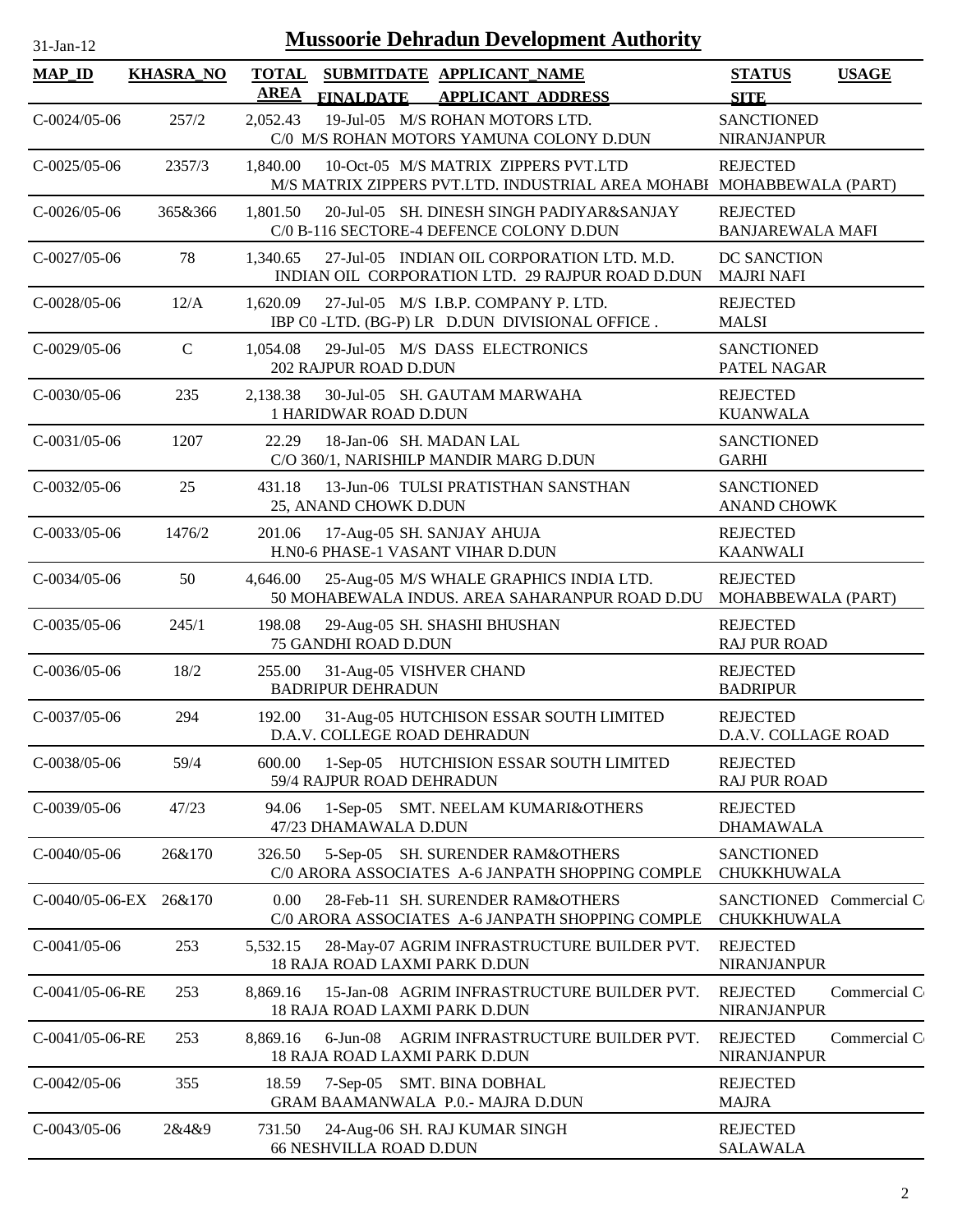| <b>Mussoorie Dehradun Development Authority</b><br>31-Jan-12 |                                                   |             |                                                                                                      |                                         |              |
|--------------------------------------------------------------|---------------------------------------------------|-------------|------------------------------------------------------------------------------------------------------|-----------------------------------------|--------------|
| <b>MAP_ID</b>                                                | <b>KHASRA_NO</b>                                  | <b>AREA</b> | TOTAL SUBMITDATE APPLICANT_NAME<br><b>FINALDATE</b><br><b>APPLICANT ADDRESS</b>                      | <b>STATUS</b><br><b>SITE</b>            | <b>USAGE</b> |
| $C-0044/05-06$                                               | 3                                                 | 130.45      | 14-Sep-05 SH. RAKESH KUMAR TANEJA<br>C/0 M/S HARP OPP- ARCHANA HOSPITAL MOHINDER VIHAR CHANDER NAGAR | <b>SANCTIONED</b>                       |              |
| $C-0045/05-06$                                               | 1/10                                              | 281.93      | 7-Aug-06 SH. ROHIT AGARWAL&OTHERS<br>R/0 STREET-N0-4 LANE-N0-7 RAJENDRA NAGAR D.DUN                  | <b>SANCTIONED</b><br>SAHARANPUR ROAD    |              |
| $C-0046/05-06$                                               | 76/32                                             | 624.04      | 20-Sep-05 SH. RITU RAJ KHANNA<br>76/32 ARAT BAZAR D.DUN                                              | <b>SANCTIONED</b><br><b>ARAT BAZAR</b>  |              |
| $C-0047/05-06$                                               | 111/2                                             | 789.60      | 21-Oct-05 SMT. SANGEETA VERMA&SUBHASH CHANIREJECTED<br>24 E.C.ROAD D.DUN                             | <b>RAJ PUR ROAD</b>                     |              |
| $C-0048/05-06$                                               | 76                                                | 170.69      | 1-Dec-05 SH. SUMANT BHUSHAN<br>76 GANDHI ROAD D.DUN                                                  | <b>REJECTED</b><br><b>GANDHI ROAD</b>   |              |
| $C-0049/05-06$                                               | 76                                                | 190.96      | 1-Dec-05 SH. GAURAV BHUSHAN<br>76 GANDHI ROAD D.DUN                                                  | <b>REJECTED</b><br><b>GANDHI ROAD</b>   |              |
| $C-0050/05-06$                                               | 75                                                | 176.08      | 1-Dec-05 SH. SUMANT BHUSHAN<br>75 GANDHI ROAD D.DUN                                                  | <b>REJECTED</b><br><b>GANDHI ROAD</b>   |              |
| $C-0051/05-06$                                               | 13                                                | 66.93       | 5-Dec-05 SH. SUBHASH CHANDRA GOYAL&OTHERS REJECTED<br>C/0 JWALA DAIRY DHAMAWALA D.DUN                | <b>DARSHANI GATE</b>                    |              |
| $C-0052/05-06$                                               | 20                                                | 102.28      | 5-Dec-05 SH. SANJAY GOYAL&AMIT GOYAL<br>C/0 JWALA DAIRY DHAMAWALA D.DUN                              | <b>REJECTED</b><br><b>DARSHANI GATE</b> |              |
| $C-0053/05-06$                                               | 143                                               | 450.73      | 7-Dec-05 SH. ARCHIT CHOPRA<br>C/0 NIRMATA HOTEL HIM PALACE HARIDWAR ROAD D.DU                        | <b>SANCTIONED</b><br>MOHABBEWALA (PART) |              |
| $C-0054/05-06$                                               | 143                                               | 414.95      | 7-Dec-05 SH. CHITRESH CHOPRA<br>C/0 NIRMATA HOTEL HIM PALACE HARIDWAR ROAD D.DU                      | <b>SANCTIONED</b><br>MOHABBEWALA (PART) |              |
| $C-0055/05-06$                                               | 62                                                | 274.66      | 15-Dec-05 SH. DEEN DAYAL GUPTA&PAWAN KUMAR REJECTED<br>62 GANDHI ROAD D.DUN                          | <b>GANDHI ROAD</b>                      |              |
| $C-0056/05-06$                                               | 752&753&754 1,628.19                              |             | 8-Jun-06 CAPT.HARI MOHAN KULSHRESHT<br>C/0 56 RAJPUR ROAD D.DUN                                      | <b>SANCTIONED</b><br><b>MAJRA</b>       |              |
| $C-0057/05-06$                                               | 170&171&78 11,080.00                              |             | 6-Jan-06 M/S GANPATI SAGAR HILL RISE ROPE LADEREJECTED<br>113 MOHIT VIHAR NIRANJANPUR D.DUN          | <b>BAGDA DHORAN</b>                     |              |
| C-0058/05-06                                                 | 145                                               | 5,060.00    | 7-Jun-06 SH. PRADEEP SINGH SANGWAN<br>H.N0-100 MAYUR VIHAR D.DUN                                     | <b>REJECTED</b><br><b>BAGDA DHORAN</b>  |              |
|                                                              | C-0059/05-06 112/2&109&110 1,390.00<br>$\sqrt{1}$ |             | 31-Jan-06 SMT. ANJU<br>C/0 DR. ASHWANI KAMBOJ DOON SCHOOL D.DUN                                      | <b>REJECTED</b><br><b>THANI GAON</b>    |              |
| $C-0060/05-06$                                               | 177&169                                           |             | 7,490.24 1-Feb-06 M/S SUN BEAM TOURIST RESORTS PVT.LTDREJECTED<br>1- ASHOK VIHAR G.M.S.ROAD D.DUN    | <b>BAGDA DHORAN</b>                     |              |
| $C-0061/05-06$                                               | 60&60/1                                           | 1,334.06    | 23-Jun-06 SH. GURJEET SINGH<br>60&60/1 TYAGI ROAD D.DUN                                              | <b>REJECTED</b><br><b>TYAGI ROAD</b>    |              |
|                                                              | C-0061/05-06-RE 60&60/1                           | 1,308.15    | 8-Aug-07 SH. GURJEET SINGH<br>60&60/1 TYAGI ROAD D.DUN                                               | <b>REJECTED</b><br><b>TYAGI ROAD</b>    | Hotel        |
| $C$ -0061/05-06-RE 60&60/1                                   |                                                   | 1,308.15    | 10-Sep-07 SH. GURJEET SINGH<br>60&60/1 TYAGI ROAD D.DUN                                              | SANCTIONED Hotel<br><b>TYAGI ROAD</b>   |              |
| $C-0062/05-06$                                               | 1475&1476                                         | 391.86      | 16-Feb-06 M/S SHIVKIRPA ASSOCIATES<br>99/3 SATYA VIHAR COLONY D.DUN                                  | <b>SANCTIONED</b><br><b>KAANWALI</b>    |              |
| $L$ -0001/05-06                                              | $\boldsymbol{0}$                                  | 0.00        | 11-Apr-05 SH. E.B.THAPA<br>KHULAGARH D.DUN                                                           | <b>SANCTIONED</b>                       |              |
| $L$ -0002/05-06                                              | 60,61,63                                          | 0.00        | 6-May-05 SH. HANSRAJ AND OTHERS<br>NIRANJANPUR D.DUN                                                 | <b>SANCTIONED</b>                       |              |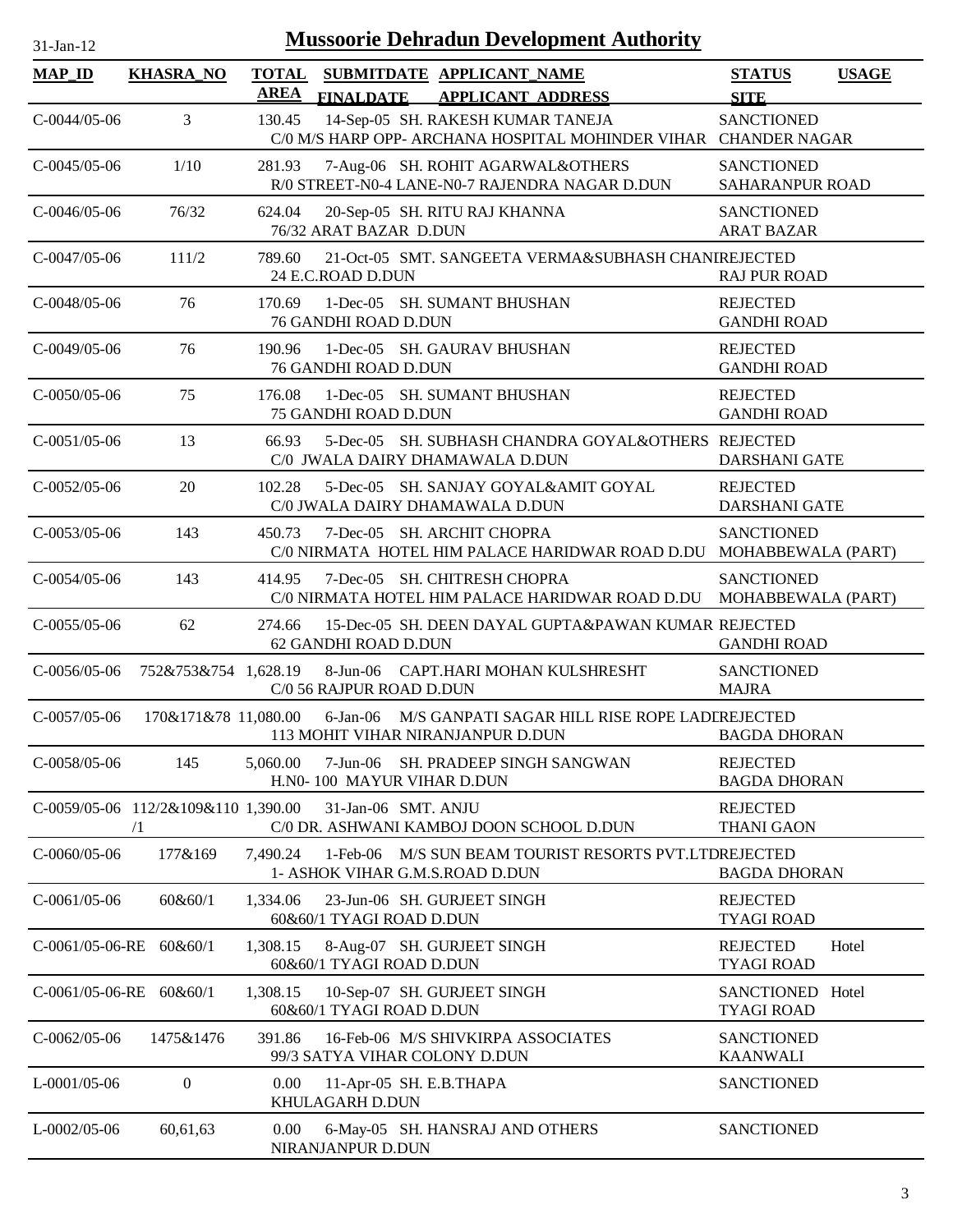| <b>Mussoorie Dehradun Development Authority</b><br>31-Jan-12 |                  |                             |                                                                                                                   |                                           |              |  |
|--------------------------------------------------------------|------------------|-----------------------------|-------------------------------------------------------------------------------------------------------------------|-------------------------------------------|--------------|--|
| <b>MAP_ID</b>                                                | <b>KHASRA_NO</b> | <b>TOTAL</b><br><b>AREA</b> | SUBMITDATE APPLICANT NAME<br><b>FINALDATE</b><br><b>APPLICANT ADDRESS</b>                                         | <b>STATUS</b><br><b>SITE</b>              | <b>USAGE</b> |  |
| $L$ -0003/05-06                                              | 217              | 1,285.98                    | 12-Jun-07 SH. SANJAY JAIN AND ALKA JAIN<br>96 VIJAY PARK KANWALI D.DUN                                            | <b>SANCTIONED</b><br><b>NIRANJANPUR</b>   |              |  |
| $L$ -0004/05-06                                              | $\mathbf{0}$     | 0.00                        | 25-Aug-05 SH. VIKRAM SINGH CHATTRI AND OTHERS REJECTED<br><b>VILLAGE KANDOLI D.DUN</b>                            |                                           |              |  |
| $L - 0005/05 - 06$                                           | 151K             | 0.00                        | 26-Sep-05 SH. K.KISHOR, DEVRATH AND S.KUMAR<br><b>KISHANPUR D.DUN</b>                                             | <b>REJECTED</b><br><b>KISHANPUR</b>       |              |  |
| L-0005/05-06-RE                                              | 151K             | 2,338.24                    | 22-Jan-08 SH. K.KISHOR, DEVRATH AND S.KUMAR<br>Electronic Design&Techniques, 202, Bhawani Service Industries, Opp | <b>REJECTED</b><br><b>KISHANPUR</b>       | Home         |  |
| $L-0006/05-06$                                               | 383,384          | 0.00                        | 7-Oct-05 SH. L.PRASAD<br>AJABPUR KALAN D.DUN                                                                      | <b>SANCTIONED</b>                         |              |  |
| $L$ -0007/05-06                                              | $\boldsymbol{0}$ | 7,976.00                    | 26-Oct-05 BHUVAN GREEN VALLEY<br>ADHOIWALA D.DUN                                                                  | <b>PENDING</b>                            |              |  |
| $L$ -0008/05-06                                              | 569 TO 574       | 0.00                        | 26-Oct-05 DUMDUL JINGIR PON<br>TARLA NAGAL D.DUN                                                                  | <b>SANCTIONED</b><br><b>TARLA NAGAL</b>   |              |  |
| $L$ -0009/05-06                                              | 517 TO 519       | 0.00                        | 7-Nov-05 SH. AJMAR SINGH<br><b>BHARUWALA GRANT D.DUN</b>                                                          | <b>PENDING</b>                            |              |  |
| $L$ -0010/05-06                                              | 46G, 46CH        | 4,080.81                    | 21-Jan-06 SH. PANKAJ JCAIN<br>RAJANDRA NAGAR D.DUN                                                                | <b>REJECTED</b>                           |              |  |
| R-0001/05-06                                                 | 181              | 148.20                      | 2-Apr-05 SH. AJAY SINGH RAWAT<br>B-8/6 ONGC COLONY KAULAGARH ROAD D.DUN                                           | <b>SANCTIONED</b><br><b>KAULAGARH</b>     |              |  |
| R-0002/05-06                                                 | 20               | 144.23                      | 2-Apr-05 SH. DEEPAK BHASIN<br>4/4 MOHINI ROAD D.DUN                                                               | <b>SANCTIONED</b><br>CHAI BAGH KAULAGARH  |              |  |
| R-0003/05-06                                                 | 9                | 184.88                      | 2-Apr-05 SH. ANIL RAWAT<br>56 MEEDO COMPLEX D.DUN                                                                 | <b>SANCTIONED</b><br><b>ADOIWALA</b>      |              |  |
| $R - 0004/05 - 06$                                           | 268/618          | 472.90                      | 2-May-06 SH. HARSH JAIN&OTHERS<br>C/0 ARORA ASSOCIATES A-6 JANPATH SHOPPING COMPLE                                | <b>SANCTIONED</b><br><b>RAJ PUR ROAD</b>  |              |  |
| $R - 0005/05 - 06$                                           | 1559             | 181.50                      | 2-Apr-05 SH. INDERJEET SINGH<br><b>G-36 RACE COURSE D.DUN</b>                                                     | <b>SANCTIONED</b><br><b>KAANWALI</b>      |              |  |
| R-0006/05-06                                                 | 1559             | 205.37                      | 2-Apr-05 SMT. HARJEET KAUR<br>13/39 DANDI PUR MOHALLA D.DUN                                                       | <b>SANCTIONED</b><br><b>KAANWALI</b>      |              |  |
| R-0007/05-06                                                 | 22&23            | 81.44                       | 2-Apr-05 SH. GANGA PRASAD NAITHANI<br>C/0 B-172 NEHRU COLONY D.DUN.                                               | <b>SANCTIONED</b><br>CHAK AJABPUR KALAN   |              |  |
| R-0008/05-06                                                 | 329              | 214.68                      | 2-Apr-05 SH. ABDUL REHMAN<br>202 KISHANPUR D.DUN                                                                  | <b>REJECTED</b><br><b>KISHANPUR</b>       |              |  |
| R-0009/05-06                                                 | 989/3            | 244.76                      | 2-Apr-05 SMT. NEENA DOBHAL&DHIRENDER DOBHASANCTIONED<br>76 SARASWATI SONI MARG D.DUN                              | <b>KAANWALI</b>                           |              |  |
| R-0010/05-06                                                 | 22               | 110.19                      | 4-Apr-05 SMT. PREM WATI DEVI&OTHERS<br>R/0 22 PIPAL MANDI D.DUN                                                   | <b>REJECTED</b><br>PIPAL MANDI            |              |  |
| $R - 0011/05 - 06$                                           | 2049             | 204.80                      | 4-Apr-05 SH. KUNWAR SINGH MEWAR<br>173 - B BLOCK NEHRU COLONY D.DUN.                                              | <b>REJECTED</b><br>AJABPUR KALAM (PART)   |              |  |
| R-0012/05-06                                                 | 434              | 492.56                      | 4-Apr-05 SH. RAJINDER SINGH<br>11/17 ASHIRWAD ENCLAVE D.DUN                                                       | <b>SANCTIONED</b><br><b>KAANWALI</b>      |              |  |
| R-0013/05-06                                                 | 12/27            | 102.12                      | 20-May-05 SMT. VIMLA JAGGI& L.N.JAGGI<br>12/12 KARANPUR BLOCK-II D.DUN                                            | <b>SANCTIONED</b><br><b>KARANPUR</b>      |              |  |
| $R - 0014/05 - 06$                                           | 596              | 277.00                      | 4-Apr-05 SH. PANKAJ DIMRI<br>71 SHANTI VIHAR AJABPUR KALAN D.DUN                                                  | <b>SANCTIONED</b><br><b>AJABPUR KHURD</b> |              |  |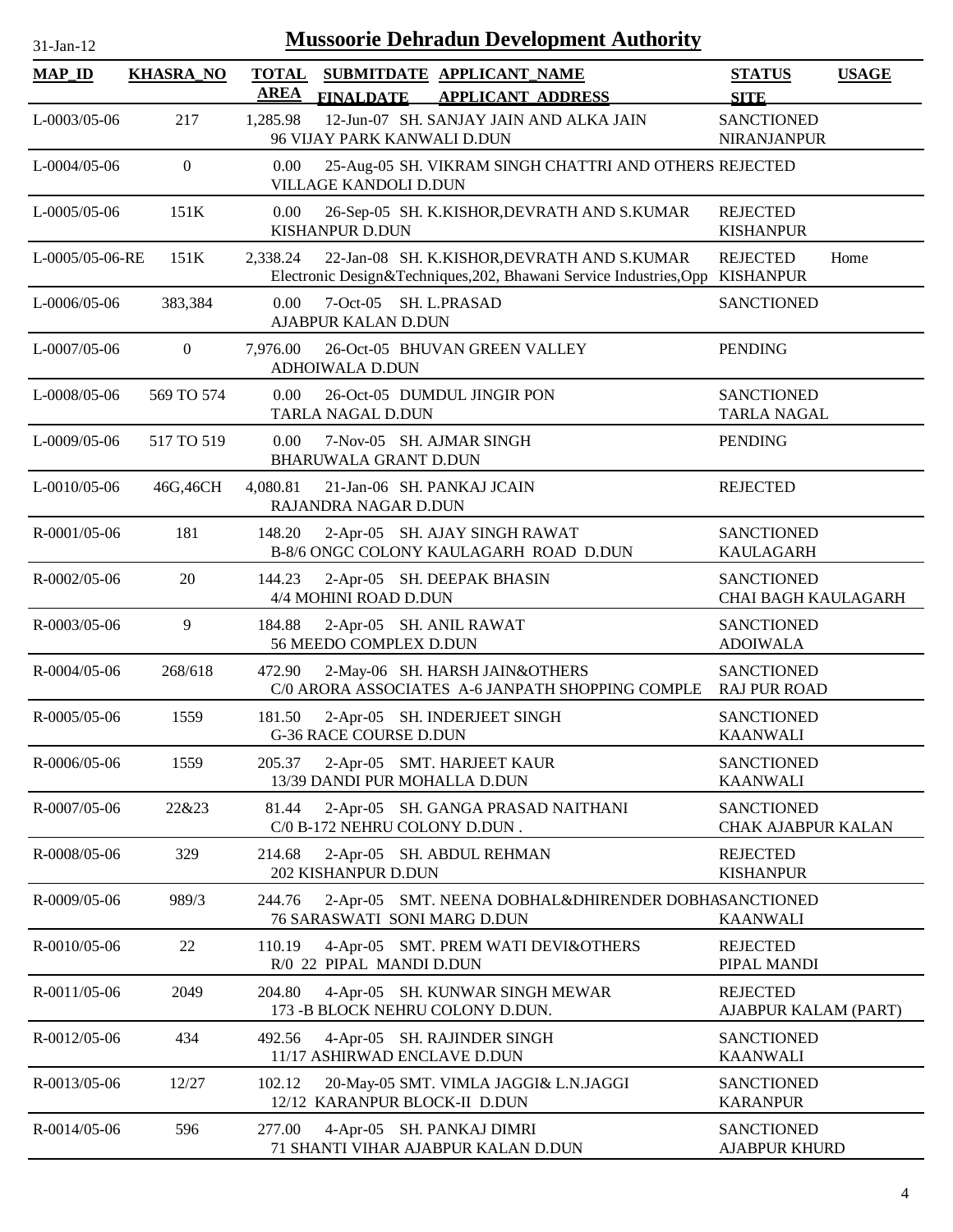| $31$ -Jan-1 |  |
|-------------|--|
|             |  |

| <b>MAP_ID</b>      | <b>KHASRA_NO</b> | <b>TOTAL</b><br><b>AREA</b> | <b>FINALDATE</b>               | SUBMITDATE APPLICANT NAME<br><b>APPLICANT ADDRESS</b>                                     | <b>STATUS</b><br><b>SITE</b>                  | <b>USAGE</b> |
|--------------------|------------------|-----------------------------|--------------------------------|-------------------------------------------------------------------------------------------|-----------------------------------------------|--------------|
| R-0015/05-06       | 205              | 116.02                      | 31/1 BHANDARI BAGH D.DUN       | 4-Apr-05 SH. NARENDRA KUMAR&SATISH KUMAR                                                  | <b>REJECTED</b><br><b>MAJRA</b>               |              |
| R-0016/05-06       | 255              | 242.05                      | 72/2 BHANDARI BAGH D.DUN       | 4-Apr-05 SH. JAGDAMBA PRASAD BALODI                                                       | <b>REJECTED</b><br><b>NATHANPUR</b>           |              |
| R-0017/05-06       | 521              | 166.63                      |                                | 4-Apr-05 SH. MURLIDHAR BIJALWAN<br>1/1-B NEW VASANT VIHAR ENCLAVE D.DUN                   | <b>SANCTIONED</b><br><b>KAANWALI</b>          |              |
| R-0018/05-06       | 151              | 79.09                       |                                | 4-Apr-05 SH. JOT SINGH NEGI<br>CHAK SHAH NAGAR HARIDWAR ROAD D.DUN                        | <b>REJECTED</b><br>AJABPUR KALAM (PART)       |              |
| $R - 0019/05 - 06$ | 33               | 131.04                      |                                | 4-Apr-05 SMT. PUSPA BISHT<br>33 SHAHEED VIJAY RATURI MARG PATEL NAGAR D.DUN               | <b>SANCTIONED</b><br>PATEL NAGAR              |              |
| R-0020/05-06       | 91/66            | 68.00                       | 11/2 PATEL NAGAR D.DUN         | 4-Apr-05 SMT. AGYARANI MOHAN                                                              | <b>REJECTED</b><br>PATEL NAGAR                |              |
| $R - 0021/05 - 06$ | 67/18            | 203.35                      |                                | 5-Apr-05 SH.SACHCHIDA NAND JOSHI<br>26/28 SEWAK ASHRAM ROAD D.DUN                         | <b>SANCTIONED</b><br><b>SEWAK ASHRAM ROAD</b> |              |
| R-0022/05-06       | 171              | 1,430.00                    | 171/A RAJPUR ROAD D.DUN        | 5-Apr-05 SH. SHANKARACHARYA SRINGERI SHARD REJECTED                                       | <b>RAJ PUR ROAD</b>                           |              |
| R-0023/05-06       | 317              | 198.52                      | <b>GRAM HATHIBARKALA D.DUN</b> | 5-Apr-05 SMT. KAMLESH KUMARI                                                              | <b>SANCTIONED</b><br><b>HATHIBARKALA</b>      |              |
| R-0024/05-06       | 15               | 160.26                      |                                | 5-Apr-05 SMT. MANJU VIRMANI&LAJWANTI VIRMAISANCTIONED<br>14 GOVIND NAGAR RACECOURSE D.DUN | <b>CURZAN ROAD</b>                            |              |
| R-0025/05-06       | 8/130            | 322.00                      | 8/130 OLD RAJPUR D.DUN         | 5-Apr-05 SMT. BIMLA DEVI                                                                  | <b>SANCTIONED</b><br><b>OTHERS</b>            |              |
| R-0026/05-06       | 127              | 174.28                      | 127 SEWLA KALAN D.DUN          | 5-Apr-05 SH. TEJENDER GARG                                                                | <b>REJECTED</b><br><b>SEWALA KALAN</b>        |              |
| R-0027/05-06       | 132              | 263.82                      | 4- NEW ROAD D.DUN              | 5-Apr-05 SMT. PUSHPA DEVI                                                                 | <b>SANCTIONED</b><br><b>AJABPUR KHURD</b>     |              |
| R-0028/05-06       | 171              | 127.83                      | 319 KAULAGARH D.DUN            | 5-Apr-05 SH. MUKESH KUMAR                                                                 | <b>SANCTIONED</b><br><b>KAULAGARH</b>         |              |
| R-0029/05-06       | 230              | 167.22                      | 1 RACE COURSE D.DUN            | 5-Apr-05 SH. ANSHU SEKHRI                                                                 | <b>SANCTIONED</b><br>AJABPUR KALAM (PART)     |              |
| R-0030/05-06       | 382              | 246.92                      |                                | 5-Apr-05 SH. LAL SINGH ASHWAL<br><b>GRAM AAMWALA TARLA D.DUN</b>                          | <b>REJECTED</b><br><b>AAMWALA TARLA</b>       |              |
| R-0031/05-06       | 465/2            | 368.00                      | <b>GRAM SEWLA KALAN D.DUN</b>  | 5-Apr-05 SH. DARSHAN LAL                                                                  | <b>SANCTIONED</b><br><b>SEWALA KALAN</b>      |              |
| R-0032/05-06       | 79/3             | 201.67                      | 79/3 NESHVILLA ROAD D.DUN      | 5-Apr-05 SH. SANDEEP TOMAR                                                                | <b>SANCTIONED</b><br>NESHVILLA ROAD           |              |
| R-0033/05-06       | 366/1719         | 228.00                      | <b>4 KALI DAS ROAD D.DUN</b>   | 5-Apr-05 SH. KRISHNA GOPAL                                                                | <b>REJECTED</b><br><b>AJABPUR KHURD</b>       |              |
| R-0034/05-06       | 200 & 216        | 385.99                      | 227 AJABPUR KALAN D.DUN        | 5-Apr-05 SH. PANKAJ MISHRA                                                                | <b>REJECTED</b><br><b>AJABPUR KHURD</b>       |              |
| R-0035/05-06       | 153              | 371.50                      | 202 AJABPUR KHURD D.DUN        | 5-Apr-05 SMT. SEEMA TIWARI                                                                | <b>REJECTED</b><br><b>AJABPUR KHURD</b>       |              |
| R-0036/05-06       | 30-A&97/56       | 170.99                      |                                | 5-Apr-05 SH. SHIV SINGH RAUTELA<br>GRAM DHARAMPUR DANDA P.0. NEHRU GRAM D.DUN             | <b>SANCTIONED</b>                             |              |
| R-0037/05-06       | 280              | 166.49                      |                                | 6-Apr-05 SMT. DEVKI BISHT<br>185 MODEL COLONY ARAGHAR D.DUN                               | <b>SANCTIONED</b><br><b>DHARMPUR</b>          |              |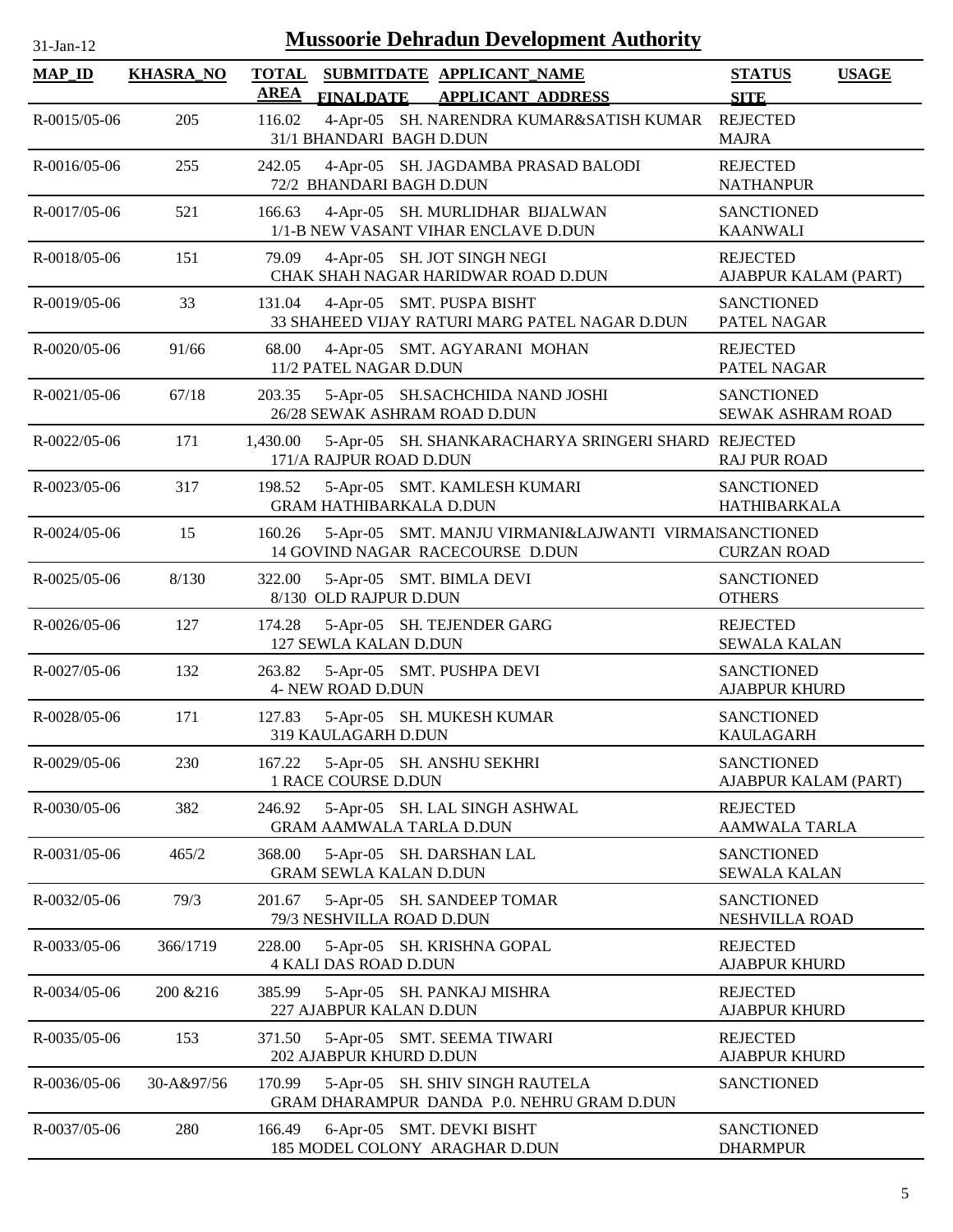| <b>MAP_ID</b>      | <b>KHASRA_NO</b> | <b>TOTAL</b><br><b>AREA</b> | SUBMITDATE APPLICANT_NAME<br><b>FINALDATE</b>                           | <b>APPLICANT ADDRESS</b>                             | <b>STATUS</b><br><b>SITE</b>              | <b>USAGE</b> |
|--------------------|------------------|-----------------------------|-------------------------------------------------------------------------|------------------------------------------------------|-------------------------------------------|--------------|
| R-0037/05-06-EX    | 280              | 0.00                        | 4-Jun-10 SMT. DEVKI BISHT<br>185 MODEL COLONY ARAGHAR D.DUN             |                                                      | SANCTIONED Home<br><b>DHARMPUR</b>        |              |
| R-0038/05-06       | $16-B$           | 638.79                      | 6-Apr-05 SMT. GAYATRI DEVI<br><b>16-B MOHINI ROAD D.DUN</b>             |                                                      | <b>SANCTIONED</b><br><b>MOHINI ROAD</b>   |              |
| $R - 0039/05 - 06$ | 1152             | 677.04                      | 6-Apr-05 SH. RATAN LAL&RAJ KUMAR<br><b>83 BALLUPUR D.DUN</b>            |                                                      | <b>SANCTIONED</b><br><b>GADHI</b> (PART)  |              |
| R-0040/05-06       | 285              | 26.50                       | 6-Apr-05 SH. RAJ KUMAR MITTAL<br>67/1-2 RAJPUR ROAD D.DUN               |                                                      | <b>REJECTED</b><br><b>RAJ PUR ROAD</b>    |              |
| $R - 0041/05 - 06$ | 390              | 289.84                      | 36 DANDI PUR MOHALLA D.DUN                                              | 6-Apr-05 SMT. SUNITA RANI &NARESH KUMAR              | <b>SANCTIONED</b><br><b>NIRANJANPUR</b>   |              |
| R-0042/05-06       | 180/1            | 170.89                      | 6-Apr-05 SH. M.L.GUPTA                                                  | 6/1 SANT VINOBHA BHAWE MARG EAST REST CAMP D.DU      | <b>SANCTIONED</b><br><b>KAANWALI</b>      |              |
| R-0043/05-06       | 591              | 141.20                      | 6-Apr-05 S. SATPAL SINGH<br>29 PRAKASH NAGAR IDGAH-II D.DUN             |                                                      | <b>REJECTED</b><br>AJABPUR KALAM (PART)   |              |
| R-0044/05-06       | 281              | 669.14                      | 6-Apr-05 DR. D.S.RAWAT<br>C/0 66 PANDITWARI D.DUN                       |                                                      | <b>SANCTIONED</b><br><b>VASANT VIHAR</b>  |              |
| R-0045/05-06       | 512              | 188.12                      | 6-Apr-05 SH. GANGA PRASAD PAINULI<br>DIVYA VIHAR DANDA DHARAMPUR D.DUN  |                                                      | <b>SANCTIONED</b><br><b>AJABPUR KHURD</b> |              |
| R-0046/05-06       | 323              | 177.86                      | 6-Apr-05 SH.AMARJEET SINGH<br>GRAM AAMWALA TARLA D.DUN.                 |                                                      | <b>SANCTIONED</b><br><b>AAMWALA TARLA</b> |              |
| R-0047/05-06       | 105/62           | 117.07                      | 62 MANNU GANJ D.DUN                                                     | 6-Apr-05 SH. SURENDER KUMAR&RAVINDER AROR SANCTIONED | <b>MANNU GANJ</b>                         |              |
| R-0048/05-06       | 29/29/25         | 177.34                      | 6-Apr-05 SH. SWARAN SINGH<br>92 PARKASH VIHAR DHARAMPUR D.DUN           |                                                      | <b>SANCTIONED</b><br>LUNIA MAHALLA        |              |
| R-0049/05-06       | 125/209          | 35.28                       | 6-Apr-05 SH. KULDEEP KUMAR<br>136 LUNNIA MOHALLA D.DUN                  |                                                      | <b>REJECTED</b><br>LUNIA MAHALLA          |              |
| R-0050/05-06       | 6                | 390.73                      | 95 NEHRU COLONY HARIDWAR ROAD D.DUN                                     | 7-Apr-05 SH. RAJENDER KUMAR GOYAL&PRAVEEN FREJECTED  | <b>CROSS ROAD</b>                         |              |
| $R - 0051/05 - 06$ | 1203             | 148.69                      | 7-Apr-05 SH. GITA RAM SHARMA<br>61/3 KAILESH PURI BALLUPUR R0AD D.DUN   |                                                      | <b>SANCTIONED</b><br><b>GADHI</b> (PART)  |              |
| R-0052/05-06       | 79               | 613.14                      | 7-Apr-05 SMT. RAM PYARI JUYAL<br>79 PHASE-1 VASANT VIHAR D.DUN          |                                                      | <b>SANCTIONED</b><br><b>VASANT VIHAR</b>  |              |
| R-0053/05-06       | 1192             | 209.03                      | 7-Apr-05 SH. SUNEET GUPTA<br><b>8 BALLUPUR ROAD D.DUN</b>               |                                                      | <b>SANCTIONED</b><br><b>GADHI (PART)</b>  |              |
| $R - 0054/05 - 06$ | 74               | 294.55                      | 7-Apr-05 SH. ASHISH MITTAL<br>74 RAJPUR ROAD D.DUN                      |                                                      | <b>SANCTIONED</b><br><b>RAJ PUR ROAD</b>  |              |
| R-0054/05-06-EX    | 74               | 0.00                        | 14-May-10 SH. ASHISH MITTAL<br>74 RAJPUR ROAD D.DUN                     |                                                      | SANCTIONED Home<br><b>RAJ PUR ROAD</b>    |              |
| $R - 0055/05 - 06$ | 49               | 130.11                      | 7-Apr-05 SH. BHUPENDRA SINGH THAPA<br>GRAM PEM PUR MAFI KAULAGARH D.DUN |                                                      | <b>SANCTIONED</b><br>PREMPUR MAFI (PART)  |              |
| R-0056/05-06       | 1134             | 180.49                      | 7-Apr-05 SH. ASHUTOSH SHARMA<br>I.D.H. FLATES MUSSOORIE                 |                                                      | <b>REJECTED</b><br>AJABPUR KALAM (PART)   |              |
| R-0057/05-06       | 1294             | 112.65                      | 7-Apr-05 SMT. MAYA RANI&OTHERS<br>47/2 VIJAY PARK EXT. LANE-N0-6 D.DUN  |                                                      | <b>SANCTIONED</b><br><b>GADHI</b> (PART)  |              |
| R-0058/05-06       | 542/M            | 429.95                      | 8-Apr-05 SH. RAM SINGH<br>R/0 PLEASENT VALLEY RAJPUR ROAD D.DUN         |                                                      | <b>SANCTIONED</b><br><b>DAK PATTI</b>     |              |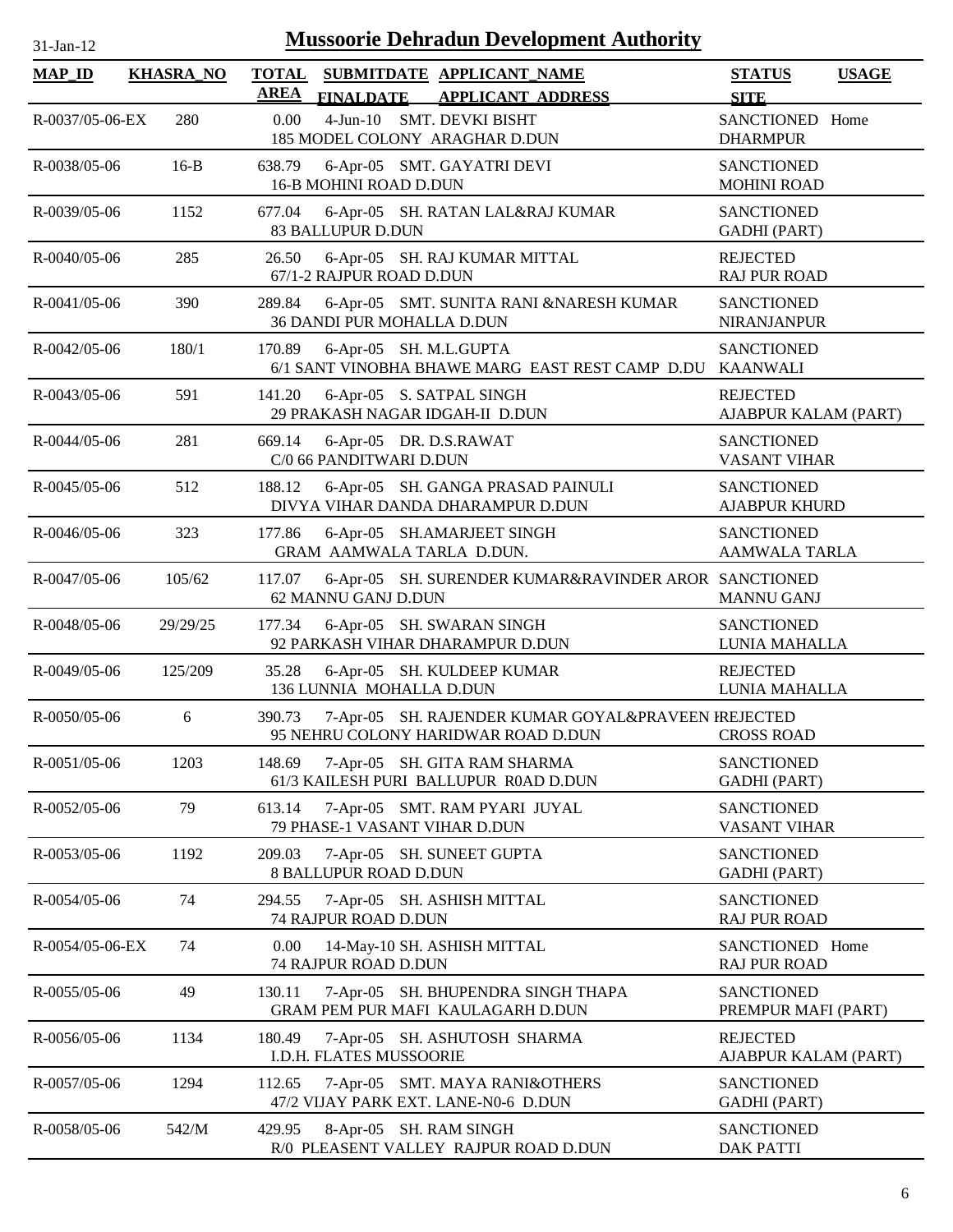| $1$ -Jan- $1$ |  |
|---------------|--|

| <b>MAP_ID</b>      | <b>KHASRA_NO</b> | <b>TOTAL</b><br>AREA | SUBMITDATE APPLICANT_NAME<br><b>FINALDATE</b><br><b>APPLICANT ADDRESS</b>                        | <b>STATUS</b><br><b>SITE</b>                    | <b>USAGE</b> |
|--------------------|------------------|----------------------|--------------------------------------------------------------------------------------------------|-------------------------------------------------|--------------|
| R-0059/05-06       | 406/2            | 344.44               | 8-Apr-05 SH. SANJEEV GUPTA<br>A-7 SARASWATI VIHAR RAIPUR ROAD D.DUN                              | <b>SANCTIONED</b><br><b>ADOIWALA</b>            |              |
| $R - 0060/05 - 06$ | 844              | 332.20               | 8-Apr-05 SH. RAJENDER SINGH<br><b>GRAM NATHANPUR D.DUN</b>                                       | <b>REJECTED</b><br><b>NATHANPUR</b>             |              |
| $R - 0061/05 - 06$ | 612/2            | 245.78               | 8-Apr-05 SH. RAJENDER SINGH RAWAT<br>VILL-DHARAMPUR DANDA D.DUN                                  | <b>REJECTED</b><br>DHARAMPUR DANDA              |              |
| $R - 0062/05 - 06$ | 170              | 188.00               | 8-Apr-05 SH. GURU PRASAD BHATT<br>VILL-- AJABPUR KALA DHARAMPUR D.DUN                            | <b>REJECTED</b><br>AJABPUR KALAM (PART)         |              |
| R-0063/05-06       | 325              | 481.50               | 8-Apr-05 SH. KULDEEP<br><b>GRAM MAJRA D.DUN</b>                                                  | <b>SANCTIONED</b><br><b>MAJRA</b>               |              |
| R-0064/05-06       | 530&534          | 837.36               | 8-Apr-05 SH. RAMPAL KAUSHIK&OTHERS<br>39 SOCIETY AREA CLEMENTOWN D.DUN                           | <b>SANCTIONED</b><br><b>BHARUWALA GRANT</b>     |              |
| $R - 0065/05 - 06$ | 96               | 475.55               | 8-Apr-05 DR. TARUN CHANDNA&RENU CHANDNA<br><b>GRAM BADRIPUR D.DUN</b>                            | <b>SANCTIONED</b><br><b>BADRIPUR</b>            |              |
| R-0066/05-06       | 33               | 2,763.34             | 8-Apr-05 SH. MAGAT RAM<br>NEAR PARAG DAIRY ADHOIWALA D.DUN                                       | SANCTIONED Group Housing<br><b>BRAHAMA WALA</b> |              |
| R-0067/05-06       | 562&563          | 132.23               | 8-Apr-05 SH. HARCHARAN SINGH &RANJIT KAUR<br>18/1 BHANDARI BAGH D.DUN                            | <b>SANCTIONED</b><br><b>MAJRA</b>               |              |
| R-0068/05-06       | 494/1            | 152.86               | 8-Apr-05 SMT LAXMI<br>OM VIHAR LANE-N0-12 AJABPUR KALAN D.DUN                                    | <b>REJECTED</b><br><b>AJABPUR KHURD</b>         |              |
| R-0069/05-06       | 55/4             | 386.60               | 8-Apr-05 SMT. SAROJNI DEVI KHANDURI<br>55/4 KISHAN NAGAR EXT. CHAI BAGH KAULAGARH D.DUN          | <b>SANCTIONED</b><br><b>CHAI BAGH KAULAGARH</b> |              |
| R-0070/05-06       | 68/3             | 40.70                | 8-Apr-05 SH. PAWAN KUMAR JAIN<br>68/3 CHAKRATA ROAD D.DUN                                        | <b>REJECTED</b><br>NARI SHILP MANDIR MARG       |              |
| R-0071/05-06       | 32/77            | 334.00               | 8-Apr-05 SH. RAM NARESH SINGH<br>32-A/77 PARK ROAD D.DUN                                         | <b>SANCTIONED</b><br><b>LAXMAN CHOWK</b>        |              |
| R-0072/05-06       | 1246/1/5         | 140.42               | 11-Apr-05 SH. GURDIP SINGH<br>81/5 NESHVILLA ROAD D.DUN                                          | <b>SANCTIONED</b>                               |              |
| R-0073/05-06       | 80               | 720.00               | 11-Apr-05 SH. ARUN KUMAR GUPTA<br>115 DANDI PUR MOHALLA D.DUN                                    | <b>SANCTIONED</b><br><b>JAKHAN</b>              |              |
| R-0074/05-06       | 54/12            | 173.80               | 11-Apr-05 SH. SUBHASH HARNAL<br>54/12 ARAGHAR HARIDWAR ROAD D.DUN                                | <b>SANCTIONED</b><br><b>AARAGARH</b>            |              |
| R-0075/05-06       | 39               | 193.30               | 11-Apr-05 SH. DARSHAN LAL KOTHARI<br>39 E.C.ROAD D.DUN                                           | <b>REJECTED</b><br>E.C.ROAD                     |              |
| R-0076/05-06       | 655              | 216.69               | 11-Apr-05 SH. SURESH KUMAR<br>B-23 SOIL CONSERVATION RESIDENTIAL COMPLEX . 218 F BHARUWALA GRANT | <b>REJECTED</b>                                 |              |
| R-0077/05-06       | $15-B$           | 226.07               | 11-Apr-05 SH. RAMESH CHAND LOHANI<br>26/8 VIVEK VIHAR GMS ROAD D.DUN                             | <b>SANCTIONED</b><br><b>KAANWALI</b>            |              |
| R-0078/05-06       | 203              | 172.40               | 11-Apr-05 SH. SANT RAM CHAUHAN<br>216 VIJAY PARK EXT. LANE N0-11 D.DUN.                          | <b>SANCTIONED</b><br><b>KAANWALI</b>            |              |
| R-0079/05-06       | 265              | 137.12               | 11-Apr-05 SMT HARJEET KAUR<br>38 DHAMAWALA BAZAR D.DUN                                           | <b>SANCTIONED</b><br>AJABPUR KALAM (PART)       |              |
| R-0080/05-06       | 265              | 146.93               | 11-Apr-05 SH. JAGMEET SINGH&SURJIT KAUR<br>88 GOVIND NAGAR RACE CORSE D.DUN                      | <b>SANCTIONED</b><br>AJABPUR KALAM (PART)       |              |
| R-0081/05-06       | 243              | 732.06               | 11-Apr-05 SMT. DARSHI DEVI<br>243 KARANPUR D.DUN                                                 | <b>SANCTIONED</b><br><b>KARANPUR</b>            |              |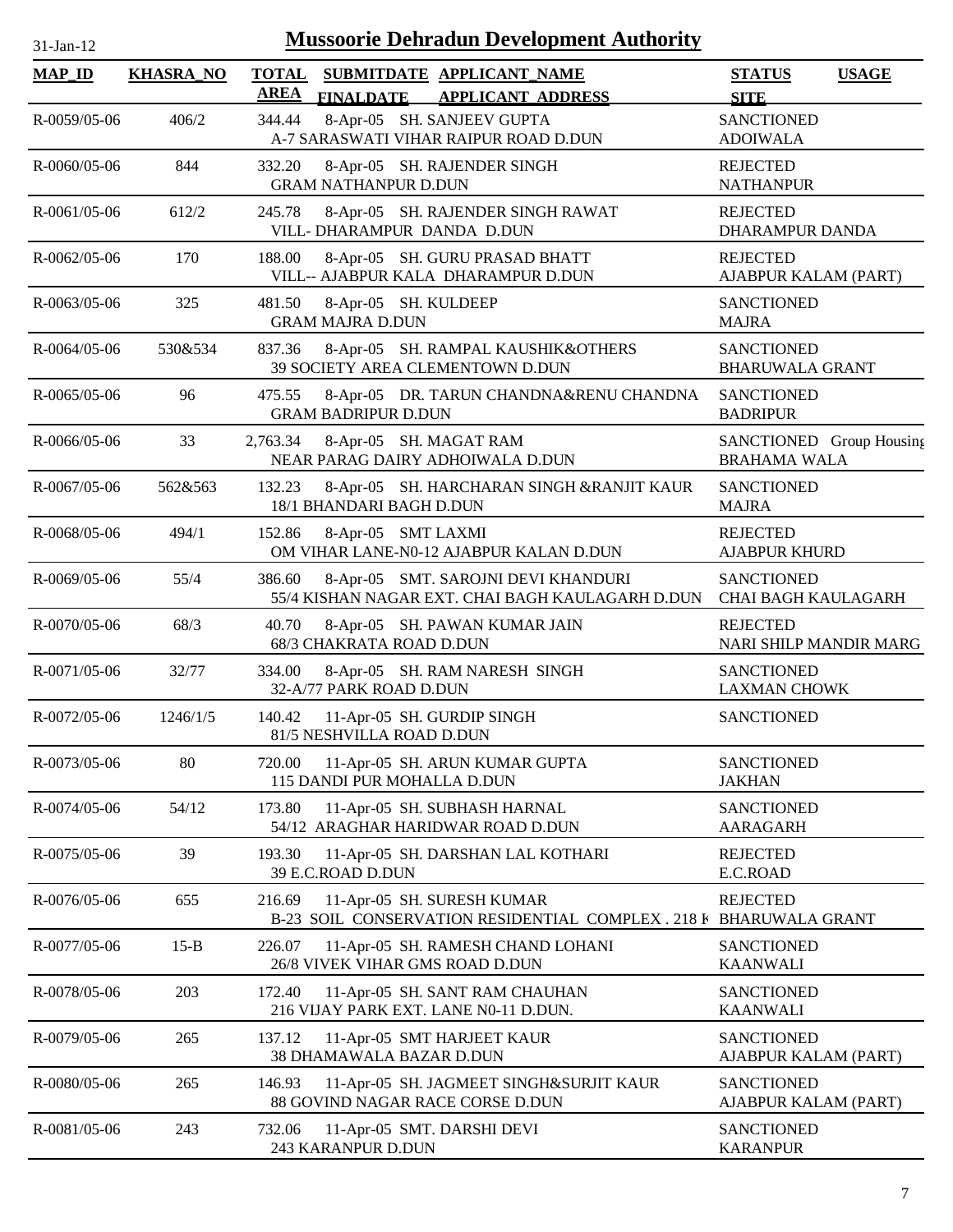| <b>Mussoorie Dehradun Development Authority</b><br>31-Jan-12 |                  |                                                                                                          |                                              |  |  |
|--------------------------------------------------------------|------------------|----------------------------------------------------------------------------------------------------------|----------------------------------------------|--|--|
| <b>MAP_ID</b>                                                | <b>KHASRA_NO</b> | <b>TOTAL</b><br>SUBMITDATE APPLICANT_NAME<br><b>AREA</b><br><b>FINALDATE</b><br><b>APPLICANT ADDRESS</b> | <b>USAGE</b><br><b>STATUS</b><br><b>SITE</b> |  |  |
| R-0082/05-06                                                 | 1154             | 11-Apr-05 SH. SURYA PRAKASH<br>279.70<br>A-4 ONGC MEDICAL COLONY BALLUPUR ROAD D.DUN                     | <b>SANCTIONED</b><br><b>KAANWALI</b>         |  |  |
| R-0083/05-06                                                 | 358              | 172.51<br>11-Apr-05 SH. BANARSI LAL<br>C-21/8 TYPE-III OFD STATE RAIPUR D.DUN                            | <b>SANCTIONED</b><br>AAMWALA TARLA           |  |  |
| R-0084/05-06                                                 | 1211             | 24-Jun-06 SH. J.P. SHARMA<br>319.38<br>224 INGINEERS ENCLAVE PHASE - III GMS ROAD D.DUN                  | <b>SANCTIONED</b><br><b>KAANWALI</b>         |  |  |
| R-0085/05-06                                                 | 285/1            | 203.21<br>11-Apr-05 SMT. ANJULA PAL<br>320 VIJAY PARK GALI NO-14 D.DUN                                   | <b>REJECTED</b><br><b>KAANWALI</b>           |  |  |
| R-0086/05-06                                                 | 273/273          | 11-Apr-05 SMT. SWATI BASU<br>100.03<br>689 INDIRA NAGAR COLONY D.DUN                                     | <b>SANCTIONED</b><br>NESHVILLA ROAD          |  |  |
| R-0087/05-06                                                 | 194              | 334.45<br>12-Apr-05 SH. VINOD KUMAR PAINULY<br>C-8 KAWAL VIHAR ADHOIWALA D.DUN                           | <b>SANCTIONED</b><br><b>ADOIWALA</b>         |  |  |
| R-0088/05-06                                                 | 393              | 12-Apr-05 SH. SATISH CHANDRA<br>86.52<br>NIVH-116 RAJPUR MARG D.DUN                                      | <b>REJECTED</b><br><b>DHORAN KHAS</b>        |  |  |
| R-0089/05-06                                                 | 274/1            | 98.91<br>12-Apr-05 SH. YOGESH KUMAR SRIVASTAVA<br>274-1 KARAN PUR D.DUN                                  | <b>SANCTIONED</b><br><b>KARANPUR</b>         |  |  |
| R-0090/05-06                                                 | 728              | 12-Apr-05 SH. ROOP CHAND GUPTA<br>130.11<br>44/3 E.C. ROAD D.DUN                                         | <b>REJECTED</b><br><b>JAKHAN</b>             |  |  |
| R-0091/05-06                                                 | 264              | 218.77<br>9-Sep-05 SH. KISHAN SINGH MEHTA<br>SANTI VIHAR NEMBU WALA D.DUN                                | <b>SANCTIONED</b><br><b>KAULAGARH</b>        |  |  |
| R-0092/05-06                                                 | 3/1              | 12-Apr-05 SH. JATINDER MOHAN AHUJA<br>1,574.37<br>A-6 JANPATH SHOPPING COMPLEX D.DUN                     | <b>SANCTIONED</b><br><b>NEMI ROAD</b>        |  |  |
| R-0093/05-06                                                 | 1529             | 124.88<br>12-Apr-05 SH. PAWAN KUMAR BADONI<br>VILL- NAKRONDA D.DUN                                       | <b>REJECTED</b><br><b>NAKRODA</b>            |  |  |
| R-0094/05-06                                                 | $44-B$           | 192.11<br>12-Apr-05 SH. HARI MOHAN ARORA<br><b>B-44 EAST CANAL ROAD D.DUN</b>                            | <b>SANCTIONED</b><br>E.C.ROAD                |  |  |
| R-0095/05-06                                                 | 1018/127         | 232.61<br>12-Apr-05 SH. IRFAN& ANJUM KHATOON<br><b>GRAM SEWLA KALAN D.DUN</b>                            | <b>SANCTIONED</b>                            |  |  |
| R-0096/05-06                                                 | 171              | 321.19<br>12-Apr-05 SH. KISHORI LAL<br>DONODIN COLONY SURVEY COLONY MUSSOORIE                            | <b>REJECTED</b><br><b>CHIDOWALI</b>          |  |  |
| R-0097/05-06                                                 | 42               | 355.48<br>15-Apr-05 SH. UMED SINGH RANA<br>100 EWS. MDDA. COLONY TYAGI ROAD D.DUN                        | <b>REJECTED</b><br><b>AJABPUR KHURD</b>      |  |  |
| R-0098/05-06                                                 | 382              | 15-Apr-05 SH. BALBIR SINGH RAWAT<br>362.45<br>382 VILLAGE DHORAN KHAS D.DUN                              | <b>REJECTED</b><br><b>DHORAN KHAS</b>        |  |  |
| R-0099/05-06                                                 | 252              | 120.50<br>15-Apr-05 SH. SUNIL KUMAR DHIMAN<br>SUNIL KUMAR KUNJ VIHAR KARGI CHOWK D.DUN                   | <b>SANCTIONED</b><br><b>AJABPUR KHURD</b>    |  |  |
| R-0099/05-06-EX                                              | 252              | 0.00<br>4-May-10 SH. SUNIL KUMAR DHIMAN<br>SUNIL KUMAR KUNJ VIHAR KARGI CHOWK D.DUN                      | SANCTIONED Home<br><b>AJABPUR KHURD</b>      |  |  |
| R-0100/05-06                                                 | 121              | 5,050.00<br>15-Apr-05 DOON VALLY COLLAGE OF EDUCATION S REJECTED<br>170 VASANT VIHAR PHASE-1 D.DUN       | <b>EAST DOPE TOWN</b>                        |  |  |
| R-0101/05-06                                                 | 147/2&263        | 101.31<br>15-Apr-05 SH. DAVID SINGH<br>173 RAJPUR ROAD D.DUN                                             | <b>REJECTED</b><br><b>SINOLA</b>             |  |  |
| R-0102/05-06                                                 | 372/3            | 154.83<br>15-Apr-05 SH. RAJENDRA KUMAR&DALJEET SINGH<br>111 DRON PURI GMS ROAS D.DUN                     | <b>SANCTIONED</b><br><b>KAANWALI</b>         |  |  |
| R-0103/05-06                                                 | 7                | 170.67<br>15-Apr-05 SH. NARESH SINGHAL<br>18 MAHAVIR ENCLAVE D.DUN                                       | <b>SANCTIONED</b><br><b>MAJRA</b>            |  |  |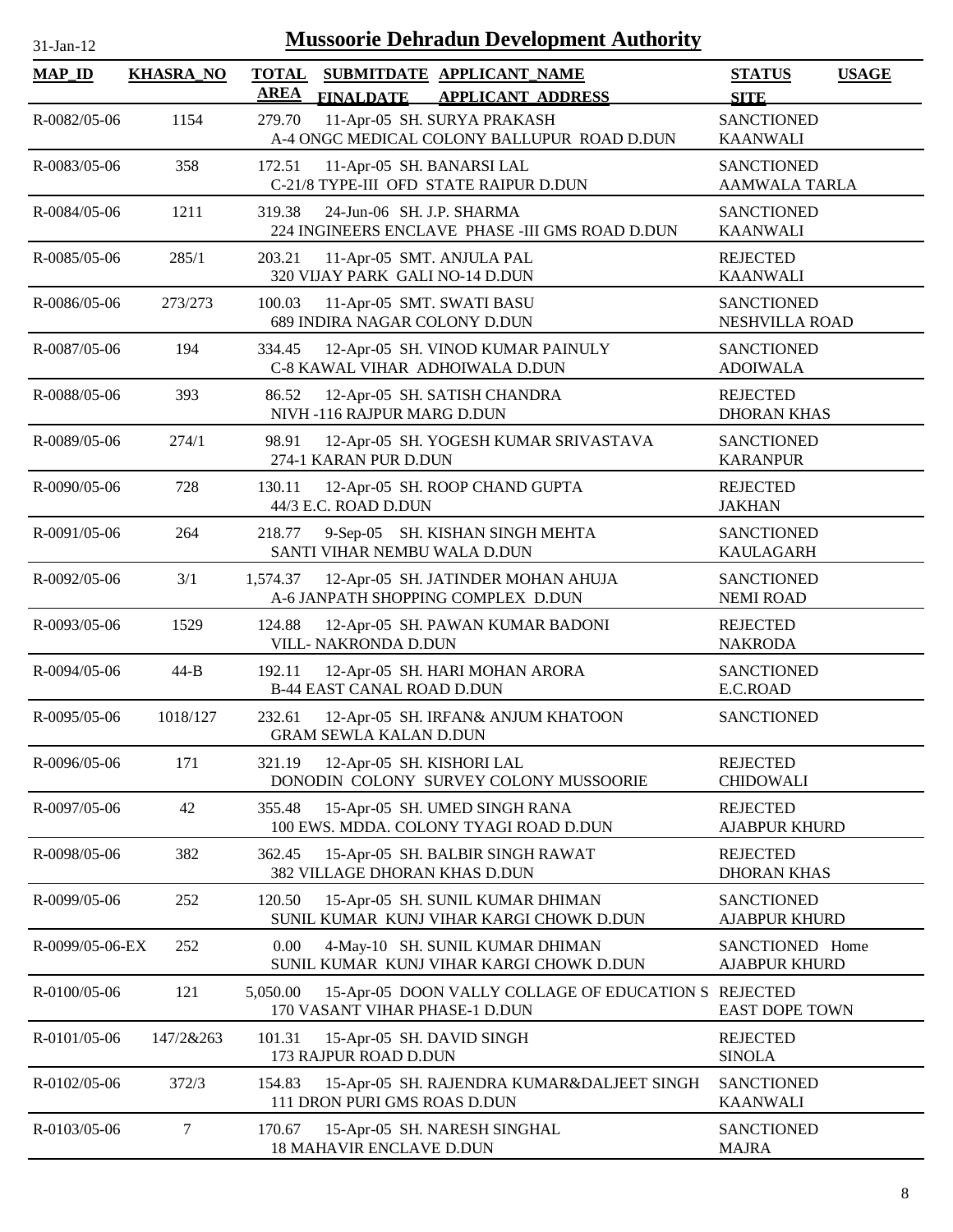| 1-Jan-1 |  |
|---------|--|
|         |  |

| <b>MAP_ID</b>      | <b>KHASRA_NO</b> | <b>TOTAL</b><br>SUBMITDATE APPLICANT NAME                                                | <b>STATUS</b><br><b>USAGE</b>               |
|--------------------|------------------|------------------------------------------------------------------------------------------|---------------------------------------------|
|                    |                  | <b>AREA</b><br><b>FINALDATE</b><br><b>APPLICANT ADDRESS</b>                              | <b>SITE</b>                                 |
| R-0104/05-06       | 734              | 248.05<br>15-Apr-05 SMT. NANDITA SHARMA&OTHERS<br>17/6 SHASTRI NAGAR HARIDWAR ROAD D.DUN | <b>REJECTED</b><br><b>MIYANWALA</b>         |
| R-0105/05-06       | 107/13/3         | 132.87<br>15-Apr-05 SH. HARINDER SINGH JUNEJA<br>107/13/3 BAKRALWALA D.DUN               | <b>SANCTIONED</b><br><b>BAAKRALWALA</b>     |
| $R - 0106/05 - 06$ | 477              | 145.21<br>15-Apr-05 SH. DEEN DAYAL&GARGI MANCHANDA<br><b>GRAM AJABPUR KHURD D.DUN</b>    | <b>SANCTIONED</b><br><b>AJABPUR KHURD</b>   |
| R-0107/05-06       | 42/11/2          | 335.72<br>15-Apr-05 SH. NIRANJAN SHARMA<br>42/11/2 SHARANPUR ROAD D.DUN                  | <b>SANCTIONED</b><br><b>SAHARANPUR ROAD</b> |
| R-0108/05-06       | 57/17            | 15-Apr-05 SMT. SWEETY AHUJA<br>19.47<br>57/17 GANDHI ROAD D.DUN.                         | <b>REJECTED</b><br><b>GANDHI ROAD</b>       |
| R-0109/05-06       | 390              | 822.48<br>16-Apr-05 SH. SACHIN UPADHAYA<br>390 GRAM SINOLA D.DUN                         | <b>SANCTIONED</b><br><b>JOHDI</b>           |
| R-0110/05-06       | 8                | 16-Apr-05 SH. RAM SARUP DHYANI<br>446.09<br>101 CHANDRA LOK RAJPUR ROAD D.DUN            | <b>SANCTIONED</b><br><b>SALAWALA DHORAN</b> |
| R-0111/05-06       | 201              | 480.95<br>16-Apr-05 SH. DEVENDER SINGH BISHT<br>141/240 OLD DALANWALA D.DUN              | <b>REJECTED</b><br><b>NATHANPUR</b>         |
| R-0112/05-06       | 183              | 16-Apr-05 SH. VISHAL BHATIA<br>698.03<br>42 VIJAY PARK D.DUN.                            | <b>REJECTED</b><br><b>DAK PATTI</b>         |
| R-0113/05-06       | 562&563          | 498.19<br>16-Apr-05 SMT. NEELAM THOMAS<br>RAMGARH STATE CLEMENT TOWN D.DUN               | <b>SANCTIONED</b><br><b>MAJRA</b>           |
| R-0114/05-06       | 150/102          | 117.41<br>19-Apr-05 SH. JAGJIT SINGH<br>150/172 OLD DALAN WALA D.DUN                     | <b>SANCTIONED</b><br>OLD DALANWALA          |
| R-0115/05-06       | 320              | 170.39<br>28-Jun-05 SH. SUJEET KUMAR BANERJI<br>26/2 RAJENDRA NAGAR D.DUN                | <b>SANCTIONED</b><br><b>SINOLA</b>          |
| R-0116/05-06       | 240              | 182.89<br>30-Oct-06 SH. HARI RAO<br>14-A TEG BAHADUR ROAD D.DUN                          | <b>SANCTIONED</b><br><b>KAANWALI</b>        |
| R-0117/05-06       | 805&906          | 116.11<br>19-Apr-05 SH. ASHUTOSH ATTRI& ANURAG ATTRI<br>136 PARK ROAD D.DUN              | <b>REJECTED</b><br><b>DEHRA KHAS</b>        |
| R-0118/05-06       | 95/2             | 157.49<br>19-Apr-05 SH. ASHOK KUMAR AGARWAL<br>49 INDIRA NAGAR COLONY D.DUN              | <b>REJECTED</b><br><b>KAANWALI</b>          |
| R-0119/05-06       | 10               | 19-Apr-05 SH. RAJENDER KUMAR GARG<br>86.48<br>10 SARASWATI SONI MARG D.DUN               | <b>REJECTED</b><br>SARASWATI SONI MARG      |
| R-0120/05-06       | 59               | 261.92<br>19-Apr-05 SMT. ANJUBALA BISHT<br>2 RISPANA ROAD KARANPUR D.DUN                 | <b>REJECTED</b><br><b>AAMWALA TARLA</b>     |
| R-0121/05-06       | 261              | 188.66<br>19-Apr-05 SH.MAN MOHAN KUMAR<br>261 CHUKHUWALA BLOCK-II D.DUN.                 | <b>SANCTIONED</b>                           |
| R-0122/05-06       | 805&906          | 19-Apr-05 SH. SUNIL KUMAR GUPTA<br>256.69<br>31 KASHAV ROAD LAXMAN CHOWK D.DUN           | <b>REJECTED</b><br><b>LAXMAN CHOWK</b>      |
| R-0123/05-06       | 805&906          | 256.34<br>19-Apr-05 SH. PRASHANT GUPTA<br>37 CHANDER NAGAR D.DUN                         | <b>REJECTED</b><br><b>LAXMAN CHOWK</b>      |
| R-0124/05-06       | 519&520          | 202.80<br>19-Apr-05 SH. AJAY MALIK&JOGENDRA SINGH<br>78 RADHA PALACE RAJPUR ROAD D.DUN   | <b>REJECTED</b><br><b>DAK PATTI</b>         |
| R-0125/05-06       | 208              | 235.96<br>19-Apr-05 SH. VINEET NIGAM<br>54-A HIG MDDA COLONY CHANDER ROAD D.DUN          | <b>SANCTIONED</b><br><b>ADOIWALA</b>        |
| R-0126/05-06       | 291              | 125.42<br>19-Apr-05 SH. VINEET MAKIN<br>180 RAJPUR ROAD D.DUN                            | <b>SANCTIONED</b><br><b>JOHDI</b>           |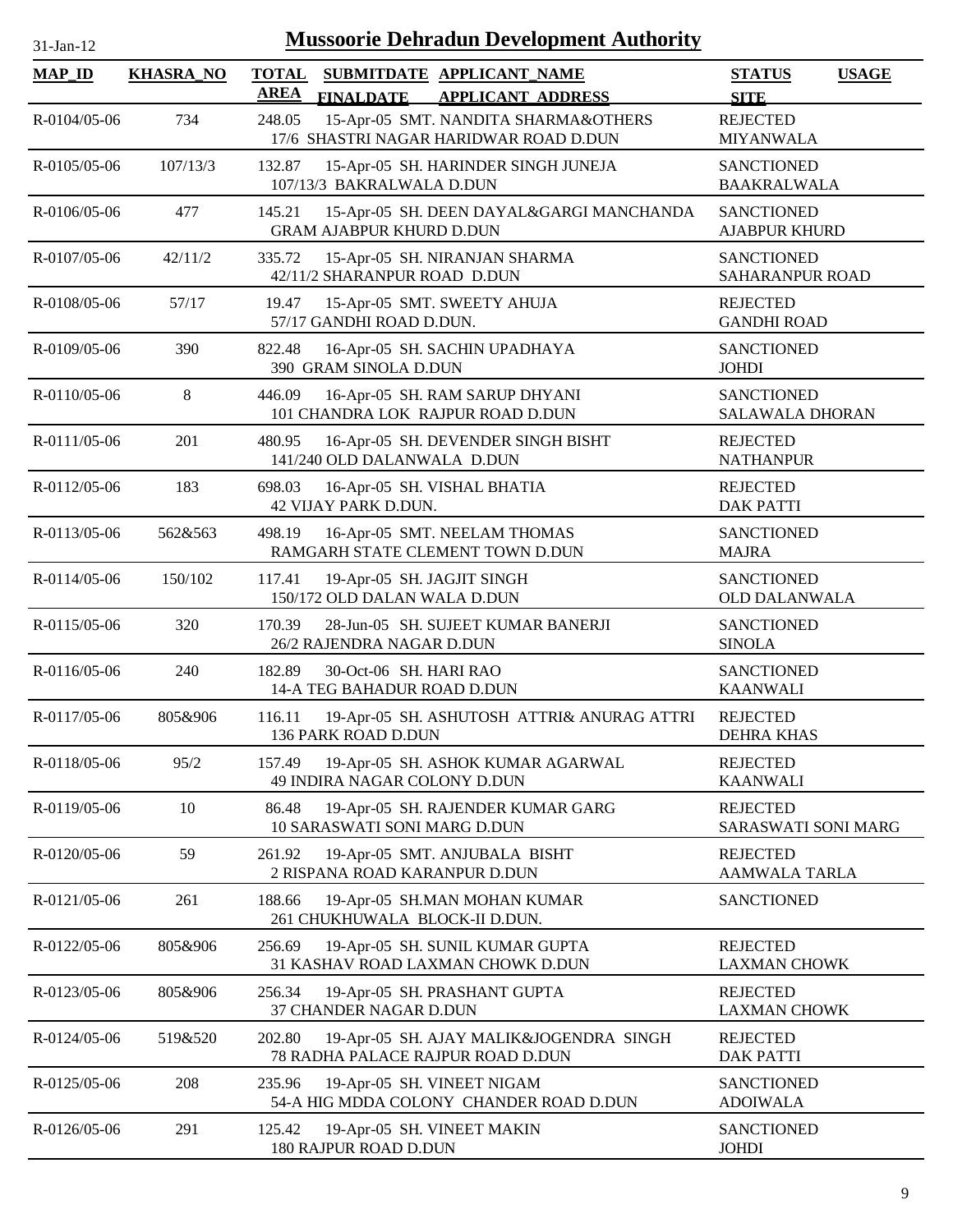| $31-Ian-1$ |  |
|------------|--|

| <b>MAP_ID</b>      | <b>KHASRA_NO</b> | <b>TOTAL</b> |                                                            | SUBMITDATE APPLICANT NAME                                                                    | <b>STATUS</b><br><b>USAGE</b>               |
|--------------------|------------------|--------------|------------------------------------------------------------|----------------------------------------------------------------------------------------------|---------------------------------------------|
|                    |                  | AREA         | <b>FINALDATE</b>                                           | <b>APPLICANT ADDRESS</b>                                                                     | <b>SITE</b>                                 |
| R-0127/05-06       | 167              | 257.85       | 19-Apr-05 SMT. USHA<br>29 SHIV VIHAR D.DUN                 |                                                                                              | <b>REJECTED</b><br><b>SEWALA KALAN</b>      |
| R-0128/05-06       | 167              | 342.77       |                                                            | 19-Apr-05 SMT. GURMEET KAUR<br>245/1 SATYA VIHAR COLONY VIJAYPARK D.DUN                      | <b>REJECTED</b><br><b>SEWALA KALAN</b>      |
| R-0129/05-06       | 219              | 222.96       |                                                            | 19-Apr-05 SMT. DEVESHWARI BISHT<br>C/0 SHAKUNTALA SADAN AJABPUR KALAN D.DUN                  | <b>REJECTED</b><br>AJABPUR KALAM (PART)     |
| $R - 0130/05 - 06$ | 343              | 153.78       | 203 DANDI PUR MOHALLA D.DUN                                | 29-Jul-06 SMT. RITU LUTHRA                                                                   | <b>SANCTIONED</b><br><b>JAKHAN</b>          |
| R-0131/05-06       | 16               | 144.25       |                                                            | 19-Apr-05 SMT. RUCHIKA DHAWAN<br>C/0 NIRMATA HOTEL HIM PALACE HARIDWAR ROAD D.DU             | <b>SANCTIONED</b><br>PRITAM ROAD            |
| $R - 0132/05 - 06$ | 529&525          | 114.43       |                                                            | 19-Apr-05 SMT. SUSHILA UNIYAL<br>C/0 NIRMATA HOTEL HIM PALACE HARIDWAR ROAD D.DU             | <b>SANCTIONED</b><br>AJABPUR KALAM (PART)   |
| R-0133/05-06       | 285              | 211.07       | 19-Apr-05 SH. V.K. SHARMA                                  | 193 MODEL COLONY ARAGHAR D.DUN                                                               | <b>SANCTIONED</b><br><b>DHARMPUR</b>        |
| R-0134/05-06       | 9                | 268.60       |                                                            | 19-Apr-05 SH. DHIRANDER KUMAR SINGH RAWAT<br>C/0 NIRMATA HOTEL HIM PALACE HARIDWAR ROAD D.DU | <b>REJECTED</b><br><b>PARK ROAD</b>         |
| R-0135/05-06       | 406              | 199.27       | 406 SEWLA KALAN D.DUN                                      | 19-Apr-05 SH. HASEEN SARVAR                                                                  | <b>SANCTIONED</b><br><b>SEWALA KALAN</b>    |
| R-0136/05-06       | 43/2             | 162.92       | 19-Apr-05 SH. MANOJ KUMAR<br><b>36 AJABPUR KALAN D.DUN</b> |                                                                                              | <b>REJECTED</b><br><b>MAJRI NAFI</b>        |
| R-0137/05-06       | 1552/1           | 141.92       | 65-D NEW COLONY BALLUPUR D.DUN                             | 20-Apr-05 SH. DINESH CHAND GHILDIYAL                                                         | <b>REJECTED</b><br><b>KAANWALI</b>          |
| R-0138/05-06       | 555/2&556/1      | 213.43       |                                                            | 20-Apr-05 SMT. SATESHWARI UNIYAL<br>BADRISH COLONY P.O.NEHRU GRAM D.DUN                      | <b>REJECTED</b><br>DHARAMPUR DANDA          |
| R-0139/05-06       | 41               | 354.90       |                                                            | 20-Apr-05 SH. LALIT MOHAN SRIVASTAVA<br>41 KESHAV ROAD LAXMAN CHOWK D.DUN                    | <b>SANCTIONED</b><br><b>LAXMAN CHOWK</b>    |
| R-0140/05-06       | 85&125           | 528.31       |                                                            | 23-Sep-05 SH. TIKAM SINGH RANA<br>NEAR PRATAP NURSERY PANDITWARI D.DUN                       | <b>SANCTIONED</b><br><b>PANDITWARI</b>      |
| R-0141/05-06       | 220              | 576.50       |                                                            | 25-Nov-05 SH. RITESH GURUNG<br>VILLAGE- JOHRI P.0. ANARWALA D.DUN                            | <b>SANCTIONED</b><br><b>JOHDI</b>           |
| R-0142/05-06       | 8                | 202.30       | 20-Apr-05 SH. P.S.RAWAT                                    | 56 MEEDO SHOPPING COMPLEX SHARANPUR ROAD D.DUN                                               | <b>SANCTIONED</b><br><b>SALAWALA DHORAN</b> |
| R-0143/05-06       | 112/112          | 564.05       |                                                            | 20-Apr-05 SH. SUBHASH CHAND GULATI&OTHERS<br>112/112 KHURBHURA MOHALLA D.DUN                 | <b>SANCTIONED</b><br>KHURBURA MOHALLA       |
| R-0144/05-06       | 507              | 380.45       | GRAM SEWLA KALAN MAJRA D.DUN                               | 3-Dec-05 SMT. SUNITA CHAUHAN                                                                 | <b>SANCTIONED</b><br><b>SEWALA KALAN</b>    |
| R-0145/05-06       | 871              | 208.18       | <b>GRAM AJABPUR KALAN D.DUN</b>                            | 20-Apr-05 SMT. NANDI DEVI RAWAT                                                              | <b>REJECTED</b><br>AJABPUR KALAM (PART)     |
| R-0146/05-06       | 225              | 355.49       |                                                            | 20-Apr-05 SH. VIJAY PAL SINGH RAWAT<br>583 PRAGATI VIHAR DHARAMPUR D.DUN                     | <b>REJECTED</b><br>AJABPUR KALAM (PART)     |
| R-0147/05-06       | 103              | 384.94       | 21-Apr-05 SH. RAVI GANDHI                                  | NEAR JAL SANSTHAN OFF SHIMLA ROAD PITHUWALA D.                                               | <b>SANCTIONED</b><br><b>SEWALA KALAN</b>    |
| R-0148/05-06       | <b>B-39</b>      | 180.00       |                                                            | 21-Apr-05 SH. RAVINDER SINGH SAJWAN<br>135 LIG.MDDA COLONY DALANWALA D.DUN                   | <b>SANCTIONED</b><br>MDDA COLONY DALANWAI   |
| R-0149/05-06       | 151              | 313.59       | $6$ -Jul $-06$<br>VILLAGE-KISHANPUR JAKHAN D.DUN           | SH. RAMESH ASWAL                                                                             | <b>REJECTED</b><br><b>KISHANPUR</b>         |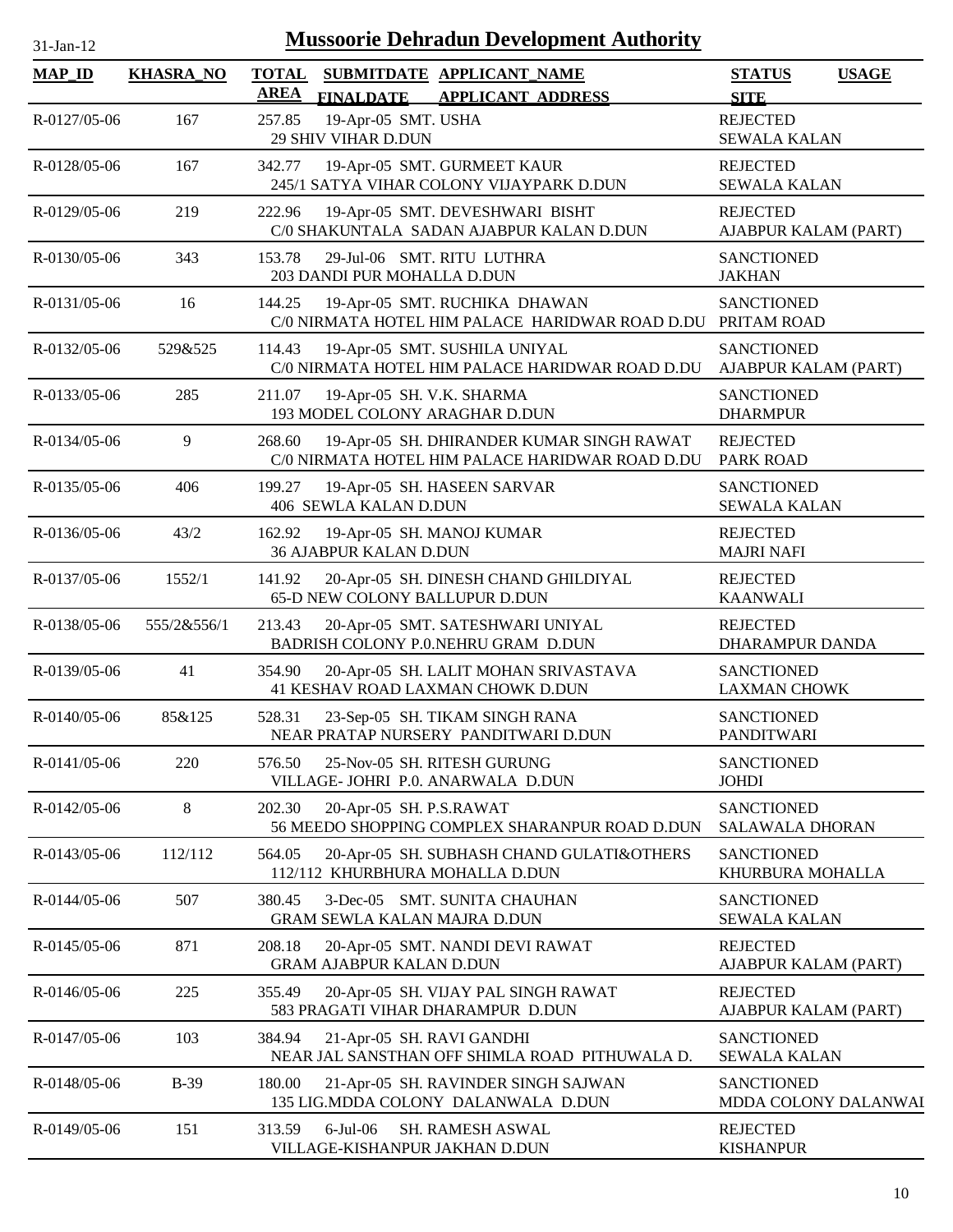| 1-Jan-1 |  |
|---------|--|

| <b>MAP_ID</b>   | <b>KHASRA_NO</b> | <b>TOTAL</b><br><b>AREA</b> |                                                | SUBMITDATE APPLICANT NAME                                                                        | <b>STATUS</b>                            | <b>USAGE</b> |
|-----------------|------------------|-----------------------------|------------------------------------------------|--------------------------------------------------------------------------------------------------|------------------------------------------|--------------|
| R-0150/05-06    | 151              | 334.61                      | <b>FINALDATE</b><br>$6$ -Jul $-06$             | <b>APPLICANT ADDRESS</b><br><b>SH. PRATAP SINGH</b>                                              | <b>SITE</b><br><b>REJECTED</b>           |              |
|                 |                  |                             |                                                | 14-F ADHOIWALA KARANPUR D.DUN                                                                    | <b>KISHANPUR</b>                         |              |
| R-0151/05-06    | 307              | 142.94                      |                                                | 21-Apr-05 SMT. NASEEM BANU<br>1174 INDIRA NAGAR COLONY D.DUN                                     | <b>REJECTED</b><br>MOHUWALA MAFI         |              |
| R-0152/05-06    | 28/35            | 166.06                      | 1 SEWAK ASHRAM ROAD D.DUN                      | 21-Apr-05 SH. JAYPAL SINGH RAWAT                                                                 | <b>REJECTED</b><br><b>AAMWALA TARLA</b>  |              |
| R-0153/05-06    | $S-2-C-54$       | 663.57                      | S-2-C-54 DEFENCE COLONY D.DUN                  | 21-Apr-05 SMT. LAJWANTI DEVI                                                                     | <b>SANCTIONED</b><br>DEFENCE COLONY      |              |
| R-0154/05-06    | 161              | 139.55                      | SHIV LOK COLONY RAIPUR D.DUN                   | 21-Apr-05 SH. ANIL KUMAR SHARMA                                                                  | <b>REJECTED</b><br><b>CHAK RAIPUR</b>    |              |
| R-0155/05-06    | 683/1&715        | 261.16                      |                                                | 21-Apr-05 SMT. CHAMAN KALI<br>Q.N0 - A-3 218 KAULAGARH ROAD D.DUN                                | <b>SANCTIONED</b><br><b>MAJRA</b>        |              |
| R-0156/05-06    | 284              | 197.52                      |                                                | 21-Apr-05 SH. VIVEK MUDGIL<br>159/4 CHAMAN VIHAR BEHIND ITI. D.DUN.                              | <b>SANCTIONED</b><br><b>SEWALA KALAN</b> |              |
| R-0157/05-06    | 10               | 223.05                      |                                                | 27-Dec-05 SMT. KALAWATI NAUDIYAL<br>88 DEEP LOK COLONY BALLUPUR D.DUN                            | <b>SANCTIONED</b><br><b>BALLUPUR</b>     |              |
| R-0158/05-06    | 908              | 181.61                      | 908 NATTHANPUR D.DUN                           | 21-Apr-05 SH. KAMLESHWAR PRASAD JOSHI                                                            | <b>REJECTED</b><br><b>NATHANPUR</b>      |              |
| R-0159/05-06    | 14&22            | 176.62                      | 14&22 KARANPUR BAZAR D.DUN                     | 21-Apr-05 SH. RAJENDRA KUMAR AGARWAL                                                             | <b>REJECTED</b><br><b>KARANPUR</b>       |              |
| R-0160/05-06    | 25               | 285.62                      | 29-Dec-05 SH. P.C. VERMA                       | 19/2 PRAKASH NAGAR IDGAH D.DUN                                                                   | <b>SANCTIONED</b><br><b>IDGAH</b>        |              |
| R-0161/05-06    | 367              | 285.64                      | T-1V/33 YAMUNA COLONY D.DUN                    | 21-Apr-05 SH. MANOJ SEMWAL                                                                       | <b>REJECTED</b><br><b>AJABPUR KHURD</b>  |              |
| R-0162/05-06    | 372/3            | 159.29                      | 111 DRON PURI GMS ROAD D.DUN                   | 21-Apr-05 SH. RAJESH KUMAR NAGPAL &RAJENDRA ISANCTIONED                                          | <b>KAANWALI</b>                          |              |
| R-0163/05-06    | 285&286          | 223.04                      |                                                | 21-Apr-05 DR. G.C.MAITHANI<br>94/6 ADARSH NAGAR AJABPUR KALAN D.DUN                              | <b>SANCTIONED</b>                        |              |
| R-0164/05-06    | 206              | 216.00                      | $2-Jun-06$                                     | SH. S.S.SAXENA<br>48-B NEW COLONY BALLUPUR CHOWK D.DUN                                           | <b>REJECTED</b><br><b>DHORAN KHAS</b>    |              |
| R-0165/05-06    | 167              | 148.25                      | C-T-- 66 YAMUNA COLONY D.DUN                   | 21-Apr-05 SH. DHARMENDRA KUMAR                                                                   | <b>REJECTED</b><br><b>ADOIWALA</b>       |              |
| R-0166/05-06    | 124              | 577.67                      | 124 UDDIWALA D.DUN                             | 25-Apr-05 SMT. BIMLA DEVI JAIN                                                                   | <b>SANCTIONED</b><br>UDDIWALA KARANPUR   |              |
| R-0167/05-06    | 8/7              | 106.44                      | 25-Apr-05 SH. MAYUNUDIN                        | 8 KALI MANDIR ENCLAVE G.M.S.ROAD D.DUN.                                                          | <b>SANCTIONED</b><br><b>KANDOLI</b>      |              |
| R-0168/05-06    | 169              | 164.70                      | 25-Apr-05 SH. RAM SAGAR<br>112 DHARAMPUR D.DUN |                                                                                                  | <b>SANCTIONED</b><br><b>DHARMPUR</b>     |              |
| R-0168/05-06-EX | 169              | 0.00                        | 19-Jun-10 SH. RAM SAGAR<br>112 DHARAMPUR D.DUN |                                                                                                  | SANCTIONED Home<br><b>DHARMPUR</b>       |              |
| R-0169/05-06    | 50               | 251.01                      |                                                | 25-Apr-05 SH. CHATAR SINGH<br>H.N0-3 NAI BASTI NALAPANI ROAD D.DUN                               | <b>SANCTIONED</b><br><b>ADOIWALA</b>     |              |
| R-0170/05-06    | 372/1            | 187.70                      |                                                | 25-Apr-05 SMT. ANITA NAGPAL&DALJEET SINGH<br>215 DRON PURI G.M.S.ROAD D.DUN                      | <b>SANCTIONED</b><br><b>KAANWALI</b>     |              |
| R-0171/05-06    | 1499/2           | 112.59                      |                                                | 25-Apr-05 SH. RATTAN LAL NAGPAL&RANJNA BHATI'SANCTIONED<br>44 SAYYAD MOHALLA CHAKRATA ROAD D.DUN | <b>KAANWALI</b>                          |              |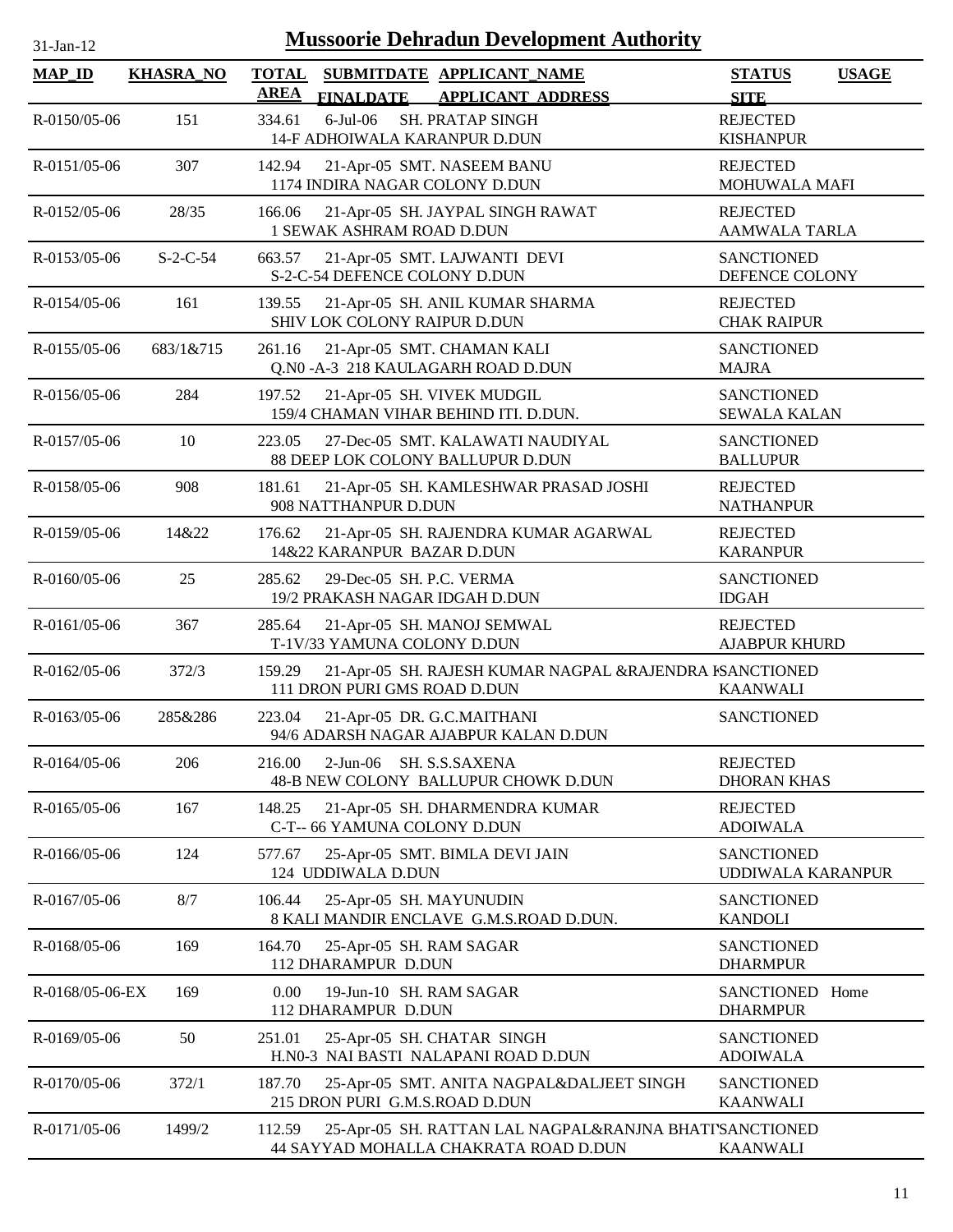| $1 - Jan - 1$ |  |
|---------------|--|
|               |  |

| <b>MAP_ID</b>   | <b>KHASRA_NO</b> | <b>TOTAL</b><br><b>AREA</b> | <b>FINALDATE</b>                                             | SUBMITDATE APPLICANT NAME<br><b>APPLICANT ADDRESS</b>                                     | <b>STATUS</b><br><b>SITE</b>                       | <b>USAGE</b>  |
|-----------------|------------------|-----------------------------|--------------------------------------------------------------|-------------------------------------------------------------------------------------------|----------------------------------------------------|---------------|
| R-0172/05-06    | 202&203          | 147.58                      |                                                              | 25-Apr-05 SMT. MEENA GUPTA& KUSUM GUPTA<br>714 VIJAY PARK BALLUPUR ROAD D.DUN             | <b>SANCTIONED</b><br><b>KAANWALI</b>               |               |
| R-0173/05-06    | 37/44/48         | 162.26                      | 25-Apr-05 SMT. SHANTI DEVI<br><b>40 GURUDWARA ROAD D.DUN</b> |                                                                                           | <b>SANCTIONED</b><br><b>GURUDWARA ROSD. NAI B/</b> |               |
| R-0174/05-06    | $S-4B-252$       | 383.76                      | 29 SEWAK ASHRAM ROAD D.DUN                                   | 25-Apr-05 BRIG. KARAMVIR SHANDIL                                                          | <b>SANCTIONED</b><br><b>SHAH NAGAR</b>             |               |
| R-0175/05-06    | 385              | 129.99                      | 53/6-1 BALBIR ROAD D.DUN                                     | 25-Apr-05 SH. BACHAN SINGH                                                                | <b>SANCTIONED</b><br><b>DHARMPUR</b>               |               |
| R-0176/05-06    | 38739&58         | 4,028.88                    | 53- RAJPUR ROAD D.DUN                                        | 25-Apr-05 SH. VINAY KUMAR WINDLASS&OTHERS                                                 | <b>REJECTED</b><br><b>JAKHAN</b>                   | Group Housing |
| R-0177/05-06    | 34               | 88.90                       | 25-Apr-05 SMT. MEENA RAVI<br>147/1 D.L.ROAD D.DUN            |                                                                                           | <b>REJECTED</b><br><b>MAJRI NAFI</b>               |               |
| R-0178/05-06    | 347              | 407.43                      | 25-Apr-05 SH. ARUN SHARMA                                    | 226 SEWLA KALAN GAUTAM VIHAR MOHEBBAWALA D.DU                                             | <b>REJECTED</b><br><b>GUJRADA MANSINGH</b>         |               |
| R-0179/05-06    | 956              | 393.63                      | 430 NEAR SBI. DHARAMPUR D.DUN                                | 25-Apr-05 SMT. MAMTA DYUNDI NAITHANI                                                      | <b>REJECTED</b><br>AJABPUR KALAM (PART)            |               |
| R-0180/05-06    | 491              | 153.29                      | 25-Apr-05 SH. JAVER SINGH<br>195 KHURBHURA MOHALLA D.DUN     |                                                                                           | <b>SANCTIONED</b><br>KHURBURA MOHALLA              |               |
| R-0181/05-06    | 455              | 303.35                      |                                                              | 25-Apr-05 SMT. PRAVEEN OBERAI<br>POOJA VIHAR WEST CANAL ROAD BEHIND POWER HOUSE           | <b>SANCTIONED</b><br><b>SEWALA KALAN</b>           |               |
| R-0181/05-06-EX | 455              | 0.00                        |                                                              | 14-Sep-10 SMT. PRAVEEN OBERAI<br>POOJA VIHAR WEST CANAL ROAD BEHIND POWER HOUSE           | SANCTIONED Home<br><b>SEWALA KALAN</b>             |               |
| R-0182/05-06    | 290              | 208.83                      | 43 DOON VIHAR JAKHAN D.DUN                                   | 25-Apr-05 CAPT. GAURAV GHAI                                                               | <b>REJECTED</b><br><b>JOHDI</b>                    |               |
| R-0183/05-06    | 13               | 162.82                      | 13 E.C.ROAD D.DUN.                                           | 26-Apr-05 SH. JAGMOHAN LAL SEHGAL&JOGENDER LREJECTED                                      | E.C.ROAD                                           |               |
| R-0184/05-06    | 195              | 187.56                      |                                                              | 26-Apr-05 SH. MEHAR SINGH TOMAR<br>29 MOOLCHAND ENCLAVE MAZRA D.DUN                       | <b>SANCTIONED</b><br><b>MAJRA</b>                  |               |
| R-0185/05-06    | 19               | 201.00                      | 31-Aug-05 SH. AJAY RANA<br><b>19 NESHVILLA ROAD D.DUN</b>    |                                                                                           | <b>REJECTED</b><br>NESHVILLA ROAD                  |               |
| R-0186/05-06    | 638              | 223.36                      | <b>GRAM AJABPUR KALAN D.DUN</b>                              | 26-Apr-05 SH. BHAGWAN SINGH RAWAT                                                         | <b>SANCTIONED</b><br>AJABPUR KALAM (PART)          |               |
| R-0187/05-06    | 73/1             | 366.77                      | 73/1 SEWAK ASHRAM ROAD D.DUN                                 | 26-Apr-05 SMT. ASHA GUJRAL                                                                | <b>SANCTIONED</b><br>SEWAK ASHRAM ROAD             |               |
| R-0188/05-06    | 139/1            | 286.70                      |                                                              | 26-Apr-05 SH. ASHU MITTAL&VIKKAN MITTAL<br>C/0 SHUBHAM CHARA STORE SHASHTRADHARA ROAD D.D | <b>SANCTIONED</b><br><b>ADOIWALA</b>               |               |
| R-0189/05-06    | 360              | 669.14                      |                                                              | 26-Apr-05 SMT. GANGAWATI MISHRA<br>C/0 NIRMATA HOTEL HIM PALACE HARIDWAR ROAD D.DU        | <b>SANCTIONED</b><br>AAMWALA TARLA                 |               |
| R-0190/05-06    | 646              | 383.15                      | 11 REST CAMP EAST II D.DUN                                   | 26-Apr-05 SH. KRISHAN KUMAR                                                               | <b>SANCTIONED</b><br><b>MAJRA</b>                  |               |
| R-0191/05-06    | 411              | 681.72                      | 27-Apr-05 SH. VIJAY KUMAR                                    | SHIVALIK COLONY NATHANPUR NEHRUGRAM D.DUN                                                 | <b>REJECTED</b><br><b>NATHANPUR</b>                |               |
| R-0192/05-06    | 36               | 244.34                      | 27-Apr-05 SH. RAM GOPAL<br>131 KRISHAN NAGAR EXT. D.DUN      |                                                                                           | <b>SANCTIONED</b><br>CHAI BAGH KAULAGARH           |               |
| R-0193/05-06    | 1203             | 180.99                      |                                                              | 27-Apr-05 SH. SACHIDA NAND<br>64/1 KAILASHPURI BALLUPUR ROAD D.DUN                        | <b>SANCTIONED</b><br><b>GADHI</b> (PART)           |               |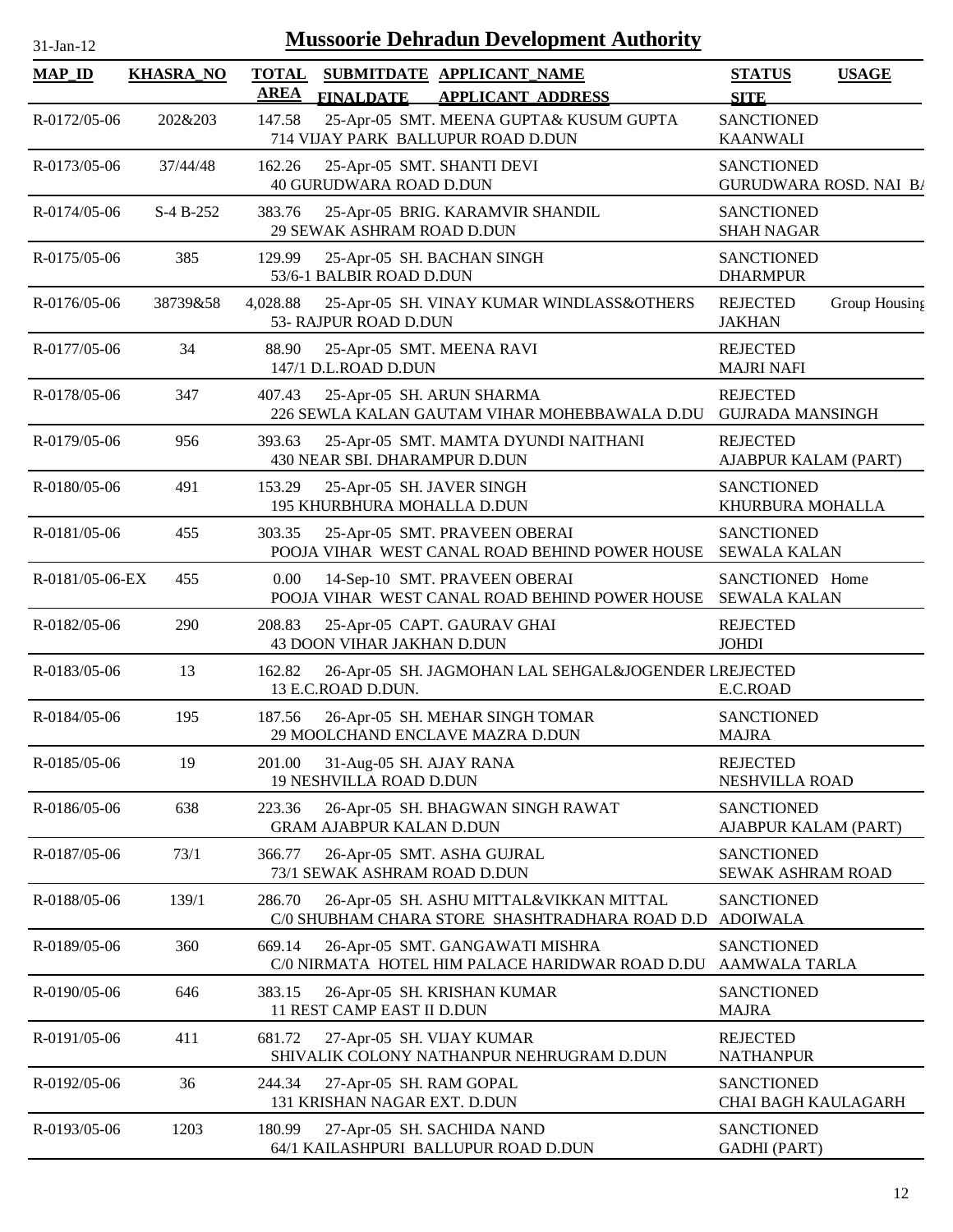| <b>MAP_ID</b>      | <b>KHASRA_NO</b> | <b>TOTAL</b><br><b>AREA</b> | <b>FINALDATE</b>                                           | SUBMITDATE APPLICANT_NAME<br><b>APPLICANT ADDRESS</b>                                         | <b>STATUS</b><br><b>SITE</b>              | <b>USAGE</b> |
|--------------------|------------------|-----------------------------|------------------------------------------------------------|-----------------------------------------------------------------------------------------------|-------------------------------------------|--------------|
| R-0194/05-06       | 127&223          | 127.78                      | 30 NIRANJANPUR D.DUN                                       | 27-Apr-05 SH. DHANRAJ CHETRI                                                                  | <b>REJECTED</b><br><b>SEWALA KALAN</b>    |              |
| $R - 0195/05 - 06$ | 207/1            | 300.00                      | 21-Mar-07 SH. ANIL KUDESIA<br>38/4 CANAL ROAD JAKHAN D.DUN |                                                                                               | <b>SANCTIONED</b><br><b>DHORAN KHAS</b>   |              |
| $R - 0196/05 - 06$ | 664              | 241.47                      |                                                            | 27-Apr-05 SH. ANAND KUMAR RATURI<br>C/0 ASHIYANA ASSOCIATES HARIDWAR ROAD D.DUN               | <b>REJECTED</b><br><b>BALAWALA</b>        |              |
| R-0197/05-06       | 819              | 324.15                      |                                                            | 27-Apr-05 SMT. MEETA GUPTA&OTHERS<br>18 PARK ROAD LAXMAN CHOWK D.DUN                          | <b>SANCTIONED</b><br><b>MAJRA</b>         |              |
| R-0198/05-06       | 721              | 233.08                      | 9/1 SHIVAM VIHAR JAKHAN D.DUN.                             | 27-Apr-05 SH. SHARVAN VERMA                                                                   | <b>REJECTED</b><br><b>JAKHAN</b>          |              |
| R-0199/05-06       | 6                | 713.80                      | <b>6 HARIDWAR ROAD D.DUN</b>                               | 28-Apr-05 SMT. VEENA BAKSHI&OTHERS                                                            | <b>SANCTIONED</b><br><b>HARIDWAR ROAD</b> |              |
| $R - 0200/05 - 06$ | 429              | 248.91                      |                                                            | 13-Jul-05 SMT. SUSHILA AGGARWAL&KUSUM AGGAISANCTIONED<br>SOCIETY AREA CLEMENT TOWN D.DUN      | <b>SEWALA KALAN</b>                       |              |
| R-0201/05-06       | 151              | 195.43                      |                                                            | 28-Apr-05 SH. SAWTANTRA KUMAR KAPOOR<br>A-6 JANPATH SHOPPING COMPLEX D.DUN                    | <b>REJECTED</b><br><b>KISHANPUR</b>       |              |
| R-0202/05-06       | 12               | 667.28                      | 28-Apr-05 SH. NITIN MITTAL<br>22/20 SAHARANPUR ROAD D.DUN  |                                                                                               | <b>SANCTIONED</b><br><b>BALBIR ROAD</b>   |              |
| R-0203/05-06       | 54               | 139.41                      | 134/1 VASANT VIHAR D.DUN                                   | 16-Nov-05 SH. BUDHI BAHADUR                                                                   | <b>REJECTED</b><br><b>KAANWALI</b>        |              |
| R-0204/05-06       | 221              | 281.24                      | 28-Apr-05 SH. DAYAL DHAR<br><b>GRAM NATHUAWALA D.DUN</b>   |                                                                                               | <b>REJECTED</b><br><b>NATHUAWALA</b>      |              |
| R-0205/05-06       | 75/2             | 138.13                      |                                                            | 28-Apr-05 SH. PAL PRAVEEN SHARMA<br>SH. K.D. SHARMA NIRMAN VIHAR RISPANA POOL HARIDWA KANDOLI | <b>SANCTIONED</b>                         |              |
| $R - 0206/05 - 06$ | 726              | 147.99                      |                                                            | 28-Apr-05 SMT. SUSHMA RUNGTA<br>C/0 ASHIYANA ASSOCIATES 27 ARAGHAR D.DUN                      | <b>SANCTIONED</b><br><b>JAKHAN</b>        |              |
| R-0207/05-06       | 118              | 108.98                      | 119/205 DANDI PUR MOHALLA D.DUN                            | 28-Apr-05 SH. PRAVEEN KUMAR &JITENDER KUMAR SANCTIONED                                        | <b>DANDI PUR MOHLLA</b>                   |              |
| R-0208/05-06       | 705              | 164.51                      |                                                            | 28-Apr-05 SH. YOUDHVEER SINGH CHAUHAN<br>11 SARAWATI SONI MARG LAXMAN CHOWK D.DUN             | <b>REJECTED</b><br><b>DEHRA KHAS</b>      |              |
| R-0209/05-06       | 14&99            | 375.06                      | 99 RACE COURSE D.DUN                                       | 28-Apr-05 SMT. BHAG RANI WADHWA                                                               | <b>REJECTED</b><br><b>RACE COURSE</b>     |              |
| R-0210/05-06       | 1499/2           | 131.75                      | 111 DRON PURI G.M.S.ROAD D.DUN                             | 28-Apr-05 SH.RAJENDRA KUMAR&ANITA KUMARI                                                      | <b>SANCTIONED</b><br><b>KAANWALI</b>      |              |
| R-0211/05-06       | 339              | 78.82                       |                                                            | 28-Apr-05 SH. ANIL KUMAR SRIVASTAVA<br>SH. V.K.ARORA ROHINI ENCLAVE SHIMLA ROAD D.DUN         | <b>REJECTED</b><br><b>SEWALA KALAN</b>    |              |
| R-0212/05-06       | 70&91            | 183.80                      | 28-Apr-05 SH. LALIT THAPA<br>127 PANDITWARI D.DUN          |                                                                                               | <b>SANCTIONED</b><br><b>PANDITWARI</b>    |              |
| R-0213/05-06       | 568              | 262.58                      | 568 BADRIPUR D.DUN                                         | 28-Apr-05 DR. MAHESH BHATT                                                                    | <b>REJECTED</b><br><b>BADRIPUR</b>        |              |
| R-0214/05-06       | 191              | 187.29                      | 159 DAKRA BAZAR D.DUN                                      | 28-Apr-05 SH. DEEPAK DHARNA                                                                   | <b>SANCTIONED</b>                         |              |
| R-0215/05-06       | 203/158          | 188.00                      | 169/2 KHURBHURA MOHALLA D.DUN                              | 28-Apr-05 SH. ISHWAR LAL&UTTAM CHAND                                                          | <b>SANCTIONED</b><br>KHURBURA MOHALLA     |              |
| R-0216/05-06       | 209&83           | 195.10                      |                                                            | 29-Apr-05 SH.DESH RAJ MALIK&REKHA MALIK<br>34 CHAKKI TOLA BATTA COLONY GMS. ROAD D.DUN        | <b>SANCTIONED</b><br><b>NIRANJANPUR</b>   |              |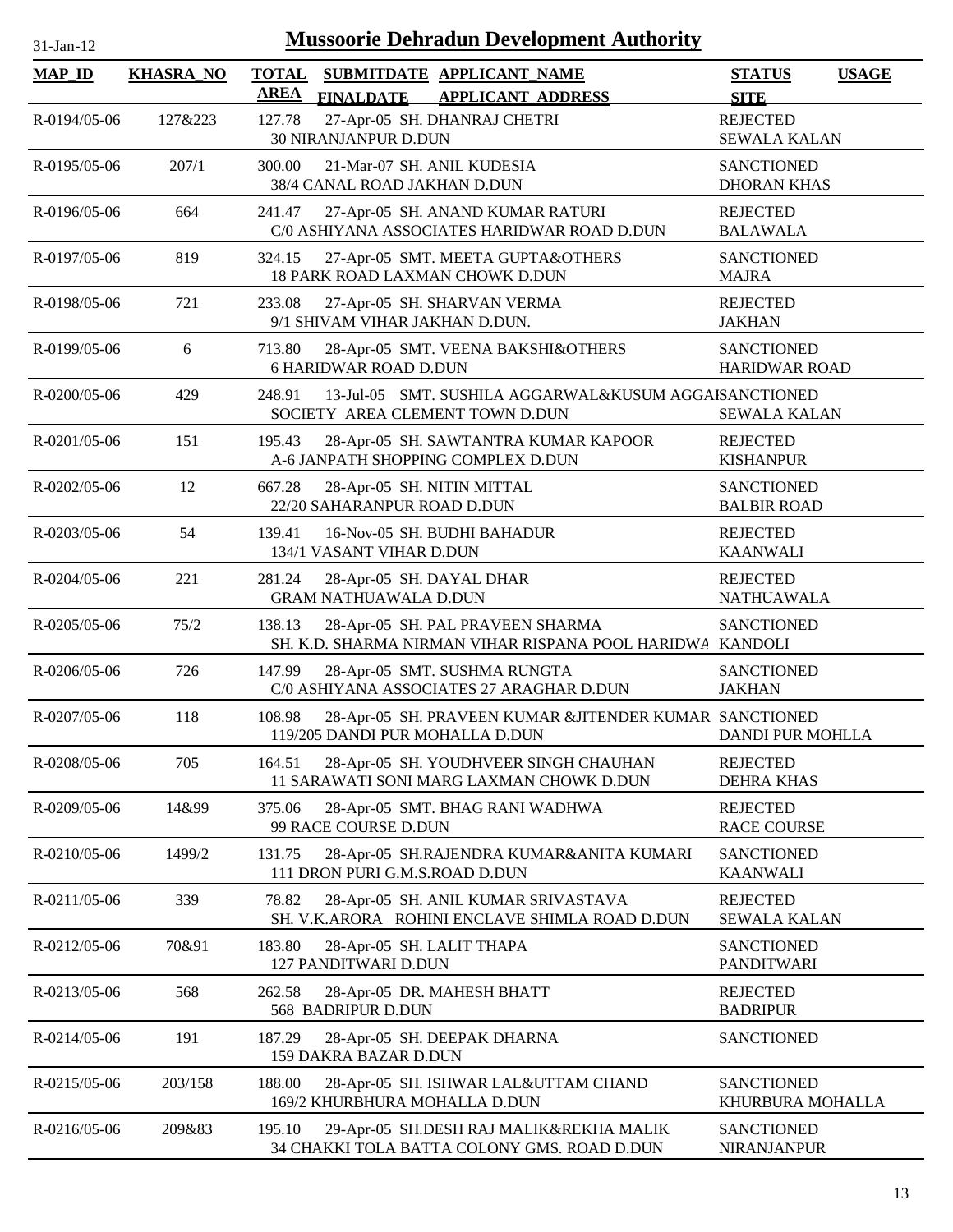| $31-Jan-12$        |                  |                             |                                                        | <b>Mussoorie Dehradun Development Authority</b>                                                             |                                            |               |
|--------------------|------------------|-----------------------------|--------------------------------------------------------|-------------------------------------------------------------------------------------------------------------|--------------------------------------------|---------------|
| <b>MAP_ID</b>      | <b>KHASRA_NO</b> | <b>TOTAL</b><br><b>AREA</b> |                                                        | SUBMITDATE APPLICANT_NAME<br>FINALDATE APPLICANT ADDRESS                                                    | <b>STATUS</b><br><b>SITE</b>               | <b>USAGE</b>  |
| R-0217/05-06       | 18               | 273.57                      |                                                        | 29-Apr-05 SMT. KUSUM PURI<br>512 VIKAS KUNJ VIKAS PURI NEW DELHI                                            | <b>SANCTIONED</b><br><b>INDER ROAD</b>     |               |
| R-0218/05-06       | 340              | 154.27                      | 29-Apr-05 MOHD. KAMAR<br><b>GRAM SEWLA KALAN D.DUN</b> |                                                                                                             | <b>SANCTIONED</b><br><b>SEWALA KALAN</b>   |               |
| R-0219/05-06       | 259              | 218.75                      |                                                        | 29-Apr-05 SMT. SHEELA SRIVASTAVA<br>4 AKASH DEEP COLONY CHAKRATA ROAD D.DUN                                 | <b>REJECTED</b><br><b>SEWALA KALAN</b>     |               |
| R-0220/05-06       | 14&23/17         | 274.07                      |                                                        | 4-Apr-06 SH. KARUN DUBE<br>16/29 OLD MUSSOORIE ROAD RAJPUR D.DUN                                            | <b>REJECTED</b><br><b>RAJPUR</b>           |               |
| $R - 0221/05 - 06$ | 14&23/17         | 291.49                      |                                                        | 4-Apr-06 SMT. BHARTI DUBE<br>16/29 OLD MUSSOORIE ROAD RAJPUR D.DUN                                          | <b>REJECTED</b><br><b>RAJPUR</b>           |               |
| R-0222/05-06       | 67/5             | 312.77                      | 19/26 BAKRALWALA D.DUN.                                | 29-Apr-05 SMT. SUNITA RANI                                                                                  | <b>SANCTIONED</b><br>PRITAM ROAD           |               |
| R-0223/05-06       | 469              | 6,880.00                    |                                                        | 29-Apr-05 SH. SAMERJEET SINGH<br>SAI GRACE ACADEMY RAIPUR D.DUN                                             | <b>SANCTIONED</b><br><b>RAIPUR</b>         |               |
| $R - 0224/05 - 06$ | 1140/6           | 96.28                       | 30-Apr-05 SH. KISHAN LAL                               | 116 KAMLA NIVAS MANDIRWALI GALI BALLUPUR D.DUN                                                              | <b>SANCTIONED</b><br><b>KAANWALI</b>       |               |
| R-0225/05-06       | 820              | 305.85                      | 30-Apr-05 SH. AKBAR ALI                                | 196 DHARAMPUR ARAGHAR D.DUN                                                                                 | <b>REJECTED</b><br><b>AJABPUR KHURD</b>    |               |
| R-0226/05-06       | $19-B$           | 1,211.43                    | 19-B BALBIR ROAD D.DUN                                 | 30-Apr-05 SMT. MANJU DEVI                                                                                   | <b>SANCTIONED</b>                          |               |
| R-0227/05-06       | 66/2             | 262.08                      |                                                        | 8-Sep-05 SH. RAM SEWAK SEMWAL<br>C/0 56 MEEDO SHOPPING COMPLEX D.DUN                                        | <b>SANCTIONED</b><br><b>AJABPUR KHURD</b>  |               |
| R-0228/05-06       | 203              | 209.48                      | 32 ANAND CHOWK D.DUN.                                  | 30-Apr-05 SH.ANIL KUMAR CHANDEL                                                                             | <b>SANCTIONED</b><br>AJABPUR KALAM (PART)  |               |
| R-0229/05-06       | 58&59            | 2,086.12                    |                                                        | 15-Feb-06 MANAV SEVA DHARMARTH TRUST<br>G.N.II VISHAL ENCLAVE SHIVAJI ENCLAVE SHIVAJI COLI DANIYON-KA-DANDA | <b>REJECTED</b>                            |               |
| R-0230/05-06       | 20               | 180.58                      |                                                        | 2-May-05 SH. ASHUTOSH GUPTA<br>263/1 STREET N0-1 RAJENDRA NAGAR D.DUN                                       | <b>SANCTIONED</b><br><b>RAJENDAR NAGAR</b> |               |
| R-0231/05-06       | 64               | 189.59                      |                                                        | 2-May-05 SMT. VISHESWARI DEVI DIMRI<br>EKTA VIHAR SHASTRADHARA ROAD D.DUN                                   | <b>REJECTED</b><br><b>AAMWALA TARLA</b>    |               |
| R-0232/05-06       | 436              | 167.45                      | 17/7 JAKHAN D.DUN                                      | 2-May-05 SH. POONAM NAUTIYAL                                                                                | <b>REJECTED</b><br><b>SEWALA KALAN</b>     |               |
| R-0233/05-06       | 69/1             | 343.75                      |                                                        | 2-May-05 SH. D.M. BAHUGUNA<br>STREET N0-6 H.N0-7/A SHASTRI NAGAR D.DUN                                      | <b>SANCTIONED</b><br>CHAK AJABPUR KALAN    |               |
| R-0234/05-06       | 679              | 242.00                      |                                                        | 2-May-05 SMT. SITA DEVI KUKRETI<br>47/1 SINGHAL MANDI- II KARGI ROAD D.DUN                                  | <b>REJECTED</b><br><b>DEHRA KHAS</b>       |               |
| R-0235/05-06       | 454/3&455/2      | 1,044.54                    | 152/3/B RAJPUR ROAD D.DUN                              | 25-Jan-06 SH. MEHMOOD KHAN&RAM LAL                                                                          | SANCTIONED<br><b>DHARMPUR</b>              | Group Housing |
| R-0236/05-06       | 462              | 195.00                      | 3-May-05 SH. KHEM RAM                                  | 239 DANDA PANI GALI KAULAGARH D.DUN                                                                         | <b>SANCTIONED</b><br><b>KAULAGARH</b>      |               |
| R-0237/05-06       | 1003/1           | 95.34                       | 57 VANSTHALI BALLUPUR D.DUN                            | 3-May-05 SH. RAM CHANDER                                                                                    | <b>SANCTIONED</b><br><b>BALLUPUR</b>       |               |
| R-0238/05-06       | 734              | 186.50                      |                                                        | 3-May-05 SH. RAJESHWAR PRASAD POKHRIYAL<br>C-29 NIVH 116 RAJPUR ROAD D.DUN                                  | <b>SANCTIONED</b><br><b>JAKHAN</b>         |               |
| R-0239/05-06       | 635/1            | 215.57                      |                                                        | 3-May-05 SH. DESMOND DMONTE&NEENA DMONTE<br>635/1 STREET -4 LANE -9 RAJENDRA NAGAR D.DUN                    | CHAI BAGH KAULAGARH                        |               |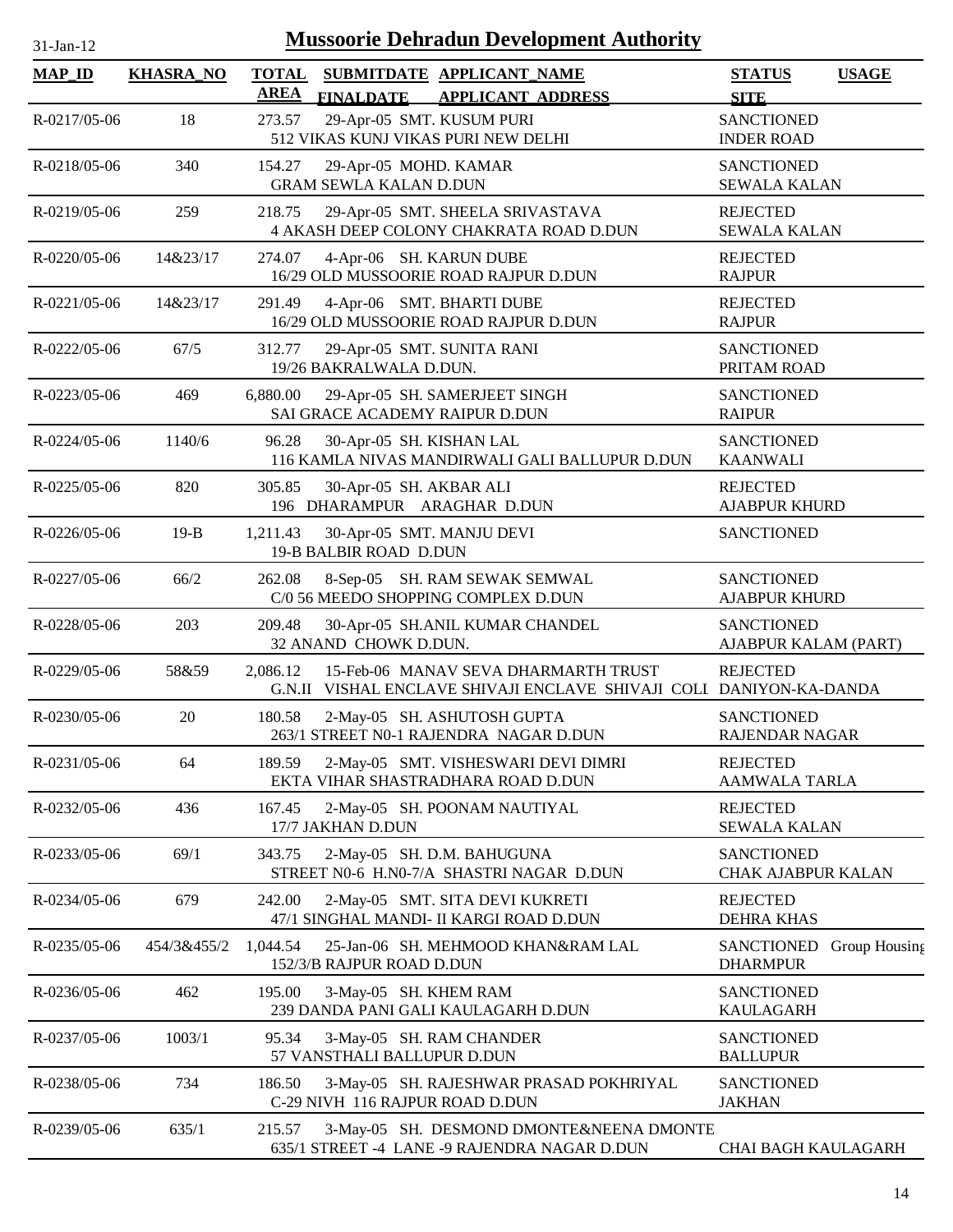| $31$ -Jan-12 |  |
|--------------|--|

| <b>MAP_ID</b>      | <b>KHASRA_NO</b> | <b>TOTAL</b><br>SUBMITDATE APPLICANT NAME<br><b>AREA</b><br><b>APPLICANT ADDRESS</b><br><b>FINALDATE</b> | <b>USAGE</b><br><b>STATUS</b><br><b>SITE</b>   |
|--------------------|------------------|----------------------------------------------------------------------------------------------------------|------------------------------------------------|
| $R - 0240/05 - 06$ | 263&264          | 319.90<br>3-May-05 SH. PRAKASH CHANDER AWASTHI<br>43/6 VIVEK VIHAR D.DUN                                 | <b>SANCTIONED</b><br><b>KAANWALI</b>           |
| $R - 0241/05 - 06$ | $16-E$           | 262.16<br>3-May-05 SH. VINOD CHANDRA JUGRAN<br>29//1-C CIRCULAR ROAD D.DUN                               | <b>SANCTIONED</b><br>E.C.ROAD                  |
| R-0242/05-06       | 12               | 283.00<br>3-May-05 SH. PREM PRAKASH KAPOOR<br>18 INDIRA COLONY D.DUN                                     | <b>SANCTIONED</b><br>KAULAGARH MAI CHAKBH(     |
| $R - 0243/05 - 06$ | 617&620          | 3-May-05 SH RAGHUBIR SINGH RAUTELA<br>177.33<br>L-24 -L RAILWAY COLONY D.DUN                             | <b>REJECTED</b><br><b>DEHRA KHAS</b>           |
| R-0244/05-06       | 13               | 250.97<br>20-Sep-06 SMT. ANITA BANERJEE<br>13 CURZON ROAD D.DUN                                          | <b>SANCTIONED</b><br><b>CURZAN ROAD</b>        |
| $R - 0245/05 - 06$ | 149/5            | 325.00<br>4-May-05 SH. RAKESH NAUTIYAL<br>176 ARAGHAR D.DUN.                                             | <b>SANCTIONED</b><br><b>DHARMPUR</b>           |
| $R - 0246/05 - 06$ | 117/2            | 249.75<br>4-May-05 SH. KALYAN SINGH NEGI<br>35 OLD CANNUGHT PALACE D.DUN                                 | <b>REJECTED</b><br><b>KARANPUR KHAS</b>        |
| $R - 0247/05 - 06$ | 236&206          | 327.79<br>4-May-05 SH. PAWAN JOSHI<br>14 ARYA NAGAR D.DUN                                                | <b>SANCTIONED</b><br>AMBEDKAR COLONY           |
| $R - 0248/05 - 06$ | 838              | 4-May-05 SH. RAGHUBIR SINGH RAWAT<br>161.94<br>13 PRAKASH VIHAR AJABPUR KALAN D.DUN                      | <b>SANCTIONED</b><br>AJABPUR KALAM (PART)      |
| R-0249/05-06       | 264              | 4-May-05 SH. REBADHAR PATHAK<br>348.75<br>43/3 VIVEK VIHAR GMS. ROAD D.DUN                               | <b>SANCTIONED</b><br><b>KAANWALI</b>           |
| $R - 0250/05 - 06$ | 336              | 178.90<br>4-May-05 SH. MAN MOHAN KHANDELWAL&ANJU<br><b>GRAM ADHOIWALA D.DUN</b>                          | <b>SANCTIONED</b><br><b>ADOIWALA</b>           |
| $R - 0251/05 - 06$ | 46               | 5-May-05 SH. VIPIN KUMAR KOHLI &TARUN KUMAR SANCTIONED<br>339.00<br>322 KISHAN NAGAR EXT. D.DUN          | <b>CHAI BAGH KAULAGARH</b>                     |
| $R - 0252/05 - 06$ | 11/10            | 5-May-05 M/S RAJKUMAR HUF<br>3,763.96<br>115/6 OLD RAJPUR D.DUN                                          | REJECTED<br>Group Housing<br>TEG BAHADHUR ROAD |
| R-0253/05-06       | $1-A$            | 5-May-05 SH. SANDEEP KUMAR NAGPAL<br>223.06<br>109/194 DANDIPUR MOHALLA D.DUN                            | <b>SANCTIONED</b><br><b>NEMI ROAD</b>          |
| R-0254/05-06       | $1-A$            | 223.06<br>5-May-05 SH. SUNIL KUMAR NAGPAL<br>109/194 DANDIPUR MOHALLA D.DUN                              | <b>SANCTIONED</b><br><b>NEMI ROAD</b>          |
| R-0255/05-06       | 175              | 3-Apr-06 SMT. SHANTI SHARMA<br>726.08<br>C/0 NIRMAN 56 MEEDO SHOPPING COMPLEX D.DUN                      | <b>SANCTIONED</b><br><b>PANDITWARI</b>         |
| R-0256/05-06       | 210              | 1,001.05<br>5-May-05 SH. KARAN SINGH CHHINA<br>C/0 4 NEW ROAD D.DUN                                      | <b>SANCTIONED</b><br><b>SHAH NAGAR</b>         |
| R-0257/05-06       | 654&896          | 5-May-05 SH. PREM SAHU<br>142.19<br>C/0 4 NEW ROAD D.DUN                                                 | <b>SANCTIONED</b><br><b>JAKHAN</b>             |
| R-0258/05-06       | 28               | 3-Apr-06 SH. BRIJ MOHAN GARG<br>394.05<br>67/4 PRITAM ROAD D.DUN                                         | <b>REJECTED</b><br><b>INDER ROAD</b>           |
| R-0259/05-06       | 79/1             | 5-May-05 SMT. KAMLA DEVI NAUTIYAL<br>182.24<br>130/3 NAV VIHAR CHUKKUWALA D.DUN                          | <b>SANCTIONED</b><br>CHUKKHUWALA               |
| $R - 0260/05 - 06$ | 246              | 160.18<br>5-May-05 SH. MUKESH CHANDRA SINGH NEGI<br>87/11 NESHVILLA ROAD D.DUN                           | <b>REJECTED</b><br><b>NATHANPUR</b>            |
| R-0261/05-06       | $6-B$            | 375.41<br>27-Jun-07 SH. HARINDER SINGH MANN&CHARNJEET SREJECTED<br>35 CURZON ROAD D.DUN                  | PRITAM ROAD                                    |
| R-0262/05-06       | 242&243          | 163.50<br>5-May-05 SH. RAJESH SRIVASTAVA<br>16 BANARASI DASS BUILDING D.D.UN                             | <b>REJECTED</b><br><b>KISHANPUR</b>            |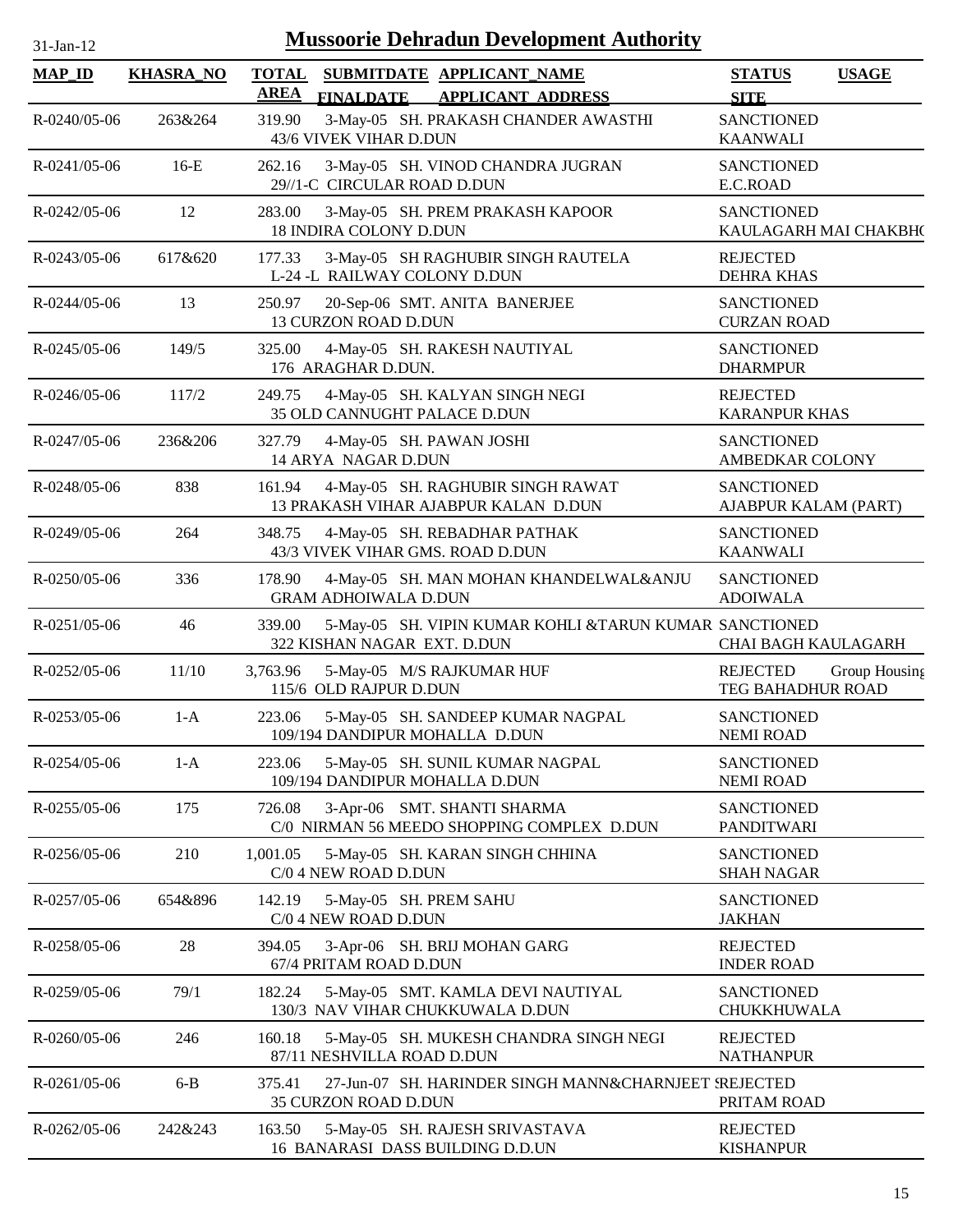| $31$ -Jan-12       |                  |                             | <b>Mussoorie Dehradun Development Authority</b>                                                   |                                              |              |
|--------------------|------------------|-----------------------------|---------------------------------------------------------------------------------------------------|----------------------------------------------|--------------|
| <b>MAP_ID</b>      | <b>KHASRA_NO</b> | <b>TOTAL</b><br><b>AREA</b> | SUBMITDATE APPLICANT NAME<br><b>FINALDATE</b><br><b>APPLICANT ADDRESS</b>                         | <b>STATUS</b><br><b>SITE</b>                 | <b>USAGE</b> |
| R-0263/05-06       | 63               | 197.58                      | 5-May-05 SH. UMESH CHANDRA NAUTIYAL<br>15 UTTARANCHAL COMPLEX FIRST FLOOR HARIDWAR ROA SHAH NAGAR | <b>SANCTIONED</b>                            |              |
| $R - 0264/05 - 06$ | 38               | 100.00                      | 5-May-05 SH. SUDHIR JAIN<br>38 DISPENSARY ROAD D.DUN                                              | <b>SANCTIONED</b><br>DISPENSARY ROAD         |              |
| $R - 0265/05 - 06$ | 176&179          | 510.00                      | 5-May-05 SMT. ARUNA MALHOTRA&SUSHIL KUMAR SANCTIONED<br>R/0 NAGAL HATNALA D.DUN                   | <b>JAKHAN</b>                                |              |
| $R - 0266/05 - 06$ | 510              | 132.74                      | 5-May-05 SMT. KAILASHWATI VISHNOI<br>11 DOON VIHAR JAKHAN D.DUN                                   | <b>SANCTIONED</b><br><b>JAKHAN</b>           |              |
| $R - 0267/05 - 06$ | 25               | 265.72                      | 6-May-05 SH. MANGLA NAND SHARMA<br>STREET N-8 E- BLOCK H.N0-29 SHASTRI NAGAR D.DUN                | <b>REJECTED</b><br><b>CHAK AJABPUR KHURD</b> |              |
| R-0268/05-06       | 450/455          | 192.22                      | 6-May-05 SH. BHAGAT SINGH<br>4/2 ASHIRWAD ENCLAVE D.DUN                                           | <b>REJECTED</b><br><b>KAANWALI</b>           |              |
| R-0269/05-06       | 1048             | 299.98                      | 6-May-05 SMT. SEEMA SHARMA<br>2 BALLUPUR ROAD KANWALI D.DUN                                       | <b>REJECTED</b><br><b>KAANWALI</b>           |              |
| R-0270/05-06       | 175              | 134.88                      | 6-May-05 SAYED IZHAR ALI<br>A/214 NEHRU COLONY D.DUN.                                             | <b>REJECTED</b><br><b>AJABPUR DANDA</b>      |              |
| R-0271/05-06       | 205/228/1        | 754.35                      | 6-May-05 SH. PARAMJIT SINGH&SMT. PREM<br>205/228/1 RAJPUR ROAD D.DUN                              | <b>SANCTIONED</b><br><b>RAJ PUR ROAD</b>     |              |
| R-0272/05-06       | 168              | 413.38                      | 6-May-05 COL. OMPRAKASH SHARMA<br>H.N0-69 PARTAP CHOWK DEHLI CANTT-110010                         | <b>SANCTIONED</b>                            |              |
| R-0273/05-06       | 10/2             | 233.88                      | 6-May-05 SH. SURENDER SINGH BHANDARI<br>11 SEWLA KHURD D.DUN                                      | <b>SANCTIONED</b><br><b>SEWALA KHURD</b>     |              |
| R-0274/05-06       | 127              | 94.19                       | 6-May-05 SH. VIJAY SINGH& SMT. USHA<br>C/0 GHILDIYAL ASSOCIATES SHOP.N0-4 YAMUNA COLONY +         | <b>REJECTED</b><br><b>SEWALA KALAN</b>       |              |
| R-0275/05-06       | 42               | 148.60                      | 6-May-05 SH. SHARAD CHAND KHANDURI<br>42/A SUBHASH ROAD D.DUN                                     | <b>REJECTED</b><br><b>SUBHASH ROAD</b>       |              |
| $R - 0276/05 - 06$ | 1245/1           | 209.10                      | 27-Jun-05 SH. RAJENDER KUMAR<br>72 RAJNI KUNJ KAULAGARH ROAD D.DUN                                | <b>SANCTIONED</b><br><b>KAULAGARH</b>        |              |
| R-0277/05-06       | 71               | 132.44                      | 6-May-05 SH. RAMPAL SINGH&KAWAL PUNDIR<br>VILL-&P.0. GRAM KANWALI D.DUN                           | <b>SANCTIONED</b><br>NIRANJANPUR             |              |
| R-0278/05-06       | 32/2             | 450.82                      | 6-May-05 SH. M.A. KHAN<br>18 E.C.ROAD D.DUN                                                       | <b>SANCTIONED</b><br><b>KAANWALI</b>         |              |
| R-0279/05-06       | 362&636          | 2,000.00                    | 14-Dec-05 SH. BHARAT BHUSHAN BATRA&OTHERS<br>124 NIRANJANPUR D.DUN                                | <b>REJECTED</b><br>NIRANJANPUR               |              |
| R-0280/05-06       | 21               | 315.00                      | 7-May-05 SH. JAGDISH SAKLANI&KUSUM SAKLANI<br>DISTT. COURT COUNSEL (CRIMINAL) SESSIONS COURT COM  | <b>SANCTIONED</b><br><b>CHIDOWALI</b>        |              |
| R-0281/05-06       | 112              | 220.01                      | 7-May-05 SH. KHUSHAL SINGH BISHT<br>98 PRAGATI VIHAR DHARAMPUR D.DUN                              | <b>REJECTED</b><br>AJABPUR KALAM (PART)      |              |
| R-0282/05-06       | 9/1              | 211.53                      | 9-May-05 SHRI. HARI MOHAN AGGARWAL<br>59, ANSARI MARG D.DUN                                       | <b>SANCTIONED</b><br>PRITAM ROAD             |              |
| R-0283/05-06       | 1281             | 408.92                      | 9-May-05 SHRI. INDER LAL BHATIA<br><b>CHAKRATA ROAD D.DUN</b>                                     | <b>REJECTED</b><br><b>CHAKRATA ROAD</b>      |              |
| R-0284/05-06       | 882              | 215.62                      | 9-May-05 SHRI. DEVI DUTT JOSHI<br>252, BANK COLONY AJABPUR KALAN DHARAMPUR D.DUN                  | <b>REJECTED</b><br><b>NATHANPUR</b>          |              |
| R-0285/05-06       | 210              | 288.00                      | 9-May-05 MR. J.C. PANDEY<br>351/1 LANE-1CHANDER SINGH GARWALI MARG DHARAMPU NATHANPUR             | <b>REJECTED</b>                              |              |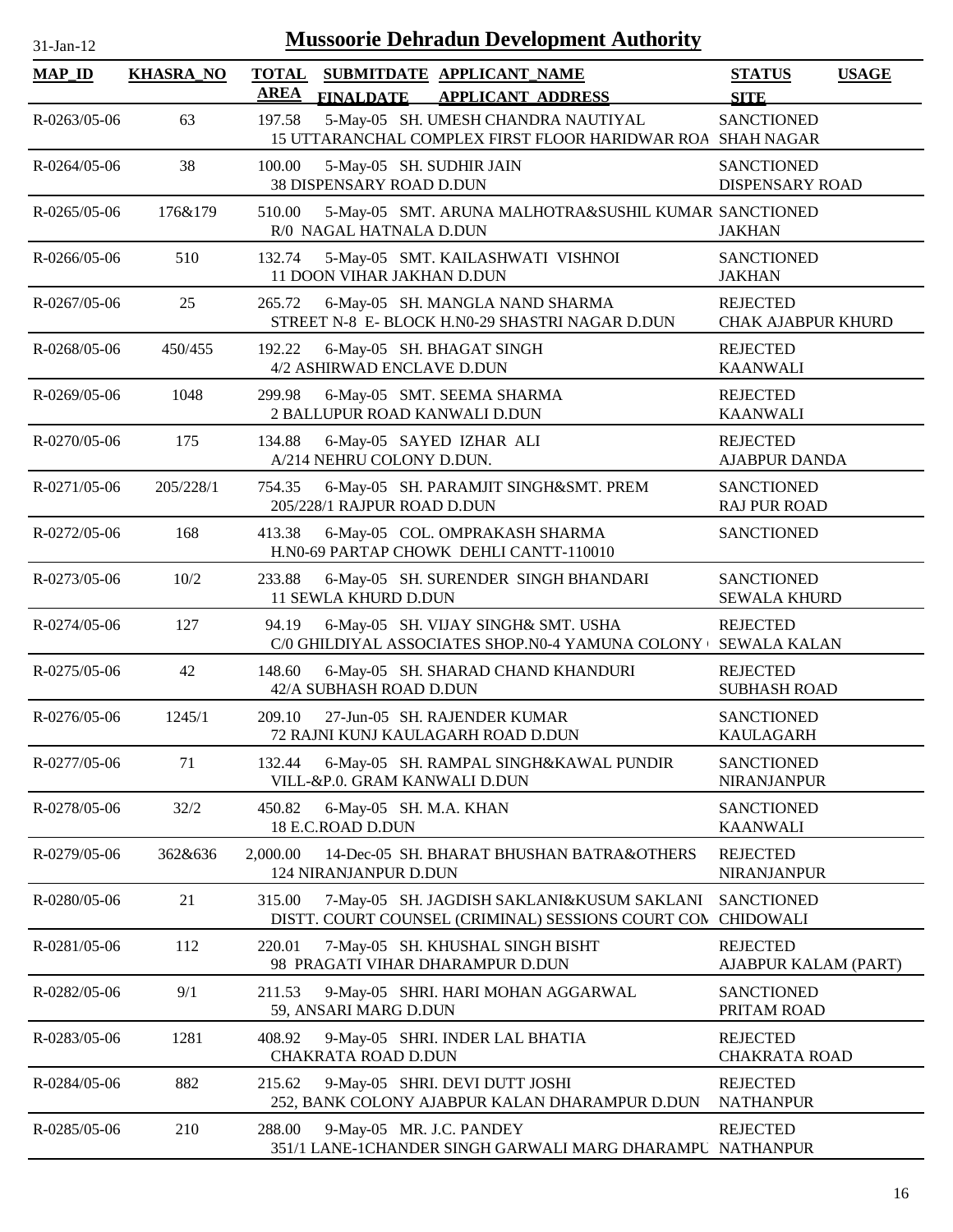| 31-Jan-12     | <b>Mussoorie Dehradun Development Authority</b> |                                                                                                                |                                              |  |  |  |  |
|---------------|-------------------------------------------------|----------------------------------------------------------------------------------------------------------------|----------------------------------------------|--|--|--|--|
| <b>MAP_ID</b> | <b>KHASRA_NO</b>                                | SUBMITDATE APPLICANT NAME<br><b>TOTAL</b><br><b>AREA</b><br><b>FINALDATE</b><br><b>APPLICANT ADDRESS</b>       | <b>USAGE</b><br><b>STATUS</b><br><b>SITE</b> |  |  |  |  |
| R-0286/05-06  | 370                                             | 9-May-05 SHRI. ANIL KUMAR<br>227.00<br>Ajabpur Khurd                                                           | <b>REJECTED</b><br><b>AJABPUR KHURD</b>      |  |  |  |  |
| R-0287/05-06  | 897                                             | 167.28<br>9-May-05 SMT. USHA MITTAL<br>97/14 TYGA ROAD D.DUN                                                   | <b>SANCTIONED</b><br><b>REST CAMP</b>        |  |  |  |  |
| R-0288/05-06  | 1123                                            | 148.32<br>5-Nov-05 NARESH KUMAR TAGGAR<br>12/2, GOVIND GARH D.DUN                                              | <b>SANCTIONED</b><br><b>GADHI</b> (PART)     |  |  |  |  |
| R-0289/05-06  | 123                                             | 222.40<br>9-May-05 SMT. LATA BHANWAR W/O SANJAY BHANWSANCTIONED<br>16-B, C.S.W.C.R.T.I. COLONY KAULAGARH D.DUN | <b>PANDITWARI</b>                            |  |  |  |  |
| R-0290/05-06  | 515                                             | 715.00<br>9-May-05 SHRI SURAJ PRKASH, RAJA RAM AND OTHEISANCTIONED<br>Prempur Mafi D.DUN                       | PREMPUR MAFI (PART)                          |  |  |  |  |
| R-0291/05-06  | 20                                              | 9-May-05 GIRISH KAKKAR<br>174.65<br>139/1 LUNIA MOHALLA D.DUN                                                  | <b>REJECTED</b><br><b>KAULAGARH</b>          |  |  |  |  |
| R-0292/05-06  | 43/1                                            | 669.14<br>9-May-05 SMT. PUSHPA SINGH<br>MAUZA JAKHAN D.DUN                                                     | <b>SANCTIONED</b><br><b>JAKHAN</b>           |  |  |  |  |
| R-0293/05-06  | 276,277                                         | 278.50<br>9-May-05 SHRI. JUGAL KISHOR BAJPAI<br>115/9 VIGYAN VIHAR RAIPUR D.DUN                                | <b>SANCTIONED</b><br><b>KANDOLI</b>          |  |  |  |  |
| R-0294/05-06  | 448                                             | 297.29<br>10-May-05 MR. SHANTA BHATT<br>VILLAGE MIAWALA D.DUN                                                  | <b>REJECTED</b><br><b>NATTHANPUR</b>         |  |  |  |  |
| R-0295/05-06  | 721                                             | 160.24<br>10-May-05 MR. RAM CHANDRA SAKLANI<br><b>VILLAGE PUJAR GAWN</b>                                       | <b>REJECTED</b><br><b>DEHRA KHAS</b>         |  |  |  |  |
| R-0296/05-06  | 302                                             | 10-May-05 SHRI. SANJEEV SHARMA AND RAJIV SHARMREJECTED<br>113.00<br>360/1, NARI SHLIP MANDIR MARG D.DUN        | <b>GHAZIAWALA</b>                            |  |  |  |  |
| R-0297/05-06  | 720                                             | 10-May-05 SMT. RANJANA CHOPRA<br>150.50<br>103/2 OLD NEHRU COLONY D.DUN                                        | <b>SANCTIONED</b><br><b>MAJRA</b>            |  |  |  |  |
| R-0298/05-06  | 581 M                                           | 513.47<br>10-May-05 Smt.Manju Devi<br>W/O Sh. Pradeep 19-B, Balbir Road, Dehradun                              | <b>SANCTIONED</b>                            |  |  |  |  |
| R-0299/05-06  | 86                                              | 87.35<br>10-May-05 SHRI. MUKESH KUMAR<br>86, DHAMAWALA D.DUN                                                   | <b>REJECTED</b><br><b>DHAMAWALA</b>          |  |  |  |  |
| R-0300/05-06  | 149                                             | 10-May-05 SHRI MATURA DASS<br>517.89<br>MOHKAMPUR D.DUN                                                        | <b>REJECTED</b><br>MOHKAMPUR KHURD           |  |  |  |  |
| R-0301/05-06  | 222                                             | 188.19<br>10-May-05 SHRI. CHANDER SINGH RAWAT<br>Hathibarkala D.DUN                                            | <b>SANCTIONED</b><br><b>HATHIBARKALA</b>     |  |  |  |  |
| R-0302/05-06  | 1153/4                                          | 11-May-05 SH.VINOD KUMAR CHAUHAN<br>205.37<br>58 YOUM PARSHAT G.M.S. ROAD D.DUN                                | <b>SANCTIONED</b><br><b>KAANWALI</b>         |  |  |  |  |
| R-0303/05-06  | 552&533                                         | 172.65<br>11-May-05 SH. KAMAL GHANSALA<br>566/6 BELL ROAD SUBHASH NAGAR D.DUN                                  | <b>SANCTIONED</b><br><b>BHARUWALA GRANT</b>  |  |  |  |  |
| R-0304/05-06  | 5                                               | 141.21<br>11-May-05 SH. HARBANSH LAL<br>122 LUNIA MOHALLA D.DUN                                                | <b>REJECTED</b><br><b>TYAGI ROAD</b>         |  |  |  |  |
| R-0305/05-06  | 839                                             | 11-May-05 SH. P.P. SINGH<br>185.88<br>SHAH NAGAR DEFENCE COLONY D.DUN                                          | <b>SANCTIONED</b><br>AJABPUR KALAM (PART)    |  |  |  |  |
| R-0306/05-06  | 84/2                                            | 364.19<br>11-May-05 SH. ASHOK KUMAR PUN<br>58 GORKHA TRANING CENTRE D.DUN                                      | <b>SANCTIONED</b><br><b>KAULAGARH</b>        |  |  |  |  |
| R-0307/05-06  | 135                                             | 188.19<br>11-May-05 SH. VINOD KUMAR MALHOTRA& KASHMIR SANCTIONED<br>135 PRAKASH NAGAR D.DUN                    | <b>IDGAH</b>                                 |  |  |  |  |
| R-0308/05-06  | 898                                             | 11-May-05 SH. RAJENDRA BINDRA &RASHPAL SINGH SANCTIONED<br>121.01<br>120 RACE COURSE D.DUN                     | <b>KAANWALI</b>                              |  |  |  |  |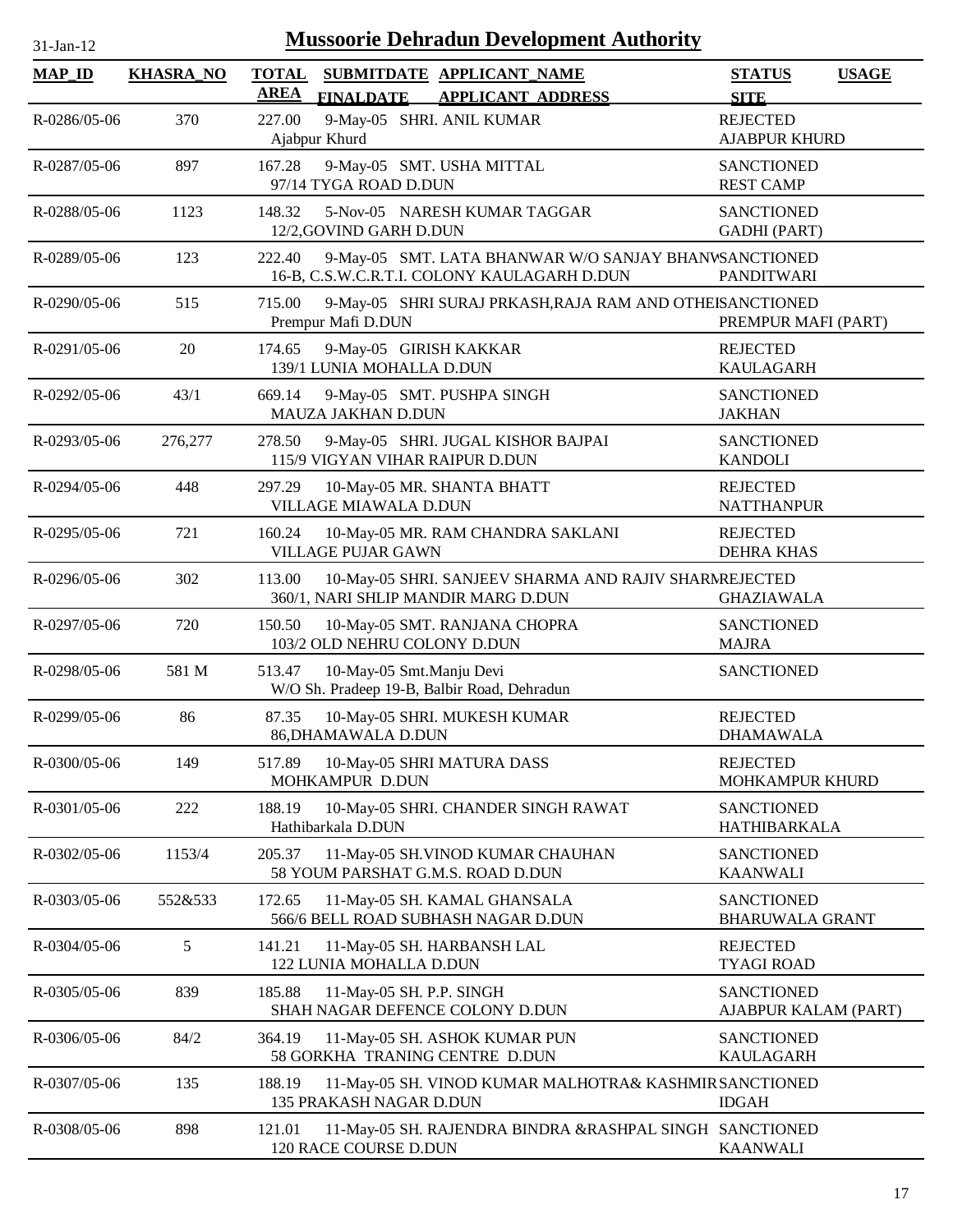| $31$ -Jan- $12$ |                  | <b>Mussoorie Dehradun Development Authority</b>                                                          |                                              |
|-----------------|------------------|----------------------------------------------------------------------------------------------------------|----------------------------------------------|
| <b>MAP_ID</b>   | <b>KHASRA_NO</b> | <b>TOTAL</b><br>SUBMITDATE APPLICANT_NAME<br><b>AREA</b><br><b>FINALDATE</b><br><b>APPLICANT ADDRESS</b> | <b>STATUS</b><br><b>USAGE</b><br><b>SITE</b> |
| R-0309/05-06    | 52/23            | 11-May-05 SH. GURDEV SINGH&SURJEET KAUR<br>91.85<br>54/23-A RAJPUR ROAD D.DUN                            | <b>REJECTED</b><br><b>RAJ PUR ROAD</b>       |
| R-0310/05-06    | 20               | 160.04<br>18-Jan-06 SH. MAHESH GROVER<br>53 MITRALOK COLONY BALLUPUR ROAD D.DUN                          | <b>REJECTED</b><br>CHUKKHUWALA               |
| R-0311/05-06    | 41               | 12-May-05 SMT. SUREKHA GOYAL<br>65.23<br>41 MALIYAN MOHALLA D.DUN                                        | <b>REJECTED</b><br><b>MALYAN MOHALLA</b>     |
| R-0312/05-06    | 1208             | 234.53<br>12-May-05 SMT. ANJU MALHOTRA<br>22/3 BLOCK FIRST IDGAH D.DUN                                   | <b>SANCTIONED</b><br><b>KAANWALI</b>         |
| R-0313/05-06    | 1526/1           | 12-May-05 SH. ASHWANI BHATIYA<br>102.84<br>DRON PURI VILL&P.0. KANWALI D.DUN                             | <b>SANCTIONED</b><br><b>KAANWALI</b>         |
| R-0314/05-06    | 1285             | 167.84<br>12-May-05 SH. SURENDER DUTT BELWAL<br>2 SUBHASH ROAD D.DUN                                     | <b>REJECTED</b><br>AJABPUR KALAM (PART)      |
| R-0315/05-06    | 9                | 13-May-05 SMT. SUNITA DEVI<br>194.23<br><b>48 HATHIBARKALAN D.DUN</b>                                    | <b>SANCTIONED</b><br><b>BRAHAMA WALA</b>     |
| R-0316/05-06    | 256              | 232.43<br>13-May-05 SH. SATISH KUMAR GUPTA&SAVITA GUPT SANCTIONED<br>TURNER ROAD D.DUN                   | <b>SEWALA KALAN</b>                          |
| R-0317/05-06    | 550              | 13-May-05 SMT. YASHODA SEMWAL<br>212.90<br>B-2 FIELD HOSTEL RACE COURSE OFFICERS COLONY D.DU             | <b>SANCTIONED</b><br>AJABPUR KALAM (PART)    |
| R-0317/05-06-EX | 550              | 0.00<br>$8-Jul-10$<br>SMT. YASHODA SEMWAL<br>B-2 FIELD HOSTEL RACE COURSE OFFICERS COLONY D.DU           | SANCTIONED Home<br>AJABPUR KALAM (PART)      |
| R-0318/05-06    | $\mathbf{1}$     | 13-May-05 SH. JAGDISH CHANDRA CHADHA&OTHERS SANCTIONED<br>361.80<br><b>65 GANDHI ROAD D.DUN</b>          | <b>CHANDER NAGAR</b>                         |
| R-0319/05-06    | 46/2             | 188.19<br>13-May-05 SH. SURENDER KUMAR BHATIA<br>13 OLD CANNAUGHT PLACE D.DUN                            | <b>SANCTIONED</b><br><b>RAJENDAR NAGAR</b>   |
| R-0320/05-06    | 52               | 13-May-05 SH. ROBIN KUMAR MUKHARJEE<br>207.27<br>46/3 GOVIND GARH COLONY D.DUN                           | <b>SANCTIONED</b><br><b>GOVIND GARH</b>      |
| R-0321/05-06    | 21               | 160.62<br>13-May-05 MODH. USMAAN KHAN<br>MITRA LOK COLONY D.DUN                                          | <b>SANCTIONED</b><br>CHUKKHUWALA             |
| R-0322/05-06    | 222/199/1        | 89.42<br>13-May-05 SH. NARENDRA TYAGI<br>223/199/1 D.L.ROAD D.DUN                                        | <b>SANCTIONED</b><br>D.L.ROAD                |
| R-0323/05-06    | 262/204          | 121.38<br>13-May-05 SMT. UPMA&VIRENDRA VERMA<br>236 D.L.ROAD D.DUN                                       | <b>REJECTED</b><br>D.L.ROAD                  |
| R-0324/05-06    | 2131/3           | 13-May-05 SH. HARISH CHAND<br>150.40<br>MDTC/KHADI & V.I. COMMISSION SAHASTRADHARA ROA                   | <b>REJECTED</b><br><b>RAIPUR</b>             |
| R-0325/05-06    | 35               | 413.40<br>13-May-05 SH. ARUN GULATI<br>C/0 ARORA ASSOCIATES A-6 JANPATH SHOPPING COMPLE                  | <b>REJECTED</b><br><b>JAKHAN</b>             |
| R-0326/05-06    | 415              | 13-May-05 SMT. APARNA VAISH<br>434.45<br>18/3 VASANT VIHAR D.DUN                                         | <b>SANCTIONED</b><br><b>KAANWALI</b>         |
| R-0327/05-06    | 14/44            | 245.32<br>13-May-05 SMT. VIMLA DEVI<br>14/44 KHAN BANDHU MARG D.DUN                                      | <b>SANCTIONED</b><br>KHAN BANDHU MARG        |
| R-0328/05-06    | 360              | 315.68<br>13-May-05 SH. TARUN DARA<br>360 STREET N0-4 LANE N0-6 RAJENDRA NAGAR D.DUN                     | <b>SANCTIONED</b><br>RAJENDAR NAGAR          |
| R-0329/05-06    | 1567             | 177.19<br>16-May-05 SMT. INDU SATI<br>ASI(M) SECTION 6 UTTARANCHAL POLICE HEAD QUATER I                  | <b>REJECTED</b><br><b>BALAWALA</b>           |
| R-0330/05-06    | 279              | 127.00<br>16-May-05 SMT. ROSHNI<br>80/61 KARANPUR D.DUN                                                  | <b>SANCTIONED</b><br><b>KARANPUR</b>         |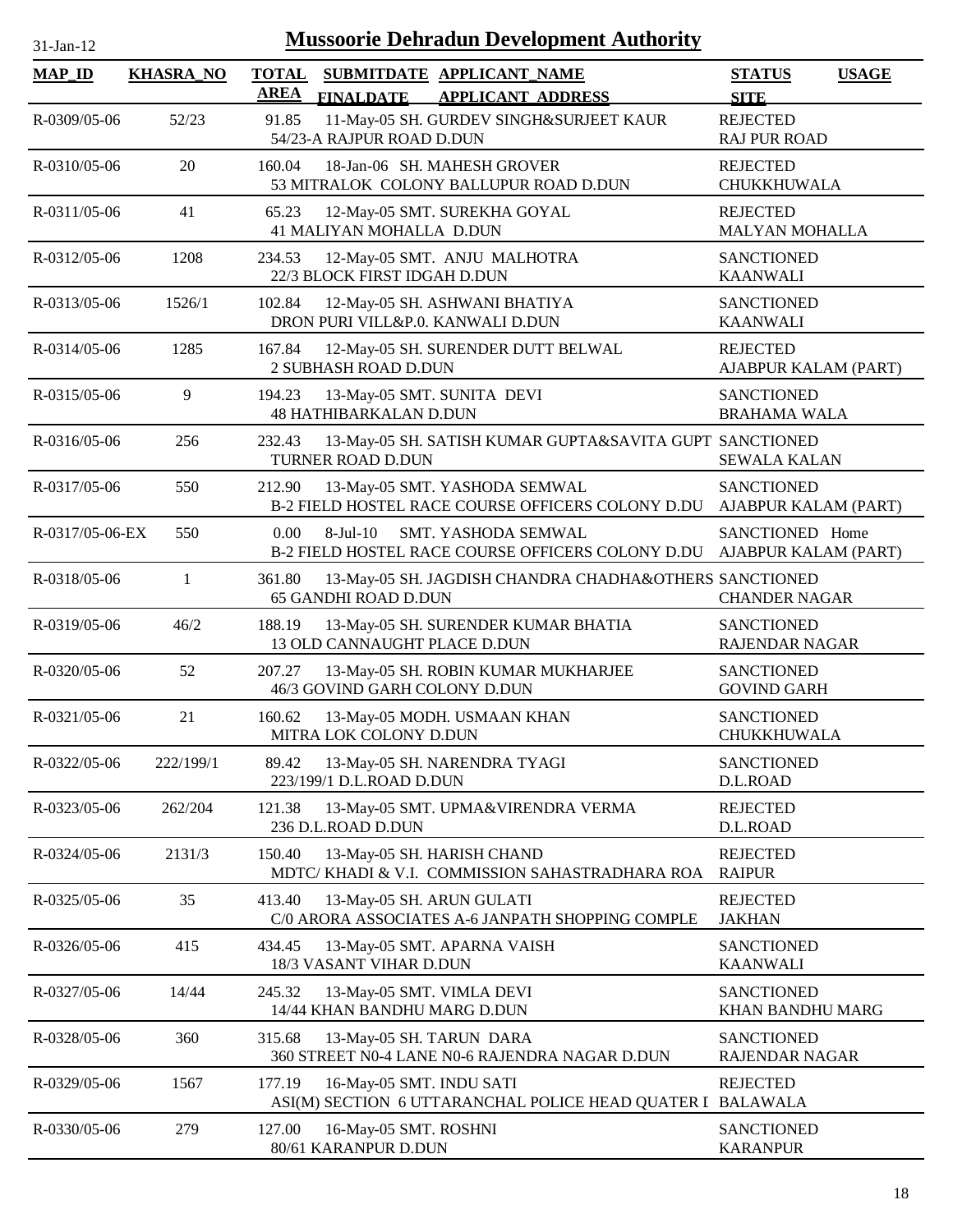| $31$ -Jan-12 |  |
|--------------|--|

| <b>MAP_ID</b>      | <b>KHASRA_NO</b> | <b>TOTAL</b><br><b>AREA</b> |                                                | SUBMITDATE APPLICANT_NAME                                                                                | <b>STATUS</b><br><b>USAGE</b>                 |
|--------------------|------------------|-----------------------------|------------------------------------------------|----------------------------------------------------------------------------------------------------------|-----------------------------------------------|
| R-0331/05-06       | 208/201          | 129.00                      | <b>FINALDATE</b><br>196 CHUKKUWALA D.DUN       | <b>APPLICANT ADDRESS</b><br>16-May-05 SMT. SHARDA DEVI                                                   | <b>SITE</b><br><b>REJECTED</b><br>CHUKKHUWALA |
| R-0332/05-06       | 95/3             | 78.96                       | 95/3 GOVIND GARH D.DUN                         | 16-May-05 SH. VIRENDRA KUMAR                                                                             | <b>SANCTIONED</b><br><b>KAANWALI</b>          |
| R-0333/05-06       | 245              | 226.21                      | 138 GANGA NAGAR RISHIKESH                      | 16-May-05 SMT. KUSUM JOSHI                                                                               | <b>REJECTED</b><br>MOHKAMPUR KHURD            |
| R-0334/05-06       | 125              | 204.09                      | 3/58 IDGAH D.DUN                               | 16-May-05 SMT. KAVITA KALA                                                                               | <b>SANCTIONED</b><br><b>PANDITWARI</b>        |
| R-0335/05-06       | 531              | 334.52                      | C/0 GRAM AJABPUR KHURD D.DUN                   | 16-May-05 SMT. SARAD CHAUWAN                                                                             | <b>SANCTIONED</b><br><b>AJABPUR KHURD</b>     |
| R-0336/05-06       | 593              | 234.71                      |                                                | 16-May-05 SH. RAMESH CHANDRA CHOHDA<br>C/0 SATYA GURU ENTER PRICES G.M.S.ROAD D.DUN                      | <b>SANCTIONED</b><br><b>KAANWALI</b>          |
| R-0337/05-06       | 588              | 375.09                      | C-185 NEHRU COLONY D.DUN                       | 16-May-05 SH. VIJAY RAM KOTNALA                                                                          | <b>REJECTED</b><br>DHARAMPUR DANDA            |
| R-0338/05-06       | 150/3            | 185.85                      |                                                | 16-May-05 SH.MOHAR SINGH RANA<br>MOHAR SINGH RANA NEW LINE JEEVAN GARH VIKASH N                          | <b>SANCTIONED</b><br><b>PANDITWARI</b>        |
| R-0339/05-06       | 15               | 170.73                      |                                                | 16-May-05 SMT. MONIKA VIRMANI&OTHERS<br>14 GOVIND NAGAR RACE COURSE D.DUN                                | <b>SANCTIONED</b><br><b>CURZAN ROAD</b>       |
| R-0340/05-06       | 255              | 184.55                      |                                                | 16-May-05 SH. MADAN SINGH KUMAI<br>C/0 KUMAI SWEET SHOP SUBHASH NAGAR D.DUN                              | <b>SANCTIONED</b><br><b>BHARUWALA GRANT</b>   |
| R-0341/05-06       | 918              | 152.79                      |                                                | 16-May-05 SH. JAIKRIT SINGH NEGI<br>AREA OFFICER KOTWALI OFFICE D.DUN                                    | <b>SANCTIONED</b><br>AJABPUR KALAM (PART)     |
| R-0342/05-06       | 214              | 376.25                      | 23 KEWAL VIHAR D.DUN                           | 16-May-05 SH. SURESH CHANDRA NAILWAL                                                                     | <b>REJECTED</b><br><b>ADOIWALA</b>            |
| R-0343/05-06       | 697              | 343.52                      | 44/1 CANAL ROAD JAKHAN D.DUN                   | 16-May-05 SMT. PREMA DEVI SUNDRIYAL                                                                      | <b>SANCTIONED</b><br><b>JAKHAN</b>            |
| R-0344/05-06       | 467              | 187.89                      |                                                | 16-May-05 SH. FATEH BAHADUR PRAJAPATI&BHANUNSANCTIONED<br>C/0 NARESH KUMAR UPPER ADHOIWALA NALA PANI ROA | <b>ADOIWALA</b>                               |
| R-0345/05-06       | 1/28             | 372.82                      | 16-May-05 SH. PREM KANHAI<br>1 SALA WALA D.DUN |                                                                                                          | <b>REJECTED</b><br><b>SALAWALA</b>            |
| R-0346/05-06       | 20               | 767.28                      | 26-Apr-06 S. BHAGAT SINGH                      | 20 PARK ROAD LAXMAN CHOWK D.DUN                                                                          | <b>SANCTIONED</b><br><b>LAXMAN CHOWK</b>      |
| R-0347/05-06       | 454&470          | 144.27                      | 17-May-05 SH. K.L. BAGGA<br>56 GURU ROAD D.DUN |                                                                                                          | <b>SANCTIONED</b>                             |
| R-0348/05-06       | 11&74/59         | 163.51                      | 11 NEW CANTT ROAD D.DUN                        | 17-May-05 SMT. SWATI CHATTERJI                                                                           | <b>SANCTIONED</b><br>NEW CANT ROAD            |
| R-0349/05-06       | 84&63            | 171.96                      | 45 D.L. ROAD D.DUN                             | 17-May-05 SH. HARISH LAL CHOUDHARY                                                                       | <b>REJECTED</b><br><b>AAMWALA TARLA</b>       |
| R-0350/05-06       | 47/2             | 195.16                      |                                                | 29-Dec-05 SH. RAM KUMAR VERMA<br>19/7 PRAKASH NAGAR IDGAH BLOCK-II D.DUN                                 | <b>REJECTED</b><br><b>CHUKKHUWALA</b>         |
| $R - 0351/05 - 06$ | 1172             | 380.30                      |                                                | 17-May-05 SMT. MANJEET KAUR<br>91 RAM VIHAR KAULAGARH ROAD D.DUN                                         | <b>SANCTIONED</b><br><b>GADHI</b> (PART)      |
| R-0352/05-06       | 332              | 261.00                      |                                                | 19-May-06 SH. SWAYAMBER DUTT LAKHERA&OTHER REJECTED<br>GRAM BAAMANWALA P.0. MAJRA D.DUN                  | <b>MAJRA</b>                                  |
| R-0353/05-06       | 42               | 261.74                      | <b>42 SUBHASH ROAD D.DUN</b>                   | 18-May-05 SMT. ANJANA GOYAL                                                                              | <b>SANCTIONED</b><br><b>SUBHASH ROAD</b>      |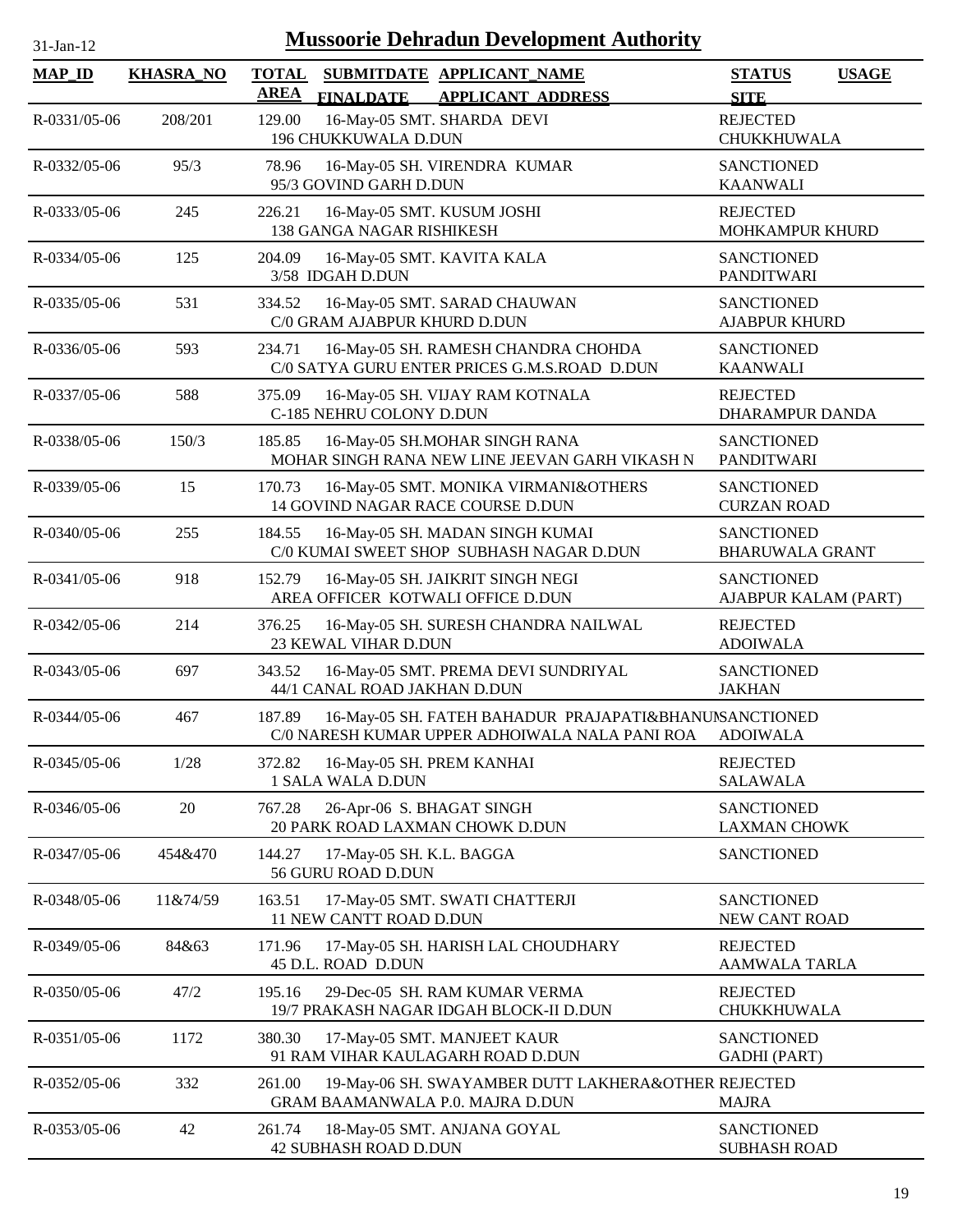| <b>MAP_ID</b>   | <b>KHASRA_NO</b> | <b>TOTAL</b><br><b>AREA</b> | <b>FINALDATE</b>                                       | SUBMITDATE APPLICANT NAME<br><b>APPLICANT ADDRESS</b>                                | <b>STATUS</b><br><b>USAGE</b><br><b>SITE</b> |
|-----------------|------------------|-----------------------------|--------------------------------------------------------|--------------------------------------------------------------------------------------|----------------------------------------------|
| R-0354/05-06    | 1050             | 209.00                      |                                                        | 18-May-05 SH. MANBAR SINGH RAWAT<br>UPPER SARTHI VIHAR HARIDWAR ROAD D.DUN           | <b>REJECTED</b><br>AJABPUR KALAM (PART)      |
| R-0355/05-06    | 229              | 745.94                      | 229 GRAM MAJRA D.DUN                                   | 18-May-05 SH. PURAN SINGH RAWAT                                                      | <b>REJECTED</b><br><b>MAJRA</b>              |
| R-0356/05-06    | 127/75           | 377.92                      | 18-May-05 SMT.VINITA KALA<br>5/6 OLD SURVEY ROAD D.DUN |                                                                                      | <b>SANCTIONED</b><br>KHAN BANDHU MARG        |
| R-0357/05-06    | 384              | 111.59                      | 30 SARASWATI SONI MARG D.DUN.                          | 8-Nov-05 SH. GHANSHYAM AGGARWAL                                                      | <b>SANCTIONED</b><br>AJABPUR KALAM (PART)    |
| R-0358/05-06    | 545              | 135.35                      | 36 MATA MANDIR ROAD D.DUN                              | 18-May-05 SH BIJENDER SINGH BHANDARI                                                 | <b>SANCTIONED</b><br>AJABPUR KALAM (PART)    |
| R-0358/05-06-EX | 545              | 0.00                        | <b>36 MATA MANDIR ROAD D.DUN</b>                       | 30-Jun-10 SH BIJENDER SINGH BHANDARI                                                 | SANCTIONED Home<br>AJABPUR KALAM (PART)      |
| R-0359/05-06    | 828&833          | 148.21                      | 828 LAXMAN CHOWK D.DUN                                 | 18-May-05 SH. ANKIT AGARWAL&G.D.AGARWAL                                              | <b>SANCTIONED</b><br><b>DEHRA KHAS</b>       |
| R-0360/05-06    | 1527/2           | 125.44                      | <b>G-36 RACE COURSE D.DUN</b>                          | 18-May-05 SMT. PRITAM KAUR                                                           | <b>SANCTIONED</b><br><b>KAANWALI</b>         |
| R-0361/05-06    | 1527/2           | 128.23                      | <b>G-36 RACE COURSE D.DUN</b>                          | 18-May-05 SMT. JASVINDER KAUR                                                        | <b>SANCTIONED</b><br><b>KAANWALI</b>         |
| R-0362/05-06    | 31               | 395.12                      | H.N0-31 12 BABU GANJD.DUN                              | 18-May-05 SMT. DARSHNI DEVI                                                          | <b>SANCTIONED</b><br><b>BABUGHANG</b>        |
| R-0363/05-06    | 39               | 890.63                      | <b>45 DHAK PATTI RAJPUR D.DUN</b>                      | 18-May-05 SH. GURINDER PAL SINGH                                                     | <b>REJECTED</b><br><b>THANI GAON</b>         |
| R-0364/05-06    | 3                | 167.20                      | 91/2B NEAR SBI. DHARAMPUR D.DUN                        | 18-May-05 DR. RAMESH CHANDRA JOSHI                                                   | <b>SANCTIONED</b><br><b>BALBIR ROAD</b>      |
| R-0365/05-06    | 430              | 294.42                      | POOJA VIHAR SEWLA KALAN D.DUN                          | 18-May-05 SH. S.C.BOHRA &SMT. NEETA BOHRA                                            | <b>SANCTIONED</b><br><b>SEWALA KALAN</b>     |
| R-0366/05-06    | 7&13&14          | 98,678.40                   | 7 SAHARANPUR ROAD D.DUN                                | 18-May-05 SANSKAR EDUCATION PVT. LTD.                                                | <b>REJECTED</b><br><b>UTTARI GAON</b>        |
| R-0367/05-06    | 382/2            | 279.20                      | 56 GURU ROAD D.DUN                                     | 18-May-05 SH. DEV KUMAR BAGGA                                                        | <b>SANCTIONED</b>                            |
| R-0368/05-06    | 4                | 185.32                      |                                                        | 18-May-05 SH. SURJEET SINGH KHAIRA<br>C/0 WELHAM BOYS SCHOOL 5 CIRCULAR ROAD D.DUN   | <b>SANCTIONED</b>                            |
| R-0368/05-06-EX | 4                | 0.00                        |                                                        | 14-May-10 SH. SURJEET SINGH KHAIRA<br>C/0 WELHAM BOYS SCHOOL 5 CIRCULAR ROAD D.DUN   | SANCTIONED Home                              |
| R-0369/05-06    | 166              | 930.00                      | 18-May-05 SH. V.P. GUPTA<br>157 RAJPUR ROAD D.DUN      |                                                                                      | <b>SANCTIONED</b><br><b>MALSI</b>            |
| R-0370/05-06    | 56&80/56         | 344.97                      |                                                        | 19-May-05 SMT. MEENA PANDE&SH. H.K. PANDE<br>56 MALVIYA ROAD LAXMAN CHOWK D.DUN      | <b>SANCTIONED</b><br><b>MALVIAYA ROAD</b>    |
| R-0371/05-06    | 597              | 283.00                      | NIRMATA HOTEL HIM PALACE D.DUN                         | 19-May-05 SH AVADHESH CHANDRA GUPTA                                                  | <b>REJECTED</b><br><b>MAJRA</b>              |
| R-0372/05-06    | 456/496          | 257.42                      |                                                        | 4-Aug-05 SMT. SAROJINI DEVI RAWAT<br>43-B CHURCH ROAD SOCIETY AREA CLEMENT TOWN D.DU | <b>SANCTIONED</b><br><b>SEWALA KALAN</b>     |
| R-0373/05-06    | 597              | 258.05                      |                                                        | 19-May-05 SH. ARVIND KUMAR YADAV<br>NIRMATA HOTEL HIM PALACE DHARAMPUR D.DUN         | <b>SANCTIONED</b><br><b>MAJRA</b>            |
| R-0374/05-06    | 597              | 224.89                      |                                                        | 19-May-05 SH. RAM KUMAR KATARIA<br>NIRMATA HOTEL HIM PALACE DHARAMPUR D.DUN          | <b>REJECTED</b><br><b>MAJRA</b>              |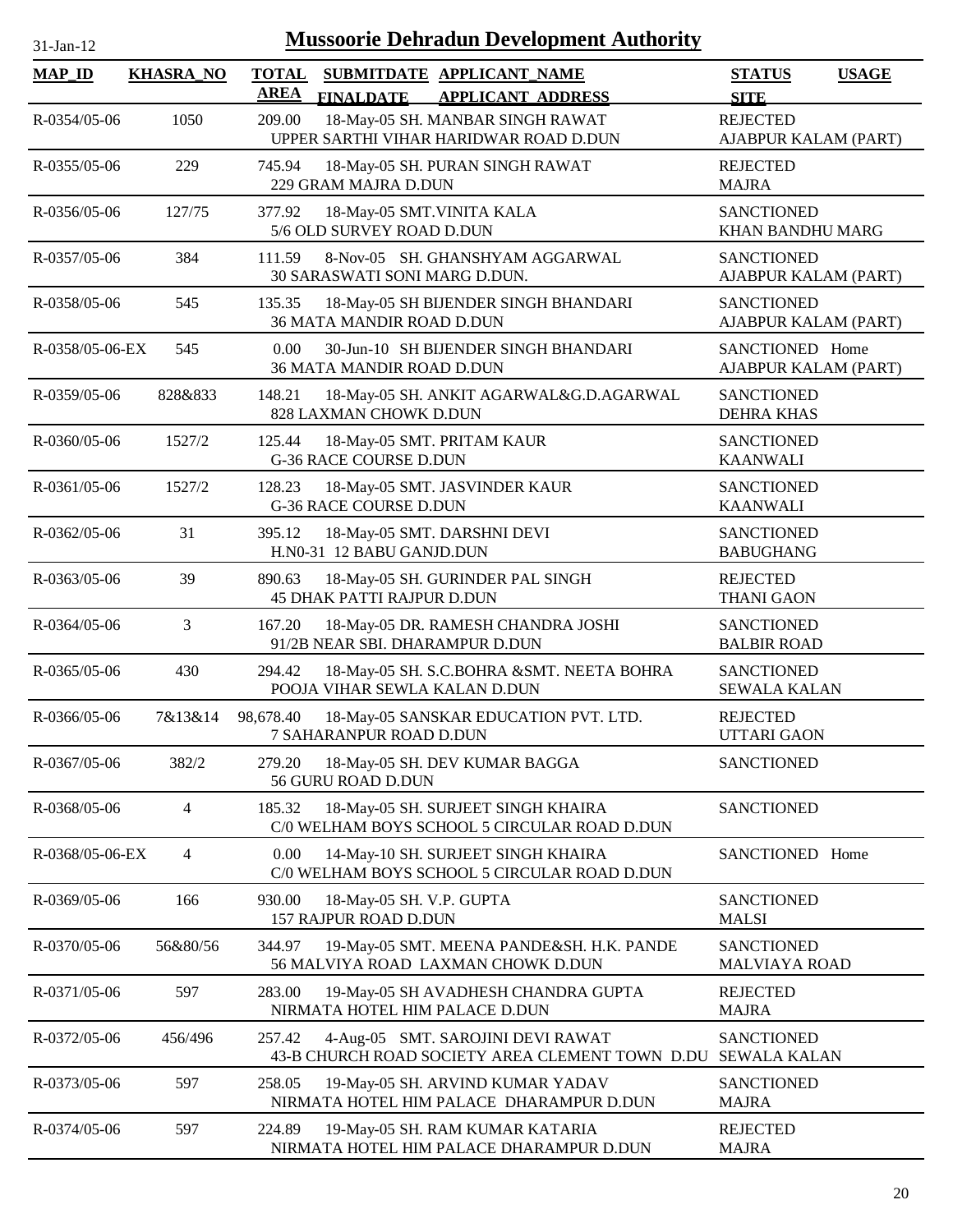| 1-Jan-1 |  |
|---------|--|

| <b>MAP_ID</b>         | <b>KHASRA_NO</b> | <b>TOTAL</b> | SUBMITDATE APPLICANT NAME                                                                     | <b>STATUS</b><br><b>USAGE</b>             |
|-----------------------|------------------|--------------|-----------------------------------------------------------------------------------------------|-------------------------------------------|
|                       |                  | <b>AREA</b>  | <b>FINALDATE</b><br><b>APPLICANT ADDRESS</b>                                                  | <b>SITE</b>                               |
| R-0375/05-06          | 215/1            | 208.09       | 19-May-05 SH. GHANANAND UPADHYAY<br>NIRMATA HOTEL HIM PALACE DHARAMPUR D.DUN                  | <b>REJECTED</b><br><b>NATHANPUR</b>       |
| $R - 0376/05 - 06$    | 597              | 273.56       | 19-May-05 SH. SANJAY KUMAR<br>NIRMATA HOTEL HIM PALACE DHARAMPUR D.DUN                        | <b>SANCTIONED</b><br><b>MAJRA</b>         |
| $R - 0.377/0.5 - 0.6$ | 209              | 90.39        | 19-May-05 MOHAMMAD GULFAM<br>209 BRAHMAN WALA D.DUN                                           | <b>REJECTED</b><br><b>BAAMANWALA</b>      |
| R-0378/05-06          | 1492/1           | 101.49       | 19-May-05 SMT. RACHNA GUPTA<br>1492/1 GRAM KANWALI D.DUN                                      | <b>SANCTIONED</b><br><b>KAANWALI</b>      |
| R-0379/05-06          | 1492/1           | 101.49       | 19-May-05 SH. ARUN KUMAR GUPTA<br>1492/1 GRAM KANWALI D.DUN                                   | <b>SANCTIONED</b><br><b>KAANWALI</b>      |
| R-0380/05-06          | 333/1            | 68.59        | 19-May-05 SH. RAM SINGH<br>212 LUNIYA MOHALLA D.DUN                                           | <b>SANCTIONED</b><br><b>AJABPUR KHURD</b> |
| R-0381/05-06          | $A-14$           | 180.00       | 19-May-05 SH. MANOJ RATHORE&SMT RENUKA RATH/SANCTIONED<br>50 BALBIR ROAD D.DUN                | MDDA COLONY DALANWAI                      |
| R-0382/05-06          | 116/9            | 404.83       | 19-May-05 SMT. SUNITA PUN<br>GRAM &P.O.-HARIYAWALA KHURD D.DUN                                | <b>REJECTED</b><br>HARIYAWALA KHURD       |
| R-0383/05-06          | 1081             | 112.09       | 19-May-05 SH. SANT SINGH JIYAL<br>75 SUMAN NAGAR D.DUN                                        | <b>REJECTED</b><br>AJABPUR KALAM (PART)   |
| R-0384/05-06          | $25-A$           | 240.00       | 19-May-05 SMT. DEEPA SEMWAL<br><b>GRAM DHARAMPUR DANDA D.DUN</b>                              | <b>SANCTIONED</b><br>MDDA COLONY DALANWAI |
| R-0384/05-06-EX       | $25-A$           | 0.00         | 17-May-10 SMT. DEEPA SEMWAL<br><b>GRAM DHARAMPUR DANDA D.DUN</b>                              | SANCTIONED Home<br>MDDA COLONY DALANWAI   |
| R-0385/05-06          | 21               | 199.54       | 19-May-05 SH. R.L.SHUKLA<br>21/12 E.C.ROAD .D.DUN.                                            | <b>REJECTED</b><br>E.C.ROAD               |
| R-0386/05-06          | 71/18&71/3       | 242.06       | 19-May-05 SH. URBI DUTT BADONI<br>71/18 CHAUDHARY BIHARI LAL MARG CHUKKUWALA D.DU CHUKKHUWALA | <b>SANCTIONED</b>                         |
| R-0387/05-06          | 141              | 148.70       | 20-May-05 SH. HARISH BHATT<br>NIRMATA HOTEL HIM PALACE DHARAMPUR D.DUN                        | <b>SANCTIONED</b><br><b>DOBHALWALA</b>    |
| R-0388/05-06          | 17               | 376.39       | 8-Aug-06 SH. RANBIR SINGH JOLLY<br>21 RAJPUR ROAD D.DUN.                                      | <b>REJECTED</b><br><b>OTHERS</b>          |
| R-0389/05-06          | 266              | 464.77       | 20-May-05 SH. BHAWANI SINGH RAWAT&ANAND SINCSANCTIONED<br>477/432 DHARAMPUR -1 D.DUN          | <b>DHARMPUR</b>                           |
| R-0390/05-06          | 810              | 195.48       | 20-May-05 SMT. SUMITRA DEVI<br>94/53 DHARAMPUR D.DUN                                          | <b>SANCTIONED</b><br>AJABPUR KALAM (PART) |
| R-0391/05-06          | 31               | 451.32       | 20-May-05 SH. RAVINDER PAL SINGH<br>31 NEHRU ROAD D.DUN                                       | <b>SANCTIONED</b><br><b>CURZAN ROAD</b>   |
| R-0392/05-06          | 140/6            | 1,382.43     | 20-May-05 SH. S.L. DHAMI<br>140/6 RAJPUR ROAD JAKHAN D.DUN                                    | <b>SANCTIONED</b><br><b>RAJ PUR ROAD</b>  |
| R-0393/05-06          | 187&191          | 278.89       | 15-Apr-06 SH. MUNSHI LAL<br><b>GALI N0-14 VIJAY PARK EXT.D.DUN</b>                            | <b>SANCTIONED</b><br><b>KAANWALI</b>      |
| R-0394/05-06          | 549              | 131.87       | 20-May-05 SMT. PRAMILA NEGI<br>R/0 GRAM AJABPUR KALAN D.DUN                                   | <b>SANCTIONED</b><br>AJABPUR KALAM (PART) |
| R-0395/05-06          | 515              | 208.17       | 20-May-05 SH. NARENDRA JAIN<br>513 GRAM DHAKPATTI D.DUN                                       | <b>SANCTIONED</b><br><b>DHAKPATTI</b>     |
| R-0396/05-06          | 738              | 112.78       | 20-May-05 SH. TARUN KUMAR YADAV<br>738 GRAM JAKHAN D.DUN                                      | <b>SANCTIONED</b><br><b>JAKHAN</b>        |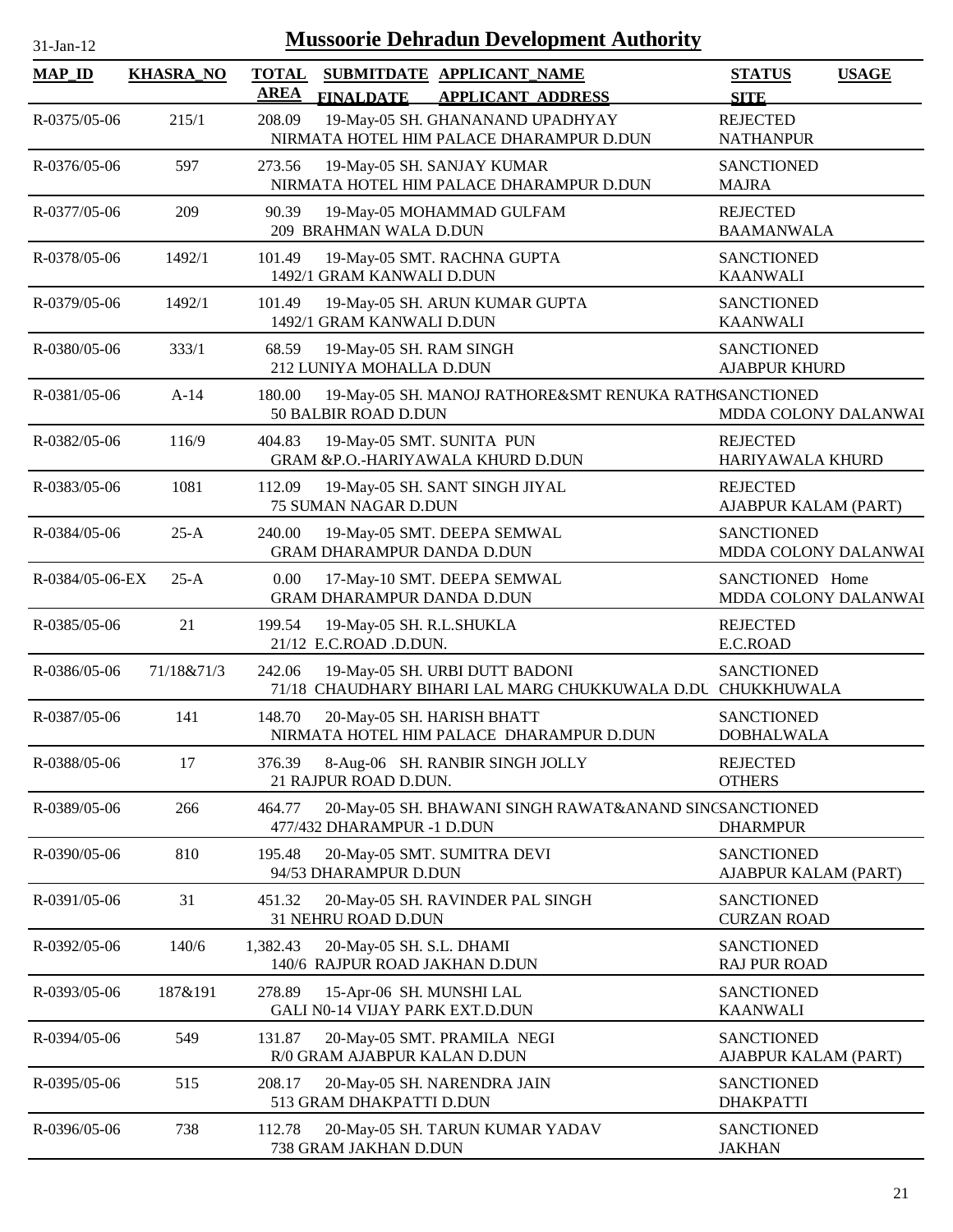| <b>MAP_ID</b>   | <b>KHASRA_NO</b>     | <b>AREA</b> | <b>TOTAL SUBMITDATE APPLICANT NAME</b><br><b>APPLICANT ADDRESS</b><br><b>FINALDATE</b>           | <b>STATUS</b><br><b>SITE</b>             | <b>USAGE</b>  |
|-----------------|----------------------|-------------|--------------------------------------------------------------------------------------------------|------------------------------------------|---------------|
| R-0397/05-06    | 40&41                | 5,670.00    | 1-May-06 SH. SANJAY VASUDEV&OTHERS<br>21 VIKAS LOK D.DUN                                         | <b>SANCTIONED</b><br><b>KANDOLI</b>      | Group Housing |
| R-0397/05-06-RE | 40&41                | 0.00        | 24-Jun-08 SH. SANJAY VASUDEV&OTHERS<br>21 VIKAS LOK D.DUN                                        | SANCTIONED Home<br><b>KANDOLI</b>        |               |
| R-0398/05-06    | 54 B/157             | 585.10      | 21-May-05 SH P.L. NARULA<br>SECTOR 4- B/157-161 DEFENCE COLONY D.DUN                             | <b>REJECTED</b><br>DEFENCE COLONY        |               |
| R-0399/05-06    | 115&153              | 67.54       | 21-May-05 SH. RAJENDER DANGWAL<br>69/42 LAXMAN CHOWK D.DUN                                       | <b>REJECTED</b><br><b>LAXMAN CHOWK</b>   |               |
| R-0400/05-06    | 182                  | 184.20      | 21-May-05 SH. PRAVEJ KHAN<br>86 RETHA MANDI D.DUN                                                | <b>REJECTED</b><br><b>MAJRA</b>          |               |
| R-0401/05-06    | 167                  | 129.09      | 24-May-05 SMT. VIJAY LAXMI JUYAL<br>109 BHOOR GAON PANDITWARI D.DUN                              | <b>SANCTIONED</b><br><b>PANDITWARI</b>   |               |
| R-0402/05-06    | 5                    | 231.42      | 24-May-05 SMT. REKHA RANI<br>C/0 56 MEEDO COMPLEX D.DUN                                          | <b>SANCTIONED</b><br><b>CHANDER ROAD</b> |               |
| R-0403/05-06    | 75                   | 149.08      | 18-Jan-06 SH. VIJAY SINGH<br>VIJAY SINGH JOHRI ROAD JAKHAN D.DUN.                                | <b>SANCTIONED</b><br><b>JAKHAN</b>       |               |
| R-0404/05-06    | 396                  | 316.81      | 24-May-05 SH. VINESH KUMAR GUPTA<br>100 OLD RAJPUR D.DUN                                         | <b>SANCTIONED</b><br><b>KAANWALI</b>     |               |
| R-0405/05-06    | 1566                 | 213.83      | 24-May-05 SH. SURJEET SINGH GANDHI<br>R/0 16 GURU ROAD D.DUN                                     | <b>SANCTIONED</b><br><b>KAANWALI</b>     |               |
| R-0405/05-06-EX | 1566                 | 0.00        | 1-Sep-10 SH. SURJEET SINGH GANDHI<br>R/0 16 GURU ROAD D.DUN                                      | SANCTIONED Home<br><b>KAANWALI</b>       |               |
| R-0406/05-06    | 7                    | 105.28      | 24-May-05 SMT. ANITA JAIN<br><b>45 TILAK ROAD D.DUN</b>                                          | <b>SANCTIONED</b><br><b>MAJRA</b>        |               |
| R-0407/05-06    | 302                  | 191.57      | 24-May-05 SH. MATADEEN YADAV<br>C-14/5 NEW TYPE-III OFD. FACTORY STATE RAIPUR D.DU               | <b>REJECTED</b><br><b>NATHANPUR</b>      |               |
| R-0408/05-06    | 355/356              | 196.73      | 9-Dec-05 SH. YASHPAL VOHRA<br>355/356 CHUKKUWALA D.DUN                                           | <b>SANCTIONED</b><br><b>CHUKKHUWALA</b>  |               |
| R-0409/05-06    | 183/3                | 605.75      | 24-May-05 SH. KUL MOHAN SINGH METHA<br>57/17 GANDHI ROAD D.DUN                                   | <b>REJECTED</b><br><b>MALSI</b>          |               |
| R-0410/05-06    | 169                  | 375.32      | 24-May-05 SMT. DALIP KAUR<br>42/43 -D RACE COURSE D.DUN                                          | <b>REJECTED</b><br><b>DHARMPUR</b>       |               |
| R-0411/05-06    | 701                  | 140.45      | 24-May-05 SH. PRITAM SINGH<br>78 RAJPUR ROAD D.DUN                                               | <b>SANCTIONED</b><br><b>JAKHAN</b>       |               |
| R-0412/05-06    | 170&171&172 1,496.24 |             | 24-May-05 SH. AQILUR RAHMAN&SMT. PRAVEEN RAHSANCTIONED<br>A-19 FRIENDS COLONY EAST NEW DELHI -65 | <b>DAK PATTI</b>                         | Group Housing |
| R-0413/05-06    | 177                  | 261.75      | 24-May-05 SH. KAFIL AHMED KHAN<br>177 GRAM KISHANPUR D.DUN                                       | <b>SANCTIONED</b><br><b>KISHANPUR</b>    |               |
| R-0414/05-06    | 7/10                 | 150.08      | 24-May-05 SH. OMKAR NATH SETH<br>7/10 SATYAN MOHALLA RAJPUR D.DUN                                | <b>REJECTED</b><br><b>RAIPUR</b>         |               |
| R-0415/05-06    | 1014                 | 230.20      | 24-May-05 SH. SURENDER SINGH CHAUHAN<br>H.N01 LANE N0-4 KALI MANDIR ENCLAVE D.DUN                | <b>SANCTIONED</b><br><b>KAANWALI</b>     |               |
| R-0416/05-06    | 28                   | 255.00      | 25-May-05 SH. ASHWANI AGGARWAL<br>29 ANAND CHOWK D.DUN                                           | <b>SANCTIONED</b><br><b>ANAND CHOWK</b>  |               |
| R-0417/05-06    | 87                   | 78.12       | 25-May-05 SMT. BASANTI BHANDARI<br>E- BLOCK SARASWATI VIHAR AJABPUR KHURD D.DUN                  | <b>REJECTED</b><br><b>AJABPUR KHURD</b>  |               |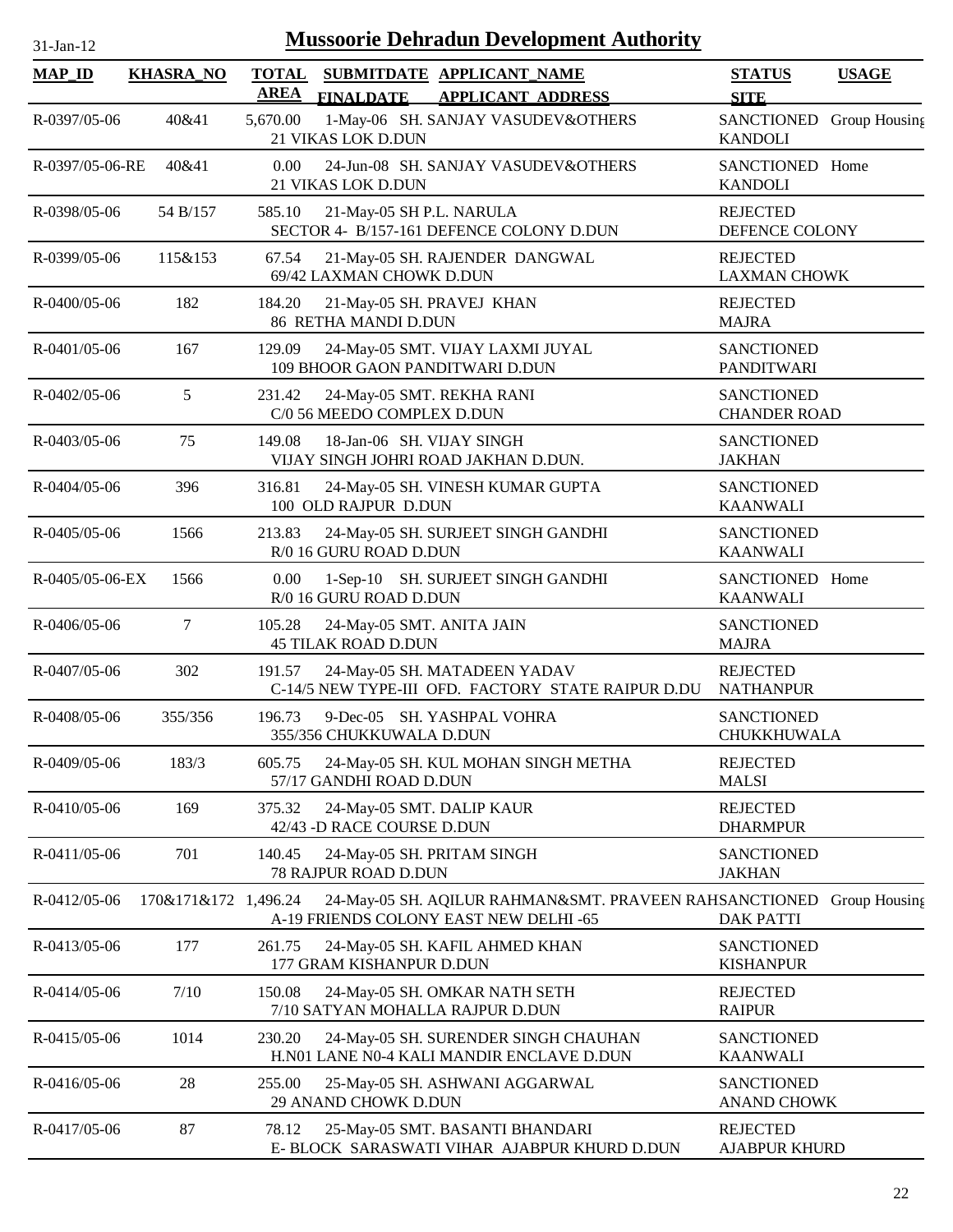| $31$ -Jan-1 |  |
|-------------|--|
|             |  |

| <b>MAP_ID</b>      | <b>KHASRA_NO</b> | <b>TOTAL</b><br>AREA | <b>FINALDATE</b>                             | SUBMITDATE APPLICANT_NAME<br><b>APPLICANT ADDRESS</b>                                                     | <b>STATUS</b><br><b>USAGE</b><br><b>SITE</b> |
|--------------------|------------------|----------------------|----------------------------------------------|-----------------------------------------------------------------------------------------------------------|----------------------------------------------|
| R-0418/05-06       | 532/2            | 147.33               |                                              | 25-May-05 SH. NARESH KUMAR GIRI<br>GRAM BRAMANWALA P.0. MAJRA D.DUN                                       | <b>SANCTIONED</b><br><b>NIRANJANPUR</b>      |
| $R - 0419/05 - 06$ | 1104             | 102.60               | 90-D RACE COURSE D.DUN                       | 25-May-05 SH. SURENDER SINGH                                                                              | <b>SANCTIONED</b><br>AJABPUR KALAM (PART)    |
| R-0420/05-06       | 848              | 172.67               | 90-D RACE COURSE D.DUN                       | 25-May-05 SH.SURENDER SINGH                                                                               | <b>SANCTIONED</b><br>AJABPUR KALAM (PART)    |
| R-0421/05-06       | 1104             | 176.10               |                                              | 25-May-05 SH. GURUCHARAN SINGH<br>18 SHIVALIK ENCLAVE RACE COURSE D.DUN                                   | <b>SANCTIONED</b><br>AJABPUR KALAM (PART)    |
| R-0422/05-06       | 321              | 322.49               | 321-D AMKAR ROAD D.DUN                       | 25-May-05 SH. SUBHASH CHANDER GOYAL&VEERA G SANCTIONED                                                    | <b>CHUKKHUWALA</b>                           |
| R-0423/05-06       | 8&49             | 263.00               |                                              | 25-May-05 SH. JAI MAL SINGH NEGI<br>NIRMATA HOTEL HIM PALACE D.DUN                                        | <b>REJECTED</b><br><b>NATHANPUR</b>          |
| R-0424/05-06       | 1015             | 127.04               | 203 DANDIPUR MOHALLA D.DUN                   | 25-May-05 SH. RAJEEV LUTHRA                                                                               | <b>SANCTIONED</b><br><b>KAANWALI</b>         |
| R-0425/05-06       | 62               | 176.50               |                                              | 25-May-05 SH. RAM LAL BHATT<br>1272 INDIRA NAGAR COLONY D.DUN                                             | <b>SANCTIONED</b><br><b>MAOWALA MAAFI</b>    |
| $R - 0426/05 - 06$ | 309/1&322/M      | 244.78               | <b>BAGRAL GAON RAJPUR D.DUN</b>              | 25-May-05 SMT. SHURUPA AWASTHI                                                                            | <b>REJECTED</b><br><b>BAGRAAL GAON</b>       |
| R-0427/05-06       | S/4 B/107 A      | 536.07               | $1-Jun-05$<br>S-3 C-108 DEFENCE COLONY D.DUN | SH. JAGJIT SINGH ANAND                                                                                    | <b>SANCTIONED</b><br><b>SHAH NAGAR</b>       |
| R-0428/05-06       | 695              | 267.35               | $1-Jun-05$<br>376 INDIRA NAGAR D.DUN         | <b>SH. MANGAT SINGH</b>                                                                                   | <b>REJECTED</b><br><b>KAANWALI</b>           |
| R-0429/05-06       | 566/2            | 143.53               | 125 GANDHI GRAM D.DUN                        | 1-Jun-05 SMT. RANJEET KAUR                                                                                | <b>SANCTIONED</b><br><b>KAANWALI</b>         |
| R-0430/05-06       | 219/1            | 154.51               | $1-Jun-05$                                   | SH. ANADI KUMAR AADYA<br>97 MAJRA SAHARANPUR ROAD D.DUN                                                   | <b>REJECTED</b><br><b>SEWALA KALAN</b>       |
| $R - 0431/05 - 06$ | 703              | 183.22               | $1-Jun-05$                                   | SMT. PURNIMA CHATTERJI&GAUTAM CHA'SANCTIONED<br>TYPE-III Q.N0- 43 DEFENCE OUDIT COLONY SEEMA DWAR I MAJRA |                                              |
| R-0432/05-06       | 283&305          | 125.41               |                                              | 1-Jun-05 SH. AJAY KUMAR SINGH<br>GRAM GUJRADA MAN SINGH WALA D.DUN                                        | <b>REJECTED</b><br><b>GUJRADA MANSINGH</b>   |
| R-0433/05-06       | 263              | 208.46               | $1-J$ un- $05$<br>71 JANDHA MOHALLA D.DUN    | <b>SH. ANIL GOYAL</b>                                                                                     | <b>SANCTIONED</b><br><b>JAKHAN</b>           |
| R-0434/05-06       | 352              | 599.33               | $1-Jun-05$<br>3/2 DHARAMPUR D.DUN            | <b>SH. TEJ PAL SINGH CHAUHAN</b>                                                                          | <b>SANCTIONED</b><br><b>DHARMPUR</b>         |
| R-0435/05-06       | 42               | 198.79               | 1-Jun-05<br><b>42 MAJRA D.DUN</b>            | <b>SMT. SUSHILA PANWAR</b>                                                                                | <b>REJECTED</b><br><b>MAJRI NAFI</b>         |
| $R - 0436/05 - 06$ | 70               | 210.00               | $1-Jun-05$<br>97/10 MOHIT NAGAR D.DUN        | <b>SMT. LILIMA MAHAPATRA</b>                                                                              | <b>SANCTIONED</b><br><b>CHIDOWALI</b>        |
| R-0437/05-06       | $D-68$           | 303.50               | $1-Jun-05$<br>D-68 RACE COURSE D.DUN         | <b>SMT. PARAMJIT KAUR</b>                                                                                 | <b>REJECTED</b><br><b>RACE COURSE</b>        |
| R-0438/05-06       | 513              | 156.04               | $1-Jun-05$                                   | <b>SH. VINAY RASTOGI</b><br>17 P.D.TANDON ROAD LAXMAN CHOWK D.DUN                                         | <b>SANCTIONED</b><br><b>MAJRA</b>            |
| R-0439/05-06       | 513              | 109.98               | $1-Jun-05$                                   | <b>SH. VINAY RASTOGI</b><br>17 P.D.TANDON MARG LAXMAN CHOWK D.DUN                                         | <b>SANCTIONED</b><br><b>BHARUWALA GRANT</b>  |
| R-0440/05-06       | 513              | 128.49               | 1-Jun-05<br>561 INDIRA NAGAR COLONY D.DUN    | SMT. KAMALJEET KAUR                                                                                       | <b>SANCTIONED</b><br><b>BHARUWALA GRANT</b>  |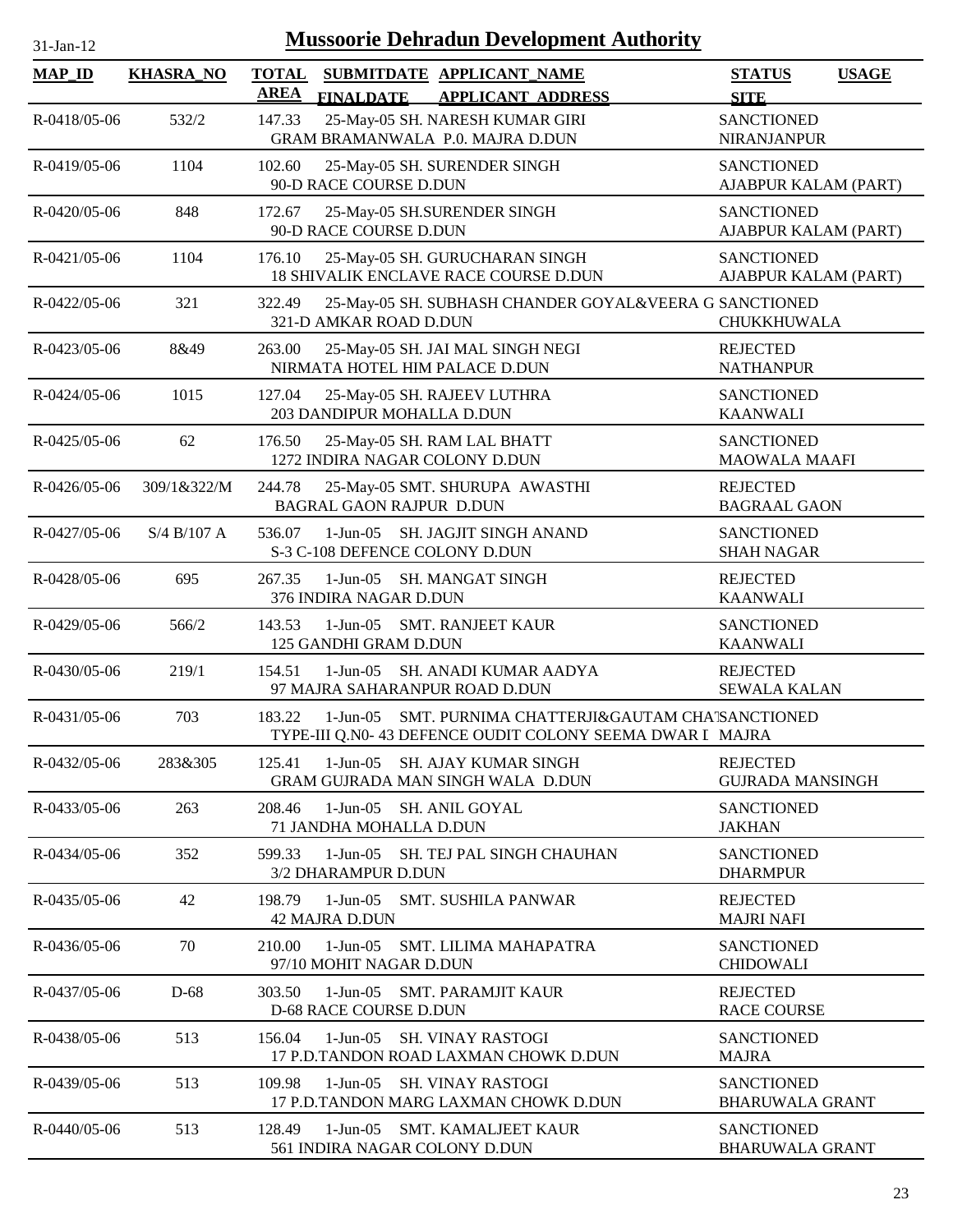| <b>MAP_ID</b>      | <b>KHASRA_NO</b> | <b>TOTAL</b><br>AREA |                                                                        | SUBMITDATE APPLICANT_NAME                                                   | <b>STATUS</b>                                            | <b>USAGE</b> |
|--------------------|------------------|----------------------|------------------------------------------------------------------------|-----------------------------------------------------------------------------|----------------------------------------------------------|--------------|
| $R - 0441/05 - 06$ | 1854             | 338.00               | <b>FINALDATE</b><br>1-Jun-05 SH. G.S. NEGI<br>1854 AJABPUR KALAN D.DUN | <b>APPLICANT ADDRESS</b>                                                    | <b>SITE</b><br><b>SANCTIONED</b><br>AJABPUR KALAM (PART) |              |
| $R - 0442/05 - 06$ | 646              | 256.91               |                                                                        | 1-Jun-05 KM, KAMLA JAISWAL<br>57 H.N.B. COLONY AJABPUR KHURD D.DUN          | <b>SANCTIONED</b><br>AJABPUR KALAM (PART)                |              |
| $R - 0443/05 - 06$ | 56/40            | 447.04               | 1-Jun-05                                                               | <b>SMT. SANTOSH SEHGAL</b><br>56/40 BODY GUARD GOAN RAJPUR CANAL ROAD D.DUN | <b>SANCTIONED</b><br><b>BODY GUARD CANAL ROAD</b>        |              |
| R-0444/05-06       | 697/1            | 363.85               | $1-J$ un- $05$                                                         | SH. CHANDRA PAL<br>LANE N0-13-C OGAL BHATTA TURNER ROAD D.DUN               | <b>SANCTIONED</b><br><b>MAJRA</b>                        |              |
| $R - 0445/05 - 06$ | 5/2              | 117.57               | 1/159 RAJENDER NAGAR D.DUN                                             | 2-Jun-05 SMT. POONAM ARORA                                                  | <b>SANCTIONED</b><br><b>ADOIWALA</b>                     |              |
| $R - 0446/05 - 06$ | 308&388          | 1,822.87             | 279/1 VASANT VIHAR D.DUN                                               | 2-Jun-05 GAYATRI VIDHYA PEETH SOCIETY                                       | <b>REJECTED</b><br><b>KOTRA SHANTOR</b>                  |              |
| R-0447/05-06       | 193              | 365.72               | 2-Jun-05 SH, B.S. RAWAT<br>24/5 VIJAY PARK EXT. D.DUN                  |                                                                             | <b>SANCTIONED</b><br><b>KAANWALI</b>                     |              |
| R-0448/05-06       | 101              | 138.83               | 733-G AJABPUR D.DUN                                                    | 2-Jun-05 SH. SATNAM SINGH                                                   | <b>SANCTIONED</b><br><b>AJABPUR KHURD</b>                |              |
| R-0449/05-06       | 566/2            | 134.17               | 16 NEW ROAD D.DUN                                                      | 2-Jun-05 S. AMARJEET SINGH                                                  | <b>SANCTIONED</b><br><b>KAANWALI</b>                     |              |
| $R - 0450/05 - 06$ | 1354             | 97.55                | $2$ -Jun-05                                                            | SH. GURUDAYAL SINGH ARORA<br>429 INDIRA NAGAR COLONY D.DUN                  | <b>SANCTIONED</b><br><b>KAANWALI</b>                     |              |
| $R - 0451/05 - 06$ | 19               | 247.86               | 43/3 HARIDWAR ROAD D.DUN                                               | 2-Jun-05 SMT. INDU KHANNA&SANJEEV KHANNA                                    | <b>SANCTIONED</b><br><b>SEWALA KALAN</b>                 |              |
| R-0452/05-06       | 1354             | 97.54                | $2$ -Jun-05                                                            | SH. BIRENDER SINGH ARORA<br>429 INDIRA NAGAR COLONY D.DUN                   | <b>SANCTIONED</b><br><b>KAANWALI</b>                     |              |
| R-0453/05-06       | 445              | 230.52               |                                                                        | 2-Jun-05 SH, RAMJI DUBEY<br>P&T. COLONY GARHI CANTT D.DUN                   | <b>SANCTIONED</b><br><b>DHORAN KHAS</b>                  |              |
| $R - 0454/05 - 06$ | 125/2&126/1      | 242.79               | $2-Jun-05$                                                             | <b>SH. SURENDER KUMAR SINGH</b><br>E-5/14 VIGYAN VIHAR RAIPUR D.DUN         | <b>SANCTIONED</b><br><b>ADOIWALA</b>                     |              |
| R-0455/05-06       | 108              | 366.17               | $2-Jun-05$                                                             | <b>SMT. RUBI MEHTA</b><br>SH. J.P. MEHTA PRAGATI VIHAR SAHASTRADHARA ROAD   | <b>SANCTIONED</b><br><b>ADOIWALA</b>                     |              |
| R-0456/05-06       | 63               | 153.37               | $2-Jun-05$<br>71/4 GAUTAM MARG D.DUN                                   | <b>SH. DEVI PRASAD BALUNI</b>                                               | <b>SANCTIONED</b><br><b>GOVIND GARH</b>                  |              |
| R-0457/05-06       | 529              | 289.96               | $2-Jun-05$                                                             | <b>SMT. NEELAM MEHTA</b><br>A-6 JANPATH SHOPPING COMPLEX D.DUN              | <b>SANCTIONED</b><br><b>KAANWALI</b>                     |              |
| R-0458/05-06       | 566/2            | 134.17               | $2$ -Jun- $05$                                                         | S. HARBHAJAN SINGH<br>186/2 KHURBURA MOHALLA D.DUN                          | <b>SANCTIONED</b><br><b>KAANWALI</b>                     |              |
| R-0459/05-06       | 1208             | 263.00               | $2-Jun-05$                                                             | <b>SH. DAYANAND ANTHWAL</b><br>12 SUBHASH NAGAR CLEMENT TOWN D.DUN          | <b>REJECTED</b><br><b>AJABPUR KHURD</b>                  |              |
| R-0460/05-06       | 214              | 284.29               | $3$ -Jun-05                                                            | <b>SH. SANTAN SINGH UNIYAL</b><br>C-1 KEWAL VIHAR ADHOIWALA D.DUN           | <b>SANCTIONED</b><br><b>ADOIWALA</b>                     |              |
| $R - 0461/05 - 06$ | 576&585          | 223.63               | $3-Jun-05$<br>21/1 TEG BAHADUR ROAD D.DUN                              | <b>SMT. JYOTI RAIWANI</b>                                                   | <b>SANCTIONED</b><br>AJABPUR KALAM (PART)                |              |
| R-0462/05-06       | 282              | 182.43               | $3$ -Jun-05                                                            | <b>SH. VIRENDER KUMAR GURUNG</b><br>25-E NIMBUWALA GARHI CANTT D.DUN        | <b>SANCTIONED</b><br><b>KAULAGARH</b>                    |              |
| R-0463/05-06       | 5                | 214.83               | $3-Jun-05$<br><b>GRAM KANDOLI D.DUN</b>                                | SH. ANIL KUMAR                                                              | <b>SANCTIONED</b><br><b>KANDOLI</b>                      |              |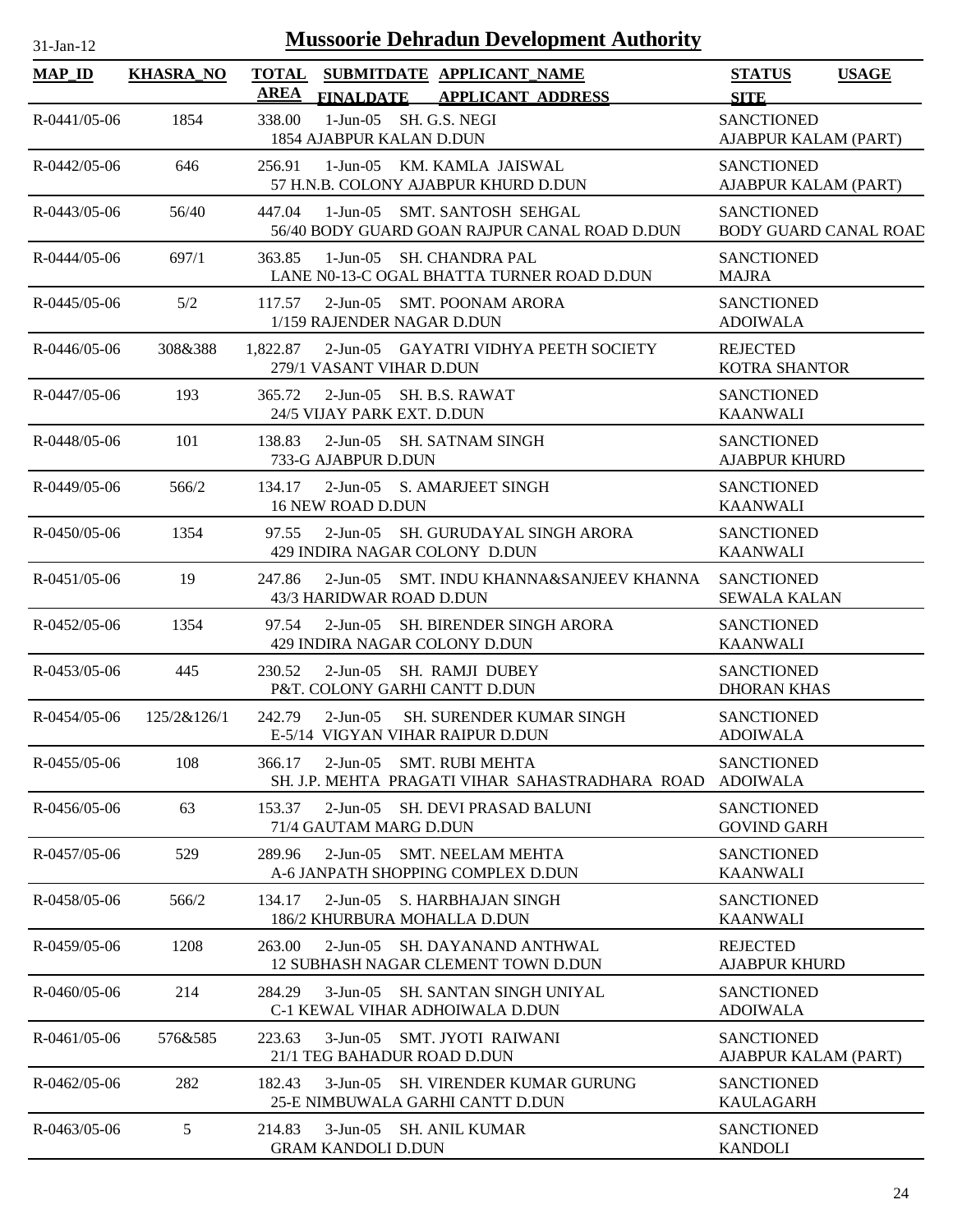| $31$ -Jan-12          |                  |                             | <b>Mussoorie Dehradun Development Authority</b>                                                                          |                                             |              |
|-----------------------|------------------|-----------------------------|--------------------------------------------------------------------------------------------------------------------------|---------------------------------------------|--------------|
| <b>MAP_ID</b>         | <b>KHASRA_NO</b> | <b>TOTAL</b><br><b>AREA</b> | SUBMITDATE APPLICANT_NAME<br><b>FINALDATE</b><br><b>APPLICANT ADDRESS</b>                                                | <b>STATUS</b><br><b>SITE</b>                | <b>USAGE</b> |
| $R - 0464/05 - 06$    | 59/77            | 72.48                       | 3-Jun-05 SH. RAJESH NIJHON&MAMTA NIJHON<br><b>F-24 RACE COURSE D.DUN</b>                                                 | <b>SANCTIONED</b><br><b>DISPENSARY ROAD</b> |              |
| $R - 0.465/05 - 0.6$  | 54               | 116.37                      | 13-Jun-07 SH. RAKESH KUMAR DIXIT<br>NAWABPURA BEONDHAN KHURD BAREILLY U.P.                                               | <b>SANCTIONED</b><br><b>DOBHALWALA</b>      |              |
| R-0466/05-06          | 630              | 259.29                      | 3-Jun-05 SH. AVDESH KUMAR VERMA&RIPUDAMAN REJECTED<br>C/0 RAJENDER PRASAD SHARMA BEHIND DURGA DAIRY OF RAIPUR            |                                             |              |
| $R - 0.467/0.5 - 0.6$ | 833              | 198.04                      | 3-Jun-05 SH. SHAKTI PRASAD DABRAL<br>35 RAIPUR ROAD D.DUN                                                                | <b>SANCTIONED</b><br><b>ADOIWALA</b>        |              |
| R-0468/05-06          | 7&8              | 319.12                      | 3-Jun-05 SH. DEVENDER KUMAR GUPTA<br>7&8 PARK ROAD D.DUN                                                                 | <b>SANCTIONED</b><br><b>PARK ROAD</b>       |              |
| R-0469/05-06          | 197              | 746.63                      | 3-Jun-05 SH, R.D. SHARMA<br>197 PHASE-1 VASANT VIHAR D.DUN                                                               | <b>SANCTIONED</b><br><b>KAANWALI</b>        |              |
| $R - 0470/05 - 06$    | 282/2            | 167.77                      | 3-Jun-05 SH. VISHNU KUMAR VERMA<br>31 CHUKKUWALA BLOCK-I D.DUN                                                           | <b>SANCTIONED</b><br><b>ADOIWALA</b>        |              |
| $R-0471/05-06$        | 27/13            | 155.48                      | 3-Jun-05 SH. PASANG<br>R/0 MILGAR CANTT LAUNDOR BAZAR MUSSOORIE                                                          | <b>SANCTIONED</b><br><b>RAJPUR</b>          |              |
| R-0471/05-06-RE       | 27/13            | 180.20                      | 7-Dec-07 SH, PASANG<br>R/0 MILGAR CANTT LAUNDOR BAZAR MUSSOORIE                                                          | SANCTIONED Home<br><b>RAJPUR</b>            |              |
| R-0472/05-06          | 747              | 121.94                      | 3-Jun-05 SH. HIMANAND SEMWAL<br>89 PRAKASH VIHAR D.DUN                                                                   | <b>SANCTIONED</b><br>AJABPUR KALAM (PART)   |              |
| $R - 0473/05 - 06$    | 296              | 669.14                      | 20-Nov-06 SH. A.K. BAHUGUNA<br>296 PHASE-11 VASANT VIHAR D.DUN                                                           | <b>SANCTIONED</b><br><b>VASANT VIHAR</b>    |              |
| R-0474/05-06          | 730/1            | 113.51                      | 3-Jun-05 SMT. VIJAY BHARTI<br>C/0 H.S.VERMA NAYA GAON SEWLA KHURD MOHABAWAL MAJRA                                        | <b>SANCTIONED</b>                           |              |
| $R - 0475/05 - 06$    | 652              | 226.53                      | 3-Jun-05 SH. SARWAN KUMAR<br>143 SUBHASH NAGAR D.DUN                                                                     | <b>SANCTIONED</b>                           |              |
| $R - 0476/05 - 06$    | 32               | 328.62                      | 4-May-06 KM. RITA AHUJA<br>A-6 JANPATH SHOPPING COMPLEX D.DUN                                                            | <b>SANCTIONED</b><br>E.C.ROAD               |              |
| R-0477/05-06          | 79               | 303.30                      | 25-Jun-07 SH. ATTER SINGH NEGI&SMT. SAVITRI DEVSANCTIONED<br>TYPE-1V Q.N0-3 INCOM TEX COLONY (NEHRU COLONY) D SHAH NAGAR |                                             |              |
| R-0478/05-06          | $1-A$            | 340.37                      | 24-Dec-05 SH. RAJIV THAKUR<br>1-A LAXMI ROAD D.DUN                                                                       | <b>SANCTIONED</b><br><b>LAXMI ROAD</b>      |              |
| R-0479/05-06          | 565              | 227.36                      | 4-Jun-05 SH. RAMESH CHAND UNIYAL<br>40 GAYTRI VIHAR VIJAY PARK KANWALI D.DUN                                             | <b>REJECTED</b><br><b>DEHRA KHAS</b>        |              |
| R-0480/05-06          | 565              | 171.63                      | 4-Jun-05 SH. SURESH CHANDRA UNIYAL<br>40 GAYTRI VIHAR VIJAY PARK KANWALI D.DUN                                           | <b>REJECTED</b><br><b>DEHRA KHAS</b>        |              |
| $R - 0481/05 - 06$    | 384              | 135.90                      | 8-Nov-05 SH. GHANSHYAM AGGARWAL<br>30 SARASWATI SONI MARG LAXMAN CHOWAK D.DUN                                            | <b>SANCTIONED</b><br>AJABPUR KALAM (PART)   |              |
| R-0482/05-06          | 555              | 276.37                      | 4-Jun-05 SH. M.K.PANDEY<br>MOHIT NAGAR KANWALI D.DUN                                                                     | <b>SANCTIONED</b><br><b>KAANWALI</b>        |              |
| R-0483/05-06          | 1048             | 289.62                      | 4-Jun-05 SH. SUNIL SHARMA&SEEMA SHARMA<br>1048 KANWALI D.DUN                                                             | <b>REJECTED</b><br><b>KAANWALI</b>          |              |
| R-0484/05-06          | 68               | 557.62                      | 6-Jun-05 SH. RAM NIWAS GUPTA<br>178 PHASE-I VASANT VIHAR D.DUN                                                           | <b>SANCTIONED</b><br><b>VASANT VIHAR</b>    |              |
| R-0485/05-06          | 514&534          | 710.00                      | 6-Jun-05 SH.KARAM SINGH AHLUWALIA<br>1-C TURNER ROAD CLEMENT TOWN D.DUN                                                  | <b>SANCTIONED</b><br><b>MAJRA</b>           |              |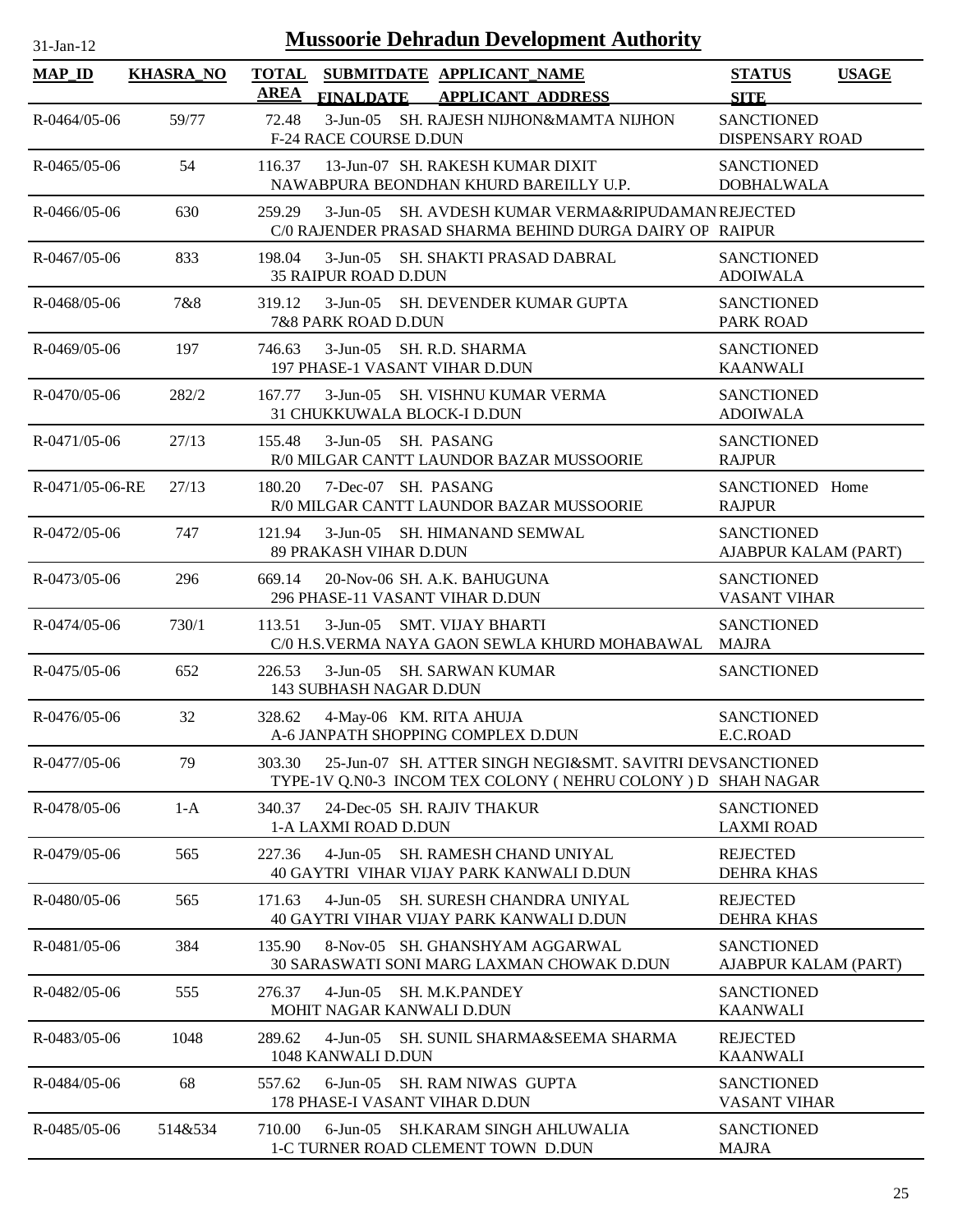| $31$ -Jan-12 |  |
|--------------|--|

| <b>MAP_ID</b>      | <b>KHASRA_NO</b> | <b>TOTAL</b><br><b>AREA</b> | SUBMITDATE APPLICANT NAME<br><b>FINALDATE</b><br><b>APPLICANT ADDRESS</b>                     | <b>USAGE</b><br><b>STATUS</b><br><b>SITE</b> |
|--------------------|------------------|-----------------------------|-----------------------------------------------------------------------------------------------|----------------------------------------------|
| $R - 0486/05 - 06$ | 56/1             | 320.83                      | 6-Jun-05 SH. BASI RAM<br><b>GRAM ADHOIWALA D.DUN</b>                                          | <b>SANCTIONED</b><br><b>ADOIWALA</b>         |
| R-0487/05-06       | 397              | 181.33                      | 6-Jun-05 SH. PARMESH KUMAR ROTHAN<br>C/0 KAMBOJ ASSOCIATES SHANTI VIHAR CHOWK RAIPUR ADOIWALA | <b>SANCTIONED</b>                            |
| R-0488/05-06       | 29               | 121.86                      | 6-Jun-05 SH. KABUL CHAND<br>60 SANJAY COLONY NAI BASTI MOHINI ROAD D. DUN.                    | <b>SANCTIONED</b><br><b>MOHINI ROAD</b>      |
| R-0489/05-06       | 54               | 195.09                      | 6-Jun-05 SMT. RISHI NEGI<br>17/1 TEG BAHADUR ROAD D.DUN                                       | <b>REJECTED</b><br>AJABPUR KALAM (PART)      |
| $R - 0490/05 - 06$ | 60               | 406.00                      | 6-Jun-05 SH. RAJENDER SINGH&DALJEET KAUR<br><b>D-46 RACE COURSE D.DUN</b>                     | <b>SANCTIONED</b><br><b>RACE COURSE</b>      |
| $R-0491/05-06$     | 1075             | 188.00                      | 6-Jun-05 SH. AVINASH AGARWAL<br>R/0 34/41 AKAHRA MOHALLA D.DUN                                | <b>SANCTIONED</b><br><b>KAANWALI</b>         |
| R-0492/05-06       | 131              | 237.13                      | 6-Jun-05 SH. PREM CHAND RAMOLA<br>C- BLOCK SARASWATI VIHAR AJABPUR KHURD D.DUN                | <b>REJECTED</b><br><b>AJABPUR KHURD</b>      |
|                    | 595              |                             | R-0493/05-06 573&586&587&48,480.00 6-Jun-05 I.T.I.T.OF INDIA<br>2-A RACE COURSE D.DUN         | <b>REJECTED</b><br><b>JHAJRA</b>             |
| $R - 0494/05 - 06$ | 36               | 148.79                      | 6-Jun-05 SH. INDER SWARUP<br>35 MANSINGH WALA D.DUN.                                          | <b>SANCTIONED</b><br><b>MAAN SINGH WALA</b>  |
| $R - 0495/05 - 06$ | 142              | 195.52                      | 6-Jun-05 SH. KRISHAN PAL SINGH&NISHI PRABHA<br>177 POLICE LINE RACE COURSE D.DUN              | <b>REJECTED</b><br><b>KEDARPUR</b>           |
| $R - 0496/05 - 06$ | 472              | 173.45                      | 6-Jun-05 SMT. KAMLA NEGI&BIRENDER NEGI<br>C/0 SH. R.S. ASWAL S.H.O. THANA RISHIKASH           | <b>REJECTED</b><br><b>NATHANPUR</b>          |
| R-0497/05-06       | 472&473          | 465.40                      | 7-Jun-05 SH. PANKAJ MARWA<br><b>198 KALIDAS ROAD D.DUN</b>                                    | <b>SANCTIONED</b><br>HATHIBARKALA            |
| R-0498/05-06       | 1021             | 329.43                      | 7-Jun-05 SH. VINOD PRASAD KOTHIYAL<br><b>GRAM CHAK TUN WALA D.DUN</b>                         | <b>PENDING</b><br><b>CHAKTUNWALA</b>         |
| R-0499/05-06       | 101              | 189.81                      | 7-Jun-05 MOHD. YAMEEN<br>C/ SALMANI FURNITURE CLEMENT TOWN MOD TURNER R MAJRA                 | <b>SANCTIONED</b>                            |
| $R - 0500/05 - 06$ | 296/6            | 152.81                      | 7-Jun-05 SH. ASHOK KUMAR RASTOGI<br>106 MOTI BAZAR D.DUN                                      | <b>REJECTED</b><br><b>ADOIWALA</b>           |
| $R - 0501/05 - 06$ | 705              | 214.73                      | 7-Jun-05<br><b>SH. SOM DUTT SHARMA</b><br>26 KALINDI ENCLAVE BALLIWALA CHOWK D.DUN            | <b>REJECTED</b><br><b>KAANWALI</b>           |
| $R - 0502/05 - 06$ | 372/3/2          | 276.86                      | $7-Jun-05$<br><b>SH. RAJEEV KUMAR AGARWAL</b><br>C-45 ASHOK VIHAR PHASE-I DEHLI-52            | <b>SANCTIONED</b>                            |
| $R - 0503/05 - 06$ | 344              | 124.46                      | 7-Jun-05 SH, ANIL KUMAR<br><b>GRAM HATHIBARKALA D.DUN</b>                                     | <b>SANCTIONED</b><br>HATHIBARKALA            |
| $R - 0504/05 - 06$ | 277              | 151.67                      | 7-Jun-05<br><b>SH. SUNIL KUMAR TOMAR</b><br>1/6 CANAL ROAD KISHANPUR D.DUN                    | <b>REJECTED</b><br><b>DHORAN KHAS</b>        |
| R-0505/05-06       | 198              | 69.48                       | SH. SURESH CHAND<br>7-Jun-05<br><b>GRAM KAULAGARH D.DUN</b>                                   | <b>REJECTED</b><br>KAULAGARH MAI CHAKBH(     |
| $R - 0506/05 - 06$ | 251              | 255.79                      | 7-Jun-05<br>SMT. GANGA DEVI<br>251 ARCADIA GRANT D.DUN                                        | <b>REJECTED</b><br><b>ARCADIA GRANT</b>      |
| $R - 0507/05 - 06$ | 14/12            | 166.48                      | 7-Jun-05 SH .PARAMJEET SINGH<br>31/1 RACE COURSE D.DUN                                        | <b>REJECTED</b><br>NESHVILLA ROAD            |
| R-0508/05-06       | 587              | 263.37                      | 8-Jun-05 SH, KHARAK SINGH<br>5/11 KALIDAS ROAD D.DUN                                          | <b>SANCTIONED</b><br>HATHIBARKALA            |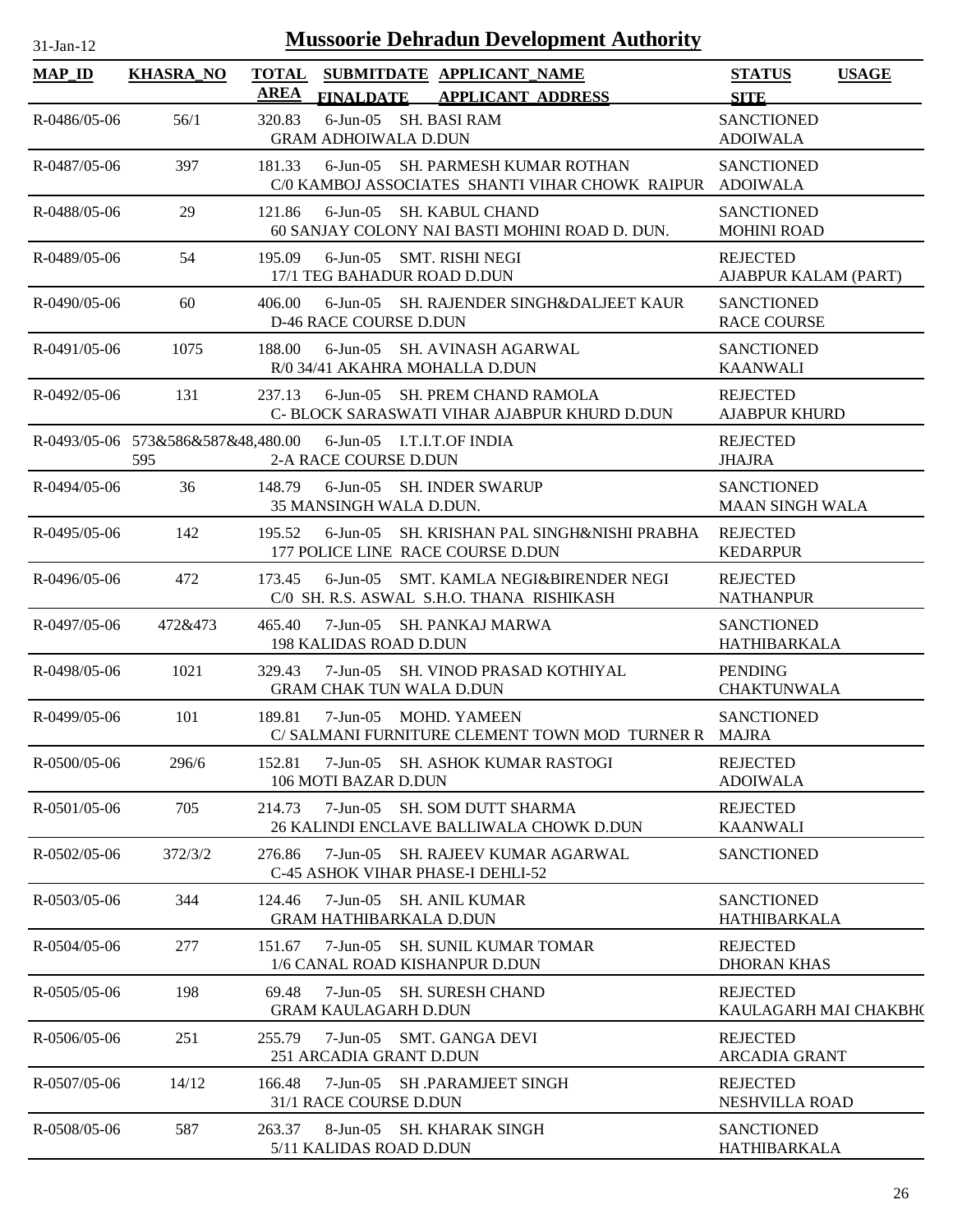| $31$ -Jan-12        | <b>Mussoorie Dehradun Development Authority</b> |                             |                                                                                                      |                                           |               |  |
|---------------------|-------------------------------------------------|-----------------------------|------------------------------------------------------------------------------------------------------|-------------------------------------------|---------------|--|
| $MAP$ <sub>ID</sub> | <b>KHASRA_NO</b>                                | <b>TOTAL</b><br><b>AREA</b> | SUBMITDATE APPLICANT NAME<br><b>FINALDATE</b><br><b>APPLICANT ADDRESS</b>                            | <b>STATUS</b><br><b>SITE</b>              | <b>USAGE</b>  |  |
| R-0509/05-06        | 127                                             | 188.33                      | 8-Jun-05 SH. PRATIK JUYAL&PRITAM SINGH<br>213/1 RAJPUR ROAD D.DUN                                    | <b>SANCTIONED</b><br><b>KISHANPUR</b>     |               |  |
| $R - 0510/05 - 06$  | 526                                             | 183.03                      | 8-Jun-05 SH. NIRANJAN SINGH<br>80 OLD MUSSOORIE ROAD D.DUN                                           | <b>SANCTIONED</b><br><b>DHAKPATTI</b>     |               |  |
| $R - 0511/05 - 06$  | 436                                             | 125.03                      | 8-Jun-05 SH. HEMANT DHYANI<br>436 SEWLA KALAN D.DUN                                                  | <b>REJECTED</b><br><b>SEWALA KALAN</b>    |               |  |
| $R - 0512/05 - 06$  | 258                                             | 242.17                      | 8-Jun-05 SH.MAHENDRA SINGH RAWAT<br><b>GRAM HARRAWALA D.DUN</b>                                      | <b>REJECTED</b><br><b>HARRAWALA</b>       |               |  |
| R-0513/05-06        | 66/1                                            | 209.25                      | 8-Jun-05 SMT. SATYESHWARI DEVI<br>SARASWATI VIHAR AJABPUR KHURD D.DUN.                               | <b>SANCTIONED</b><br><b>AJABPUR KHURD</b> |               |  |
| $R - 0514/05 - 06$  | 518                                             | 337.00                      | 8-Jun-05 SH. S.K.PARCHA&SMT.VERSHA PARCHA<br>C/0 56 MEEDO COMPLEX D.DUN                              | <b>SANCTIONED</b><br><b>KAANWALI</b>      |               |  |
| $R - 0515/05 - 06$  | 71                                              | 190.52                      | 8-Jun-05 SH. PARMANAND<br>C/0 NIRMATA HOTEL HIM PALACE HARIDWAR ROAD D.DU                            | <b>SANCTIONED</b><br><b>NIRANJANPUR</b>   |               |  |
| R-0515/05-06-EX     | 71                                              | 0.00                        | <b>SH. PARMANAND</b><br>$8-Jul-10$<br>C/0 NIRMATA HOTEL HIM PALACE HARIDWAR ROAD D.DU                | SANCTIONED Home<br><b>NIRANJANPUR</b>     |               |  |
| $R - 0516/05 - 06$  | $B-136$                                         | 422.69                      | 8-Jun-05 SH. ASHUTOSH TRIVEDI<br>B-136 -S-4 DEFENCE COLONY D.DUN                                     | <b>SANCTIONED</b><br>DEFENCE COLONY       |               |  |
| $R - 0517/05 - 06$  | 579/2                                           | 657.73                      | 6-Dec-06 SH. ABDUL HAMID<br>13/1 KISHANPUR RAJPUR ROAD D.DUN                                         | <b>SANCTIONED</b><br><b>MAJRA</b>         |               |  |
| $R - 0518/05 - 06$  | 96                                              | 227.50                      | 8-Jun-05 SH.RAMESH CHANDRA CHOUDHARY&SMT.SANCTIONED<br>9 VAN VIHAR D.DUN                             | PREMPUR MAFI (PART)                       |               |  |
| R-0519/05-06        | 1140/1606                                       | 187.57                      | 9-Jun-05 SH. SATPAL<br>58/1 SHIV COLONY D.DUN                                                        | <b>REJECTED</b><br><b>KAANWALI</b>        |               |  |
| $R - 0520/05 - 06$  | 84/89                                           | 116.62                      | 9-Jun-05 SMT. LAXMI BALOONI&SH.ALOK CHAND<br>84 KANWALI ROAD D.DUN                                   | <b>SANCTIONED</b><br><b>KAANWALI</b>      |               |  |
| $R - 0521/05 - 06$  | 29/1/7                                          | 186.77                      | 9-Jun-05 SH.SURESH CHADRA CHAUDHARY<br>241 RISHI NAGAR UPPER ADHOIWALA D.DUN                         | <b>REJECTED</b><br><b>ADOIWALA</b>        |               |  |
| R-0522/05-06        | 79                                              | 365.46                      | 16-Sep-05 SH. JAG MOHAN SINGH NEGI<br>GRAM SUDDHUWALA PREM NAGAR D.DUN                               | <b>REJECTED</b><br><b>SUDDUWALA</b>       |               |  |
| R-0523/05-06        | 1505                                            | 462.00                      | $9$ -Jun-05<br>SH. AMIT KUMAR VERMA&ATUL KUMAR<br>0PP-LANE-N0-4 KALI MANDIR ENCLAVE G.M.S. ROAD D.DU | <b>REJECTED</b><br><b>KAANWALI</b>        |               |  |
| R-0524/05-06        | 1526                                            | 204.46                      | 9-Jun-05 SH.RAJEEV GUPTA &NEENA GUPTA<br>49 RAJA ROAD D.DUN                                          | <b>SANCTIONED</b><br><b>KAANWALI</b>      |               |  |
| R-0525/05-06        | 477                                             | 94.59                       | 9-Jun-05 SH. SURENDRA SINGH SUKHEJA<br>R/0 90-D RACE COURSE D.DUN                                    | <b>REJECTED</b><br><b>AJABPUR KHURD</b>   |               |  |
| R-0526/05-06        | 18                                              | 172.54                      | 9-Jun-05 SH. GAMAL SINGH RAWAT<br>B-33 LIG G.M.S. ROAD D.DUN                                         | <b>REJECTED</b><br>CHAK DALANWALA         |               |  |
| R-0527/05-06        | 177                                             | 231.07                      | 9-Jun-05 SH. AVDHESH MAVI<br>177 KISHANPUR D.DUN                                                     | <b>SANCTIONED</b><br><b>KISHANPUR</b>     |               |  |
| R-0528/05-06        | 177                                             | 193.15                      | 9-Jun-05 SH. KAPIL KHARI<br>177 KISHANPUR D.DUN                                                      | <b>SANCTIONED</b><br><b>KISHANPUR</b>     |               |  |
| R-0529/05-06        | 521/1                                           | 179.95                      | 9-Jun-05 SH. MOHAN LAL BARTHWAL<br>C/0 4 NEW ROAD J.P. PLAZA MARKET D.DUN                            | <b>SANCTIONED</b><br><b>NIRANJANPUR</b>   |               |  |
| R-0530/05-06-RE     | 243                                             | 5,037.00                    | 22-Apr-10 M/S J.J. ASSOCIATES<br>59/1 RAJPUR ROAD D.DUN                                              | <b>RE-OPENED</b><br>NIRANJANPUR           | Group Housing |  |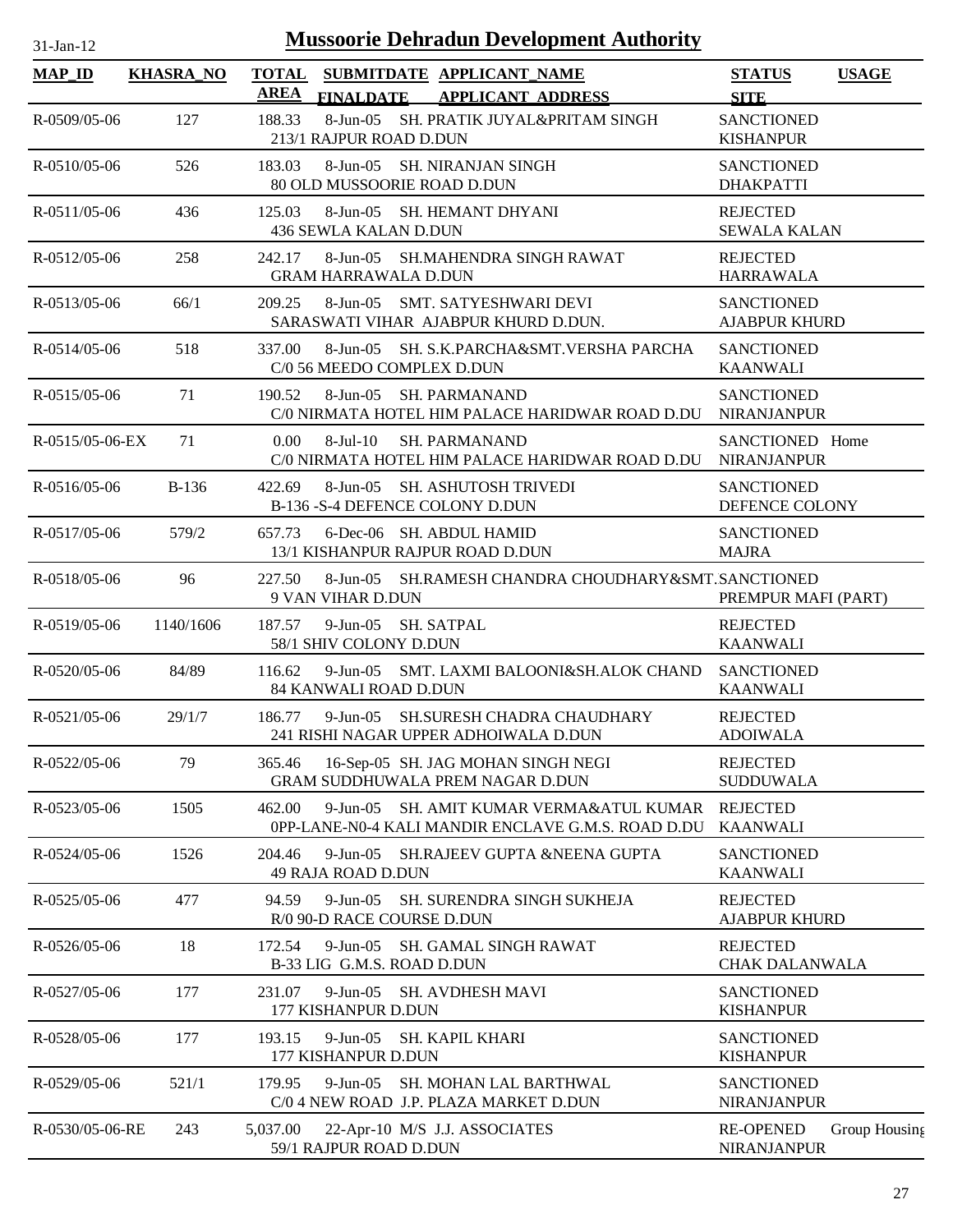| $31$ -Jan-12          |                  |                             |                             | <b>Mussoorie Dehradun Development Authority</b>                                                       |                                                |              |
|-----------------------|------------------|-----------------------------|-----------------------------|-------------------------------------------------------------------------------------------------------|------------------------------------------------|--------------|
| <b>MAP_ID</b>         | <b>KHASRA_NO</b> | <b>TOTAL</b><br><b>AREA</b> |                             | SUBMITDATE APPLICANT_NAME<br>FINALDATE APPLICANT ADDRESS                                              | <b>STATUS</b><br><b>SITE</b>                   | <b>USAGE</b> |
| R-0530/05-06-RE       | 243              | 5,037.00                    | 59/1 RAJPUR ROAD D.DUN      | 27-Aug-10 M/S J.J. ASSOCIATES                                                                         | SANCTIONED Group Housing<br><b>NIRANJANPUR</b> |              |
| $R - 0531/05 - 06$    | $5/28$           |                             |                             | 1,906.97 9-Jun-05 M/S MAHA LAXMI BUILDERS<br>APARNA APARTMENTS - 1 MALVIYA ROAD RISHIKASH D.          | SANCTIONED Group Housing<br>TEG BAHADHUR ROAD  |              |
| R-0532/05-06          | 229/2&910        | 261.46                      | 51 ARYA NAGAR BLOCK-1 D.DUN | 10-Jun-05 SMT. KAMLA DEVI DHANJIWAL                                                                   | <b>REJECTED</b><br><b>NATHANPUR</b>            |              |
| R-0533/05-06          | 431              | 595.00                      |                             | 10-Jun-05 SMT. MADHU NIMESH<br>L-1/285-B DDA FLATS KALKAHJI NEW DELHI                                 | <b>SANCTIONED</b><br><b>KAANWALI</b>           |              |
| R-0534/05-06          | 427              | 94.00                       |                             | 10-Jun-05 SMT.KAMNA SHARMA&VISHNU SHARMA REJECTED<br>SIMLA BY PASS DEV LOK SEWLA KALAN D.DUN          | <b>SEWALA KALAN</b>                            |              |
| R-0535/05-06          | 427              | 94.00                       |                             | 10-Jun-05 SH. ARUN DUGAL<br>C/0 DEV LOK SIMLA BY PASS SEWLA KALAN D.DUN                               | <b>REJECTED</b><br><b>SEWALA KALAN</b>         |              |
| $R - 0.536/0.5 - 0.6$ | 258              | 267.78                      |                             | 10-Jun-05 SH. PRAKASH SINGH RAWAT<br>BRAHAM PURI NIRANJANPUR D.DUN                                    | <b>REJECTED</b><br><b>AJABPUR KHURD</b>        |              |
| R-0537/05-06          | 91               | 173.32                      |                             | 10-Jun-05 SH. RAKESH PANT<br>GRAM BANJARAWALA P.0. MOTHRU WALA D.DUN.                                 | <b>SANCTIONED</b><br><b>KEDARPUR</b>           |              |
| R-0538/05-06          | 185&90           | 203.72                      |                             | 10-Jun-05 SH. BHEEM SINGH&SURENDRA SINGH GUS/REJECTED<br>D-BLOCK- SARASWATI VIHAR AJABPUR KHURD D.DUN | <b>AJABPUR KHURD</b>                           |              |
| $R - 0539/05 - 06$    | 583/3/3          | 570.83                      | 5/3 KALIDAS ROAD D.DUN      | 10-Jun-05 SH.VIRENDER KUMAR AHUJA                                                                     | <b>SANCTIONED</b><br><b>HATHIBARKALA</b>       |              |
| $R - 0540/05 - 06$    | $\blacksquare$   | 418.50                      |                             | 10-Jun-05 LT. PRADEEP SINGH<br>R/0 974 INDIRA NAGAR COLONY VASANT VIHAR D.DUN                         | <b>SANCTIONED</b>                              |              |
| $R - 0541/05 - 06$    | 391              | 501.00                      |                             | 10-Jun-05 SH. VIJAY DANGWAL<br>9/34 SIMPLEX BAGHIRATHIPURAM TEHRI GARHWAL                             | <b>REJECTED</b><br><b>DHORAN KHAS</b>          |              |
| R-0542/05-06          | 228              | 669.60                      |                             | 10-Jun-05 SMT. MAHESHWARI RAWAT&G.S.RAWAT<br>19/3 SHASHTRI NAGAR STREET N0 3 D.DUN                    | <b>REJECTED</b><br><b>AJABPUR KHURD</b>        |              |
| R-0543/05-06          | $2-A$            | 4,209.65                    | 2-A RACE COURSE ROAD D.DUN  | 10-Jun-05 SMT. SHAKUNTALA RANI OBERAI                                                                 | <b>SANCTIONED</b><br><b>RACE COURSE</b>        |              |
| R-0544/05-06          | 1482             | 104.48                      | 39/5 GURU ROAD D.DUN        | 10-Jun-05 SH. VINOD CHAUHAN                                                                           | <b>REJECTED</b><br><b>KAANWALI</b>             |              |
| $R - 0545/05 - 06$    | 1482             | 104.48                      |                             | 10-Jun-05 SH. SUNIL GUPTA&SMT SHASHI<br>20 MAHADEV VIHAR KANWALI D.DUN                                | <b>REJECTED</b><br><b>KAANWALI</b>             |              |
| R-0546/05-06          | 382              | 200.75                      |                             | 13-Jun-05 SH. GHANTU MISTRY<br>C/0 SH. S.S.MALIK BEHIND D.M.HOUSE NEW BHAGAT COL( SEWALA KALAN        | <b>REJECTED</b>                                |              |
| R-0547/05-06          | 382              | 339.38                      |                             | 13-Jun-05 SH. PRAKASH CHAND<br>C/0 MATWAR SINGH VILL-CHAILA CHANDERBANI P.0.- MUI SEWALA KALAN        | <b>REJECTED</b>                                |              |
| R-0548/05-06          | 445              | 414.06                      | G.M.S. ROAD HARIPURAM D.DUN | 13-Jun-05 SH. RAJEEV KOTNALA                                                                          | <b>REJECTED</b><br><b>DHORAN KHAS</b>          |              |
| R-0549/05-06          | 50               | 188.26                      |                             | 13-Jun-05 SH. KALU SINGH THAPA<br>VILL- NAYAGAON P.O.-ANARWALA D.DUN                                  | <b>SANCTIONED</b><br>VIJAYPUR HATHI BADKALA    |              |
| R-0550/05-06          | 138/243          | 364.50                      | 138/243 RAJPUR ROAD D.DUN   | 3-May-06 SH. SURENDER KUMAR KOHALI&SUSHIL K SANCTIONED                                                | <b>RAJ PUR ROAD</b>                            |              |
| $R - 0551/05 - 06$    | 51               | 171.70                      | 13-Jun-05 SH. UTTAM LAL     | 51 NAYA GAON MOHINI ROAD D.DUN                                                                        | <b>SANCTIONED</b><br><b>MOHINI ROAD</b>        |              |
| R-0552/05-06          | $S-4-D/79$       | 1,003.72                    |                             | 13-Jun-05 LT. COL. OM PRAKASH SETH<br>C/0 D.K. KAPRI INDERPUR BADRIPUR D.DUN                          | <b>SANCTIONED</b><br><b>SHAH NAGAR</b>         |              |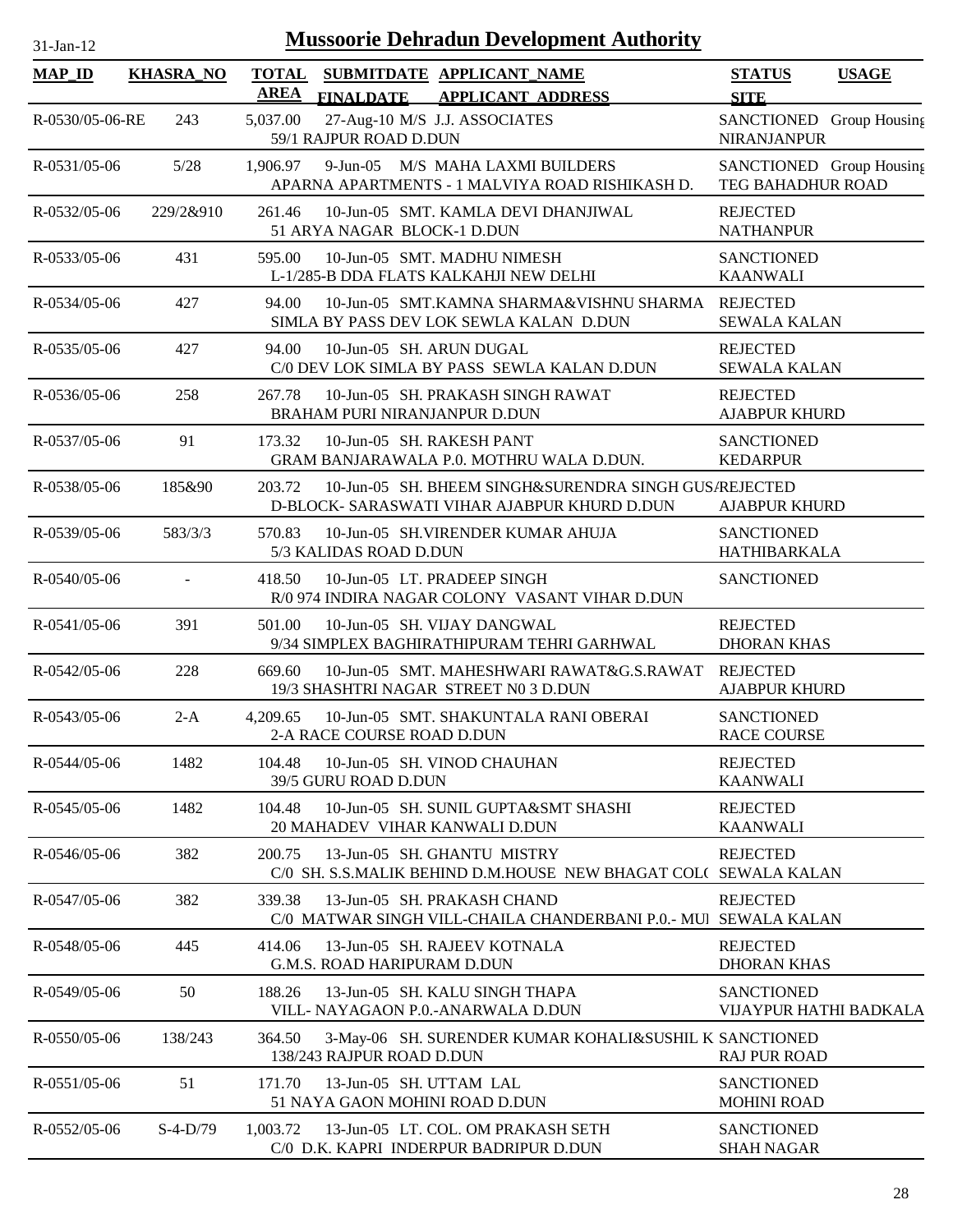| $31$ -Jan-12 |  |
|--------------|--|

| <b>MAP_ID</b>           | <b>KHASRA NO</b> | <b>TOTAL</b><br><b>AREA</b> | SUBMITDATE APPLICANT_NAME                                                                                     | <b>STATUS</b><br><b>USAGE</b>                       |
|-------------------------|------------------|-----------------------------|---------------------------------------------------------------------------------------------------------------|-----------------------------------------------------|
| R-0553/05-06            | 1492/2           | 103.93                      | <b>APPLICANT ADDRESS</b><br><b>FINALDATE</b><br>13-Jun-05 SH ARUN KUMAR GUPTA<br>42 PRITI ENCLAVE MAJRA D.DUN | <b>SITE</b><br><b>SANCTIONED</b><br><b>KAANWALI</b> |
| $R - 0.554/0.5 - 0.6$   | 131              | 386.01                      | 13-Jun-05 SH. ALOK KUMAR MISHRA<br><b>131 KISHANPUR D.DUN</b>                                                 | <b>REJECTED</b><br><b>KISHANPUR</b>                 |
| $R - 0555/05 - 06$      | 307              | 914.45                      | 13-Jun-05 SH. UMESH KUMAR & OTHERS<br>167/1 RACE COURSE D.DUN                                                 | <b>REJECTED</b><br><b>BAAMANWALA</b>                |
| $R - 0556/05 - 06$      | 1483/1           | 1,522.69                    | 1-May-07 M/S BISHAN DAS MALHOTRA MEMORIAL HREJECTED<br>1483/1&1483/2 VILLAGE KANWALI D.DUN                    | Group Housing<br><b>KAANWALI</b>                    |
| $R - 0557/05 - 06$      | 320&329          | 878.25                      | 14-Jun-05 SMT. DEVENDRA MUYAL<br>SH. S.L.MUYAL LAXMI ROAD DALANWALA D.DUN                                     | <b>SANCTIONED</b><br><b>LAXMI ROAD</b>              |
| R-0558/05-06            | 255              | 139.77                      | 14-Jun-05 SH. B.S.PANWAR<br>93/2 DRONPURI DHARAMPUR D.DUN                                                     | <b>SANCTIONED</b><br>AJABPUR KALAM (PART)           |
| R-0559/05-06            | 16               | 78.96                       | 14-Jun-05 BHARTI CELLULAR LTD.<br>H-5/12 QUTAB AMBIENCE MAHRAULI ROAD MEERUT                                  | <b>REJECTED</b><br><b>CURZAN ROAD</b>               |
| $R - 0560/05 - 06$      | 64/4             | 106.65                      | 14-Jun-05 BHARTI CELLULAR LTD.<br>H-5/12 QUTAB AMBIENCE MAHRAULI ROAD MEERUT                                  | <b>REJECTED</b><br><b>RACE COURSE</b>               |
| R-0561/05-06            | 26/13            | 78.96                       | 14-Jun-05 BHARTI CELLULAR LTD.<br>H-5/12 QUTAB AMBIENCE MAHRAULI ROAD MERRUT                                  | <b>REJECTED</b><br><b>CHAKRATA ROAD</b>             |
| R-0562/05-06            | 34               | 197.84                      | 14-Jun-05 SH. SANJAY GOSAIN & KAVITA GOSAIN<br>G-60 IIP COLONY MOHAKAMPUR D.DUN                               | <b>REJECTED</b><br><b>AAMWALA TARLA</b>             |
| $R - 0.563/05 - 06$     | 296              | 118.49                      | 14-Jun-05 SH. SARDAR AHMAD<br>56 MEEDO COMPLEX SHAHRANPUR ROAD D.DUN                                          | <b>SANCTIONED</b><br><b>CHAI BAGH KAULAGARH</b>     |
| $R - 0564/05 - 06$      | 1187&1188        | 3,400.00                    | 14-Jun-05 SH. VED BHUSHAN AHLUWALIA & SUMEE SANCTIONED<br>B-162 SECTORE-4 DEFENCE COLONY D.DUN                | AJABPUR KALAM (PART)                                |
| $R - 0.565/05 - 0.6$    | 100/4            | 155.15                      | 14-Jun-05 SH. ASHOK KUMAR SHARMA<br>32-A NASHVILLA ROAD D.DUN.                                                | <b>SANCTIONED</b><br>NESHVILLA ROAD                 |
| $R - 0566/05 - 06$      | 220              | 364.21                      | 14-Jun-05 SH. K.P. TYAGI<br>164 D.L.ROAD D.DUN                                                                | <b>SANCTIONED</b><br><b>ADOIWALA</b>                |
| R-0567/05-06            | 72/1             | 149.32                      | 25-Jan-06 SH. CHARANJEET LAL<br>233 KARANPUR D.DUN                                                            | <b>SANCTIONED</b><br><b>SUBHASH ROAD</b>            |
| $R - 0.568/0.5 - 0.6$   | 72/15            | 84.88                       | 14-Jun-05 SH. ISH SHARMA&MAHESH SHARMA<br>KHARKHARI HARIDWAR SHARDA BHAWAN NAI BASTI OPP                      | <b>SANCTIONED</b><br><b>SUBHASH ROAD</b>            |
| $R - 0.569/0.5 - 0.6$   | 7                | 402.79                      | 15-Jun-05 SH, RADHA KISHAN<br>7 JHANDA BAZAR D.DUN                                                            | <b>REJECTED</b><br><b>OTHERS</b>                    |
| R-0570/05-06            | 675&1235         | 100.33                      | 15-Jun-05 SH. PRADEEP KUMAR RAY<br>675 MAJRA D.DUN                                                            | <b>REJECTED</b><br><b>MAJRA</b>                     |
| R-0571/05-06            | 8                | 310.85                      | 1-Oct-05 SH, SUKKAR SINGH<br>24/4/6 TEG BAHADUR ROAD D.DUN                                                    | <b>SANCTIONED</b><br>AJABPUR KALAM (PART)           |
| R-0572/05-06            | 125&126          | 202.48                      | 15-Jun-05 SH. RAM SINGH RAWAT<br>C-22 NIVH RAJPUR ROAD D.DUN                                                  | <b>SANCTIONED</b><br><b>KAULAGARH</b>               |
| R-0572/05-06-EX 125&126 |                  | 0.00 <sub>1</sub>           | 19-Jul-10 SH. RAM SINGH RAWAT<br>C-22 NIVH RAJPUR ROAD D.DUN                                                  | SANCTIONED Home<br><b>KAULAGARH</b>                 |
| R-0573/05-06            | 126              | 476.30                      | 16-Jun-05 SH. GURU DUTT JOSHI&NAVEEN JOSHI<br>233 TURNER ROAD D.DUN.                                          | <b>SANCTIONED</b><br><b>SEWALA KHURD</b>            |
| R-0574/05-06            | 5/4              | 234.26                      | 16-Jun-05 SMT. ALKA BHANDARI<br>259/6 SIRMOR MARG KISHAN NAGAR D.DUN                                          | <b>SANCTIONED</b><br><b>KISHANNAGAR</b>             |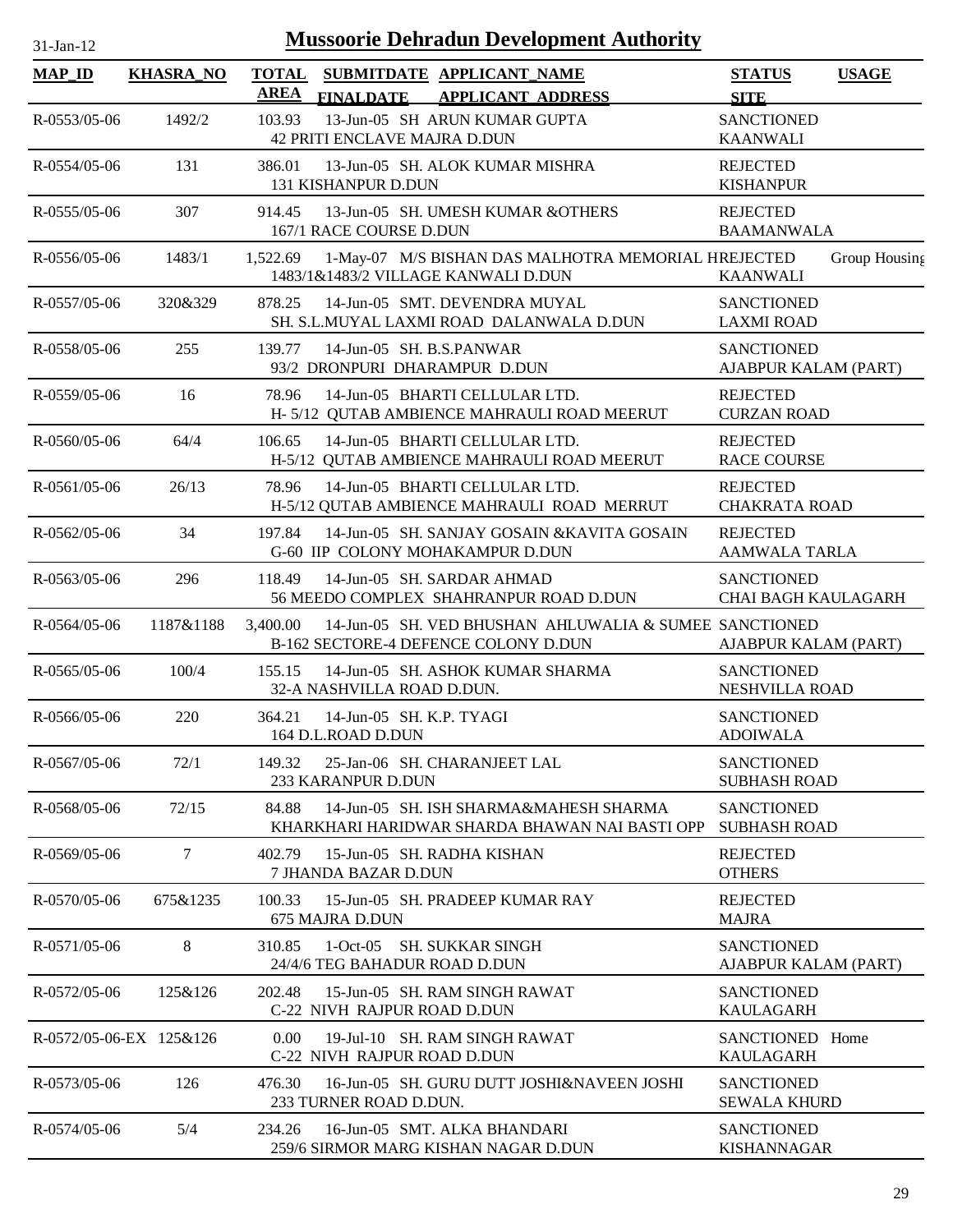| $31-Jan-12$             |                                     |                             | <b>Mussoorie Dehradun Development Authority</b>                                      |                                            |               |
|-------------------------|-------------------------------------|-----------------------------|--------------------------------------------------------------------------------------|--------------------------------------------|---------------|
| <b>MAP_ID</b>           | <b>KHASRA_NO</b>                    | <b>TOTAL</b><br><b>AREA</b> | SUBMITDATE APPLICANT_NAME<br><b>FINALDATE</b><br><b>APPLICANT ADDRESS</b>            | <b>STATUS</b><br><b>SITE</b>               | <b>USAGE</b>  |
| R-0575/05-06            | 325/4                               | 61.64                       | 16-Jun-05 SH. MANOHAR LAL&SMT.MEENA<br>325/4 EAST PATEL NAGAR D.DUN                  | <b>REJECTED</b><br><b>EAST PATEL NAGER</b> |               |
| R-0576/05-06            | 285                                 | 95.36                       | 16-Jun-05 SH. AJAY KUMAR GOYAL<br>C/0 AMARUJALA SHED-N0-2 PATEL NAGAR IND.ESTATE D   | <b>SANCTIONED</b><br><b>NIRANJANPUR</b>    |               |
| R-0577/05-06            | 1558/1                              | 196.09                      | 16-Jun-05 SH. MANGAT RAM AND PRATAP<br>KHANCHI MOHALLA GRAM KANWALI D.DUN            | <b>SANCTIONED</b><br><b>KAANWALI</b>       |               |
| R-0578/05-06            | 230                                 | 167.28                      | 16-Jun-05 SH. VINOD SEKHRI<br>1-A RACE COURSE D.DUN                                  | <b>SANCTIONED</b><br>AJABPUR KALAM (PART)  |               |
| R-0579/05-06            | 770                                 | 292.75                      | 16-Jun-05 SH. OM ORAKASH SAKLANI<br>NIRMATA HOTEL HIM PALACE DHARAMPUR HARIDWAR R    | <b>REJECTED</b><br><b>NATHANPUR</b>        |               |
| R-0580/05-06            | 192                                 | 181.16                      | 16-Jun-05 SMT. POOJA DWIVEDI<br>KEWAL VIHAR LANE-D D.DUN                             | <b>SANCTIONED</b><br><b>ADOIWALA</b>       |               |
| R-0581/05-06            | 361                                 | 187.32                      | 16-Jun-05 SMT. ANITA<br><b>SUMANPURI D.DUN</b>                                       | <b>REJECTED</b><br><b>ADOIWALA</b>         |               |
| R-0582/05-06            | 184                                 | 421.21                      | 16-Jun-05 TAPENDRA SINGH RANA<br>C/0 RANA COTTAGE KAMEL BAG ROD MUSSORRIE            | <b>REJECTED</b><br><b>NATHANPUR</b>        |               |
| R-0583/05-06            | 229                                 | 221.75                      | 16-Jun-05 SMT. SURINDER KAUR<br>62 TYAGI ROAD D.DUN                                  | <b>REJECTED</b><br><b>MAJRA</b>            |               |
| R-0584/05-06            | 69                                  | 2,591.00                    | 16-Jun-05 TOUCH WOOD NURSERY SCHOOL<br>GRAM DANDA NOORIWALA SAHASTRADHARA ROAD D.D   | <b>REJECTED</b><br>DANDA NOORIWALA         |               |
| $R - 0585/05 - 06$      | 79/1/55                             | 106.27                      | 18-Jun-05 SMT. BRIJ BALA<br>124/2 KANWALI ROAD D.DUN                                 | <b>REJECTED</b><br><b>MALVIAYA ROAD</b>    |               |
|                         | R-0586/05-06 684/1&685&686 3,480.00 |                             | 20-Mar-07 M/S AJANTA APARTMENT<br>C/0 HOTEL AJANTA RAJPUR ROAD D.DUN                 | <b>REJECTED</b><br><b>DAK PATTI</b>        | Group Housing |
| R-0587/05-06            | 668&670                             | 167.29                      | 18-Jun-05 MINHAZUL HAQUE<br>R/0 62 MAYUR VIHAR SAHASTRADHARA ROAD D.DUN              | <b>SANCTIONED</b><br><b>JAKHAN</b>         |               |
| R-0588/05-06            | 30                                  | 338.91                      | 31-Jan-06 SH, RAJANDRA AHUJA<br><b>35 KANWALI ROAD D.DUN</b>                         | <b>SANCTIONED</b><br><b>PARK ROAD</b>      |               |
| R-0588/05-06-EX         | 30                                  | $0.00^{\circ}$              | 23-Mar-11 SH. RAJANDRA AHUJA<br><b>35 KANWALI ROAD D.DUN</b>                         | SANCTIONED Home<br>PARK ROAD               |               |
| $R - 0.589 / 0.5 - 0.6$ | 743&742                             | 236.28                      | 18-Jun-05 SMT, USHA RANA<br><b>GRAM AJABPUR KALAN D.DUN</b>                          | <b>REJECTED</b><br>AJABPUR KALAM (PART)    |               |
| R-0590/05-06            | 715                                 | 269.03                      | 18-Jun-05 SH. BALDEV SINGH NEGI<br><b>GRAM NATHANPUR D.DUN</b>                       | <b>REJECTED</b><br><b>NATHANPUR</b>        |               |
| R-0591/05-06            | 122                                 | 265.69                      | 18-Jun-05 SH, AMIT PANDEY<br>199/1 RAJPUR ROAD D.DUN                                 | <b>REJECTED</b><br><b>THANI GAON</b>       |               |
| R-0592/05-06            | 18                                  | 162.00                      | 18-Jun-05 SMT. MADHU<br>18&1/2 SUBHASH NAGAR D.DUN                                   | <b>REJECTED</b><br><b>BHARUWALA GRANT</b>  |               |
| R-0593/05-06            | 225                                 | 214.12                      | 20-Jun-05 SMT. ANJU CHAUHAN<br>158/17 KOCHAR COLONY RAJPUR ROAD D.DUN                | <b>SANCTIONED</b><br><b>DHORAN KHAS</b>    |               |
| R-0594/05-06            | 225                                 | 200.74                      | 20-Jun-05 SMT. ANJU CHAUHAN<br>158/17 KOCHAR COLONY D.DUN.                           | <b>SANCTIONED</b><br><b>DHORAN KHAS</b>    |               |
| R-0595/05-06            | 225                                 | 214.12                      | 20-Jun-05 SMT.ANJU CHAUHAN<br>158/17, KOCHAR COLONY RAJPUR ROAD D.DUN                | <b>SANCTIONED</b><br><b>DHORAN KHAS</b>    |               |
| R-0596/05-06            | 238,242                             | 165.78                      | 20-Jun-05 SHRI. BHARAT BHUSHAN GUPTA<br>35-A, CANAL ROAD KISHANPUR RAJPUR ROAD D.DUN | <b>REJECTED</b><br><b>KISHANPUR</b>        |               |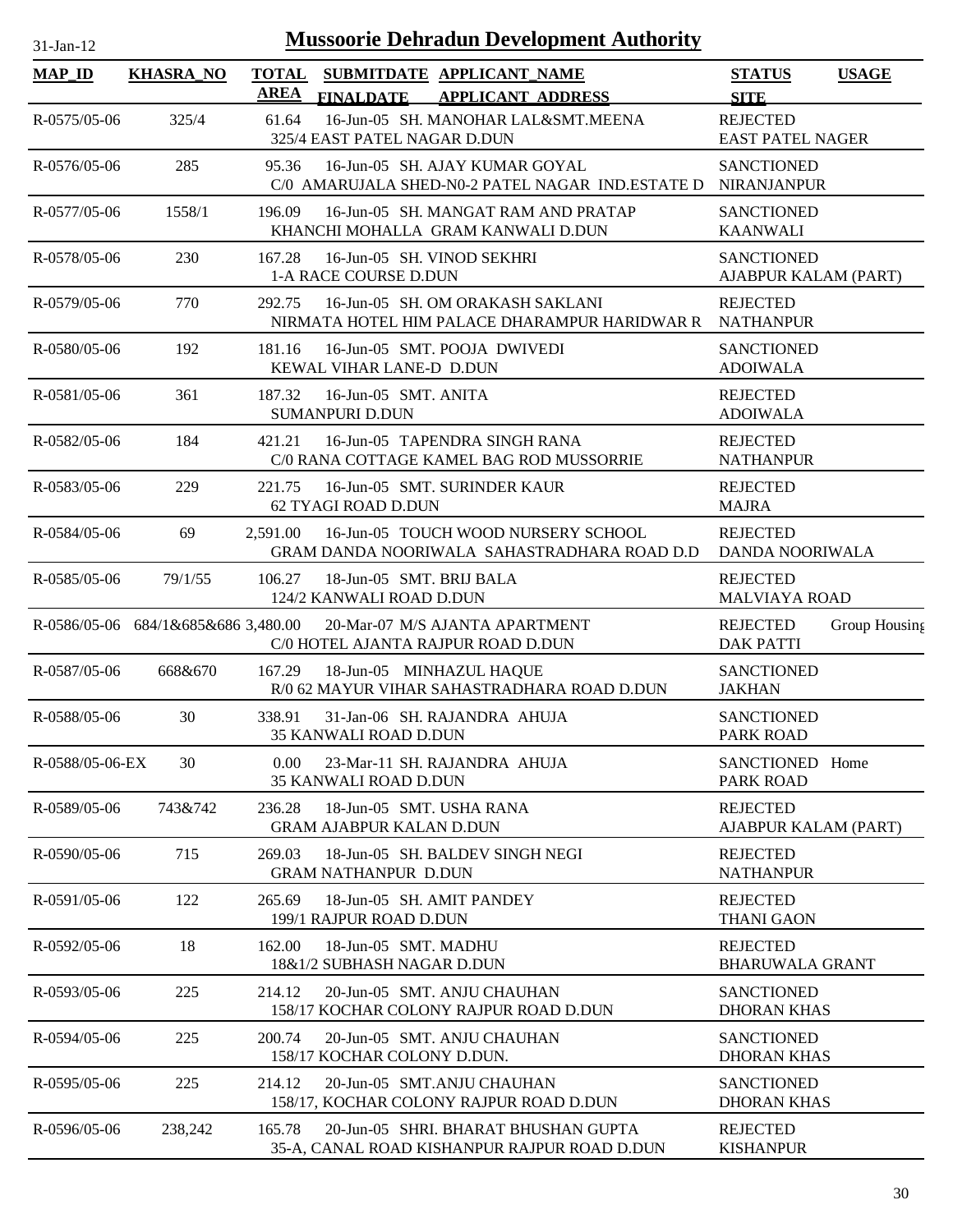| 1-Jan-1 |  |
|---------|--|
|         |  |

| <b>MAP_ID</b>      | <b>KHASRA_NO</b>     | <b>TOTAL</b><br>AREA       | <b>FINALDATE</b>                                       | SUBMITDATE APPLICANT NAME<br><b>APPLICANT ADDRESS</b>                                          | <b>STATUS</b><br><b>SITE</b>                       | <b>USAGE</b> |
|--------------------|----------------------|----------------------------|--------------------------------------------------------|------------------------------------------------------------------------------------------------|----------------------------------------------------|--------------|
| R-0597/05-06       | 81/1                 | 160.88                     |                                                        | 20-Jun-05 SMT. SUDESH GULATI<br>HOTEL HIM PALACE HARIDWAR ROAD D.DUN                           | <b>SANCTIONED</b><br><b>NIRANJANPUR</b>            |              |
| R-0598/05-06       | 81/1                 | 162.91                     |                                                        | 20-Jun-05 SMT. KAJAL GULATI<br>HOTEL HIM PALACE HARIWDAR ROAD D.DUN                            | <b>SANCTIONED</b><br><b>NIRANJANPUR</b>            |              |
| R-0599/05-06       | 137                  | 194.49                     | 31/4-2 VIJAY COLONY D.DUN                              | 21-Jun-05 SH. ANIL KUMAR                                                                       | <b>REJECTED</b><br><b>BANJAREWALA MAFI</b>         |              |
| $R - 0600/05 - 06$ | 367                  | 273.15                     |                                                        | 21-Jun-05 SMT. VEENA RANI<br>94 SHAKTI COLONY MAJRA D.DUN.                                     | <b>REJECTED</b><br><b>MAJRA</b>                    |              |
| $R-0601/05-06$     | 635                  | 112.86                     |                                                        | 21-Jun-05 SMT. MAYA CHAUDHARY<br>SHOP N0- C-33 IIND FLOOR MEEDO PLAZA RAJPUR ROAD D JAKHAN     | <b>REJECTED</b>                                    |              |
| $R - 0602/05 - 06$ | 282                  | 522.30                     | <b>GRAM KAULAGARH D.DUN</b>                            | 21-Jun-05 SMT. KUSUM NAUTIYAL&OTHERS                                                           | <b>REJECTED</b><br><b>RAJ PUR ROAD</b>             |              |
| $R - 0603/05 - 06$ | 409                  | 156.07                     | 21-Jun-05 SH. FIROZ KHAN                               | C/0 IMRAN 40 SIMLA ENCLAVE SIMLA BY PASS D.DUN                                                 | <b>SANCTIONED</b><br><b>SEWALA KALAN</b>           |              |
| $R - 0604/05 - 06$ | 6/5                  | 259.09                     |                                                        | 21-Jun-05 SH. NAND KISHORE SUNDRIYAL<br>184-A NEW CANNOUGHT PALACE D.DUN                       | <b>REJECTED</b><br><b>MAJRI NAFI</b>               |              |
| $R - 0605/05 - 06$ | 630                  | 624.99                     | <b>630 DHARAMPUR DANDA D.DUN</b>                       | 21-Jun-05 SH. DHARMANAND MAITHANI                                                              | <b>SANCTIONED</b><br>DHARAMPUR DANDA               |              |
| $R - 0606/05 - 06$ | 111/2                | 901.12                     |                                                        | 1-Feb-06 SH. SUBHASH CHANDER VERMA<br>253/189 DHARAMPUR HARIDWAR ROAD D.DUN                    | <b>SANCTIONED</b><br><b>RAJ PUR ROAD</b>           |              |
| $R - 0607/05 - 06$ | 57                   | 462.01                     | 57 E.C.ROAD D.DUN.                                     | 21-Jun-05 SMT. ZABUNNISHA BEGUM                                                                | <b>REJECTED</b><br>E.C.ROAD                        |              |
| R-0608/05-06       | 341                  | 177.30                     | 61 DISPENSARY ROAD D.DUN                               | 21-Jun-05 SH. SANJAY GAUR                                                                      | <b>SANCTIONED</b><br><b>JAKHAN</b>                 |              |
| $R - 0609/05 - 06$ | 1140/6               | 107.34                     | 21-Jun-05 SH. KISHAN LAL                               | 116 KAMLA NIWASI MANDIR LANE BALLUPUR D.DUN                                                    | <b>SANCTIONED</b><br><b>KAANWALI</b>               |              |
| $R - 0610/05 - 06$ | 8                    | 227.04                     |                                                        | 21-Jun-05 SH, PRAKASH CHETTRI<br><b>GRAM SMITNAGAR PREM NAGAR D.DUN</b>                        | <b>REJECTED</b><br>PREM NAGAR                      |              |
| R-0611/05-06       | 106                  | 273.30                     | 106 GRAM JAKHAN D.DUN                                  | 21-Jun-05 SH. GAURAV KUMAR                                                                     | <b>SANCTIONED</b><br><b>JAKHAN</b>                 |              |
| R-0612/05-06       | 1497                 | 124.00                     | <b>GRAM AJABPUR KALAN D.DUN</b>                        | 21-Jun-05 SH. DINESH KUMAR UNIYAL                                                              | <b>SANCTIONED</b><br>AJABPUR KALAM (PART)          |              |
| R-0613/05-06       | 432                  | 195.33<br>5/9 JAKHAN D.DUN |                                                        | 21-Jun-05 SH. SASHI SHAMSHER THAPA                                                             | <b>SANCTIONED</b><br><b>JAKHAN</b>                 |              |
| R-0614/05-06       | 361                  | 217.87                     |                                                        | 21-Jun-05 SH. RAMESH SINGH BISHT<br>SAKET COLONY AJABPUR KALAN D.DUN                           | <b>SANCTIONED</b><br>AJABPUR KALAM (PART)          |              |
| $R-0615/05-06$     | 238                  | 199.04                     |                                                        | 12-Apr-06 SH. THAKUR SINGLA &SANDEEP KUMAR<br>C/0 ARORA ASSOCIATES A-6 JANPATH SHOPPING COMPLE | <b>SANCTIONED</b><br><b>KAANWALI</b>               |              |
| R-0616/05-06       | 61                   | 448.00                     | 21/11 B OLD DALANWALA D.DUN                            | 22-Jun-05 SH. AMIT BAURAI                                                                      | <b>SANCTIONED</b><br><b>DHORAN KHAS</b>            |              |
| R-0617/05-06       | 207                  | 171.34                     |                                                        | 22-Jun-05 SH. YADVEER SINGH RAWAT<br>74/8 ARAGHAR DHARAMPUR D.DUN                              | <b>REJECTED</b><br><b>NATHANPUR</b>                |              |
| R-0618/05-06       | 131 TO 144 59,940.28 |                            |                                                        | 22-Jun-05 SH. C. L. VERMA AND OTHERS<br><b>GRAM MOHAKAMPUR KHURD D.DUN</b>                     | SANCTIONED Group Housing<br><b>MOHKAMPUR KHURD</b> |              |
| R-0619/05-06       | 21                   | 242.37                     | 22-Jun-05 SMT. USHA RANI<br>104 MITRA LOK COLONY D.DUN |                                                                                                | <b>REJECTED</b><br>CHUKKHUWALA                     |              |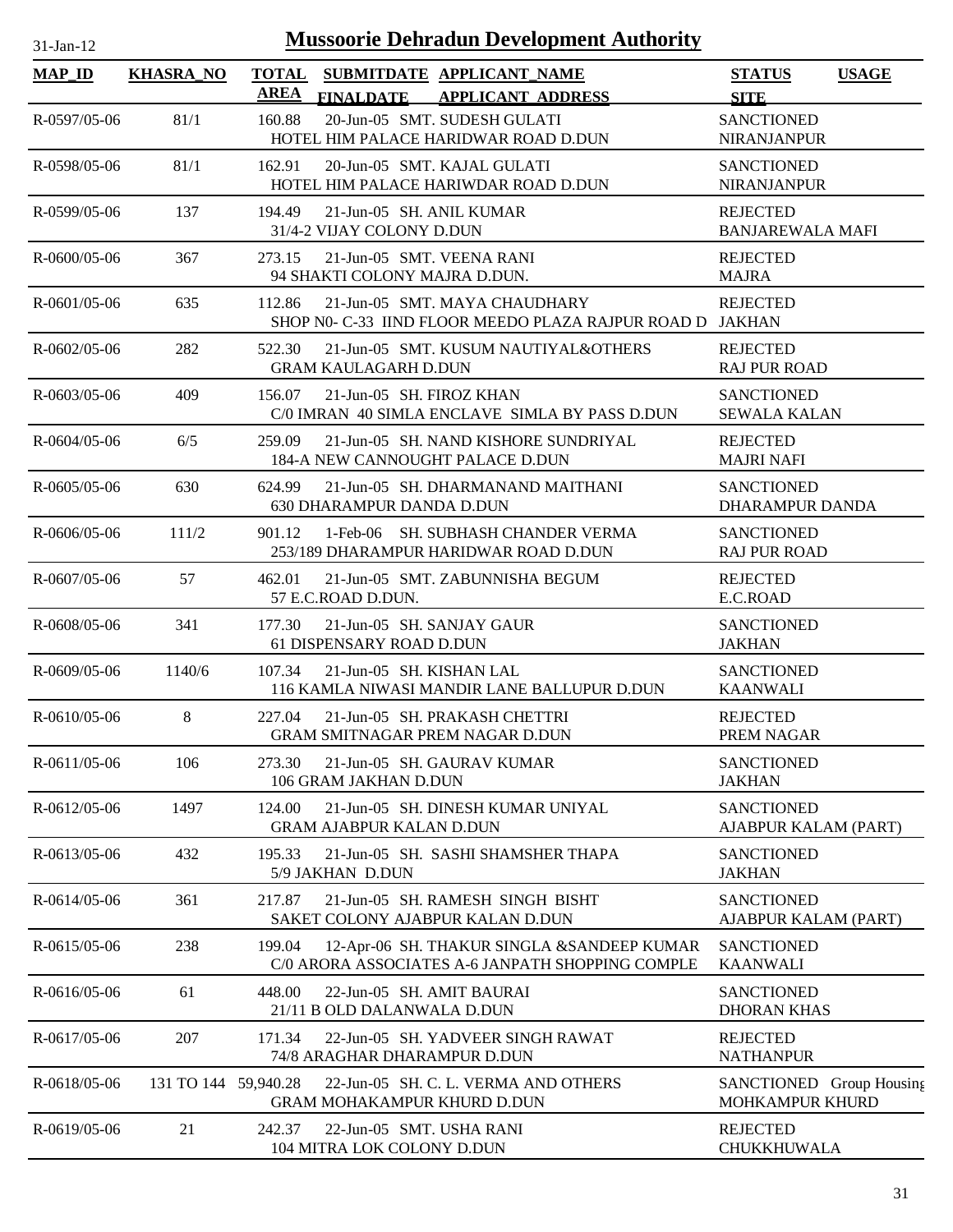| $31-Jan-12$        |                  |                             | <b>Mussoorie Dehradun Development Authority</b>                                                 |                                                 |              |
|--------------------|------------------|-----------------------------|-------------------------------------------------------------------------------------------------|-------------------------------------------------|--------------|
| <b>MAP_ID</b>      | <b>KHASRA_NO</b> | <b>TOTAL</b><br><b>AREA</b> | SUBMITDATE APPLICANT_NAME<br><b>APPLICANT ADDRESS</b><br><b>FINALDATE</b>                       | <b>STATUS</b><br><b>SITE</b>                    | <b>USAGE</b> |
| R-0620/05-06       | 155              | 1,089.15                    | 22-Jun-05 SH. GURMUKH DASS<br>27 NEW ROAD D.DUN                                                 | SANCTIONED Group Housing<br><b>SUBHASH ROAD</b> |              |
| $R-0621/05-06$     | 1121             | 283.72                      | 22-Jun-05 SH. MAHAVIR VIKRAM SINGH<br>NIRMATA HIM PALACE HARIDWAR ROAD D.DUN                    | <b>REJECTED</b><br><b>NATHANPUR</b>             |              |
| $R - 0622/05 - 06$ | 122/4            | 271.73                      | 22-Jun-05 SH.THAKUR SINGH BISHT<br>UPPER RAJEEV NAGAR DHARAMPUR DANDA D.DUN.                    | <b>REJECTED</b><br>AJABPUR KALAM (PART)         |              |
| R-0623/05-06       | 370              | 225.84                      | 22-Jun-05 SH. ALAM SINGH NEGI<br>12/48 OLD SIMPLEX COLONY B.PURAM T.G.                          | <b>REJECTED</b><br><b>AJABPUR KHURD</b>         |              |
| $R - 0624/05 - 06$ | 837              | 245.34                      | 22-Jun-05 SH. PRITHVI GURUNG<br><b>GRAM BHARUWALA GRANT D.DUN</b>                               | <b>SANCTIONED</b><br><b>BHARUWALA GRANT</b>     |              |
| $R - 0625/05 - 06$ | 341              | 174.27                      | 22-Jun-05 SMT ASHA GAUR<br>61 DISPENSARY ROAD D.DUN                                             | <b>SANCTIONED</b><br><b>JAKHAN</b>              |              |
| $R - 0626/05 - 06$ | 225              | 1,620.00                    | 28-Mar-06 SH. THAKUR SINGLA &SANDEEP JINDAL<br>C/0 ARORA ASSOCIATES A-6 JANPATH SHOPPING COMPLE | SANCTIONED Group Housing<br><b>DHORAN KHAS</b>  |              |
| $R - 0627/05 - 06$ | 188/179          | 280.20                      | $4-Jan-06$<br>SHRI RAJANDER SINGH NEGI<br>CHUKKHUWALA D.DUN                                     | <b>REJECTED</b><br>CHUKKHUWALA                  |              |
| R-0628/05-06       | 30/1             | 233.10                      | 23-Jun-05 SHRI. SUBHASH KAPOOR<br>30/1, SUBHASH ROAD D.DUN                                      | <b>REJECTED</b><br><b>SUBHASH ROAD</b>          |              |
| R-0629/05-06       | 657              | 186.95                      | 23-Jun-05 MAHESHWAR PRASAD BAHUGUNA<br><b>DEHRA KHAS</b>                                        | <b>REJECTED</b><br><b>DEHRA KHAS</b>            |              |
| $R - 0630/05 - 06$ | 31K              | 222.96                      | 24-Jun-05 SHRI. GURNAAM SINGH<br>24, SIDHRATH VIHAR KANDOLI D.DUN                               | <b>REJECTED</b><br><b>KANDOLI</b>               |              |
| R-0631/05-06       | 2048             | 226.15                      | 24-Jun-05 SHRI. JAYANAND JHALDIYAL<br>MAUZA AJABPUR KALAN D.DUN                                 | <b>REJECTED</b><br>AJABPUR KALAM (PART)         |              |
| R-0632/05-06       | 384,399          | 156.13                      | 24-Jun-05 SHRI. NISHANT PUIRI & OTHERS<br>MAUZA AJABPUR KALAN D.DUN                             | <b>REJECTED</b><br>AJABPUR KALAM (PART)         |              |
| $R - 0633/05 - 06$ | 951/1            | 215.53                      | 7-Oct-05 SHRI. SAM PURAN SINGH<br>H.NO-54, TYAGI ROAD D.DUN                                     | <b>SANCTIONED</b><br><b>DEHRA KHAS</b>          |              |
| $R - 0634/05 - 06$ | 183P,260P        | 760.03                      | 24-Jun-05 SHRI. VISHAL BHATIA<br>42- VIJAY PARK D.DUN                                           | <b>SANCTIONED</b><br><b>RAJPUR ROAD</b>         |              |
| $R - 0635/05 - 06$ | 751              | 208.17                      | 24-Jun-05 MANU KASHYAP<br>H.NO-15, LANE 14, MOHIT NAGAR D.DUN                                   | <b>SANCTIONED</b><br><b>KAANWALI</b>            |              |
| $R - 0636/05 - 06$ | 772              | 264.61                      | 24-Jun-05 SHRI. PARSURAM SAKLANI<br>NATHANPUR D.DUN                                             | <b>REJECTED</b><br><b>NATHANPUR</b>             |              |
| R-0637/05-06       | 358              | 173.14                      | 24-Jun-05 SHRI. DINESH MITTAL<br>ADHOIWALA RAIPUR ROAD D.DUN                                    | <b>REJECTED</b><br><b>AAMWALA TARLA</b>         |              |
| R-0638/05-06       | 885M             | 162.58                      | 24-Jun-05 SHRI. KRISHAN GOPAL SHARMA<br>117/6-2, CHANDER NAGAR D.DUN                            | <b>SANCTIONED</b><br><b>CHANDER NAGAR</b>       |              |
| R-0639/05-06       | 712              | 241.47                      | 25-Jun-05 SH. ASHARAM LAKHERA<br><b>GRAM MAJRA D.DUN</b>                                        | <b>SANCTIONED</b><br><b>MAJRA</b>               |              |
| $R - 0640/05 - 06$ | 1245             | 958.75                      | 25-Jun-05 SMT. SAROJINI SABHERWAL<br>1246 BALLUPUR D.DUN                                        | <b>SANCTIONED</b><br><b>BALLUPUR</b>            |              |
| $R-0641/05-06$     | 33               | 175.74                      | 25-Jun-05 SH, BALI RAM SINGH&MAYA SINGH<br>66/60/1 NALA PANI ROAD D.DUN                         | <b>REJECTED</b><br><b>DANDA LAKHOND</b>         |              |
| R-0642/05-06       | 222              | 80.00                       | 29-Mar-06 SMT. PUSHPA SHARMA                                                                    | <b>SANCTIONED</b>                               |              |

170 KARANPUR D.DUN

KARANPUR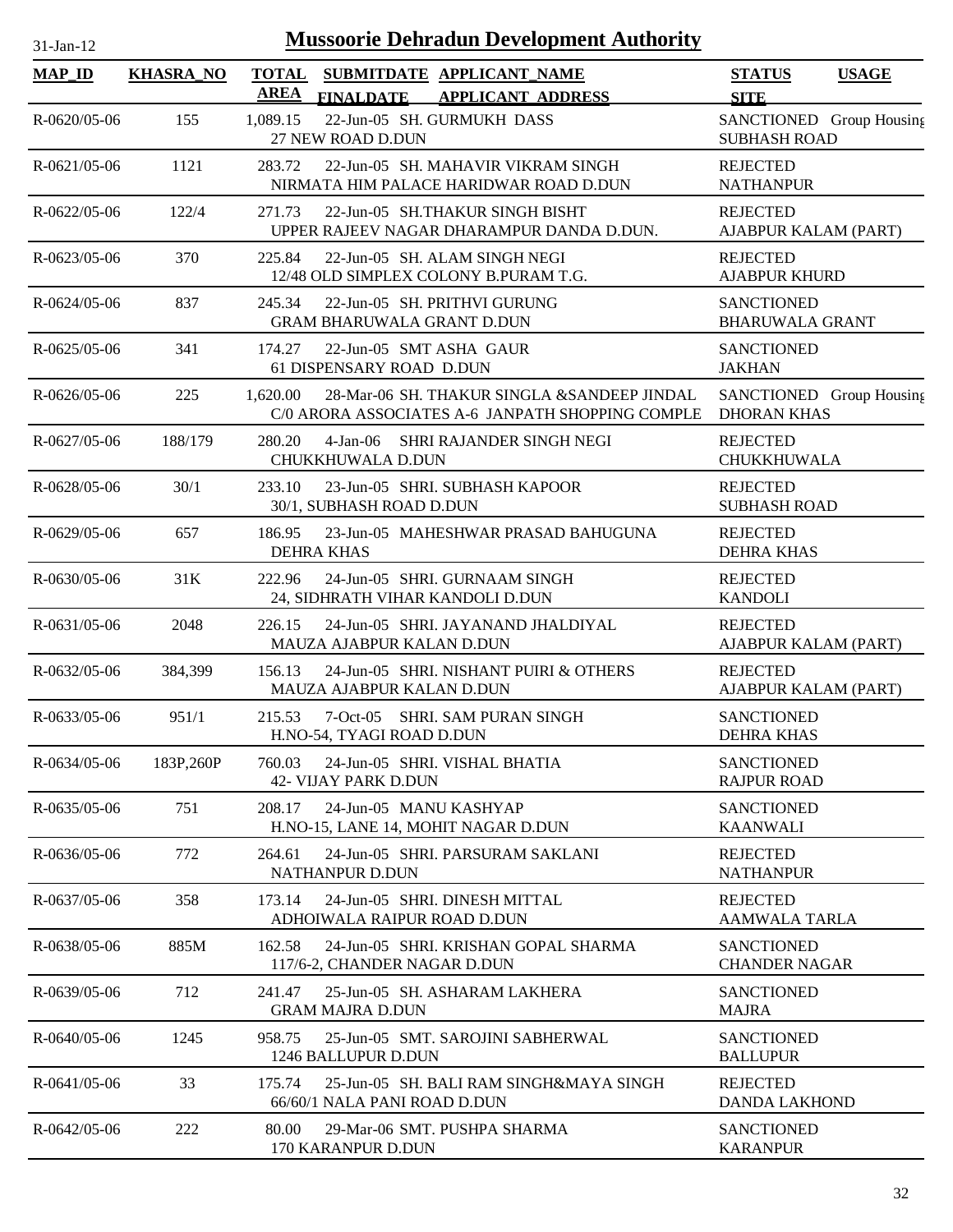| $31-Jan-12$        |                  |                             | <b>Mussoorie Dehradun Development Authority</b>                                                         |                                             |               |
|--------------------|------------------|-----------------------------|---------------------------------------------------------------------------------------------------------|---------------------------------------------|---------------|
| <b>MAP_ID</b>      | <b>KHASRA_NO</b> | <b>TOTAL</b><br><b>AREA</b> | SUBMITDATE APPLICANT_NAME<br>FINALDATE APPLICANT ADDRESS                                                | <b>STATUS</b><br><b>SITE</b>                | <b>USAGE</b>  |
| R-0643/05-06       | 106/4            | 229.42                      | 25-Jun-05 SH. SATYA PRAKASH BAHUGUNA<br>377 SATYA VIHAR BALLU PUR ROAD D.DUN                            | <b>SANCTIONED</b><br><b>KAANWALI</b>        |               |
| R-0644/05-06       | $24-B$           | 153.35                      | 25-Jun-05 KM. MADHU NEGI<br>24-B KISHANPUR RAJPUR ROAD D.DUN                                            | <b>SANCTIONED</b><br><b>KISHANPUR</b>       |               |
| R-0645/05-06       | 565              | 171.97                      | 25-Jun-05 SH. MADAN MOHAN DIMRI<br>1 GAYTRI VIHAR VIJAY PARK D.DUN                                      | <b>REJECTED</b><br><b>DEHRA KHAS</b>        |               |
| $R - 0646/05 - 06$ | 461&463          | 6,670.00                    | 25-Jun-05 M/S PEARLS APARTMENTS PHASE-1<br>SH. PRITPAL SINGH KANG GRAM BADOWALA P.O.-BHAUWA DHORAN KHAS | <b>REJECTED</b>                             | Group Housing |
| $R - 0647/05 - 06$ | 246/122          | 317.49                      | 27-Jun-05 SH. SANTOSH KUMAR AHUJA<br>94/4 GURU ROAD D.DUN                                               | <b>SANCTIONED</b><br><b>GURU ROAD</b>       |               |
| $R - 0648/05 - 06$ | 194              | 358.18                      | 27-Jun-05 SMT. VIJAY KALA<br>C/0 RAWAT ASSOCIATES 1- UTTARANCHAL COMPLEX HARI DHARMPUR                  | <b>SANCTIONED</b>                           |               |
| R-0649/05-06       | 533/2            | 153.34                      | 27-Jun-05 SH. RAJEEV KUMAR<br>GRAM NAYA GAON SEWLA KHURD D.DUN                                          | <b>REJECTED</b><br><b>BHARUWALA GRANT</b>   |               |
| $R - 0650/05 - 06$ | 376              | 318.98                      | 27-Jun-05 SH, ARUN SINGH<br>376 GRAM JOHRI D.DUN                                                        | <b>REJECTED</b><br><b>JOHDI</b>             |               |
| $R-0651/05-06$     | 425/517/2/1      | 285.00                      | 27-Jun-05 SH. RUDRA SINGH KUNWAR<br>29 AWHO. JASWANT NAGAR D.DUN                                        | <b>REJECTED</b><br><b>NATHANPUR</b>         |               |
| $R - 0652/05 - 06$ | 188&189          | 490.42                      | 27-Jun-05 SMT. MADHU GUPTA<br>188/189 LUNIA MOHALLA D.DUN.                                              | <b>SANCTIONED</b><br>LUNIA MAHALLA          |               |
| R-0653/05-06       | 51               | 600.84                      | 27-Jun-05 SMT. BHARATI DIMIRI<br>51 HARIDWAR ROAD D.DUN                                                 | <b>REJECTED</b><br><b>HARIDWAR ROAD</b>     |               |
| $R - 0654/05 - 06$ | 48               | 164.54                      | 27-Jun-05 SH, GULSHAN KUMAR<br>56 MEEDO COMPLEX SAHARANPUR ROAD D.DUN                                   | <b>SANCTIONED</b><br><b>GOVIND GARH</b>     |               |
| $R-0655/05-06$     | 1                | 115.50                      | 21-Dec-06 SH. PRAMOD KUMAR ARORA<br>SHOP.N0-4 DISPENSARY ROAD D.DUN                                     | <b>SANCTIONED</b><br>DALANWALA CHAK         |               |
| $R - 0656/05 - 06$ | 14&13            | 384.45                      | 27-Jun-05 SH. JITENDRA KUMAR PANT<br>C/0 56 MEEDO COMPLEX D.DUN                                         | <b>SANCTIONED</b><br>KAULAGARH MAI CHAKBH(  |               |
| R-0657/05-06       | 728              | 273.00                      | 11-Sep-06 SH. V.P. SINGH<br><b>GRAM SUBHAS NAGAR D.DUN</b>                                              | <b>SANCTIONED</b><br><b>SUBHASH NAGAR</b>   |               |
| R-0658/05-06       | 6                | 177.07                      | 2-Feb-06 SH. SURESH GOYAL<br><b>16-A KAULAGARH D.DUN</b>                                                | <b>REJECTED</b><br><b>GADHI</b> (PART)      |               |
| $R - 0659/05 - 06$ | 54               | 243.31                      | 27-Jun-05 SMT. SANTOSH SAHNI& DEEPAK SAHNI<br>20/69/1 D.L.ROAD D.DUN                                    | <b>SANCTIONED</b><br>D.L.ROAD               |               |
| $R - 0660/05 - 06$ | 158              | 1,254.18                    | 27-Jun-05 SMT. SANTOSH<br><b>15-C SUBHASH ROAD D.DUN</b>                                                | <b>SANCTIONED</b><br><b>BHARUWALA GRANT</b> |               |
| R-0661/05-06       | $B-33$           | 180.00                      | 27-Jun-05 SH. SUDHIR KUMAR DORA<br>110 ANSARI MARG D.DUN                                                | <b>SANCTIONED</b><br>MDDA COLONY DALANWAI   |               |
| R-0662/05-06       | 1284             | 146.50                      | 27-Jun-05 SMT. URVASHI AGGARWAL<br>179 BALLUPUR -1 MAHENDER VIHAR D.DUN                                 | <b>SANCTIONED</b><br><b>GADHI</b> (PART)    |               |
| R-0663/05-06       | 1875             | 177.37                      | 27-Jun-05 SH. HARISH KUMAR<br>167/1 RACE COURSE NEAR POLICE LINE D.DUN                                  | <b>REJECTED</b><br>AJABPUR KALAM (PART)     |               |
| R-0664/05-06       | 1874             | 219.89                      | 27-Jun-05 SH. RAKESH KUMAR<br>167/1 RACE COURSE NEAR POLICE LINE D.DUN.                                 | <b>REJECTED</b><br>AJABPUR KALAM (PART)     |               |
| R-0665/05-06       | 20               | 435.41                      | 28-Jun-05 SMT. GEETA CHOUDHARI<br>97/169 STREET N0-8 RAJENDAR NAGAR D.DUN                               | <b>SANCTIONED</b><br>CHAI BAGH KAULAGARH    |               |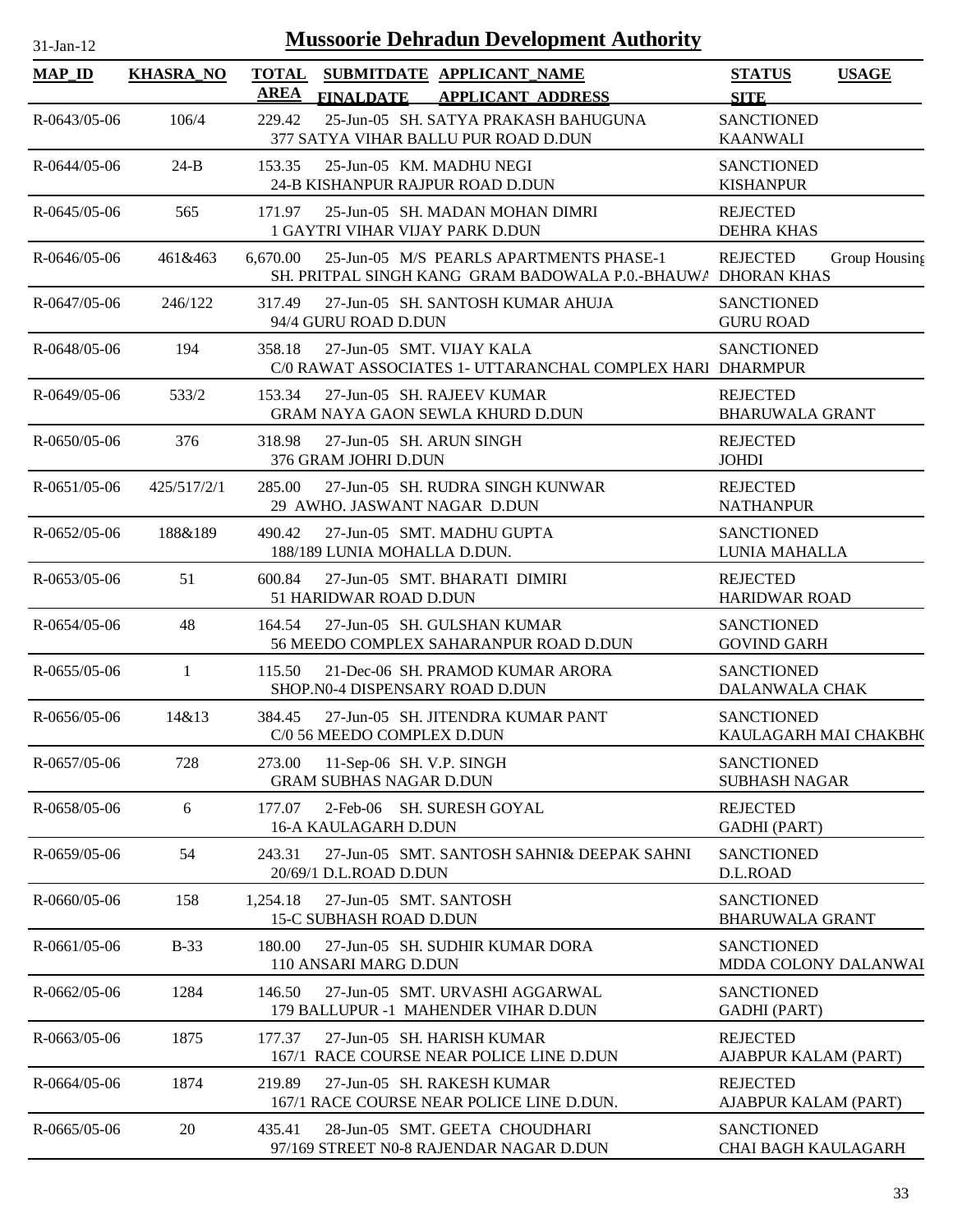| $31-Jan-12$         |                  | <b>Mussoorie Dehradun Development Authority</b>                                                         |                                              |
|---------------------|------------------|---------------------------------------------------------------------------------------------------------|----------------------------------------------|
| $MAP$ <sub>ID</sub> | <b>KHASRA_NO</b> | TOTAL SUBMITDATE APPLICANT NAME<br><b>AREA</b><br><b>FINALDATE</b><br><b>APPLICANT ADDRESS</b>          | <b>STATUS</b><br><b>USAGE</b><br><b>SITE</b> |
| $R-0666/05-06$      | 1141             | 276.03<br>28-Jun-05 SH. NARAYAN SINGH PARMAR<br>NIRMATA HOTEL HIM PALACE HARIDWAR ROAD D.DUN            | <b>REJECTED</b><br>AJABPUR KALAM (PART)      |
| $R - 0667/05 - 06$  | 124              | 172.48<br>19-Sep-05 SH. M.G.JEORGE<br>124 SALAWALA D.DUN                                                | <b>SANCTIONED</b><br><b>SALAWALA DHORAN</b>  |
| $R-0668/05-06$      | 736              | 118.01<br>28-Jun-05 SMT. POONAM RATHORE<br>736 JAKHAN D.DUN                                             | <b>SANCTIONED</b><br><b>JAKHAN</b>           |
| R-0669/05-06        | 29               | 28-Jun-05 SH. HUKAM SINGH RAWAT<br>212.55<br>1/7 EAST REST CAMP D.DUN                                   | <b>REJECTED</b><br><b>SHAH NAGAR</b>         |
| $R-0670/05-06$      | 320              | 8-Feb-06 SH. MOHAN SINGH SAINI<br>490.50<br>71/2 BAKRAL WALA NESHVILLA ROAD D.DUN                       | <b>SANCTIONED</b><br><b>CHUKKHUWALA</b>      |
| $R-0671/05-06$      | 1563&1563/1      | 181.14<br>28-Jun-05 SH. VASDEV SINGH<br><b>F-5 RACE COURSE D.DUN</b>                                    | <b>SANCTIONED</b><br><b>KAANWALI</b>         |
| $R-0672/05-06$      | $S-3-C-128$      | 668.89<br>28-Mar-06 COL. M.S.SAWHNEY<br>76-A GOVIND NAGAR D.DUN                                         | <b>SANCTIONED</b><br><b>SHAH NAGAR</b>       |
| $R - 0673/05 - 06$  | 157              | 28-Jun-05 SMT. CHARU GUPTA&JAWAHAR LAL<br>253.75<br>53/16 RAJPUR ROAD D.DUN                             | <b>SANCTIONED</b><br><b>NIRANJANPUR</b>      |
| R-0674/05-06        | 242              | 585.05<br>28-Jun-05 SMT. GEETA BASNETT<br>C/0 ARORA ASSOCIATES A-6 JANPATH SHOPPING COMPLE              | <b>SANCTIONED</b><br><b>KANDOLI</b>          |
| $R - 0675/05 - 06$  | 139              | 29-Jun-05 COL. KULDIP SINGH HORA<br>361.71<br>158/8A/8 OFFICERS COLONY JAKHAN D.DUN                     | <b>SANCTIONED</b><br><b>JAKHAN</b>           |
| $R-0676/05-06$      | 280&281/2        | 29-Jun-05 SH. NARESHWAR PRASAD CHHETRI&POON SANCTIONED<br>288.01<br>246/C DAKRA P.0.-GARHI CANTT D.DUN  | KAULAGARH MAI CHAKBH(                        |
| R-0677/05-06        | 19/17            | 191.21<br>30-Jun-05 SH. DALIP SINGH<br>R/0 WOOD STOCK SCHOOL MUSSOORIE D.DUN                            | <b>SANCTIONED</b><br><b>RAJPUR</b>           |
| R-0678/05-06        | 486              | 212.43<br>30-Jun-05 SH. SURESH CHANDER PANT<br>17 NESHVILLA ROAD D.DUN                                  | <b>PENDING</b><br><b>DHORAN KHAS</b>         |
| $R - 0679/05 - 06$  | 471              | 530.00<br>30-Jun-05 SH. SAKRUDEEN<br>GRAM SEWLA KALAN P.0- MAJRA D.DUN                                  | <b>REJECTED</b><br><b>SEWALA KALAN</b>       |
| R-0680/05-06        | 402              | 263.90<br>30-Jun-05 SMT. PUSHPA DABRAL<br>28 PREET VIHAR NIRANJANPUR D.DUN                              | <b>SANCTIONED</b><br><b>NIRANJANPUR</b>      |
| $R - 0681/05 - 06$  | 205&26           | 400.65<br>3-Oct-05 SH. MAYA RAM&PYARE LAL<br>249 PANDITWARI BHOOR GAON D.DUN                            | <b>SANCTIONED</b><br><b>PANDITWARI</b>       |
| R-0682/05-06        | 119              | 328.70<br>30-Jun-05 SH. VIKRAM LUTHRA&ABHILASHA LUTHR SANCTIONED<br>17-A RACE COURSE D.DUN              | <b>RACE COURSE</b>                           |
| R-0683/05-06        | 338/1            | 1,878.06<br>$1-Jul-05$<br>SHRI. YAMUNA PRASAD PUNCH BHAIYA<br>76, HARIDWAR ROAD JAGOIWALA D.DUN         | <b>REJECTED</b><br><b>JAGOLIWALA</b>         |
| R-0684/05-06        | 291              | 139.41<br>$1-Jul-05$<br>SH. GOPESH KUMAR AGGARWAL& DINESH SANCTIONED<br>M/S AGGARWAL FURNITURES ROORKEE | <b>NIRANJANPUR</b>                           |
| R-0685/05-06        | 22/2             | 846.85<br>$1-Jul-05$<br><b>SMT. MOHINI DEVI JOSHI</b><br>146 NESHVILLA ROAD D.DUN                       | <b>REJECTED</b><br><b>DOBHALWALA</b>         |
| R-0686/05-06        | $S-1-C-17$       | 675.00<br>$1-Jul-05$<br>LT. CDR. SUDHIR SINGH<br>151/2 ASHOK VIHAR SALAWALA D.DUN                       | <b>SANCTIONED</b><br><b>SHAH NAGAR</b>       |
| R-0687/05-06        | 125              | $1-Jul-05$<br><b>MAJOR S.S. BHANDARI</b><br>172.31<br>MAJ S.S. BHANDARI SHANTI VIHAR KAULAGARH D.DUN    | <b>SANCTIONED</b><br><b>KAULAGARH</b>        |
| R-0688/05-06        | 690              | 3-Dec-05 SH. RAM KRIPAL SINGH<br>264.87<br>39/1/1 JAKHAN CANAL ROAD D.DUN                               | <b>SANCTIONED</b><br><b>JAKHAN</b>           |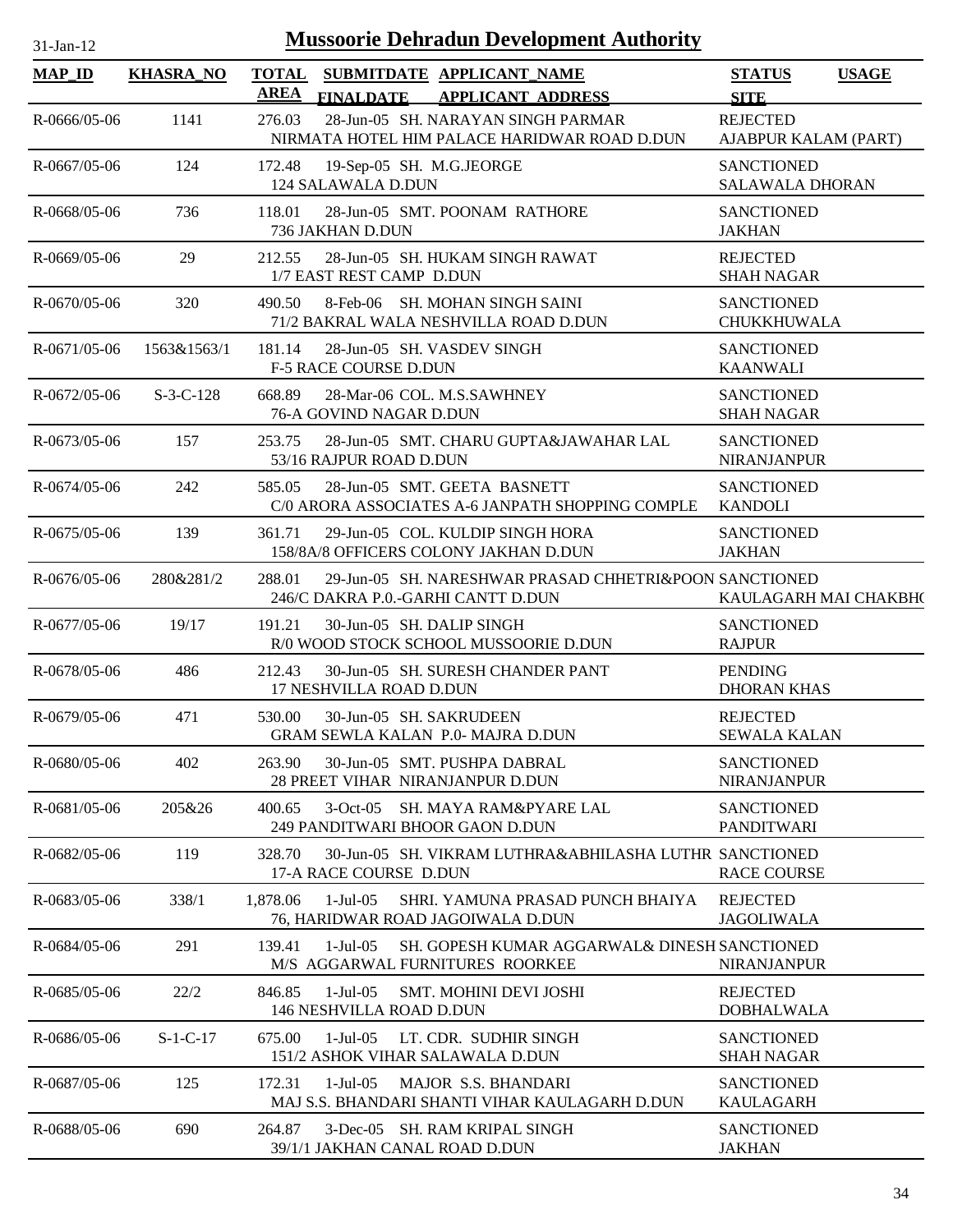| <b>MAP_ID</b>           | <b>KHASRA_NO</b> | <b>TOTAL</b><br><b>AREA</b> | <b>FINALDATE</b>                          | SUBMITDATE APPLICANT_NAME<br><b>APPLICANT ADDRESS</b>                                              | <b>STATUS</b><br><b>SITE</b>                  | <b>USAGE</b>  |
|-------------------------|------------------|-----------------------------|-------------------------------------------|----------------------------------------------------------------------------------------------------|-----------------------------------------------|---------------|
| R-0689/05-06            | 560/2            | 485.57                      | $1-Jul-05$                                | SMT. ANURADHA AGARWAL<br>C/0 MANOJ AGARWAL 13 ARHAT BAZAR D.DUN                                    | <b>SANCTIONED</b><br><b>KAANWALI</b>          |               |
| $R - 0690/05 - 06$      | $S-3-C/164$      | 668.00                      | $1-Jul-05$                                | LT.COL. S.B.S. NEGI<br>MAJ. GAURAV PRASAD PL. CDR. BHAGAT BATTALION I                              | <b>SANCTIONED</b><br><b>SHAH NAGAR</b>        |               |
| $R-0691/05-06$          | 191              | 130.22                      | $2-Jul-05$                                | SMT. VIBHANSHU SHARMA<br>ALAKNANDA ENCLAVE G.M.S.ROAD D.DUN                                        | <b>SANCTIONED</b><br><b>SEWALA KALAN</b>      |               |
| R-0692/05-06            | 46               | 138.90                      | $2$ -Jul-05                               | SH. PRASHANT KUMAR JAIN&RANJIT RAI<br>C/0 8 KALI MANDIR ENCLAVE G.M.S.ROAD D.DUN                   | <b>REJECTED</b><br><b>CHAI BAGH KAULAGARH</b> |               |
| $R - 0693/05 - 06$      | 712              | 279.00                      | $2-Jul-05$                                | SH. JAGDISH SINGH, NARESH<br>NIRMATA HOTEL HIM PALACE HARIDWAR ROAD D.DUN                          | <b>REJECTED</b><br><b>MAJRA</b>               |               |
| R-0694/05-06            | 358              | 230.41                      | $2$ -Jul-05                               | SH. ANIL KUMAR AGGARWAL<br>1/9 BAZAR BIRPUR GARHI CANTT D.DUN                                      | <b>SANCTIONED</b><br><b>AAMWALA TARLA</b>     |               |
| $R - 0695/05 - 06$      | 47               | 230.68                      | $2$ -Jul-05                               | SH. SACHAN SINGH RATURI<br>47 PRAKASH VIHAR AJABPUR KALAN D.DUN                                    | <b>SANCTIONED</b><br>AJABPUR KALAM (PART)     |               |
| $R - 0696/05 - 06$      | $136-A$          | 492.43                      | $4-Jul-05$<br>57-B LYTTON ROAD D.DUN      | DR. S. FAROOQ                                                                                      | <b>SANCTIONED</b><br>E.C.ROAD                 |               |
| R-0697/05-06            | 461&462          | 2,206.50                    |                                           | 6-Nov-06 M/S B.E.A.S.SAHKARITA<br>SH. D.V.SINGH C-5 THDC COLONY BHAGIRATHI PURAM TEF HATHIBARKALA  | <b>REJECTED</b>                               | Group Housing |
| R-0697/05-06-RE 461&462 |                  | 2.148.59                    |                                           | 14-Nov-07 M/S B.E.A.S.SAHKARITA<br>SH. D.V.SINGH C-5 THDC COLONY BHAGIRATHI PURAM TEF HATHIBARKALA | <b>RE-OPENED</b>                              | Group Housing |
| R-0697/05-06-RE 461&462 |                  | 2,148.59                    |                                           | 26-May-08 M/S B.E.A.S.SAHKARITA<br>SH. D.V.SINGH C-5 THDC COLONY BHAGIRATHI PURAM TEF HATHIBARKALA | SANCTIONED Group Housing                      |               |
| R-0698/05-06            | 117              | 161.71                      | $4-Jul-05$<br><b>GRAM KANWALI D.DUN</b>   | <b>SMT. SUSHILA DEVI BIST</b>                                                                      | <b>REJECTED</b><br><b>SHEVLA KHURD</b>        |               |
| $R-0699/05-06$          | 126              | 232.99                      | $4-Jul-05$<br>100 JHANDHA MOHALLA D.DUN   | SH. KRISHAN KANT NAND CHAHAL                                                                       | <b>REJECTED</b><br><b>PANDITWARI</b>          |               |
| $R - 0700/05 - 06$      | 68/1             | 319.24                      | $4-Jul-05$<br>68/1 RAJPUR ROAD D.DUN      | <b>SMT. POONAM SINGH</b>                                                                           | <b>SANCTIONED</b><br><b>RAJ PUR ROAD</b>      |               |
| R-0700/05-06-RE         | 68/1             | 319.24                      |                                           | 3-Nov-07 SMT. POONAM SINGH<br>68/1 RAJPUR ROAD D.DUNDEHARA DUNDEHARA DUN                           | <b>REJECTED</b><br><b>RAJ PUR ROAD</b>        | Home          |
| R-0701/05-06            | 884              | 159.88                      | $4-Jul-05$                                | SH. M.L.GUPTA&GURUCHARAN SINGH<br>6/1 SANT VINOBHA BHAWE MARG D.DUN                                | <b>SANCTIONED</b><br><b>DEHRA KHAS</b>        |               |
| R-0702/05-06            | 119/8            | 68.06                       | $4-Jul-05$<br><b>43 GANDHI ROAD D.DUN</b> | SH. DILSHAD AHMAD&SANJAY ARORA                                                                     | <b>REJECTED</b><br><b>JAKHAN</b>              |               |
| R-0703/05-06            | 275/3            | 92.72                       | $4-Jul-05$<br>21/56 E.C.ROAD D.DUN        | <b>SH. ANIL PRATAP SINGH</b>                                                                       | <b>REJECTED</b><br>NIRANJANPUR                |               |
| R-0704/05-06            | 26/1&89          | 1,764.09                    | $4-Jul-05$<br>26 INDER ROAD D.DUN         | <b>SH. DAVID PAUL</b>                                                                              | <b>REJECTED</b><br><b>INDER ROAD</b>          | Group Housing |
| R-0705/05-06            | 81               | 185.33                      | $4-Jul-05$                                | SH. RETURAJ BHARGAVA&SHIV KUMAR<br>C/0 61 VASANT VIHAR PHASE-I D.DUN                               | <b>SANCTIONED</b><br><b>RAJ PUR ROAD</b>      |               |
| R-0706/05-06            | 105              | 271.84                      | $5$ -Jul $-05$                            | SH. VRISHPAL SINGH&KRIPAL SINGH<br>R/0 NATIONAL ROAD LAXMAN CHOWK D.DUN                            | <b>SANCTIONED</b><br><b>MAJRA</b>             |               |
| R-0707/05-06            | 212              | 668.88<br>212/I             | $5$ -Jul $-05$<br>VASANT VIHAR D.DUN      | <b>SH. MANOHAR SINGH</b>                                                                           | <b>SANCTIONED</b><br><b>VASANT VIHAR</b>      |               |
| R-0708/05-06            | 431              | 375.46                      | $5$ -Jul $-05$                            | SH. SUDERSHAN KUMAR SUNDRIYAL<br>TRIVANI VIHAR GRAM SEWLA KALAN D.DUN                              | <b>REJECTED</b><br><b>SEWALA KALAN</b>        |               |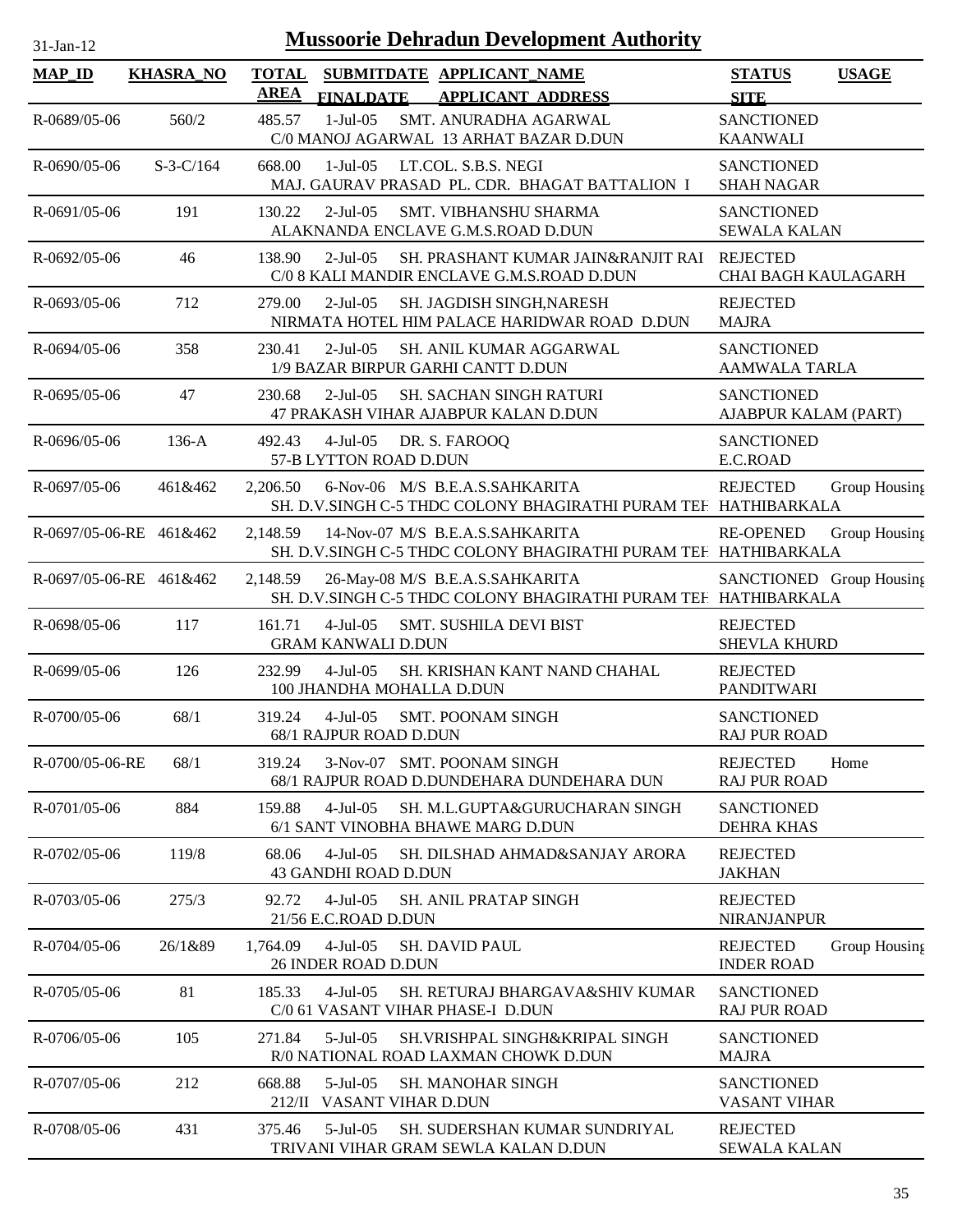| <b>MAP_ID</b>      | <b>KHASRA_NO</b> | <b>TOTAL</b><br><b>AREA</b> |                                              | SUBMITDATE APPLICANT NAME<br>FINALDATE APPLICANT ADDRESS                                      | <b>STATUS</b><br><b>SITE</b>                 | <b>USAGE</b> |
|--------------------|------------------|-----------------------------|----------------------------------------------|-----------------------------------------------------------------------------------------------|----------------------------------------------|--------------|
| R-0709/05-06       | 352&367          | 146.08                      | $5$ -Jul $-05$                               | DR. RADHEY SHYAM TYAGI<br>NIRMATA HOTEL HIM PALACE HARIDWAR ROAD D.DUN                        | <b>SANCTIONED</b><br><b>DHARMPUR</b>         |              |
| R-0710/05-06       | 170/152          | 92.04                       | $6$ -Jul-05                                  | <b>SHRI. JAGAT SINGH</b><br>39/2-1, TAGORE VILLA COLONY D.DUN                                 | <b>SANCTIONED</b><br><b>IDGAH</b>            |              |
| $R-0711/05-06$     | $E-15$           | 1,062.99                    | 46, RACE COURSE D.DUN                        | 6-Jul-05 SMT. TARAN JEET KAUR                                                                 | <b>SANCTIONED</b><br><b>RACE COURSE</b>      |              |
| R-0712/05-06       | 1154             | 301.02                      | $6$ -Jul-05<br>KANWALI PARGANA D.DUN         | <b>SHRI. INDERJEET SINGH</b>                                                                  | <b>SANCTIONED</b><br><b>KAANWALI</b>         |              |
| $R - 0713/05 - 06$ | 1137(K)          | 122.67                      | 41, PIPAL MANDI D.DUN                        | 6-Jul-05 SHRI. SATISH KUMAR GARG                                                              | <b>REJECTED</b><br><b>MAJRA</b>              |              |
| $R - 0714/05 - 06$ | 130 M            | 99.01                       | 135/75, NALAPANI ROAD D.DUN                  | 7-Jul-05 SMT. SHEELA DEVI                                                                     | <b>SANCTIONED</b><br><b>SALAWALA</b>         |              |
| R-0715/05-06       | 38/1             | 202.62                      | 38/1, ANAND CHOWK D.DUN                      | 7-Jul-05 SMT. JAI MALA DEVI                                                                   | <b>SANCTIONED</b><br><b>ANAND CHOWK</b>      |              |
| $R - 0716/05 - 06$ | 420M             | 647.73                      |                                              | 23-Jan-06 SHRI. RAMSARAN VERMA<br>DHARAMPUR MATA MANDIR ROAD DEHRADUN                         | <b>SANCTIONED</b><br><b>DHARMPUR</b>         |              |
| $R - 0717/05 - 06$ | 1117M            | 214.00                      | <b>29 BALLUPUR DEHRADUN</b>                  | 7-Sep-05 SHRI. SURAJ KUMAR & SOHAN KUMAR                                                      | <b>SANCTIONED</b><br><b>BALLUPUR</b>         |              |
| R-0718/05-06       | 112 KHA          | 397.92                      | <b>MAUJA JOHDI DEHRADUN</b>                  | 8-Jul-05 SMT. SOMLATA SRESTH & SHRI. LALU SRE SANCTIONED                                      | <b>JOHDI</b>                                 |              |
| R-0719/05-06       | 63               | 229.82                      | 8-Jul-05<br>AJABPUR KALAN DEHRADUN           | <b>SHRI. SARJIT SINGH RANA</b>                                                                | <b>SANCTIONED</b><br>AJABPUR KALAM (PART)    |              |
| R-0720/05-06       | 175              | 280.32                      | 8-Jul-05                                     | <b>SHRI. ASHLAM KHAN</b><br>CHAK DANDA AJABPUR KALAN DEHRADUN                                 | <b>REJECTED</b><br><b>CHAK AJABPUR KALAN</b> |              |
| $R - 0721/05 - 06$ | $\overline{4}$   | 374.93                      |                                              | 25-Mar-06 SHRI. KAILASH NATH SHARMA & SMT KAUSANCTIONED<br><b>4 KHURBURA MOHALLA DEHRADUN</b> | KHURBURA MOHALLA                             |              |
| R-0722/05-06       | 1016M            | 296.43                      |                                              | 8-Jul-05 SMT. DAMAYANTI KUNWAR<br>JOGIWALA NATHANPUR DEHRADUN                                 | <b>REJECTED</b><br><b>NATHANPUR</b>          |              |
| R-0723/05-06       | 25               | 397.30                      | 8-Jul-05                                     | <b>SHRI. BARU SINGH</b><br>25 D.A.V. COLLEGE ROAD DEHRADUN                                    | <b>SANCTIONED</b><br>D.A.V. COLLAGE ROAD     |              |
| R-0724/05-06       | 9M               | 190.60                      | $8-Jul-05$<br><b>MAUJA KEDARPUR DEHRADUN</b> | SHRI. PREM BALLABH S/O SHRI. KHUSAL M SANCTIONED                                              | <b>KEDARPUR</b>                              |              |
| $R - 0725/05 - 06$ | 60M              | 145.65                      | $8-Jul-05$                                   | SHRI. PANKAJ THAPLIYAL<br>MAUJA SEWALA KHURD DEHRADUN                                         | <b>REJECTED</b><br><b>SEWALA KHURD</b>       |              |
| R-0726/05-06       | 721              | 154.92                      | 8-Jul-05<br><b>MAUJA MAJRA DEHRADUN</b>      | SHRI. ANIL KUMAR S/O SHRI. J.S KUSHWAH SANCTIONED                                             | <b>MAJRA</b>                                 |              |
| R-0726/05-06-EX    | 721              | 0.00                        | <b>MAUJA MAJRA DEHRADUN</b>                  | 21-Jan-11 SHRI. ANIL KUMAR S/O SHRI. J.S KUSHWAH SANCTIONED Home                              | <b>MAJRA</b>                                 |              |
| R-0727/05-06       | 1499/2           | 120.39                      | 8-Jul-05<br>MAUJA KANWALI DEHRADUN           | SHRI. REDHEY SHYAM S/O SHRI. LAL CHANSANCTIONED                                               | <b>KAANWALI</b>                              |              |
| R-0728/05-06       | 898              | 133.82                      | 8-Jul-05<br><b>MAUJA KANWALI DEHRADUN</b>    | SMT. JASVINDER KAUR W/O SHRI. HARMEESANCTIONED                                                | <b>KAANWALI</b>                              |              |
| R-0729/05-06       | 120/12           | 183.90                      | 8-Jul-05                                     | SHRI. AVTAR SINGH KAMBO<br>120/12 MOHIT NAGAR KANWALI DEHRADUN                                | <b>SANCTIONED</b><br><b>MOHIT NAGAR</b>      |              |
| R-0730/05-06       | 739              | 223.26                      | 8-Jul-05                                     | <b>SHRI. GAGAN SHARMA</b><br><b>BHARUWALA GRANT DEHRADUN</b>                                  | <b>SANCTIONED</b><br><b>BHARUWALA GRANT</b>  |              |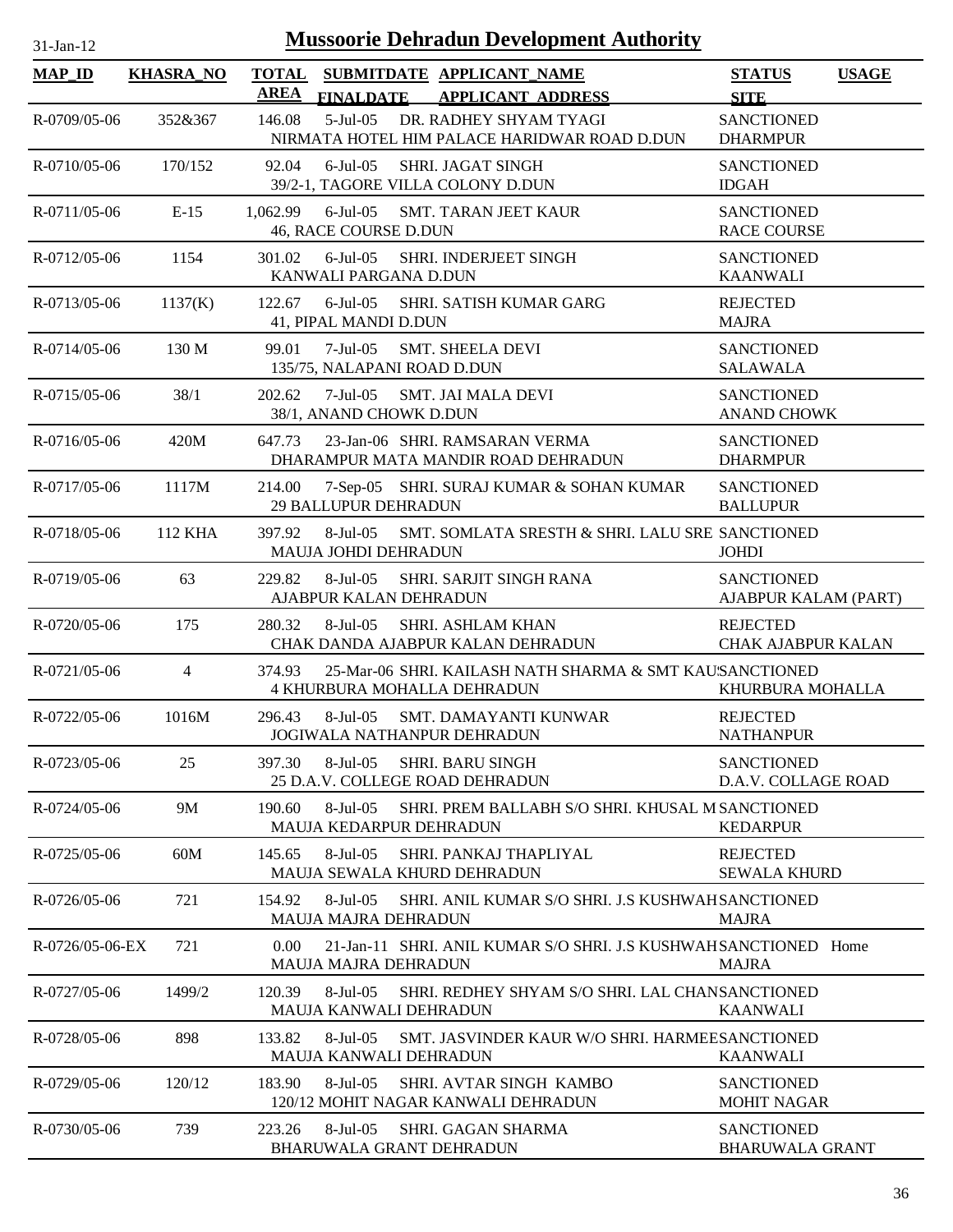| 31-Jan-12           |                       |                             | <b>Mussoorie Dehradun Development Authority</b>                                                  |                                                 |              |
|---------------------|-----------------------|-----------------------------|--------------------------------------------------------------------------------------------------|-------------------------------------------------|--------------|
| $MAP$ <sub>ID</sub> | <b>KHASRA_NO</b>      | <b>TOTAL</b><br><b>AREA</b> | SUBMITDATE APPLICANT_NAME<br><b>APPLICANT ADDRESS</b><br><b>FINALDATE</b>                        | <b>STATUS</b><br><b>SITE</b>                    | <b>USAGE</b> |
| R-0731/05-06        | 515                   | 176.00                      | 11-Jul-05 SMT. RADHA KUMARI<br>36, PLEASANT VALLY RAJPUR ROAD D.DUN                              | <b>SANCTIONED</b><br><b>DHAKPATTI</b>           |              |
| R-0732/05-06        | 108                   | 173.37                      | 11-Jul-05 SH. SURENDRA SINGH CHAUHAN<br>82-B, SUMAN NAGAR DHARAMPUR D.DUN                        | <b>REJECTED</b><br><b>AJABPUR KHURD</b>         |              |
| $R - 0733/05 - 06$  | 222                   | 4,050.42                    | 11-Jul-05 SH. J.V.S.NEGI<br>ASHOK VIHAR G.M.S.ROAD BALLUPUR D.DUN                                | SANCTIONED Group Housing<br><b>SEWALA KALAN</b> |              |
| R-0734/05-06        | 513                   | 186.57                      | 11-Jul-05 SH, SUNIL RANA<br><b>VIJAY PARK D.DUN</b>                                              | <b>REJECTED</b><br><b>SHEVLA KALAM</b>          |              |
| R-0735/05-06        | 513                   | 213.19                      | 11-Jul-05 SH. SATYA PRAKASH<br>35, SAKET COLONY AJABPUR D.DUN                                    | <b>REJECTED</b><br><b>SHEVLA KALAM</b>          |              |
| R-0736/05-06        | 346                   | 227.75                      | 12-Jul-05 SH, ANIL KUMAR AND PRADEEP KUMAR<br>L-1-39, M.D.D.A. COLONY D.DUN                      | <b>REJECTED</b><br><b>KEDARPUR</b>              |              |
| R-0737/05-06        | 696                   | 95.18                       | 12-Jul-05 SH. VIPIN SHARMA<br>SUBHASH NAGAR D.DUN                                                | <b>REJECTED</b><br><b>BHARUWALA GRANT</b>       |              |
| R-0738/05-06        | 186 TO 199 K 7,117.01 |                             | 12-Jul-05 VIDHYA MANDIR SOCIETY & GYAN JYOTI TSANCTIONED<br>153, RAJPUR ROAD SCHOLARS HOME D.DUN | <b>DHORAN KHAS</b>                              |              |
| R-0739/05-06        | 489/1                 | 120.62                      | 12-Jul-05 SMT. BASANTI DEVI<br>136, KASHMARI COLONY NIRANJANPUR D.DUN                            | <b>SANCTIONED</b><br><b>NIRANJANPUR</b>         |              |
| R-0739/05-06-EX     | 489/1                 | $0.00^{\circ}$              | 31-Jul-10 SMT. BASANTI DEVI<br>136, KASHMARI COLONY NIRANJANPUR D.DUN                            | SANCTIONED Home<br>NIRANJANPUR                  |              |
| R-0740/05-06        | 866                   | 278.07                      | 12-Jul-05 SMT. SARSWATI PUNDIR<br>VILLAGE NATHANPUR D.DUN                                        | <b>REJECTED</b><br><b>NATHANPUR</b>             |              |
| R-0741/05-06        | 66                    | 131.25                      | 12-Jul-05 SH. R.P.BHAL<br>66-NEW COLONY BALLUPUR D.DUN                                           | <b>SANCTIONED</b><br><b>BALLUPUR</b>            |              |
| R-0742/05-06        | 7                     | 142.19                      | 12-Jul-05 SMT. HEMLATA<br>TYPE-2/27, OFFICER COLONY RACE COURSE D.DUN                            | <b>SANCTIONED</b><br><b>MAJRA</b>               |              |
| R-0743/05-06        | $1-C$                 | 106.41                      | 12-Jul-05 SH. RAJEEV KUMAR JAIN<br>14 ARVIND MARG D.DUN                                          | <b>SANCTIONED</b><br>SAHASTRADHARA ROAD         |              |
| R-0744/05-06        | 187                   | 159.51                      | 12-Jul-05 SMT. PREM KAUR<br>38/3, BHANDRI BAG D.DUN                                              | <b>SANCTIONED</b><br><b>DEHRA KHAS</b>          |              |
| R-0745/05-06        | 710 KA                | 194.06                      | 12-Jul-05 SH. AMIT TIWARI<br>16/2 VASUNDHARA ENCLAVE JAKHAN D.DUN                                | <b>SANCTIONED</b><br><b>JAKHAN</b>              |              |
| R-0746/05-06        | 729                   | 345.72                      | 12-Jul-05 SMT, SONU NAUTIYAL<br>NIRMATA HOTEL HIM PALACE HARIDWAR ROAD D.DUN                     | <b>PENDING</b><br><b>MIAWALA</b>                |              |
| R-0747/05-06        | 61                    | 58.66                       | 12-Jul-05 SH. RAJENDER KUMAR<br>2/4 GHAS MANDI RAJPUR ROAD D.DUN                                 | <b>REJECTED</b><br><b>DAK PATTI</b>             |              |
| R-0748/05-06        | 418                   | 229.46                      | 12-Jul-05 SMT. UMA NEGI<br>43/6 DHARAM PUR D.DUN                                                 | <b>SANCTIONED</b><br>AJABPUR KALAM (PART)       |              |
| R-0748/05-06-EX     | 418                   | 0.00                        | $6$ -Oct-10<br><b>SMT. UMA NEGI</b><br>43/6 DHARAM PUR D.DUN                                     | SANCTIONED Home<br>AJABPUR KALAM (PART)         |              |
| R-0749/05-06        | 685                   | 130.06                      | 12-Jul-05 SH. SATYENDRA PRASAD KALA<br>KALA GOAN AJABPUR KHURD D.DUN                             | <b>SANCTIONED</b><br><b>AJABPUR KHURD</b>       |              |
| R-0750/05-06        | 481                   | 146.37                      | 14-Sep-05 SH. SUNIL KUMAR SHARMA<br>LANE-3, MATA MINDIR MARG AJABPUR KALAN D.DUN                 | <b>SANCTIONED</b><br>AJABPUR KALAM (PART)       |              |
| R-0751/05-06        | 180                   | 282.01                      | 12-Jul-05 SH. ASHWANI AGARAWAL                                                                   | <b>SANCTIONED</b>                               |              |

SHAKTI COLONY NEW CANUU ROAD D.DUN

RAIPUR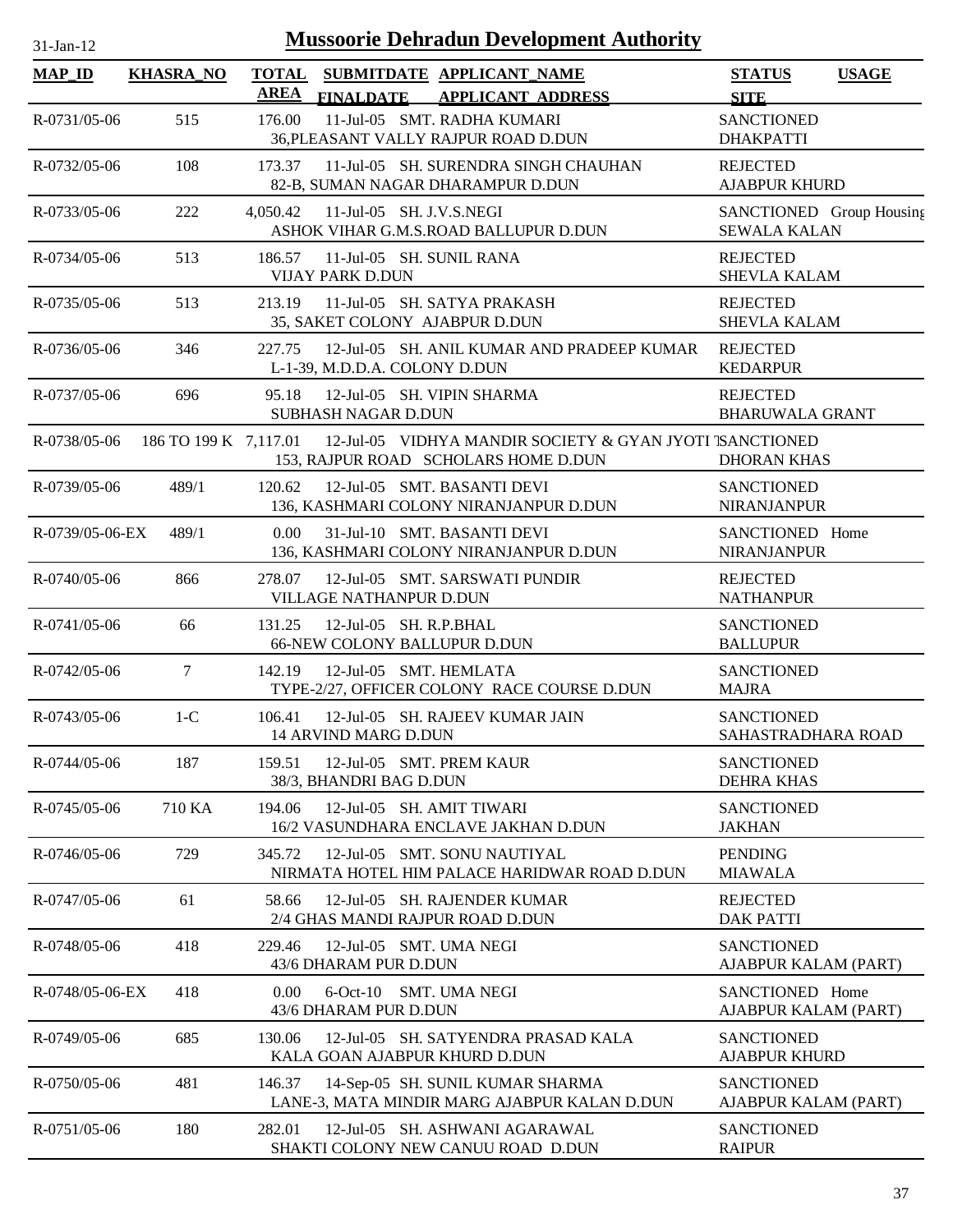| 31-Jan-1 |  |
|----------|--|
|          |  |

| <b>MAP_ID</b>      | <b>KHASRA_NO</b> | <b>TOTAL</b><br>SUBMITDATE APPLICANT_NAME<br><b>AREA</b><br><b>FINALDATE</b><br><b>APPLICANT ADDRESS</b> | <b>USAGE</b><br><b>STATUS</b><br><b>SITE</b> |
|--------------------|------------------|----------------------------------------------------------------------------------------------------------|----------------------------------------------|
| R-0752/05-06       | 411              | 13-Jul-05 SMT. SUMITRA MINOCHA<br>230.10                                                                 | <b>SANCTIONED</b>                            |
| R-0753/05-06       | 88               | 14/2, VASANT VIHAR ENCLAVE D.DUN<br>13-Jul-05 SH. BIRENDRA SINGH PATWAL                                  | <b>KAANWALI</b><br><b>SANCTIONED</b>         |
|                    |                  | 226.19<br>76/38, RAJPUR ROAD SHAKET COLONY-2, D.DUN                                                      | <b>KARANPUR</b>                              |
| R-0754/05-06       | 97               | 220.78<br>13-Jul-05 SH. PRITHVIPAL SINGH<br>21, KISHAN NAGAR D.DUN                                       | <b>SANCTIONED</b><br><b>KAANWALI</b>         |
| $R - 0755/05 - 06$ | 339              | 13-Jul-05 SH. HITENDRA SINGH JARAUT<br>231.59<br>SAINIK BASTI KAULAGARH GRAM P.O. IPE. D.DUN             | <b>SANCTIONED</b><br><b>SEWALA KALAN</b>     |
| $R - 0756/05 - 06$ | 590              | 13-Jul-05 SMT. KULDEEP KAUR<br>197.74<br>46/7, PATEL NAGAR D.DUN                                         | <b>SANCTIONED</b><br><b>NIRANJANPUR</b>      |
| $R - 0757/05 - 06$ | 339/1 MIN        | 13-Jul-05 SH. BALAK SINGH<br>226.95<br>AAMWALA TARLA H.NO-5,                                             | <b>SANCTIONED</b><br><b>AAMWALA TARLA</b>    |
| R-0758/05-06       | 324              | 259.90<br>13-Jul-05 SMT. MANJU SRIVASTAVA<br>1-E.C. ROAD D.DUN                                           | <b>SANCTIONED</b><br><b>AAMWALA TARLA</b>    |
| R-0759/05-06       | 285/2            | 13-Jul-05 SH. O.P.DUA<br>226.00<br>304, LANE-13 VIJAY PARK EXTN. BALLUPUR ROAD D.DUN                     | <b>SANCTIONED</b><br><b>KAANWALI</b>         |
| $R - 0760/05 - 06$ | 271 M            | 229.60<br>13-Jul-05 SH. RACH PAL SINGH<br>211, RAJPUR ROAD D.DUN                                         | <b>SANCTIONED</b><br><b>JAKHAN</b>           |
| $R-0761/05-06$     | 73/50            | 14-Jul-05 SH. MUKESH KUMAR JAIN<br>211.85<br>D-9, IIP COLONY, MOHKAMPUR D.DUN                            | <b>SANCTIONED</b><br><b>MALVIAYA ROAD</b>    |
| $R - 0762/05 - 06$ | 1134             | 14-Jul-05 SH. DINESH KUMAR<br>138.84<br>3- MOHIT NAGAR D.DUN                                             | <b>SANCTIONED</b><br><b>KAANWALI</b>         |
| $R - 0763/05 - 06$ | 229/403          | 14-Jul-05 SH. SHAKTI SINGH AND SMT. KAMLESH<br>160.16<br>C/O SURAJ SINGH 19/26, BAKRALWALA D.DUN         | <b>REJECTED</b><br><b>RAJ PUR ROAD</b>       |
| $R - 0764/05 - 06$ | 325 K            | 174.11<br>14-Jul-05 SMT. MADHU NAUTIYAL<br>49, SUMAN NAGAR DHARAMPUR D.DUN                               | <b>REJECTED</b><br>AJABPUR KALAM (PART)      |
| R-0765/05-06       | 369/2            | 165.66<br>14-Jul-05 SH. ISHAR HUSSAN<br>P-66/4, O.F.D. ESTATE RAIPUR D.DUN                               | <b>SANCTIONED</b><br><b>AAMWALA TARLA</b>    |
| R-0766/05-06       | 724              | 14-Jul-05 KUMARI VIBHUTI NAGPAL<br>271.84<br>D-106, SEC-4, DEFANCE COLONY D.DUN                          | <b>SANCTIONED</b><br><b>BHARUWALA GRANT</b>  |
| R-0767/05-06       | 80P TO 96K       | 2,111.20<br>14-Jul-05 SH. AMANDEEP SANDHU<br>215/2, RAJ PUR ROAD D.DUN                                   | <b>REJECTED</b><br><b>BHANDAR GAON</b>       |
| R-0768/05-06       | 148              | 360.00<br>14-Jul-05 SH. RAJENDER PRASHAD BHATT<br>CHAMOLI ASSOCIATE 1/4 NESHVILLA ROAD D.DUN             | <b>SANCTIONED</b><br><b>JAKHAN</b>           |
| $R-0769/05-06$     | 663 GH           | 15-Jul-05 SH. C.S.SARIN<br>172.31<br>6- ASHOK VIHAR NIRANJANPUR D.DUN                                    | <b>SANCTIONED</b><br><b>NIRANJANPUR</b>      |
| R-0770/05-06       | 255              | 207.18<br>15-Jul-05 SH. CHANDER SHAKER KANDWAL<br>180, OLD DALANWALA D.DUN                               | <b>SANCTIONED</b><br><b>CHIDOWALI</b>        |
| R-0771/05-06       | $P-14&15$        | 15-Jul-05 SH. SUDAMA PRASAD<br>416.19<br>134, RACE COURSE D.DUN                                          | <b>SANCTIONED</b><br><b>RACE COURSE</b>      |
| R-0772/05-06       | 79/1             | 248.14<br>22-Sep-05 SH. VIDHYA DUTT SEMWAL<br>212, CHUKKHUWALA D.DUN                                     | <b>SANCTIONED</b><br><b>CHUKKHUWALA</b>      |
| R-0773/05-06       | 1170             | 280.00<br>15-Jul-05 SH. MAN BAHADUR<br><b>410 AJABPUR KHURD</b>                                          | <b>REJECTED</b><br><b>AJABPUR KHURD</b>      |
| R-0774/05-06       | 390,543          | 216.67<br>15-Jul-05 DR. MADHU KHANDURI<br>6/1, NEW ROAD D.DUN                                            | <b>REJECTED</b><br>TEG BAHADHUR ROAD         |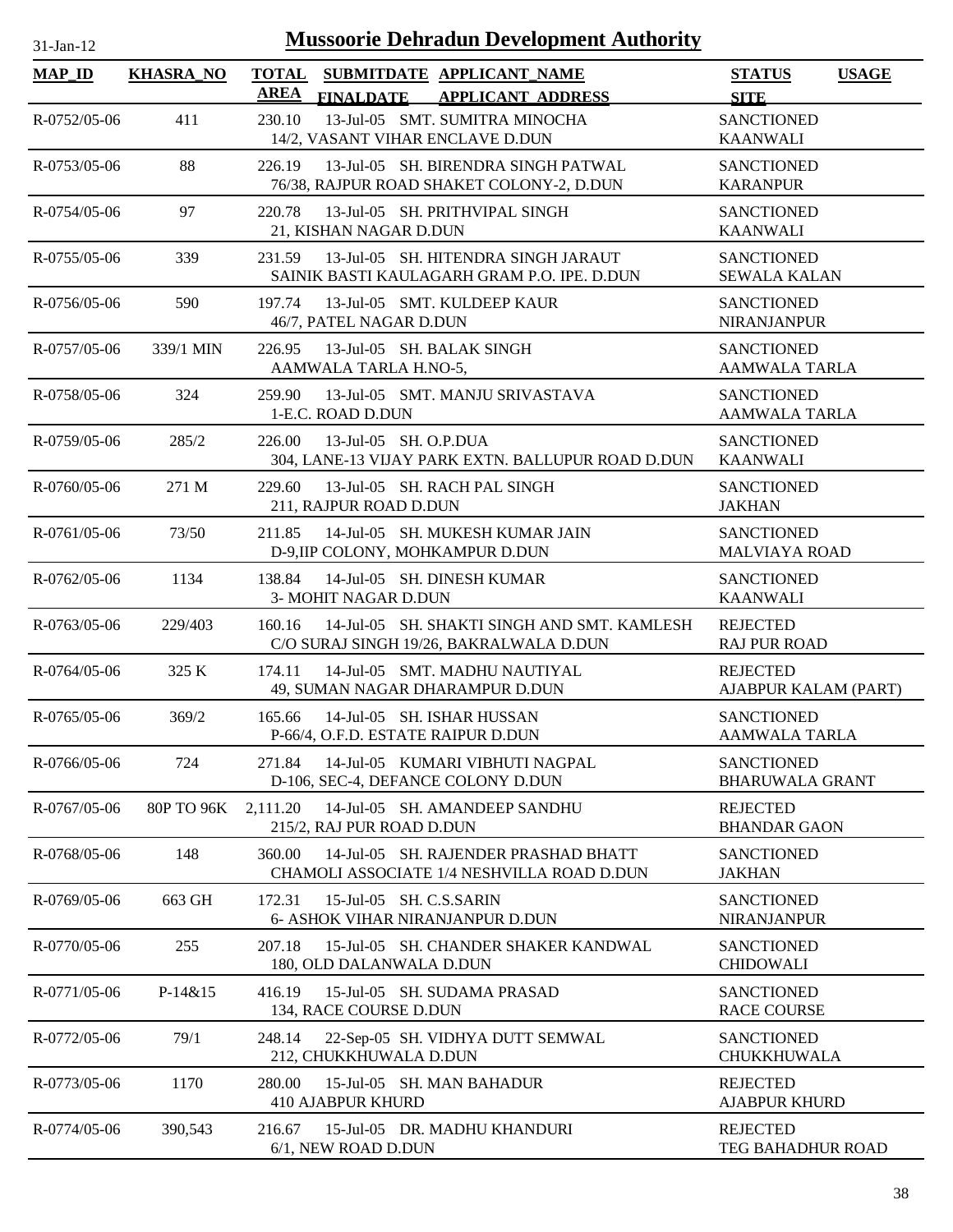| $31$ -Jan- $12$    |                                 |             |                            | <b>Mussoorie Dehradun Development Authority</b>                                                              |                                           |            |
|--------------------|---------------------------------|-------------|----------------------------|--------------------------------------------------------------------------------------------------------------|-------------------------------------------|------------|
| <b>MAP_ID</b>      | <b>KHASRA NO</b>                | <b>AREA</b> | <b>FINALDATE</b>           | TOTAL SUBMITDATE APPLICANT_NAME<br><b>APPLICANT ADDRESS</b>                                                  | <b>STATUS</b><br><b>SITE</b>              | <b>USA</b> |
| $R - 0775/05 - 06$ | 33/26                           | 156.60      |                            | 15-Jul-05 SH. V.S.KUKRETI<br>33/26, P.D.TONDAN MARG CENTRAL DOON D.DUN                                       | <b>SANCTIONED</b><br><b>LAXMAN CHOWK</b>  |            |
| $R - 0776/05 - 06$ | 616                             | 188.00      |                            | 15-Jul-05 SH. UPENDRA ANTHWAL<br>VILL. MANJIYARI P.O. MUYALGAON, TEHSIL GHANSALI TE DHARAMPUR DAND.          | <b>REJECTED</b>                           |            |
| R-0777/05-06       | 1/122                           | 153.15      |                            | 16-Jul-05 SHRI. RAKESH GUPTA<br>KHURBURA MIHALLA DEHRADUN                                                    | <b>SANCTIONED</b><br>KHURBURA MOHALI      |            |
| R-0778/05-06       | 943                             | 140.00      |                            | 16-Jul-05 SHRI JOYTI PRASAD<br>PREMPUR MAFI KAULAGARH DEHRADUN                                               | <b>RE-OPENED</b><br>PREMPUR MAFI (PAI     |            |
| R-0778/05-06-RE    | 943                             | 152.27      |                            | 3-Sep-11 SHRI. JOYTI PRASAD<br>PREMPUR MAFI KAULAGARH DEHRADUN                                               | SANCTIONED Home<br>PREMPUR MAFI (PAI      |            |
| R-0779/05-06       | 564                             | 190.60      | DEHRAKHAS DEHRADUN         | 16-Jul-05 SHRI JOGENDRA SINGH RANA                                                                           | <b>REJECTED</b><br><b>DEHRA KHAS</b>      |            |
| R-0780/05-06       | 278                             | 136.61      |                            | 16-Jul-05 SHRI. HARISH CHANDRA PAHWA<br>MAUJA NIRANJAN PUR DEHRADUN                                          | <b>SANCTIONED</b><br><b>NIRANJANPUR</b>   |            |
| R-0781/05-06       | 298                             | 167.29      |                            | 30-Aug-06 SHRI. DARASHAN SACHDEVA<br>DHAKPATTI RAJPUR ROAD DEHRADUN                                          | <b>SANCTIONED</b><br><b>RAJ PUR ROAD</b>  |            |
| R-0782/05-06       | 114/115/117                     | 2,995.76    | <b>SALAN GAON DEHRADUN</b> | 16-Jul-05 SHRI. JHON MARTYN MEMORIAL TRUST                                                                   | <b>SANCTIONED</b><br><b>SALON GAON</b>    |            |
| R-0783/05-06       | 221&235                         | 724.49      |                            | 18-Jul-05 SH. ARUNESH NAUTIYAL&OTHERS<br>SARASWATI VIHAR E- BLOCK AJABPUR KHURD D.DUN                        | <b>SANCTIONED</b><br><b>AJABPUR KHURD</b> |            |
| R-0784/05-06       | 113&114&115                     | 241.84      |                            | 18-Jul-05 SH. GULSHAN KUMAR SEHGAL<br>73 VIJAY PARK BALLUPUR ROAD D.DUN                                      | <b>SANCTIONED</b><br><b>KAANWALI</b>      |            |
|                    | <b>D. 0705/05.06.</b> 100.0.110 |             |                            | $226.17 - 10.1.10$ $\sigma$ all $\mu$ all monetaring and all $\sigma$ and $\sigma$ and $\sigma$ and $\sigma$ |                                           |            |

|                    | R-0784/05-06 113&114&115 | 18-Jul-05 SH. GULSHAN KUMAR SEHGAL<br>241.84<br>73 VIJAY PARK BALLUPUR ROAD D.DUN                             | <b>SANCTIONED</b><br><b>KAANWALI</b>                  |
|--------------------|--------------------------|---------------------------------------------------------------------------------------------------------------|-------------------------------------------------------|
| R-0785/05-06       | 108&110                  | 18-Jul-05 SH. ASHUTOSH KUMAR SINGH& MADHU R SANCTIONED<br>336.17<br>46 PRAGATI VIHAR SAHASTRADHARA ROAD D.DUN | <b>ADOIWALA</b>                                       |
| R-0786/05-06       | 475/3                    | 18-Jul-05 SH. SAMSHAD AHMAD<br>329.82<br>34/11 GANDHI ROAD D.DUN                                              | <b>SANCTIONED</b><br><b>NIRANJANPUR</b>               |
| R-0787/05-06       | 564                      | 18-Jul-05 SH. KUNDAN SINGH RANA<br>173.88<br>JALAGAM INDIRA NAGAR FOREST COLONY D.DUN                         | <b>REJECTED</b><br>DEHRA KHAS                         |
| R-0788/05-06       | 27                       | 882.90<br>18-Jul-05 SH. SANJAY SEHGAL& SUSHMA SEHGAL<br><b>46 RACE COURSE D.DUN</b>                           | <b>REJECTED</b><br>Group Housing<br>TEG BAHADHUR ROAD |
| R-0789/05-06       | 81                       | 19-Jul-05 SH, RAMESH NEGI& SUMAN NEGI<br>202.41<br>12 NAI BASTI PARK ROAD D.DUN                               | <b>REJECTED</b><br><b>NATHANPUR</b>                   |
| $R - 0790/05 - 06$ | 362                      | 19-Jul-05 SH. SURAJ BHAN SINGH&UMA SINGH<br>570.07<br><b>GRAM DHARAMPUR D.DUN</b>                             | <b>SANCTIONED</b><br><b>DHARMPUR</b>                  |
| R-0791/05-06       | 385                      | 5-May-06 SMT. RANJAN PRADHAN<br>383.36<br>385 & 199 GRAM KISHANPUR D.DUN                                      | <b>REJECTED</b><br><b>KISHANPUR</b>                   |
| R-0792/05-06       | 667                      | 19-Jul-05 SMT. GOPA ARORA<br>141.79<br><b>GRAM JAKHAN D.DUN</b>                                               | <b>SANCTIONED</b><br><b>JAKHAN</b>                    |
| R-0793/05-06       | 667                      | 18-Apr-07 SH. ABHINAV ARORA<br>158.91<br><b>667 JAKHAN D.DUN</b>                                              | <b>SANCTIONED</b><br><b>JAKHAN</b>                    |
| R-0794/05-06       | 122                      | 19-Jul-05 SH. SANJIV JINDAL<br>167.00<br>101/1 BALLUPUR CHAKRATA ROAD D.DUN                                   | <b>SANCTIONED</b><br><b>SEWALA KALAN</b>              |
| R-0795/05-06       | 28/1                     | 19-Jul-05 SH, MANIK<br>113.88<br>744 RAJENDRA NAGAR STREET N0-4 LANE.N0-3 D.DUN                               | <b>SANCTIONED</b><br><b>KAANWALI</b>                  |
| R-0796/05-06       | 107                      | 19-Jul-05 SH. VIJE KUMAR BARTHWAL<br>297.60<br>107&244/1 GRAM KANDOLI D.DUN                                   | <b>SANCTIONED</b><br><b>KANDOLI</b>                   |

**STATUS USAGE**

DHARAMPUR DANDA

KHURBURA MOHALLA

PREMPUR MAFI (PART)

PREMPUR MAFI (PART)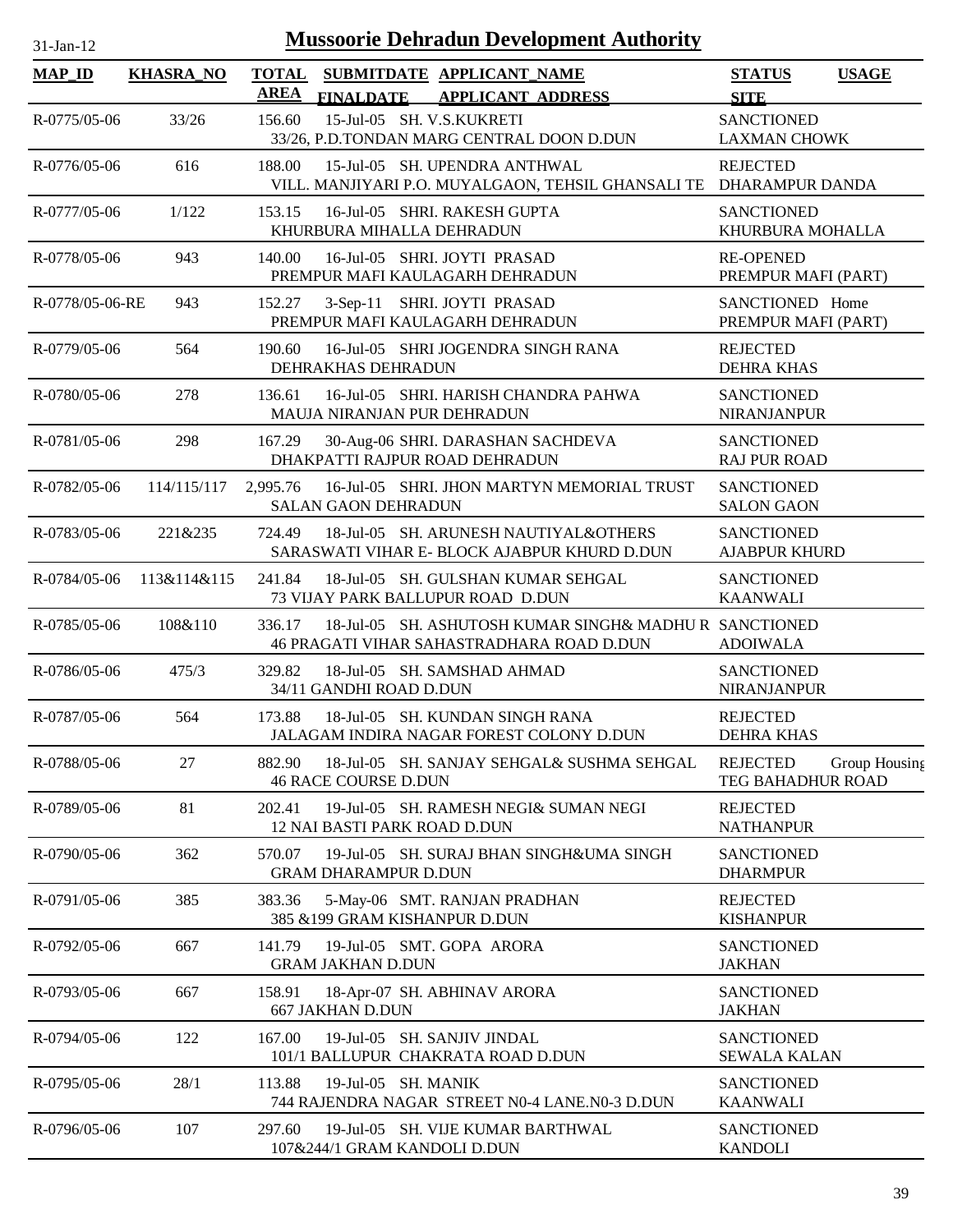| $31-Ian-1$ |  |
|------------|--|

| <b>MAP_ID</b>           | <b>KHASRA_NO</b> | <b>AREA</b> | <b>FINALDATE</b>                                            | TOTAL SUBMITDATE APPLICANT NAME<br><b>APPLICANT ADDRESS</b>                                   | <b>STATUS</b><br><b>USAGE</b><br><b>SITE</b> |
|-------------------------|------------------|-------------|-------------------------------------------------------------|-----------------------------------------------------------------------------------------------|----------------------------------------------|
| R-0797/05-06            | 75/1             | 334.57      | 75/1 ARAGHAR D.DUN                                          | 19-Jul-05 SH. SUNIL JAISWAL                                                                   | <b>SANCTIONED</b><br><b>AARAGARH</b>         |
| R-0798/05-06            | 167/2            | 163.45      | 91/1 VIJAY PARK EXT. D.DUN                                  | 19-Jul-05 SH. JAIPAL SINGH RAWAT                                                              | <b>SANCTIONED</b><br><b>PANDITWARI</b>       |
| R-0799/05-06            | 870              | 125.52      | 19-Jul-05 SH. SUSHIL KUMAR                                  | RISHI NAGAR ADHOIWALA SAHASTRADHARA ROAD D.DU                                                 | <b>REJECTED</b><br><b>EAST DOPE TOWN</b>     |
| R-0800/05-06            | 569              | 209.55      | 20-Jul-05 SH. DINESH SINGH<br>96 GMS.ROAD MOHIT VIHAR D.DUN |                                                                                               | <b>SANCTIONED</b><br><b>KAANWALI</b>         |
| $R - 0801/05 - 06$      | 434              | 137.95      | 434 NIRANJANPUR D.DUN                                       | 20-Jul-05 SH. JITENDRA KAUSHIK                                                                | <b>SANCTIONED</b><br><b>NIRANJANPUR</b>      |
| R-0802/05-06            | 141              | 237.70      | A-2537 IDPL VIR BADHRA RISHIKASH.                           | 20-Jul-05 MOHD. YAMIN SABRI                                                                   | <b>SANCTIONED</b><br><b>SEWALA KALAN</b>     |
| $R - 0803/05 - 06$      | 7/10             | 150.08      | 7/10 RAJPUR MAFI D.DUN                                      | 20-Jul-05 SH. OMKAR NATH SETH                                                                 | <b>REJECTED</b><br><b>RAJPUR</b>             |
| R-0804/05-06            | $\overline{4}$   | 189.82      | <b>4 HARIDWAR ROAD D.DUN</b>                                | 20-Jul-05 SMT. MAHA LAXMI DOBHAL                                                              | <b>SANCTIONED</b><br><b>HARIDWAR ROAD</b>    |
| $R - 0805/05 - 06$      | 334              | 255.59      | 569-B SHAHSTRI GRAM DAKRA D.DUN                             | 20-Jul-05 SH, BIRENDRA SINGH PATWAL                                                           | <b>REJECTED</b><br><b>DHORAN KHAS</b>        |
| R-0806/05-06            | 130              | 96.56       | 20-Jul-05 SH. SARDAR KHAN<br>AJAD COLONY MAJRA D.DUN        |                                                                                               | <b>SANCTIONED</b><br><b>SEWALA KALAN</b>     |
| R-0807/05-06            | 117/1            | 182.82      |                                                             | 20-Jul-05 SH. SOBAT SINGH NEGI<br>345 UPPER DANDA RAJIV NAGAR D.DUN                           | <b>REJECTED</b><br>AJABPUR KALAM (PART)      |
| R-0808/05-06            | 617              | 216.31      | 666 INDIRA NAGAR D.DUN                                      | 3-Aug-06 SH. RASHPAL SINGH                                                                    | <b>SANCTIONED</b><br><b>KAANWALI</b>         |
| R-0809/05-06            | 100/100          | 88.66       | 180/75 LUNNIA MOHALLA D.DUN                                 | 20-Jul-05 SMT. JYOTI RANI CHADDHA                                                             | <b>SANCTIONED</b><br>LUNIA MAHALLA           |
| R-0809/05-06-EX 100/100 |                  | 0.00        | 180/75 LUNNIA MOHALLA D.DUN                                 | 8-Oct-10 SMT. JYOTI RANI CHADDHA                                                              | SANCTIONED Home<br>LUNIA MAHALLA             |
| R-0810/05-06            | 66               | 206.90      |                                                             | 21-Jul-05 M/S V.BUILDCON PRIVATE LTD.<br>106 VIJAY COLONY NEW CANTT ROAD D.DUN                | <b>REJECTED</b><br><b>JAKHAN</b>             |
| R-0811/05-06            | 64               | 687.58      | <b>64 LYTTON ROAD D.DUN</b>                                 | 21-Jul-05 SH. JAGDISH ANAND                                                                   | <b>SANCTIONED</b><br><b>LITTAN ROAD</b>      |
| R-0812/05-06            | 86/1             | 121.38      | 21-Jul-05 SMT. BACHI DEVI<br>86/1 KANWALI D.DUN             |                                                                                               | <b>REJECTED</b><br><b>KAANWALI</b>           |
| R-0813/05-06            | 96               | 642.60      | 21-Jul-05 SH, SUNIL KUMAR<br><b>GRAM SEWLA KALAN D.DUN</b>  |                                                                                               | <b>REJECTED</b><br><b>SEWALA KALAN</b>       |
| $R - 0814/05 - 06$      | 213              | 165.55      | 213 D.L.ROAD D.DUN                                          | 21-Jul-05 SMT. CHETNA VAID                                                                    | <b>SANCTIONED</b><br>D.L.ROAD                |
| R-0815/05-06            | 564&565          | 173.88      |                                                             | 21-Jul-05 SH. SOBAT SINGH BISHT<br>2/13 FOREST COLONY INDIRA COLONY D.DUN                     | <b>REJECTED</b><br><b>DEHRA KHAS</b>         |
| R-0816/05-06            | 1285             | 1,110.90    |                                                             | 21-Jul-05 SH. MAHAVIR SINGH RAWAT&BHIM SINGH REJECTED<br>SECTOR D-7 H.N0.10 BBORADI NEW TEHRI | AJABPUR KALAM (PART)                         |
| R-0817/05-06            | 18               | 324.24      | $21$ -Jul-05<br><b>18 PARK ROAD D.DUN</b>                   | SH. RAJINDER SINGH BAJWA                                                                      | <b>SANCTIONED</b><br><b>LAXMAN CHOWK</b>     |
| R-0818/05-06            | 18               | 819.28      |                                                             | 21-Jul-05 M/S INDER LOK HOTEL PVT.LTD.<br>SH. C.P. DANG 29 RAJPUR ROAD D.DUN                  | <b>REJECTED</b><br><b>MUNCIPAL ROAD</b>      |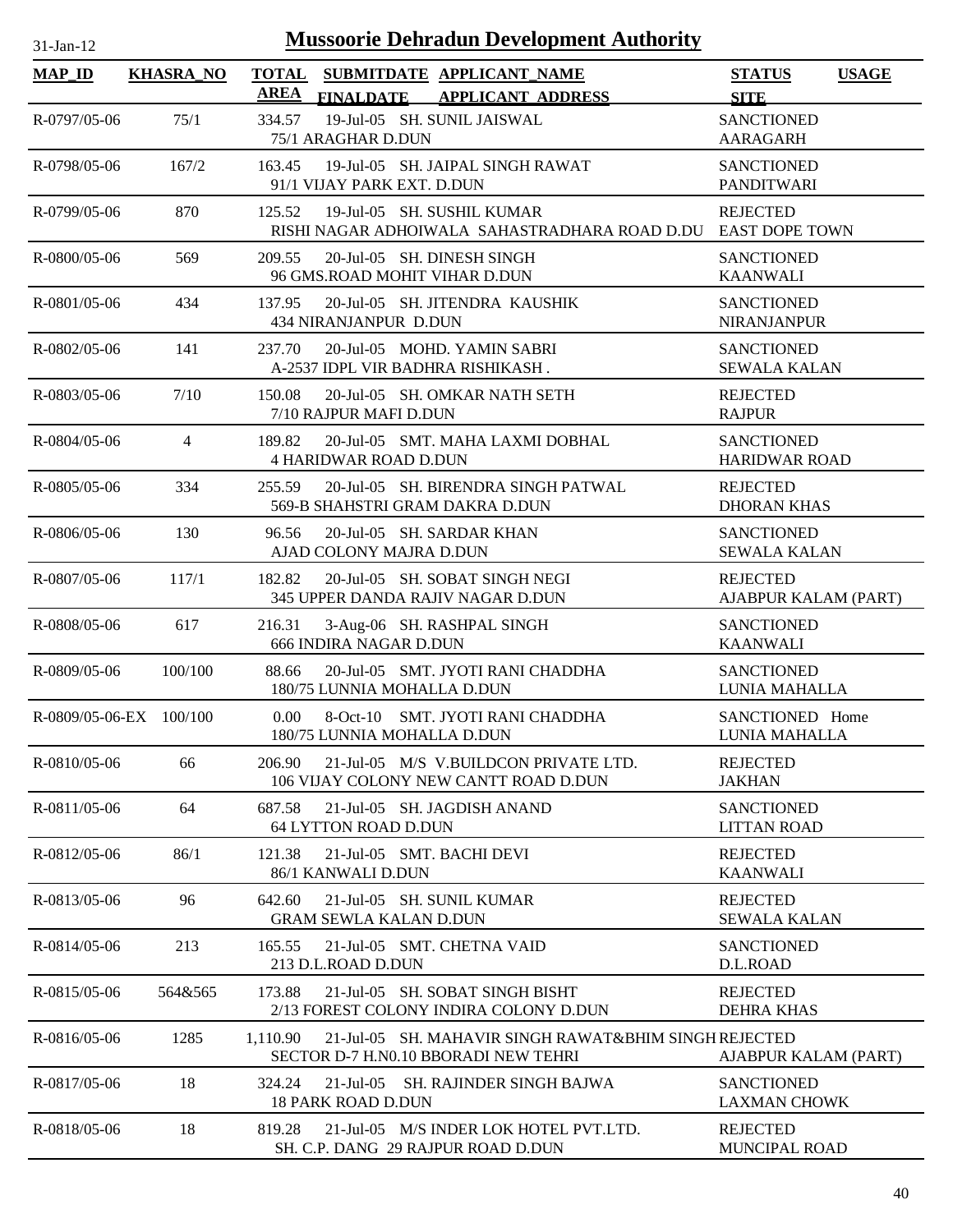| 1-Jan-1 |  |
|---------|--|

| <b>MAP_ID</b>      | <b>KHASRA_NO</b>     | <b>AREA</b> | <b>FINALDATE</b>                 | TOTAL SUBMITDATE APPLICANT NAME<br><b>APPLICANT ADDRESS</b>                      | <b>STATUS</b><br><b>SITE</b>              | <b>USAGE</b> |
|--------------------|----------------------|-------------|----------------------------------|----------------------------------------------------------------------------------|-------------------------------------------|--------------|
| R-0819/05-06       | 15/2                 | 69.70       | 15/2 SUBHASH ROAD D.DUN          | 22-Jul-05 SH. MANISH WALIA                                                       | <b>REJECTED</b><br><b>SUBHASH ROAD</b>    |              |
| R-0820/05-06       | 34                   | 141.42      |                                  | 22-Jul-05 SH. VIMAL KISHORE PUNDIR<br>360/1 NARI SHILP MANDIR MARG D.DUN         | <b>REJECTED</b><br><b>AAMWALA TARLA</b>   |              |
| $R - 0821/05 - 06$ | 81/57                | 265.40      | 57/1 DOBHAL WALA D.DUN           | 22-Jul-05 SH. RAJEEV SHARMA                                                      | <b>REJECTED</b><br><b>DOBHALWALA</b>      |              |
| R-0822/05-06       | 647                  | 240.08      |                                  | 14-Nov-06 SH. SHAFEEQ AHMAD<br>C/0 BUSTAN BAKERS IST TURNER ROAD D.DUN.          | <b>REJECTED</b><br><b>MAJRA</b>           |              |
| R-0823/05-06       | 374/1                | 167.29      | 22-Jul-05 SH. BALESHWAR          | C/0 CROSS-3 TAPOWAN ENCLAVE AMMWALA TARLA D.DU AAMWALA TARLA                     | <b>REJECTED</b>                           |              |
| R-0824/05-06       | 270                  | 170.00      | 59/4 RAJPUR ROAD D.DUN           | 22-Jul-05 SH. RAMESH KUMAR KHANNA                                                | <b>SANCTIONED</b><br><b>PITTHUWALA</b>    |              |
| $R - 0825/05 - 06$ | 714&715&717 2,765.95 |             | 9/3 TYAGI ROAD D.DUN             | 23-Apr-07 SANT KABIR EDUCATION SOCIETY                                           | <b>REJECTED</b><br><b>MIAWALA</b>         |              |
| R-0826/05-06       | 1323                 | 167.22      | 22-Jul-05 SH, MANOJ KUMAR        | H.NO. 206/2/3 KHURBURA COLONY D.DUN                                              | <b>REJECTED</b><br><b>PONDHA</b>          |              |
| R-0827/05-06       | 22                   | 134.89      | 289 RAM NAGAR LAKHI BAGH D.DUN   | 22-Jul-05 SH. NEERAJ AGGARWAL&NIDHI AGGARWASANCTIONED                            | <b>LAXMAN CHOWK</b>                       |              |
| R-0828/05-06       | 39                   | 240.45      | 39 BALLUPUR ROAD D.DUN           | 22-Jul-05 SH. JITENDRA YAMDAGNI                                                  | <b>SANCTIONED</b><br><b>BALLUPUR</b>      |              |
| R-0829/05-06       | 681                  | 301.11      | 681 KARGI D.DUN                  | 23-Jul-05 SH. GURU PRASAD BHATT                                                  | <b>REJECTED</b><br><b>DEHRA KHAS</b>      |              |
| $R - 0830/05 - 06$ | 387                  | 197.76      |                                  | 23-Jul-05 SH. GULAB SINGH&BABITA SINGH<br>5 ROCHIPURA BAAMAN WALA ROAD D.DUN     | <b>SANCTIONED</b><br><b>SEWALA KALAN</b>  |              |
| R-0831/05-06       | 113/111              | 207.34      | R/0 4-B DHAMAWALA D.DUN          | 25-Jul-05 SH. SACHIN DAMIR & SALONI SACHIN DAMIREJECTED                          | <b>HARIDWAR ROAD</b>                      |              |
| R-0832/05-06       | 1526/1               | 171.26      | 111 DRON PURI G.M.S.ROAD D.DUN   | 25-Jul-05 SH. RAJENDRA KUMAR&SWARNJEET SING SANCTIONED                           | <b>KAANWALI</b>                           |              |
| R-0833/05-06       | 294                  | 247.86      |                                  | 28-Dec-06 SH. SURESH CHAND<br>TYPE-111 C-1/3 CQA(1) ESTATE LADPUR RAIPUR ROAD D. | <b>SANCTIONED</b><br><b>AAMWALA TARLA</b> |              |
| R-0834/05-06       | 361                  | 317.13      | <b>GRAM MAJRA D.DUN</b>          | 25-Jul-05 SH. BHARAT SINGH CHAUHAN                                               | <b>REJECTED</b><br><b>MAJRA</b>           |              |
| R-0835/05-06       | 11                   | 1,714.90    | <b>11 MOHINI ROAD D.DUN</b>      | 25-Jul-05 UTTARANCHAL PAYJAL NIGAM                                               | <b>SANCTIONED</b><br><b>MOHINI ROAD</b>   |              |
| R-0836/05-06       | 233/1                | 132.06      | 77 GOVIND GARH D.DUN             | 26-Jul-05 SMT. ANITA SHARMA&RAJENDRA SHARM SANCTIONED                            | KHURBURA MOHALLA                          |              |
| R-0837/05-06       | 584&648              | 85.96       | NAYEE BASTI PANI DHAKI D.DUN     | 26-Jul-05 SMT. KIRAN BARMAN                                                      | <b>REJECTED</b><br><b>BHARUWALA GRANT</b> |              |
| R-0838/05-06       | 550&504              | 921.75      | 114/97 ARYA NAGAR BLOCK-11 D.DUN | 26-Jul-05 DR. SEEMA KAUSHIK&N.P. KAUSHIK                                         | <b>REJECTED</b><br><b>DHORAN KHAS</b>     |              |
| R-0839/05-06       | 184                  | 154.06      |                                  | 26-Jul-05 SMT. GAJENDER KAUR<br>A-6 JANPATH SHOPPING COMPLEX D.DUN               | <b>SANCTIONED</b><br><b>NIRANJANPUR</b>   |              |
| R-0840/05-06       | 36/28/2              | 2,257.00    | 36/28/2 BALBIR ROAD D.DUN        | 26-Jul-05 DR. JAI DEV CHADHA&RAKSHA CHADHA                                       | <b>SANCTIONED</b><br><b>BALBIR ROAD</b>   |              |
| R-0841/05-06       | 1                    | 148.18      | 11/1 GURU ROAD D.DUN             | 26-Apr-06 SMT. KIRAN VERMA                                                       | <b>SANCTIONED</b><br><b>LAXMAN CHOWK</b>  |              |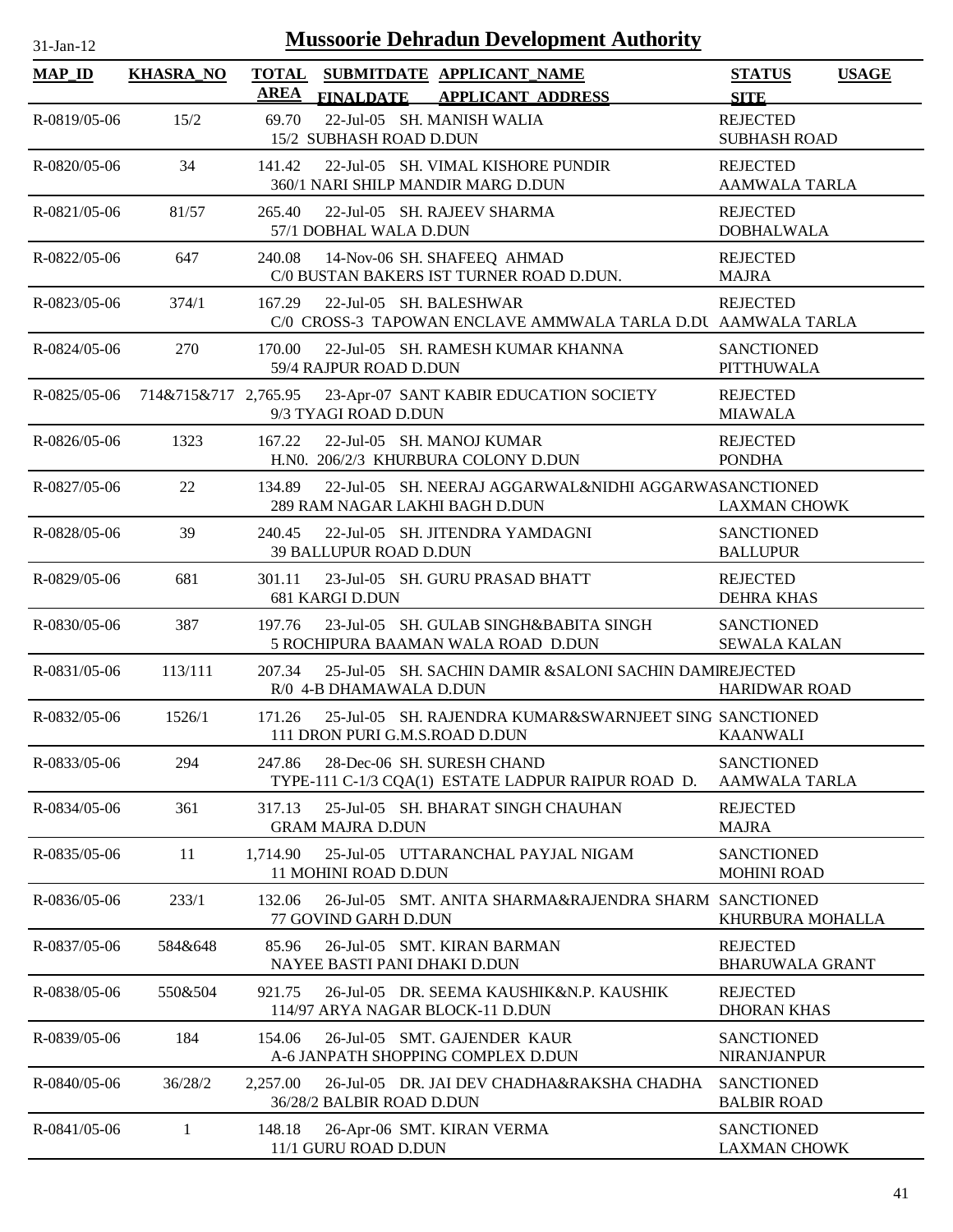| 1-Jan-1 |  |
|---------|--|

| <b>MAP_ID</b>      | <b>KHASRA_NO</b> | <b>TOTAL</b><br>SUBMITDATE APPLICANT NAME<br>AREA                                                                          | <b>STATUS</b><br><b>USAGE</b>                               |
|--------------------|------------------|----------------------------------------------------------------------------------------------------------------------------|-------------------------------------------------------------|
| R-0842/05-06       | 321              | <b>FINALDATE</b><br><b>APPLICANT ADDRESS</b><br>27-Jul-05 SH. PURAN CHAND<br>95.28<br>1/2 PALTAN BAZAR SUPPLEY CANTT.D.DUN | <b>SITE</b><br><b>REJECTED</b><br><b>GANGOLI PANDITWADI</b> |
| R-0843/05-06       | 200/1/2          | 27-Jul-05 SH. MAHENDER PRASAD<br>176.68<br>A-16 RISPANA NAGAR D.DUN                                                        | <b>REJECTED</b><br>AJABPUR KALAM (PART)                     |
| R-0844/05-06       | 150/3            | 120.77<br>27-Jul-05 SH. HARVINDER SINGH LUTHRA<br>TYPE-111/2 IGNFA COLONY D.DUN                                            | <b>SANCTIONED</b><br><b>PANDITWARI</b>                      |
| R-0845/05-06       | 182              | 27-Jul-05 SH. S.P. SRIVASTAVA<br>210.00<br>5- ROHINI PLAZA RAJPUR ROAD D.DUN                                               | <b>SANCTIONED</b><br><b>JAKHAN</b>                          |
| R-0846/05-06       | 1246             | 10-Oct-05 SH. R.P. SHARMA<br>183.39<br>RAJENDER NAGAR KISHAN NAGAR CHOWK D.DUN                                             | <b>SANCTIONED</b><br><b>GADHI</b> (PART)                    |
| R-0847/05-06       | 441              | 27-Jul-05 SMT. VANDANA SAREEN<br>66.37<br><b>GRAM NIRANJANPUR D.DUN</b>                                                    | <b>REJECTED</b><br>NIRANJANPUR                              |
| R-0848/05-06       | 275&100          | 239.78<br>27-Jul-05 SH, ROHIT SRIVASTAVA<br>30/10-1 RAJPUR ROAD D.DUN                                                      | <b>SANCTIONED</b>                                           |
| R-0849/05-06       | 1166             | 28-Jul-05 SH. SATENDRA SINGH RAWAT<br>222.42<br>DISS. PROVISION OFFICE COURT UTTARKASHI                                    | <b>REJECTED</b><br><b>NATHANPUR</b>                         |
| $R - 0850/05 - 06$ | 799              | 218.48<br>28-Jul-05 SMT. CHANCHAL GUMBAR<br>C/0 27 ARAGHAR D.DUN                                                           | <b>SANCTIONED</b><br><b>MAJRA</b>                           |
| $R - 0851/05 - 06$ | 234              | 79.30<br>28-Jul-05 SH. DHANRAJ<br><b>GRAM KANWALI D.DUN</b>                                                                | <b>SANCTIONED</b><br><b>NIRANJANPUR</b>                     |
| R-0852/05-06       | 75/28            | 28-Jul-05 SH. S.C. SATHPATHY<br>178.95<br>75/28 MITRA LOK COLONY BALLUPUR ROAD D.DUN                                       | <b>SANCTIONED</b><br><b>BALLUPUR</b>                        |
| R-0853/05-06       | 31/44            | 181.14<br>28-Jul-05 SH. NARENDRA SINGH NEGI<br>39 VIJAY COLONY HATHIBARKALA D.DUN                                          | <b>SANCTIONED</b><br>HATHIBARKALA                           |
| R-0854/05-06       | 155              | 19-Oct-05 SH. DINESH KUMAR GUPTA<br>128.80<br>C/0 K.V.S. REGIONAL OFFICE SALAWALA D.DUN                                    | <b>SANCTIONED</b><br>CHUKKHUWALA MAICHAK                    |
| R-0855/05-06       | 316              | 255.54<br>28-Jul-05 SMT. SUBHADRA BHANDARI<br><b>GRAM AJABPUR KALAN D.DUN</b>                                              | <b>SANCTIONED</b><br>AJABPUR KALAM (PART)                   |
| R-0856/05-06       | 126/1            | 167.39<br>28-Jul-05 SH. WAJID ALI<br>43/3 VIVEK VIHAR G.M.S. ROAD D.DUN                                                    | <b>REJECTED</b><br><b>SEWALA KHURD</b>                      |
| R-0857/05-06       | 67/15            | 28-Jul-05 SH. RAMESH CHAND CHANDOK<br>156.76<br>67/15 TYAGI ROAD D.DUN                                                     | <b>SANCTIONED</b><br><b>TYAGI ROAD</b>                      |
| R-0858/05-06       | 1155&1159        | 185.79<br>28-Jul-05 SH. KESHAV ARORA&OTHERS<br>25 DEEPLOK COLONY BALLUPUR ROAD D.DUN                                       | <b>SANCTIONED</b><br><b>KAANWALI</b>                        |
| R-0859/05-06       | 1                | 129.65<br>26-Apr-06 SH. TRILOK SINGH<br>108 NAI BASTI GURU ROAD D.DUN                                                      | <b>SANCTIONED</b><br><b>DEHRA KHAS</b>                      |
| R-0860/05-06       | 607              | 167.34<br>28-Jul-05 SH. SHAMBHU PRASADTHAPLIYAL<br><b>14 INDER ROAD D.DUN</b>                                              | <b>SANCTIONED</b><br><b>BHARUWALA GRANT</b>                 |
| R-0861/05-06       | 49/93            | 213.63<br>28-Jul-05 SH. PRAHLAD BUTOLA<br>D-100 NEHRU COLONY D.DUN                                                         | <b>SANCTIONED</b><br><b>CHAK AJABPUR KALAN</b>              |
| R-0862/05-06       | $D-70$           | 28-Jul-05 SH. S.C. SAHNI<br>1,215.72<br>C/0 SH. PAWAN JAIN 161/2 RAJPUR ROAD D.DUN                                         | <b>SANCTIONED</b><br><b>SHAH NAGAR</b>                      |
| R-0863/05-06       | 112              | 28-Jul-05 SMT. PURNIMA NEGI<br>230.16<br>31/1 RACE COURSE D.DUN                                                            | <b>REJECTED</b><br>AJABPUR KALAM (PART)                     |
| R-0864/05-06       | 217              | 145.68<br>29-Jul-05 SH. RAM KUMAR KOHLI&KIRAN KOHLI<br>C-15 KEWAL VIHAR SAHASTRADHARA ROAD D.DUN                           | <b>SANCTIONED</b><br><b>ADOIWALA</b>                        |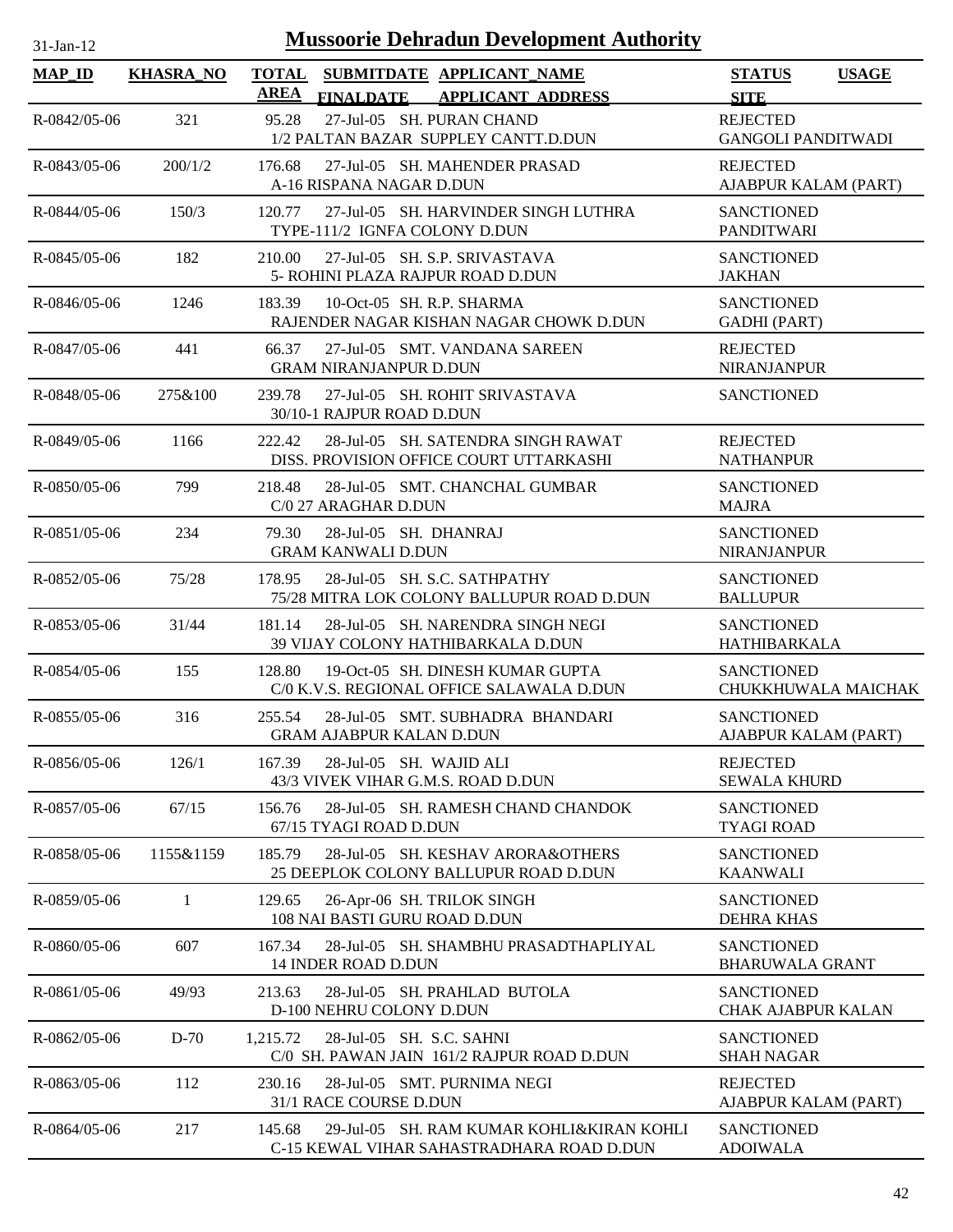| 31-Jan-12          |                  | <b>Mussoorie Dehradun Development Authority</b>                                                                |                                                 |              |
|--------------------|------------------|----------------------------------------------------------------------------------------------------------------|-------------------------------------------------|--------------|
| <b>MAP_ID</b>      | <b>KHASRA_NO</b> | <b>TOTAL</b><br>SUBMITDATE APPLICANT_NAME<br><b>AREA</b><br>FINALDATE APPLICANT ADDRESS                        | <b>STATUS</b><br><b>SITE</b>                    | <b>USAGE</b> |
| R-0865/05-06       | 20               | 29-Jul-05 SH. SANJAY MISHRA<br>335.00<br>STREET N0-4 696 RAJENDRA NAGAR KAULAGARH ROAD D.                      | <b>SANCTIONED</b><br>CHAI BAGH KAULAGARH        |              |
| R-0866/05-06       | 75&78            | 249.10<br>30-Jul-05 SMT. NEERJA SHARMA<br>11/5 INDER BAWA MARG KISHANPUR D.DUN                                 | <b>SANCTIONED</b><br><b>JAKHAN</b>              |              |
| R-0867/05-06       | 46               | 12-Sep-05 SH. PRABHU DUTT BADONI<br>260.14<br>C/0 J.K. BADONI PHASE-11 VASANT VIHAR D.DUN                      | <b>SANCTIONED</b><br><b>CHAI BAGH KAULAGARH</b> |              |
| R-0868/05-06       | 958              | 243.82<br>1-Aug-05 SH. PREM CHAND<br><b>GRAM DEHRA KHAS D.DUN.</b>                                             | <b>REJECTED</b><br><b>DEHRA KHAS</b>            |              |
| R-0869/05-06       | 346              | 1-Aug-05 SH. RAKESH KUMAR&MUKESH KUMAR<br>248.37<br>C/0 MAA GANGA DAIRY SWEET SHOP GORAKPUR D.DUN.             | <b>REJECTED</b><br><b>KEDARPUR</b>              |              |
| $R - 0870/05 - 06$ | 584              | 279.16<br>2-Aug-05 SH. R.C. NAUTIYAL<br>SH. D.D. RAYAL ASSOCIATE 3 DHARAMPUR D.DUN                             | <b>REJECTED</b><br><b>DHARAMPUR DANDA</b>       |              |
| R-0871/05-06       | 525/1            | 2-Aug-05 SH. R.S. GHOSH<br>185.80<br>6 VASANT KUNJ-11 NEAR SETHI MARKET KANWALI ROAD KAANWALI                  | <b>SANCTIONED</b>                               |              |
| R-0872/05-06       | 125/111          | 124.87<br>2-Aug-05 SMT. NEELAM & SH. VIRENDER & ASHOK K REJECTED<br>R/0 44 JHANDA BAZAR D.DUN                  | KHURBURA MOHALLA                                |              |
| R-0873/05-06       | 100/100          | 2-Aug-05 SH. NAVPREET SINGH<br>167.16<br>D-46 RACE COURSE D.DUN                                                | <b>SANCTIONED</b><br>LUNIA MAHALLA              |              |
| R-0874/05-06       | 1204             | 248.23<br>19-Oct-05 SHRI. CHANDRESH KUMAR GOGIA<br><b>105 PATEL NAGAR DEHRADUN</b>                             | <b>REJECTED</b><br><b>KAANWALI</b>              |              |
| R-0875/05-06       | 549              | 3-Aug-05 SMT. SUSHILA CHAUDHARY W/O SHRI. NA REJECTED<br>96.25<br><b>MAJRI MAFI DEHRADUN</b>                   | <b>MAJRI NAFI</b>                               |              |
| R-0876/05-06       | 562              | 3-Aug-05 SHRI. HARCHARAN SINGH & SMT. MANVINIREJECTED<br>257.55<br>18/1 LANE NO-3 VISHWAKARAMA COLONY DEHRADUN | <b>MAJRA</b>                                    |              |
| R-0877/05-06       | 70               | 26-Jul-06 SMT. MANJU RAWAT<br>297.28<br>MAUJA AJABPUR KALAN DEHRADUN                                           | <b>SANCTIONED</b><br>AJABPUR KALAM (PART)       |              |
| R-0878/05-06       | 419              | 264.11<br>19-Dec-05 SMT. KANTI RANI W/O SHRI. SARDARI LAL SANCTIONED<br>334/1 EAST PATEL NAGAR DEHRADUN        | PATEL NAGAR                                     |              |
| R-0879/05-06       | 70               | 4-Aug-05 SHRI. RAKESH KUMAR BANSAL<br>200.36<br>REST CAMP DEHRADUN                                             | <b>SANCTIONED</b><br><b>REST CAMP</b>           |              |
| R-0880/05-06       | 15/33            | 458.10<br>4-Aug-05 SARDAR GURVENDRA SINGH<br><b>JAKHAN DEHRADUN</b>                                            | <b>REJECTED</b><br><b>JAKHAN</b>                |              |
| R-0881/05-06       | 9                | 4-Aug-05 SHRI. R. K. SHAH<br>251.00<br><b>BADRIPUR DEHRADUN</b>                                                | <b>REJECTED</b><br><b>BADRIPUR</b>              |              |
| R-0882/05-06       | 486              | 196.15<br>4-Aug-05 SHRI. SURENDER KAPOOR<br>MAUJA BHARUWALA GRANT                                              | <b>REJECTED</b><br><b>BHARUWALA GRANT</b>       |              |
| R-0883/05-06       | 130/83           | 4-Aug-05 SHRI. TARIQ AANEES KHAN<br>199.74<br>130/83 MOHINI ROAD DEHRADUN                                      | <b>REJECTED</b><br><b>MOHINI ROAD</b>           |              |
| R-0884/05-06       | 92/3             | 197.59<br>4-Aug-05 SHRI. GURUCHARAN SINGH<br>MAUJA KANWALI DEHRADUN                                            | <b>SANCTIONED</b><br><b>KAANWALI</b>            |              |
| R-0885/05-06       | 92/3             | 137.96<br>4-Aug-05 SHRI. TAJENDER PAL SINGH<br>MAUJA KANWALI DEHRADUN                                          | <b>SANCTIONED</b><br><b>KAANWALI</b>            |              |
| R-0886/05-06       | 702              | 201.22<br>4-Aug-05 SHRI. UMESH CHANDRA DOBHAL<br>DEHRA KHAS DEHRADUN                                           | <b>REJECTED</b><br><b>DEHRA KHAS</b>            |              |
| R-0887/05-06       | 38/45            | 4-Aug-05 SHRI. HARISH GAMBHEER S/O SHRI. RAM A REJECTED<br>95.17<br>38/45 MOTI BAZAR DEHRADUN                  | <b>MOTI BAZAR</b>                               |              |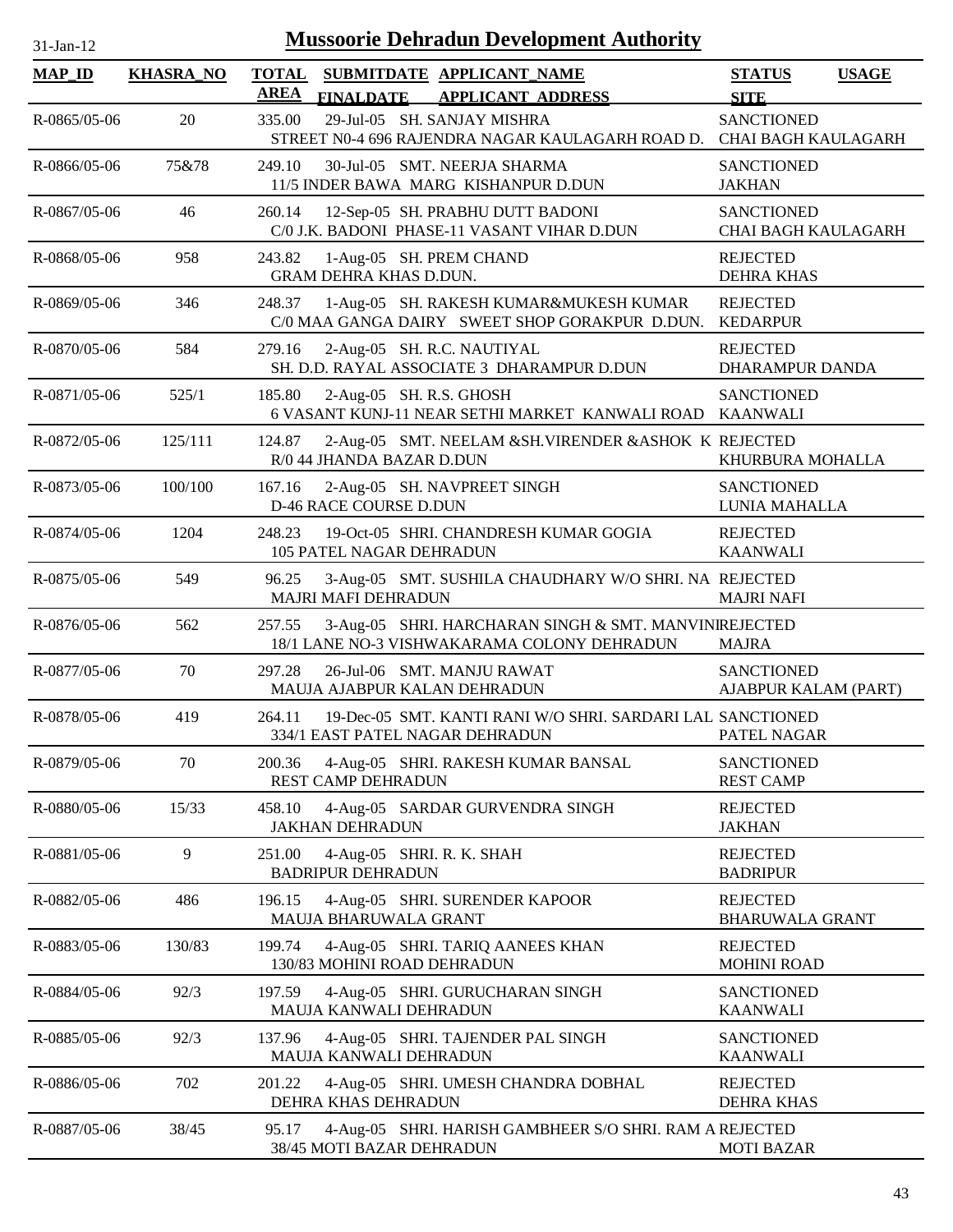| $31-Jan-12$    |                  |                             |                              | <b>Mussoorie Dehradun Development Authority</b>                            |                                           |              |
|----------------|------------------|-----------------------------|------------------------------|----------------------------------------------------------------------------|-------------------------------------------|--------------|
| <b>MAP_ID</b>  | <b>KHASRA_NO</b> | <b>TOTAL</b><br><b>AREA</b> | <b>FINALDATE</b>             | SUBMITDATE APPLICANT_NAME<br><b>APPLICANT ADDRESS</b>                      | <b>STATUS</b><br><b>SITE</b>              | <b>USAGE</b> |
| R-0888/05-06   | 404              | 167.93                      | NIRANJANPUR DEHRADUN         | 4-Aug-05 SHRI. RAJENDER VERMA S/O SHRI. C.L. VE SANCTIONED                 | NIRANJANPUR                               |              |
| R-0889/05-06   | 196              | 279.93                      | AJABPUR KALAN DEHRADUN       | 4-Aug-05 SHRI. JEEVAN LAL                                                  | <b>REJECTED</b><br>AJABPUR KALAM (PART)   |              |
| R-0890/05-06   | 58               | 161.96                      | 358, CHAKHUWALA D.DUN        | 5-Aug-05 SMT. MONIKA RANA                                                  | <b>REJECTED</b><br><b>NAVADA</b>          |              |
| R-0891/05-06   | 591              | 410.39                      |                              | 5-Aug-05 SH. GRISH CHANDRA<br>1/92, RAJIV NAGAR NEHRU GRAM D.DUN           | <b>REJECTED</b><br>DHARAMPUR DANDA        |              |
| R-0892/05-06   | 136              | 173.79                      |                              | 5-Aug-05 SH.VIRENDRA SINGH<br>B-11/6, O.N.G.C. COLONY KAULAGARH ROAD D.DUN | <b>SANCTIONED</b><br>PREMPUR MAFI (PART)  |              |
| R-0893/05-06   | 13/12            | 245.13                      | 87/1, KRISHAN NAGAR D.DUN    | 20-Oct-05 SMT. KRISHNA GUPTA                                               | <b>SANCTIONED</b><br><b>IDGAH</b>         |              |
| R-0894/05-06   | 431              | 327.36                      |                              | 5-Aug-05 SH. BADAR SINGH RAWAT<br>GANGOTRI VIHAR WEST CANAL ROAD D.DUN     | <b>SANCTIONED</b><br><b>SEWALA KALAN</b>  |              |
| R-0895/05-06   | 1398             | 150.00                      | 5-Aug-05 SH. KULDEEP         | H.NO.14-E, SHIVLOK COLONY D.DUN                                            | <b>SANCTIONED</b><br><b>PONDHA</b>        |              |
| R-0896/05-06   | 478              | 418.21                      | 866, KAULAGARH ROAD D.DUN    | 5-Aug-05 SH. AMAN GARG                                                     | <b>SANCTIONED</b><br><b>KAANWALI</b>      |              |
| R-0897/05-06   | 827              | 167.22                      |                              | 5-Aug-05 SMT. VINA WALIA<br>HOTAL HIMPALACE HARDWAR ROAD D.DUN             | <b>SANCTIONED</b><br>AJABPUR KALAM (PART) |              |
| R-0898/05-06   | 118              | 326.00                      |                              | 5-Aug-05 SMT. BASANT BALA<br>PRAKASH LOK COLONY SHIMLA ROAD D.DUN          | <b>SANCTIONED</b><br><b>SEWALA KALAN</b>  |              |
| R-0899/05-06   | 471              | 376.00                      | <b>SHANTI NAGAR D.DUN</b>    | 5-Aug-05 SMT. SONI NEGI                                                    | <b>REJECTED</b><br><b>NATHANPUR</b>       |              |
| R-0900/05-06   | 301 K            | 454.00                      | VILLAGE MOBBEWALA D.DUN      | 5-Aug-05 SH. INDRA SINGH                                                   | <b>REJECTED</b><br>MOHABBEWALA (PART)     |              |
| $R-0901/05-06$ | 314              | 177.62                      | 103, CHANDER NAGAR D.DUN     | 6-Aug-05 SH. HARBANS LAL DHING                                             | <b>REJECTED</b><br><b>CHANDER NAGAR</b>   |              |
| R-0902/05-06   | 1210 & 1241      | 204.46                      |                              | 6-Aug-05 SH. KALISH GULATI<br>99/3, SATYA VIHAR COLONY D.DUN               | <b>SANCTIONED</b><br><b>KAANWALI</b>      |              |
| R-0903/05-06   | 11               | 864.87                      |                              | 6-Aug-05 SMT. INDU SINGH<br>153, RAJENDAR NAGAR STREET NO-11               | <b>SANCTIONED</b><br>RAJENDAR NAGAR       |              |
| R-0904/05-06   | 217,1241         | 347.39                      |                              | 6-Aug-05 SH. KIRTI SINGH ASWAL<br>98/8, PRAGAT VIHAR DHARAM PUR D.DUN      | <b>SANCTIONED</b><br>AJABPUR KALAM (PART) |              |
| R-0905/05-06   | 71               | 181.39                      |                              | 8-Aug-05 SH. RAJESH KAMBOJ<br>B-25, JAL NIGAM COLONY INDRA NAGAR D.DUN     | <b>SANCTIONED</b><br>NIRANJANPUR          |              |
| R-0906/05-06   | 231              | 346.54                      |                              | 3-Feb-06 SMT. MADHU KAPOOR<br>231, RAJENDAR NAGAR LANE NO-8 D.DUN          | <b>SANCTIONED</b><br>RAJENDAR NAGAR       |              |
| R-0907/05-06   | 34               | 179.48                      | <b>4- RAIPUR D.DUN</b>       | 8-Aug-05 SH. S.P.BALONI                                                    | <b>REJECTED</b><br><b>AAMWALA TARLA</b>   |              |
| R-0908/05-06   | 93               | 198.80                      | 519, VIJAY PARK D.DUN        | 8-Aug-05 SARDAR BALJIT SINGH GULATI                                        | <b>SANCTIONED</b><br><b>KAANWALI</b>      |              |
| R-0909/05-06   | 93               | 139.35                      | 6/1, EAST REST CAMP D.DUN    | 8-Aug-05 SH. M.L.GUPTA                                                     | <b>SANCTIONED</b><br><b>KAANWALI</b>      |              |
| R-0910/05-06   | 25               | 173.83                      | 54/3/2-A, KISHAN NAGAR D.DUN | 8-Aug-05 SH. OM PRAKASH & PUSHPA DEVI                                      | <b>SANCTIONED</b><br><b>KISHANNAGAR</b>   |              |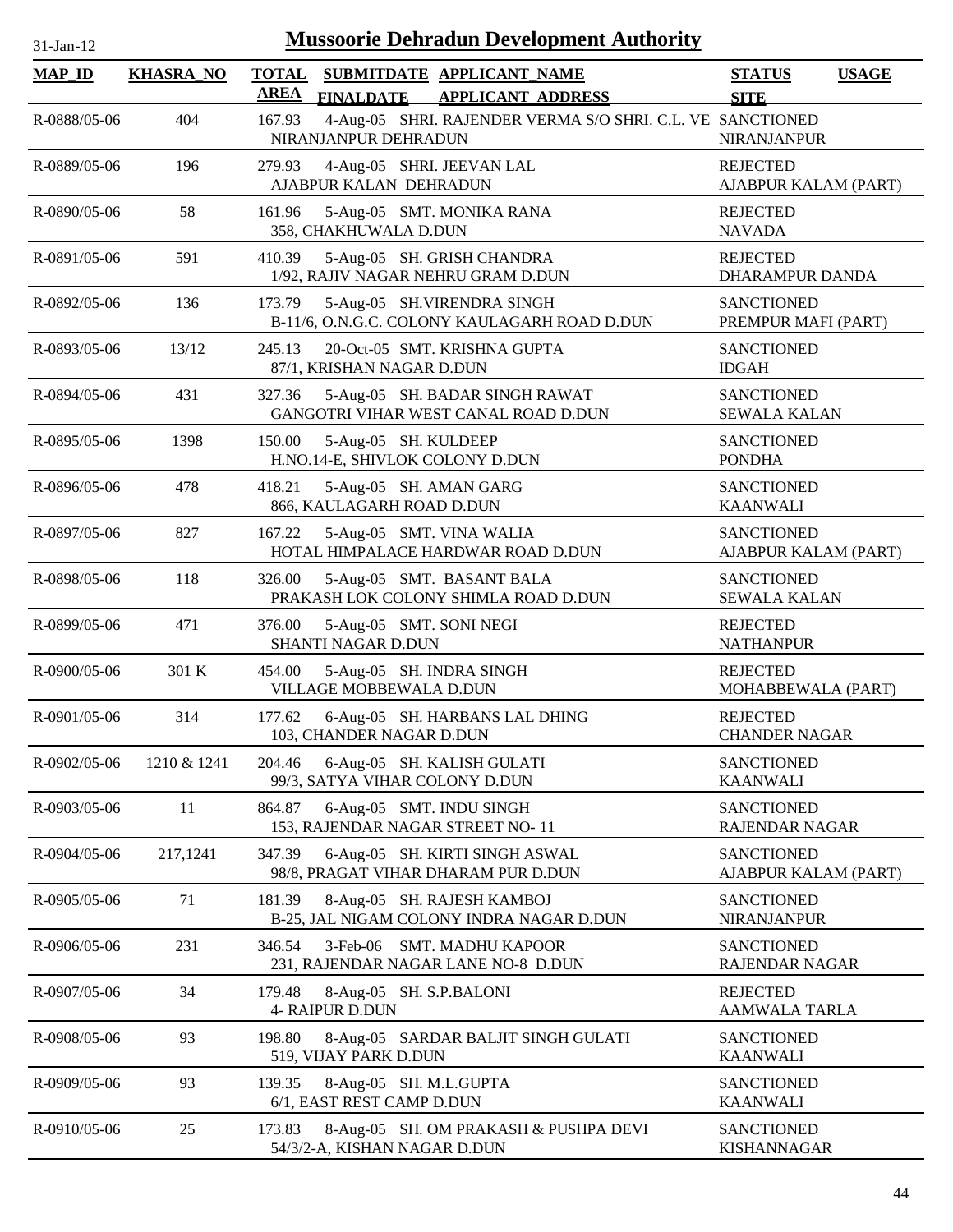| 1-Jan-1 |  |
|---------|--|

| <b>MAP ID</b> | <b>KHASRA_NO</b> | <b>TOTAL</b><br><b>AREA</b> |                                                     | SUBMITDATE APPLICANT NAME<br>FINALDATE APPLICANT ADDRESS                       | <b>STATUS</b><br><b>SITE</b>                | <b>USAGE</b> |
|---------------|------------------|-----------------------------|-----------------------------------------------------|--------------------------------------------------------------------------------|---------------------------------------------|--------------|
| R-0911/05-06  | 931              | 225.83                      | HARRAWALA D.DUN                                     | 8-Aug-05 SH. ANIL KUMAR CHAMOLA                                                | <b>REJECTED</b><br><b>HARRAWALA</b>         |              |
| R-0912/05-06  | 63               | 376.39                      | 63 A RAJPUR ROAD DEHRADUN                           | 9-Aug-05 SMT. KALAWATI RASTOGI                                                 | <b>REJECTED</b><br><b>RAJ PUR ROAD</b>      |              |
| R-0913/05-06  | 99/130           | 80.36                       | 99/130 MITI BAZAR DEHRADUN                          | 9-Aug-05 SHRI. CHAND KIRAN DANG                                                | <b>REJECTED</b><br><b>MOTI BAZAR</b>        |              |
| R-0914/05-06  | 66               | 184.63                      | 9-Aug-05 SMT.LAJBIR KAUR                            | 6 ASHOKA ENCLAVE NIRANJANPUR DEHRADUN                                          | <b>SANCTIONED</b><br><b>NIRANJANPUR</b>     |              |
| R-0915/05-06  | 461M             | 169.14                      | 9-Aug-05 SHRI. BABU SINGH<br>NIRANJANPUR DEHRADUN   |                                                                                | <b>SANCTIONED</b><br><b>NIRANJANPUR</b>     |              |
| R-0916/05-06  | 92/5             | 181.35                      | 9-Aug-05 SHRI. RAM DASS<br>OLD SURVEY ROAD DEHRADUN |                                                                                | <b>SANCTIONED</b><br><b>OLD SURVEY ROAD</b> |              |
| R-0917/05-06  | 70               | 475.00                      | MAUJA BADRIPUR DEHRADUN                             | 9-Aug-05 SHRI. VIJAY SINGH BHANDARI                                            | <b>REJECTED</b><br><b>BADRIPUR</b>          |              |
| R-0918/05-06  | 684              | 90.71                       | AJABPUR KHURD DEHRADUN                              | 9-Aug-05 SHRI. SANJAY KUMAR SEMWAL                                             | <b>REJECTED</b><br><b>AJABPUR KHURD</b>     |              |
| R-0919/05-06  | 66/1             | 247.11                      |                                                     | 9-Aug-05 SHRI. MAHARAJ SINGH CHAUHAN<br>AJABPUR KHURD SARASWATI VIHAR DEHRADUN | <b>SANCTIONED</b><br><b>AJABPUR KHURD</b>   |              |
| R-0920/05-06  | 733              | 247.11                      | AJABPUR KHURD DEHRADUN                              | 9-Aug-05 SHRI. PRAKASH SINGH BHANDARI                                          | <b>SANCTIONED</b><br><b>AJABPUR KHURD</b>   |              |
| R-0921/05-06  | 46/6             | 188.00                      | 9-Aug-05 SMT. MEERA DEVI<br>46/6 PARK ROAD DEHRADUN |                                                                                | <b>SANCTIONED</b><br>PARK ROAD              |              |
| R-0922/05-06  | 186              | 339.94                      |                                                     | 9-Aug-05 SMT. MOTIYA RANI TUTEJA<br>SHIV LOK COLONY RAIPUR ROAD DEHRADUN       | <b>SANCTIONED</b><br><b>RAIPUR</b>          |              |
| R-0923/05-06  | 23               | 243.86                      | <b>14 NEMI ROAD DEHRADUN</b>                        | 9-Aug-05 SHRI. AMRIT PAL SINGH                                                 | <b>SANCTIONED</b><br><b>NEMI ROAD</b>       |              |
| R-0924/05-06  | 343              | 142.14                      |                                                     | 9-Aug-05 SHRI. RISHI RAZDAN<br>MAUJA JAKHAN RAJPUR ROAD DEHRADUN               | <b>SANCTIONED</b><br><b>JAKHAN</b>          |              |
| R-0925/05-06  | 453              | 293.00                      | NIRANJANPUR DEHRADUN                                | 9-Aug-05 SHRI. SARDAR MAHENDRA SINGH BALJEE SANCTIONED                         | <b>NIRANJANPUR</b>                          |              |
| R-0926/05-06  | 730/1            | 145.00                      | MAJARA DEHRADUN                                     | 9-Aug-05 SHRI. VIJAY KUMAR                                                     | <b>SANCTIONED</b><br><b>MAJRA</b>           |              |
| R-0927/05-06  | 156              | 111.52                      | MAUJA DOBHALWALA DEHRADUN                           | 9-Aug-05 SHRI. DINESH KUMAR SHARMA                                             | <b>SANCTIONED</b><br><b>DOBHALWALA</b>      |              |
| R-0928/05-06  | 177              | 305.92                      | AJABPUR KALAN DEHRADUN                              | 9-Aug-05 SMT. USHA GAIROLA W/O SHRI L.P. GAIROLREJECTED                        | AJABPUR KALAM (PART)                        |              |
| R-0929/05-06  | 71               | 117.20                      | 71 GURU ROAD DEHRADUN                               | 4-Feb-06 SHRI. JIWAN SINGHS/O LATE SHRI HIRA SI SANCTIONED                     | <b>GURU ROAD</b>                            |              |
| R-0930/05-06  | 272              | 292.42                      | VILL. NIRANJANPUR DEHRADUN                          | 9-Aug-05 SMT. NEERA KANSHAL                                                    | <b>SANCTIONED</b><br><b>NIRANJANPUR</b>     |              |
| R-0931/05-06  | 31M              | 187.28                      | KAULAGARH DEHRADUN                                  | 9-Aug-05 SMT. BHAWANA GOYAL SHRI. RAJKUMAR REJECTED                            | <b>KAULAGARH</b>                            |              |
| R-0932/05-06  | 53               | 249.00                      | 27, ARAGHAR D.DUN                                   | 10-Aug-05 SMT. SARSWATI PANWAR                                                 | <b>SANCTIONED</b><br><b>AJABPUR KHURD</b>   |              |
| R-0933/05-06  | 98 9 (k)         | 130.88                      | 10-Aug-05 SMT. SUNITA DEVI<br>27, ARAGHAR D.DUN     |                                                                                | <b>SANCTIONED</b><br><b>CHAKSHAH NAGAR</b>  |              |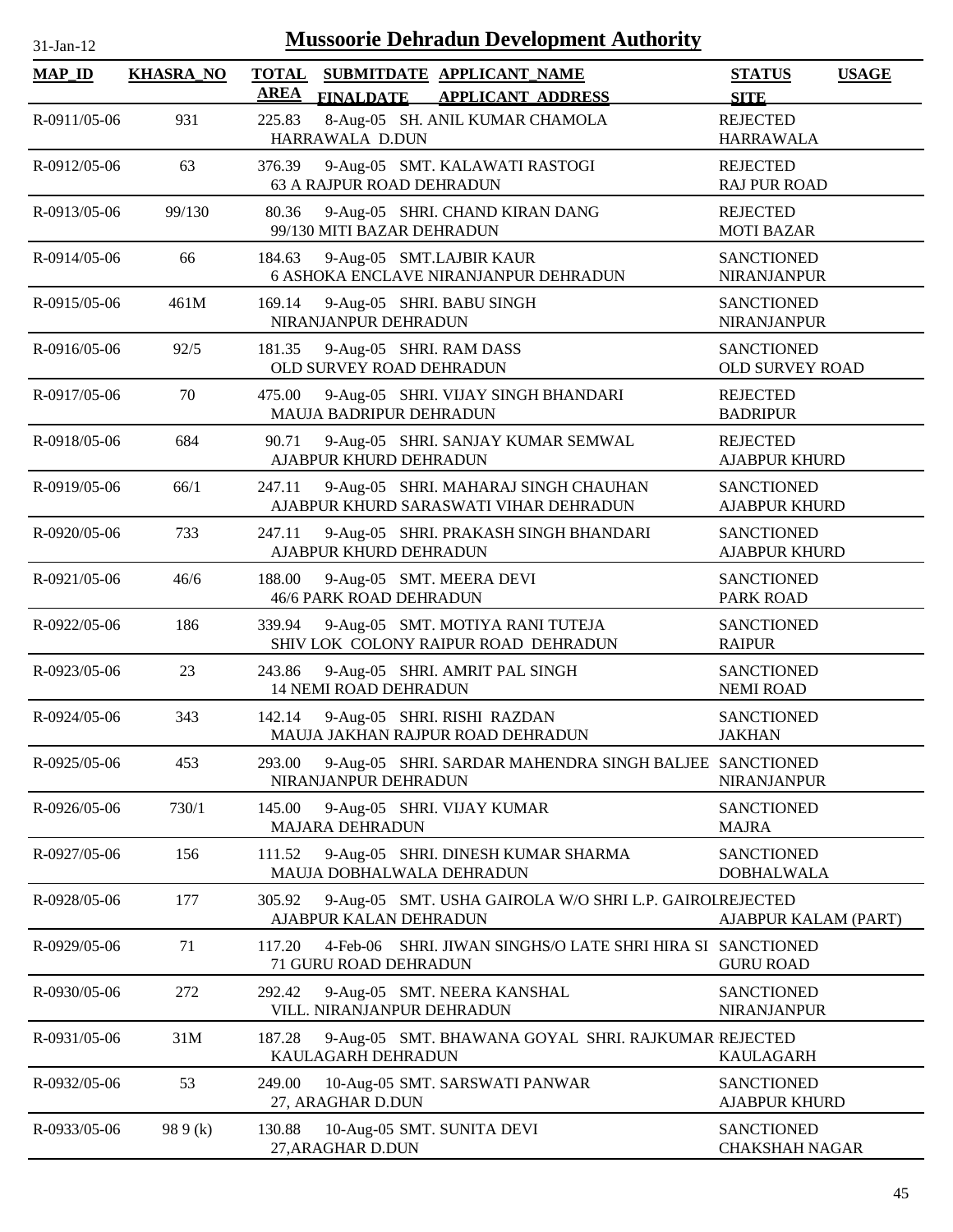| 1-Jan-1 |  |
|---------|--|

| <b>MAP_ID</b>   | <b>KHASRA_NO</b> | <b>TOTAL</b><br><b>AREA</b> |                                                        | SUBMITDATE APPLICANT NAME                                                                      | <b>STATUS</b>                                            | <b>USAGE</b> |
|-----------------|------------------|-----------------------------|--------------------------------------------------------|------------------------------------------------------------------------------------------------|----------------------------------------------------------|--------------|
| R-0934/05-06    | $P-30$           | 245.00                      | <b>FINALDATE</b>                                       | <b>APPLICANT ADDRESS</b><br>10-Aug-05 SH. JASHVIR SINGH<br>HOTEL HIM PALACE HARDWAR ROAD D.DUN | <b>SITE</b><br><b>SANCTIONED</b><br>MDDA COLONY DALANWAI |              |
| R-0935/05-06    | 131              | 145.25                      |                                                        | 10-Aug-05 SMT. ANUSUIYA BISHT<br>58, OM VIHAR LANE-6 AJABPUR KALAN D.DUN                       | <b>SANCTIONED</b><br><b>AJABPUR KHURD</b>                |              |
| R-0935/05-06-EX | 131              | 0.00                        |                                                        | 8-Sep-10 SMT. ANUSUIYA BISHT<br>58, OM VIHAR LANE-6 AJABPUR KALAN D.DUN                        | SANCTIONED Home<br><b>AJABPUR KHURD</b>                  |              |
| R-0936/05-06    | 124              | 251.00                      | TARLI KANDOLI RAJIV NAGAR D.DUN                        | 10-Aug-05 SMT. MADHU SAJWAN                                                                    | <b>REJECTED</b><br>SAHASTRADHARA ROAD                    |              |
| R-0937/05-06    | 135              | 200.00                      | <b>SAILA KUIN D.DUN</b>                                | 10-Aug-05 SH. SANDEEP CHHETRI                                                                  | <b>SANCTIONED</b><br><b>KAANWALI</b>                     |              |
| R-0938/05-06    | 230              | 167.28                      | 384/1, RACE COURSE D.DUN                               | 10-Aug-05 SH. ARVINDER SINGH KOHLI                                                             | <b>SANCTIONED</b><br>AJABPUR KALAM (PART)                |              |
| R-0939/05-06    | 480              | 281.36                      |                                                        | 10-Aug-05 SH. DHARMENDER KUMAR<br>BRAHMANWALA NIRANJANPUR D.DUN                                | <b>SANCTIONED</b><br><b>NIRANJANPUR</b>                  |              |
| R-0940/05-06    | 10               | 171.00                      | 10-Aug-05 SH. J.D.JOSHI                                | HOTEL HIM PALACE HARDWAR ROAD D.DUN                                                            | <b>SANCTIONED</b><br><b>KAANWALI</b>                     |              |
| R-0941/05-06    | 448              | 188.00                      | BANGALI KOTHI AJABPUR D.DUN                            | 10-Aug-05 SH. VIJAY KATIYAR                                                                    | <b>REJECTED</b><br><b>HARRAWALA</b>                      |              |
| R-0942/05-06    | 55               | 272.85                      | 8, D.A.V. COLLAGE ROAD D.DUN                           | 10-Aug-05 SECRETARY PANCHAYATI DHARAMSHAL REJECTED                                             | D.A.V. COLLAGE ROAD                                      |              |
| R-0943/05-06    | 2/1              | 1,336.84                    |                                                        | 10-Aug-05 SH. KAPIL SANGHI, AJAY AND OTHERS<br>A-6 JANPAT SHOPPING COMPLEX D.DUN               | SANCTIONED Group Housing<br><b>RACE COURSE</b>           |              |
| R-0944/05-06    | 162              | 224.00                      | 10-Aug-05 SH. KAMAL SINGH<br>YAMUNA COLONY D.DUN       |                                                                                                | <b>SANCTIONED</b><br><b>KANDOLI</b>                      |              |
| R-0945/05-06    | 581              | 390.00                      | 126, ANSARI MARG D.DUN                                 | 10-Aug-05 SH. SUMEET KALRA                                                                     | <b>SANCTIONED</b><br><b>KAANWALI</b>                     |              |
| R-0946/05-06    | 186              | 668.00                      | S-3, C/186 DEFENCE COLONY D.DUN                        | 10-Aug-05 Lt. Col. BRIJ BHUSHAN THAPLIYAL                                                      | <b>SANCTIONED</b><br><b>SHAHNAGAR</b>                    |              |
| R-0947/05-06    | 274              | 127.47                      | 150, ARAGHAR D.DUN                                     | 10-Aug-05 SH. NAWAL KISHOR KHADURI                                                             | <b>SANCTIONED</b><br><b>AARAGARH</b>                     |              |
| R-0948/05-06    | 104              | 149.94                      | 10-Aug-05 SH. N.K.SHARMA<br>305, KARANPUR BLOK-1 D.DUN |                                                                                                | <b>SANCTIONED</b><br><b>KARANPUR</b>                     |              |
| R-0949/05-06    | 857 (K)          | 131.27                      | 147/2, VIDHYA VIHAR-2                                  | 11-Aug-05 SH. DEVENDER SINGH RAWAT                                                             | <b>REJECTED</b><br><b>DEHRA KHAS</b>                     |              |
| R-0950/05-06    | 686              | 249.36                      | AAMWALA TARLA D.DUN                                    | 11-Aug-05 SMT. USHA DEVRANI                                                                    | <b>SANCTIONED</b><br><b>AAMWALA TARLA</b>                |              |
| R-0951/05-06    | 68               | 240.61                      | 16/5, JAKHAN D.DUN                                     | 11-Aug-05 SH. BHANU PRASAD BADONI                                                              | <b>REJECTED</b><br><b>AAMWALA TARLA</b>                  |              |
| R-0952/05-06    | 611              | 537.26                      |                                                        | 30-Nov-05 SH. ANITA BASHEER<br>TURNER ROAD CLEMENT TOWN D.DUN                                  | <b>SANCTIONED</b><br><b>MAJRA</b>                        |              |
| R-0953/05-06    | 19               | 180.00                      |                                                        | 11-Aug-05 SH. DURGA SINGH BISHT<br>B-19, M.I.G. MDDA. COLONY DALANWALA D.DUN                   | <b>SANCTIONED</b><br>MDDA COLONY DALANWAI                |              |
| R-0954/05-06    | 401              | 756.00                      | 11-Aug-05 SH. PRITAM SINGH<br>33, GANDHI ROAD D.DUN    |                                                                                                | <b>SANCTIONED</b><br><b>DHORAN KHAS</b>                  |              |
| R-0955/05-06    | 32               | 205.54                      | 11-Aug-05 SH. D.G.RASTOGI                              | DHARTAWALA, NEAR GAS GODOWN D.DUN                                                              | <b>REJECTED</b><br><b>DHARTAWALA</b>                     |              |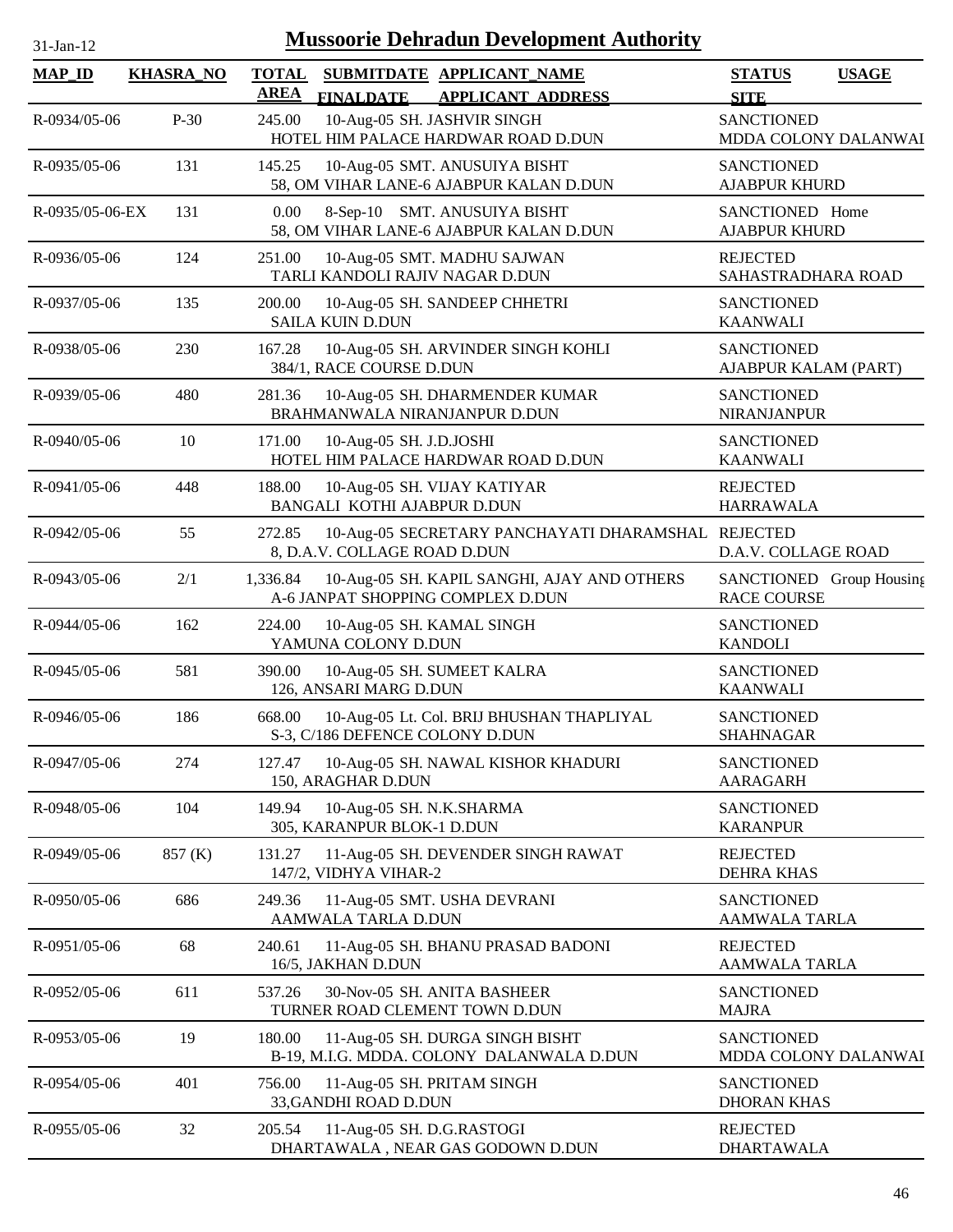| 31-Jan-12 |  |
|-----------|--|
|           |  |

| <b>MAP_ID</b>      | <b>KHASRA_NO</b>     | <b>TOTAL</b><br><b>AREA</b> | SUBMITDATE APPLICANT_NAME<br><b>FINALDATE</b><br><b>APPLICANT ADDRESS</b>              | <b>STATUS</b><br><b>USAGE</b><br><b>SITE</b>           |
|--------------------|----------------------|-----------------------------|----------------------------------------------------------------------------------------|--------------------------------------------------------|
| R-0956/05-06       | 206                  | 279.68                      | 11-Aug-05 Flt. Lt. K.S.RANA<br>HOTEL HIM PALACE HARDWAR ROAD D.DUN                     | <b>SANCTIONED</b><br>AJABPUR KALAM (PART)              |
| R-0957/05-06       | 230                  | 226.20                      | 11-Aug-05 SMT. REKHA MAZUMDAR<br>27/1, TEG BAHADUR ROAD D.DUN                          | <b>SANCTIONED</b><br><b>JAKHAN</b>                     |
| R-0958/05-06       | 1015                 | 144.19                      | 11-Aug-05 SMT. RITU LUTHRA<br>203 DANDI PUR D.DUN                                      | <b>SANCTIONED</b><br><b>KAANWALI</b>                   |
| R-0959/05-06       | 78                   | 210.88                      | 31-Mar-06 SH. BASUDEO PRASAD SINGH<br>B-24, NEW FOREST D.DUN                           | <b>REJECTED</b><br><b>PANDITWARI</b>                   |
| R-0960/05-06       | 734                  | 118.00                      | 12-Aug-05 SH. SANNY BHATIA<br>65, DEEPLOK COLONY KISHAN NAGAR D.DUN                    | <b>SANCTIONED</b><br><b>NIRANJANPUR</b>                |
| R-0961/05-06       | 734                  | 118.00                      | 12-Aug-05 SH. NARENDRA BHATIA<br>65, DEEPLOK COLONY KISHAN NAGAR D.DUN                 | <b>SANCTIONED</b><br><b>NIRANJANPUR</b>                |
| R-0962/05-06       | 68                   | 150.40                      | 12-Aug-05 SH. PRABHAT KISHOR DIMRI<br>1-ANJALI VIHAR AJABPUR KALAN D.DUN               | <b>SANCTIONED</b><br><b>NEW ROAD</b>                   |
| R-0963/05-06       | 475/1                | 511.00                      | 12-Aug-05 SH. RAVINDRA NATH MANGLIK<br>5/7, JHANDA BAZAR D.DUN                         | <b>SANCTIONED</b><br><b>KAANWALI</b>                   |
| R-0964/05-06       | 92/13                | 189.52                      | 28-Apr-06 SMT. LAXMI SHARMA<br>CHAMOLI ASSO. 1/4, NESHVILLA ROAD D.DUN                 | <b>SANCTIONED</b><br><b>DANG WAL MARG</b>              |
| R-0965/05-06       | 1066                 | 191.82                      | 12-Aug-05 SMT. SUNITA MAMGAIN<br>C/O, 1/2- SASTRI NAGAR D.DUN                          | <b>REJECTED</b><br>AJABPUR KALAM (PART)                |
| $R - 0966/05 - 06$ | 67                   | 90.06                       | 12-Aug-05 SH. NARESH PANWAR<br>150, INDRA COLONY D.DUN                                 | <b>REJECTED</b><br>CHUKKHUWALA                         |
| R-0967/05-06       | 402&403              | 151.86                      | 16-Aug-05 SH. PREM NATH GULATI<br>27 VAN VIHAR D.DUN                                   | <b>SANCTIONED</b><br><b>KAANWALI</b>                   |
| R-0968/05-06       | 291/1                | 185.87                      | 16-Aug-05 SH. MAHENDRA PRASAD<br>GRAM AAM WALA TARLA D.DUN.                            | <b>REJECTED</b><br>AAMWALA TARLA                       |
| R-0969/05-06       | 177                  | 249.99                      | 16-Aug-05 SH. TIRATH SINGH RAWAT<br>25 B DHARAMPUR HARIDWAR ROAD D.DUN                 | <b>REJECTED</b><br>AJABPUR KALAM (PART)                |
| R-0970/05-06       | 79/43/1              | 222.75                      | 14-Dec-05 SH. AKHALAK SIDDIKI<br>43/78 LAKHI BAGH RITHA MANDI D.DUN                    | <b>SANCTIONED</b><br><b>LAKHI BAGH</b>                 |
| R-0971/05-06       | 167/1                | 65.24                       | 16-Aug-05 SH. VINEET BHOSAL<br><b>GRAM KIDDOWALA RAIPUR D.DUN</b>                      | <b>SANCTIONED</b><br><b>PANDITWARI</b>                 |
| R-0972/05-06       | 100&137              | 1,050.00                    | 16-Aug-05 SMT. SHOBHA NEGI<br>8 OLD MUSSOORIE ROAD D.DUN                               | <b>SANCTIONED</b><br><b>DHORAN KHAS</b>                |
| R-0973/05-06       | 503&505&522 5,750.00 |                             | 16-Aug-05 SH. ARVIND KUMAR GUPTA &OTHERS<br>209 LUNNIA MOHALLA D.DUN                   | <b>REJECTED</b><br>Group Housing<br><b>DHORAN KHAS</b> |
| R-0974/05-06       | 998                  | 204.66                      | 16-Aug-05 SH. SUNDER SINGH<br><b>GRAM AJABPUR KALAN D.DUN</b>                          | <b>SANCTIONED</b><br><b>AJABPUR KHURD</b>              |
| R-0975/05-06       | 122                  | 1,003.71                    | 16-Aug-05 AMRIK HALL DHAN PHATUWAR SOCIETY<br>122 GOVIND NAGAR RACE COURSE D.DUN       | <b>REJECTED</b><br><b>RACE COURSE</b>                  |
| R-0976/05-06       | 648                  | 145.26                      | 16-Aug-05 SMT. SAROJ SAMALTI<br>A-5 HATHIBARKALA STATE D.DUN                           | <b>SANCTIONED</b><br>HATHIBARKALA                      |
| R-0977/05-06       | 93,94,96,            | 315.65                      | 16-Aug-05 SH. ASHOK KUMAR JAIN<br>64/57/1 BALBIR ROAD D.DUN                            | <b>SANCTIONED</b>                                      |
| R-0978/05-06       | 9/11                 | 139.87                      | 17-Aug-05 SH. SAMEER MALHOTRA&SHOBHA MALHCSANCTIONED<br>4/6 VASANT VIHAR ENCLAVE D.DUN | <b>CIRCULAR ROAD</b>                                   |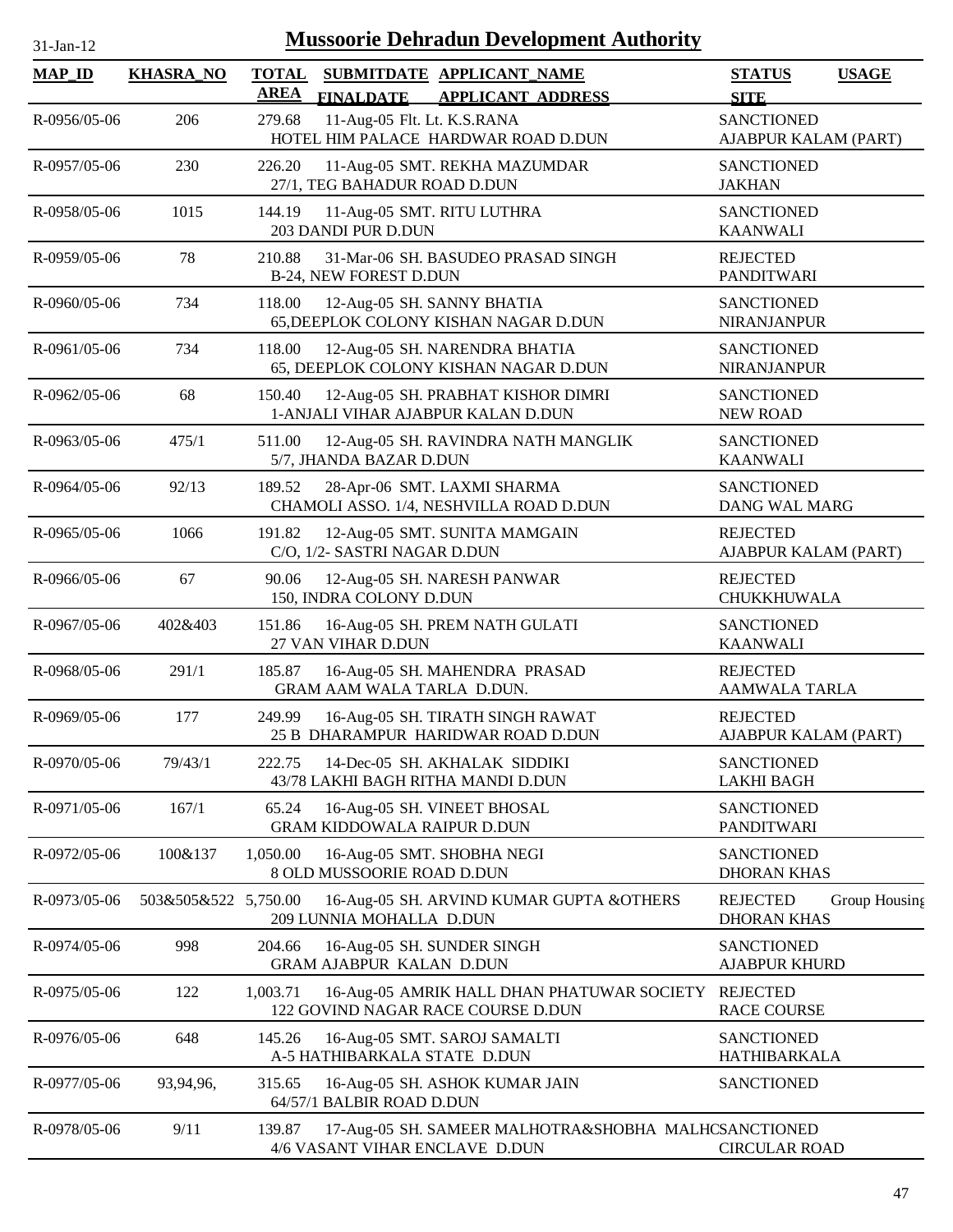| $31$ -Jan-12 |  |
|--------------|--|
|              |  |

| <b>MAP_ID</b>           | <b>KHASRA_NO</b> | <b>TOTAL</b><br>AREA                   | <b>FINALDATE</b> | SUBMITDATE APPLICANT_NAME<br><b>APPLICANT ADDRESS</b>                                 | <b>STATUS</b><br><b>SITE</b>             | <b>USAGE</b>  |
|-------------------------|------------------|----------------------------------------|------------------|---------------------------------------------------------------------------------------|------------------------------------------|---------------|
| R-0979/05-06            | 427              | 185.57                                 |                  | 17-Aug-05 SH. ARUN DUGGAL&OTHERS<br>DEV LOK II SEWLA KALAN D.DUN                      | <b>SANCTIONED</b><br><b>SEWALA KALAN</b> |               |
| R-0980/05-06            | 302              | 224.35                                 |                  | 17-Aug-05 SH. JAGAT SINGH PANWAR<br>H.N0.-302 LANE-13 VIJAY PARK EXT. D.DUN           | <b>SANCTIONED</b><br><b>KAANWALI</b>     |               |
| R-0981/05-06            | 126              | 206.32<br>3- VISHNU ROAD D.DUN         |                  | 17-Aug-05 SH. AJAY KUMAR SRIVASTAVA&YOGITA                                            | <b>SANCTIONED</b><br><b>ADOIWALA</b>     |               |
| R-0982/05-06            | 279/2            | 326.07                                 |                  | 17-Aug-05 SH. SANT SINGH<br>C/0 ARORA ASSOCIATES A-6 JANPATH SHOPPING COMPLE          | <b>SANCTIONED</b><br>NIRANJANPUR         |               |
| R-0983/05-06            | 164/1            | 316.17<br>TEACHERS COLONY F.R.I. D.DUN |                  | 17-Aug-05 MRS. MANORMA RAMOLA                                                         | <b>REJECTED</b><br><b>NATHANPUR</b>      |               |
| R-0984/05-06            | 795/2            | 17,713.10<br>153-II VASANT VIHAR D.DUN |                  | 18-Aug-05 SH. JITENDRA JOSHI&ETC                                                      | <b>REJECTED</b><br><b>KAANWALI</b>       | Group Housing |
| R-0985/05-06            | 159&160          | 268.58                                 |                  | 18-Aug-05 SH. RAMESH RAWAT&MAMTA RAWAT<br>27 NAI BASTI CHANDER ROAD D.DUN             | <b>SANCTIONED</b><br><b>CHAK RAIPUR</b>  |               |
| R-0985/05-06-EX 159&160 |                  | 0.00                                   |                  | 16-Sep-10 SH. RAMESH RAWAT&MAMTA RAWAT<br>27 NAI BASTI CHANDER ROAD D.DUN             | SANCTIONED Home<br><b>CHAK RAIPUR</b>    |               |
| R-0986/05-06            | 613              | 251.67                                 |                  | 12-Oct-06 SH. INDER SINGH BISHT<br>H.N0-26 VIDHYA VIHAR-II KARGI CHOWK D.DUN          | <b>REJECTED</b><br><b>DEHRA KHAS</b>     |               |
| R-0986/05-06-RE         | 613              | 251.67<br>$9$ -Oct-07                  |                  | SH. INDER SINGH BISHT<br>H.N0-26 VIDHYA VIHAR-II KARGI CHOWK D.DUN                    | SANCTIONED Home<br><b>DEHRA KHAS</b>     |               |
| R-0987/05-06            | 496/3            | 181.19<br>23 GOVIND GARH D.DUN         |                  | 18-Aug-05 SH. NIRMAL SINGH                                                            | <b>REJECTED</b><br><b>DHARMPUR</b>       |               |
| R-0988/05-06            | 168/1            | 331.48<br>168/1 DOBHALWALA D.DUN       |                  | 18-Aug-05 SMT. RAJESHWARI BALUNI                                                      | <b>SANCTIONED</b><br><b>DOBHALWALA</b>   |               |
| R-0989/05-06            | 37               | 121.30<br>19 NEW ROAD D.DUN            |                  | 27-May-06 SH. J.P. GAIROLA                                                            | <b>SANCTIONED</b><br>PATEL ROAD          |               |
| R-0990/05-06            | 31/21            | 341.96<br>14/1 MUNICIPAL ROAD D.DUN    |                  | 18-Aug-05 SH. RAKESH KHANNA                                                           | <b>SANCTIONED</b><br>MUNCIPAL ROAD       |               |
| R-0991/05-06            | 74               | 288.00                                 |                  | 18-Aug-05 SH. DAVINDRA SINGH CHAUHAN&ANITA<br>C/ PUNJAB NATIONAL BANK ADHOIWALA D.DUN | <b>SANCTIONED</b><br><b>CHIDOWALI</b>    |               |
| R-0992/05-06            | 748&750          | 472.86                                 |                  | 18-Aug-05 SH. ANJALI KUMAR SINGH<br>C/0 10- RAM BAGH KANWALI D.DUN                    | <b>SANCTIONED</b><br><b>KAANWALI</b>     |               |
| R-0993/05-06            | 65               | 126.14                                 |                  | 20-Aug-05 SMT. KUSUM DHYANI<br>GRAM PREM PUR MAFI KAULAGARH D.DUN                     | <b>SANCTIONED</b><br>PREMPUR MAFI (PART) |               |
| R-0994/05-06            | 83               | 139.25                                 |                  | 20-Aug-05 SH. KAMAL DUREJA<br>20 SIDHARTH ENCLAVE G.M.S. ROAD D.DUN                   | <b>SANCTIONED</b><br>NIRANJANPUR         |               |
| R-0995/05-06            | 93               | 276.64<br>37/3 GOVIND GARH D.DUN       |                  | 20-Aug-05 SMT. MITHLESH KUMARI                                                        | <b>SANCTIONED</b><br><b>KAANWALI</b>     |               |
| R-0996/05-06            | 8/125            | 131.39<br>3/4 DHAKPATTI RAJPUR D.DUN   |                  | 20-Aug-05 SH. RIJWAN UR RASHID KHAN                                                   | <b>SANCTIONED</b><br><b>DAK PATTI</b>    |               |
| R-0997/05-06            | 130              | 393.25                                 |                  | 20-Aug-05 SH. SANJAY ASWAL<br>84 VIJAY PARK BALLUPUR ROAD D.DUN                       | <b>SANCTIONED</b><br><b>KAANWALI</b>     |               |
| R-0998/05-06            | 514              | 350.59                                 |                  | 22-Aug-05 SMT. ANURADHA SHARMA<br>202 CHAMAN VIHAR GALI-N0-5 NIRANAJNPUR D.DUN        | <b>SANCTIONED</b><br><b>NIRANJANPUR</b>  |               |
| R-0998/05-06-EX         | 514              | 0.00                                   |                  | 6-Sep-10 SMT. ANURADHA SHARMA<br>202 CHAMAN VIHAR GALI-N0-5 NIRANAJNPUR D.DUN         | SANCTIONED Home<br>NIRANJANPUR           |               |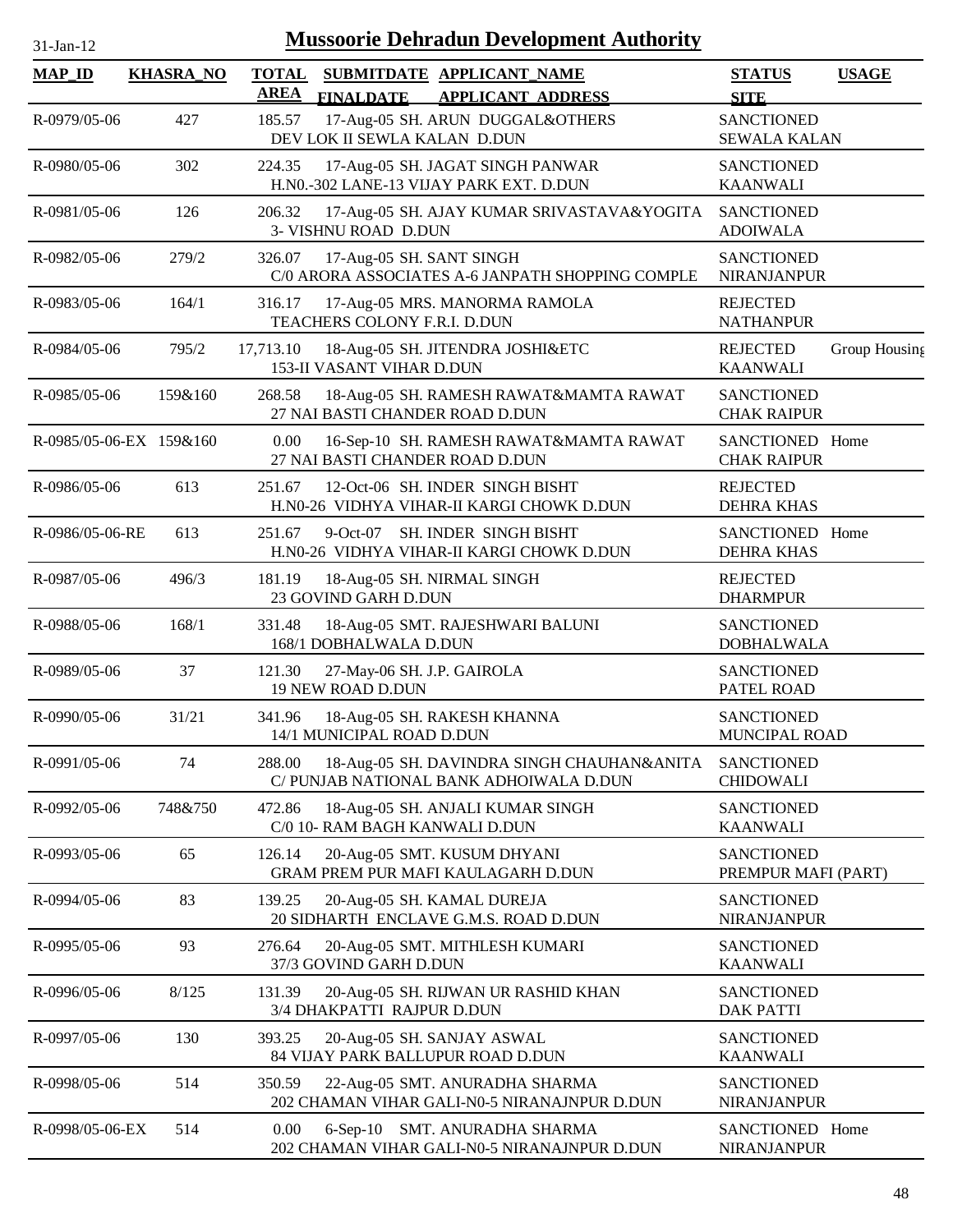| <b>Mussoorie Dehradun Development Authority</b><br>$31-Ian-12$ |                  |                                                 |                                                                                     |                                             |              |  |  |
|----------------------------------------------------------------|------------------|-------------------------------------------------|-------------------------------------------------------------------------------------|---------------------------------------------|--------------|--|--|
| <b>MAP ID</b>                                                  | <b>KHASRA_NO</b> | <b>TOTAL</b><br><b>AREA</b><br><b>FINALDATE</b> | SUBMITDATE APPLICANT_NAME<br><b>APPLICANT ADDRESS</b>                               | <b>STATUS</b><br><b>SITE</b>                | <b>USAGE</b> |  |  |
| R-0999/05-06                                                   | 273              | 192.42<br><b>GRAM SINOLA D.DUN</b>              | 22-Aug-05 SH. ANINDA LAL ROY                                                        | <b>SANCTIONED</b><br><b>SINOLA</b>          |              |  |  |
| $R-1000/05-06$                                                 | 40               | 353.84<br>12 ALKA PURI D.DUN                    | 22-Aug-05 SH. GOVIND RAM                                                            | <b>SANCTIONED</b><br><b>KAANWALI</b>        |              |  |  |
| R-1001/05-06                                                   | 59/60            | 388.00<br>59/60 GURU ROAD D.DUN                 | 22-Aug-05 BHARTI CELLULAR LTD.                                                      | <b>REJECTED</b><br><b>GURU ROAD</b>         |              |  |  |
| $R-1002/05-06$                                                 | 212              | 174.46                                          | 22-Aug-05 SH. SANJAY SHARMA<br>C/0 ASHWANI MAITHANI NEAR PANCHYATI GHAR PREMPU      | <b>REJECTED</b><br><b>KOHLUPANI</b>         |              |  |  |
| R-1003/05-06                                                   | 48               | 160.59<br><b>40 SALAWALA D.DUN</b>              | 16-Nov-05 SH. PREM SINGH                                                            | <b>SANCTIONED</b><br><b>SALAWALA</b>        |              |  |  |
| R-1004/05-06                                                   | 38               | 176.05                                          | 22-Aug-05 SH. DHARMA NAND CHAMOLA<br>27/9 CHIR BAGH GARHI CANTT D.DUN               | <b>REJECTED</b><br><b>SHAH NAGAR</b>        |              |  |  |
| $R-1005/05-06$                                                 | 290              | 181.27                                          | 22-Aug-05 SH. R.B. THAPA<br>136-A JAKHAN RAJPUR ROAD D.DUN                          | <b>REJECTED</b><br><b>JAKHAN</b>            |              |  |  |
| R-1006/05-06                                                   | 237              | 260.12<br>38/F-1 SHARANPUR ROAD D.DUN           | 22-Aug-05 SH. DEVENDRA SINGH BHANDARI                                               | <b>SANCTIONED</b><br><b>SEWALA KALAN</b>    |              |  |  |
| R-1007/05-06                                                   | 24               | 196.50                                          | 22-Aug-05 SH. RAJESHWAR DUTT SHARMA&DEEPA<br>8-5/A SBI. COLONY MOHINI ROAD D.DUN    | <b>SANCTIONED</b><br><b>CIRCULAR ROAD</b>   |              |  |  |
| R-1008/05-06                                                   | 111              | 210.10                                          | 22-Aug-05 BHARTI CELLULAR LTD.<br>111 KEWAL VIHAR ADHOIWALA D.DUN                   | <b>REJECTED</b><br><b>ADOIWALA</b>          |              |  |  |
| R-1009/05-06                                                   | 384&362          | 496.87<br>149-C RACE COURSE D.DUN               | 13-Feb-06 SH. RANBIR SINGH&GURPREET                                                 | <b>SANCTIONED</b><br><b>DEHRA KHAS</b>      |              |  |  |
| R-1010/05-06                                                   | 346              | 193.51<br>3-DAKRA D.DUN                         | 22-Aug-05 SH. SURESH CHAND BHATT                                                    | <b>SANCTIONED</b><br>HATHIBARKALA           |              |  |  |
| R-1011/05-06                                                   | 81/29            | 440.82                                          | 17-Aug-06 SH. ARMINDER SINGH<br>81/29 EAST PATEL NAGAR D.DUN                        | <b>REJECTED</b><br><b>EAST PATEL NAGER</b>  |              |  |  |
| R-1012/05-06                                                   | 543              | 379.00                                          | 23-Aug-05 SMT. LEELA NEGI<br>10/1 TEG BAHADUR ROAD D.DUN                            | <b>SANCTIONED</b><br><b>DHARMPUR</b>        |              |  |  |
| R-1013/05-06                                                   | 73               | 94.51<br>54/7 KISHAN NAGAR D.DUN                | 23-Aug-05 SMT. USHA RANI                                                            | <b>SANCTIONED</b><br><b>NIRANJANPUR</b>     |              |  |  |
| R-1013/05-06-EX                                                | 73               | 0.00<br>54/7 KISHAN NAGAR D.DUN                 | 13-Dec-10 SMT. USHA RANI                                                            | SANCTIONED Home<br><b>NIRANJANPUR</b>       |              |  |  |
| R-1014/05-06                                                   | 47               | 194.73                                          | 23-Aug-05 SH. ASHOK KUMAR<br>50-B NIMBUWALA GARHI CANTT D.DUN                       | <b>SANCTIONED</b><br>KAULAGARH MAI CHAKBH(  |              |  |  |
| R-1015/05-06                                                   | 12/23            | 105.44<br>12/23 RAJPUR D.DUN                    | 23-Aug-05 SH. SURESH KUMAR                                                          | <b>REJECTED</b><br><b>VIRGIRWALI RAJPUR</b> |              |  |  |
| R-1016/05-06                                                   | 721              | 213.74                                          | 23-Aug-05 SH. RAMAKANT SHARMA<br>R/0 SUBHASH NAGAR MAJRA D.DUN                      | <b>SANCTIONED</b><br><b>MAJRA</b>           |              |  |  |
| R-1017/05-06                                                   | 32               | 153.38<br>9/1 E.C.ROAD D.DUN                    | 23-Aug-05 SH. RAJESH VASUDEVA                                                       | <b>REJECTED</b><br><b>CHAK RAIPUR</b>       |              |  |  |
| R-1018/05-06                                                   | 193              | 296.21<br>163/1 CHUKKUWALA D.DUN                | 24-Aug-05 SH. PAWAN NEGI                                                            | <b>REJECTED</b><br><b>JAMNIWALA</b>         |              |  |  |
| R-1019/05-06                                                   | 36               | 180.70                                          | 24-Aug-05 SMT. KAMNA MALIK<br>117 KIRSHAN NAGAR EXT.D.DUN                           | <b>REJECTED</b><br><b>KISHANNAGAR</b>       |              |  |  |
| R-1020/05-06                                                   | 852              | 212.12                                          | 24-Aug-05 SMT. LUXMI DEVI BAHUGUNA<br>C/0 RAKESH NEGI DURGA ENCLAVE BANJARAWALA ROA | <b>REJECTED</b><br><b>DEHRA KHAS</b>        |              |  |  |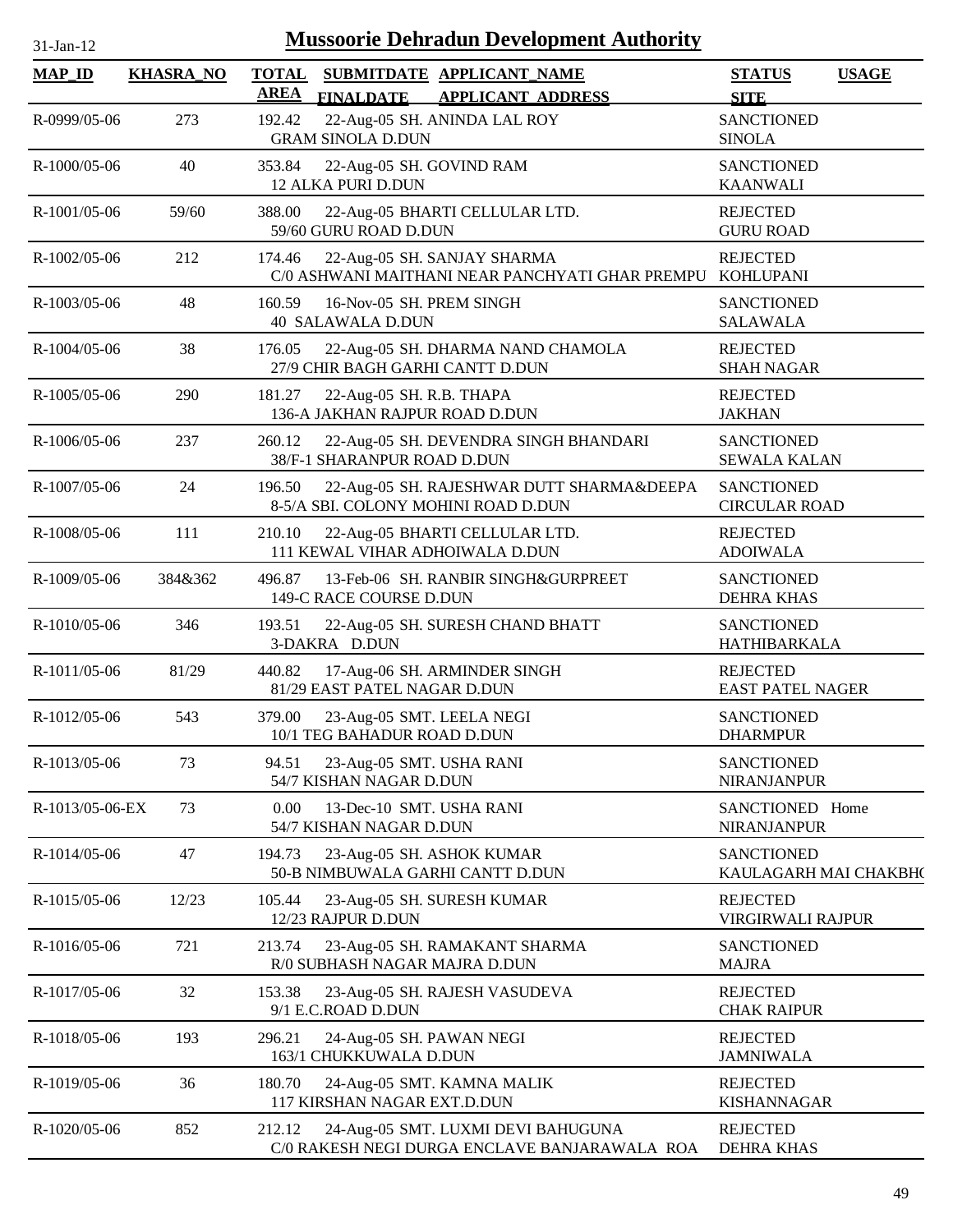| 31-Jan-12     |                  | <b>Mussoorie Dehradun Development Authority</b>                                                             |                                              |
|---------------|------------------|-------------------------------------------------------------------------------------------------------------|----------------------------------------------|
| <b>MAP_ID</b> | <b>KHASRA_NO</b> | <b>TOTAL</b><br>SUBMITDATE APPLICANT_NAME<br><b>AREA</b><br><b>FINALDATE</b><br><b>APPLICANT ADDRESS</b>    | <b>USAGE</b><br><b>STATUS</b><br><b>SITE</b> |
| R-1021/05-06  | 619              | 24-Aug-05 SMT. LATA BOHRA<br>128.69<br>130 KARGI GRANT D.DUN                                                | <b>REJECTED</b><br><b>DEHRA KHAS</b>         |
| R-1022/05-06  | 856              | 277.92<br>24-Aug-05 SMT. KANTA RAWAT<br>C/0 RAKESH NEGI DURGA ENCLAVE BANJARAWALA ROAD                      | <b>REJECTED</b><br><b>DEHRA KHAS</b>         |
| R-1023/05-06  | 68/3             | 359.55<br>24-Aug-05 SH. SURESH &RAJESH&HARISH BELWAL<br>68/3 KAULAGARH D.DUN                                | <b>SANCTIONED</b><br><b>KAULAGARH</b>        |
| R-1024/05-06  | 48               | 604.08<br>13-Apr-07 SH. LALIT KISHORE BISHT<br>108/2/3 DHARAM PUR D.DUN                                     | <b>SANCTIONED</b><br>CHAK AJABPUR KALAN      |
| R-1025/05-06  | 56               | 1,059.13<br>24-Aug-05 SH HARBANSH ANAND<br>56 LYTTON ROAD D.DUN                                             | <b>REJECTED</b><br><b>SUBHASH NAGAR</b>      |
| R-1026/05-06  | 897              | 19-Jul-06 SH SANDEEP KUMAR ARORA<br>126.75<br>WING-N0-6/13/5 PREM NAGAR D.DUN                               | <b>SANCTIONED</b><br><b>KAANWALI</b>         |
| R-1027/05-06  | 681&672          | 24-Aug-05 SH.VED PRAKASH KOTHIYAL<br>188.52<br>58/1 SINGAL MANDI-II BANJARAWALA D.DUN                       | <b>SANCTIONED</b><br><b>AJABPUR KHURD</b>    |
| R-1028/05-06  | 76/1             | 27-Oct-05 SH. R.C. JAKHWAL<br>157.98<br>76/1 NESHVILLA ROAD D.DUN                                           | <b>REJECTED</b><br><b>CHUKKHUWALA</b>        |
| R-1029/05-06  | 501              | 105.67<br>24-Aug-05 SH. V.K.SAXENA<br>Q.N0-L-51C RAILWAY UPPER DOUBLE COLONY MUSSO BUS                      | <b>SANCTIONED</b><br><b>BHARUWALA GRANT</b>  |
| R-1030/05-06  | 48               | 399.50<br>24-Aug-05 SMT. REKHA JAIN<br>37/8 SOUTH CIVIL LINE MUZZAFFAR NAGAR                                | <b>SANCTIONED</b><br><b>KAANWALI</b>         |
| R-1031/05-06  | $16-A$           | 460.04<br>24-Aug-05 SMT. NARMDA DEVI<br>16-A NEW CANTT ROAD D.DUN                                           | <b>REJECTED</b><br>NEW CANT ROAD             |
| R-1032/05-06  | $37/2 - 1$       | 24-Aug-05 LT.COL.DEEPAK BADHWAR&KIRAN BADHVSANCTIONED<br>699.20<br>37/2-1 VIJAY COLONY NEW CANTT ROAD D.DUN | <b>VIJAY COLONY</b>                          |
| R-1033/05-06  | 562&503          | 226.48<br>24-Aug-05 SMT.SATWANT KAUR&SEWA SINGH<br>18/1 LANE-N0-3 VISHWAKARMA COLONY D.DUN                  | <b>REJECTED</b><br><b>MAJRA</b>              |
| R-1034/05-06  | 475              | 180.87<br>24-Aug-05 SH. IFTKHAR AHMED<br>H.N0. MACHLI GALI DHAMAWALA D.DUN                                  | <b>SANCTIONED</b><br><b>NIRANJANPUR</b>      |
| R-1035/05-06  | 83               | 24-Aug-05 SH. RAJENDRA KUMAR<br>153.70<br>10/2 ASHIRWAD ENCLAVE CHAKRATA ROAD D.DUN                         | <b>SANCTIONED</b><br><b>NIRANJANPUR</b>      |
| R-1036/05-06  | 151              | 144.95<br>24-Aug-05 S. DIDAR SINGH<br>R/0 10- MOHINI ROAD D.DUN                                             | <b>REJECTED</b><br>AJABPUR KALAM (PART)      |
| R-1037/05-06  | 444              | 84.20<br>24-Aug-05 SH. VIPIN KUMAR JAIN<br>P-6/4 DEV PARISAR ITM QTRS LANDOUR CANTT MUSSOORI                | <b>REJECTED</b><br>NIRANJANPUR               |
| R-1038/05-06  | 184              | 296.17<br>24-Aug-05 SMT. SUSHMA PANHOTRA<br>155-A RAJPUR ROAD D.DUN                                         | <b>SANCTIONED</b><br><b>DHAKPATTI</b>        |
| R-1039/05-06  | 730/1            | 133.57<br>24-Aug-05 SMT. SHAIL SHARMA<br>149/1 BHANDARI BAGH D.DUN                                          | <b>SANCTIONED</b><br><b>MAJRA</b>            |
| R-1040/05-06  | 421&286          | 182.60<br>25-Aug-05 SH. BHARATSINGH RAWAT<br>LANE-N0-2 H0.N-22 MATA MANDIR ROAD AJABPUR KALA                | <b>REJECTED</b><br><b>HARRAWALA</b>          |
| R-1041/05-06  | 1281             | 241.55<br>25-Aug-05 SH. NARESH CHAND<br>C/0 ARORA ASSOCIATES A-6 JANPATH SHOPPING COMPLE                    | <b>SANCTIONED</b><br><b>GADHI</b> (PART)     |
| R-1042/05-06  | 417              | 226.68<br>21-Dec-05 SH. SAHADEV THAPA&OTHERS<br>23/6 A-SHAKTI COLONY HATHIBARKALAN D.DUN                    | <b>SANCTIONED</b><br>HATHIBARKALA            |
| R-1043/05-06  | 334              | 131.85<br>25-Aug-05 S. JASBIR SINGH<br>13/39 DANDIPUR MOHALLA D.DUN                                         | <b>REJECTED</b><br><b>SEWALA KALAN</b>       |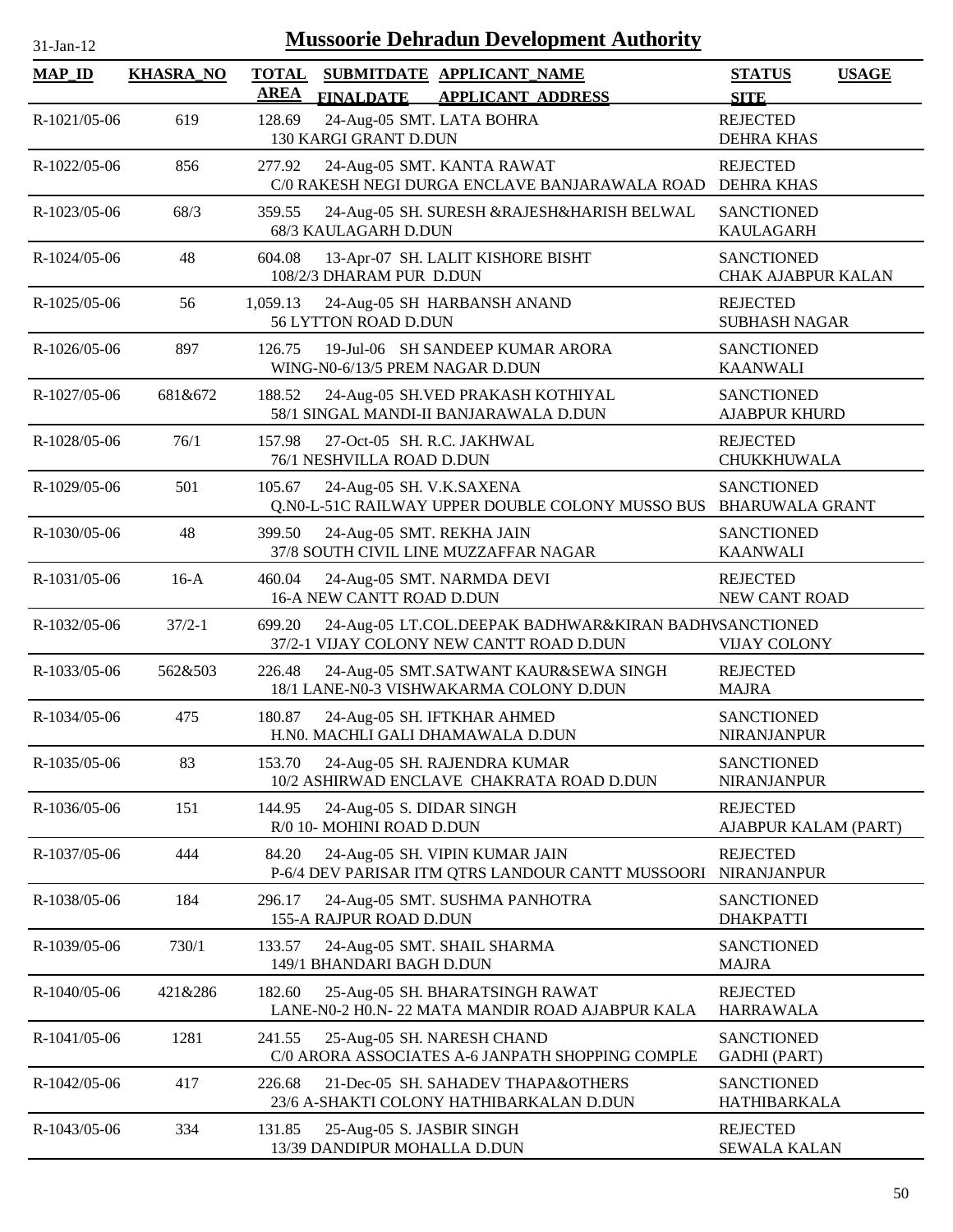| 31-Jan-12      |                  | <b>Mussoorie Dehradun Development Authority</b>                                                          |                                               |
|----------------|------------------|----------------------------------------------------------------------------------------------------------|-----------------------------------------------|
| <b>MAP_ID</b>  | <b>KHASRA_NO</b> | <b>TOTAL</b><br>SUBMITDATE APPLICANT NAME<br><b>AREA</b><br><b>APPLICANT ADDRESS</b><br><b>FINALDATE</b> | <b>STATUS</b><br><b>USAGE</b><br><b>SITE</b>  |
| R-1044/05-06   | 334              | 25-Aug-05 SMT. JOGINDER KAUR<br>131.85<br>45 WEST-II REST CAMP D.DUN                                     | <b>REJECTED</b><br><b>SEWALA KALAN</b>        |
| R-1045/05-06   | 334              | 131.85<br>25-Aug-05 SH. RAJENDER SINGH<br>R/G-36 RACE COURSE D.DUN                                       | <b>REJECTED</b><br><b>SEWALA KALAN</b>        |
| R-1046/05-06   | 334              | 25-Aug-05 SH. GURPREET SINGH<br>131.85<br><b>45 REST CAMP D.DUN</b>                                      | <b>REJECTED</b><br><b>SEWALA KALAN</b>        |
| R-1047/05-06   | 602&603          | 346.60<br>25-Aug-05 SH. D.J. MASSEY<br>BASERA BELL ROAD SOCIETY AREA CLEMENT TOWN D.D                    | <b>SANCTIONED</b><br><b>BHARUWALA GRANT</b>   |
| R-1048/05-06   | 33               | 25-Aug-05 SMT. SHAKUN<br>148.28<br><b>469 KAULAGARH ROAD D.DUN</b>                                       | <b>REJECTED</b><br><b>CHAI BAGH KAULAGARH</b> |
| R-1049/05-06   | 1560             | 247.49<br>26-Aug-05 SHRI. GANESH SINGH<br><b>RAIPUR DEHRADUN</b>                                         | <b>REJECTED</b><br><b>RAIPUR</b>              |
| R-1050/05-06   | 63               | 26-Aug-05 SMT. E.P. SHARP<br>72.07<br>63 NESHVILLA ROAD D.DUN                                            | <b>SANCTIONED</b><br><b>NESHVILLA ROAD</b>    |
| R-1051/05-06   | 95/90            | 64.47<br>26-Aug-05 SH. BENI DHAR BAHUGUNA<br>229 CHUKKUWALA D.DUN                                        | <b>REJECTED</b><br>CHUKKHUWALA                |
| R-1052/05-06   | 757              | 102.60<br>26-Aug-05 SH. KAMLA SONI<br>R/0 9 KANWALI ROAD D.DUN                                           | <b>REJECTED</b><br><b>DEHRA KHAS</b>          |
| R-1053/05-06   | 658              | 26-Aug-05 SH. GUL SHER ALI<br>150.55<br>GULSHER ALI TURNER ROAD CLEMENT TOWN D.DUN                       | <b>SANCTIONED</b><br><b>MAJRA</b>             |
| R-1054/05-06   | 719              | 126.71<br>26-Aug-05 SMT. REENA JAIN<br>381 SATYA VIHAR VIJAY PARK D.DUN                                  | <b>SANCTIONED</b><br><b>MAJRA</b>             |
| R-1055/05-06   | 443              | 12-Jan-07 DR. V.K. AGGARWAL<br>285.73<br>38/-F/1 SAHARANPUR CHOWK ARHAT BAZAR D.DUN                      | <b>PENDING</b><br><b>DHORAN KHAS</b>          |
| R-1056/05-06   | 719              | 204.38<br>26-Aug-05 SH. RAJEEV ROSHAN AGGARWAL&OTHERSSANCTIONED<br>4/1 PARK ROAD D.DUN                   | <b>MAJRA</b>                                  |
| $R-1057/05-06$ | 279              | 247.30<br>26-Aug-05 SH. DEVENDER KUMAR JINDAL&OTHERS SANCTIONED<br>71 JANDHA MOHALLA D.DUN               | <b>NIRANJANPUR</b>                            |
| R-1058/05-06   | 39               | 26-Aug-05 SH. GURINDER PAL SINGH<br>890.63<br>A-6 JANPATH SHOPPING COMPLEX BINDAL BRIDGE D.DUN           | <b>REJECTED</b><br><b>THANI GAON</b>          |
| R-1059/05-06   | 52               | 116.22<br>26-Aug-05 SH. RAJ KUMAR MITTAL<br>54 DISPENSARY ROAD D.DUN                                     | <b>REJECTED</b><br><b>LITTAN ROAD</b>         |
| R-1060/05-06   | 52               | 113.57<br>26-Aug-05 SH. MOHIT MITTAL<br>54 DISPENSARY ROAD D.DUN                                         | <b>REJECTED</b><br><b>LITTAN ROAD</b>         |
| R-1061/05-06   | 52               | 116.50<br>$8-Jun-06$<br>SH. RAJ KUMAR MITTAL<br>54 DISPENSARY ROAD D.DUN                                 | <b>REJECTED</b><br><b>LITTAN ROAD</b>         |
| R-1062/05-06   | 52               | 102.20<br>26-Aug-05 SH. KAMAL MITTAL<br>54 DISPENSARY ROAD D.DUN                                         | <b>REJECTED</b><br><b>LITTAN ROAD</b>         |
| R-1063/05-06   | 1499/2           | 131.75<br>26-Aug-05 SH. RAJENDRA KUMAR&OTHERS<br>111 DRON PURI G.M.S. ROAD D.DUN                         | <b>SANCTIONED</b><br><b>KAANWALI</b>          |
| R-1064/05-06   | 159/2            | 329.00<br>26-Aug-05 SH. RAMESH CHAND<br><b>GRAM PANDITWARI MAFFI D.DUN</b>                               | <b>REJECTED</b><br>PANDITWADI MAFI            |
| R-1065/05-06   | 279/2            | 335.00<br>26-Aug-05 SH. ANIL KUMAR SINGH<br>TYPE 1V/1 18 E.C.ROAD HYDEL COLONY D.DUN                     | <b>SANCTIONED</b><br><b>NIRANJANPUR</b>       |
| R-1066/05-06   | 195              | 196.23<br>26-Aug-05 SH. ANUJ SINGHAL<br>199/2 RAJPUR ROAD D.DUN                                          | <b>SANCTIONED</b><br><b>RAJ PUR ROAD</b>      |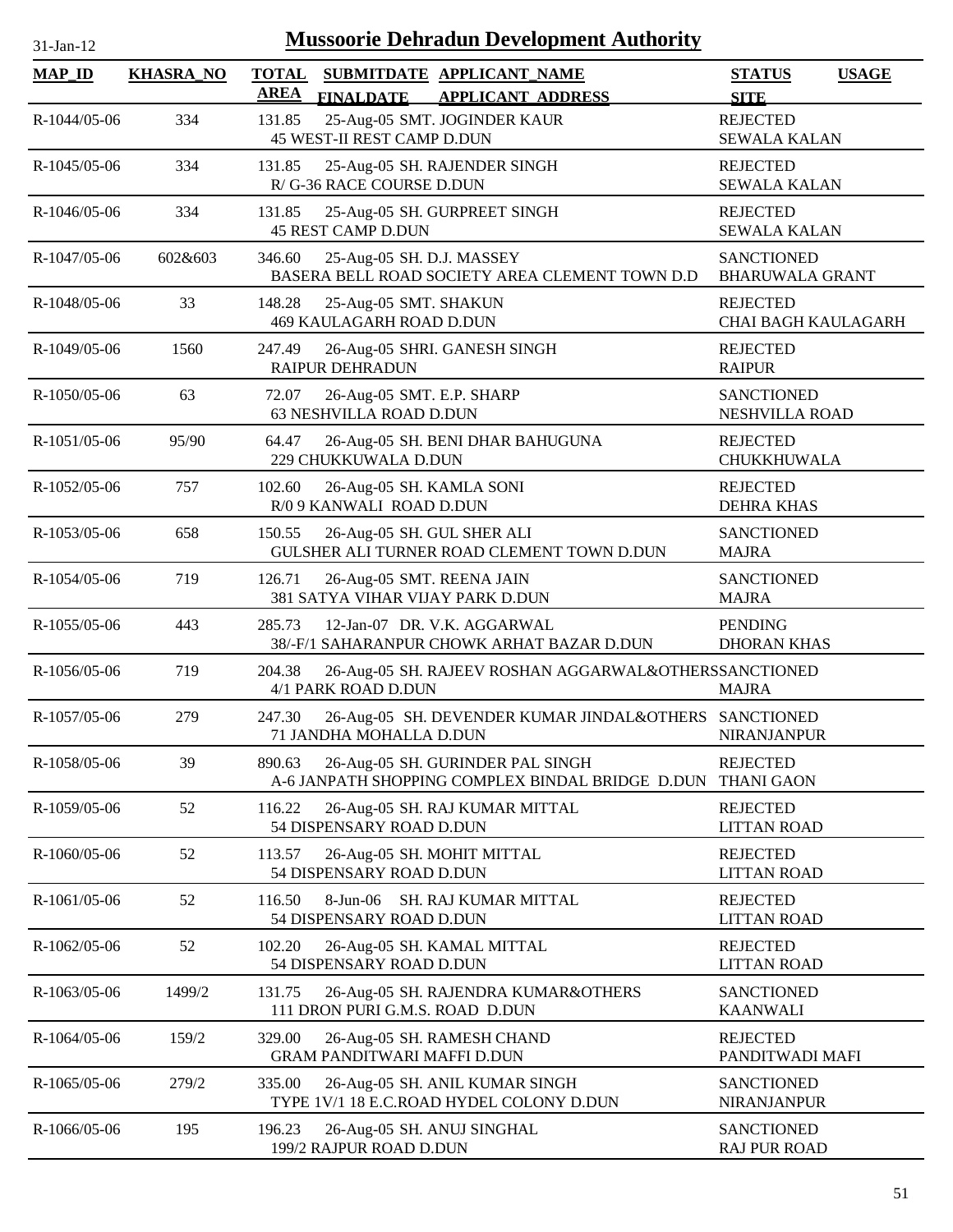| 31-Jan-12      |                  |                             |                                                    | <b>Mussoorie Dehradun Development Authority</b>                                                        |                                           |               |
|----------------|------------------|-----------------------------|----------------------------------------------------|--------------------------------------------------------------------------------------------------------|-------------------------------------------|---------------|
| <b>MAP_ID</b>  | <b>KHASRA_NO</b> | <b>TOTAL</b><br><b>AREA</b> | <b>FINALDATE</b>                                   | SUBMITDATE APPLICANT NAME<br><b>APPLICANT ADDRESS</b>                                                  | <b>STATUS</b><br><b>SITE</b>              | <b>USAGE</b>  |
| R-1067/05-06   | 195              | 194.38                      | 199/2 RAJPUR ROAD D.DUN                            | 26-Aug-05 SMT. MEENAKSHI SINGHAL                                                                       | <b>SANCTIONED</b><br><b>RAJ PUR ROAD</b>  |               |
| $R-1068/05-06$ | 195              | 195.62                      | 195 RAJPUR ROAD D.DUN                              | 26-Aug-05 SH. ANUJ AGGARWAL                                                                            | <b>SANCTIONED</b><br><b>RAJ PUR ROAD</b>  |               |
| R-1069/05-06   | 195              | 197.13                      | 195 RAJPUR ROAD D.DUN                              | 26-Aug-05 SH. AMIT AGGARWAL                                                                            | <b>SANCTIONED</b><br><b>RAJ PUR ROAD</b>  |               |
| R-1070/05-06   | 166              | 16,201.51                   |                                                    | 26-Aug-05 HARE KRISHNA TOURISM DEVEL.LTD<br>57/19 SHIVA PALACE SHOP-18 FIRST FLOOR RAJPUR ROAD L MALSI | <b>REJECTED</b>                           | Group Housing |
| R-1071/05-06   | 79               | 158.85                      | 2 SALAWALA D.DUN                                   | 17-Feb-06 SH. MURLI SINGH MARTOLIA                                                                     | <b>SANCTIONED</b><br>CHUKKHUWALA MAICHAK  |               |
| R-1072/05-06   | 70               | 165.40                      |                                                    | 21-Jun-06 SH.BIKRAM SINGH RANA<br>1A/5 TEG BAHADUR ROAD ARAGHAR D.DUN                                  | <b>SANCTIONED</b><br><b>SHAH NAGAR</b>    |               |
| R-1073/05-06   | 141              | 192.97                      | 84 TARLI KANDOLI D.DUN                             | 29-Aug-05 SH. VEER PAL SINGH                                                                           | <b>SANCTIONED</b><br><b>KANDOLI</b>       |               |
| R-1074/05-06   | 52               | 273.12                      | 30-Dec-05 SARDARI LAL<br>52 DANDIPUR MOHALLA D.DUN |                                                                                                        | <b>SANCTIONED</b><br>DANDI PUR MOHLLA     |               |
| R-1075/05-06   | 86               | 181.83                      |                                                    | 29-Aug-05 SH. PADAM SINGH PUSPWAN<br>J-5-T-3/ SANCHAR VIHAR COLONY INDIRA COLONY D.DUN. AJABPUR KHURD  | <b>REJECTED</b>                           |               |
| R-1076/05-06   | 96/5             | 124.72                      | 96/5 VIJAY PARK D.DUN                              | 29-Aug-05 SH. PAWAN KUMAR MAHENDRU                                                                     | <b>SANCTIONED</b><br><b>KAANWALI</b>      |               |
| R-1077/05-06   | 34               | 180.55                      | 10 TURNER ROAD KRISHNA PCO D.DUN                   | 29-Aug-05 SMT. POONAM SINGH RATHORE                                                                    | <b>SANCTIONED</b><br><b>PITHUWALA</b>     |               |
| R-1078/05-06   | 1087             | 62.04                       | 72 BALLUPUR D.DUN                                  | 29-Aug-05 SMT. KANTA PRAKASH                                                                           | <b>REJECTED</b><br><b>GADHI</b> (PART)    |               |
| R-1079/05-06   | 481              | 237.22                      |                                                    | 29-Aug-05 SMT. KAMLA MEHRA<br>L-2/79 MDDA. COLONY KEDAR PURAM D.DUN                                    | <b>SANCTIONED</b><br>AJABPUR KALAM (PART) |               |
| R-1080/05-06   | 1403             | 150.00                      |                                                    | 29-Aug-05 SH. JITENDAR SINGH<br>1/18-A ASHIRWAD ENCLAVE CHAKRATA ROAD D.DUN                            | <b>SANCTIONED</b><br><b>PONDHA</b>        |               |
| R-1081/05-06   | 1323             | 150.00                      | 29-Aug-05 SH. OMKAR SINGH                          | 1/18A ASHIRWAD ENCLAVE CHAKRATA ROAD D.DUN                                                             | <b>SANCTIONED</b><br><b>PONDHA</b>        |               |
| R-1082/05-06   | 1425             | 150.00                      | 29-Aug-05 SH. M.S. MATHUR                          | 1/18A ASHIRWAD ENCLAVE CHAKRATA ROAD D.DUN                                                             | <b>SANCTIONED</b><br><b>PONDHA</b>        |               |
| R-1083/05-06   | 1425             | 150.00                      | 29-Aug-05 SMT. REKHA                               | 1/18A ASHIRWAD ENCLAVE CHAKRATA ROAD D.DUN                                                             | <b>SANCTIONED</b><br><b>PONDHA</b>        |               |
| R-1084/05-06   | 1403             | 150.00                      | 29-Aug-05 SH. VIKRAM SINGH                         | 1/18A ASHIRWAD ENCLAVE CHAKRATA ROAD D.DUN                                                             | <b>SANCTIONED</b><br><b>PONDHA</b>        |               |
| R-1085/05-06   | 1403             | 150.00                      |                                                    | 29-Aug-05 SMT. AVINASH KAUR<br>1/18A ASHIRWAD ENCLAVE CHAKRATA ROAD D.DUN                              | <b>SANCTIONED</b><br><b>PONDHA</b>        |               |
| R-1086/05-06   | 9/7              | 233.80                      |                                                    | 29-Aug-05 SH. SANJEEV KHANNA<br>9/7 NARENDRA DEV MARG E.C.ROAD D.DUN                                   | <b>SANCTIONED</b><br>MUNCIPAL ROAD        |               |
| R-1087/05-06   | $5/2$            | 208.18                      |                                                    | 30-Aug-05 SH. HIMANSHU J. ARORA<br>C/0 ABC SAHASTRADHARA ROAD D.DUN                                    | <b>SANCTIONED</b><br><b>ADOIWALA</b>      |               |
| R-1088/05-06   | 349/1&348        | 335.45                      | 28-Jun-06 SH. RAM LAL                              | TAPOVAN ENCLAVE TARLA AMM WALA CROSS-N0-1 D.DU                                                         | <b>REJECTED</b><br>AAMWALA TARLA          |               |
| R-1089/05-06   | 1018/127         | 103.68                      |                                                    | 30-Aug-05 SH. HEMANT KUMAR JOSHI<br>L-31-A LOWER RAILWAY COLONY D.DUN                                  | <b>SANCTIONED</b><br><b>SEWALA KALAN</b>  |               |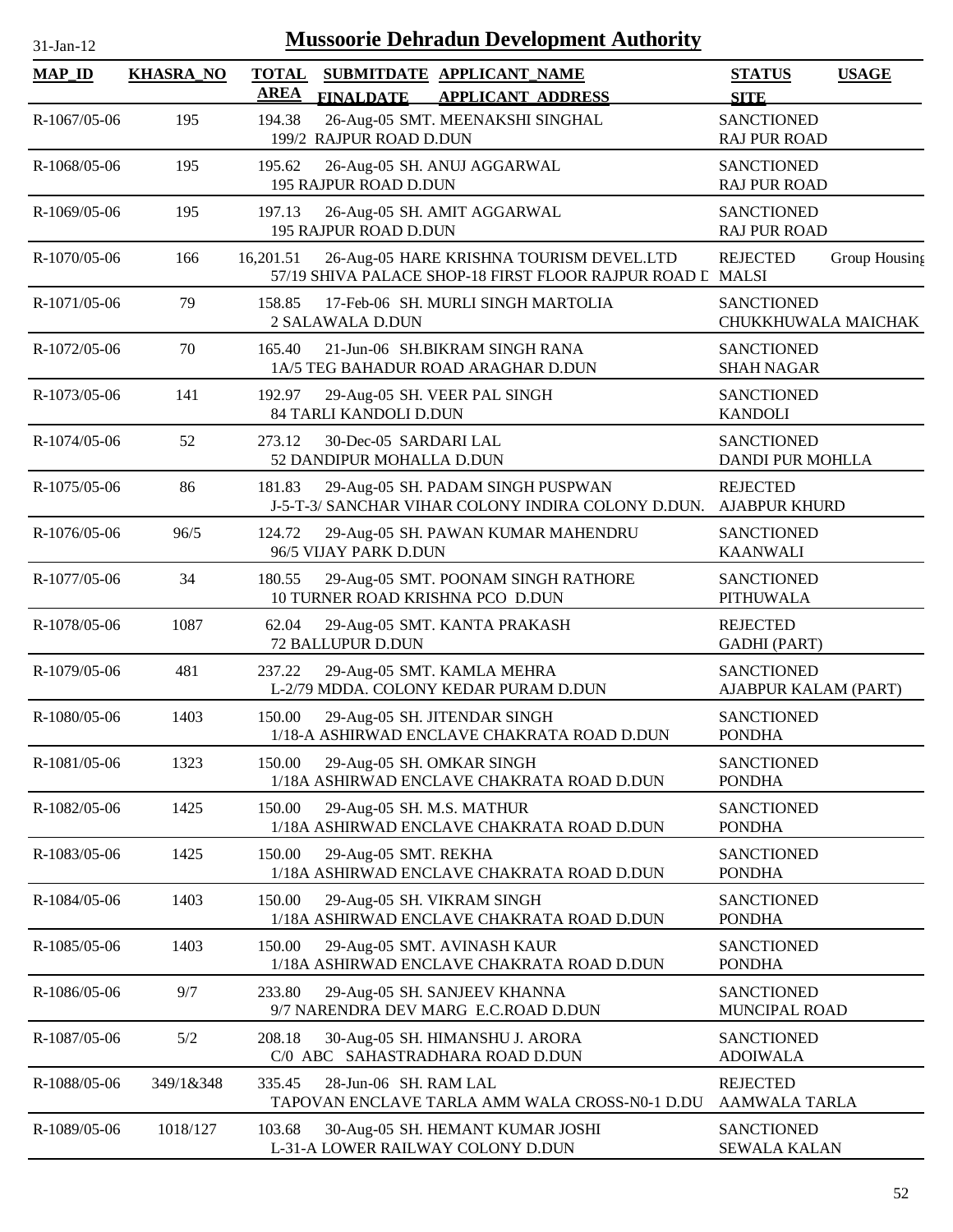| $31-Jan-12$         |                  | <b>Mussoorie Dehradun Development Authority</b>                                                          |                                                        |
|---------------------|------------------|----------------------------------------------------------------------------------------------------------|--------------------------------------------------------|
| $MAP$ <sub>ID</sub> | <b>KHASRA_NO</b> | <b>TOTAL</b><br>SUBMITDATE APPLICANT NAME<br><b>AREA</b><br><b>FINALDATE</b><br><b>APPLICANT ADDRESS</b> | <b>STATUS</b><br><b>USAGE</b><br><b>SITE</b>           |
| R-1090/05-06        | 193              | 30-Aug-05 SH. SWARAJ KRISHNA BHARTARI<br>260.54<br>C/0 RAJIV BHARTARI 50 ANSAL GREEN VALLY JAKHAN D.     | <b>SANCTIONED</b><br><b>JAKHAN</b>                     |
| R-1091/05-06        | 958              | 209.74<br>30-Aug-05 SH. PRATAP SINGH BISHT<br>NIRMATA HOTEL HIM PALACE HARIDWAR ROAD D.DUN               | <b>REJECTED</b><br>AJABPUR KALAM (PART)                |
| R-1092/05-06        | 165              | 30-Aug-05 SH. DINESH KUMAR DIMRI<br>194.51<br>NIRMATA HOTEL HIM PALACE HARIDWAR ROAD D.DUN               | <b>REJECTED</b><br><b>AARAGARH</b>                     |
| R-1093/05-06        | 7/10             | 114.06<br>30-Aug-05 SH. SUMIT KAMBOJ<br>NIRMATA HOTEL HIM PALACE HARIDWAR ROAD D.DUN                     | <b>REJECTED</b><br><b>RAJ PUR ROAD</b>                 |
| R-1094/05-06        | 46               | 30-Aug-05 SMT. KIRAN ANAND<br>134.10<br>GOVIND NAGAR RACE COURSE D.DUN                                   | <b>REJECTED</b><br><b>MOTI BAZAR</b>                   |
| R-1095/05-06        | 212              | 1,809.78<br>30-Aug-05 SH. R.S.SIBAL&OTHERS<br>R/0 A-B KAILASH COLONY NEW DELHI                           | <b>SANCTIONED</b><br><b>DAK PATTI</b>                  |
| R-1095/05-06-EX     | 212              | 0.00<br>28-Aug-10 SH. R.S.SIBAL&OTHERS<br>R/0 A-B KAILASH COLONY NEW DELHI                               | SANCTIONED Home<br><b>DAK PATTI</b>                    |
| R-1096/05-06        | 1398             | 30-Aug-05 SH. BALRAJ SINGH<br>150.00<br>1/18A ASHIRWAD ENCLAVE D.DUN                                     | <b>SANCTIONED</b><br><b>PONDHA</b>                     |
| R-1097/05-06        | 1398             | 150.00<br>30-Aug-05 SMT. ANITA<br>1/18A ASHIRWAD ENCLAVE D.DUN                                           | <b>SANCTIONED</b><br><b>PONDHA</b>                     |
| R-1098/05-06        | 1403             | 150.00<br>30-Aug-05 KM. SONU<br>1/18A ASHIRWAD ENCLAVE D.DUN                                             | <b>SANCTIONED</b><br><b>PONDHA</b>                     |
| R-1099/05-06        | 523              | 3,497.04<br>30-Aug-05 SMT. INDIRA DEVI & OTHERS<br>GRAM ADHOIWALA D.DUN.                                 | <b>REJECTED</b><br>Group Housing<br><b>DHORAN KHAS</b> |
| R-1100/05-06        | 689              | 30-Aug-05 SH. KIRAT RAM NAUGAI<br>253.00<br>C/0 URJA BHAWAN KANWALI D.DUN                                | <b>REJECTED</b><br><b>KAANWALI</b>                     |
| R-1101/05-06        | 1403             | 150.00<br>30-Aug-05 SMT.MUNES<br>1/18A ASHIRWAD ENCLAVE D.DUN                                            | <b>SANCTIONED</b><br><b>PONDHA</b>                     |
| $R-1102/05-06$      | 1398             | 150.00<br>30-Aug-05 SH. NARENDAR SINGH<br>1/18A ASHIRWAD ENCLAVE D.DUN                                   | <b>SANCTIONED</b><br><b>PONDHA</b>                     |
| R-1103/05-06        | 67/61            | 116.35<br>30-Aug-05 SH. H.S. BRAR<br>67/35 TYAGI ROAD D.DUN                                              | <b>SANCTIONED</b><br><b>TYAGI ROAD</b>                 |
| R-1104/05-06        | 399              | 448.17<br>31-Aug-05 M/S HARMONY TREE GOLD P.LTD<br>SH. KISHORE KUMAR GAGATE SHIVPURI COLONY MOHINI I     | <b>REJECTED</b><br><b>JAKHAN</b>                       |
| R-1105/05-06        | 1114/2           | 300.05<br>31-Aug-05 SH.OM PRAKASH BHATT<br><b>GRAM AJABPUR KALAN D.DUN</b>                               | <b>REJECTED</b><br>AJABPUR KALAM (PART)                |
| R-1106/05-06        | 849              | 5-Jul-06<br>241.83<br><b>SH. VINOD GAUR</b><br>CHAMOLI ASSOCIATES 1/4 NESHVILLA ROAD D.DUN               | <b>SANCTIONED</b><br>AJABPUR KALAM (PART)              |
| R-1107/05-06        | 78               | 11-Dec-06 SURENDRA PRASAD MAITHANI<br>204.42<br>H.N0- 46/1 BLOCK-I CHUKKUWALA D.DUN                      | <b>SANCTIONED</b><br><b>PANDITWARI</b>                 |
| R-1108/05-06        | 480              | 193.28<br>31-Aug-05 SH. V.V. UNIYAL<br>CHAMOLI ASSOCIATES 1/4 NESHVILLA ROAD D.DUN                       | <b>REJECTED</b><br><b>BADRIPUR</b>                     |
| R-1109/05-06        | $20\,$           | 283.27<br>31-Aug-05 SH. JOSEPH MACGREGOR<br>11/28 KISHAN NAGAR D.DUN                                     | <b>SANCTIONED</b><br><b>KAULAGARH</b>                  |
| R-1110/05-06        | 102              | 16-Jan-06 SH. HEM SINGH<br>227.00<br>D1/6 VIGAN VIHAR IRDE RAIPUR ROAD D.DUN                             | <b>SANCTIONED</b><br>MDDA COLONY DALANWAI              |
| R-1111/05-06        | 473              | 210.22<br>31-Aug-05 SMT. SHOBHA PANWAR<br>G-44 IIP COLONY MOHAKAMPUR D.DUN                               | <b>REJECTED</b><br><b>NATHANPUR</b>                    |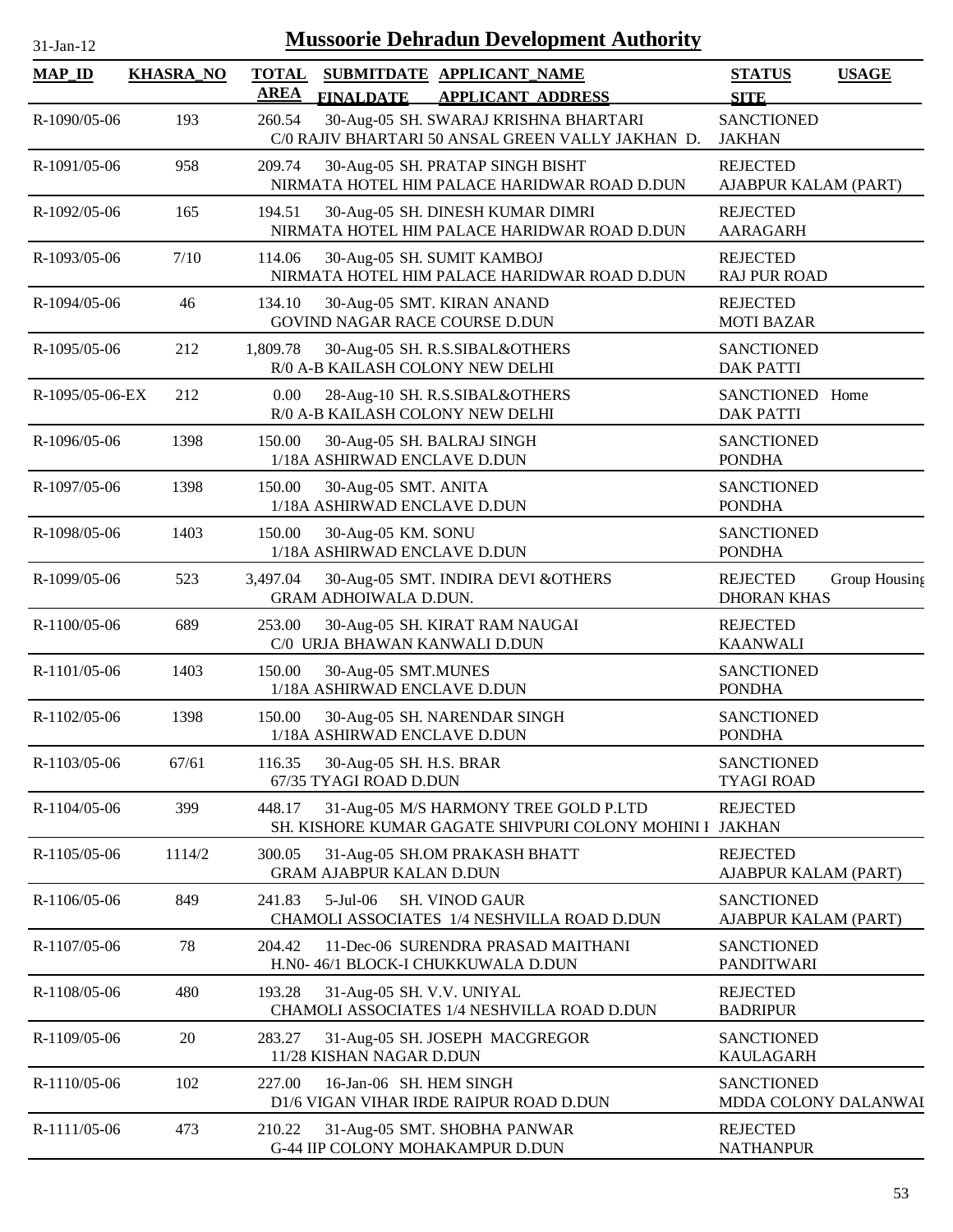| 31-Jan-12     | <b>Mussoorie Dehradun Development Authority</b> |                             |                                                                                                     |                                              |  |  |  |  |
|---------------|-------------------------------------------------|-----------------------------|-----------------------------------------------------------------------------------------------------|----------------------------------------------|--|--|--|--|
| <b>MAP_ID</b> | <b>KHASRA_NO</b>                                | <b>TOTAL</b><br><b>AREA</b> | SUBMITDATE APPLICANT_NAME<br><b>FINALDATE</b><br><b>APPLICANT ADDRESS</b>                           | <b>STATUS</b><br><b>USAGE</b><br><b>SITE</b> |  |  |  |  |
| R-1112/05-06  | 111                                             | 706.00                      | 31-Aug-05 SH. RAJEEV RASTOGI& ASHISH RASTOGI<br>56 MEEDO COMPLEX SAHARANPUR ROAD D.DUN              | <b>SANCTIONED</b><br><b>KANDOLI</b>          |  |  |  |  |
| R-1113/05-06  | 33                                              | 132.48                      | 31-Aug-05 SH. PREM SWARUP KUKRETI<br>56 MEEDO COMPLEX SAHARANPUR ROAD D.DUN                         | <b>SANCTIONED</b><br><b>LAXMAN CHOWK</b>     |  |  |  |  |
| R-1114/05-06  | 721                                             | 192.33                      | 31-Aug-05 SH. RISHI PAL<br>56 MEEDO COMPLEX SAHARANPUR ROAD D.DUN                                   | <b>SANCTIONED</b><br><b>MAJRA</b>            |  |  |  |  |
| R-1115/05-06  | 1079/1                                          | 354.64                      | 31-Aug-05 SH. LAXMAN SINGH BISHT<br>28/300 BALLUPUR NEAR ONGC HOSPITAL D.DUN                        | <b>SANCTIONED</b><br><b>GARHI</b>            |  |  |  |  |
| R-1116/05-06  | 403                                             | 364.43                      | 31-Aug-05 SH. AMAR DEV DOBHAL<br>D-16 VASANT VIHAR ENCLAVE KANWALI D.DUN                            | <b>SANCTIONED</b><br><b>KAANWALI</b>         |  |  |  |  |
| R-1117/05-06  | 130/120/83                                      | 117.39                      | 31-Aug-05 SH. JAI BHAGWAN GOYAL&OTHERS<br>118/54 CHAKRATA ROAD SAYYAD MOHALLA D.DUN                 | <b>SANCTIONED</b><br>SAYYAD MOHALLA          |  |  |  |  |
| R-1118/05-06  | 125                                             | 146.64                      | 31-Aug-05 SMT. HEM PRABHA<br>H.N0-1/3 B ONGC COLONY D.DUN                                           | <b>REJECTED</b><br>KAULAGARH MAI CHAKBH(     |  |  |  |  |
| R-1119/05-06  | 960/2                                           | 124.98                      | 31-Aug-05 SH. RAKESH THAPA<br><b>GRAM RAIPUR ROAD D.DUN</b>                                         | <b>REJECTED</b><br><b>RAIPUR</b>             |  |  |  |  |
| R-1120/05-06  | 1172                                            | 209.10                      | 31-Aug-05 SH. RAJENDRA PAL<br>80 RAM VIHAR KAULAGARH D.DUN                                          | <b>SANCTIONED</b><br><b>GARHI</b>            |  |  |  |  |
| R-1121/05-06  | 532                                             | 470.07                      | 31-Aug-05 DR. DAMINI SHARMA<br>293/9 MOHIT NAGAR D.DUN                                              | <b>REJECTED</b><br><b>KAANWALI</b>           |  |  |  |  |
| R-1122/05-06  | 1437                                            | 150.00                      | 31-Aug-05 SMT. SATYAWATI<br>1/18A ASHIRWAD ENCLAVE D.DUN                                            | <b>SANCTIONED</b><br><b>PONDHA</b>           |  |  |  |  |
| R-1123/05-06  | 1403                                            | 150.00                      | 31-Aug-05 KM. JAGWATI DEVI<br>1/18A ASHIRWAD ENCLAVE D.DUN                                          | <b>SANCTIONED</b><br><b>PONDHA</b>           |  |  |  |  |
| R-1124/05-06  | 59                                              | 88.46                       | 31-Aug-05 SH. NANIL BARTHWAL<br>59/II CHUKKUWALA D.DUN                                              | <b>REJECTED</b><br>CHUKKHUWALA               |  |  |  |  |
| R-1125/05-06  | 376                                             | 353.15                      | 31-Aug-05 BHARATI TELEVENTURE LTD.<br>VILLAGE- SYAMPUR P.O.-AMBIWALA PREM NAGAR D.DUN ARCADIA GRANT | <b>REJECTED</b>                              |  |  |  |  |
| R-1126/05-06  | 92                                              | 21.63                       | 31-Aug-05 SH. VINOD KUMAR<br>92 DANGWAL MARG D.DUN                                                  | <b>REJECTED</b><br>DANG WAL MARG             |  |  |  |  |
| R-1127/05-06  | $3-B$                                           | 73.81                       | 31-Aug-05 SH. JAGDISH PAL WASON&SURESH KUMARREJECTED<br>3-B RACE COURSE D.DUN                       | <b>RACE COURSE</b>                           |  |  |  |  |
| R-1128/05-06  | 340/1                                           | 202.13                      | 1-Sep-05 SMT. RAKHI JAIN<br>10 RAMESHWAR MOHALLA D.DUN                                              | <b>SANCTIONED</b><br><b>JAKHAN</b>           |  |  |  |  |
| R-1129/05-06  | 580                                             | 229.92                      | 1-Sep-05 SH. SATISH SHARMA<br>SPORT OFFICE PARED GROUND D.DUN                                       | <b>REJECTED</b><br><b>AAMWALA TARLA</b>      |  |  |  |  |
| R-1130/05-06  | 184                                             | 221.18                      | 1-Sep-05 SMT. ROMA SHARMA<br>C/0 AKSHAY NARAIN 184 RAJPUR ROAD D.DUN                                | <b>SANCTIONED</b><br><b>RAJPUR ROAD</b>      |  |  |  |  |
| R-1131/05-06  | 705                                             | 172.80                      | 1-Sep-05 SH. BRIJ MOHAN<br>75 MOTI BAZAR NAHAR WALI GALI D.DUN                                      | <b>REJECTED</b><br><b>DEHRA KHAS</b>         |  |  |  |  |
| R-1132/05-06  | 130                                             | 238.38                      | 1-Sep-05 SH. SURESH CHAND<br>YAMUNA COLONY D.DUN                                                    | <b>SANCTIONED</b><br><b>MAJRA</b>            |  |  |  |  |
| R-1133/05-06  | 406                                             | 92.83                       | 1-Sep-05 SH. NARESH KUMAR VERMA<br>P-II/145 YAMUNA COLONY D.DUN                                     | <b>REJECTED</b><br><b>NIRANJANPUR</b>        |  |  |  |  |
| R-1134/05-06  | 1225                                            | 265.70                      | 1-Sep-05 SMT. AMRIT KAUR<br>229 STREET-N0-5 RAJENDER NAGAR D.DUN                                    | <b>SANCTIONED</b><br><b>GARHI</b>            |  |  |  |  |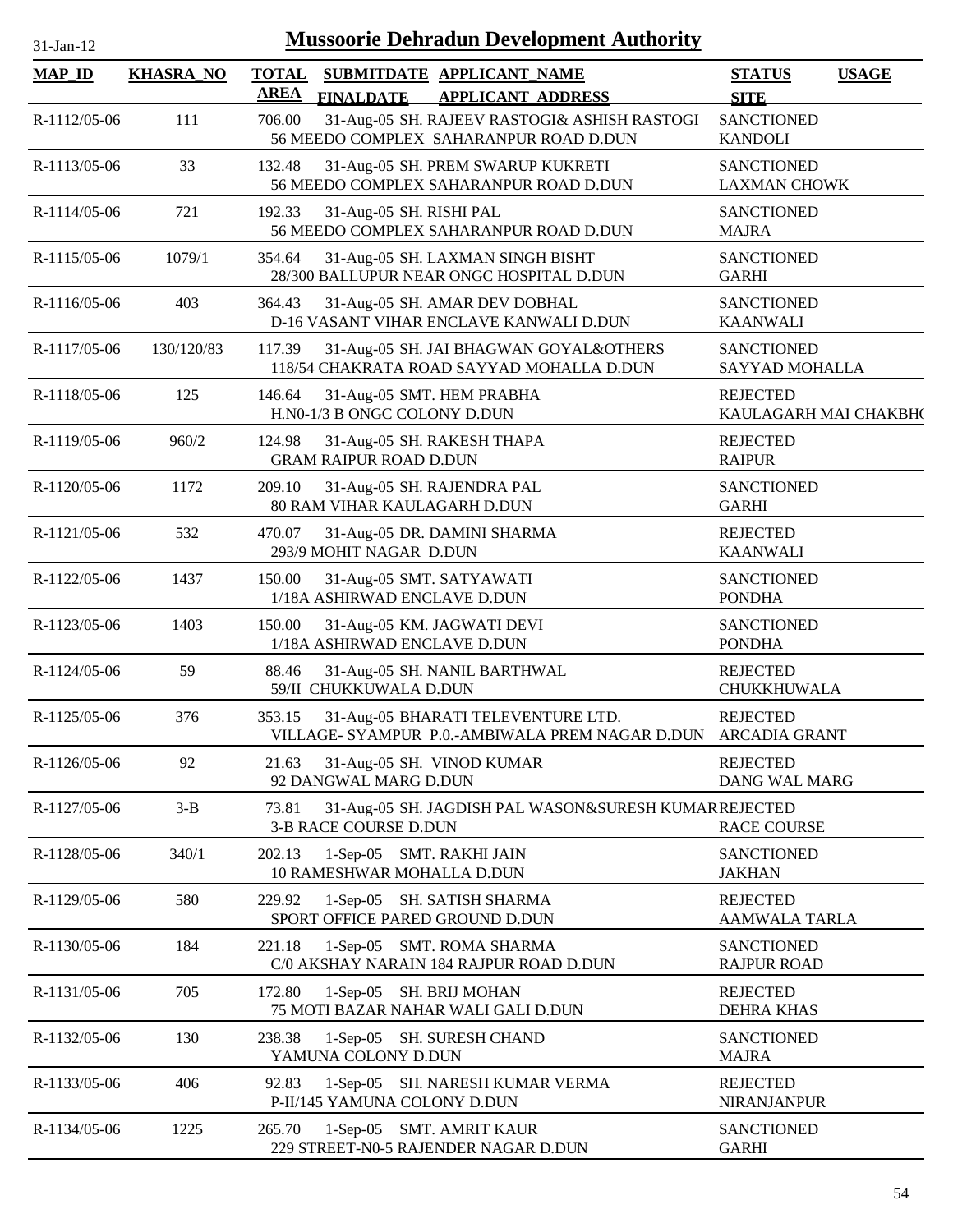| $31$ -Jan-12 |  |
|--------------|--|
|              |  |

| <b>MAP_ID</b>   | <b>KHASRA_NO</b> | <b>TOTAL</b>          |                                                         | SUBMITDATE APPLICANT NAME                                                                   | <b>STATUS</b>                                      | <b>USAGE</b> |
|-----------------|------------------|-----------------------|---------------------------------------------------------|---------------------------------------------------------------------------------------------|----------------------------------------------------|--------------|
| R-1135/05-06    | 100/4            | <b>AREA</b><br>109.00 | <b>FINALDATE</b><br>C/0 66 PANDITWARI D.DUN             | <b>APPLICANT ADDRESS</b><br>13-Jan-06 SMT.ANEET JUNEJA                                      | <b>SITE</b><br><b>SANCTIONED</b><br>NESHVILLA ROAD |              |
| R-1136/05-06    | 1398             | 150.00                | 1-Sep-05 SMT. SANDHYA<br>1/18A ASHIRWAD ENCLAVE D.DUN   |                                                                                             | <b>SANCTIONED</b><br><b>PONDHA</b>                 |              |
| R-1137/05-06    | 1403             | 150.00                | 1-Sep-05 SH. BEER SINGH<br>1/18A ASHIRWAD ENCLAVE D.DUN |                                                                                             | <b>SANCTIONED</b><br><b>PONDHA</b>                 |              |
| R-1138/05-06    | 198              | 198.58                | SUMANPURI ADHOIWALA D.DUN                               | 1-Sep-05 SH. TARUN KUMAR&PRADEEP KUMAR                                                      | <b>SANCTIONED</b><br><b>ADOIWALA</b>               |              |
| R-1139/05-06    | 1048             | 336.29                | 56 GURU ROAD D.DUN                                      | 1-Sep-05 SH. DEV KUMAR BAGGA &OTHERS                                                        | <b>SANCTIONED</b><br><b>KAANWALI</b>               |              |
| R-1139/05-06-EX | 1048             | 0.00                  | 56 GURU ROAD D.DUN                                      | 19-Oct-10 SH. DEV KUMAR BAGGA &OTHERS                                                       | SANCTIONED Home<br><b>KAANWALI</b>                 |              |
| R-1140/05-06    | 272/2            | 99.51                 | R/0 LANE-D KEWAL VIHAR D.DUN                            | 1-Sep-05 SH. DIPENDRA KAUSHIK                                                               | <b>SANCTIONED</b><br><b>ADOIWALA</b>               |              |
| R-1141/05-06    | 54               | 343.09                | R/ 16/8 GURU ROAD D.DUN                                 | 1-Sep-05 SMT. NISHA SANGHAL&OTHERS                                                          | <b>SANCTIONED</b><br><b>RAJ PUR ROAD</b>           |              |
| R-1142/05-06    | 95/24            | 74.60                 | 19-Jan-06 SH. SUSHIL BALI<br>53-H RAJPUR ROAD D.DUN     |                                                                                             | <b>SANCTIONED</b><br><b>BAAKRALWALA</b>            |              |
| R-1143/05-06    | 79/1/55          | 114.52                | 55-B MALVIYA ROAD D.DUN                                 | 1-Sep-05 SH. BRIJESH SHARMA                                                                 | <b>SANCTIONED</b><br><b>MALVIAYA ROAD</b>          |              |
| R-1144/05-06    | 273/273          | 105.07                | 1-Sep-05 SH. ANIL KUMAR<br>209 CHUKKUWALA D.DUN         |                                                                                             | <b>SANCTIONED</b><br>CHOUDHARY BIHARI LAL M        |              |
| R-1145/05-06    | 98/1             | 212.00                |                                                         | 1-Sep-05 SH. P.K.NAYAR&SANJEEV NAYAR<br>769 VIJAY PARK EXT.LANE-N0.-1 D.DUN                 | <b>SANCTIONED</b><br><b>KAANWALI</b>               |              |
| R-1146/05-06    | 28/13            | 164.48                | <b>30 TEG BAHADUR ROAD D.DUN</b>                        | 1-Sep-05 SH. JOT SINGH DHANAI                                                               | <b>REJECTED</b><br><b>NATHANPUR</b>                |              |
| R-1147/05-06    | 519              | 193.62                |                                                         | 2-Sep-05 SH. MAHENDRA SINGH<br>221 ROCHIPURA NIRANJANPUR D.DUN.                             | <b>SANCTIONED</b><br><b>NIRANJANPUR</b>            |              |
| R-1148/05-06    | 16               | 376.39                |                                                         | 2-Sep-05 SH. MANISH GUPTA&SMT ANAND GUPTA SANCTIONED<br>134 VANASTHALI SOUTH BALLUPUR D.DUN | KAULAGARH MAI CHAKBH(                              |              |
| R-1149/05-06    | 105              | 407.71                | 2-Sep-05 SH. R.S. NEGI<br>23 VIKAS NAGAR D.DUN          |                                                                                             | <b>SANCTIONED</b><br><b>BRAHAMA WALA</b>           |              |
| R-1150/05-06    | 71/3             | 172.90                | 71/3 NESHVILLA ROAD D.DUN                               | 2-Sep-05 SH. ROHIT TINKU&ROHAN TINKU                                                        | <b>REJECTED</b><br>NESHVILLA ROAD                  |              |
| R-1151/05-06    | 13/45            | 376.61                | 13/45 CROSS ROAD D.DUN                                  | 12-Mar-07 DR. HARISH BHATIA                                                                 | <b>SANCTIONED</b><br><b>CROSS ROAD</b>             |              |
| R-1151/05-06-RE | 13/45            | 371.50                |                                                         | 7-Nov-07 DR. HARISH BHATIA<br>13/45 CROSS ROAD D.DUNDEHARA DUNDEHARA DUN                    | <b>REJECTED</b><br><b>CROSS ROAD</b>               | Home         |
| R-1152/05-06    | $140-F$          | 738.96                |                                                         | 2-Sep-05 SH. RAJ KUMAR PURI&SEEMA KAPOOR<br>158/7/1 KOCHAR COLONY JAKHAN D.DUN              | <b>REJECTED</b><br><b>JAKHAN</b>                   |              |
| R-1153/05-06    | 1134             | 169.14                | 419 PATEL NAGAR D.DUN                                   | 2-Sep-05 SH. RATAN PANWAR&HARI SINGH                                                        | <b>SANCTIONED</b><br><b>GARHI</b>                  |              |
| R-1154/05-06    | 513              | 165.64                |                                                         | 2-Sep-05 SH. VINAY RASTOGI<br>17 P.D. TANDON MARG LAXMAN CHOWK D.DUN                        | <b>SANCTIONED</b><br><b>BHARUWALA GRANT</b>        |              |
| R-1155/05-06    | 12               | 207.53                | 2-Sep-05 SH. A.K. GUPTA                                 | 194 SOUTH VANASTHALI MANDIR LANE BALLUPUR CHOW                                              | <b>SANCTIONED</b><br>KAULAGARH MAI CHAKBH(         |              |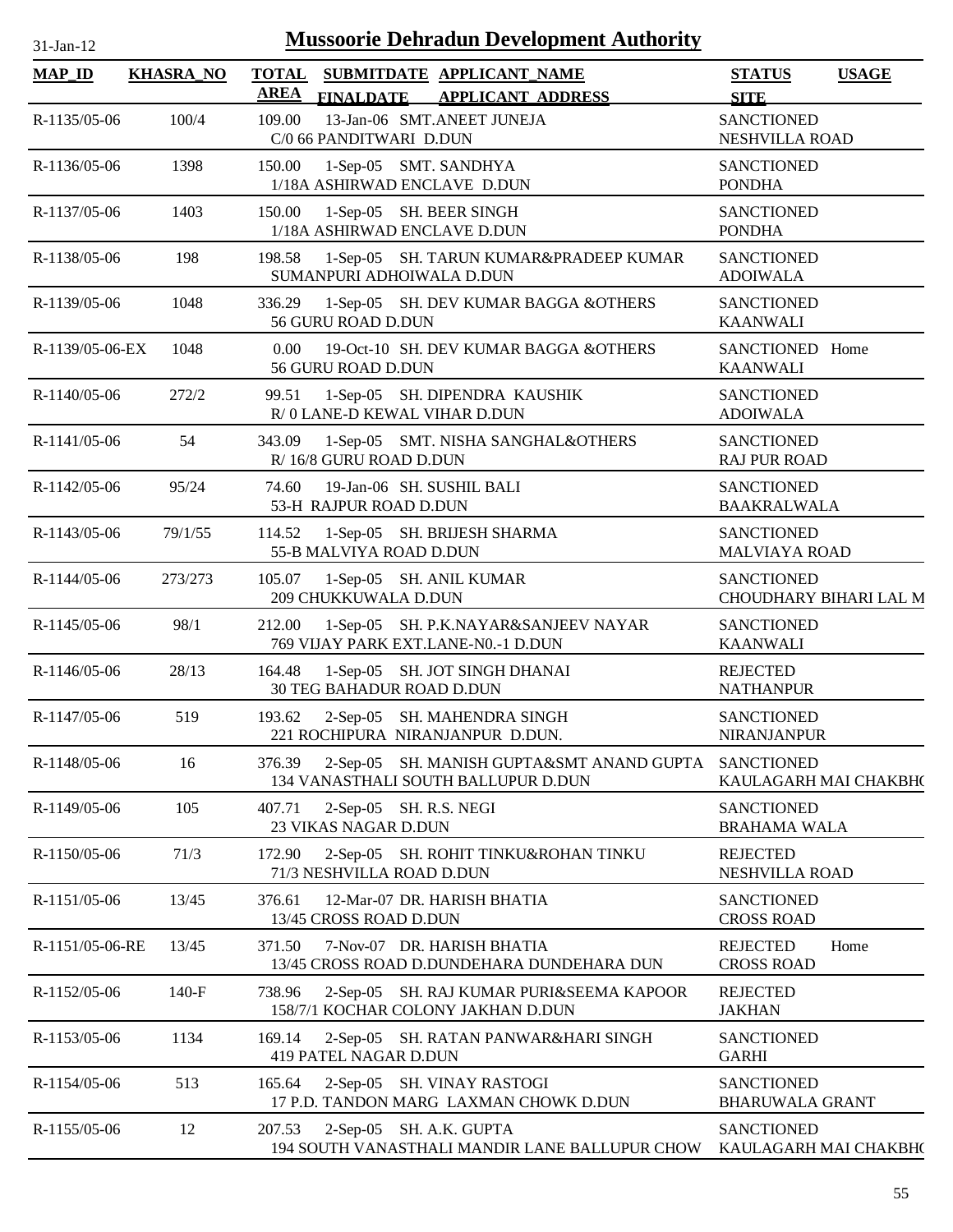| 31-Jan-12      | <b>Mussoorie Dehradun Development Authority</b> |                             |                           |                                                                                                |                                              |  |  |  |
|----------------|-------------------------------------------------|-----------------------------|---------------------------|------------------------------------------------------------------------------------------------|----------------------------------------------|--|--|--|
| <b>MAP_ID</b>  | <b>KHASRA_NO</b>                                | <b>TOTAL</b><br><b>AREA</b> | <b>FINALDATE</b>          | SUBMITDATE APPLICANT NAME<br><b>APPLICANT ADDRESS</b>                                          | <b>USAGE</b><br><b>STATUS</b><br><b>SITE</b> |  |  |  |
| R-1156/05-06   | 199/1&2                                         | 1,315.00                    |                           | 3-Sep-05 SH. DEVENDRA SINGH BOTOLA&OTHERS<br>136/2/13 SHIVAM VIHAR JAKHAN RAJPUR ROAD D.DUN    | <b>REJECTED</b><br>AJABPUR KALAM (PART)      |  |  |  |
| R-1157/05-06   | 10                                              | 95.94                       | <b>GRAM KANDOLI D.DUN</b> | 3-Sep-05 SH. VINESH PAYAL                                                                      | <b>REJECTED</b><br><b>KANDOLI</b>            |  |  |  |
| R-1158/05-06   | 392                                             | 199.36                      |                           | 3-Sep-05 SMT. NUTAN JOSHI<br>GRAM SHYAMPUR PREM NAGAR D.DUN                                    | <b>REJECTED</b><br><b>ARCADIA GRANT</b>      |  |  |  |
| R-1159/05-06   | 912                                             | 167.52                      | 912/765 MAJRA D.DUN       | 3-Sep-05 ANUPAMA                                                                               | <b>REJECTED</b><br><b>MAJRA</b>              |  |  |  |
| R-1160/05-06   | 152                                             | 197.49                      |                           | 4-Jan-06 SH. AJAY GURUNG<br><b>GRAM HATHIBARKALAN D.DUN</b>                                    | <b>SANCTIONED</b><br><b>KANDOLI</b>          |  |  |  |
| R-1161/05-06   | 49/93                                           | 309.47                      | 419 PATEL NAGAR D.DUN     | 3-Sep-05 SH. NARENDRA PAL SINGH&VIVEK PANWASANCTIONED                                          | AJABPUR KALAM (PART)                         |  |  |  |
| R-1162/05-06   | 748                                             | 134.94                      |                           | 10-Nov-05 SH. KAMAL DUREJA<br>20 SIDDARTH ENCLAVE G.M.S. ROAD D.DUN.                           | <b>SANCTIONED</b><br><b>KAANWALI</b>         |  |  |  |
| R-1163/05-06   | 42                                              | 176.51                      |                           | 3-Sep-05 SH. HARBANS SINGH<br>42 GOVIND NAGAR RACE COURSE D.DUN                                | <b>REJECTED</b><br><b>RACE COURSE</b>        |  |  |  |
| $R-1164/05-06$ | 369                                             | 85.05                       |                           | 3-Sep-05 SMT.DIMPLE JUNEJA<br>369 OMKAR ROAD CHUKKUWALA D.DUN                                  | <b>REJECTED</b><br>CHUKKHUWALA               |  |  |  |
| R-1165/05-06   | 125/111                                         | 46.79                       |                           | 3-Sep-05 SH. ASHOK KUMAR<br>44 JHANDHA MOHALLA D.DUN                                           | <b>REJECTED</b><br>KHURBURA MOHALLA          |  |  |  |
| R-1166/05-06   | 474/37/1                                        | 99.39                       |                           | 3-Sep-05 SH. ASHISH OBEROI<br>474 KHURBHURA MOHALLA D.DUN                                      | <b>REJECTED</b><br>KHURBURA MOHALLA          |  |  |  |
| R-1167/05-06   | 125/111                                         | 59.07                       |                           | 3-Sep-05 SH. VIRENDRA KUMAR&NEELAM<br>45 JANDHA MOHALLA D.DUN                                  | <b>REJECTED</b><br>KHURBURA MOHALLA          |  |  |  |
| R-1168/05-06   | 604                                             | 382.20                      |                           | 5-Sep-05 SH. JAGDISH SINGH&JASBIR KAUR<br>1/2 WEST REST CAMP D.DUN                             | <b>REJECTED</b><br><b>DEHRA KHAS</b>         |  |  |  |
| $R-1169/05-06$ | 709&177                                         | 150.55                      | 90 AJABPUR KALAN D.DUN    | 12-Dec-05 SH. TILAK AGARWAL                                                                    | <b>REJECTED</b><br>AJABPUR KALAM (PART)      |  |  |  |
| R-1170/05-06   | 246&338                                         | 130.50                      |                           | 5-Sep-05 SMT. URMIL KAPOOR<br>SH. MADAN MOHAN KAPOOR P&S.BANK RAJPUR ROAD D.D SEWALA KALAN     | <b>SANCTIONED</b>                            |  |  |  |
| R-1171/05-06   | 246&338                                         | 130.50                      |                           | 5-Sep-05 SH. MADAN MOHAN KAPOOR<br>MADAN MOHAN KAPOOR P&S.BANK.RAJPUR ROAD D.DUN               | <b>SANCTIONED</b><br><b>SEWALA KALAN</b>     |  |  |  |
| R-1172/05-06   | 185/7                                           | 43,703.00                   | 43 E.C. ROAD D.DUN        | 5-Sep-05 CARMAN RESIDENTIAL AND DAY SCHOOL REJECTED                                            | <b>ARCADIA GRANT</b>                         |  |  |  |
| R-1173/05-06   | 123                                             | 57.76                       |                           | 5-Sep-05 SH. ARVIND KUMAR JAIN<br>38/3 BHANDARI BAGH D.DUN                                     | <b>REJECTED</b><br>KHURBURA MOHALLA          |  |  |  |
| R-1174/05-06   | 36                                              | 188.20                      |                           | 5-Sep-05 SH. HARHVARDHAN NAVANI<br>118 SAHASTRADHARA ROADD.DUN                                 | <b>REJECTED</b><br><b>AAMWALA</b>            |  |  |  |
| R-1175/05-06   | 441                                             | 393.00                      |                           | 5-Sep-05 SH. RAM SWAROOP SETHI<br>498 KHURBHURA MOHALLA D.DUN                                  | <b>SANCTIONED</b><br><b>KAANWALI</b>         |  |  |  |
| R-1176/05-06   | 10                                              | 65.12                       |                           | 5-Sep-05 SMT. VIJAY KUMARI JAISWAL&SATYA PR REJECTED<br>10 P.D. TANDON MARG LAXMAN CHOWK D.DUN | <b>LAXMAN CHOWK</b>                          |  |  |  |
| R-1177/05-06   | 37                                              | 257.50                      |                           | 5-Sep-05 SMT. SWATI JAIN<br>14/1 AKHERA MOHALLA D.DUN                                          | <b>SANCTIONED</b><br><b>DEHRA KHAS</b>       |  |  |  |
| R-1178/05-06   | 24                                              | 127.83                      |                           | 5-Sep-05 SH. DEWAN CHAND<br>63 SAYYAD MOHALLA D.DUN                                            | <b>REJECTED</b><br><b>LOHARWALA</b>          |  |  |  |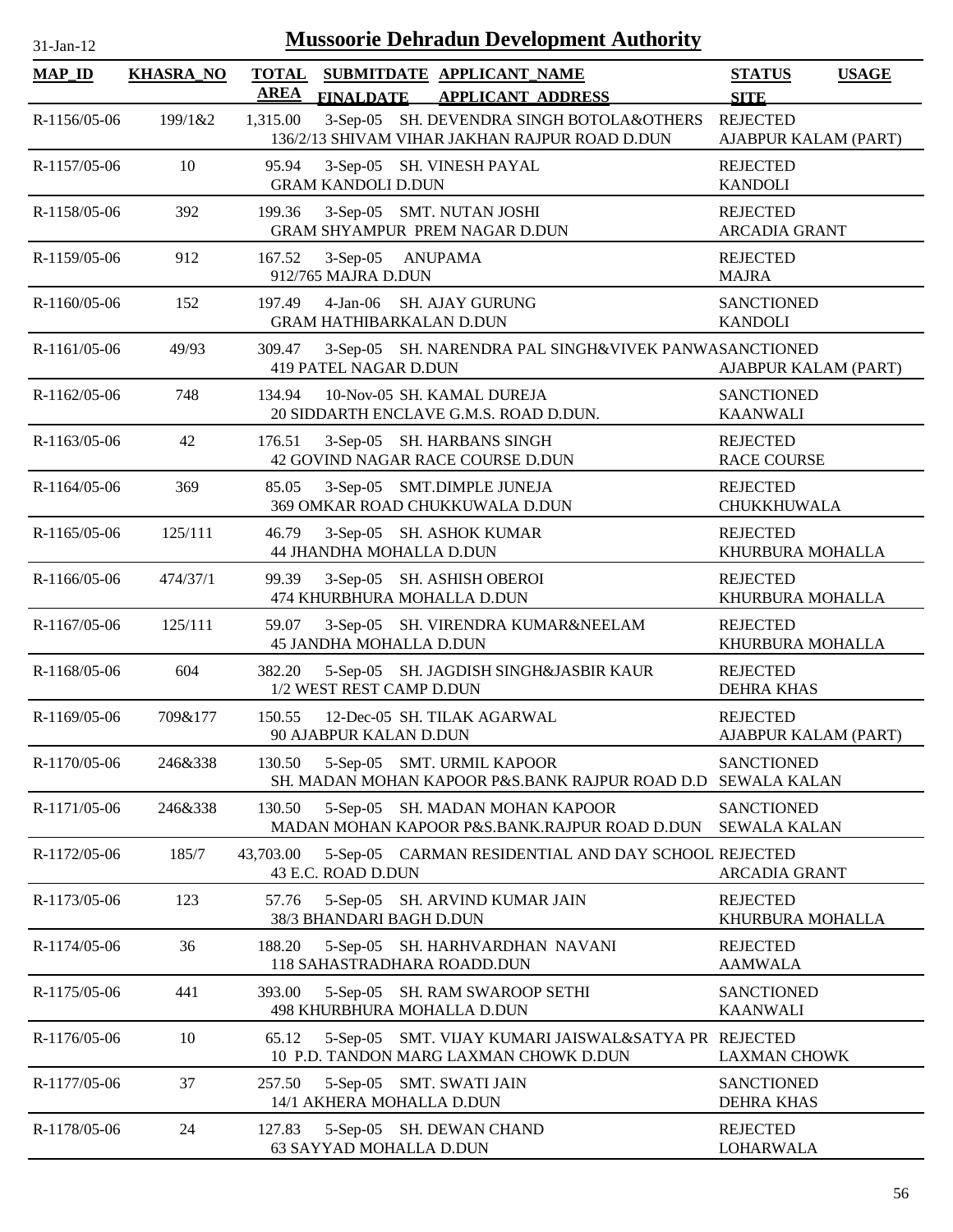| $31-Jan-12$   |                  | <b>Mussoorie Dehradun Development Authority</b>                                                    |                                           |              |
|---------------|------------------|----------------------------------------------------------------------------------------------------|-------------------------------------------|--------------|
| <b>MAP_ID</b> | <b>KHASRA_NO</b> | <b>TOTAL</b><br>SUBMITDATE APPLICANT_NAME<br><b>AREA</b><br>FINALDATE APPLICANT ADDRESS            | <b>STATUS</b><br><b>SITE</b>              | <b>USAGE</b> |
| R-1179/05-06  | 358              | 6-Sep-05 SMT. NEERA DUTTA W/O. A.N.DUTTA<br>222.46<br>1/1 DHAMAWALA D.DUN                          | <b>SANCTIONED</b><br>AAMWALA TARLA        |              |
| R-1180/05-06  | 566              | 167.28<br>6-Sep-05 SH. MUDIT MITTAL<br>431-A KHURBHURA MOHALLA D.DUN                               | <b>SANCTIONED</b><br><b>MAJRA</b>         |              |
| R-1181/05-06  | 76               | 163.58<br>6-Sep-05 SH. RAM GOPAL SINGH<br>RISHI NAGAR UPPER ADHOIWALA SAHASTRADHARA ROA            | <b>SANCTIONED</b><br><b>ADOIWALA</b>      |              |
| R-1182/05-06  | 151&76           | 163.57<br>20-Dec-05 SH. YASH PAL SINGH<br>RAJIV NAGAR TARLI KANDOLI D.DUN                          | <b>SANCTIONED</b><br><b>ADOIWALA</b>      |              |
| R-1183/05-06  | 384&399          | 133.82<br>6-Sep-05 SH. NISHANT PUJARI&OTHERS<br>27 ARAGHAR D.DUN                                   | <b>SANCTIONED</b><br>AJABPUR KALAM (PART) |              |
| R-1184/05-06  | 151&76           | 178.83<br>6-Sep-05 SH. SAMAR SINGH<br>132 D.L.ROAD D.DUN                                           | <b>REJECTED</b><br><b>ADOIWALA</b>        |              |
| R-1185/05-06  | 300&301/1        | 196.01<br>6-Sep-05 SMT. RENU CHAWALA<br>248 OLD DALANWALA D.DUN.                                   | <b>SANCTIONED</b><br><b>OLD DALANWALA</b> |              |
| R-1186/05-06  | $\blacksquare$   | 6-Sep-05 SH. K.S.RAWAT<br>182.87<br>S-2-A-98 DEFENCE COLONY D.DUN                                  | <b>SANCTIONED</b>                         |              |
| R-1187/05-06  | 9                | 96.37<br>7-Sep-05 SH. HARINDRA SINGH<br>107 RAJPUR ROAD D.DUN                                      | <b>REJECTED</b><br><b>KANDOLI</b>         |              |
| R-1188/05-06  | 1242             | 7-Sep-05 SH. KAMALJEET SINGH<br>118.91<br>519 VIJAY PARK EXT. D.DUN                                | <b>SANCTIONED</b><br><b>KAANWALI</b>      |              |
| R-1189/05-06  | 1242             | 118.91<br>7-Sep-05 SH. M.L.GUPTA<br>6/1 SANT VINOBHA BHAWE MARG EAST REST CAMP D.DU                | <b>SANCTIONED</b><br><b>KAANWALI</b>      |              |
| R-1190/05-06  | 620              | 15-Dec-06 SMT.SHASHI GUPTA<br>133.80<br>1 SHIVA ENCLAVE P.0. FRI. G.M.S.ROAD D.DUN                 | <b>REJECTED</b><br><b>KAANWALI</b>        |              |
| R-1191/05-06  | 175              | 7-Sep-05 SH. YOGENDRA SINGH TOMAR &SMT PRITISANCTIONED<br>130.78<br>GRAM &P.0.- KANWALI D.DUN      | <b>PANDITWARI</b>                         |              |
| R-1192/05-06  | 175              | 130.78<br>7-Sep-05 M/S TOMAR&SHARMA DEVELOPERS PVT. SANCTIONED<br>GRAM & P.O.-KANWALI D.DUN        | <b>PANDITWARI</b>                         |              |
| R-1193/05-06  | 545              | 7-Sep-05 SH. JAWALA PRASAD PACHAURI<br>203.09<br>C/0 RAWAT ASSOCIATES 15 FIRST FLOOR UTTRANCHAL CO | <b>REJECTED</b><br><b>TARLA NAGAL</b>     |              |
| R-1194/05-06  | 175              | 136.80<br>7-Sep-05 SH. MANJEET BARI&ANJU BARI<br>29 KANWALI ROAD D.DUN                             | <b>SANCTIONED</b><br><b>PANDITWARI</b>    |              |
| R-1195/05-06  | 315              | 7-Sep-05 SMT. SARLA DEVI RAUTHAN<br>263.68<br>TAPOWAN ENCLAVE CROSS-8 H.N0-9 NALAPANI D.DUN        | <b>SANCTIONED</b><br><b>AAMWALA TARLA</b> |              |
| R-1196/05-06  | 508              | 850.00<br>$7-Sep-05$<br><b>SH.SURESH KUMAR</b><br>33 CHANDER NAGAR D.DUN                           | <b>SANCTIONED</b><br>NIRANJANPUR          |              |
| R-1197/05-06  | 179/180          | 124.53<br>8-Sep-05 SMT. RAJ KUMARI<br>190 D.L.ROAD D.DUN                                           | <b>SANCTIONED</b><br>D.L.ROAD             |              |
| R-1198/05-06  | 190/189          | 124.34<br>8-Sep-05 SMT. SUMAN LATA<br>190 D.L.ROAD D.DUN                                           | <b>SANCTIONED</b><br>D.L.ROAD             |              |
| R-1199/05-06  | 532              | 207.19<br>8-Sep-05 SH. DHARAMPAL SINGH<br>147 GREEN PARK NIRANJANPUR MAJRA D.DUN                   | <b>REJECTED</b><br><b>MAJRA</b>           |              |
| R-1200/05-06  | 138              | 203.90<br>8-Sep-05 SH. GAJENDRA KUMAR SONIWAL&JAIVEE REJECTED<br><b>GRAM SEWLA KALAN D.DUN</b>     | <b>SEWALA KALAN</b>                       |              |
| R-1201/05-06  | $\tau$           | 143.70<br>8-Sep-05 SMT. SANTOSH GOYAL<br>47 A NATIONAL ROAD D.DUN                                  | <b>REJECTED</b><br><b>MAJRA</b>           |              |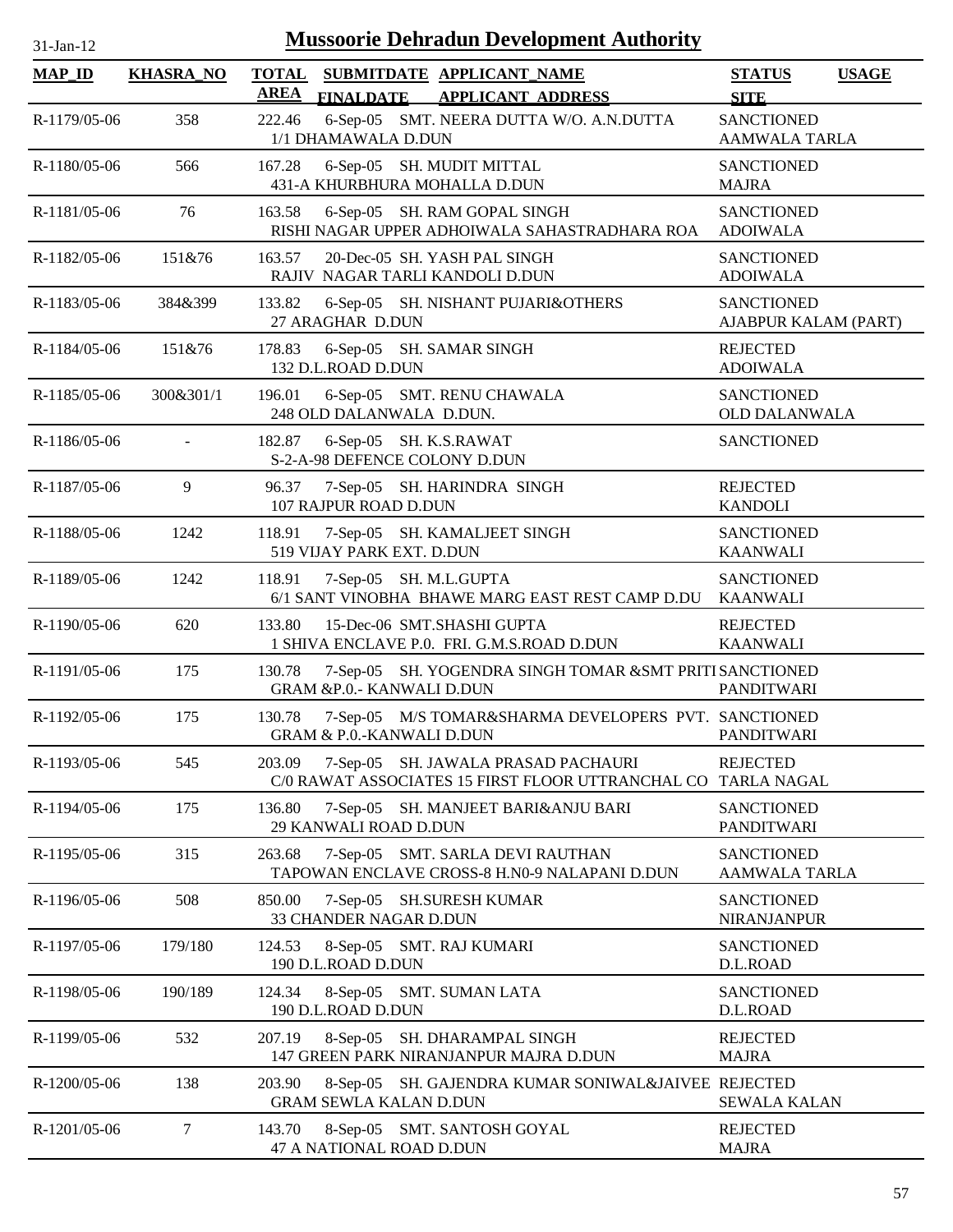| <b>Mussoorie Dehradun Development Authority</b><br>$31$ -Jan-12 |                  |                                                                                                          |                                                |  |  |  |  |
|-----------------------------------------------------------------|------------------|----------------------------------------------------------------------------------------------------------|------------------------------------------------|--|--|--|--|
| <b>MAP_ID</b>                                                   | <b>KHASRA_NO</b> | <b>TOTAL</b><br>SUBMITDATE APPLICANT_NAME<br><b>AREA</b><br><b>FINALDATE</b><br><b>APPLICANT ADDRESS</b> | <b>STATUS</b><br><b>USAGE</b><br><b>SITE</b>   |  |  |  |  |
| R-1202/05-06                                                    | 19               | 8-Sep-05 SMT. SUMATI DEVI<br>400.76<br>GRAM AJABPUR KALAN NEAR MATA MANDIR D.DUN                         | <b>SANCTIONED</b><br>AJABPUR KALAM (PART)      |  |  |  |  |
| R-1203/05-06                                                    | 429              | 229.74<br>23-Dec-05 SMT. MANJULA CHAUHAN<br>12 TYAGI ROAD D.DUN                                          | <b>REJECTED</b><br><b>DHORAN KHAS</b>          |  |  |  |  |
| R-1204/05-06                                                    | 8&9              | 9-Sep-05 SH. BHUPAL SINGH CHAUHAN<br>201.93<br>17 CHAK SHAH NAGAR HARIDWAR ROAD D.DUN                    | <b>REJECTED</b><br><b>CHAKSHAH NAGAR</b>       |  |  |  |  |
| R-1205/05-06                                                    | 279/1            | 9-Sep-05 SH. B.L. THAPLIYAL<br>240.00<br>NIRMATA HOTEL HIM PALACE HARIDWAR ROAD D.DUN                    | <b>SANCTIONED</b><br><b>ADOIWALA</b>           |  |  |  |  |
| R-1206/05-06                                                    | 49               | 9-Sep-05 SH. MADAN DHINGRA<br>327.35<br>SHASTRI NAGAR D.DUN                                              | <b>SANCTIONED</b><br><b>CHAK AJABPUR KALAN</b> |  |  |  |  |
| R-1207/05-06                                                    | 5                | 9-Sep-05 SMT. MANJU GROVER&NITIN GROVER<br>284.68<br>5 NEHRU ROAD D.DUN                                  | <b>SANCTIONED</b><br><b>CURZAN ROAD</b>        |  |  |  |  |
| R-1208/05-06                                                    | 1011/1           | 9-Sep-05 SMT. BINESH TOMER<br>213.74<br>19-A PANDITWARI D.DUN                                            | <b>SANCTIONED</b><br><b>KAANWALI</b>           |  |  |  |  |
| R-1209/05-06                                                    | 1235             | 9-Sep-05 SH. HARPAL SINGH<br>179.34<br>H-N0-151 STREET N0-1 RAJENDER NAGAR D.DUN                         | <b>REJECTED</b><br><b>RAJENDAR NAGAR</b>       |  |  |  |  |
| R-1209/05-06-RE                                                 | 1235             | 179.34<br>16-Jan-08 SH. HARPAL SINGH<br>H-N0-151 STREET N0-1 RAJENDER NAGAR D.DUN                        | <b>REJECTED</b><br>Home<br>RAJENDAR NAGAR      |  |  |  |  |
| R-1210/05-06                                                    | 600              | 323.68<br>4-May-07 SH. BUDHI BALLAV BALONI<br>SAKET COLONY AJABPUR D.DUN                                 | <b>SANCTIONED</b><br><b>AJABPUR KHURD</b>      |  |  |  |  |
| R-1211/05-06                                                    | 83&85            | 156.00<br>9-Sep-05 SH. MADAN TANDA<br>4 INDER BABA MARG KISHANPUR D.DUN                                  | <b>JAKHAN</b>                                  |  |  |  |  |
| R-1212/05-06                                                    | 11               | 9-Sep-05 SMT. KALAWATI RASTOGI&DHARMENDRASANCTIONED<br>216.55<br>88 KANWALI ROAD D.DUN                   | NEW CANT ROAD                                  |  |  |  |  |
| R-1213/05-06                                                    | 104/1/31         | SAIF ULLAH&ASAF ULLAH<br>749.27<br>$9-Sep-05$<br>104/1/31 BLOCK-II E.C.ROAD D.DUN                        | <b>SANCTIONED</b><br>E.C.ROAD                  |  |  |  |  |
| R-1214/05-06                                                    | 316              | 217.50<br>9-Sep-05 SH. JAGMOHINDER SINGH<br>1/3 REST CAMP WEST D.DUN                                     | <b>SANCTIONED</b><br><b>BARHAMAN WALA</b>      |  |  |  |  |
| R-1215/05-06                                                    | 35               | 9-Sep-05 G.M. B.S.N.L<br>84.00<br>G.M.T.D. (BSNL) PATEL NAGAR D.DUN                                      | <b>REJECTED</b><br><b>BHANDARI BAGH</b>        |  |  |  |  |
| R-1216/05-06                                                    | 35               | 13-Jun-06 G.M. B.S.N.L<br>36.00<br>G.M.T.D. (BSNL) PATEL NAGAR D.DUN                                     | <b>REJECTED</b><br><b>MAJRA</b>                |  |  |  |  |
| R-1217/05-06                                                    | 248/1            | 65.40<br>9-Sep-05 G.M. B.S.N.L.<br>G.M.T.D. (BSNL) PATEL NAGAR D.DUN                                     | <b>REJECTED</b><br><b>AJABPUR KHURD</b>        |  |  |  |  |
| R-1218/05-06                                                    | 341&311          | 12-Sep-05 SH. AVTAR SINGH<br>124.57<br>107 RACE COURSE ROAD D.DUN                                        | <b>REJECTED</b><br><b>KEDARPUR</b>             |  |  |  |  |
| R-1219/05-06                                                    | 219&220          | 3,844.65<br>12-Sep-05 KINDER HILES WERK<br>J.P. SINGH 193/1 KAT BHUNGLOW RAJPUR ROAD D.DUN               | <b>SANCTIONED</b><br><b>KANDOLI</b>            |  |  |  |  |
| R-1220/05-06                                                    | 142&143          | 105.31<br>12-Sep-05 SH. MADAN MOHAN SHARMA<br>33 BALLUPUR ROAD D.DUN                                     | <b>SANCTIONED</b><br><b>KAULAGARH</b>          |  |  |  |  |
| R-1221/05-06                                                    | 141&142          | 105.31<br>12-Sep-05 SMT. RAJ KUMARI SHARMA<br>33 BALLUPUR ROAD D.DUN                                     | <b>SANCTIONED</b><br><b>KAANWALI</b>           |  |  |  |  |
| R-1222/05-06                                                    | 20               | 201.75<br>12-Sep-05 SH. MADAN GOPAL AGARWAL<br>20 CROSS ROAD D.DUN                                       | <b>SANCTIONED</b><br><b>CROSS ROAD</b>         |  |  |  |  |
| R-1223/05-06                                                    | 281/136          | 223.90<br>12-Sep-05 SH. RANJEET SINGH<br>281/136 DHAMAWALA D.DUN                                         | <b>SANCTIONED</b><br><b>DHAMAWALA</b>          |  |  |  |  |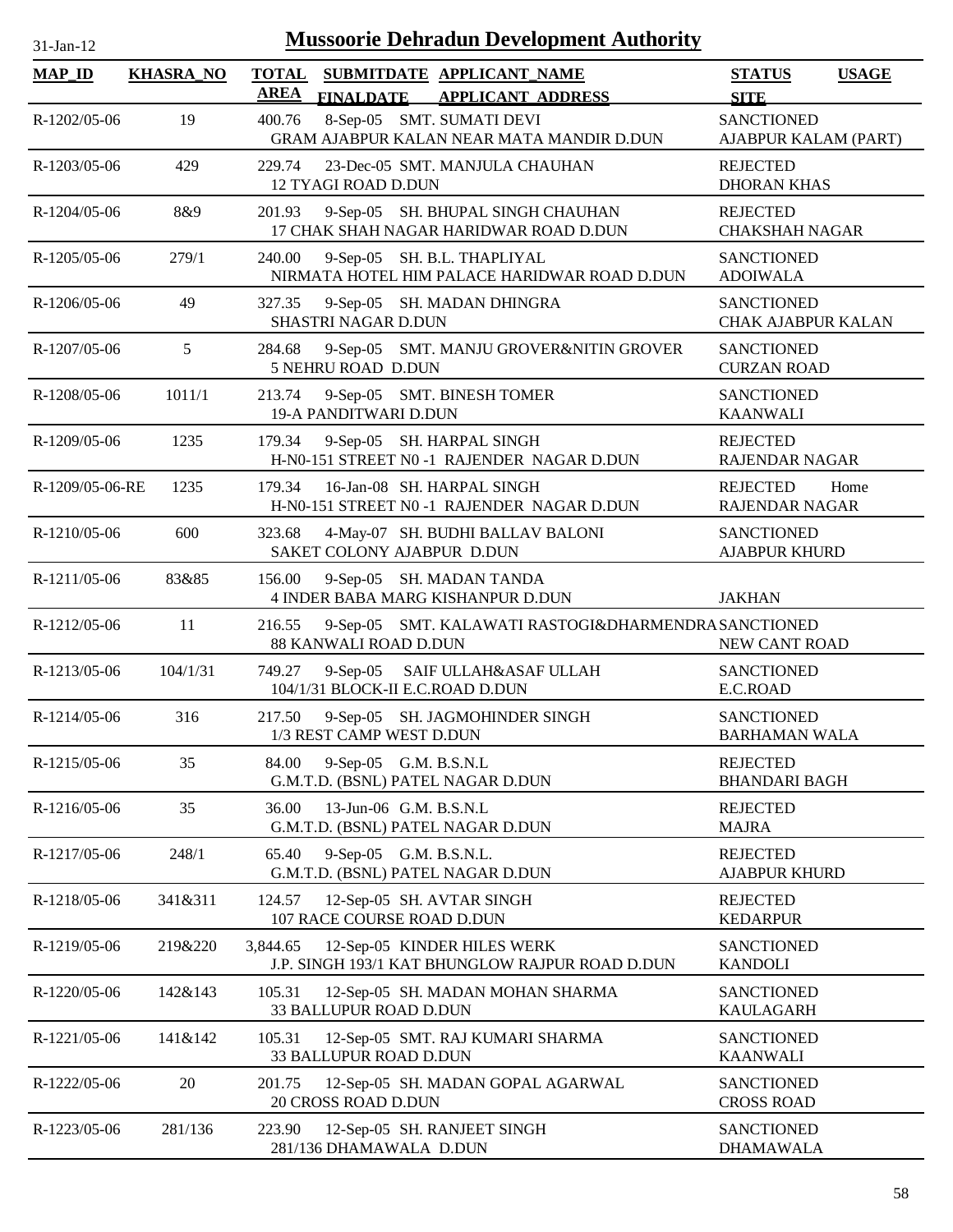| <b>Mussoorie Dehradun Development Authority</b><br>31-Jan-12 |                                |                                                                                                |                                             |              |  |  |  |
|--------------------------------------------------------------|--------------------------------|------------------------------------------------------------------------------------------------|---------------------------------------------|--------------|--|--|--|
| $MAP$ ID                                                     | <b>KHASRA_NO</b>               | <b>TOTAL</b><br>SUBMITDATE APPLICANT_NAME<br><b>AREA</b><br><b>FINALDATE APPLICANT ADDRESS</b> | <b>STATUS</b><br><b>SITE</b>                | <b>USAGE</b> |  |  |  |
| R-1224/05-06                                                 | 347                            | 12-Sep-05 SMT. MONIKA SINGHAL<br>185.88<br>R/0 273 EWS. MDDA. COLONY D.DUN                     | <b>SANCTIONED</b><br><b>ADOIWALA</b>        |              |  |  |  |
| R-1225/05-06                                                 | 394                            | 376.00<br>12-Sep-05 SHRI HARI KISHAN<br>GRAM&P.0.- KANDLI D.DUN                                | <b>REJECTED</b><br>BILASPUR KANDLI (PART)   |              |  |  |  |
| R-1226/05-06                                                 | 65                             | 12-Sep-05 SMT. GEETA JAISWAL<br>177.00<br>B-23/7 ONGC COLONY D.DUN                             | <b>SANCTIONED</b><br><b>GOVIND GARH</b>     |              |  |  |  |
| R-1227/05-06                                                 | 151/2                          | 293.73<br>12-Sep-05 SH. AKASH CHANDRA &OTHERS<br>66/3 HATHIBARKALAN D.DUN                      | <b>SANCTIONED</b><br><b>SINOLA</b>          |              |  |  |  |
| R-1228/05-06                                                 | 281/1                          | 13-Sep-05 SH. NARENDRA KUMAR<br>132.01<br>744 STREET N0-4 RAJENDRA NAGAR D.DUN                 | <b>SANCTIONED</b><br><b>KAANWALI</b>        |              |  |  |  |
| R-1229/05-06                                                 | 1092                           | 287.38<br>13-Sep-05 SH. SANJAY CHANDOLA<br>131 VILL-JORHI P.0. SINOLA D.DUN                    | <b>SANCTIONED</b><br><b>KAANWALI</b>        |              |  |  |  |
| R-1230/05-06                                                 | 579/2                          | 15-May-06 SH. POORAN CHAND POKHARIYAL<br>141.39<br>79/1 TURNER ROAD CLEMENT TOWN D.DUN         | <b>SANCTIONED</b><br><b>MAJRA</b>           |              |  |  |  |
| R-1231/05-06                                                 | 21                             | 220.41<br>13-Sep-05 SH. HARDEEP SINGH &JITENDER SINGH<br>21 RACE COURSE D.DUN                  | <b>SANCTIONED</b><br><b>RACE COURSE</b>     |              |  |  |  |
| R-1232/05-06                                                 | 218                            | 223.04<br>13-Sep-05 SH. DINESH CHAND KAPOOR&MAMLESHW/SANCTIONED<br>36-A E.C. ROAD D.DUN        |                                             |              |  |  |  |
| R-1233/05-06                                                 | 208                            | 200.37<br>13-Sep-05 SH. PARITOSH RAIZADA<br>25-C CIRCULAR ROAD D.DUN                           | <b>SANCTIONED</b>                           |              |  |  |  |
| R-1234/05-06                                                 | 496                            | 13-Sep-05 SH. SUNIL KUMAR<br>280.00<br>R/0 DEV LOK COLONY SHIMLA ROAD D.DUN                    | <b>REJECTED</b><br><b>SEWALA KALAN</b>      |              |  |  |  |
| R-1235/05-06                                                 | 736                            | 125.08<br>13-Sep-05 SH. PRADEEP CHAUDHARY<br>R/0 JOHRI ROAD D.DUN                              | <b>SANCTIONED</b><br><b>JAKHAN</b>          |              |  |  |  |
| R-1236/05-06                                                 | 1091                           | 117.73<br>13-Sep-05 SH. ANOOP KUMAR<br>167/1 RACE COURSE D.DUN                                 | <b>REJECTED</b><br><b>NATHANPUR</b>         |              |  |  |  |
| R-1237/05-06                                                 | 490                            | 180.66<br>13-Sep-05 SH. SHASHI KANT<br>SH. KALI RAM 1 REST CAMP TYAGI ROAD D.DUN               | <b>SANCTIONED</b><br><b>DAK PATTI</b>       |              |  |  |  |
| R-1238/05-06                                                 | 720&721                        | 260.00<br>14-Sep-05 SH. VINOD KUMAR ARORA<br>78 GURU NANAK ROAD SUBHASH NAGAR D.DUN            | <b>SANCTIONED</b><br><b>BHARUWALA GRANT</b> |              |  |  |  |
| R-1239/05-06                                                 | 1000                           | 45.00<br>14-Sep-05 A.G.M. B.S.N.L.<br>G.M.T.D. (BSNL) PATEL NAGAR D.DUN                        | <b>REJECTED</b><br><b>KAANWALI</b>          |              |  |  |  |
| R-1240/05-06                                                 | 591                            | 14-Sep-05 A.G.M. B.S.N.L.<br>45.00<br>G.M.T.D. (BSNL) PATEL NAGAR D.DUN                        | <b>REJECTED</b><br>AJABPUR KALAM (PART)     |              |  |  |  |
|                                                              | R-1241/05-06 80&83&86&90/<br>1 | 25.00<br>14-Sep-05 A.G.M. (B.S.N.L)<br>G.M.T.D. (BSNL) PATEL NAGAR D.DUN                       | <b>REJECTED</b><br><b>KARANPUR KHAS</b>     |              |  |  |  |
| R-1242/05-06                                                 | $10-A$                         | 14-Sep-05 A.G.M. B.S.N.L.<br>63.00<br>G.M.T.D. (BSNL) PATEL NAGAR D.DUN                        | <b>REJECTED</b><br><b>INDER ROAD</b>        |              |  |  |  |
| R-1243/05-06                                                 | 754                            | 14-Sep-05 SH. P.L. LAKHERA<br>302.25<br>25 SARASWATI SONI MARG D.DUN                           | <b>SANCTIONED</b><br><b>KAANWALI</b>        |              |  |  |  |
| R-1244/05-06                                                 | 856                            | 117.06<br>14-Sep-05 SH. RAVINDRA KUMAR<br>ADRASH VIHAR II KARGI ROAD D.DUN                     | <b>REJECTED</b><br><b>DEHRA KHAS</b>        |              |  |  |  |
| R-1245/05-06                                                 | 290&447                        | 885.00<br>14-Sep-05 MOH. JAMA&OTHERS<br>1 TURNER ROAD MAJRA D.DUN                              | <b>REJECTED</b><br><b>MAJRA</b>             |              |  |  |  |
| R-1246/05-06                                                 | 104                            | 182.83<br>15-Sep-05 SH. RAJ KUMAR JAIN<br>56 MEEDO COMPLEX SAHARANPUR ROAD D.DUN               | <b>SANCTIONED</b><br><b>KAANWALI</b>        |              |  |  |  |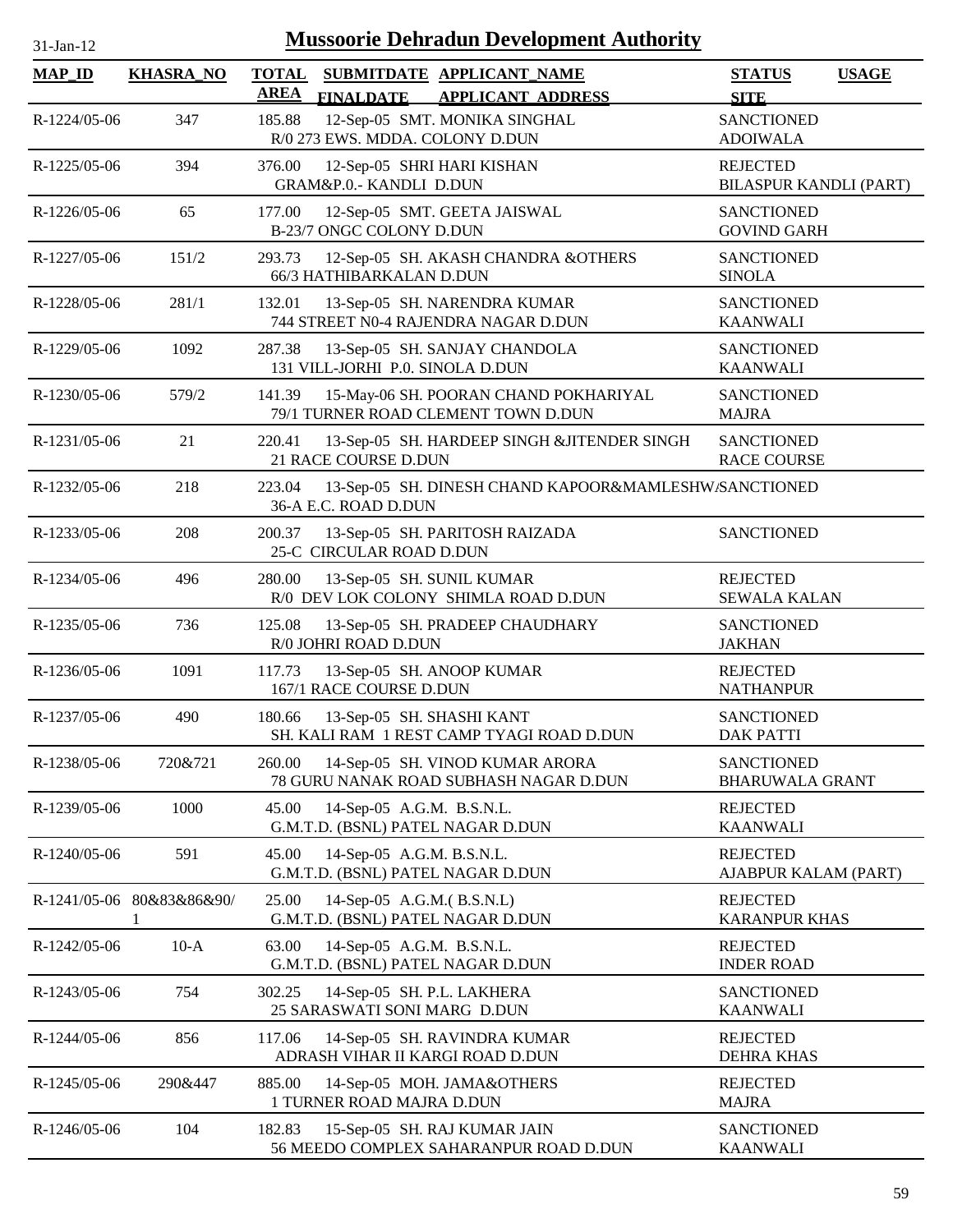| <b>Mussoorie Dehradun Development Authority</b><br>$31$ -Jan-12 |                  |                                                                                                          |                                                          |  |  |  |  |
|-----------------------------------------------------------------|------------------|----------------------------------------------------------------------------------------------------------|----------------------------------------------------------|--|--|--|--|
| <b>MAP_ID</b>                                                   | <b>KHASRA_NO</b> | <b>TOTAL</b><br>SUBMITDATE APPLICANT_NAME<br><b>AREA</b><br><b>FINALDATE</b><br><b>APPLICANT ADDRESS</b> | <b>STATUS</b><br><b>USAGE</b><br><b>SITE</b>             |  |  |  |  |
| R-1247/05-06                                                    | 107              | 10-Jan-06 SH. RAM DEEN<br>474.82<br>107 KISHANPUR D.DUN                                                  | <b>REJECTED</b><br><b>KISHANPUR</b>                      |  |  |  |  |
| R-1248/05-06                                                    | 26               | 105.38<br>15-Sep-05 SH. BHIM BAHADUR<br><b>GRAM LOHARWALA D.DUN</b>                                      | <b>REJECTED</b><br><b>LOHARWALA</b>                      |  |  |  |  |
| R-1249/05-06                                                    | 702              | 15-Sep-05 SMT. SEEMA SAXENA&RAJ KUMAR<br>146.21<br>C/0 L.M.BADONI 16/5 JAKHAN D.DUN                      | <b>REJECTED</b><br>Group Housing<br><b>JAKHAN</b>        |  |  |  |  |
| R-1250/05-06                                                    | 21               | 251.57<br>15-Sep-05 SH. RAJ KUMAR<br>73 GARHI CANTT D.DUN                                                | <b>REJECTED</b><br>HARIYAWALA KHURD                      |  |  |  |  |
| R-1251/05-06                                                    | 1552/3           | 18-Nov-05 SH. RADHWA NAND BAHUGUNA&RAM PRAREJECTED<br>253.59<br>1552/3 GRAM KANWALI D.DUN                | <b>KAANWALI</b>                                          |  |  |  |  |
| R-1252/05-06                                                    | 310&120          | 217.50<br>15-Sep-05 SH. DEEPAK MALIK<br>3-A NEGI ROAD D.DUN                                              | <b>SANCTIONED</b>                                        |  |  |  |  |
| R-1253/05-06                                                    | 1323             | 15-Sep-05 SMT. SHYAMWATI<br>150.00<br>1/18-A ASHIRWAD ENCLAVE D.DUN                                      | <b>SANCTIONED</b><br><b>PONDHA</b>                       |  |  |  |  |
| R-1254/05-06                                                    | 1323             | 15-Sep-05 SMT. BALESH<br>150.00<br>1/18-A ASHIRWAD ENCLAVE D.DUN                                         | <b>SANCTIONED</b><br><b>PONDHA</b>                       |  |  |  |  |
| R-1255/05-06                                                    | 1323             | 150.00<br>15-Sep-05 SMT. KIRANWATI<br>1/18-A ASHIRWAD ENCLAVE D.DUN                                      | <b>SANCTIONED</b><br><b>PONDHA</b>                       |  |  |  |  |
| R-1256/05-06                                                    | 1323             | 150.00<br>15-Sep-05 SH JITENDAR SINGH<br>1/18-A ASHIRWAD ENCLAVE D.DUN                                   | <b>SANCTIONED</b><br><b>PONDHA</b>                       |  |  |  |  |
| R-1257/05-06                                                    | 1323             | 150.00<br>15-Sep-05 SMT. MANJU<br>1/18-A ASHIRWAD ENCLAVE D.DUN                                          | <b>SANCTIONED</b><br><b>PONDHA</b>                       |  |  |  |  |
| R-1258/05-06                                                    | 271              | 231.00<br>16-Sep-05 SMT. BHAWANA DHIR<br>17 PRAKASH LOK-II SIMLA ROAD D.DUN                              | <b>SANCTIONED</b><br><b>SEWALA KALAN</b>                 |  |  |  |  |
| R-1259/05-06                                                    | 293/3            | 234.11<br>23-Dec-05 SH. RAJA RAM SHARMA<br>115 NIRANJANPUR MAHADEV SINGH ROAD D.DUN                      | <b>SANCTIONED</b><br><b>NIRANJANPUR</b>                  |  |  |  |  |
| $R-1259/05-06-EX$                                               | 293/3            | 0.00<br>15-Jan-11 SH. RAJA RAM SHARMA<br>115 NIRANJANPUR MAHADEV SINGH ROAD D.DUN                        | SANCTIONED Home<br><b>NIRANJANPUR</b>                    |  |  |  |  |
| R-1260/05-06                                                    | 18               | 16-Sep-05 SH. C.P. DANG<br>819.28<br><b>18 MUNICIPAL ROAD D.DUN</b>                                      | <b>SANCTIONED</b><br>MUNCIPAL ROAD                       |  |  |  |  |
| R-1261/05-06                                                    | 31               | 381.95<br>28-Apr-06 SH. VINOD KUMAR JAIN<br>35 ANAND CHOWK D.DUN                                         | <b>SANCTIONED</b><br><b>ANAND CHOWK</b>                  |  |  |  |  |
| R-1262/05-06                                                    | 721              | 16-Sep-05 SH.BIRENDRA CHOUDHARY<br>198.29<br>C-30 KRISHNA VIHAR JAKHAN D.DUN                             | <b>REJECTED</b><br><b>JAKHAN</b>                         |  |  |  |  |
| R-1263/05-06                                                    | 615              | 16-Sep-05 SH. PANKAJ PUROHIT<br>289.59<br>47/4 VIDHYA VIHAR - II KARGI ROAD D.DUN                        | <b>REJECTED</b><br><b>DEHRA KHAS</b>                     |  |  |  |  |
| R-1264/05-06                                                    | 137              | 1,784.81<br>16-Sep-05 SH. TUSAR KANT JOSHI<br>C/0 M.K. JOSHI 289 WEST CANAL ROAD MAJRA D.DUN             | <b>REJECTED</b><br><b>SALON GAON</b>                     |  |  |  |  |
| R-1265/05-06                                                    | 365              | 2,870.00<br>28-Apr-06 SH. BIPIN UNIYAL&MOHIT BATOLA<br>236 NEHRU GRAM ROAD D.DUN.                        | <b>REJECTED</b><br>Group Housing<br>AJABPUR KALAM (PART) |  |  |  |  |
| R-1266/05-06                                                    | 273              | 174.06<br>16-Sep-05 SH. RAJEEV KUMAR SHARMA<br>93 NESHVILLA ROAD D.DUN                                   | <b>SANCTIONED</b><br>CHOUDHARY BIHARI LAL M              |  |  |  |  |
| R-1267/05-06                                                    | 827              | 250.83<br>16-Sep-05 SH. AVTAR SINGH<br>NIRMATA HOTEL HIM PALACE HARIDWAR ROAD D.DUN                      | <b>SANCTIONED</b><br>AJABPUR KALAM (PART)                |  |  |  |  |
| R-1268/05-06                                                    | 30               | 327.65<br>3-Feb-06 SH. SURESH CHANDRA SAXENA<br>30 RAJPUR ROAD D.DUN                                     | <b>SANCTIONED</b><br><b>RAJ PUR ROAD</b>                 |  |  |  |  |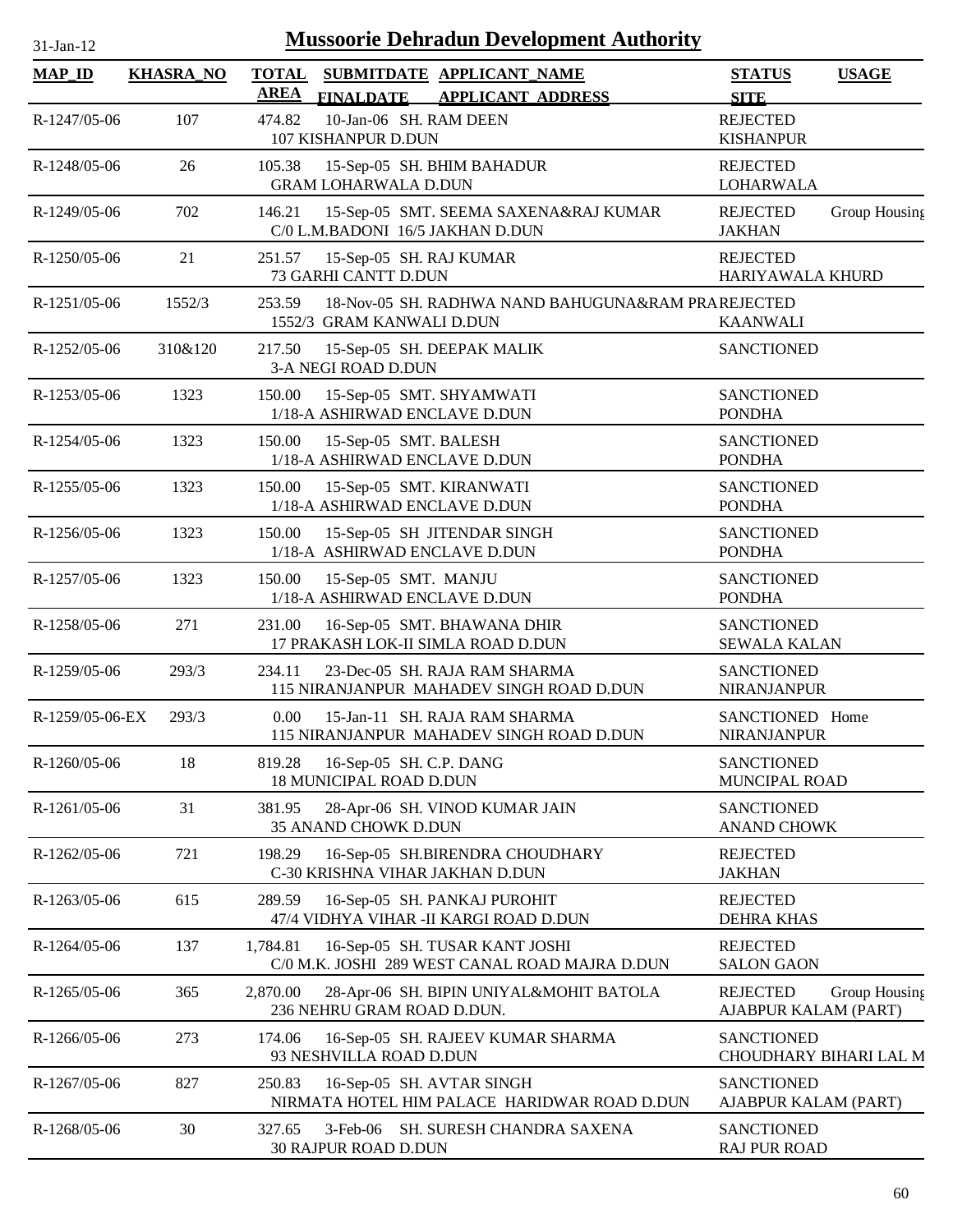| 1-Jan-1 |  |
|---------|--|

| <b>MAP_ID</b>   | <b>KHASRA_NO</b> | <b>TOTAL</b><br><b>AREA</b> | <b>FINALDATE</b>                            | SUBMITDATE APPLICANT NAME<br><b>APPLICANT ADDRESS</b>                                           | <b>STATUS</b><br><b>SITE</b>                | <b>USAGE</b>  |
|-----------------|------------------|-----------------------------|---------------------------------------------|-------------------------------------------------------------------------------------------------|---------------------------------------------|---------------|
| R-1269/05-06    | 67               | 1,220.20                    | 67 GRAM DANDA NURIWALA D.DUN                | 19-Sep-05 SMT. ASHA RAWAT                                                                       | <b>REJECTED</b><br>DANDA NOORIWALA          | Group Housing |
| R-1270/05-06    | $F-39$           | 192.10                      |                                             | 19-Sep-05 SH.RAJENDRA KUMAR ARORA<br>NIRMATA HIM PALACE HARIDWAR ROAD D.DUN                     | <b>SANCTIONED</b><br><b>RACE COURSE</b>     |               |
| R-1271/05-06    | $S-1-C/27$       | 682.27                      | $3-Jan-06$<br>S-1-C/27 DEFENCE COLONY D.DUN | SH. CHANDRA SEKHAR MISHRA                                                                       | <b>SANCTIONED</b><br><b>CHAKSHAH NAGAR</b>  |               |
| R-1272/05-06    | 691              | 287.21                      | 691 BHARUWALA GRANT D.DUN                   | 19-Sep-05 LT.COL. R.S. KUTLEHRIA                                                                | <b>SANCTIONED</b><br><b>BHARUWALA GRANT</b> |               |
| R-1273/05-06    | 138/2            | 248.09                      | 19-Sep-05 SH. MOHIT MITRA                   | C/0 SH.D.S. RANA 19-C SUBHASH ROAD D.DUN                                                        | <b>SANCTIONED</b><br><b>RAJENDAR NAGAR</b>  |               |
| R-1274/05-06    | 218              | 166.77                      |                                             | 19-Sep-05 SMT. SUSHMA DEVI&GAINI DEVI<br>SARASWATI VIHAR E- BLOCK AJABPUR KHURD D.DUN           | <b>SANCTIONED</b><br><b>AJABPUR KHURD</b>   |               |
| R-1275/05-06    | 351              | 172.79                      |                                             | 19-Sep-05 SH. SHASHI BHUSHAN KUKRETI<br>94/10 DHARAMPUR NEAR REWATI NURSING HOME D.DUN          | <b>SANCTIONED</b><br>AJABPUR KALAM (PART)   |               |
| R-1276/05-06    | 1476             | 419.61                      | 19-Sep-05 SH. J.P. SATI                     | 139 GEN MAHADEV SINGH ROAD KANWALI D.DUN                                                        | <b>SANCTIONED</b><br><b>KAANWALI</b>        |               |
| R-1277/05-06    | 82/1277          | 425.04                      | 41-D/1 DHARAMPUR D.DUN                      | 2-Feb-06 SH. LALIT MOHAN JOSHI                                                                  | <b>SANCTIONED</b><br>AJABPUR KALAM (PART)   |               |
| R-1278/05-06    | 1241             | 208.17                      |                                             | 19-Sep-05 SH. PRATAP SINGH RANA<br>15 UTTARANCHAL COMPLEX HARIDWAR ROAD D.DUN                   | <b>SANCTIONED</b><br><b>KAANWALI</b>        |               |
| R-1279/05-06    | 272/2            | 125.12                      | 19-Sep-05 SH. NITIN GUPTA                   | C/0 TIRUPATI LANE-D KEWAL VIHAR D.DUN                                                           | <b>SANCTIONED</b><br><b>ADOIWALA</b>        |               |
| R-1280/05-06    | 464              | 352.73                      |                                             | 19-Sep-05 SH. KIRTI DUTT BAILWAL<br>H.N.B. COLONY AJABPUR KHURD D.DUN                           | <b>SANCTIONED</b><br><b>AJABPUR KHURD</b>   |               |
| R-1281/05-06    | 47/2             | 243.50                      |                                             | 19-Sep-05 SH DEVENDRA DUTT GAIROLA<br>47/2 PRAKASH NAGAR IDGAH II D.DUN                         | <b>REJECTED</b><br><b>IDGAH</b>             |               |
| R-1282/05-06    | 59/1             | 198.86                      |                                             | 19-Sep-05 SMT. USHA GAIROLA<br>59/1 PRAKASH NAGAR II IDGAH D.DUN                                | <b>REJECTED</b><br><b>IDGAH</b>             |               |
| R-1283/05-06    | 20               | 340.58                      |                                             | 20-Sep-05 SMT. SUSHILA SHARMA &RAJAT SHARMA SANCTIONED<br>643 SIRMOOR MARG KAULAGARH ROAD D.DUN | CHAI BAGH KAULAGARH                         |               |
| R-1284/05-06    | $S-4-B/194$      | 432.30                      |                                             | 20-Sep-05 SH. NANDAN SINGH BHANDARI<br>P-55/4 YOUNG ROAD GARHI CANTT D.DUN                      | <b>SANCTIONED</b><br><b>SHAH NAGAR</b>      |               |
| R-1285/05-06    | 961              | 162.22                      |                                             | 20-Sep-05 SH. DAMODAR KANDPAL<br>GRAM PREMPUR MAFI KAULAGARH D.DUN                              | <b>SANCTIONED</b><br><b>GARHI</b>           |               |
| R-1286/05-06    | 1446             | 371.25                      |                                             | 14-Feb-06 SH. ANIL KUMAR AGARWAL<br>74 ENGINEERS ENCLAVE G.M.S. ROAD D.DUN                      | <b>SANCTIONED</b><br><b>KAANWALI</b>        |               |
| R-1287/05-06    | 37&83            | 307.69                      | R/0 83/87 SUBHASH ROAD D.DUN                | 20-Sep-05 SH. NEERAJ GUPTA                                                                      | <b>SANCTIONED</b><br><b>SUBHASH ROAD</b>    |               |
| R-1287/05-06-EX | 37&83            | 0.00                        | $7-Jul-10$<br>R/0 83/87 SUBHASH ROAD D.DUN  | <b>SH. NEERAJ GUPTA</b>                                                                         | SANCTIONED Home<br><b>SUBHASH ROAD</b>      |               |
| R-1288/05-06    | 20               | 74.67                       |                                             | 20-Sep-05 SH. RAJEEV KUMAR AGARWAL<br>7/10 ASHIRWAD ENCLAVE BALLUPUR D.DUN                      | <b>SANCTIONED</b><br>CHAI BAGH KAULAGARH    |               |
| R-1289/05-06    | 1020             | 192.00                      | B-108/S-4 DEFENCE COLONY D.DUN              | 20-Sep-05 PARVIR DOBHAL BALLABH                                                                 | <b>SANCTIONED</b><br>AJABPUR KALAM (PART)   |               |
| R-1290/05-06    | 728              | 126.00                      | 94 SUBHASH NAGAR D.DUN                      | 20-Sep-05 SH. SUDESH KUMAR DHINGRA                                                              | <b>REJECTED</b><br><b>BHARUWALA GRANT</b>   |               |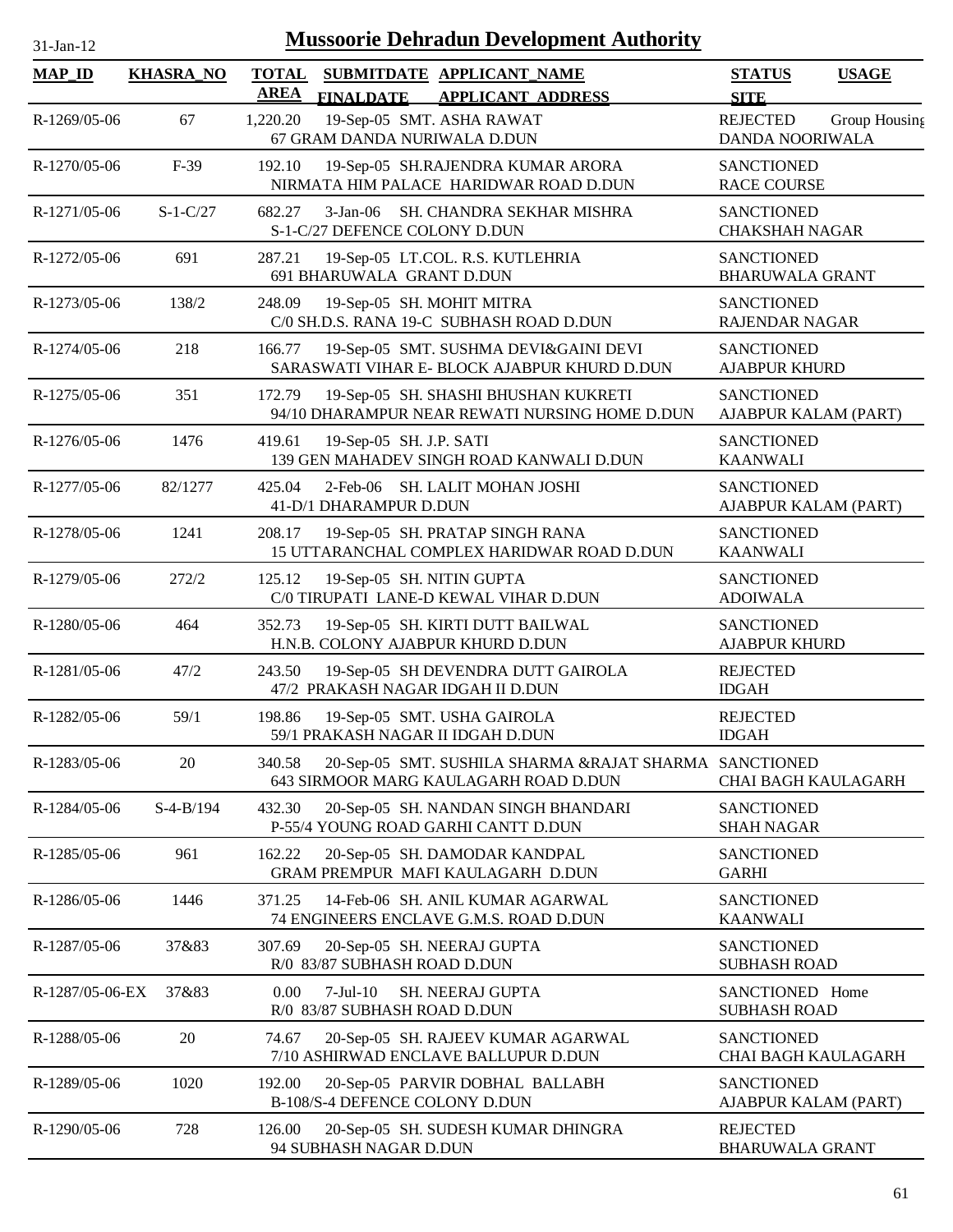| 31-Jan-12       |                  |                             | <b>Mussoorie Dehradun Development Authority</b>                                                               |                                             |               |
|-----------------|------------------|-----------------------------|---------------------------------------------------------------------------------------------------------------|---------------------------------------------|---------------|
| <b>MAP_ID</b>   | <b>KHASRA_NO</b> | <b>TOTAL</b><br><b>AREA</b> | SUBMITDATE APPLICANT NAME<br><b>APPLICANT ADDRESS</b><br><b>FINALDATE</b>                                     | <b>STATUS</b><br><b>SITE</b>                | <b>USAGE</b>  |
| R-1291/05-06    | 265              | 202.05                      | 20-Sep-05 SH.VIVEK SURI&VIRENDRA SEMWAL<br>96/91 RACE COURSE D.DUN                                            | <b>SANCTIONED</b><br>AJABPUR KALAM (PART)   |               |
| R-1292/05-06    | 440              | 146.56                      | 20-Sep-05 SMT.SUSHILA DEVI BHANDARI<br>SH. KUNWAR SINGH BHANDARI VILL- FATDU P.0.- GHANDIY KARGI GRANT (PART) | <b>REJECTED</b>                             |               |
| R-1293/05-06    | 587              | 253.14                      | 20-Sep-05 SH. MANVENDER SINGH TOPAL<br>587 BHARUWALA GRANT D.DUN                                              | <b>SANCTIONED</b><br><b>BHARUWALA GRANT</b> |               |
| $R-1294/05-06$  | 119              | 299.30                      | 21-Sep-05 SH. MAHENDRA SINGH<br>GRAM SEWLA KALAN VASUNDRA ENCLAVE SHIMLA BY P                                 | <b>SANCTIONED</b><br><b>SEWALA KALAN</b>    |               |
| R-1295/05-06    | 112              | 359.98                      | 21-Sep-05 SMT. RAJESHWARI NEGI<br>D- BLOCK SARASWATI VIHAR AJABPUR KHURD D.DUN                                | <b>SANCTIONED</b><br><b>AJABPUR KHURD</b>   |               |
| R-1295/05-06-EX | 112              | 0.00                        | 23-Sep-10 SMT. RAJESHWARI NEGI<br>D- BLOCK SARASWATI VIHAR AJABPUR KHURD D.DUN                                | SANCTIONED Home<br><b>AJABPUR KHURD</b>     |               |
| R-1296/05-06    | 562&563          | 227.80                      | 21-Sep-05 SH. BABU RAM KAMBOJ<br>DAT KALI MANDIR ASA RODI D.DUN                                               | <b>SANCTIONED</b><br><b>MAJRA</b>           |               |
| R-1297/05-06    | 111/1            | 235.09                      | 21-Sep-05 SH. VIJAY KUMAR DHAMIJA<br>PRAGATI VIHAR SAHASTRA DHARA ROAD D.DUN                                  | <b>SANCTIONED</b><br><b>ADOIWALA</b>        |               |
| R-1298/05-06    | 212              | 121.53                      | 21-Sep-05 SH. KANTA PRASAD POKHRIYAL<br>184 LANE N0-8 VIJAY PARK KANWALI D.DUN                                | <b>SANCTIONED</b>                           |               |
| R-1299/05-06    | 97               | 207.00                      | 22-Sep-05 SH. SONE SINGH SAJWAN&ASHUTOSH SINGSANCTIONED<br><b>GRAM CHIDONWALI D.DUN</b>                       | <b>CHIDOWALI</b>                            |               |
| R-1300/05-06    | 211/2/2          | 105.91                      | 22-Sep-05 SH. ZIYA UL HASSAN&NAUSHAD AHMAD<br>178/26 LAKHI BAGH D.DUN                                         | <b>REJECTED</b><br><b>LAKHI BAGH</b>        |               |
| R-1301/05-06    | 285/2            | 146.53                      | 22-Sep-05 SMT. SARASWATI TOMAR<br>360 NARI SHILP MANDIR MARG D.DUN.                                           | <b>SANCTIONED</b><br><b>KAANWALI</b>        |               |
| R-1301/05-06-EX | 285/2            | 0.00                        | 6-Dec-10 SMT. SARASWATI TOMAR<br>360 NARI SHILP MANDIR MARG D.DUN.                                            | SANCTIONED Home<br><b>KAANWALI</b>          |               |
| R-1302/05-06    | 479/1            | 423.47                      | 6-Feb-06 SH. AJAY JUGRAN<br>139 DOBHALWALA D.DUN                                                              | <b>SANCTIONED</b><br><b>KALI DAS ROAD</b>   |               |
| R-1304/05-06    | 152              | 121.93                      | 22-Sep-05 SARDAR HARMEET SINGH<br>325 PANDITWARI D.DUN                                                        | <b>REJECTED</b><br><b>PANDITWARI</b>        |               |
| R-1305/05-06    | 67               | 132.35                      | 22-Sep-05 SH. VIPIN KUMAR SHARMA<br>67 SUBHASH NAGAR D.DUN                                                    | <b>SANCTIONED</b><br><b>SUBHASH NAGAR</b>   |               |
| R-1306/05-06    | 396              | 325.15                      | 22-Sep-05 SH. K.K.MISHRA<br>5/11 NEW VASANT VIHAR D.DUN                                                       | <b>SANCTIONED</b>                           |               |
| R-1307/05-06    | 817              | 172.17                      | 22-Sep-05 SMT. USHA KISHWAN<br>C/0 SH. RAJAN NAITHANI M-90 MDDA COLONY KADAR PUR.                             | <b>SANCTIONED</b><br>AJABPUR KALAM (PART)   |               |
| R-1308/05-06    | 336              | 208.93                      | 23-Sep-05 SH. MUKUT LAL GUPTA<br>117 RISHI LOK COLONY RISHIKASH D.DUN                                         | <b>SANCTIONED</b><br>TEG BAHADHUR ROAD      |               |
| R-1309/05-06    | 478&479          | 429.48                      | 23-Sep-05 SH. MAHENDRA SINGH CHAUHAN<br><b>GRAM KANWALI D.DUN</b>                                             | <b>SANCTIONED</b><br><b>KAANWALI</b>        |               |
| R-1310/05-06    | 1050             | 172.72                      | 23-Sep-05 SH. SEWAK RAM SEMWAL<br>C/0 SH JAGHDISH PRASAD SEMWAL LANE.N0-14 UPPER NAT NATHANPUR                | <b>REJECTED</b>                             |               |
| R-1311/05-06    | 1                | 403.78                      | 23-Sep-05 SMT. MAYA THAPA<br>SMT. MAYA THAPA 221 SHIV MANDIR LANE BALLUPUR D.                                 | <b>SANCTIONED</b><br>KAULAGARH MAI CHAKBH(  |               |
| R-1312/05-06    | 414              | 7,333.71                    | 4-Jan-06 SH. NARAIN SINGH&MANOHAR LAL<br>110 SHAKTI VIHAR PHASE-I MAJRA D.DUN                                 | <b>REJECTED</b><br><b>ADOIWALA</b>          | Group Housing |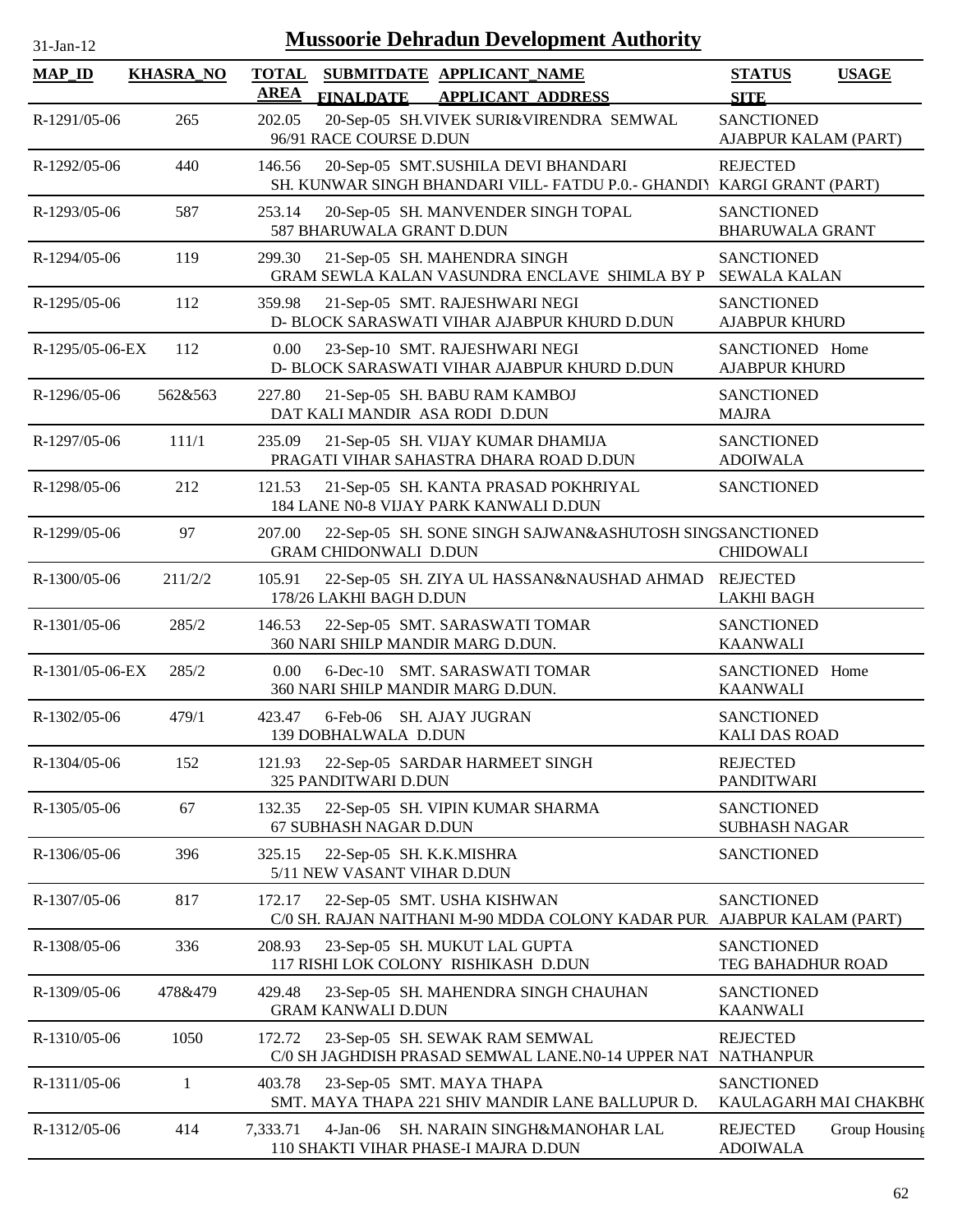| $31-Ian-12$   |                  | <b>Mussoorie Dehradun Development Authority</b>                                                          |                                                 |              |
|---------------|------------------|----------------------------------------------------------------------------------------------------------|-------------------------------------------------|--------------|
| <b>MAP_ID</b> | <b>KHASRA_NO</b> | <b>TOTAL</b><br>SUBMITDATE APPLICANT_NAME<br><b>AREA</b><br><b>FINALDATE</b><br><b>APPLICANT ADDRESS</b> | <b>STATUS</b><br><b>SITE</b>                    | <b>USAGE</b> |
| R-1313/05-06  | 397              | 23-Sep-05 SH. DILSHAD AHMED<br>163.59<br>GRAM ADHOIWALA NEAR PARAG DARIY DDUN                            | <b>SANCTIONED</b><br><b>ADOIWALA</b>            |              |
| R-1314/05-06  | 44&45            | 282.00<br>23-Sep-05 SH. ANUP TANEJA<br>106 NATURE VILLA LAL TAPPER D.DUN                                 | <b>REJECTED</b><br><b>CHIDOWALI</b>             |              |
| R-1315/05-06  | 46               | 23-Sep-05 SH. S.K. BASI&DHARMENDRA KUMAR<br>152.00<br><b>GRAM CHIDOWALA D.DUN</b>                        | <b>REJECTED</b><br><b>CHIDOWALI</b>             |              |
| R-1316/05-06  | 726              | 169.64<br>23-Sep-05 SMT.VIJAY GARG&SANJAY VERMA<br>190/2 RAJPUR ROAD D.DUN                               | <b>REJECTED</b><br><b>JAKHAN</b>                |              |
| R-1317/05-06  | 606&830          | 295.87<br>16-May-06 DR. MEERA DASS GUPTA<br>830 GRAM JAKHAN D.DUN                                        | <b>SANCTIONED</b><br><b>JAKHAN</b>              |              |
| R-1318/05-06  | 77/53            | 188.77<br>23-Sep-05 SH. ANIL KUMAR JAIN<br>77/53 MALVIYA ROAD LAXMAN CHOWK D.DUN                         | <b>SANCTIONED</b><br><b>MALVIAYA ROAD</b>       |              |
| R-1319/05-06  | 1312             | 23-Sep-05 SH. SANJAY GAUR<br>65.00<br>26/1 NAYA GAON HARIPUR KANWALI D.DUN                               | <b>REJECTED</b><br><b>KAANWALI</b>              |              |
| R-1320/05-06  | 20               | 23-Sep-05 SH. ANIL KUMAR GUPTA<br>174.65<br>44/4 CHAKRATA ROAD D.DUN                                     | <b>SANCTIONED</b><br><b>CHAI BAGH KAULAGARH</b> |              |
| R-1321/05-06  | 291              | 23-Sep-05 SH. PRADEEP AGARWAL&NEELAM AGARWSANCTIONED<br>192.37<br>73/1 DHAMAWALA MOHALLA D.DUN           |                                                 |              |
| R-1322/05-06  | 37               | 188.00<br>23-Sep-05 SH. SOMAN RANA<br><b>GRAM JAITANWALA D.DUN</b>                                       | <b>REJECTED</b><br>HARIYAWALA KHURD             |              |
| R-1323/05-06  | 615              | 26-Sep-05 SH. SHOBHIT MATHUR&ATUL GAMBHIR<br>142.95<br>NIRMATA HOTEL HIM PALACE HARIDWAR ROAD D.DUN      | <b>REJECTED</b><br><b>JAKHAN</b>                |              |
| R-1324/05-06  | 385/1            | 26-Sep-05 SMT. NIRMAL RAI<br>376.25<br>5/12-2 BHAGIRATHI ENCLAVE JUDGE APPERTMENT BALBI                  | <b>SANCTIONED</b><br><b>DHARMPUR</b>            |              |
| R-1325/05-06  | 888              | 228.50<br>27-Sep-05 SH. BACHAN SINGH RAWAT<br>272 BANK COLONY AJABPUR KALAN D.DUN                        | <b>SANCTIONED</b><br>AJABPUR KALAM (PART)       |              |
| R-1326/05-06  | 809              | 287.43<br>27-Sep-05 SH. MOHAN CHAND JOSHI<br>131 ASHOK VIHAR D.DUN                                       | <b>SANCTIONED</b><br>AJABPUR KALAM (PART)       |              |
| R-1327/05-06  | 28               | 27-Sep-05 SMT. BIMLA DEVI<br>156.92<br>95 NEHRU COLONY D.DUN                                             | <b>REJECTED</b><br><b>MOHINI ROAD</b>           |              |
| R-1328/05-06  | 801              | 226.50<br>27-Sep-05 SMT. BABLY SHARMA<br>C-20 OGAL MAJRA TURNER ROAD CLEMENTOWN D.DUN                    | <b>SANCTIONED</b><br><b>MAJRA</b>               |              |
| R-1329/05-06  | 193              | 2-May-06 SMT. MURTI DEVI<br>161.74<br>183 BLOCK-I CHUKKUWALA D.DUN                                       | <b>SANCTIONED</b><br>CHUKKHUWALA                |              |
| R-1330/05-06  | 1338             | 232.43<br>27-Sep-05 MOHAMMED ADIL QURESHI<br>43/25 GANDHI ROAD INAMULLAH BUILDING D.DUN                  | <b>REJECTED</b><br><b>KAANWALI</b>              |              |
| R-1331/05-06  | 30/25            | 451.67<br>27-Sep-05 SH. SULEKH CHAND SHARMA &DIN DAYALSANCTIONED<br>30/25 IDGAH PRAKASH NAGAR D.DUN      | <b>IDGAH</b>                                    |              |
| R-1332/05-06  | 513              | 165.64<br>27-Sep-05 SH. NOIN HAMEED SIDDHIKI<br>25 GANDHI ROADD.DUN                                      | <b>REJECTED</b><br><b>BHARUWALA GRANT</b>       |              |
| R-1333/05-06  | 1O/1             | 180.75<br>27-Sep-05 SH. NEERAJ GOEL&ANJU GOYAL<br>1/1 TYAGI ROAD D.DUN                                   | <b>REJECTED</b><br><b>TYAGI ROAD</b>            |              |
| R-1334/05-06  | 298              | 260.22<br>27-Sep-05 SH. ARVIND KUMAR MAHAJAN<br>116 VIVEK VIHAR G.M.S. ROAD D.DUN                        | <b>SANCTIONED</b><br><b>KAANWALI</b>            |              |
| R-1335/05-06  | 1323             | 150.00<br>28-Sep-05 SH. RAJESH KUMAR                                                                     | <b>SANCTIONED</b>                               |              |

1/18A ASHIRWAD ENCLAVE D.DUN

PONDHA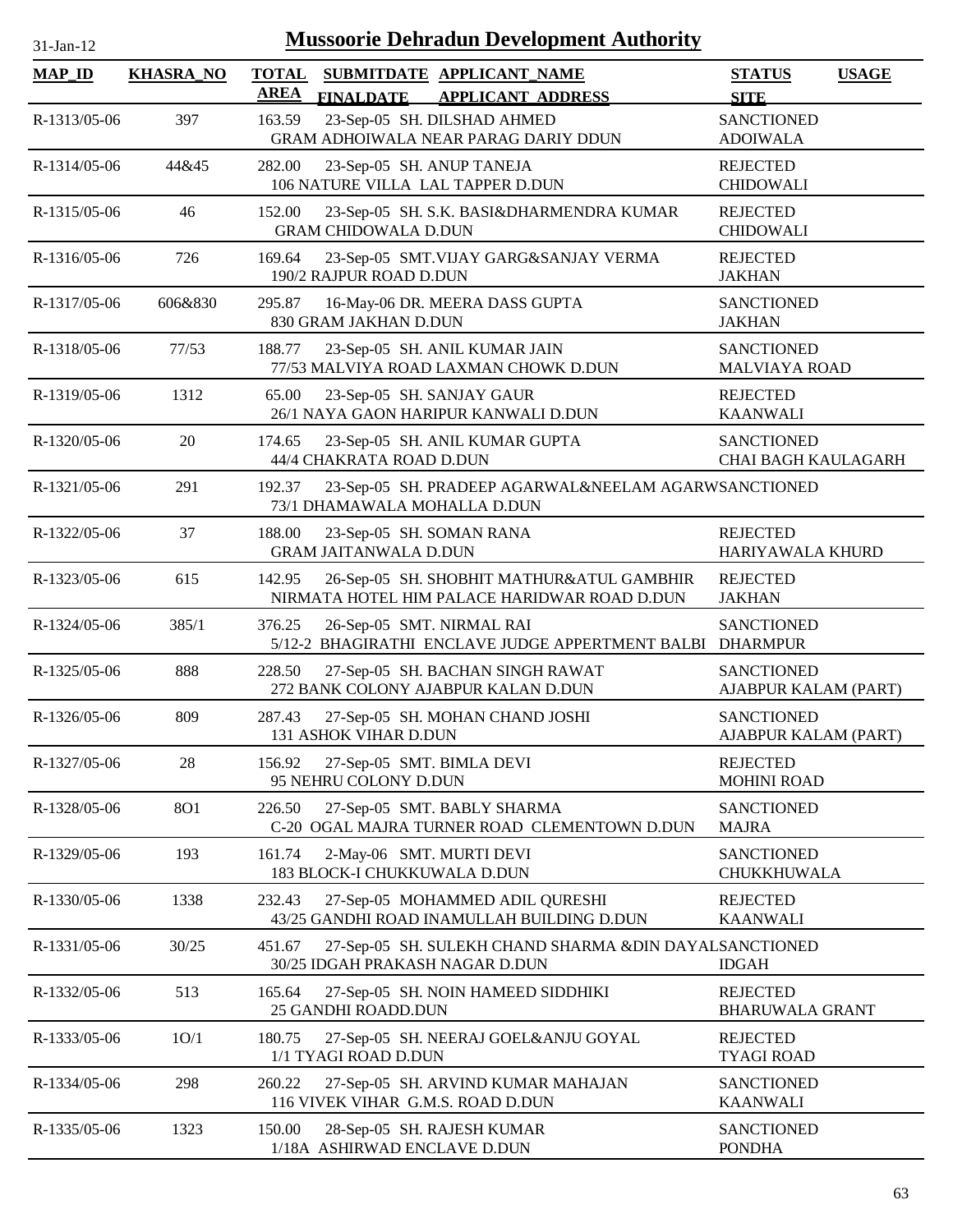| $31$ -Jan-12   |                  | <b>Mussoorie Dehradun Development Authority</b>                                                                  |                                               |              |
|----------------|------------------|------------------------------------------------------------------------------------------------------------------|-----------------------------------------------|--------------|
| <b>MAP_ID</b>  | <b>KHASRA_NO</b> | <b>TOTAL</b><br>SUBMITDATE APPLICANT_NAME<br><b>AREA</b><br><b>FINALDATE</b><br><b>APPLICANT ADDRESS</b>         | <b>STATUS</b><br><b>SITE</b>                  | <b>USAGE</b> |
| R-1336/05-06   | 1323             | 28-Sep-05 SMT. LALITA<br>150.00<br>1/18A ASHIRWAD ENCLAVE D.DUN                                                  | <b>SANCTIONED</b><br><b>PONDHA</b>            |              |
| R-1337/05-06   | 1323             | 150.00<br>28-Sep-05 KM. NIDHI<br>I/18A ASHIRWAD ENCLAVE D.DUN                                                    | <b>SANCTIONED</b><br><b>PONDHA</b>            |              |
| R-1338/05-06   | 1323             | 150.00<br>28-Sep-05 SH. VINOD KUMAR<br>1/18A ASHIRWAD ENCLAVE D.DUN                                              | <b>SANCTIONED</b><br><b>PONDHA</b>            |              |
| R-1339/05-06   | 1323             | 150.00<br>28-Sep-05 SH. AYUB ALI<br>1/18A ASHIRWAD ENCLAVE D.DUN                                                 | <b>SANCTIONED</b><br><b>PONDHA</b>            |              |
| R-1340/05-06   | 383              | 28-Sep-05 SH. SURYA PRAKASH RANAKOTI<br>171.03<br>BLOCK-E 96 SAKAT COLONY AJABPUR KALAN D.DUN                    | <b>SANCTIONED</b><br>AJABPUR KALAM (PART)     |              |
| R-1341/05-06   | 69               | 316.20<br>28-Sep-05 SH. KRISHAN GOPAL PURI<br>69 HEM KUNJ COLONY VIJAY PARK D.DUN                                | <b>SANCTIONED</b><br><b>KAANWALI</b>          |              |
| R-1342/05-06   | 633              | 28-Sep-05 SH. AMRISH KUMAR SHARMA&SUMAN LATSANCTIONED<br>191.41<br>5 ROHINI PLAZA COMPLEX 11-E RAJPUR ROAD D.DUN | <b>DOBHALWALA</b>                             |              |
| R-1343/05-06   | 11/1             | 471.27<br>28-Sep-05 SH. SANDEEP KAPOOR&JAGDISH LAL<br>11/1 MOHINI ROAD D.DUN                                     | <b>SANCTIONED</b><br><b>MOHINI ROAD</b>       |              |
| R-1344/05-06   | 410              | 210.67<br>28-Sep-05 SH. SUNDER LAL<br><b>GRAM ADHOIWALA D.DUN</b>                                                | <b>SANCTIONED</b><br><b>ADOIWALA</b>          |              |
| R-1345/05-06   | 1365/1           | 28-Sep-05 S.INDER JEET SINGH<br>98.76<br><b>G-36 RACE COURSE D.DUN</b>                                           | <b>SANCTIONED</b>                             |              |
| R-1346/05-06   | 1235             | 69.67<br>28-Sep-05 SH. SIYA RAM<br>BRAM PURI COLONY NEAR KASHMIRI HOUSE CLEMENTO MAJRA                           | <b>REJECTED</b>                               |              |
| R-1347/05-06   | 187              | 30-Sep-05 IDEA MOBILE COMMUNICATION LTD.<br>9.13<br>RAVINDER PAL SINGH IDEA MOBILE COMMUNICATION LT              | <b>REJECTED</b><br><b>KAANWALI</b>            |              |
| R-1348/05-06   | 146              | 620.30<br>1-Oct-05 SH. UMESH KUTHARI<br>146 NESHVILLA ROAD D.DUN                                                 | <b>SANCTIONED</b><br><b>NESHVILLA ROAD</b>    |              |
| $R-1349/05-06$ | 218              | 153.00<br>1-Oct-05 SH. OM BAHADUR THAPA<br><b>GRAM NAVADA NEAR BRICK BHATTA D.DUN</b>                            | <b>REJECTED</b><br><b>NAVADA</b>              |              |
| R-1350/05-06   | 5/1              | 186.92<br>1-Oct-05 DR. NARINDER AGARWAL<br>5 AMRIT KAUR ROAD D.DUN                                               | <b>SANCTIONED</b><br><b>NEW ROAD</b>          |              |
| $R-1351/05-06$ | 141/169          | 195.59<br>1-Oct-05 SH. HARSHWARDHAN ARYA<br>141/69 DISPENSARY ROAD D.DUN                                         | <b>SANCTIONED</b><br>DISPENSARY ROAD          |              |
| R-1352/05-06   | 184              | 1-Oct-05 SH. RAJEEV ARORA &SMT. RUCHI ARORA<br>143.17<br>5 ROHINI PLAZA D.DUN                                    | <b>SANCTIONED</b><br><b>RAJ PUR ROAD</b>      |              |
| R-1353/05-06   | 20               | 288.10<br>1-Oct-05 SH. HAR KEWAL SINGH<br>270 ST.N0-8 RAJENDRA NAGAR D.DUN                                       | <b>REJECTED</b><br><b>CHAI BAGH KAULAGARH</b> |              |
| R-1354/05-06   | 8                | 24-May-06 SH. LUXMI CHAND<br>127.15<br>LUXMI CHAND RAJEEV NAGAR GRAM TARLI KANDOLI D                             | <b>SANCTIONED</b><br><b>KANDOLI</b>           |              |
| R-1355/05-06   | 690              | 292.50<br>1-Oct-05 SMT. NAYNA PANDYA<br>EX-1 VIJAY VANDAN MILAN VIHAR GMS ROAD D.DUN                             | <b>REJECTED</b><br><b>KAANWALI</b>            |              |
| R-1356/05-06   | 24/2             | 208.93<br>1-Oct-05 SMT. SUDHA<br>C/0 LAXMAN RAWAT 98-A PRAGATI VIHAR DHARAMPUR D                                 | <b>REJECTED</b><br><b>AJABPUR KHURD</b>       |              |
| R-1357/05-06   | 702&703          | 662.45<br>1-Oct-05 S.D.I. B.ED COLLEGE<br>SH. ASHOK AGARWAL 88 ADARSH VIHAR D.DUN                                | <b>REJECTED</b><br><b>DEHRA KHAS</b>          |              |
| R-1358/05-06   | 898              | 160.76<br>1-Oct-05 SMT. RITU PAHUJA<br>67/16-1 TYAGI ROAD D.DUN                                                  | <b>SANCTIONED</b><br><b>TYAGI ROAD</b>        |              |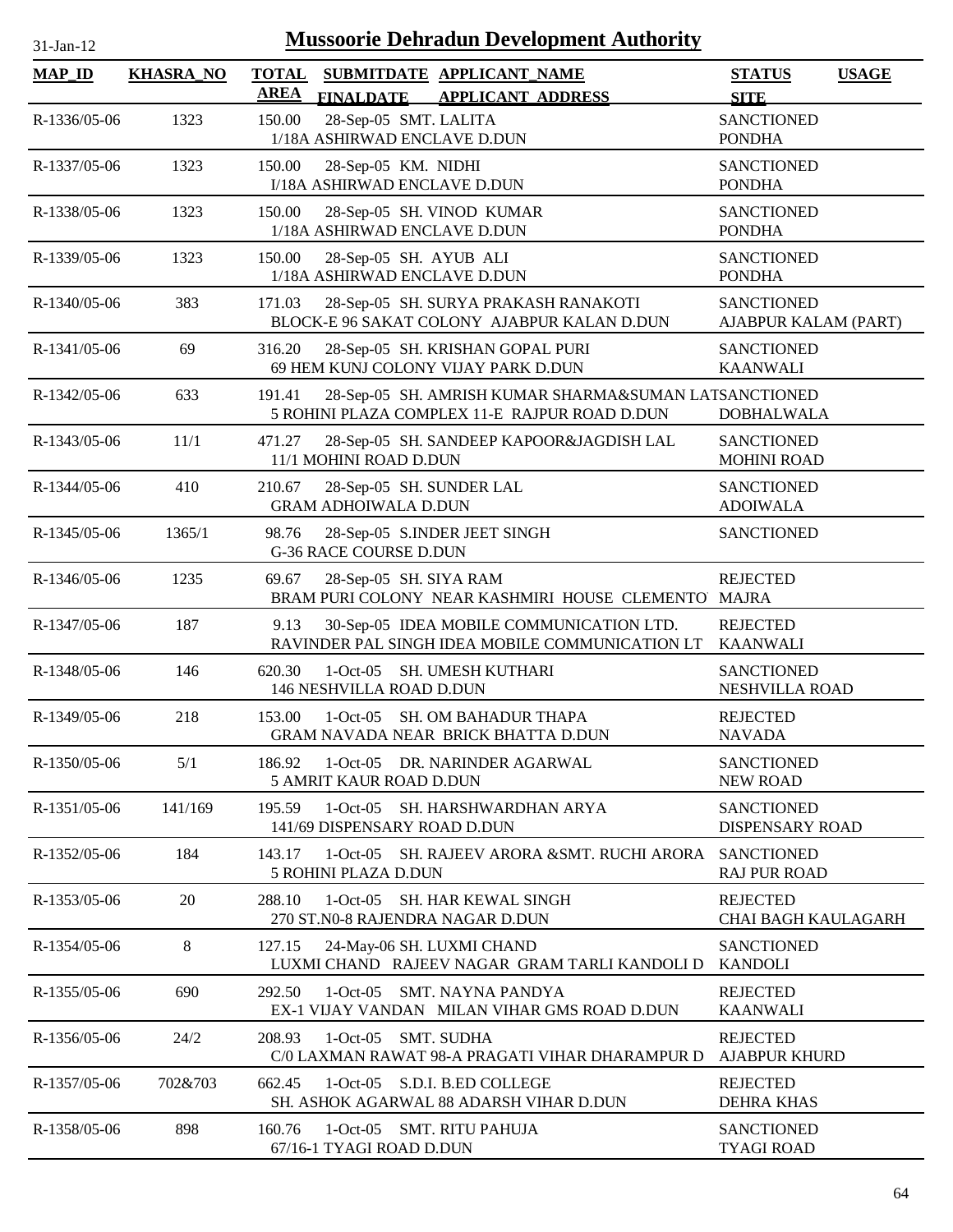| $31-Jan-12$    |                  | <b>Mussoorie Dehradun Development Authority</b>                                                                         |                                              |
|----------------|------------------|-------------------------------------------------------------------------------------------------------------------------|----------------------------------------------|
| $MAP$ ID       | <b>KHASRA_NO</b> | <b>TOTAL</b><br>SUBMITDATE APPLICANT NAME<br><b>AREA</b><br><b>FINALDATE</b><br><b>APPLICANT ADDRESS</b>                | <b>STATUS</b><br><b>USAGE</b><br><b>SITE</b> |
| $R-1359/05-06$ | 195              | 181.05<br>1-Oct-05 SH. JITENDER CHADHA<br>195 MAJRA D.DUN                                                               | <b>SANCTIONED</b><br><b>MAJRA</b>            |
| $R-1360/05-06$ | 1414             | 1-Oct-05 SH. RAJEEV AGGARWAL<br>249.12<br><b>44 KANWALI D.DUN</b>                                                       | <b>SANCTIONED</b><br><b>KAANWALI</b>         |
| $R-1361/05-06$ | 528              | 1-Oct-05 MR.ALTAF MOHAMMED KHAN&SHAKRA P SANCTIONED<br>387.64<br><b>18 KALINDI ENCLAVE KANWALI D.DUN</b>                | <b>KAANWALI</b>                              |
| $R-1362/05-06$ | $S-4B-243$       | 416.54<br>1-Oct-05 SH. M.C. BHATT<br>S-4-B-243 SHAH NAGAR D.DUN                                                         | <b>SANCTIONED</b><br>DEFENCE COLONY          |
| R-1363/05-06   | 569              | 1-Oct-05 SH. BALJINDER SINGH KHURANA<br>120.31<br>C/0 ARORA ASSOCIATES A-6 JANPATH SHOPPING COMPLE                      | <b>SANCTIONED</b><br><b>KAANWALI</b>         |
| $R-1364/05-06$ | 333/305          | 112.78<br>1-Oct-05 SH. HANUMANT<br>189/1 SHASTRI NAGAR SEEMADWAR D.DUN                                                  | <b>SANCTIONED</b><br>KOLAGARH (PART)         |
| $R-1365/05-06$ | 1365/1           | 98.76<br>1-Oct-05 SH. GURPREET SINGH CHABRA<br><b>45 WEST II REST CAMP</b>                                              | <b>SANCTIONED</b>                            |
| $R-1366/05-06$ | 1015             | 1-Oct-05 SH. RAJEEV LUTHRA<br>111.62<br>203 DANDIPUR MOHALLA D.DUN                                                      | <b>SANCTIONED</b>                            |
| R-1367/05-06   | 16               | 349.81<br>3-Oct-05 SH. P.L. SHARMA<br>16 E.C. ROAD D.DUN                                                                | <b>SANCTIONED</b><br>E.C.ROAD                |
| R-1368/05-06   | 438/1            | 172.89<br>3-Oct-05 SH. RAJEEV SINGH<br>11 L.I.G. MDDA COLONY D.DUN                                                      | <b>REJECTED</b><br><b>ADOIWALA</b>           |
| R-1369/05-06   | 973/1            | 283.70<br>3-Oct-05 SMT. SUSHMA<br>1/11 NEW VASANT VIHAR D.DUN                                                           | <b>SANCTIONED</b><br><b>KAANWALI</b>         |
| R-1370/05-06   | 554              | 148.32<br>3-Oct-05 SH. BHUPAT SINGH PANWAR<br>554 GRAM DHARAMPUR D.DUN                                                  | <b>REJECTED</b><br><b>DHARMPUR</b>           |
| R-1371/05-06   | 1520             | 211.81<br>3-Oct-05 SMT. DHIRAJ RANI<br>1520 KANWALI D.DUN                                                               | <b>SANCTIONED</b><br><b>KAANWALI</b>         |
| R-1372/05-06   | 619              | 237.90<br>3-Oct-05 SMT. SULOCHANA DAVI& RAJENDRA PRASSANCTIONED<br>SH. TARA CHAND STORE TURNER ROAD CLEMENTOWN D. MAJRA |                                              |
| R-1373/05-06   | 37/2             | 3-Oct-05 SH. VED PRAKASH SINGAL&SAROJ SINGAL REJECTED<br>347.33<br>141 CHANDRA NAGAR D.DUN                              | <b>CHANDER NAGAR</b>                         |
| R-1374/05-06   | 1513/3           | 163.50<br>3-Oct-05 SMT. HEM LATA<br>NIRMATA HOTEL HIMPALACE D.DUN                                                       | <b>SANCTIONED</b><br><b>KAANWALI</b>         |
| R-1375/05-06   | 16               | 240.70<br>3-Oct-05 SMT, UMA MITTAL<br>57 DISPENSARY ROAD D.DUN                                                          | <b>REJECTED</b><br><b>NEW ROAD</b>           |
| $R-1376/05-06$ | 1175             | 291.69<br>3-Oct-05 SH. RAJENDRA PRASAD JUYAL<br>1175 AJABPUR KALAN D.DUN                                                | <b>REJECTED</b><br>AJABPUR KALAM (PART)      |
| R-1377/05-06   | 1323             | 3-Oct-05 SH. SARBJEET SINGH<br>150.00<br>87 REST CAMP D.DUN                                                             | <b>SANCTIONED</b><br><b>PONDHA</b>           |
| R-1378/05-06   | 1323             | 150.00<br>3-Oct-05 SH. ANIL KUMAR<br><b>GRAM BADOWALA ARCIEDIA GRANT D.DUN</b>                                          | <b>SANCTIONED</b><br><b>PONDHA</b>           |
| R-1379/05-06   | 1323             | 150.00<br>3-Oct-05 KM, BHAVANA<br>156 GRAM PONDHA D.DUN                                                                 | <b>SANCTIONED</b><br><b>PONDHA</b>           |
| R-1380/05-06   | 1323             | 3-Oct-05 SH. NARENDAR<br>150.00<br>176 GRAM PONDHA D.DUN                                                                | <b>SANCTIONED</b><br><b>PONDHA</b>           |
| R-1381/05-06   | 680              | 93.38<br>3-Oct-05 SH. VIKAS BHASKAR<br>G-33 IIP COLONY MOHAKAMPUR D.DUN                                                 | <b>REJECTED</b><br><b>MAJRI MAFI</b>         |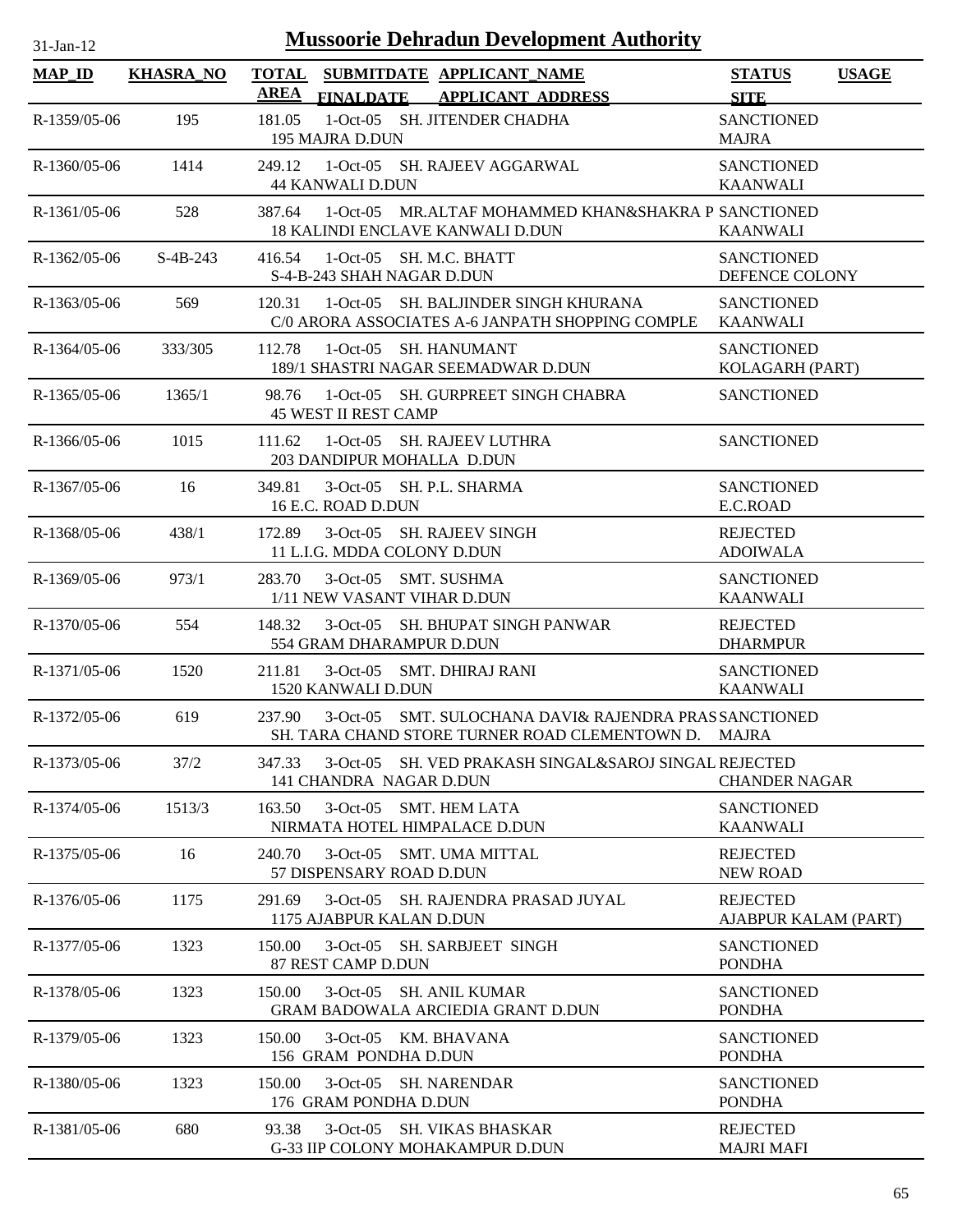| 31-Jan-12 |  |
|-----------|--|

| <b>MAP_ID</b>  | <b>KHASRA_NO</b> | <b>TOTAL</b><br>SUBMITDATE APPLICANT NAME<br>AREA                                                                          | <b>STATUS</b><br><b>USAGE</b>                          |
|----------------|------------------|----------------------------------------------------------------------------------------------------------------------------|--------------------------------------------------------|
| R-1382/05-06   | 491              | <b>FINALDATE</b><br><b>APPLICANT ADDRESS</b><br>172.40<br>3-Oct-05 SH. S. RASHPALSINGH<br>18 ROCHI PURA NIRANJANPUR D.DUN  | <b>SITE</b><br><b>SANCTIONED</b><br><b>NIRANJANPUR</b> |
| R-1383/05-06   | 1323             | 150.00<br>3-Oct-05 SH HARJINDER<br><b>68 GANDHI ROAD D.DUN</b>                                                             | <b>SANCTIONED</b><br><b>PONDHA</b>                     |
| R-1384/05-06   | 321              | 27-Mar-06 SH. HAR CHAND SINGH<br>1,655.68<br>321 OMKAR ROAD CHUKKUWALA D.DUN                                               | <b>SANCTIONED</b><br><b>CHUKKHUWALA</b>                |
| $R-1385/05-06$ | $A-26$           | 240.00<br>4-Oct-05 SH. RANJAN KUMAR MONGIA<br>35/4 SUBHASH ROAD D.DUN                                                      | <b>SANCTIONED</b><br>MDDA COLONY DALANWAI              |
| R-1386/05-06   | 314              | 4-Oct-05 SH. M.C.DIMRI<br>232.56<br>30/6 SEWA ASHRAM D.DUN                                                                 | <b>REJECTED</b><br><b>BAAMANWALA</b>                   |
| R-1387/05-06   | 315/271          | 4-Oct-05 SH. MOHAN KUMAR LAMBA<br>226.02<br>315/271 OLD DALANWALA D.DUN                                                    | <b>SANCTIONED</b><br><b>OLD DALANWALA</b>              |
| R-1388/05-06   | 24               | 129.58<br>4-Oct-05 SH. DEEWAN CHAND<br>63 SAYYAD MOHALLA D.DUN                                                             | <b>REJECTED</b><br><b>LOHARWALA</b>                    |
| R-1389/05-06   | 8                | 105.80<br>22-Jul-06 SH. YOGENDER SINGH NEGI<br>8 MANSINGH WALA D.DUN                                                       | <b>SANCTIONED</b><br><b>MAAN SINGH WALA</b>            |
| $R-1390/05-06$ | 625              | 4-Oct-05 SH. MAHESH CHANDRA BAURAI<br>853.11<br><b>GRAM JAKHAN D.DUN</b>                                                   | <b>SANCTIONED</b><br><b>JAKHAN</b>                     |
| R-1391/05-06   | 639              | 225.99<br>4-Oct-05 SH. CHANDRA SINGH<br>36/1 HATHIBARKALA D.DUN                                                            | <b>SANCTIONED</b><br><b>HATHIBARKALA</b>               |
| R-1392/05-06   | 14/31            | 4-Oct-05 SH. SACHIN GUPTA& ACHIN GUPTA<br>49.56<br>14/31 CHAKRATA ROAD D.DUN                                               | <b>REJECTED</b><br><b>CHAKRATA ROAD</b>                |
| R-1393/05-06   | 1323             | 150.00<br>4-Oct-05 SMT. MANJU<br>184 GRAM PONDHA D.DUN                                                                     | <b>SANCTIONED</b><br><b>PONDHA</b>                     |
| R-1394/05-06   | 1323             | 150.00<br>4-Oct-05 SH, SANDEEP<br>H.N0-185 PONDHA D.DUN                                                                    | <b>SANCTIONED</b><br><b>PONDHA</b>                     |
| R-1395/05-06   | 1323             | 150.00<br>4-Oct-05 SMT. SUKHJINDER KAUR<br>66 GOVIND NAGAR RISHIKASH D.DUN                                                 | <b>SANCTIONED</b><br>PLEASANT VALLEY                   |
| R-1396/05-06   | 1323             | 150.00<br>4-Oct-05 SH. UDAY PAL SINGH<br>H.N0.-181 PONDHA D.DUN                                                            | <b>SANCTIONED</b><br><b>PONDHA</b>                     |
| R-1397/05-06   | 1323             | <b>SMT. BRAHAMWATI</b><br>150.00<br>$4-Oct-05$<br>1/18A ASHIRWAD ENCLAVE D.DUN                                             | <b>SANCTIONED</b><br><b>PONDHA</b>                     |
| R-1398/05-06   | 1323             | SH. JEET PAL SINGH<br>150.00<br>$4-Oct-05$<br>1/18A ASHIRWAD ENCLAVE D.DUN                                                 | <b>SANCTIONED</b><br><b>PONDHA</b>                     |
| R-1399/05-06   | 37&38&39         | 9,355.45<br>4-Oct-05 M/S PRAGATI ASSOCIATES&SIDHANT PRONSANCTIONED Group Housing<br>9/14 MAHANT FLATES CHAKRATA ROAD D.DUN | PANDITWADI MAFI                                        |
| R-1400/05-06   | $30-A$           | 183.96<br>$4-Oct-05$<br><b>SH.MICHAEL SEN&amp;MEENA RISBUD</b><br>WYNBERG ALLEN SCHOOL BALA HISSAR MUSSOORIE D.            | <b>SANCTIONED</b><br><b>MOHINI ROAD</b>                |
| R-1401/05-06   | 201              | 212.60<br>$5$ -Oct-05<br><b>SH.VAZIR AHMED</b><br>178/25 LAKHI BAGH D.DUN                                                  | <b>REJECTED</b><br><b>DEHRA KHAS</b>                   |
| R-1402/05-06   | 162              | $5-Oct-05$<br>SH. RAJENDRA GUNSOLA<br>2,925.00<br>162 BHAGIRATHIPURAM PHASE-I JAKHAN D.DUN                                 | <b>REJECTED</b><br>Group Housing<br><b>JAKHAN</b>      |
| R-1403/05-06   | 156              | 95.95<br>$5-Oct-05$<br>SH. NARESH PAL TOMAR<br>252-A SARTHI VIHAR D.DUN                                                    | <b>SANCTIONED</b><br><b>DOBHALWALA</b>                 |
| R-1404/05-06   | 156              | 5-Oct-05 SMT. GULSHAN VERMA<br>95.95<br>C-5 GREEN PARK D.DUN                                                               | <b>SANCTIONED</b><br><b>DOBHALWALA</b>                 |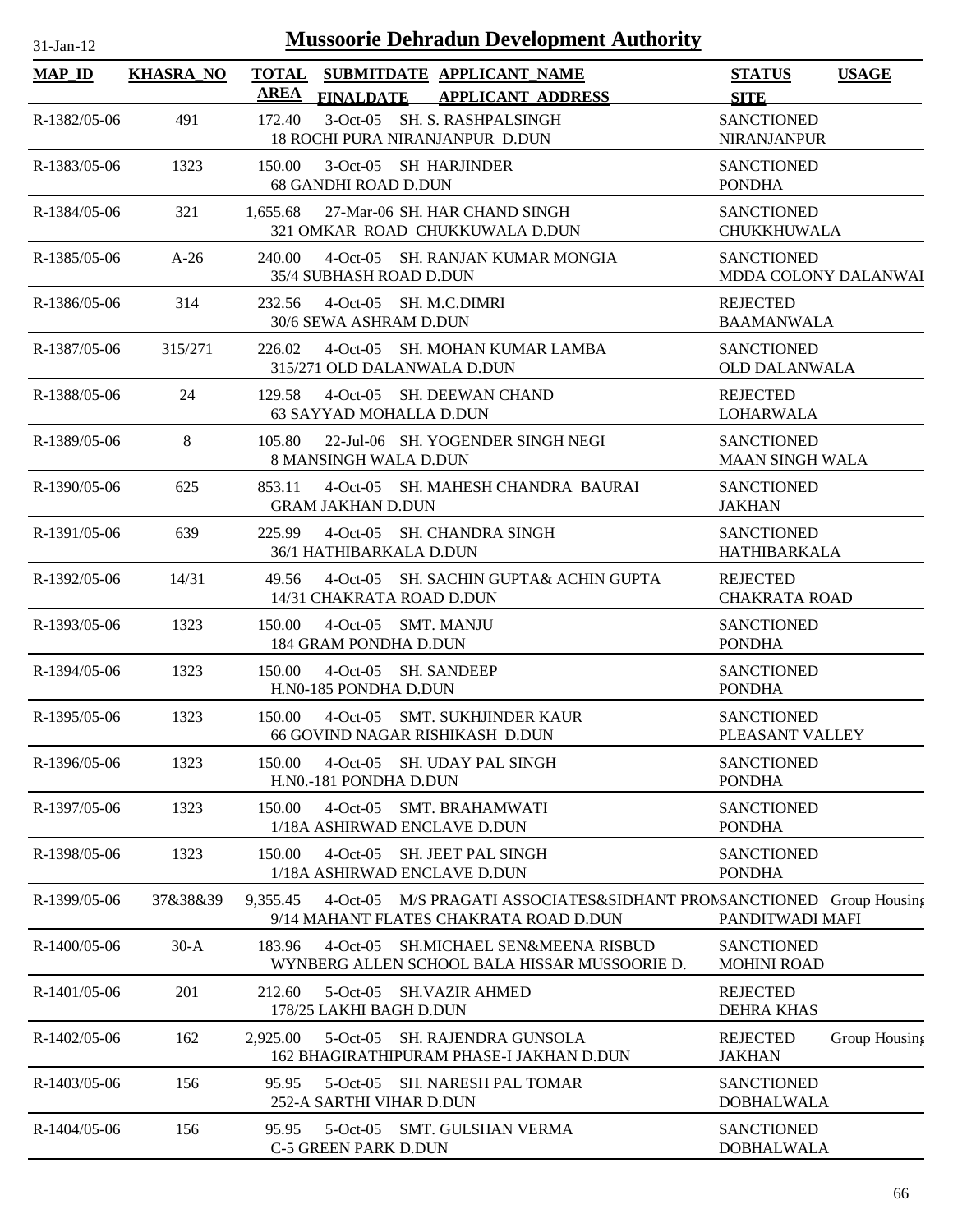| $31-Jan-12$    |                  | <b>Mussoorie Dehradun Development Authority</b>                                                        |                                           |              |
|----------------|------------------|--------------------------------------------------------------------------------------------------------|-------------------------------------------|--------------|
| $MAP$ ID       | <b>KHASRA_NO</b> | TOTAL SUBMITDATE APPLICANT NAME<br><b>AREA</b><br>FINALDATE APPLICANT ADDRESS                          | <b>STATUS</b><br><b>SITE</b>              | <b>USAGE</b> |
| $R-1405/05-06$ | 339              | 5-Oct-05 SMT.INDU GAIROLA<br>282.00<br>TAPOWAN ENCLAVE NALA PANI ROAD D.DUN                            | <b>REJECTED</b><br><b>AAMWALA TARLA</b>   |              |
| R-1406/05-06   | 867              | 237.00<br>5-Oct-05 SH. DEVENDRA SAKLANI<br>C/0 15 FIRST FLOOR UTTARANCHAL COMPLEX HARIDWAR 1 NATHANPUR | <b>REJECTED</b>                           |              |
| R-1407/05-06   | 54               | 253.29<br>4-May-06 SH. SUSHIL KUMAR GUPTA<br><b>4 DARSHANI GATE D.DUN</b>                              | <b>SANCTIONED</b><br><b>KAANWALI</b>      |              |
| R-1408/05-06   | 656              | 5-Oct-05 SH. DAYAL SINGH<br>218.96<br><b>GRAM KARGI DEHRA KHAS D.DUN</b>                               | <b>REJECTED</b><br><b>DEHRA KHAS</b>      |              |
| R-1409/05-06   | 53               | 5-Oct-05 SH. RAKESH CHAND KUKRITI<br>448.07<br>C/0 ASHIYNA ASSOCIATES HARIDWAR ROAD D.DUN              | <b>SANCTIONED</b><br><b>SHAH NAGAR</b>    |              |
| R-1410/05-06   | 396              | 298.32<br>5-Oct-05 SMT. INDU KALA<br>B-10 ST.N0-3 VASANT VIHAR ENCLAVE P.0. NEW FOREST D. KAANWALI     | <b>SANCTIONED</b>                         |              |
| R-1411/05-06   | 75/74            | 5-Oct-05 SH. HARBANS SINGH&BACHAN KAUR<br>156.50<br>B3/88 IDGAH KUMAR MANDI CHAKRATA ROADD.DUN         | <b>SANCTIONED</b><br><b>IDGAH</b>         |              |
| R-1412/05-06   | $S-4-D-95$       | 983.64<br>5-Oct-05 SH. K.K. KHANNA<br>185 SHAH NAGAR D.DUN                                             | <b>REJECTED</b><br><b>SHAH NAGAR</b>      |              |
| R-1413/05-06   | 222              | 11-Sep-06 SH. SUSHANT KUMAR NAYAK<br>177.11<br>222 GRAM JAKHAN D.DUN                                   | <b>REJECTED</b><br><b>JAKHAN</b>          |              |
| R-1414/05-06   | 57               | 460.33<br>13-Feb-07 SH. VISALLUDDIN<br>12 GANDHI ROAD D.DUN                                            | <b>SANCTIONED</b><br>E.C.ROAD             |              |
| R-1415/05-06   | 731              | 19-Jun-06 SMT. GAYATRI JUYAL<br>206.39<br>GRAM AJABPUR KALAN NEAR SOHAN SWEET SHOP P.0                 | <b>SANCTIONED</b><br>AJABPUR KALAM (PART) |              |
| $R-1416/05-06$ | 1323             | 150.00<br>5-Oct-05 SH. SATYAKETU<br>6/6 SHASTRI NAGAR D.DUN                                            | <b>SANCTIONED</b><br><b>PONDHA</b>        |              |
| R-1417/05-06   | 1323             | 150.00<br>5-Oct-05 SH. JAGJEET SINGH<br>19/3 PREM NAGAR D.DUN                                          | <b>SANCTIONED</b><br><b>PONDHA</b>        |              |
| R-1418/05-06   | 1323             | 150.00<br>5-Oct-05 SH. NEERAJ AGGARWAL<br><b>457-C KHURBHURA MOHALLA D.DUN</b>                         | <b>SANCTIONED</b><br><b>PONDHA</b>        |              |
| R-1419/05-06   | 1323             | 5-Oct-05 SH. RAM KUMAR AGGARWAL<br>150.00<br>457-C KHURBHURA D.DUN                                     | <b>SANCTIONED</b><br><b>PONDHA</b>        |              |
| R-1420/05-06   | 1323             | 5-Oct-05 SH. VISHVAKETU<br>150.00<br>6/6 SHASTRI NAGAR D.DUN                                           | <b>SANCTIONED</b><br><b>PONDHA</b>        |              |
| R-1421/05-06   | 143              | 223.00<br>6-Oct-05 SH, RAM KUMAR<br>11 D.L.ROAD D.DUN                                                  | <b>SANCTIONED</b><br><b>KANDOLI</b>       |              |
| R-1422/05-06   | 493              | 6-Oct-05 SMT. LUXMI CHOPRA<br>211.93<br>72 INDIRA GANDHI MARG NIRANJANPUR D.DUN                        | <b>SANCTIONED</b><br><b>NIRANJANPUR</b>   |              |
| R-1423/05-06   | $S-2-13-46$      | 6-Oct-05 COL. SANDEEP DUTT<br>403.23<br>S-2-13-46 DEFENCE COLONY D.DUN                                 | <b>SANCTIONED</b><br><b>SHAH NAGAR</b>    |              |
| R-1424/05-06   | 1                | 161.64<br>6-Oct-05 SMT. KUNJMA<br>15 GOVIND GARH D.DUN                                                 | <b>SANCTIONED</b><br><b>LAXMAN CHOWK</b>  |              |
| R-1425/05-06   | 30               | 231.00<br>6-Oct-05 SH. KEEMAT LAL SHARMA<br>30 OLD DALANWALA D.DUN                                     | <b>SANCTIONED</b><br><b>OLD DALANWALA</b> |              |
| $R-1426/05-06$ | 440              | 6-Oct-05 SMT. SMRITI KAUR GILL<br>334.44<br>13/2 ASHIRWAD ENCLAVE D.DUN                                | <b>SANCTIONED</b><br><b>KAANWALI</b>      |              |
| R-1427/05-06   | 219/2            | 26-Jun-06 DR. SUNIL KUMAR<br>249.06<br>5 ROHINI PLAZA COMPLEX 11-E RAJPUR ROAD D.DUN                   | <b>ADOIWALA</b>                           |              |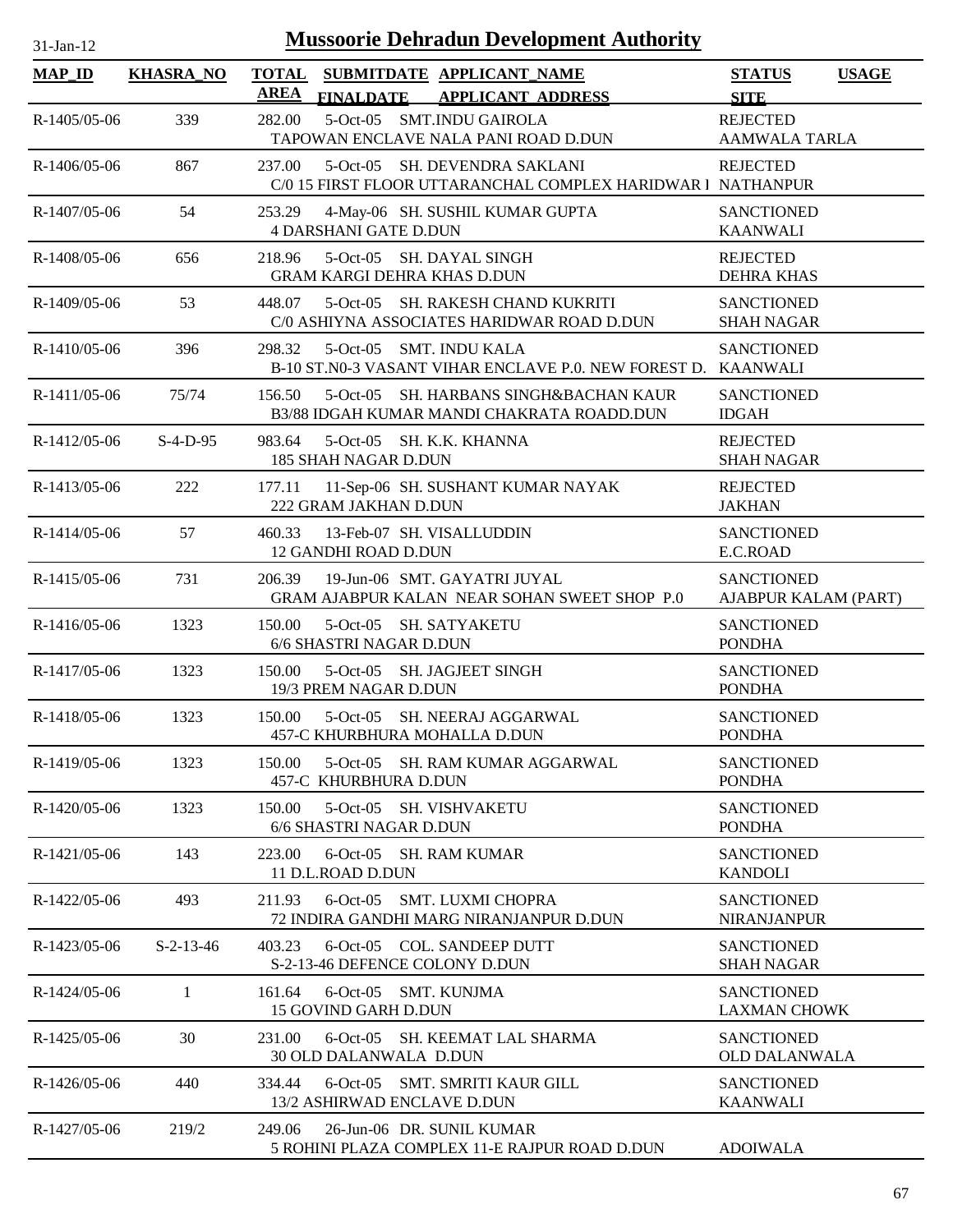| $31-Jan-12$    |                  | <b>Mussoorie Dehradun Development Authority</b>                                             |                                              |
|----------------|------------------|---------------------------------------------------------------------------------------------|----------------------------------------------|
| <b>MAP_ID</b>  | <b>KHASRA_NO</b> | <b>TOTAL</b><br>SUBMITDATE APPLICANT_NAME<br><b>AREA</b><br>FINALDATE APPLICANT ADDRESS     | <b>USAGE</b><br><b>STATUS</b><br><b>SITE</b> |
| R-1428/05-06   | 1323             | 6-Oct-05 SH. ANIL GUPTA<br>150.00<br>1/18A ASHIRWAD ENCLAVE D.DUN                           | <b>SANCTIONED</b><br><b>PONDHA</b>           |
| R-1429/05-06   | 1323             | 150.00<br>6-Oct-05 SMT. INDU<br>1/18A ASHIRWAD ENCLAVE D.DUN                                | <b>SANCTIONED</b><br><b>PONDHA</b>           |
| $R-1430/05-06$ | 1323             | 150.00<br>6-Oct-05 SMT.VIJAY LAXMI<br>135 RACE COURSE D.DUN                                 | <b>SANCTIONED</b><br><b>PONDHA</b>           |
| $R-1431/05-06$ | 1323             | 150.00<br>6-Oct-05 SH. SANJAY GANDHI<br>121 DHAMAWALA DDUN                                  | <b>SANCTIONED</b><br><b>PONDHA</b>           |
| R-1432/05-06   | 1323             | 6-Oct-05 SMT. MEENAKSHI<br>150.00<br>137 RACECOURSE D.DUN                                   | <b>SANCTIONED</b><br><b>PONDHA</b>           |
| R-1433/05-06   | 197              | 135.69<br>6-Oct-05 SH, MUKESH BAJAJ<br>SH. GOPAL MAINDOLA 78 RAJPUR ROAD D.DUN              | <b>SANCTIONED</b><br><b>KISHANPUR</b>        |
| $R-1434/05-06$ | 1015             | 6-Oct-05 SMT. RITU LUTHRA<br>117.68<br>203 DANDI PUR MOHALLA D.DUN                          | <b>SANCTIONED</b><br><b>KAANWALI</b>         |
| R-1435/05-06   | 1054/1           | 156.00<br>6-Oct-05 DR. MOHD.SARFARAZ<br>3 MEGH ENCLAVE G.M.S. ROAD D.DUN                    | <b>SANCTIONED</b>                            |
| $R-1436/05-06$ | 21               | 228.62<br>6-Oct-05 SMT. SHASHI RAWAT<br><b>GRAM AJABPUR KHURD D.DUN</b>                     | <b>REJECTED</b><br><b>AJABPUR KHURD</b>      |
| R-1437/05-06   | 285              | 310.31<br>7-Oct-05 SH, GANGA PRASAD THAPLIYAL<br>C/0 NIRMATA HIMPALACE HARIDWAR ROAD D.DUN  | <b>SANCTIONED</b><br>AJABPUR KALAM (PART)    |
| R-1438/05-06   | 58               | 167.50<br>7-Oct-05 SH. SAMIRAN DEB&MANOSHI DEB<br>100/10 NESHVILLA ROAD D.DUN               | <b>SANCTIONED</b><br><b>JAKHAN</b>           |
| R-1439/05-06   | 229              | 381.06<br>24-Jan-06 SMT. RESHMA RANI JAIN&VINOD JAIN<br>17 FALTU LINE GANDHI ROAD D.DUN.    | <b>REJECTED</b><br><b>GANDHI ROAD</b>        |
| R-1440/05-06   | 185/6            | 174.80<br>7-Oct-05 SMT. MALTI<br><b>183 RAJPUR ROAD D.DUN</b>                               | <b>REJECTED</b><br><b>ARCADIA GRANT</b>      |
| R-1441/05-06   | 2                | 150.30<br>7-Oct-05 SH. KRISHAN BAHADUR BAGHEL<br>P.NO-2 KISHAN NAGAR CHOWK BALLUPUR D.DUN   | <b>REJECTED</b><br><b>BALLUPUR</b>           |
| R-1442/05-06   | 458              | 26-May-06 AMJAD ALI<br>416.64<br><b>GRAM AJABPUR KALAN D.DUN</b>                            | <b>REJECTED</b><br>AJABPUR KALAM (PART)      |
| R-1443/05-06   | 874              | 307.32<br>7-Oct-05 SH. JYOTI PRAKASH SAKLANI<br>C/0 27 ARAGHAR D.DUN                        | <b>REJECTED</b><br><b>AJABPUR KHURD</b>      |
| R-1444/05-06   | 60               | 7-Oct-05 SH. MADAN SINGH RANA<br>247.39<br>MADAN SINGH RANA WILD LIFE INSTITUTE OF INDIA CH | <b>SANCTIONED</b><br><b>AJABPUR KHURD</b>    |
| R-1445/05-06   | 56/56            | 155.33<br>7-Oct-05 SH. M.L. GAMBHIR<br>56/56 ARVIND ROAD D.L.ROAD D.DUN                     | <b>SANCTIONED</b><br>D.L.ROAD                |
| $R-1446/05-06$ | 100              | SMT. SHANTI DEVI KUSHWAHA<br>238.16<br>5-Jun-07<br>SARASWATI VIHAR AJABPUR KHURD D.DUN      | <b>SANCTIONED</b><br><b>AJABPUR KHURD</b>    |
| R-1447/05-06   | 532              | 93.16<br>$7-Oct-05$<br>SMT.SIMRAN KAUR<br>18 ROCHI PURA NIRANJANPUR D.DUN                   | <b>SANCTIONED</b><br><b>NIRANJANPUR</b>      |
| R-1448/05-06   | 1323             | 150.00<br>10-Oct-05 SH. HEMANT SHARMA<br>WING-7 9/1 PREM NAGAR D.DUN                        | <b>SANCTIONED</b><br><b>PONDHA</b>           |
| R-1449/05-06   | 144              | 10-Oct-05 SH. INDRESH SHARMA<br>118.73<br>184/182 BLOCK-1 KHURBHURA MOHALLA D.DUN           | <b>SANCTIONED</b><br>KHURBURA MOHALLA        |
| R-1450/05-06   | 35               | 209.11<br>10-Oct-05 SH. PUSHKAR SINGH NEGI                                                  | <b>REJECTED</b>                              |

35 NATHANPUR D.DUN

NATHANPUR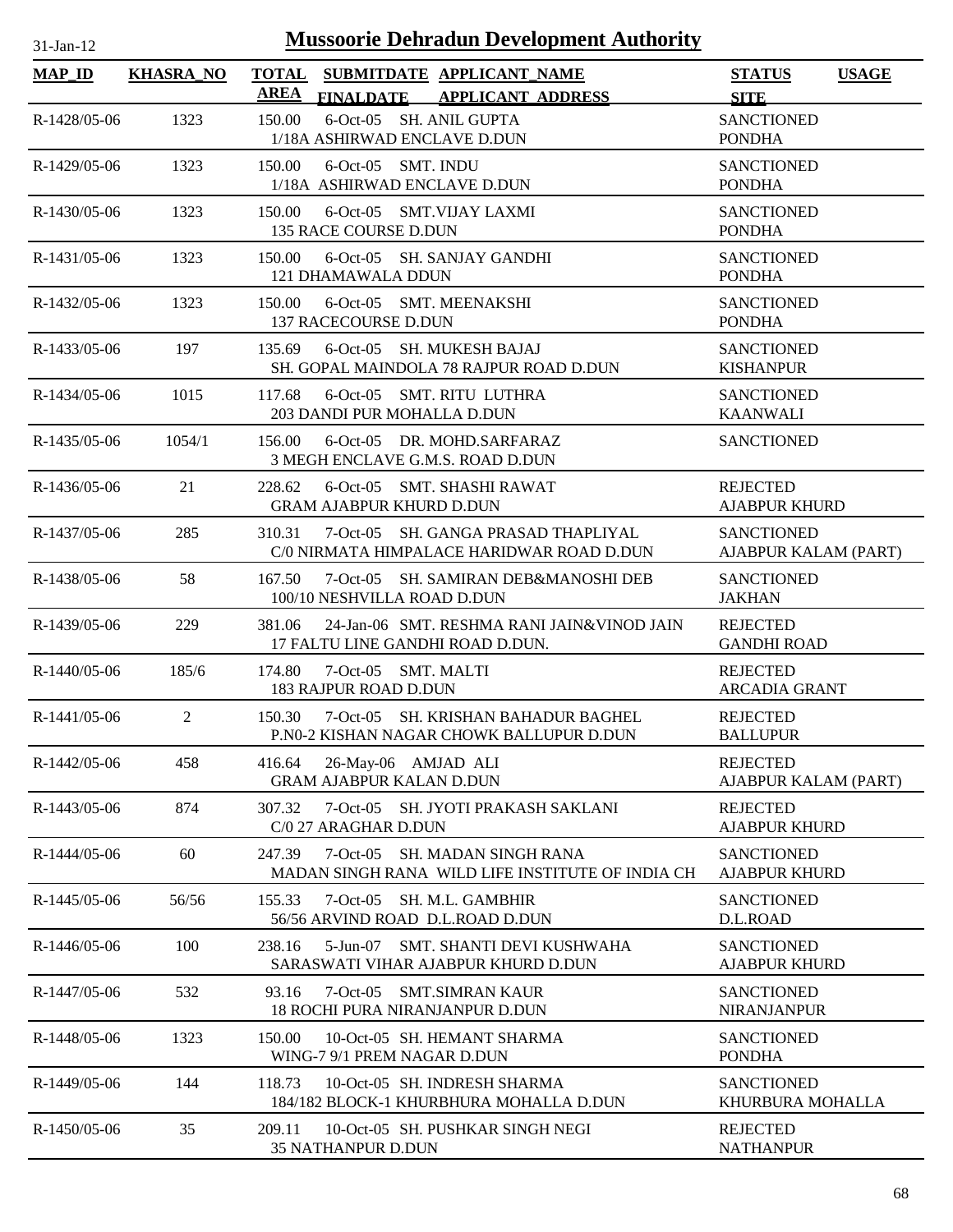| $31$ -Jan-12 |  |
|--------------|--|
|              |  |

| <b>MAP_ID</b>  | <b>KHASRA_NO</b> | <b>TOTAL</b><br><b>AREA</b>                    | SUBMITDATE APPLICANT NAME                                                                   | <b>STATUS</b><br><b>USAGE</b>               |
|----------------|------------------|------------------------------------------------|---------------------------------------------------------------------------------------------|---------------------------------------------|
|                |                  | <b>FINALDATE</b>                               | <b>APPLICANT ADDRESS</b>                                                                    | <b>SITE</b>                                 |
| R-1451/05-06   | 1170/1           | 238.46<br>1890 GRAM AJABPUR KALAN D.DUN        | 10-Oct-05 SH. JAI LAL PUNDIR                                                                | <b>REJECTED</b><br>AJABPUR KALAM (PART)     |
| R-1452/05-06   | 105              | 125.46<br>105 GURU ROAD D.DUN                  | 10-Oct-05 SH, SATYA PAL                                                                     | <b>SANCTIONED</b><br><b>LAXMAN CHOWK</b>    |
| R-1453/05-06   | 64/93            | 219.67<br>64 DOBHAL WALA D.DUN                 | 10-Oct-05 SMT.PREMLATA CHARAN                                                               | <b>REJECTED</b><br><b>DOBHALWALA</b>        |
| R-1454/05-06   | 43/1             | 663.39<br><b>16 LYTTON ROAD D.DUN</b>          | 10-Oct-05 SH. HARIPAL SINGH                                                                 | <b>SANCTIONED</b><br><b>JAKHAN</b>          |
| R-1455/05-06   | $88-A$           | 245.79<br><b>18 TILAK ROAD D.DUN</b>           | 10-Oct-05 SH. SANJAY KUMAR GARG&RITU GARG                                                   | <b>REJECTED</b><br><b>RAJ PUR ROAD</b>      |
| $R-1456/05-06$ | 272              | 220.00                                         | 10-Oct-05 SH. K.B. KULSRESHTA<br>559/03 RAILWAY ROAD DOIWALA D.DUN                          | <b>SANCTIONED</b><br><b>PITHUWALA</b>       |
| R-1457/05-06   | 219              | 320.64<br>1, DR. B.N.VERMA ROAD D.DUN          | 8-Feb-06 SMT. PAMMI JOSHI                                                                   | <b>SANCTIONED</b><br><b>JOHDI</b>           |
| R-1458/05-06   | 203              | 310.11<br>103 KHURBHURA MOHALLA D.DUN          | 13-Oct-05 SH. SHEKHAR CHAND JAIN                                                            | <b>REJECTED</b><br><b>NIRANJANPUR</b>       |
| R-1459/05-06   | 58/506           | 161.85<br>158 PATHARIYA PIR D.DUN              | 13-Oct-05 SH. CHANDRA MOHAN SINGH                                                           | <b>SANCTIONED</b><br>CHOUDHARY BIHARI LAL M |
| R-1460/05-06   | 46&47            | 303.47                                         | 13-Oct-05 SH. AMIT MITTAL<br>40 TAGORE VILLA CHAKRATA ROAD D.DUN                            | <b>SANCTIONED</b><br><b>CHUKKHUWALA</b>     |
| $R-1461/05-06$ | 84               | 212.25                                         | 13-Oct-05 SMT. UMA PANDEY& DURGA DUTT PANDE SANCTIONED<br>137/2 PANDITWARI BHOOR GAON D.DUN | PANDITWADI MAFI                             |
| R-1462/05-06   | 131/2            | 208.96                                         | 13-Oct-05 SH. DHARAM PAL SINGH<br>131/2 GURU ROAD PATEL NAGAR D.DUN                         | <b>SANCTIONED</b><br><b>LAXMAN CHOWK</b>    |
| $R-1463/05-06$ | 252              | 385.00                                         | 13-Oct-05 SH. RAVINDER SINGH LINGWAL<br>RAJESHWAR NAGAR SAHASTRADHARA ROAD D.DUN            | <b>SANCTIONED</b><br><b>DHORAN KHAS</b>     |
| $R-1464/05-06$ | 105              | 273.24<br>105 GRAM JAKHAN D.DUN                | 13-Oct-05 SH. GAURAV KUMAR                                                                  | <b>SANCTIONED</b><br><b>JAKHAN</b>          |
| $R-1465/05-06$ | 435&441&453      | 346.04 13-Oct-05 SMT. SHALINI SAINI            | 5 ROHINI PLAZA COMPLEX 11-E RAJPUR ROAD D.DUN                                               | <b>REJECTED</b><br><b>HATHIBARKALA</b>      |
| $R-1466/05-06$ | 105              | 196.71                                         | 13-Oct-05 SH. SHIROMANI SINGH<br>5 ROHINI PLAZA COMPLEX 11-E RAJPUR ROAD D.DUN              | <b>REJECTED</b><br><b>RAJ PUR ROAD</b>      |
| R-1467/05-06   | 253&254          | 139.35<br>179 HARIDWAR ROAD D.DUN              | 13-Oct-05 SH. SHALENDER CHAUDARY                                                            | <b>REJECTED</b><br>AJABPUR KALAM (PART)     |
| R-1468/05-06   | 90/91            | 70.37<br>94 DANDI PUR MOHALLA D.DUN            | 13-Oct-05 SH. MAHESH KUMAR                                                                  | <b>REJECTED</b><br>DANDI PUR MOHLLA         |
| R-1469/05-06   | 77/5             | 36.28<br>77/5 MOTI BAZAR D.DUN                 | 13-Oct-05 SH. SUNIL KUMAR GUPTA                                                             | <b>REJECTED</b><br><b>MOTI BAZAR</b>        |
| R-1470/05-06   | 578              | 201.06<br>1/1 CANAL ROAD JAKHAN D.DUN          | 13-Oct-05 SH. MANOHAR LAL SHARMA                                                            | <b>SANCTIONED</b><br><b>JAKHAN</b>          |
| R-1472/05-06   | 247              | 144.22<br>123/2 PARK ROAD D.DUN                | 17-Dec-05 SMT. SHARDA KULETHA                                                               | <b>REJECTED</b><br><b>KISHANPUR</b>         |
| R-1473/05-06   | 107&108&109      | 240.44<br>121 DOBHALWALA D.DUN                 | 4-Jan-06 SH. MAHRAB MASSEY                                                                  | <b>SANCTIONED</b><br><b>KARANPUR KHAS</b>   |
| R-1474/05-06   | 76/3/1           | 457.15<br>4-Jan-06<br>22/5 HARIDWAR ROAD D.DUN | SH. RAVI MAHESHWARI& PRIYA MAHESHWSANCTIONED                                                | <b>RAJ PUR ROAD</b>                         |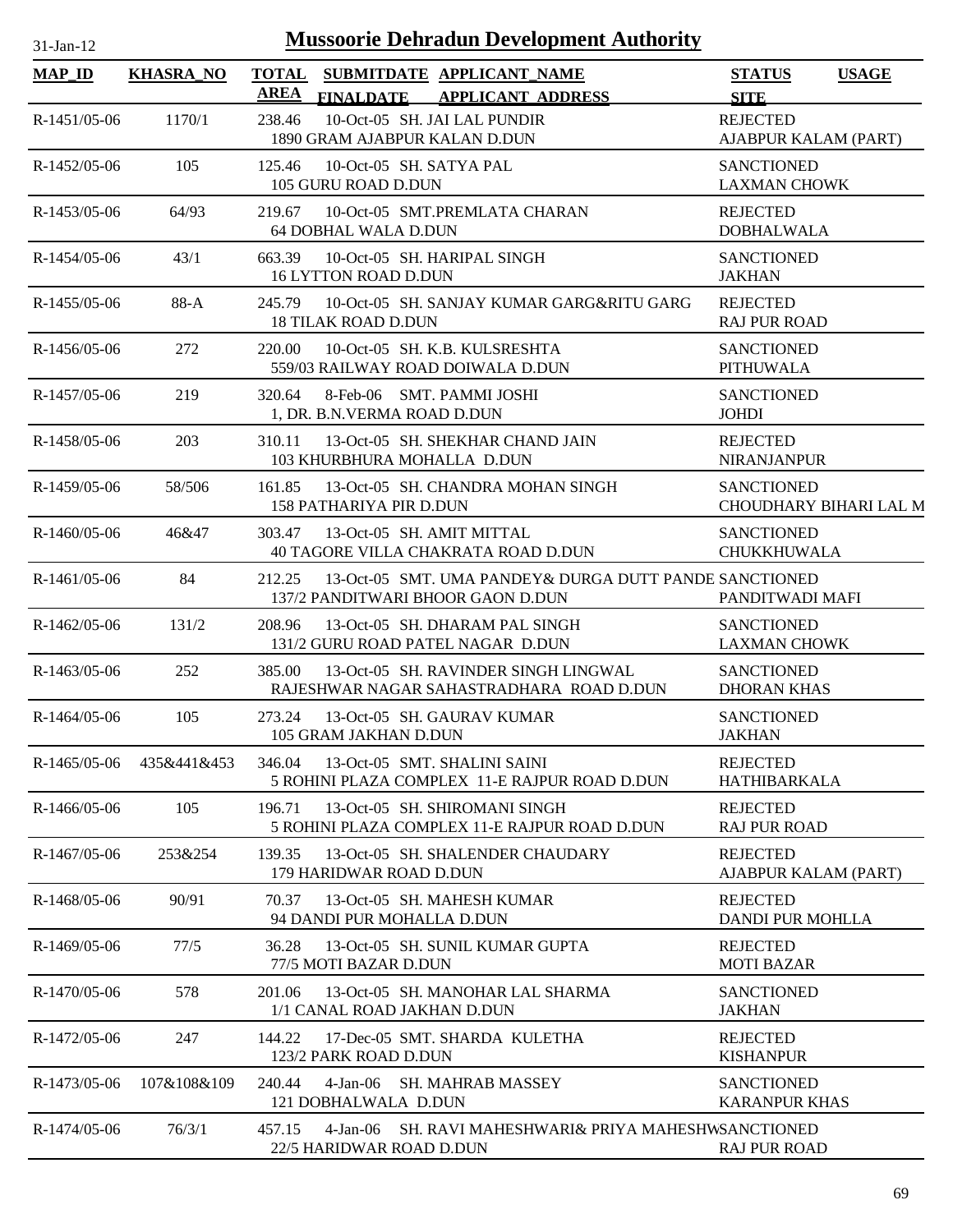| $31-Jan-12$    |                  | <b>Mussoorie Dehradun Development Authority</b>                                                        |                                           |              |
|----------------|------------------|--------------------------------------------------------------------------------------------------------|-------------------------------------------|--------------|
| $MAP$ ID       | <b>KHASRA_NO</b> | <b>TOTAL</b><br>SUBMITDATE APPLICANT_NAME<br><b>AREA</b><br>FINALDATE APPLICANT ADDRESS                | <b>STATUS</b><br><b>SITE</b>              | <b>USAGE</b> |
| $R-1475/05-06$ | 344              | 12-May-06 SH.JAGDISH PRASAD SUNDRIYAL<br>170.53<br>VIJAY COLONY NEAR KULKARNI HOUSE D.DUN              | <b>REJECTED</b><br><b>HATHIBARKALA</b>    |              |
| R-1476/05-06   | 521/2            | 167.06<br>14-Oct-05 SMT. BALWINDER KAUR<br>75 KASHMIRI COLONY NIRANJANPUR D.DUN                        | <b>SANCTIONED</b><br><b>NIRANJANPUR</b>   |              |
| R-1477/05-06   | 53               | 14-Oct-05 SH. VINAY KUMAR SHARMA<br>237.46<br>SH. J.P. SHARMA 260 KAULAGARH D.DUN                      | <b>SANCTIONED</b><br><b>CHIDOWALI</b>     |              |
| R-1478/05-06   | 1526/3           | 156.83<br>14-Oct-05 SH, G.S.PUNDIR<br>GRAM&P.0.-KANWALI G.M.S. ROAD D.DUN                              | <b>SANCTIONED</b><br><b>KAANWALI</b>      |              |
| R-1479/05-06   | 728              | 14-Oct-05 SH. VISHWA PAL SINGH CHAUHAN<br>311.47<br>151/9-A RAJPUR ROAD D.DUN                          | <b>SANCTIONED</b><br><b>JAKHAN</b>        |              |
| R-1480/05-06   | 97/5&480         | 14-Oct-05 SH. SHAMBHU PRASAD SEMWAL<br>234.39<br>D-37 NEHRU COLONY D.DUN                               | <b>REJECTED</b><br><b>NATHANPUR</b>       |              |
| R-1481/05-06   | 84               | 14-Oct-05 SMT. MEENAKSHI GODIYAL<br>152.43<br>SHIV MANDIR AKASHDEEP COLONY BALLUPUR ROAD D.D           | <b>SANCTIONED</b><br>PANDITWADI MAFI      |              |
| R-1482/05-06   | 18/8             | 87.33<br>14-Oct-05 SMT. POOJA GOYAL<br>C/0 ASHA JEWELLERS 86 DANDIPUR MOHALLA D.DUN                    | <b>REJECTED</b><br>KHURBURA MOHALLA       |              |
| R-1483/05-06   | 420/1&420/2      | 26-Sep-06 SMT.SANJOGEETA TYAGI<br>358.60<br>393/10 INDIRA GANDHI MARG NIRANJANPUR D.DUN                | <b>REJECTED</b><br>NIRANJANPUR            |              |
| R-1484/05-06   | 43               | 95.58<br>14-Oct-05 SMT. SANGEETA DUTTA<br>R/0 390 PATEL NAGAR EAST D.DUN                               | <b>SANCTIONED</b><br>PATEL NAGAR          |              |
| R-1485/05-06   | 719              | 14-Oct-05 SH. VINESH KUMAR<br>144.88<br>C/0 SHIVA TRADERS GUPTA STORE SHAHRANPUR ROAD D. MAJRA         | <b>SANCTIONED</b>                         |              |
| R-1486/05-06   | 693              | 294.97<br>14-Oct-05 SH. AJAY KUMAR SHARMA<br>494 KHURBHURA MOHALLA D.DUN                               | <b>REJECTED</b><br><b>KAANWALI</b>        |              |
| R-1487/05-06   | 5/1              | 15-Oct-05 SH. HARISH KAPOOR&SMT.SAVITA KAPOO SANCTIONED<br>2,147.99<br>PROP.N0-7 OLD SURVEY ROAD D.DUN | <b>OLD SURVEY ROAD</b>                    |              |
| R-1488/05-06   | 668&308          | 247.42<br>15-Oct-05 SH. SIYA RAM BAHUGUNA&SUNIL KUMAR SANCTIONED<br>S.B.C. 93 YAMUNA COLONY D.DUN      | <b>AAMWALA</b>                            |              |
| R-1489/05-06   | 668&308          | 15-Oct-05 SH.VISHNU KUMAR BANSAL&ASHU BANSASANCTIONED<br>150.00<br>33 SAKET COLONY D.DUN               | <b>AAMWALA</b>                            |              |
| R-1490/05-06   | 20M              | $2-Jan-06$<br>356.03<br>SH. HARISH & SH. RAMESH KHERA<br>2, AMAN MARG DEHRAHUN                         | <b>REJECTED</b><br><b>KAULAGARH</b>       |              |
| R-1491/05-06   | 587              | 18-Oct-05 SH. MANOHAR SINGH RANA<br>237.63<br>14, BIGHA RISHIKESH DISTT. D.DUN                         | <b>REJECTED</b><br><b>BHARUWALA GRANT</b> |              |
| R-1492/05-06   | 29A              | 314.84<br>18-Oct-05 SMT. GOPI KUMAR RAZDAN<br>56, MEEDO COMPLEX S.R.E RD. D.DUN                        | <b>SANCTIONED</b><br><b>CIRCULAR ROAD</b> |              |
| R-1493/05-06   | 616              | 27-May-06 SH. NAND KISHOR CHACHRA<br>347.00<br>56, MEEDO COMPLEX S.R.Rd. D.DUN                         | <b>SANCTIONED</b><br><b>MOHIT NAGAR</b>   |              |
| R-1494/05-06   | 324/2            | 564.60<br>18-Oct-05 SMT. VANDANA SINGH & ABHISHEK PRATAREJECTED<br>VILLAGE KUANWALA D.DUN              | <b>KUANWALA</b>                           |              |
| R-1495/05-06   | 103D             | 18-Oct-05 SMT. TRISHLA JAIN<br>355.48<br>A-6, JANPAT SHOPPING COMPLEX BINDL BRIDGE D.DUN               | <b>SANCTIONED</b><br><b>RACE COURSE</b>   |              |
| R-1496/05-06   | 30,32            | 215.41<br>18-Oct-05 SMT. KALAWATI DIMRI<br>SUBHASH NAGAR D.DUN                                         | <b>SANCTIONED</b><br><b>MOHINI ROAD</b>   |              |

R-1497/05-06 581 18-Oct-05 REJECTED SH. TIREPAN SINGH SAJWAN

215.62

C/O, RAJESH SINGH 4, PRAGATI VIHAR D.DUN

DEHRA KHAS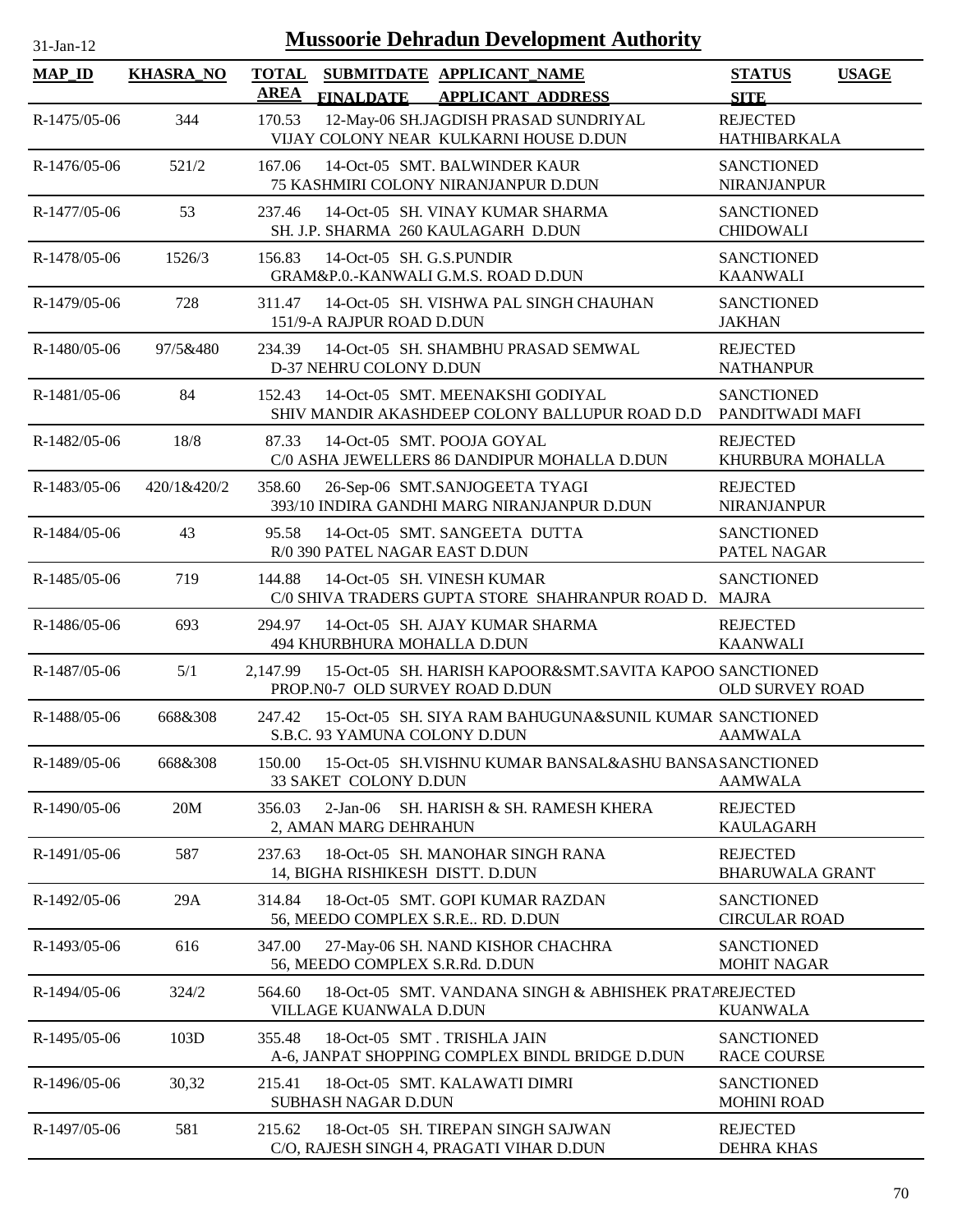| $31$ -Jan-12   |                  | <b>Mussoorie Dehradun Development Authority</b>                                                                  |                                              |
|----------------|------------------|------------------------------------------------------------------------------------------------------------------|----------------------------------------------|
| <b>MAP_ID</b>  | <b>KHASRA_NO</b> | <b>TOTAL</b><br>SUBMITDATE APPLICANT_NAME<br><b>AREA</b><br>FINALDATE APPLICANT ADDRESS                          | <b>USAGE</b><br><b>STATUS</b><br><b>SITE</b> |
| R-1498/05-06   | 139              | 18-Oct-05 SMT. NARMADA RAWAT<br>303.55<br>C/O. RAJESH SINGH 4, PRAGATI VIHAR D.DUN                               | <b>REJECTED</b><br><b>BADRIPUR</b>           |
| R-1499/05-06   | 1350             | 156.80<br>18-Oct-05 SH. RAKESH BATTA<br>C/O, R.B. ENTERPRISES 7- SHARANPUR ROAD D.DUN                            | <b>REJECTED</b><br><b>KAANWALI</b>           |
| R-1500/05-06   | 28               | 454.49<br>18-Oct-05 SH, GULSHAN KUMAR DORA<br>110, KALIKA MARG D.DUN                                             | <b>REJECTED</b><br><b>RACE COURSE</b>        |
| $R-1501/05-06$ | 229/2            | 19-Oct-05 SH.UPENDRA DUTT DANGWAL<br>290.30<br>10/6 SHASTRI NAGAR HARIDWAR ROAD D.DUN                            | <b>REJECTED</b><br><b>NATHANPUR</b>          |
| R-1502/05-06   | 572              | 19-Oct-05 SMT. REKHA BISHT<br>360.85<br>94/25 CHANDRA SINGH GARHWALI MARG D.DUN                                  | <b>REJECTED</b><br><b>BHARWALA GRANT</b>     |
| $R-1503/05-06$ | 1176             | 333.65<br>19-Oct-05 SH. ARVIND KUMAR BANSAL<br>CHAMOLI ASSOCIATES 1/4 NESHVILLA ROAD D.DUN                       | <b>SANCTIONED</b><br><b>GARHI</b>            |
| $R-1504/05-06$ | 455              | 19-Oct-05 SH. P.S. DHIMAN<br>104.07<br>THE EXECUTIVE ENGINEER DCD -I CPWD D.DUN                                  | <b>SANCTIONED</b><br><b>SEWALA KALAN</b>     |
| R-1505/05-06   | 807              | 134.38<br>19-Oct-05 SH.VIDHYA NAND SHARMA<br>59 SUMAN NAGAR DHARAM PUR D.DUN                                     | <b>SANCTIONED</b><br>AJABPUR KALAM (PART)    |
| R-1506/05-06   | 517/2            | 19-Oct-05 SH. KAMAL DUREJA<br>124.34<br>20 SIDHARTH ENCLAVE CHAKRATA ROAD D.DUN                                  | <b>SANCTIONED</b><br><b>KAANWALI</b>         |
| $R-1507/05-06$ | 517/2            | 19-Oct-05 SMT. MANJU BHATIA<br>138.40<br>10/2 ASHIRWAD ENCLAVE CHAKRATA ROAD D.DUN                               | <b>SANCTIONED</b><br><b>KAANWALI</b>         |
| R-1508/05-06   | 871              | 19-Oct-05 SH. C.P. BAUNTHIYAL<br>221.68<br>H.N0-65 SHATABDI ENCLAVE NATHANPUR D.DUN                              | <b>REJECTED</b><br><b>NATHANPUR</b>          |
| R-1509/05-06   | 112              | 305.87<br>19-Oct-05 SH. PRAMOD KUMAR AGARWAL<br>C/0 ARORA ASSOCIATES A-6 JANPATH SHOPPING COMPLE                 | <b>SANCTIONED</b><br><b>PARK ROAD</b>        |
| R-1510/05-06   | 43/1             | 663.57<br>19-Oct-05 SH. ISHPAL SINGH<br>C/0 ARORA ASSOCIAES A-6 JANPATH SHOPPING COMPLEX I JAKHAN                | <b>SANCTIONED</b>                            |
| $R-1511/05-06$ | 1213             | 347.12<br>19-Oct-05 SH. HARISH CHAND PANDEY&GAGAN PANISANCTIONED<br>44/8 VIVEK VIHAR PACKET -2 G.M.S. ROAD D.DUN | <b>KAANWALI</b>                              |
| R-1512/05-06   | 679              | 20-Oct-05 SH. DEEPANDER SINGH<br>199.35<br><b>GRAM NIRANJANPUR D.DUN</b>                                         | <b>SANCTIONED</b><br><b>NIRANJANPUR</b>      |
| R-1513/05-06   | 679              | 189.13<br>20-Oct-05 SH. NEERAJ SINGH<br><b>GRAM NIRANJANPUR D.DUN</b>                                            | <b>SANCTIONED</b><br>NIRANJANPUR             |
| R-1514/05-06   | 28               | 20-Oct-05 SH. PANKAJ AGARWAL<br>177.54<br><b>455 KHURBHURA MOHALLA D.DUN</b>                                     | <b>REJECTED</b><br><b>MOHINI ROAD</b>        |
| R-1515/05-06   | 47/2             | 324.56<br>21-Aug-06 SH. VISHESHWAR GUPTA&MANJU GUPTA REJECTED<br>23 GOVIND GARH D.DUN                            | CHUKKHUWALA MAICHAK                          |
| R-1516/05-06   | 410              | 20-Oct-05 SH. P.D. KOTHIYAL<br>826.49<br>177 AJABPUR KALAN D.DUN                                                 | <b>SANCTIONED</b><br>AJABPUR KALAM (PART)    |
| R-1517/05-06   | 339              | 360.00<br>3-Apr-06 SMT. KANTA<br>245 DOON VIHAR RAJPUR ROAD D.DUN                                                | <b>SANCTIONED</b><br><b>JAKHAN</b>           |
| R-1518/05-06   | 163              | 20-Oct-05 SH. SURENDER SINGH NEGI<br>354.00<br>76/1 BHANDARI BAGH D.DUN                                          | <b>SANCTIONED</b><br><b>PANDITWARI</b>       |
| R-1519/05-06   | 190              | 20-Oct-05 SH. NIRMAL KUMAR<br>164.36<br>C/0 SH. GAHTODI SRI ENCLAVE PANDITWARI D.DUN                             | <b>REJECTED</b><br><b>MOHUWALA MAFI</b>      |
| R-1520/05-06   | 1518             | 20-Oct-05 SMT. LAXMI DEVI<br>224.82<br>23 ARYA NAGAR BLOCK-I D.DUN                                               | <b>SANCTIONED</b><br><b>ADOIWALA</b>         |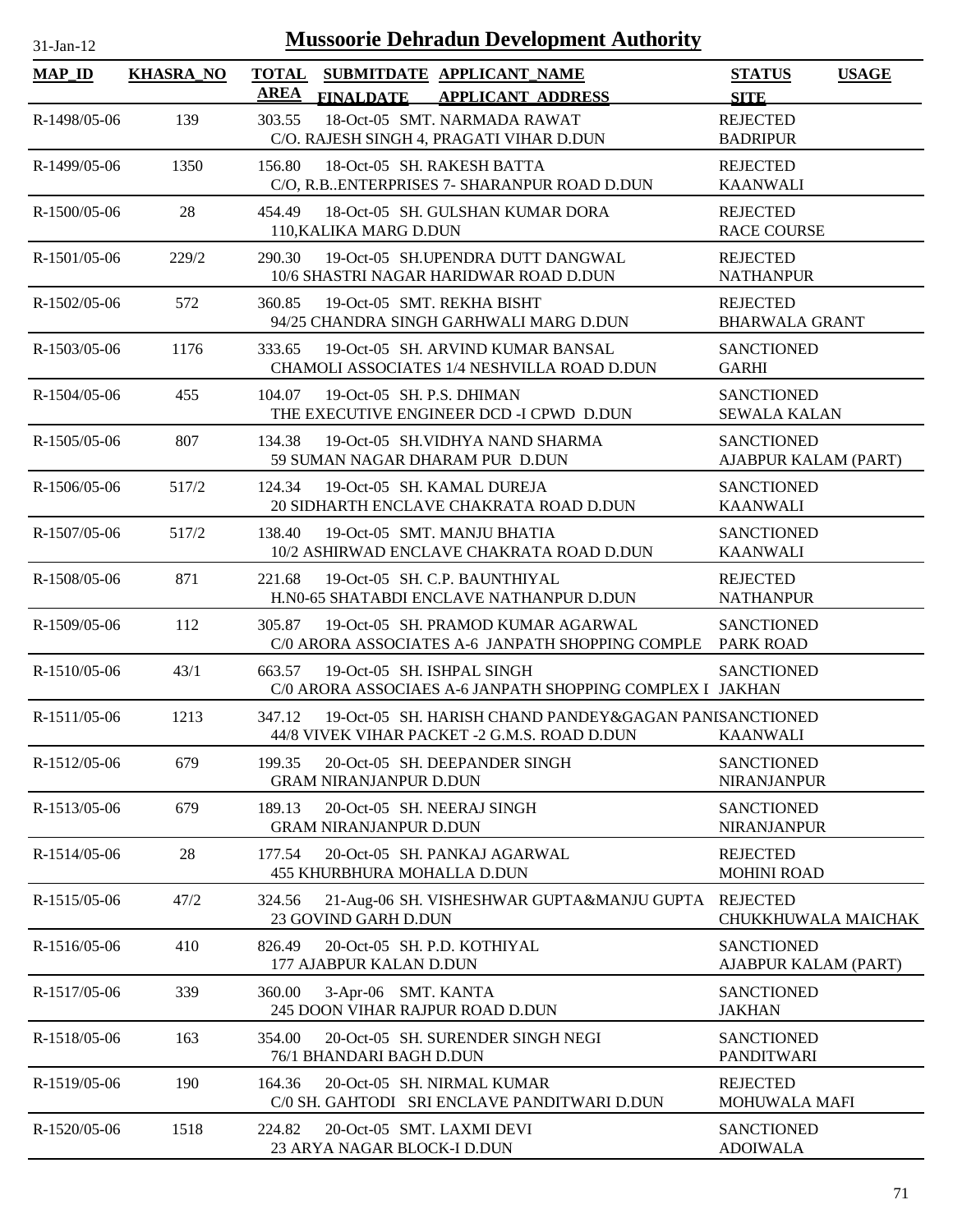| <b>Mussoorie Dehradun Development Authority</b><br>31-Jan-12 |                  |                                                                                                          |                                          |              |
|--------------------------------------------------------------|------------------|----------------------------------------------------------------------------------------------------------|------------------------------------------|--------------|
| $MAP$ <sub>ID</sub>                                          | <b>KHASRA_NO</b> | <b>TOTAL</b><br>SUBMITDATE APPLICANT NAME<br><b>AREA</b><br><b>FINALDATE</b><br><b>APPLICANT ADDRESS</b> | <b>STATUS</b><br><b>SITE</b>             | <b>USAGE</b> |
| R-1521/05-06                                                 | 1319             | 20-Oct-05 SH. JAI SINGH<br>149.19<br>GRAM NATHANPUR NEAR RAILWAY CROSSING D.DUN                          | <b>SANCTIONED</b><br><b>NATHANPUR</b>    |              |
| R-1522/05-06                                                 | 222              | 9-Feb-07 SH. NAVEEN KUMAR<br>162.50<br>17 PIPAL MANDI D.DUN                                              | <b>SANCTIONED</b><br><b>SEWALA KALAN</b> |              |
| R-1523/05-06                                                 | $B-46$           | 20-Oct-05 SH. MANOJ NAGPAL&KULDEEP SINGH<br>164.29<br><b>B-46 MIG MDDA DALANWALA D.DUN</b>               | <b>REJECTED</b><br>DALANWALA CHAK        |              |
| R-1524/05-06                                                 | 117              | 21-Oct-05 SH. VIJAY VEER SINGH&NEENA CHAUHAN<br>208.69<br>9 BENGALI MOHALLA D.DUN                        | CHUKKHUWALA MAICHAK                      |              |
| R-1524/05-06-RE                                              | 117              | 208.69<br>30-Aug-07 SH. VIJAY VEER SINGH&NEENA CHAUHAN SANCTIONED Home<br>9 BENGALI MOHALLA D.DUN        | CHUKKHUWALA MAICHAK                      |              |
| R-1525/05-06                                                 | 338              | 21-Oct-05 DR. INDER PAL TONK<br>192.68<br>KENDRIYA RESHAM BOARD RESIDENTIAL COLONY ROCH                  | <b>SANCTIONED</b><br><b>SEWALA KALAN</b> |              |
| R-1526/05-06                                                 | 83               | 245.87<br>21-Oct-05 SH. HARENDRA RAWAT<br>GRAM JAMOLIWALA P.0- SINOLA D.DUN                              | <b>REJECTED</b><br><b>SINOLA</b>         |              |
| R-1527/05-06                                                 | 284/1            | 21-Oct-05 SMT. NILIMA RANI<br>200.21<br>SH. OM PAL SINGH PRADHAN GHISSAR PARI KHERY ROAD                 | <b>SANCTIONED</b><br>KAANWALI            |              |
| R-1528/05-06                                                 | 119              | 353.28<br>21-Oct-05 SH. SHIV PARSHAD SEMWAL<br>150/4 DHARAMPUR D.DUN                                     | <b>REJECTED</b><br><b>SHAH NAGAR</b>     |              |
| R-1529/05-06                                                 | 78               | 4-Aug-06 SMT. SHANTI NAUTIYAL<br>263.00<br>C/0 37 SARASWATI SONI MARG LAXMAN CHOWK D.DUN                 | <b>SANCTIONED</b><br><b>SHAH NAGAR</b>   |              |
| R-1530/05-06                                                 | 5                | 350.91<br>20-Jul-06 SMT. SARLA VIRMANI&HEMANT VIRMANI SANCTIONED<br>122 LUNIA MOHALLA D.DUN              | <b>TYAGI ROAD</b>                        |              |
| R-1531/05-06                                                 | 384              | 8-Feb-06 SH. MAST RAM SHAH<br>117.05<br>162/1 CHUKKUWALA BLOCK-I D.DUN                                   | <b>SANCTIONED</b><br>CHUKKHUWALA         |              |
| R-1532/05-06                                                 | 47               | 13-Feb-06 SMT. SOMA DEVI<br>315.58<br>82/70 GOVIND GARH D.DUN                                            | <b>REJECTED</b><br>CHUKKHUWALA           |              |
| R-1533/05-06                                                 | 636              | 167.22<br>22-Oct-05 SHRI. MANOHAR SINGH SAHI<br><b>MAUJA TARALA NAGAL DEHRADUN</b>                       | <b>REJECTED</b><br><b>TARLA NAGAL</b>    |              |
| R-1534/05-06                                                 | 1141             | 229.63<br>22-Oct-05 SH. AMAR NATH SHARMA&SHAILA RANI<br>111 KHURBHURA BLOCK-II D.DUN                     | <b>SANCTIONED</b><br><b>KAANWALI</b>     |              |
| R-1535/05-06                                                 | $A-4$            | 22-Oct-05 SMT. SALMA BEGAM&JUBER AHMAD ANSASANCTIONED<br>240.00<br>DALANWALA D.DUN                       | MDDA COLONY DALANWAI                     |              |
| R-1536/05-06                                                 | 1492/2/2         | 143.51<br>22-Oct-05 SMT. LEENA CHADHA<br>56 MEEDO COMPLEX SHAHRANPUR D.DUN.                              | <b>REJECTED</b><br><b>KAANWALI</b>       |              |
| R-1537/05-06                                                 | 435/1            | 10-Apr-06 SH. DEEPAK CHAUHAN<br>191.60<br>15/B RAJPUR ROAD D.DUN                                         | <b>SANCTIONED</b><br>HATHIBARKALA        |              |
| R-1538/05-06                                                 | 435/1            | 191.60<br>10-Apr-06 SH. SUSHIL CHAUHAN<br>MANDA HOUSE RAJPUR ROAD D.DUN                                  | <b>SANCTIONED</b><br>HATHIBARKALA        |              |
| R-1538/05-06-EX                                              | 435/1            | 0.00<br>28-Mar-11 SH. SUSHIL CHAUHAN<br>MANDA HOUSE RAJPUR ROAD D.DUN                                    | SANCTIONED Home<br>HATHIBARKALA          |              |
| R-1539/05-06                                                 | 247              | 569.00<br>22-Oct-05 SH. PROBODH CHANDRA BHARADWAJ<br>25-G NIMBUWALA GARHI CANTT D.DUN                    | <b>SANCTIONED</b><br><b>SEWALA KALAN</b> |              |
| R-1540/05-06                                                 | 1013/1           | 209.42<br>22-Oct-05 SH. MAHENDER SINGH<br>T-35-H RAILWAY COLONY D.DUN                                    | <b>SANCTIONED</b><br><b>DEHRA KHAS</b>   |              |
| R-1541/05-06                                                 | 871              | 22-Oct-05 SMT. BIMLA KUNWAR<br>344.46<br>201 MODAL COLONY ARAGHAR D.DUN                                  | <b>REJECTED</b><br><b>NATHANPUR</b>      |              |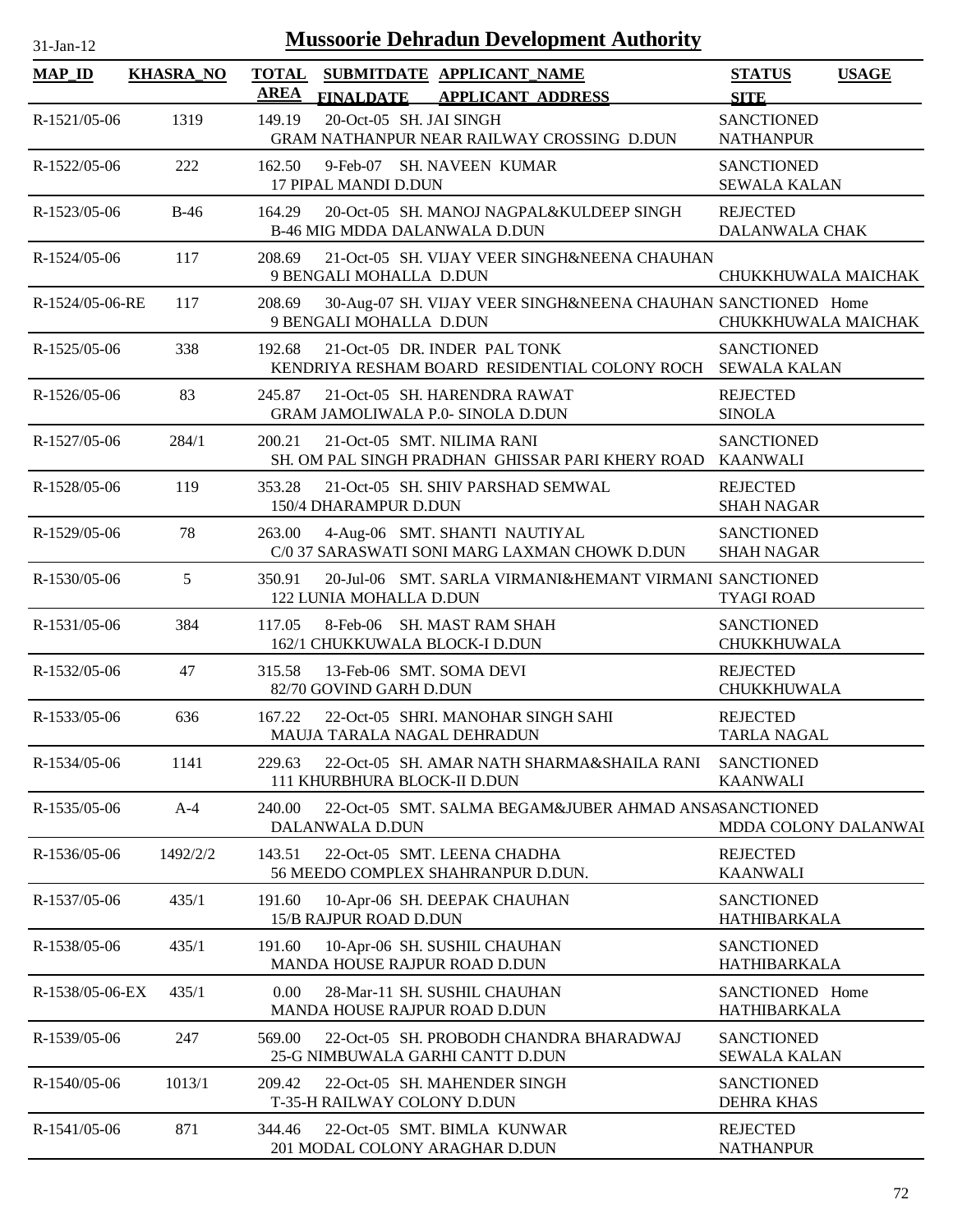| $31-Jan-12$    |                  | <b>Mussoorie Dehradun Development Authority</b>                                                             |                                              |
|----------------|------------------|-------------------------------------------------------------------------------------------------------------|----------------------------------------------|
| $MAP_ID$       | <b>KHASRA_NO</b> | <b>TOTAL</b><br>SUBMITDATE APPLICANT_NAME<br>AREA<br><b>FINALDATE</b><br><b>APPLICANT ADDRESS</b>           | <b>STATUS</b><br><b>USAGE</b><br><b>SITE</b> |
| R-1542/05-06   | 121/1            | 22-Oct-05 SH. PAWAN KUMAR<br>226.34<br>221 CHUKKUWALA BLOCK-2 D.DUN                                         | <b>REJECTED</b><br><b>KARANPUR KHAS</b>      |
| $R-1543/05-06$ | 89/1             | 182.57<br>22-Oct-05 SH. SUSHIL KUMAR&PRAVEEN NAUTIYAL SANCTIONED<br>UPPER ADHOIWALA SHASTRADHARA ROAD D.DUN | <b>ADOIWALA</b>                              |
| R-1544/05-06   | 1193             | 209.10<br>22-Oct-05 SH, G.S.MEHRA<br><b>29 RAM VIHAR D.DUN</b>                                              | <b>SANCTIONED</b><br><b>GARHI</b>            |
| $R-1545/05-06$ | 520&521          | 306.83<br>24-Oct-05 SH. JAGDISH PRASAD<br>C/0 27 ARAGHAR D.DUN                                              | <b>REJECTED</b><br><b>AJABPUR KHURD</b>      |
| $R-1546/05-06$ | 342              | 10-Jan-06 SMT. URMILA CHIBBER<br>110.15<br>34/21/1-1 HATHIBARKALAN D.DUN                                    | <b>SANCTIONED</b><br><b>HATHIBARKALA</b>     |
| R-1547/05-06   | 92/51            | 122.82<br>24-Oct-05 SMT. SUPRIYA SRIVASTAVA<br>R/0 21/22 OLD SURVEY ROAD D.DUN                              | <b>SANCTIONED</b><br><b>OLD SURVEY ROAD</b>  |
| R-1548/05-06   | 1092             | 130.00<br>24-Oct-05 SMT. VAISHALI MEHAN<br>R/0 417 KHURBHURA MOHALLA D.DUN                                  | <b>SANCTIONED</b><br><b>KAANWALI</b>         |
| $R-1549/05-06$ | 1029             | 127.76<br>24-Oct-05 SH, VIKAS SHARMA<br>11-A TILAK ROAD D.DUN                                               | <b>SANCTIONED</b><br><b>KAANWALI</b>         |
| R-1550/05-06   | 964              | 350.11<br>24-Oct-05 SH. HARI SINGH RAJWAR<br>215 CHUKKUWALA D.DUN                                           | <b>REJECTED</b><br><b>NATHANPUR</b>          |
| $R-1551/05-06$ | 68               | 8-Nov-06 SH. SANJAY KUMAR&SANGEETA RAWAT REJECTED<br>163.18<br><b>GRAM MALSI P.0.-SINOLA D.DUN</b>          | <b>MALSI</b>                                 |
| R-1552/05-06   | 325              | 24-Oct-05 DR. S.K.SAXENA<br>335.27<br>246 KARANPUR NANHI DUNIA SCHOOL LANE D.DUN                            | <b>SANCTIONED</b><br><b>AAMWALA TARLA</b>    |
| R-1553/05-06   | 492              | 497.09<br>25-Oct-05 DR. DARSHAN KUMAR SHARMA&JANKI SH SANCTIONED<br>H.NO-1 VIKAS PURAM G.M.S.ROAD D.DUN     | <b>KAANWALI</b>                              |
| $R-1554/05-06$ | 177              | 358.23<br>25-Oct-05 SH. AJAD SINGH RAWAT<br>JYOTI NIWAS LADPUR P.O.-RAIPUR D.DUN                            | <b>REJECTED</b><br>AJABPUR KALAM (PART)      |
| R-1555/05-06   | 482/284          | 78.29<br>25-Oct-05 SMT. SANGEETA RANI SINGHAL<br><b>3 ARAT BAZAR D.DUN</b>                                  | <b>SANCTIONED</b><br><b>LAKHI BAGH</b>       |
| R-1556/05-06   | 1526/2           | 25-Oct-05 SH. NARAYAN SINGH THAKUR<br>174.72<br>352/2 ALAKNANDA ENCLAVE G.M.S.ROAD D.DUN                    | <b>SANCTIONED</b><br><b>KAANWALI</b>         |
| R-1557/05-06   | 96               | 263.35<br>25-Oct-05 SMT. MANJU KHATI<br><b>GRAM MOTHROWALA D.DUN</b>                                        | <b>REJECTED</b><br>MATHUROWALA (PART)        |
| R-1558/05-06   | 75               | 25-Oct-05 SH. KISHAN NATH<br>315.88<br>P-1V/8 YAMUNA COLONY CHAKRATA ROAD D.DUN                             | <b>SANCTIONED</b><br><b>CHIDOWALI</b>        |
| R-1559/05-06   | 34               | 183.50<br>25-Oct-05 SH. BAGHWAN SINGH<br>AKTA VIHAR P.0- KANDOLI D.DUN                                      | <b>REJECTED</b><br><b>AAMWALA TARLA</b>      |
| R-1560/05-06   | 717              | 204.38<br>25-Oct-05 SH. DALJEET SINGH<br>P-1V/20 YAMUNA COLONY D.DUN                                        | <b>SANCTIONED</b><br><b>MAJRA</b>            |
| R-1561/05-06   | 81               | 195.83<br>5-May-06 SH. O.P. JUYAL<br>270 DOBHALWALA D.DUN                                                   | <b>SANCTIONED</b><br><b>DOBHALWALA</b>       |
| R-1562/05-06   | 451              | 276.00<br>26-Oct-05 SH, R.K. DHYANI<br><b>6 MAN SINGH WALA KARANPUR D.DUN</b>                               | <b>SANCTIONED</b><br><b>DHORAN KHAS</b>      |
| R-1563/05-06   | 11               | 26-Oct-05 SMT. GEETA BHATT<br>180.00<br>A-43 HIG.MDDA COLONY DALANWALA D.DUN                                | <b>SANCTIONED</b><br>MDDA COLONY DALANWAI    |
| R-1564/05-06   | 347              | 26-Oct-05 SH. RAMESH KUMAR PANT<br>184.11<br>37 VIKAS LOK LANE-N0-2 SAHASTRADHARA ROAD D.DUN                | <b>SANCTIONED</b><br><b>ADOIWALA</b>         |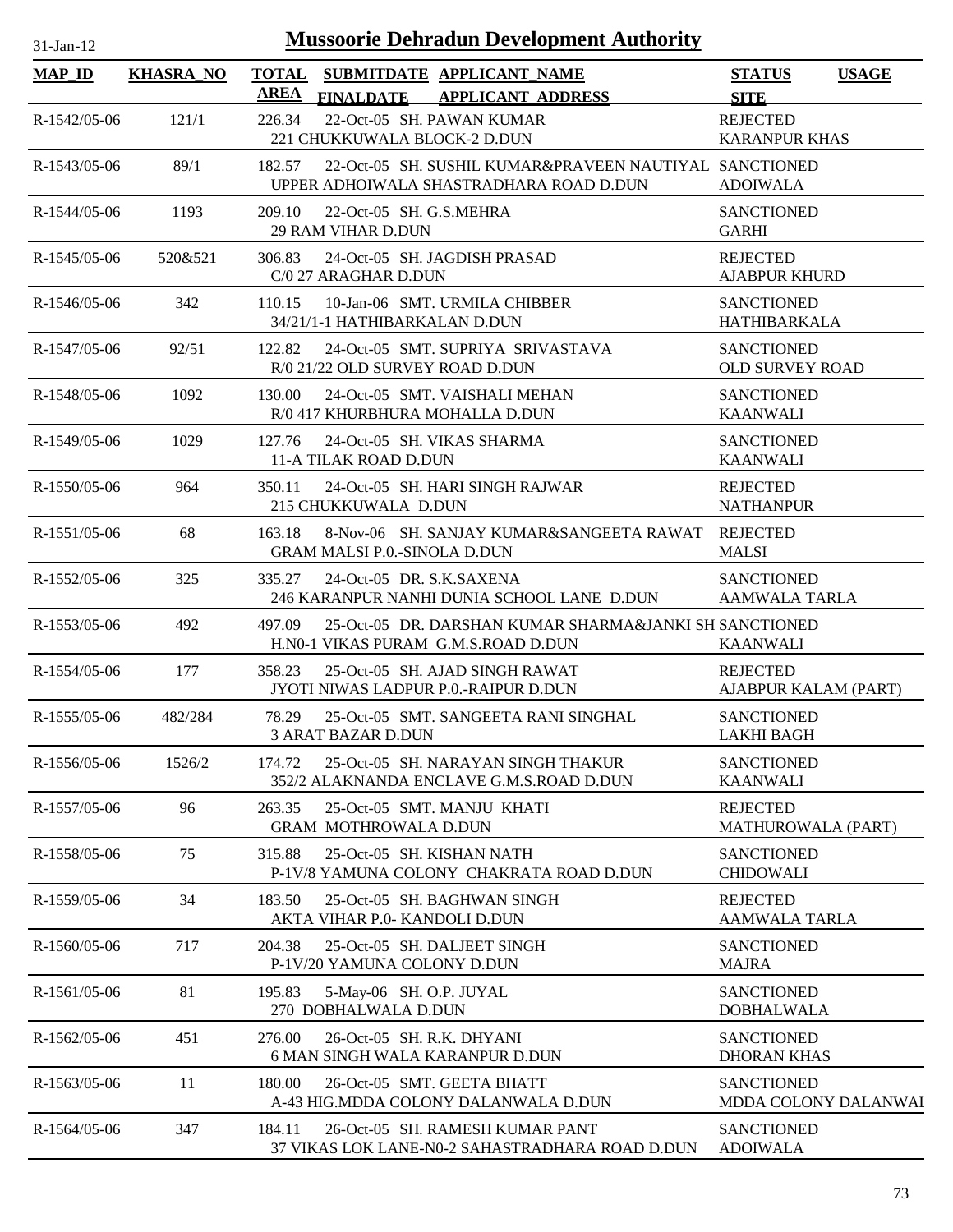| $31-Jan-12$     |                  |                             |                                                   |                                                                       | <b>Mussoorie Dehradun Development Authority</b>                                         |                                          |               |
|-----------------|------------------|-----------------------------|---------------------------------------------------|-----------------------------------------------------------------------|-----------------------------------------------------------------------------------------|------------------------------------------|---------------|
| <b>MAP_ID</b>   | <b>KHASRA_NO</b> | <b>TOTAL</b><br><b>AREA</b> | <b>FINALDATE</b>                                  | SUBMITDATE APPLICANT_NAME                                             | <b>APPLICANT ADDRESS</b>                                                                | <b>STATUS</b><br><b>SITE</b>             | <b>USAGE</b>  |
| $R-1565/05-06$  | 1524             | 153.12                      |                                                   | 26-Oct-05 SH. VACHASPATI SHARMA<br>251 SUBHASH NAGAR CLEMENTOWN D.DUN |                                                                                         | <b>SANCTIONED</b><br><b>KAANWALI</b>     |               |
| R-1566/05-06    | 675              | 111.48                      |                                                   | C/0 KRISHNA MARKET SUBHASH NAGAR D.DUN                                | 26-Oct-05 SH. SURENDER KUMAR GAMBHIR                                                    | <b>MAJRA</b>                             |               |
| $R-1567/05-06$  | 719              | 152.07                      | 719 GRAM JAKHAN D.DUN                             | 26-Oct-05 SH. SUNDER SINGH                                            |                                                                                         | <b>REJECTED</b><br><b>JAKHAN</b>         |               |
| R-1568/05-06    | 111              | 309.69                      |                                                   | 26-Oct-05 SH. GUNDER SINGH RAWAT<br>272 SANIK COLONY KAULAGARH D.DUN  |                                                                                         | <b>SANCTIONED</b><br><b>KAULAGARH</b>    |               |
| R-1569/05-06    | 603              | 215.47                      |                                                   | 27-Oct-05 SH. SALIG RAM<br>3/17 RAVINDRA PURI NEW CANTT ROAD D.DUN    |                                                                                         | <b>SANCTIONED</b><br>HATHIBARKALA        |               |
| $R-1570/05-06$  | 1011/1           | 197.00                      |                                                   | 27-Oct-05 SH, DALIP SINGH<br>21 SANGAM VIHAR G.M.S.ROAD D.DUN         |                                                                                         | <b>SANCTIONED</b><br><b>KAANWALI</b>     |               |
| $R-1571/05-06$  | 654/2            | 199.55                      |                                                   | 27-Oct-05 SH. LALITA PRASAD UNIYAL                                    | C/0 POLICE OFFICE COURT COMPOUND KACHARI D.DUN                                          | <b>REJECTED</b><br>KARGI GRANT (PART)    |               |
| R-1572/05-06    | 117              | 103.90                      |                                                   | 20-Dec-05 SH. RAJ KUMAR SINGH                                         | 16 CHAUDHARY COLONY MAJRA NEAR ISBT. D.DUN                                              | <b>SANCTIONED</b><br><b>SEWALA KHURD</b> |               |
| R-1572/05-06-EX | 117              | 0.00                        | 4-Feb-11                                          | <b>SH. RAJ KUMAR SINGH</b>                                            | 16 CHAUDHARY COLONY MAJRA NEAR ISBT. D.DUN                                              | SANCTIONED Home<br><b>SEWALA KHURD</b>   |               |
| R-1573/05-06    | 498              | 138.97                      |                                                   | 27-Oct-05 SMT. ROSHNI DEVI                                            | GRAM AJABPUR KALAN NEAR MATA MANDIR D.DUN                                               | <b>REJECTED</b><br>AJABPUR KALAM (PART)  |               |
| R-1574/05-06    | 367              | 680.60                      | 37/2-1 VIJAY COLONY D.DUN                         |                                                                       | 27-Oct-05 SH. DEEPAK BADHWAR&KIRAN BADHWAR SANCTIONED                                   | <b>VIJAY COLONY</b>                      |               |
| R-1575/05-06    | 143              | 376.24                      | 34, TYAGI ROAD D.DUN                              | 28-Oct-05 Lt.Col. DEEPAK SAPRA                                        |                                                                                         | <b>SANCTIONED</b><br>DEFENCE COLONY      |               |
| R-1576/05-06    | 4&3              | 305.02                      | 199/2 RAJPUR ROAD D.DUN                           |                                                                       | 28-Oct-05 SMT. KUSUM SINGHAL&OTHERS                                                     | <b>REJECTED</b><br>NEW CANT ROAD         |               |
| R-1577/05-06    | 63               | 208.17                      |                                                   | 3-Feb-06 SH. HARNINDER SINGH<br>C-7/5 OFD. STATE RAIPUR D.DUN         |                                                                                         | <b>SANCTIONED</b><br><b>ADOIWALA</b>     |               |
| R-1578/05-06    | 912              | 167.52                      | 756 MAJRA D.DUN                                   | 28-Oct-05 SMT. ANUPAMA                                                |                                                                                         | <b>REJECTED</b><br><b>MAJRA</b>          |               |
| R-1579/05-06    | 554/1            | 464.50                      | MANDIR MARG MAJRA D.DUN                           | 28-Oct-05 SH. BALENDU PRAKASH                                         |                                                                                         | <b>REJECTED</b><br><b>MAJRA</b>          |               |
| R-1580/05-06    | 1024             | 204.68                      |                                                   | 28-Oct-05 SMT. POONAM BHATT                                           | C/0 PRAMOD BHATT UPPER SARTHI VIHAR RAJEEV NAGAR AJABPUR KALAM (PART)                   | <b>REJECTED</b>                          |               |
| R-1581/05-06    | 512/513          | 254.93                      |                                                   | 28-Oct-05 SH. S.R. KAPOOR<br>4- MAHARANI BAGH PHASE-I D.DUN           |                                                                                         | <b>SANCTIONED</b><br><b>KAANWALI</b>     |               |
| R-1582/05-06    | 685              | 174.30                      |                                                   |                                                                       | 28-Oct-05 SH. K.L.KAKKAR&ANIL BHATNAGAR<br>VALLEY HARDWARE TURNER ROAD NEAR CANARA BANK | <b>REJECTED</b><br><b>MAJRA</b>          |               |
| R-1583/05-06    | 55               | 232.25                      | <b>GRAM SINOLA D.DUN</b>                          | 28-Oct-05 SH. AMRIT LAL                                               |                                                                                         | <b>REJECTED</b><br><b>SINOLA</b>         |               |
| R-1584/05-06    | 196&187          | 22,790.00                   |                                                   | 28-Oct-05 SH. PRADEEP GUPTA                                           | 5 ROHINI PLAZA COMPLEX 11-E RAJPUR ROAD D.DUN                                           | <b>REJECTED</b><br><b>KOHLUPANI</b>      | Group Housing |
| R-1585/05-06    | 217              | 208.17                      | 29-Oct-05 SH. R.S.NEGI<br>C-20, KEWAL VIHAR D.DUN |                                                                       |                                                                                         | <b>SANCTIONED</b><br><b>ADOIWALA</b>     |               |
| R-1586/05-06    | 84               | 99.95                       | 29-Oct-05 SMT. ANSHU                              |                                                                       |                                                                                         | <b>REJECTED</b>                          |               |

84, BLOOK-2, LUNIA MOHALLA D.DUN

LUNIA MAHALLA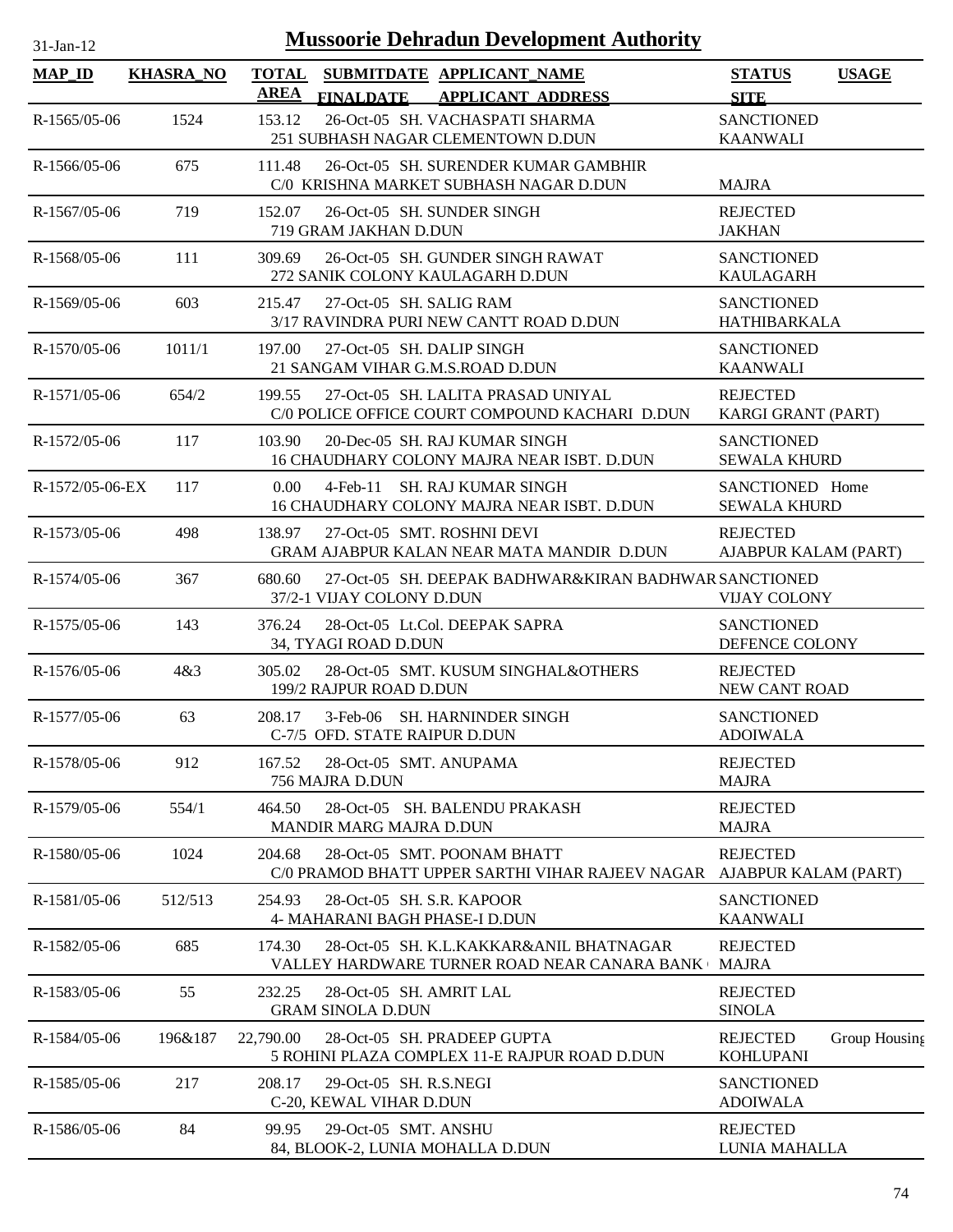| $31$ -Jan-12 |  |
|--------------|--|
|              |  |

| <b>MAP_ID</b>  | <b>KHASRA_NO</b> | <b>TOTAL</b><br><b>AREA</b> | <b>FINALDATE</b>                                            | SUBMITDATE APPLICANT_NAME<br><b>APPLICANT ADDRESS</b>                                              | <b>STATUS</b><br><b>SITE</b>                    | <b>USAGE</b> |
|----------------|------------------|-----------------------------|-------------------------------------------------------------|----------------------------------------------------------------------------------------------------|-------------------------------------------------|--------------|
| R-1587/05-06   | 153              | 167.22                      |                                                             | 29-Oct-05 MOHMMAD MOHSEEN<br>1 SHASTRI PURAM RAIPUR ROAD D.DUN                                     | <b>SANCTIONED</b><br><b>SEWALA KALAN</b>        |              |
| R-1588/05-06   | 517/2            | 135.73                      |                                                             | 21-Apr-06 SH.HARDIT SINGH AHUJA<br>102 KALINDI ENCLAVE KANWALI D.DUN                               | <b>SANCTIONED</b><br><b>KAANWALI</b>            |              |
| R-1589/05-06   | 280/3            | 166.06                      |                                                             | 29-Oct-05 SH. RAJENDRA PAL SINGH<br>21 DASHMESH PURI INDIRA GANDHI MARG NIRANJANPUR I SEWALA KALAN | <b>SANCTIONED</b>                               |              |
| $R-1590/05-06$ | 43               | 61.80                       |                                                             | 14-Feb-06 SH. GURCHARAN SINGH<br>103 OMKAR ROAD CHUKKUWALA MOHALLA D.DUN                           | <b>REJECTED</b><br>CHUKKHUWALA                  |              |
| R-1591/05-06   | 350/1            | 167.35                      | 350/1 AAM WALA TARLA D.DUN                                  | 29-Oct-05 SH. VIJAY PRASAD KHANDURI                                                                | <b>SANCTIONED</b><br><b>AAMWALA TARLA</b>       |              |
| R-1592/05-06   | 406              | 96.26                       |                                                             | 29-Oct-05 MOHD. KHALID IMAM<br>42/2 SHIMLA ENCLAVE SEWLA KALAN D.DUN                               | <b>REJECTED</b><br><b>SEWALA KALAN</b>          |              |
| R-1593/05-06   | 20               | 261.91                      | 29-Oct-05 SH.Y.S. MEHTA                                     | C/0 ARORA ASSOCIATES A-6 JANPATH SHOPPING COMPLE                                                   | <b>SANCTIONED</b><br><b>CHAI BAGH KAULAGARH</b> |              |
| R-1594/05-06   | 20               | 161.19                      |                                                             | 29-Oct-05 SH. JEET RAM BHATIA<br>C/0 ARORA ASSOCIATES A-6 JANPATH SHOPPING COMPLE                  | <b>SANCTIONED</b><br><b>CHAI BAGH KAULAGARH</b> |              |
| R-1595/05-06   | 645              | 179.60                      | 102 JHANDHA MOHALLA D.DUN                                   | 29-Oct-05 SH. CHANDI PRASAD THAPLIYAL                                                              | <b>REJECTED</b><br><b>DEHRA KHAS</b>            |              |
| R-1596/05-06   | 865              | 708.98                      |                                                             | 29-Oct-05 MAJ, N.K. NAUTIYAL<br>113-C MAYAPURI KUMHAR GALI AJABPUR KALAN D.DUN                     | <b>SANCTIONED</b><br>AJABPUR KALAM (PART)       |              |
| R-1597/05-06   | 63/59/46         | 204.45                      | 1A/5 TEG BAHADUR ROAD D.DUN                                 | 29-Oct-05 SH. RATAN SINGH BISHT                                                                    | <b>SANCTIONED</b><br>TEG BAHADUR ROAD           |              |
| R-1598/05-06   | 127              | 73.12                       | 87 SHAKTI VIHAR PHASE-1 D.DUN                               | 29-Oct-05 SMT. SATNAM KAUR                                                                         | <b>SANCTIONED</b><br><b>SEWALA KALAN</b>        |              |
| R-1599/05-06   | 46               | 377.05                      | <b>46 KANWALI ROAD D.DUN</b>                                | 17-Jun-06 SMT. SADHNA RASTOGI&VINOD KUMARI                                                         | <b>SANCTIONED</b><br><b>KAANWALI</b>            |              |
| $R-1600/05-06$ | 1578             | 234.00                      | 27 DHAMAWALA BAZAR D.DUN                                    | 29-Oct-05 SH. RAJENDRA KUMAR SACHDEVA & KIRA SANCTIONED                                            | <b>KAANWALI</b>                                 |              |
| R-1601/05-06   | 456/496          | 741.03                      | 31-Oct-05 LT.COL. P.S.THAPA<br>I.M.A. DEHRA DUN.            |                                                                                                    | <b>SANCTIONED</b><br><b>SEWALA KALAN</b>        |              |
| R-1602/05-06   | 280&281          | 287.94                      | 31-Oct-05 SH. ASHISH SOOD<br><b>B-90 NEHRU COLONY D.DUN</b> |                                                                                                    | <b>SANCTIONED</b><br><b>ADOIWALA</b>            |              |
| R-1603/05-06   | 30               | 248.61                      |                                                             | 22-Dec-05 SMT. SAROJ MATHANI<br>C/0 SMT. KAMLA VASHISHTH 96/3 VIKAS LOK SAHASTRADI                 | <b>REJECTED</b><br>AAMWALA TARLA                |              |
| $R-1604/05-06$ | 456/496          | 336.23                      |                                                             | 31-Oct-05 SH. KUNDAN SINGH RAWAT<br>C/0 SH. LAXMAN SINGH RAWAT C-8 SHIVA COMPLEX HARII             | <b>REJECTED</b><br><b>SEWALA KALAN</b>          |              |
| $R-1605/05-06$ | 340/1            | 646.58                      |                                                             | 14-Feb-06 SH. ARVIND KUMAR AGARWAL<br>C/0 ARORA ASSOCIATES A-6 JANPATH SHOPPING COMPLE             | <b>SANCTIONED</b><br><b>JAKHAN</b>              |              |
| R-1606/05-06   | 431              | 217.47                      |                                                             | 31-Oct-05 SMT. ARCHANA MISHRA<br>LANE-4 RAJENDRA NAGAR KAULAGARH ROAD D.DUN                        | <b>SANCTIONED</b><br><b>SEWALA KALAN</b>        |              |
| R-1607/05-06   | 90               | 770.00                      | 5-Nov-05 SHRI ARUN JOSHI<br>90 BHAGWANTPUR DEHRADUN         |                                                                                                    | <b>REJECTED</b><br><b>BHAGWANTPUR</b>           |              |
| R-1608/05-06   | 354              | 369.28                      | SEWALAKALAN DEHRADUN                                        | 5-Nov-05 Dr. PEET VASAN BIHARI                                                                     | <b>SANCTIONED</b><br><b>SEWALA KALAN</b>        |              |
| $R-1609/05-06$ | 392&396          | 427.17                      | 8-Feb-06<br><b>GRAM AJABPUR KALAN D.DUN</b>                 | <b>SMT. MANOJ PUNDIR</b>                                                                           | <b>SANCTIONED</b><br>AJABPUR KALAM (PART)       |              |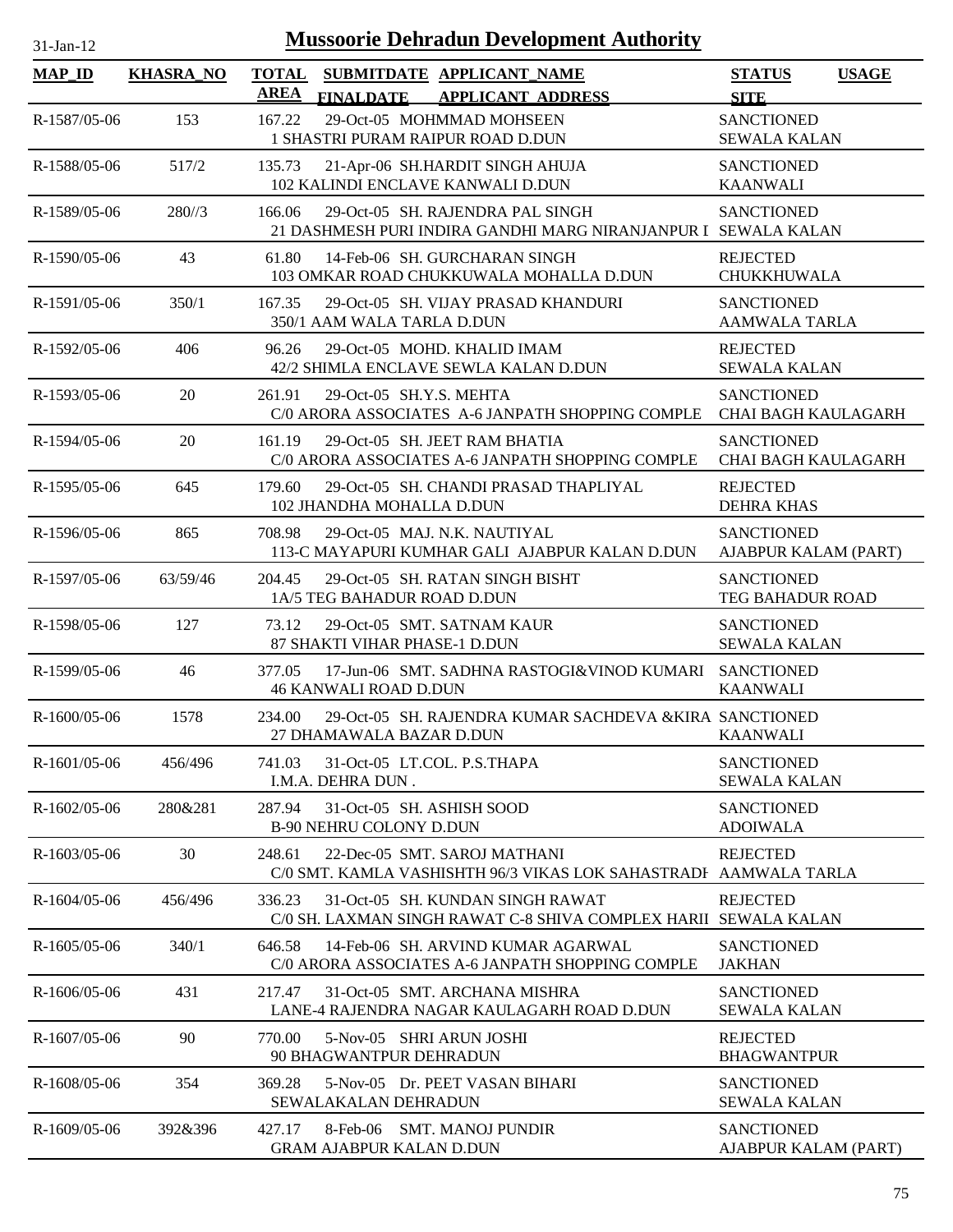| <b>Mussoorie Dehradun Development Authority</b><br>$31-Jan-12$ |                  |                                |                                                                                                |                                              |  |
|----------------------------------------------------------------|------------------|--------------------------------|------------------------------------------------------------------------------------------------|----------------------------------------------|--|
| <b>MAP_ID</b>                                                  | <b>KHASRA_NO</b> | <b>AREA</b>                    | TOTAL SUBMITDATE APPLICANT NAME<br><b>FINALDATE</b><br><b>APPLICANT ADDRESS</b>                | <b>STATUS</b><br><b>USAGE</b><br><b>SITE</b> |  |
| $R-1610/05-06$                                                 | 16/1             | 368.92                         | 7-Nov-05 SH. GURMIT KAUR TALWAR&JAGJIT KAUR SANCTIONED<br>C/0 D.S.RANA 19-C SUBHASH ROAD D.DUN | PRITAM ROAD                                  |  |
| $R-1611/05-06$                                                 | 523&502          | 350.75                         | 7-Nov-05 SMT. PUSHPA DEVI<br>W/0 SH. G.S. BIST 44 VIJAY PARK D.DUN                             | <b>REJECTED</b><br><b>DHORAN KHAS</b>        |  |
| R-1612/05-06                                                   | 5/4              | 125.40                         | 7-Nov-05 SH, RAM PRASAD KOTHARI<br>5/4 RAJEEV NAGAR ADHOIWALA D.DUN                            | <b>REJECTED</b><br><b>ADOIWALA</b>           |  |
| R-1613/05-06                                                   | $\mathbf{1}$     | 202.72<br>1 UGGAR ROAD D.DUN   | 14-Mar-07 SH. VIJAY KHANNA                                                                     | <b>SANCTIONED</b><br><b>UGGAR ROAD</b>       |  |
| R-1614/05-06                                                   | 185              | 200.66                         | 7-Nov-05 SMT. KULWANTI BALONI<br><b>GRAM AJABPUR KALAN D.DUN</b>                               | <b>REJECTED</b><br>AJABPUR KALAM (PART)      |  |
| $R-1615/05-06$                                                 | 227              | 248.42                         | 7-Nov-05 SH. BHOLA DUTT<br><b>GRAM GUMANI WALA D.DUN</b>                                       | <b>SANCTIONED</b><br><b>AJABPUR KHURD</b>    |  |
| $R-1616/05-06$                                                 | 564              | 241.57                         | 7-Nov-05 SH. DINESH NEGI<br>5 TILAK ROAD FOREST COLONY D.DUN                                   | <b>REJECTED</b><br><b>DEHRA KHAS</b>         |  |
| R-1617/05-06                                                   | 456/1/1          |                                | 261.33 7-Nov-05 SH. MOHAN SINGH BISHT<br>8/9 ASHIRWAD ENCLAVE BALLUPUR D.DUN                   | <b>SANCTIONED</b><br><b>KAANWALI</b>         |  |
| R-1618/05-06                                                   | 31               | 231.22                         | 7-Nov-05 SH. ANUP GAIROLA<br>D-102 NEHRU COLONY D.DUN                                          | <b>REJECTED</b><br><b>SHAH NAGAR</b>         |  |
| $R-1619/05-06$                                                 | 523              | 137.45<br>79 DOON VIHAR D.DUN  | 7-Nov-05 SH. Y.K.GUPTA &BEENA GUPTA                                                            | <b>REJECTED</b><br><b>JAKHAN</b>             |  |
| $R-1620/05-06$                                                 | 16/1             | 148.69<br>56 RAJPUR ROAD D.DUN | 7-Nov-05 M/S RELIANCE INFO COMM LIMITED                                                        | <b>REJECTED</b><br><b>SUBHASH ROAD</b>       |  |
| R-1621/05-06                                                   | 145              | 144.00<br>56 RAJPUR ROAD D.DUN | 7-Nov-05 M/S RELIANCE INFO COMM LIMITED                                                        | <b>REJECTED</b><br><b>NATHANPUR</b>          |  |
| $R-1622/05-06$                                                 | 27               | 477.90                         | 7-Nov-05 SH. PRADEEP KUMAR WALIA<br>42/24 CIRCULAR ROAD D.DUN                                  | <b>REJECTED</b><br><b>CIRCULAR ROAD</b>      |  |
| R-1623/05-06                                                   | 137              | 209.10                         | 1-Feb-06 SMT. BISHAN DEI<br><b>137 NALAPANI ROAD D.DUN</b>                                     | <b>SANCTIONED</b><br><b>NALAPANI ROAD</b>    |  |
| R-1624/05-06                                                   | 172              | 323.35                         | 3-May-06 SH. DIVYA MOUNGA<br>11/9 RAJ NAGAR GAZIYABAD                                          | <b>REJECTED</b><br><b>KISHANPUR</b>          |  |
| $R-1625/05-06$                                                 | 284              | 240.38                         | 7-Nov-05 SH. ARUN KUMAR VERMA<br><b>12 KEWAL VIHAR ADHOIWALA D.DUN</b>                         | <b>SANCTIONED</b><br><b>KAANWALI</b>         |  |
| R-1626/05-06                                                   | 169/4            | 326.51                         | 7-Nov-05 SMT. CHANDRAWATI<br>24/6 DHARAM PUR D.DUN                                             | <b>SANCTIONED</b><br><b>DHARMPUR</b>         |  |
| R-1627/05-06                                                   | 696              | 327.47                         | 8-Feb-06 SH. PRINCE KHANNA<br><b>GRAM BHARUWALA GRANT D.DUN</b>                                | <b>REJECTED</b><br><b>BHARUWALA GRANT</b>    |  |
| R-1628/05-06                                                   | 555              | 148.46                         | 2-Feb-06 SH. SUBHASH NAGPAL<br>C/0 19 SHIMLA ENCLAVE SHIMLA BYE PASS D.DUN                     | <b>SANCTIONED</b><br><b>MAJRA</b>            |  |
| R-1629/05-06                                                   | 23/2             | 241.00                         | 8-Nov-05 SMT. SEEMA SHARMA<br>456 DHAKRA GARHI CANTT D.DUN                                     | <b>REJECTED</b><br>VIJAYPUR HATHI BADKALA    |  |
| R-1630/05-06                                                   | 591              | 122.73<br>C/0 27 ARAGHAR D.DUN | 8-Nov-05 SH. ANAND MANI KOTNALA                                                                | <b>REJECTED</b><br>AJABPUR KALAM (PART)      |  |
| R-1631/05-06                                                   | 74/55            | 193.73                         | 8-Nov-05 SH. MADAN SINGH<br>74/55 OLD DALAN WALA D.DUN                                         | <b>SANCTIONED</b><br><b>OLD DALANWALA</b>    |  |
| R-1632/05-06                                                   | 195              | 349.84<br>C/0 27 ARAGHAR D.DUN | 8-Nov-05 SH. JAIBIR SINGH ASWAL                                                                | <b>SANCTIONED</b><br>AJABPUR KALAM (PART)    |  |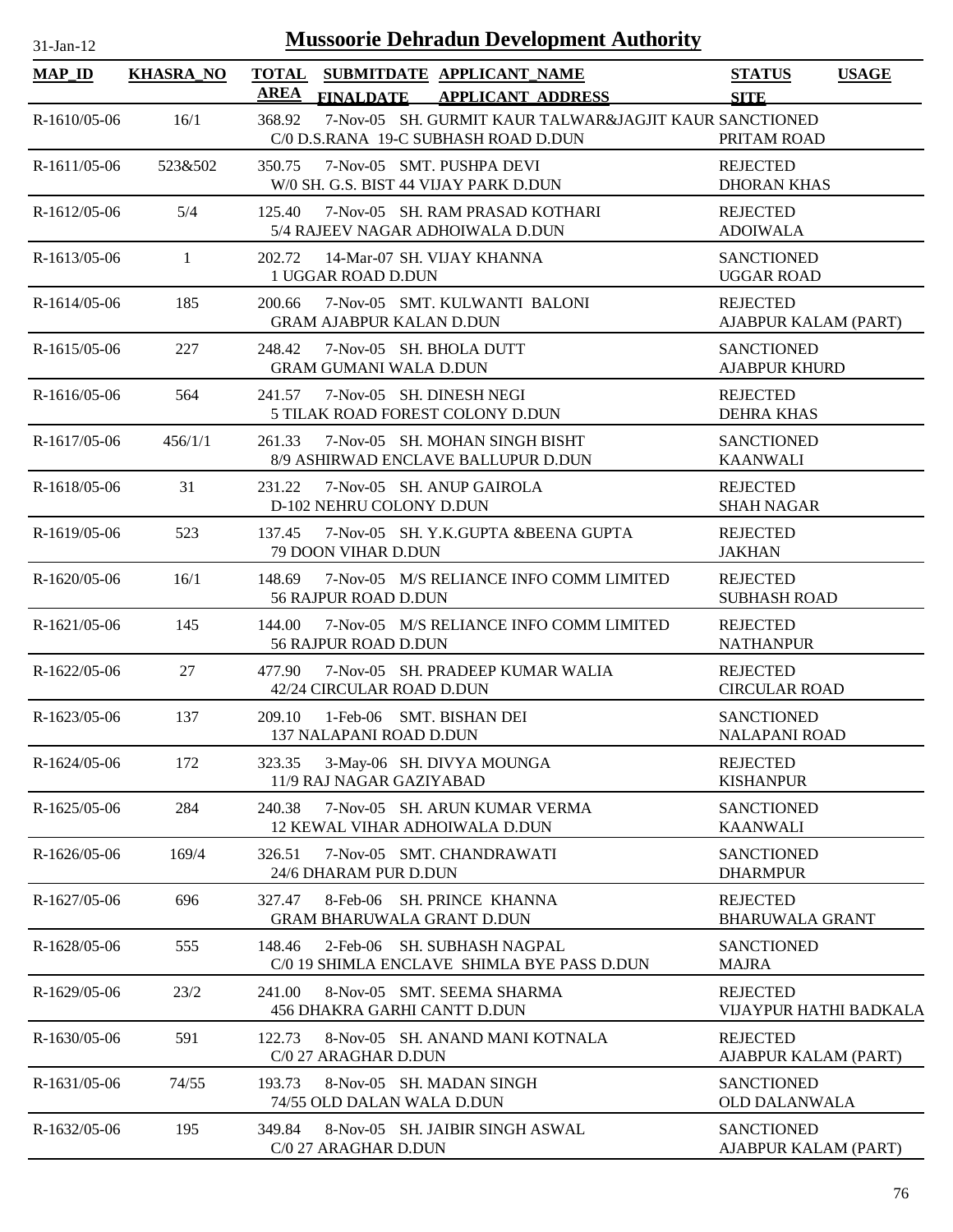| $31$ -Jan-12    |                  | <b>Mussoorie Dehradun Development Authority</b>                                                         |                                                          |
|-----------------|------------------|---------------------------------------------------------------------------------------------------------|----------------------------------------------------------|
| $MAP_ID$        | <b>KHASRA_NO</b> | <b>TOTAL</b><br>SUBMITDATE APPLICANT_NAME<br><b>AREA</b><br>FINALDATE APPLICANT ADDRESS                 | <b>STATUS</b><br><b>USAGE</b><br><b>SITE</b>             |
| R-1633/05-06    | 124              | 6-Feb-06 SMT. ANJU KAMBOJ<br>220.55<br>63-A NALAPANI ROAD D.DUN                                         | <b>SANCTIONED</b><br><b>ADOIWALA</b>                     |
| $R-1634/05-06$  | 23               | 8-Nov-05 M/S SADASHIV DEVELOPERS<br>1,815.53<br>B-53 SHALIMAR GARDAN EXT.II. SAHIBABAD GHAZIBAD         | <b>REJECTED</b><br>Group Housing<br><b>BARHAMAN WALA</b> |
| R-1634/05-06-RE | 23               | <b>M/S SADASHIV DEVELOPERS</b><br>0.00<br>$4-Jul-08$<br>B-53 SHALIMAR GARDAN EXT.II. SAHIBABAD GHAZIBAD | SANCTIONED Home<br><b>BARHAMAN WALA</b>                  |
| $R-1635/05-06$  | 334              | 131.85<br>8-Nov-05 SMT. JOGINDER KAUR<br>45 WEST II REST CAMP D.DUN                                     | <b>SANCTIONED</b><br><b>SEWALA KALAN</b>                 |
| $R-1636/05-06$  | 1498/1/7         | 8-Nov-05 S.INDERJEET SINGH&GURPREET<br>195.17<br><b>G-36 RACE COURASE D.DUN</b>                         | <b>REJECTED</b><br>KAANWALI                              |
| $R-1637/05-06$  | 338              | 423.52<br>8-Nov-05 SMT. REKHA PUROHIT<br><b>GRAM AMMWALA D.DUN</b>                                      | <b>SANCTIONED</b><br><b>AAMWALA TARLA</b>                |
| R-1638/05-06    | 203              | 7-Apr-06 SMT. RUPA DEVI<br>275.37<br>C-23/5 NEW TYPE III OFD COLONY RAIPUR D.DUN                        | <b>SANCTIONED</b><br>AJABPUR KALAM (PART)                |
| $R-1639/05-06$  | 519/8            | 9-Nov-05 SH. RATENDRA KUMAR<br>344.00<br>56 MEEDO COMPLEX SAHARANPUR ROAD D.DUN                         | <b>SANCTIONED</b><br><b>KAANWALI</b>                     |
| R-1640/05-06    | 1163             | 294.70<br>9-Nov-05 SH. RAMESH CHANDRA SHARMA<br><b>GRAM KANWALI 50 VYOM PRASTA D.DUN</b>                | <b>SANCTIONED</b><br><b>KAANWALI</b>                     |
| $R-1641/05-06$  | 616              | 379.02<br>9-Nov-05 SH. MANWAR SINGH RAWAT<br>616 GRAM DEHRA KHAS D.DUN                                  | <b>REJECTED</b><br><b>DEHRA KHAS</b>                     |
| R-1642/05-06    | 43               | 1.162.83<br>18-Jan-06 SH. ASEEM JOSHI<br>355/279 OLD DALANWALA D.DUN                                    | <b>SANCTIONED</b><br><b>DHORAN KHAS</b>                  |
| R-1643/05-06    | 300              | 104.56<br>5-Feb-07 SH. SANDEEP KANSWAL<br>C/0 27 ARAGHAR D.DUN                                          | <b>REJECTED</b><br><b>AJABPUR KHURD</b>                  |
| R-1644/05-06    | 8/11             | 9-Nov-05 SHAUKAT ALI<br>188.32<br>233 KARANPUR D.DUN                                                    | <b>SANCTIONED</b><br><b>KANDOLI</b>                      |
| $R-1645/05-06$  | 20               | 166.04<br>9-Nov-05 SH, RAJESH KUMAR<br>B-25/7 ONGC COLONY KAULAGARH D.DUN                               | <b>SANCTIONED</b><br><b>CHAI BAGH KAULAGARH</b>          |
| R-1646/05-06    | 20               | 9-Nov-05 SH, RAJ KUMAR DASS<br>120.77<br>25/8 ONGC COLONY KAULAGARH D.DUN                               | <b>SANCTIONED</b><br><b>CHAI BAGH KAULAGARH</b>          |
| R-1647/05-06    | 66               | 36.55<br>9-Nov-05 SH. BALBIR SINGH DHARNA<br><b>66 GURU ROAD D.DUN</b>                                  | <b>REJECTED</b><br><b>GURU ROAD</b>                      |
| R-1648/05-06    | 516              | 9-Nov-05 SH. SURESH KUMAR PRAJAPATI<br>268.48<br>NEHRU VIHAR NIRANJANPUR NEAR SHAKTI PETROL PUMP        | <b>SANCTIONED</b><br><b>NIRANJANPUR</b>                  |
| R-1649/05-06    | 135/57           | 416.66<br>9-Nov-05 SMT, BALBIR KAUR<br>135/57 RACE COURSE GOVIND NAGAR D.DUN                            | <b>REJECTED</b><br><b>RACE COURSE</b>                    |
| $R-1650/05-06$  | 40/2             | 195.72<br>9-Nov-05 SH, RAJ KUMAR DUA<br>29 ALKA PURI D.DUN                                              | <b>SANCTIONED</b><br><b>KAANWALI</b>                     |
| $R-1651/05-06$  | 383              | 152.00<br>10-Nov-05 SH. DINESH CHAND<br><b>GRAM AJABPUR KALAN D.DUN</b>                                 | <b>SANCTIONED</b><br>AJABPUR KALAM (PART)                |
| R-1652/05-06    | 272/2            | 10-Nov-05 SH. DIPENDRA KAUSHIK<br>107.29<br><b>D-15 KEWAL VIHAR D.DUN</b>                               | <b>SANCTIONED</b><br><b>ADOIWALA</b>                     |
| R-1653/05-06    | 143/4            | 10-Nov-05 SH. JASPAL SINGH NEGI<br>68.45<br>143/254 BLOCK-II KARANPUR D.DUN                             | <b>SANCTIONED</b><br><b>KARANPUR</b>                     |
| R-1654/05-06    | 1166             | 323.40<br>10-Nov-05 SH. AWTAR SINGH RAWAT<br>H.N0-11 SALEEN ENCLAVE JOGIWALA D.DUN                      | <b>REJECTED</b><br><b>NATHANPUR</b>                      |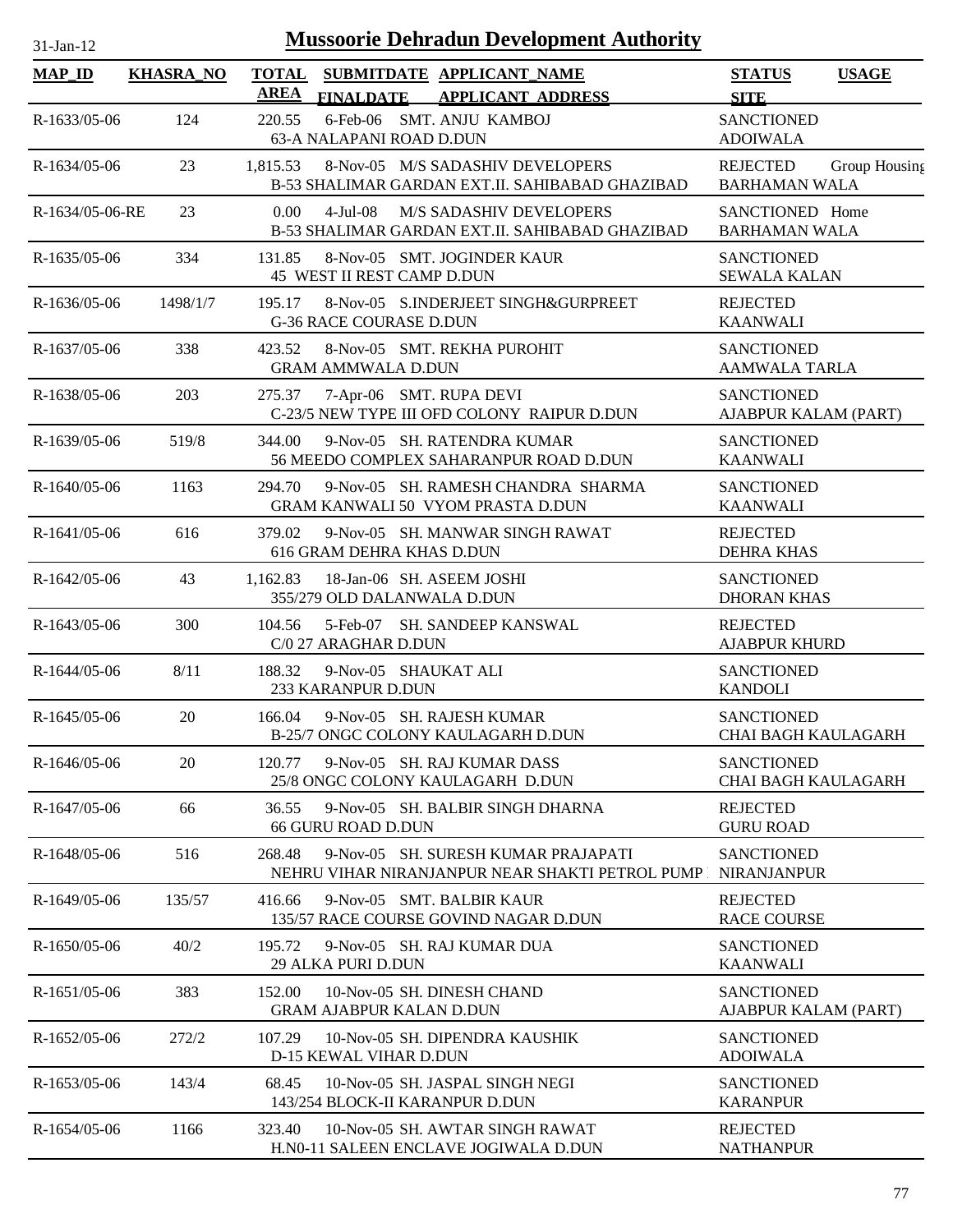| $31-Jan-12$       | <b>Mussoorie Dehradun Development Authority</b> |                                                                                                          |                                                |  |  |
|-------------------|-------------------------------------------------|----------------------------------------------------------------------------------------------------------|------------------------------------------------|--|--|
| <b>MAP_ID</b>     | <b>KHASRA_NO</b>                                | <b>TOTAL</b><br>SUBMITDATE APPLICANT_NAME<br><b>AREA</b><br><b>APPLICANT ADDRESS</b><br><b>FINALDATE</b> | <b>STATUS</b><br><b>USAGE</b><br><b>SITE</b>   |  |  |
| $R-1655/05-06$    | 462&463                                         | 21-Jul-06 M/S BIG BROTHERS PROJECTS PVT.LTD<br>5,220.00<br>6/185 VAISHALI GHAZIABAD                      | SANCTIONED Group Housing<br><b>DHORAN KHAS</b> |  |  |
| $R-1656/05-06$    | 23                                              | 11-Nov-05 SMT. SUSHILA PANWAR<br>197.47<br>23 GRAM BADRIPUR D.DUN                                        | <b>SANCTIONED</b><br><b>BADRIPUR</b>           |  |  |
| R-1657/05-06      | 486                                             | 209.02<br>11-Nov-05 SMT, ACHLA RANI<br>749 INDIRA GANDHI MARG NIRANJANPUR D.DUN                          | <b>SANCTIONED</b><br><b>NIRANJANPUR</b>        |  |  |
| R-1658/05-06      | 131                                             | 11-Nov-05 SH. VIMLESWAR PRASAD PAINULI<br>357.19<br><b>GRAM BADRIPUR D.DUN</b>                           | <b>REJECTED</b><br><b>BADRIPUR</b>             |  |  |
| R-1659/05-06      | 21                                              | 91.93<br>11-Nov-05 SH. TEK CHAND ADWANI<br>15/7 MITRA LOK COLONY D.DUN                                   | <b>SANCTIONED</b><br>CHUKKHUWALA               |  |  |
| R-1660/05-06      | 222                                             | 162.64<br>11-Nov-05 SH.MOHINDER MALHOTRA<br>C/0 G.M.S. ROAD BALLIWALA CHOWK KANWALI D.DUN                | <b>REJECTED</b><br><b>SEWALA KALAN</b>         |  |  |
| $R-1661/05-06$    | 60                                              | 38.00<br>11-Nov-05 G.M.T.D. BSNL<br>C/0 THE G.M.T.D.(BSNL) D.DUN                                         | <b>REJECTED</b><br><b>KAANWALI</b>             |  |  |
| $R-1662/05-06$    | 2165/1                                          | 11-Nov-05 G.M.TD. BSNL<br>30.00<br>C/0 THE GMTD (BSNL) D.DUN.                                            | <b>REJECTED</b><br><b>RAIPUR</b>               |  |  |
| $R-1663/05-06$    | 604                                             | 11-Nov-05 SMT. JASBIR KAUR<br>376.20<br>1/2 WEST REST CAMP D.DUN                                         | <b>REJECTED</b><br><b>TYAGI ROAD</b>           |  |  |
| R-1664/05-06      | 77/6                                            | 162.10<br>11-Nov-05 SH. VIPIN GHAI&SANDEEP GHAI<br>77/6 EAST PATEL NAGAR D.DUN                           | <b>SANCTIONED</b><br><b>EAST PATEL NAGER</b>   |  |  |
| $R-1665/05-06$    | 133/1                                           | 104.81<br>11-Nov-05 S. AMARJOT SINGH<br>304/1 RACE COURSE D.DUN                                          | <b>SANCTIONED</b><br><b>RACE COURSE</b>        |  |  |
| R-1666/05-06      | $E-10$                                          | 180.00<br>11-Nov-05 SH. JYOTI PRAKASH DIMRI<br>B-10 MDDA MIG DALANWALA D.DUN                             | <b>SANCTIONED</b><br>MDDA COLONY DALANWAI      |  |  |
| $R-1667/05-06$    | 901                                             | 11-Nov-05 SMT. REKHA VASHITH<br>214.59<br>63 HILL VIEW COLONY D.DUN                                      | <b>REJECTED</b><br><b>KAANWALI</b>             |  |  |
| R-1668/05-06      | 381                                             | 260.13<br>11-Nov-05 SMT. MANISHA MALIK<br><b>65 GREEN PARK NIRANJANPUR D.DUN</b>                         | <b>SANCTIONED</b><br><b>NIRANJANPUR</b>        |  |  |
| R-1669/05-06      | 40                                              | 376.00<br>28-Jun-06 SH. SUDHANSU ADITYA<br><b>16- ALKAPURI D.DUN</b>                                     | <b>SANCTIONED</b><br><b>KAANWALI</b>           |  |  |
| R-1670/05-06      | 433 G                                           | 223.05<br>17-Jun-06 SH. CHANDER SINGH NEGI<br>15, U.A. COMPLEX HARIDWAR ROAD D.DUN                       | <b>REJECTED</b><br><b>AJABPUR KHURD</b>        |  |  |
| R-1671/05-06      | 368                                             | 245.49<br>14-Nov-05 SH, MANOJ GUPTA<br>19/1 RAJ VIHAR P.0. NEW FOREST D.DUN                              | <b>SANCTIONED</b><br><b>KAANWALI</b>           |  |  |
| R-1672/05-06      | 1453/2                                          | 14-Nov-05 SMT, SANTOSH RAWAT<br>172.86<br>C-23/10 TYPE-III OFD STATE D.DUN                               | <b>SANCTIONED</b><br><b>KAANWALI</b>           |  |  |
| $R-1672/05-06-EX$ | 1453/2                                          | 0.00<br>1-Oct-10 SMT. SANTOSH RAWAT<br>C-23/10 TYPE-III OFD STATE D.DUN                                  | SANCTIONED Home<br><b>KAANWALI</b>             |  |  |
| R-1673/05-06      | 24                                              | 14-Nov-05 SMT. SHAKUNTALA DEVI<br>194.70<br>GANESH VIHAR GRAM AJABPUR KHURD D.DUN                        | <b>SANCTIONED</b><br><b>AJABPUR KHURD</b>      |  |  |
| $R-1674/05-06$    | 153/1                                           | 511.87<br>14-Nov-05 SMT. AAKANSHA SINHA<br>167/1 RACE COURSE NEAR POLICE LINE D.DUN                      | <b>REJECTED</b><br><b>BAGRAAL GAON</b>         |  |  |
| R-1675/05-06      | 153/1                                           | 469.20<br>23-Jan-06 SH. SAMEER DHINGRA<br>15-A NEW ROAD D.DUN                                            | <b>REJECTED</b><br><b>BAGRAAL GAON</b>         |  |  |
| R-1676/05-06      | 3                                               | 125.40<br>14-Nov-05 SH.RAM LUTHRA<br>206 DANDI PUR MOHALLA D.DUN                                         | <b>SANCTIONED</b><br><b>KAULAGARH</b>          |  |  |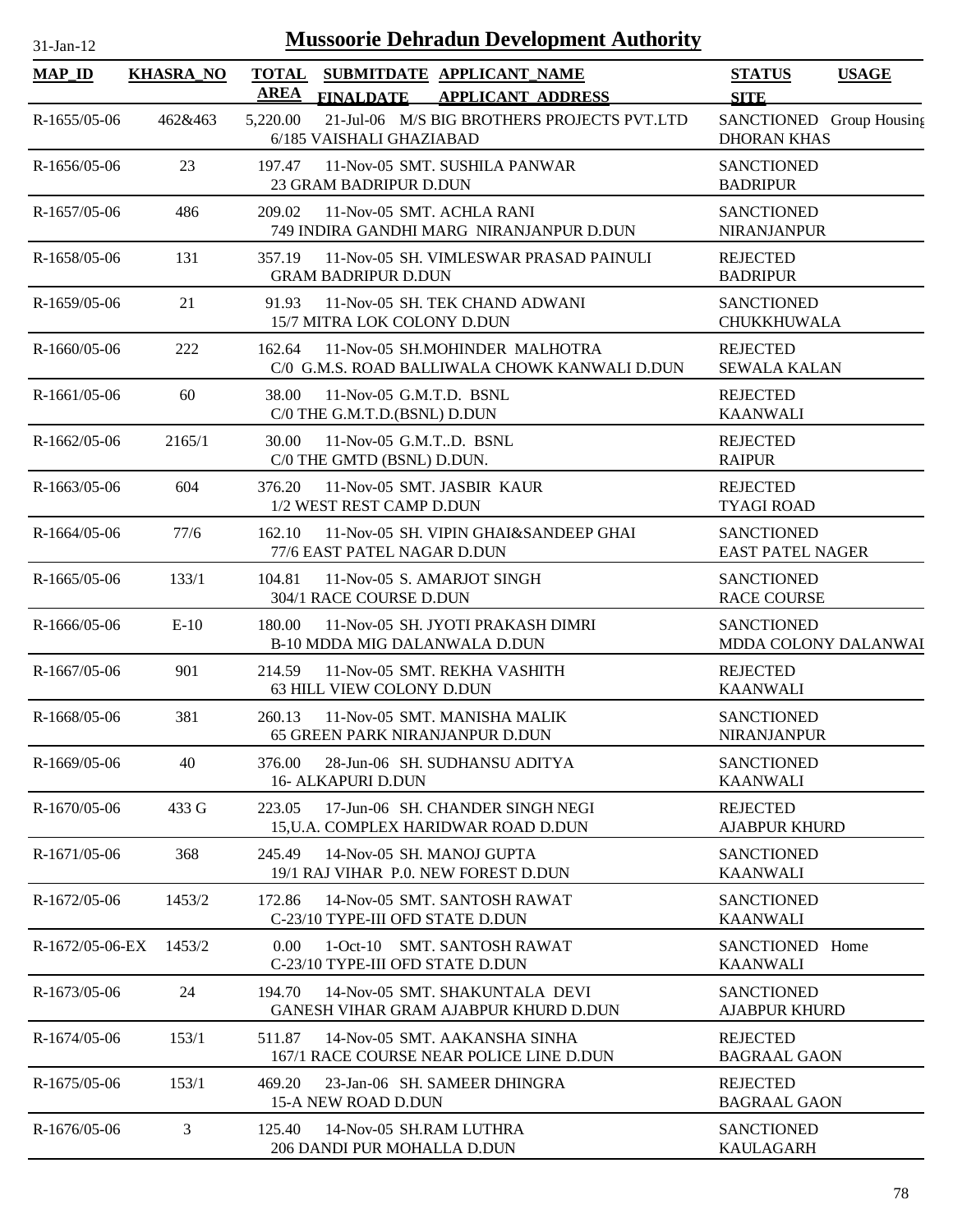| $31$ -Jan-12    |                  | <b>Mussoorie Dehradun Development Authority</b>                                                           |                                              |
|-----------------|------------------|-----------------------------------------------------------------------------------------------------------|----------------------------------------------|
| <b>MAP_ID</b>   | <b>KHASRA_NO</b> | <b>TOTAL</b><br>SUBMITDATE APPLICANT_NAME<br><b>AREA</b><br><b>FINALDATE</b><br><b>APPLICANT ADDRESS</b>  | <b>STATUS</b><br><b>USAGE</b><br><b>SITE</b> |
| R-1677/05-06    | 20               | 14-Nov-05 SH, M.K.SOOD<br>171.10<br>2 KISHAN NAGAR D.DUN                                                  | <b>SANCTIONED</b><br>CHAI BAGH KAULAGARH     |
| R-1678/05-06    | 604              | 234.79<br>14-Nov-05 SMT. KRISHNA NEGI<br>604 GRAM AJABPUR KHURD D.DUN                                     | <b>SANCTIONED</b><br><b>AJABPUR KHURD</b>    |
| R-1679/05-06    | 13               | 873.30<br>14-Nov-05 DR. V. CHANDRA<br>32 RAJENDRA NAGAR KAULAGARH ROAD D.DUN                              | <b>SANCTIONED</b><br><b>KAULAGARH</b>        |
| R-1680/05-06    | 130              | 13-Jul-06 SH. LAXMAN SINGH PANWAR<br>255.58<br>C/0 KISHORE PAL 125 ASHOK VIHAR NEAR CENTRAL SCHO(KAANWALI | <b>SANCTIONED</b>                            |
| R-1681/05-06    | 197              | 16-Nov-05 KM. PARYANA PATWAL<br>177.53<br><b>GRAM AJABPUR KHURD D.DUN</b>                                 | <b>SANCTIONED</b><br><b>AJABPUR KHURD</b>    |
| R-1682/05-06    | 251              | 406.51<br>16-Nov-05 LT.COL. VINAY TANEJA<br>76/71 LANE-4 SAKET COLONY RAJPUR ROAD D.DUN                   | <b>SANCTIONED</b><br><b>CHAKSHAH NAGAR</b>   |
| R-1683/05-06    | 40               | 16-Nov-05 SH. RAMESH CHANDRA BINJOLA<br>129.60<br>769/34 PRAGATI VIHAR DHARAMPUR D.DUN                    | <b>REJECTED</b><br><b>NATHUAWALA</b>         |
| R-1684/05-06    | 73/50            | 110.40<br>16-Nov-05 SH. PRAVEEN KUMAR JAIN<br><b>40 AKHARA BAZAR D.DUN</b>                                | <b>SANCTIONED</b><br><b>MALVIAYA ROAD</b>    |
| R-1685/05-06    | 1030             | 16-Nov-05 SH. DALJEET SINGH&GURU CHARAN SING SANCTIONED<br>128.00<br>35 ASHOKA ENCLAVE NIRANJANPUR D.DUN  | <b>GARHI</b>                                 |
| R-1686/05-06    | 1030             | 142.00<br>16-Nov-05 SH. PRITAM SINGH&TEJ KAUR<br>35 ASHOKA ENCLAVE NIRANJANPUR D.DUN                      | <b>SANCTIONED</b><br><b>GARHI</b>            |
| R-1687/05-06    | 163              | 269.74<br>17-Apr-06 SH. RAVISH DOGRA&MANISHA DOGRA<br>55/13 KISHAN NAGAR D.DUN                            | <b>SANCTIONED</b><br><b>NIRANJANPUR</b>      |
| R-1688/05-06    | 194/180          | 30.00<br>16-Nov-05 SH. SANJAY SINGH<br>136 SAYYAD MOHALLA D.DUN                                           | <b>REJECTED</b><br>SAYYAD MOHALLA            |
| R-1689/05-06    | 578&579          | 496.32<br>16-Nov-05 SH. VEER SINGH GURUNG<br>SHANTI VIHAR N0-2 ADHOIWALA D.DUN                            | <b>REJECTED</b><br><b>ADOIWALA</b>           |
| $R-1690/05-06$  | 321              | 182.39<br>13-Jan-06 SMT, SHEFALI MUKARJEE<br>321 JAKHAN SHUBHAM VIHAR D.DUN                               | <b>REJECTED</b><br><b>JAKHAN</b>             |
| R-1691/05-06    | 545              | 16-Nov-05 SH, SATISH KUMAR<br>113.11<br>89 SAHARANPUR ROAD D.DUN                                          | <b>REJECTED</b><br><b>DEHRA KHAS</b>         |
| R-1691/05-06-RE | 545              | 132.71<br>21-Feb-08 SH, SATISH KUMAR<br>89 SAHARANPUR ROAD D.DUN                                          | <b>REJECTED</b><br>Home<br><b>DEHRA KHAS</b> |
| R-1692/05-06    | 305              | 16-Nov-05 G.M.T.D. BSNL<br>55.29<br><b>BSNL. PATEL NAGAR D.DUN</b>                                        | <b>REJECTED</b><br><b>KAANWALI</b>           |
| R-1693/05-06    | 150              | 45.00<br>16-Nov-05 G.M.T.D. BSNL<br><b>BSNL PATEL NAGAR D.DUN</b>                                         | <b>REJECTED</b><br><b>BHARUWALA GRANT</b>    |
| R-1694/05-06    | 85               | 8-Jun-06 G.M.T.D. BSNL<br>49.00<br><b>BSNL PATEL NAGAR D.DUN</b>                                          | <b>REJECTED</b><br>NESHVILLA ROAD            |
| R-1695/05-06    | 14               | 8-Jun-06 G.M.T.D. BSNL<br>49.00<br><b>BSNL PATEL NAGAR D.DUN</b>                                          | <b>REJECTED</b><br><b>TYAGI ROAD</b>         |
| R-1696/05-06    | 16/6             | 16-Nov-05 SH, SANDEEP JOSHI<br>449.77<br>12-C NEW ROAD D.DUN                                              | <b>REJECTED</b><br><b>HARIDWAR ROAD</b>      |
| R-1697/05-06    | 1269             | 182.17<br>17-Nov-05 SMT. PUSHPA RAWAT<br>191 CHUKKUWALA D.DUN                                             | <b>REJECTED</b><br><b>NATTHANPUR</b>         |
| R-1698/05-06    | 369              | 17-Nov-05 SH. BHUVENESH BISHT&ANJALI BISHT<br>130.11<br><b>4 PRAGATI VIHAR DHARAMPUR D.DUN</b>            | <b>SANCTIONED</b><br><b>DHARMPUR</b>         |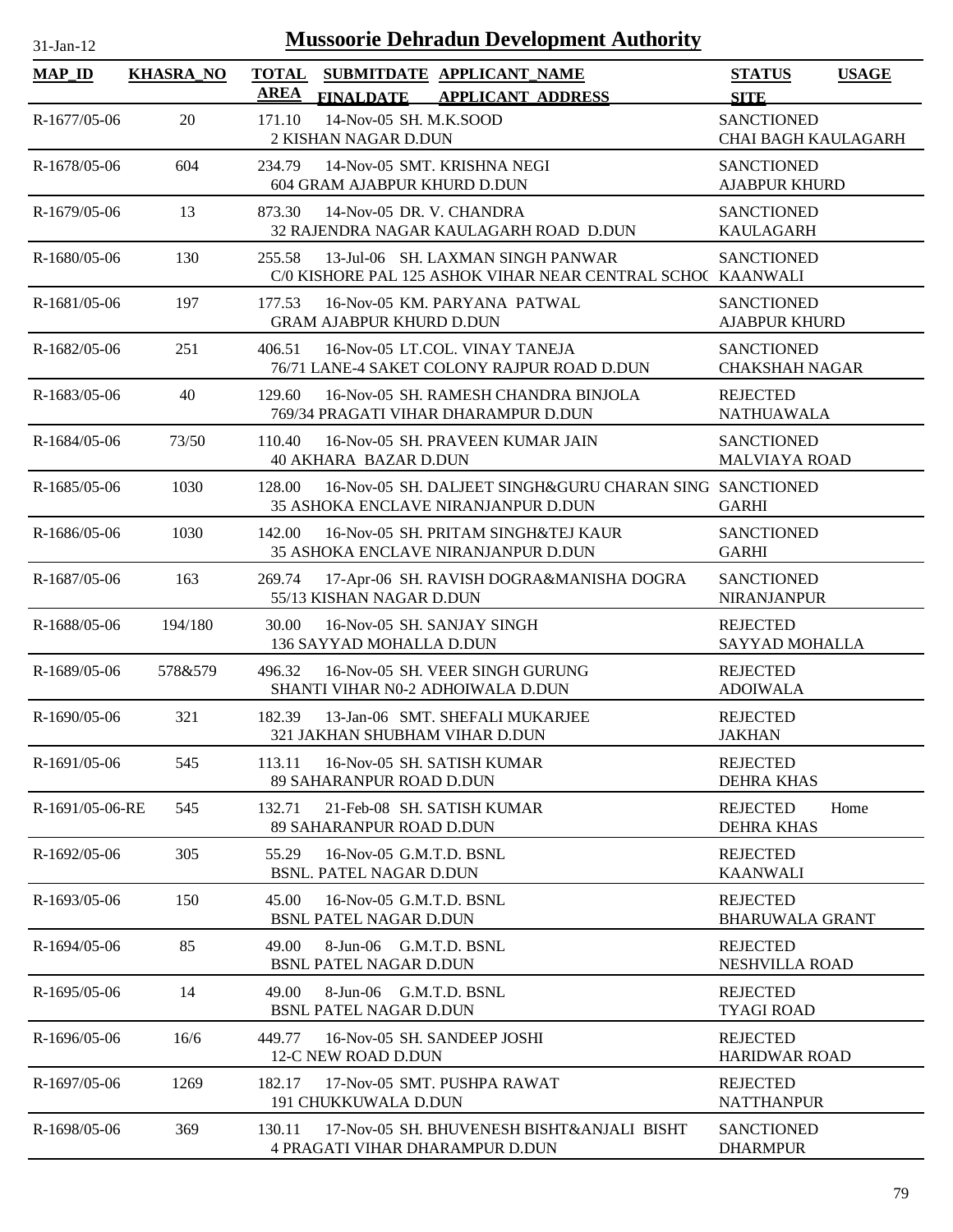| $31$ -Jan-12   |                  | <b>Mussoorie Dehradun Development Authority</b>                                                          |                                              |
|----------------|------------------|----------------------------------------------------------------------------------------------------------|----------------------------------------------|
| <b>MAP_ID</b>  | <b>KHASRA NO</b> | <b>TOTAL</b><br>SUBMITDATE APPLICANT_NAME<br><b>AREA</b><br><b>FINALDATE</b><br><b>APPLICANT ADDRESS</b> | <b>USAGE</b><br><b>STATUS</b><br><b>SITE</b> |
| R-1699/05-06   | 218              | 17-Nov-05 SH. SHYAM SINGH RAWAT<br>132.97<br>E-BLOCK SARASWATI VIHAR AJABPUR KHURD D.DUN                 | <b>SANCTIONED</b><br><b>AJABPUR KHURD</b>    |
| $R-1700/05-06$ | 358              | 17-Nov-05 SH. JAI KUMAR<br>290.69<br>45 VIKAS LOK LANE N0-2 D.DUN                                        | <b>SANCTIONED</b><br><b>AAMWALA TARLA</b>    |
| R-1701/05-06   | 85/1             | 17-Nov-05 SH. SURENDER SINGH<br>155.74<br>115 KHURBHURA MOHALLA D.DUN                                    | <b>REJECTED</b><br><b>NIRANJANPUR</b>        |
| R-1702/05-06   | 377              | 23-Jun-06 SH. MANISH JOSHI&ANJU JOSHI<br>197.10<br>83 INDIRA NAGAR COLONY D.DUN                          | <b>REJECTED</b><br><b>MAJRA</b>              |
| R-1703/05-06   | 1418/2           | 17-Nov-05 YOGODA SATSANGA SOCIETY OF INDIA<br>376.71<br><b>40 ANSARI ROAD D.DUN</b>                      | <b>REJECTED</b><br><b>CHANDER ROAD</b>       |
| $R-1704/05-06$ | 23               | 17-Nov-05 SH. RAM BHAROSEY RATURI<br>163.61<br>NIRMATA HOTEL HIM PALACE D.DUN                            | <b>SANCTIONED</b><br><b>AJABPUR KHURD</b>    |
| R-1705/05-06   | 470&30           | 17-Nov-05 SMT. LATA DUGGAL<br>392.00<br>C/0 ARORA ASSOCIATES A-6 JANPATH SHOPPING COMPLE                 | <b>SANCTIONED</b><br>DALANWALA CHAK          |
| R-1706/05-06   | 1194             | 354.00<br>17-Nov-05 SH, MAHINDER SINGH KUWER<br>103 ENGINEER ENCLAVE D.DUN                               | <b>SANCTIONED</b><br><b>KAANWALI</b>         |
| R-1707/05-06   | 130              | 279.81<br>17-Nov-05 SH. GAJENDRA S.BADWAL<br>47 HARI VIHAR VIJAY PARK D.DUN                              | <b>REJECTED</b><br><b>KAANWALI</b>           |
| R-1708/05-06   | $23/12$ C        | 185.76<br>4-Sep-06 SMT. KASHI DEVI<br>23/12 C SHAKTI COLONY HATHIBARKALA D.DUN                           | <b>SANCTIONED</b><br><b>HATHIBARKALA</b>     |
| R-1709/05-06   | 200              | 20.00<br>8-Jun-06 G.M.T.D. BSNL<br>PATEL NAGAR D.DUN                                                     | <b>REJECTED</b><br>MDDA COLONY DALANWAI      |
| R-1710/05-06   | 40               | 17-Nov-05 G.M.T.D. BSNL<br>120.00<br>PATEL NAGAR D.DUN                                                   | <b>REJECTED</b><br><b>MAHANT ROAD</b>        |
| R-1711/05-06   | 409              | 72.00<br>17-Nov-05 G.M.T.D. BSNL<br>PATEL NAGAR D.DUN                                                    | <b>REJECTED</b><br><b>ADOIWALA</b>           |
| R-1712/05-06   | 1122             | 108.55<br>17-Nov-05 SMT. GULSHAN GIROTI<br>353/3, VAN VIHAR BALLUPUR D.DUN                               | <b>SANCTIONED</b><br><b>GARHI</b>            |
| R-1713/05-06   | 499              | 18-Nov-05 SMT.NIRMALA PATHAK<br>190.53<br>C/0 SH.R.C. PROHIT GOVIND NAGAR KANDOLI D.DUN                  | <b>REJECTED</b><br><b>DHORAN KHAS</b>        |
| R-1714/05-06   | 13               | 71.50<br>18-Nov-05 SH. MUNEER RAZA<br>13 LIG MDDA CHANDER ROAD DALANWALA D.DUN                           | <b>REJECTED</b><br>MDDA COLONY DALANWAI      |
| R-1715/05-06   | 85/2             | 92.90<br>18-Nov-05 SH. SUNDER LAL CHAUHAN&SMT.OM WAT REJECTED<br>D-74 YAMUNA COLONY D.DUN                | <b>KAANWALI</b>                              |
| R-1716/05-06   | 609              | 74.00<br>18-Nov-05 SH. PRAKASH BISWAS<br><b>70 AJABPUR KALAN D.DUN</b>                                   | <b>REJECTED</b><br>AJABPUR KALAM (PART)      |
| R-1717/05-06   | 831              | 18-Nov-05 SH. RAM BILAS PRASAD<br>260.12<br><b>48 KHURBHURA MOHALLA D.DUN</b>                            | <b>REJECTED</b><br>KARGI GRANT (PART)        |
| R-1718/05-06   | 131              | 134.04<br>18-Nov-05 SH. SASHI PAL SARSWAT<br><b>IBP HEAD OFFICE GOVIND GARH D.DUN</b>                    | <b>REJECTED</b><br><b>KEDARPUR</b>           |
| R-1719/05-06   | P 42/29          | 158.50<br>21-Nov-05 SMT. SUMAN GAIROLA<br>29, PARK ROAD LAXMAN CHOWK D.DUN                               | <b>SANCTIONED</b><br><b>LAXMAN CHOWK</b>     |
| R-1720/05-06   | 884M             | 333.01<br>21-Nov-05 SMT. GURVINDER KAUR<br>46, CHAUHAN MARKET HARIDWAR ROAD D.DUN                        | <b>SANCTIONED</b><br><b>DEHRA KHAS</b>       |
| R-1721/05-06   | 544              | 95.93<br>22-Nov-05 SH. RAM SHANKAR SHUKLA<br>544 AJABPUR KALAN D.DUN                                     | <b>REJECTED</b><br>AJABPUR KALAM (PART)      |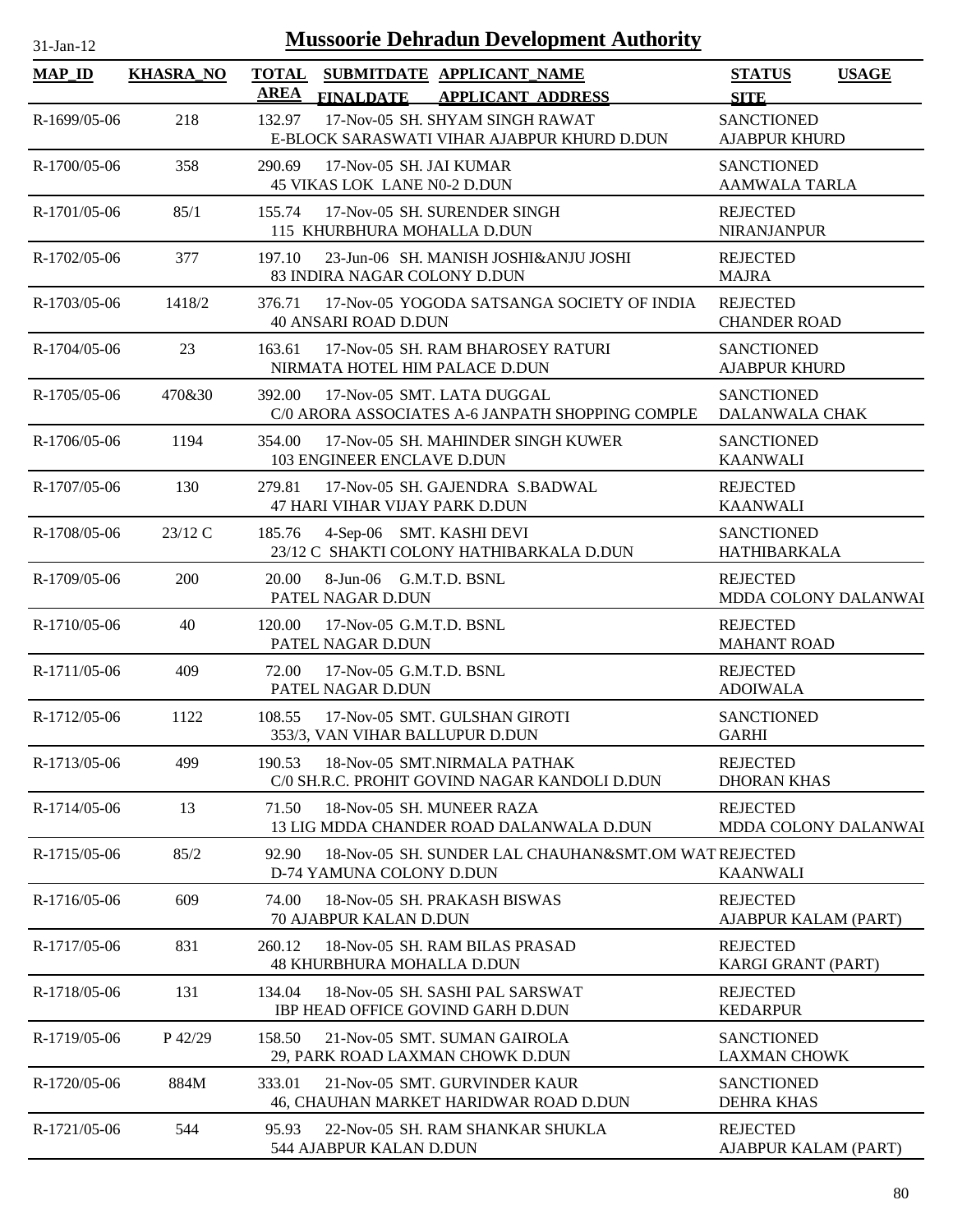| $31$ -Jan-12   |                  |             | <b>Mussoorie Dehradun Development Authority</b>                                                 |                                            |              |
|----------------|------------------|-------------|-------------------------------------------------------------------------------------------------|--------------------------------------------|--------------|
| <b>MAP_ID</b>  | <b>KHASRA_NO</b> | <b>AREA</b> | TOTAL SUBMITDATE APPLICANT NAME<br>FINALDATE APPLICANT ADDRESS                                  | <b>STATUS</b><br><b>SITE</b>               | <b>USAGE</b> |
| R-1722/05-06   | 1171&1172        | 91.97       | 5-Apr-06 SH. PRADEEP WALIA<br>45/A UPPER DUBBLE STOREY NEAR MUSSOORIE BUS STAN                  | <b>REJECTED</b><br><b>DEHRA KHAS</b>       |              |
| R-1723/05-06   | 203              | 287.20      | 3-Jul-06 SH. KUNWAR SINGH<br>57/17 GANDHI ROAD D.DUN                                            | <b>REJECTED</b><br>AJABPUR KALAM (PART)    |              |
| R-1724/05-06   | 114              | 129.28      | 22-Nov-05 SH, HARI SINGH BHANDARI<br><b>GRAM KANDOLI D.DUN</b>                                  | <b>REJECTED</b><br><b>KANDOLI</b>          |              |
| R-1725/05-06   | 171/2            | 125.74      | 22-Nov-05 SH. AJAY ANAND<br>C/0 66 PANDITWARI PREM NAGAR D.DUN                                  | <b>REJECTED</b><br><b>NIRANJANPUR</b>      |              |
| R-1726/05-06   | 118              | 136.84      | 23-Nov-05 SH. ARUN CHAUHAN<br><b>GRAM PITHUWALA P.0.-MEHUWALA D.DUN</b>                         | <b>SANCTIONED</b><br><b>SEWALA KALAN</b>   |              |
| R-1727/05-06   | 118              | 160.02      | 18-Jan-06 SH, SUNIL CHAUHAN<br><b>3 RAM VIHAR BALLUPUR ROAD D.DUN</b>                           | <b>REJECTED</b><br><b>SEWALA KALAN</b>     |              |
| R-1728/05-06   | 118              | 136.84      | 18-Jan-06 SH. ASHOK KUMAR TYAGI<br>19 KAMLA NAGAR BALLUPUR ROAD NEAR ONGC COLONY   SEWALA KALAN | <b>REJECTED</b>                            |              |
| R-1729/05-06   | 125              | 206.33      | 25-Nov-05 SH. R.K. TAMANG<br>H.N0-59 GRAM PUROHIT WALA P.O.-GHANGIORA D.DUN                     | <b>SANCTIONED</b><br>KAULAGARH MAI CHAKBH( |              |
| R-1730/05-06   | 900              | 221.14      | 30-Dec-06 SMT. MANJU VAISHNAVA<br>233 UTTARANCHAL VIHAR AJABPUR KALAN D.DUN                     | <b>SANCTIONED</b><br>AJABPUR KALAM (PART)  |              |
| R-1731/05-06   | 39               | 179.51      | 25-Nov-05 S. GURVINDER SINGH<br>8/3/1 SHIVAM VIHAR JAKHAN D.DUN                                 | <b>SANCTIONED</b><br><b>JAKHAN</b>         |              |
| R-1732/05-06   | 124              | 181.23      | 1-Aug-06 SMT. MANJU GARG<br><b>GRAM JAKHAN D.DUN</b>                                            | <b>REJECTED</b><br><b>JAKHAN</b>           |              |
| R-1733/05-06   | 475              | 205.39      | 25-Nov-05 SH. RAJPAL SINGH TAMTA<br>9 H.N. BAHUGUNA COLONY AJABPUR KHURD D.DUN                  | <b>SANCTIONED</b><br><b>AJABPUR KHURD</b>  |              |
| R-1734/05-06   | 685&686          | 174.30      | 25-Nov-05 SMT. USHA KAKAR&MISS RUPALI SHEEL<br>TURNER ROAD CLEMENT TOWN D.DUN                   | <b>SANCTIONED</b><br><b>MAJRA</b>          |              |
| $R-1735/05-06$ | 6                |             | 269.21 18-Jan-06 SMT. MADHU BALA<br>DURGA VIHAR VANSATHALI BALLUPUR ROAD D.DUN                  | <b>SANCTIONED</b><br>KAULAGARH MAI CHAKBH( |              |
| R-1736/05-06   | 41/1             | 138.89      | SH. JAI BAHADUR CHHETRI<br>$8-Jan-07$<br>41/1 SARASWATI SONI MARG LAXMAN CHOWK D.DUN            | <b>SANCTIONED</b><br>SARASWATI SONI MARG   |              |
| R-1737/05-06   | 31/4             | 191.18      | 11-Aug-06 SH. DEV RAJ GILL<br>31/4 VIJAY COLONY HATHIBARKALA D.DUN                              | <b>REJECTED</b><br><b>VIJAY COLONY</b>     |              |
| R-1738/05-06   | 225              | 374.62      | 26-Nov-05 SMT. SHANTA BISHT<br>PRAGTI VIHAR D.DUN                                               | <b>REJECTED</b><br>AJABPUR KALAM (PART)    |              |
| R-1739/05-06   | 483              | 91.69       | 29-Nov-05 SH. TALIB HUSAIN<br>VILLAGE- BHUDDI P.O.-KAARBAARI D.DUN                              | <b>SANCTIONED</b><br><b>NIRANJANPUR</b>    |              |
| R-1740/05-06   | 426              | 167.22      | 29-Nov-05 SH. SANDEEP KUMAR SHARMA<br>22 KISHAN PUR RAJPUR ROAD D.DUN                           | <b>SANCTIONED</b><br><b>SEWALA KALAN</b>   |              |
| R-1741/05-06   | 88-A             | 440.94      | 29-Nov-05 SMT. MEENAKSHI WASAN<br>88-A RAJPUR ROAD D.DUN.                                       | <b>SANCTIONED</b><br><b>RAJPUR ROAD</b>    |              |
| R-1742/05-06   | 330              | 223.62      | 29-Nov-05 SH. SHUKDEV SHASTRI<br>100 SHASTRI PURAM RAJPUR ROAD D.DUN                            | <b>SANCTIONED</b><br><b>AAMWALA TARLA</b>  |              |
| R-1743/05-06   | $14-A$           | 275.18      | 30-Dec-05 SH. VIJAY KUMAR<br>14-A/9 RACE COURSE D.DUN                                           | <b>SANCTIONED</b><br><b>RACE COURSE</b>    |              |
| R-1744/05-06   | $14-A$           | 233.82      | 20-Apr-06 SMT. RAJ KUMARI<br>W/0 SH. MANOHAR LAL BAJAJ RACE COURSE D.DUN                        | <b>SANCTIONED</b><br><b>RACE COURSE</b>    |              |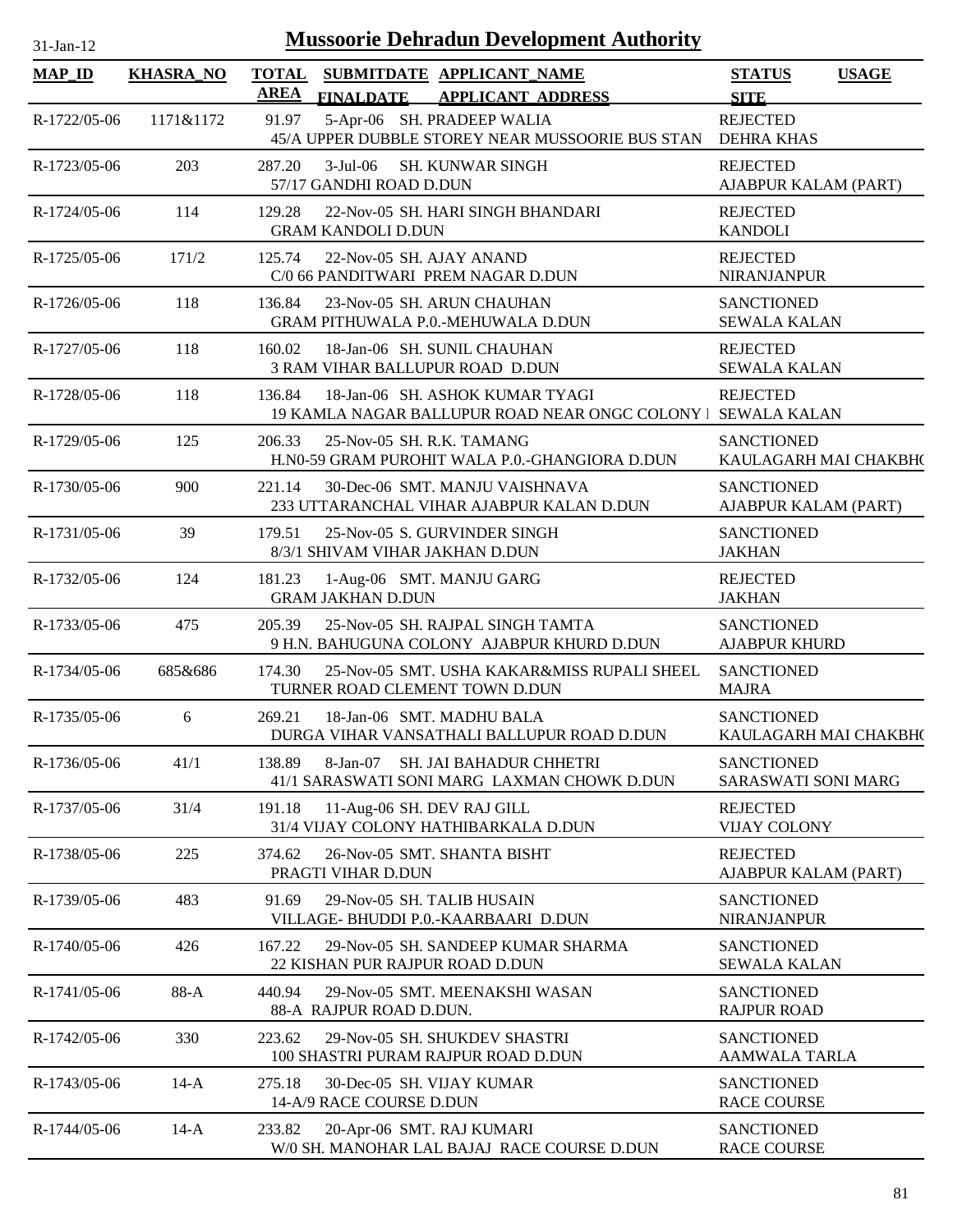| <b>Mussoorie Dehradun Development Authority</b><br>$31-Ian-12$ |                  |                      |                                                                                                      |                                              |
|----------------------------------------------------------------|------------------|----------------------|------------------------------------------------------------------------------------------------------|----------------------------------------------|
| <b>MAP_ID</b>                                                  | <b>KHASRA_NO</b> | <b>TOTAL</b><br>AREA | SUBMITDATE APPLICANT NAME<br><b>FINALDATE</b><br><b>APPLICANT ADDRESS</b>                            | <b>STATUS</b><br><b>USAGE</b><br><b>SITE</b> |
| R-1745/05-06                                                   | 88-A             | 240.73               | $2-Jul-07$<br><b>SH. SATISH WASAN</b><br>88-A RAJPUR ROAD D.DUN                                      | <b>SANCTIONED</b><br><b>RAJ PUR ROAD</b>     |
| R-1746/05-06                                                   | 318              | 426.49               | 29-Nov-05 SH. MAHENDRA SINGH THAPA<br>318 GRAM JAKHAN D.DUN                                          | <b>REJECTED</b><br><b>JAKHAN</b>             |
| R-1747/05-06                                                   | 972              | 1,900.00             | 29-Nov-05 SH. JAGDISH PRASAD PAL<br><b>GRAM KANWALI D.DUN</b>                                        | <b>REJECTED</b><br><b>KAANWALI</b>           |
| R-1748/05-06                                                   | 282/2            | 134.10               | 29-Nov-05 SH. RAHUL KAUSHIK<br>13 PAHARI GALI VIKAS NAGAR D.DUN                                      | <b>SANCTIONED</b><br><b>ADOIWALA</b>         |
| R-1749/05-06                                                   | 222              | 211.73               | 29-Nov-05 SH. JAG MOHAN SINGH CHAUHAN<br>GRAM BAGHWAN PUR P.O. RAJAWALA PREM NAGAR D.D               | <b>SANCTIONED</b><br><b>AJABPUR KHURD</b>    |
| R-1750/05-06                                                   | 615              | 142.95               | 29-Nov-05 SH. SHOBHIT MATHUR&ATUL GAMBHIR<br>NIRMATA HOTEL HIM PALACE HARIDWAR ROAD D.DUN            | <b>SANCTIONED</b><br><b>JAKHAN</b>           |
| R-1751/05-06                                                   | 68&67            | 199.00               | 29-Nov-05 SH. JITENDER SINGH<br>29 SALAWALA D.DUN                                                    | <b>SANCTIONED</b><br><b>SALAWALA</b>         |
| R-1752/05-06                                                   | 635              | 204.46               | 29-Nov-05 DR. A.K. DHAWAN<br>C/0 FIRST BATTALION ITBP. POLICE P.O.-SUNIL JOSHIMAT AAMWALA TARLA      | <b>SANCTIONED</b>                            |
| R-1753/05-06                                                   | 1398             | 257.01               | 29-Nov-05 MOHD. IFAQ<br>GRAM AJABPUR KHURD NEAR PANCHYAT GHAR D.DUN                                  | <b>REJECTED</b><br><b>AJABPUR KHURD</b>      |
| R-1754/05-06                                                   | 281/4            | 115.72               | 29-Nov-05 SH. VINOD KUMAR TYAGI<br>175/4 OLD TYPE-2 MURGI KHANA OFD. STATE RAIPUR D.DU AAMWALA TARLA | <b>SANCTIONED</b>                            |
| R-1755/05-06                                                   | 423              | 253.64               | 1-Feb-07 SH. DHARAM PRAKASH SHARMA<br>C/0 I.S.NEGI AJABPUR NEAR RAILWAY GATE D.DUN                   | <b>SANCTIONED</b><br><b>JAKHAN</b>           |
| R-1756/05-06                                                   | 74               | 184.00               | 29-Nov-05 SH. MANN SINGH ASWAL<br>74 KANDOLI D.DUN                                                   | <b>SANCTIONED</b><br><b>KANDOLI</b>          |
| $R-1757/05-06$                                                 | 122              | 167.22               | 29-Nov-05 SH, N.K. GUPTA<br>4/1 PARK ROAD D.DUN                                                      | <b>SANCTIONED</b><br><b>SEWALA KALAN</b>     |
| R-1758/05-06                                                   | $B-46$           | 152.40               | 29-Nov-05 SH. MANOJ NAGPAL&KULDEEP NAGPAL<br>27 DHAMAWALA D.DUN                                      | <b>SANCTIONED</b><br>MDDA COLONY DALANWAI    |
| R-1759/05-06                                                   | 125              | 335.73               | 3-May-06 SH. SANDEEP AGGARWAL<br><b>GRAM JAKHAN D.DUN</b>                                            | <b>REJECTED</b><br><b>JAKHAN</b>             |
| R-1760/05-06                                                   | 226              | 200.00               | 29-Nov-05 SMT. MEERA DEVI GADI<br>47 VIKAS LOK LANE N0-2 SHASTRADHARA ROAD D.DUN                     | <b>SANCTIONED</b><br><b>ADOIWALA</b>         |
| R-1761/05-06                                                   | 408              | 251.80               | 29-Nov-05 SMT. INDU DEOLI<br>46/39 VIJAY COLONY HATHI BARKALAN D.DUN                                 | <b>SANCTIONED</b><br><b>HATHIBARKALA</b>     |
| R-1762/05-06                                                   | 263&264          | 260.12               | 30-Nov-05 SMT, SEEMA MALIK&AJAY MALIK<br>55 SHAKTI VIHAR D.DUN                                       | <b>SANCTIONED</b><br><b>MAJRA</b>            |
| R-1762/05-06-RE 263&264                                        |                  | 0.00                 | 28-Nov-08 SMT. SEEMA MALIK&AJAY MALIK<br><b>55 SHAKTI VIHAR D.DUN</b>                                | SANCTIONED Home<br><b>MAJRA</b>              |
| R-1763/05-06                                                   | 565/2            | 528.44               | 30-Nov-05 SMT. VIMLESH KUMARI<br>11 ARHAT BAZAR D.DUN                                                | <b>SANCTIONED</b><br><b>KAANWALI</b>         |
| R-1764/05-06                                                   | 31               | 352.77               | 30-Nov-05 SH. C.V.S. NEGI<br><b>31 BALBIR ROAD D.DUN</b>                                             | <b>REJECTED</b><br><b>BALBIR ROAD</b>        |
| R-1765/05-06                                                   | 131              | 178.23               | 30-Nov-05 SH, RAJ MANI YADAV<br>230 MODAL COLONY ARAGHAR D.DUN                                       | <b>SANCTIONED</b><br><b>AJABPUR KHURD</b>    |
| R-1766/05-06                                                   | 13               | 299.33               | 30-Nov-05 SH. RAVINDER SINGH RATAN<br>39/84 GRAM KISHANPUR RAJPUR ROAD D.DUN                         | <b>SANCTIONED</b><br><b>KISHANPUR</b>        |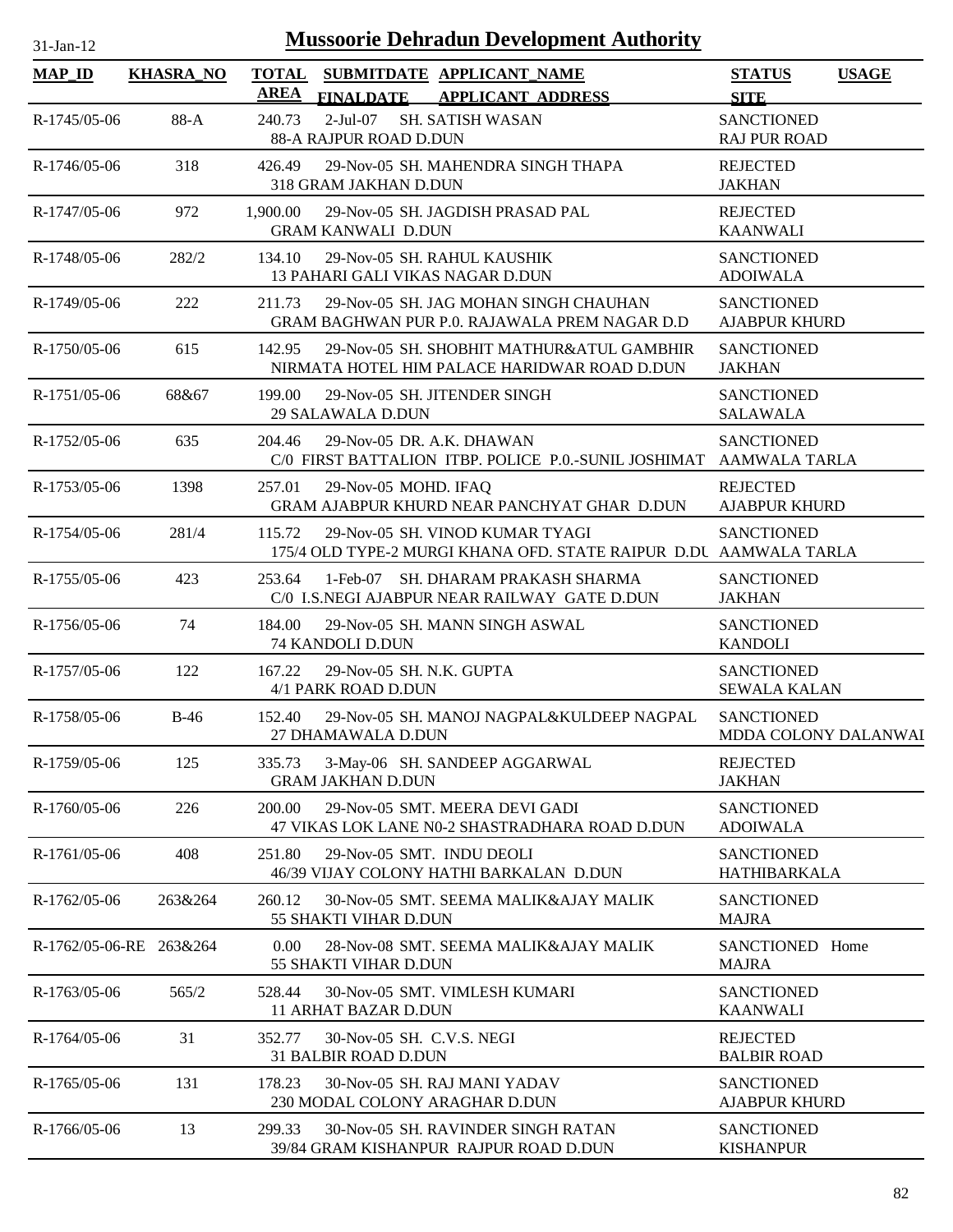| $31-Jan-12$         |                  | <b>Mussoorie Dehradun Development Authority</b>                                               |                                               |
|---------------------|------------------|-----------------------------------------------------------------------------------------------|-----------------------------------------------|
| $MAP$ <sub>ID</sub> | <b>KHASRA_NO</b> | <b>TOTAL</b><br>SUBMITDATE APPLICANT_NAME<br><b>AREA</b><br>FINALDATE APPLICANT ADDRESS       | <b>USAGE</b><br><b>STATUS</b><br><b>SITE</b>  |
| R-1767/05-06        | 345              | 30-Nov-05 SH. SHAMSHER SINGH<br>140.76<br>75 KASHMIRI COLONY NIRANJANPUR D.DUN                | <b>SANCTIONED</b><br><b>SEWALA KALAN</b>      |
| R-1768/05-06        | 60&61            | 30-Nov-05 SH. CHANDRA SHEKHAR SHARMA<br>169.78<br>D-44 HANS APPARTMENT EAST ARJUN NAGAR DEHLI | <b>SANCTIONED</b><br><b>VIJAYPUR GOPIWALA</b> |
| R-1769/05-06        | 90               | 79.05<br>30-Nov-05 SMT, MAMTA REKHI<br>90 MANNU GANJ D.DUN                                    | <b>REJECTED</b><br><b>MANNU GANJ</b>          |
| R-1770/05-06        | 543              | 176.95<br>30-Nov-05 SH. KULDEEP SINGH LUTHRA&KAMLESH<br><b>GRAM HATHIBARKALAN D.DUN</b>       | <b>SANCTIONED</b><br><b>HATHIBARKALA</b>      |
| R-1771/05-06        | 83               | 30-Nov-05 SMT. HARJEET KAUR<br>195.20<br>13/39 DANDI PUR D.DUN                                | <b>SANCTIONED</b><br><b>NIRANJANPUR</b>       |
| R-1772/05-06        | 389              | 165.94<br>31-May-06 SH. SANJAY ASWAL<br>H-270 NEHRU COLONY D.DUN                              | <b>REJECTED</b><br>AJABPUR KALAM (PART)       |
| R-1772/05-06-RE     | 389              | 28-Mar-08 SH. SANJAY ASWAL<br>165.94<br>H-270 NEHRU COLONY D.DUN                              | SANCTIONED Home<br><b>AJABPUR KHURD</b>       |
| R-1773/05-06        | 30               | 30-Nov-05 SMT. KAMALJEET KAUR<br>172.79<br>30 SANJAY COLONY GURU ROAD D.DUN                   | <b>SANCTIONED</b><br><b>SANJAY COLONY</b>     |
| R-1774/05-06        | 93/5/4           | 30-Nov-05 SH. A.K. GUPTA<br>199.51<br>82/1 PARK ROAD D.DUN                                    | <b>SANCTIONED</b><br><b>KAANWALI</b>          |
| R-1775/05-06        | 354              | 59.00<br>30-Nov-05 G.M.T.D. BSNL<br>PATEL NAGAR D.DUN                                         | <b>REJECTED</b><br><b>VIJAY COLONY</b>        |
| R-1776/05-06        | 438              | 47.00<br>30-Nov-05 G.M.T.D. BSNL<br>PATEL NAGAR D.DUN                                         | <b>REJECTED</b><br><b>NATHANPUR</b>           |
| R-1777/05-06        | 334              | 131.85<br>30-Nov-05 SH. GURPREET SINGH<br><b>45 REST CAMP D.DUN</b>                           | <b>SANCTIONED</b><br><b>SEWALA KALAN</b>      |
| R-1778/05-06        | 287              | 1-Dec-05 SMT. PUSHPA RAWAT<br>263.65<br>SARASWATI VIHAR KALA GRAM AJABPUR KHURD D.DUN         | <b>SANCTIONED</b><br><b>AJABPUR KHURD</b>     |
| R-1779/05-06        | 86               | 442.20<br>1-Dec-05 SH. D.S.NEGI<br>GRAM NIRANJANPUR CHAKI TOLA KANWALI D.DUN                  | <b>SANCTIONED</b><br><b>NIRANJANPUR</b>       |
| R-1780/05-06        | 171              | 1-Dec-05 SMT. GEETA MANDWAL<br>120.39<br>H.N0-339 GRAM KANDOLI D.DUN                          | <b>REJECTED</b><br><b>KANDOLI</b>             |
| R-1781/05-06        | 19/1             | 13.00<br>10-Apr-06 SH. GIRISH CHAND POKHRIYAL<br>19/1 DHARAM PUR D.DUN                        | <b>SANCTIONED</b><br><b>RACE COURSE</b>       |
| R-1782/05-06        | 130              | 1-Dec-05 SYYAD SHAKEEL AHMED BARI<br>229.46<br>69 TEG BAHADUR ROAD D.DUN                      | <b>SANCTIONED</b><br><b>MAJRA</b>             |
| R-1783/05-06        | 96               | 427.50<br>1-Dec-05 SH. PAWAN KUMAR SURI<br>96 GOVIND NAGAR RACECOURSE D.DUN                   | <b>SANCTIONED</b><br><b>RACE COURSE</b>       |
| R-1784/05-06        | 440              | 1-Dec-05 SMT. KAMINI LAVANIA<br>375.00<br>STREETN0-9 H.N0-293 MOHIT NAGAR D.DUN               | <b>SANCTIONED</b><br><b>KAANWALI</b>          |
| R-1785/05-06        | 30               | 277.77<br>1-Dec-05 SH. GOPAL CHHETRI<br>56 SALA WALA D.DUN                                    | <b>SANCTIONED</b><br>CHUKKHUWALA MAICHAK      |
| R-1786/05-06        | 99               | 1-Dec-05 SMT. NIRMALA RAYAL<br>173.29<br>98 PRAGATI VIHAR DHARAMPUR D.DUN                     | <b>REJECTED</b><br>AJABPUR KALAM (PART)       |
| R-1787/05-06        | 38               | 386.98<br>1-Dec-05 MOH. IRFAN<br>38 LAKHI BAGH D.DUN                                          | <b>REJECTED</b><br><b>LAKHI BAGH</b>          |
| R-1788/05-06        | 703M             | 2-Dec-05 MR. SUJATA CHAUHAN<br>202.29<br>HOTEK HIMPALACE HARIDWAR ROAD D.DUN                  | <b>REJECTED</b><br><b>KAANWALI</b>            |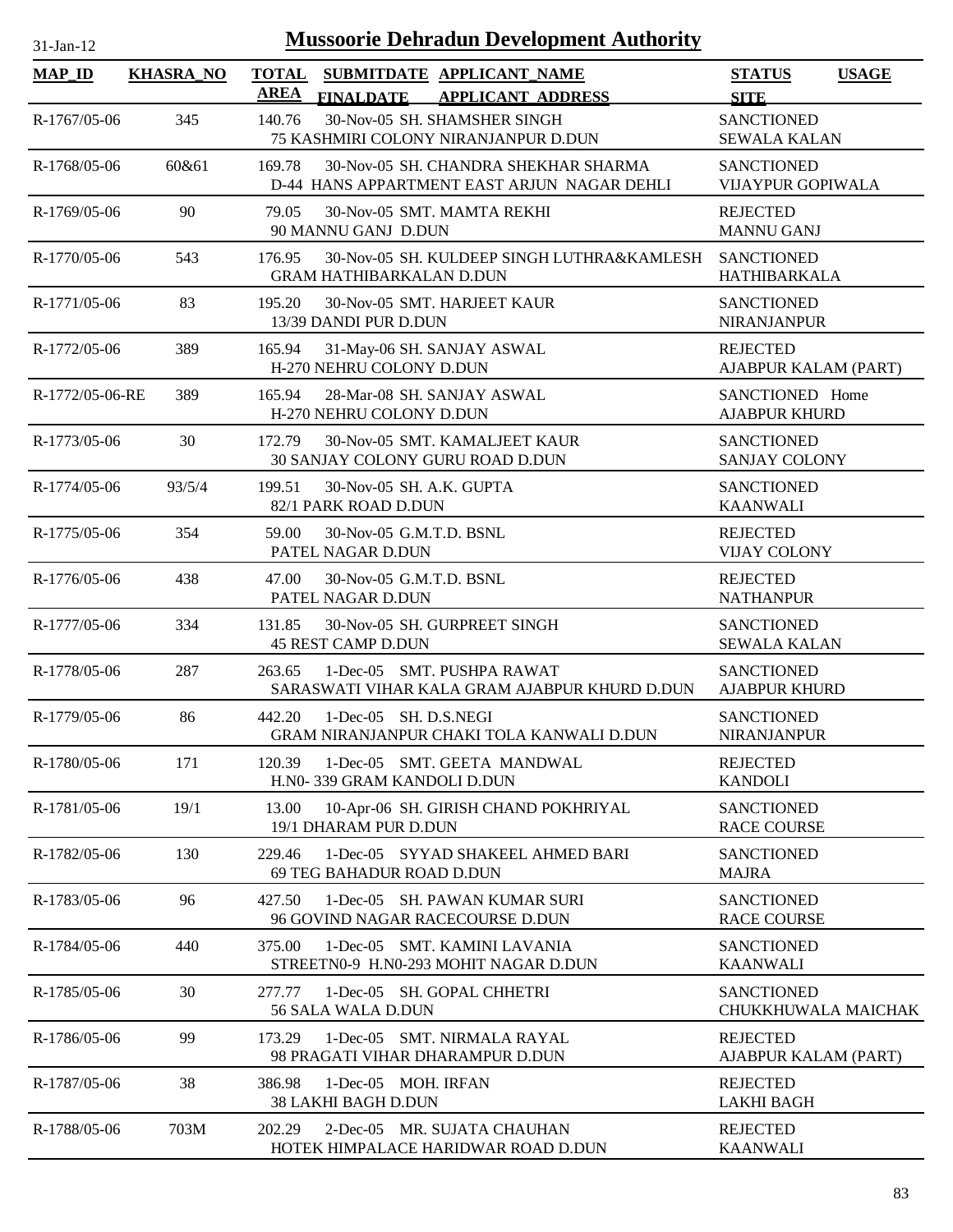| и |  |
|---|--|
|   |  |

| <b>MAP_ID</b> | <b>KHASRA_NO</b> | <b>TOTAL</b> |                             | SUBMITDATE APPLICANT NAME                                                                         | <b>STATUS</b>                             | <b>USAGE</b> |
|---------------|------------------|--------------|-----------------------------|---------------------------------------------------------------------------------------------------|-------------------------------------------|--------------|
|               |                  | <b>AREA</b>  | <b>FINALDATE</b>            | <b>APPLICANT ADDRESS</b>                                                                          | <b>SITE</b>                               |              |
| R-1789/05-06  | 5                | 203.08       |                             | 2-Dec-05 SH. BHAGAT SINGH RAWAT<br>31/2-2, VIJAY COLONY HATI BARKALA D.DUN                        | <b>REJECTED</b><br><b>INDRAPUR</b>        |              |
| R-1790/05-06  | 46               | 245.85       |                             | 3-Apr-06 SMT. GEETA KAKKAR                                                                        | <b>SANCTIONED</b>                         |              |
|               |                  |              |                             | 151/St. No.1, RAJANDRA NAGAR D.DUN                                                                | <b>KAULAGARH</b>                          |              |
| R-1791/05-06  | 130              | 286.39       |                             | 2-Dec-05 SH. SUDHIR KUMAR                                                                         | <b>REJECTED</b>                           |              |
|               |                  |              |                             | 402, SATYA VIHAR VIJAY PARK D.DUN                                                                 | <b>KAANWALI</b>                           |              |
| R-1792/05-06  | 13               | 210.00       | 58 INDIRA NAGAR D.DUN       | 11-Aug-06 SH.SANJAY MITTAL                                                                        | <b>PENDING</b><br>E.C.ROAD                |              |
| R-1793/05-06  | 36               | 199.38       | 47-C PATHRI BAGH D.DUN      | 3-Dec-05 SH. PRAMOD BAHUGUNA                                                                      | <b>REJECTED</b><br><b>AAMWALA</b>         |              |
| R-1794/05-06  | 1494             | 136.62       | 70/7 GANDHI ROAD D.DUN      | 3-Dec-05 SH. VINOD KUMAR OBERAI                                                                   | <b>REJECTED</b><br><b>KAANWALI</b>        |              |
| R-1795/05-06  | 1494             | 136.62       | 70/7 GANDHI ROAD D.DUN      | 3-Dec-05 SH. KEERTI OBERAI                                                                        | <b>REJECTED</b><br><b>KAANWALI</b>        |              |
| R-1796/05-06  | 422              | 232.24       |                             | 3-Dec-05 SMT. MONA THAKUR &PAWAN KUMAR                                                            | <b>SANCTIONED</b>                         |              |
|               |                  |              | C/0 66 PANDITWARI D.DUN     |                                                                                                   | <b>KAANWALI</b>                           |              |
| R-1797/05-06  | 173/3            | 85.41        | C/0 66 PANDITWARI D.DUN     | 3-Dec-05 SH. PANKAJ SHAH                                                                          | <b>SANCTIONED</b><br><b>PANDITWARI</b>    |              |
| R-1798/05-06  | 173/3            | 88.23        |                             | 3-Dec-05 SH. PAWAN KUMAR                                                                          | <b>SANCTIONED</b>                         |              |
|               |                  |              | C/0 66 PANDITWARI D.DUN     |                                                                                                   | <b>PANDITWARI</b>                         |              |
| R-1799/05-06  | 167/7            | 468.21       | 51 RACE COURSE D.DUN        | 7-Apr-06 SH. KAWALJEET SINGH SALUJA&JASMEET SANCTIONED                                            | <b>DHARMPUR</b>                           |              |
| R-1800/05-06  | 533              | 351.19       | LANE-C-15 TURNER ROAD D.DUN | 26-Dec-05 SH. AMRISH SINGH                                                                        | <b>SANCTIONED</b><br><b>MAJRA</b>         |              |
| R-1801/05-06  | 22/1             | 256.02       | 16 E.C.ROAD D.DUN           | 3-Dec-05 SH. MOHIT RATURI                                                                         | <b>SANCTIONED</b><br><b>BARHAMAN WALA</b> |              |
| R-1802/05-06  | 225              | 194.05       | 158/17 KOCHHAR COLONY D.DUN | 3-Dec-05 SMT. ANJU CHAUHAN                                                                        | <b>SANCTIONED</b><br><b>DHORAN KHAS</b>   |              |
| R-1803/05-06  | 606              | 295.87       |                             | 3-Dec-05 SMT. MEERA DAS GUPTA<br>53-F ISHKRIPA BUILDING GROUND FLOOR RAJPUR ROAD D.               | <b>REJECTED</b><br><b>JAKHAN</b>          |              |
| R-1804/05-06  | 313              | 110.36       | C/0 56 MEEDO COMPLEX D.DUN  | 3-Dec-05 SMT. MANJU CHAUHAN                                                                       | <b>SANCTIONED</b><br><b>LAKHI BAGH</b>    |              |
| R-1805/05-06  | 30               | 206.93       | 27-A KARANPUR D.DUN         | 3-Dec-05 SH. RAMESHWAR PRASAD                                                                     | <b>PENDING</b><br><b>LITTAN ROAD</b>      |              |
| R-1806/05-06  | 122              | 208.79       | <b>43 DOBHALWALA D.DUN</b>  | 3-Dec-05 SH. JEET SINGH GOSAIN                                                                    | <b>SANCTIONED</b><br><b>DOBHALWALA</b>    |              |
| R-1807/05-06  | 303              | 373.76       | 8-Jan-07                    | <b>SMT. TULA DEVI</b><br>23 CANAL ROAD KAULAGARH D.DUN                                            | <b>SANCTIONED</b><br><b>KAULAGARH</b>     |              |
| R-1808/05-06  | 50               | 214.69       | 169 ADHOIWALA D.DUN         | 3-Dec-05 SH. CHANDER SWAROOP BHATNAGAR                                                            | <b>SANCTIONED</b><br><b>ADOIWALA</b>      |              |
| R-1809/05-06  | 28               | 188.48       | <b>28 CHUKKUWALA D.DUN</b>  | 3-Dec-05 SH. YOG RAJ KHATRI                                                                       | <b>SANCTIONED</b><br>CHUKKHUWALA          |              |
| R-1810/05-06  | 48               | 359.33       |                             | 3-Dec-05 SH. NAVEEN KUMAR JAIN<br>37/8 SOUTH CIVIL LINE MUZZAFAR NAGAR                            | <b>SANCTIONED</b><br><b>KAANWALI</b>      |              |
| R-1811/05-06  | 310              | 217.50       |                             | 5-Dec-05 SH. AJAY KUMAR PANT<br>C/0 ALKA JOSHI ADJ.TO GOVT. AYUERVEDIC DISPENSARY / BARHAMAN WALA | <b>SANCTIONED</b>                         |              |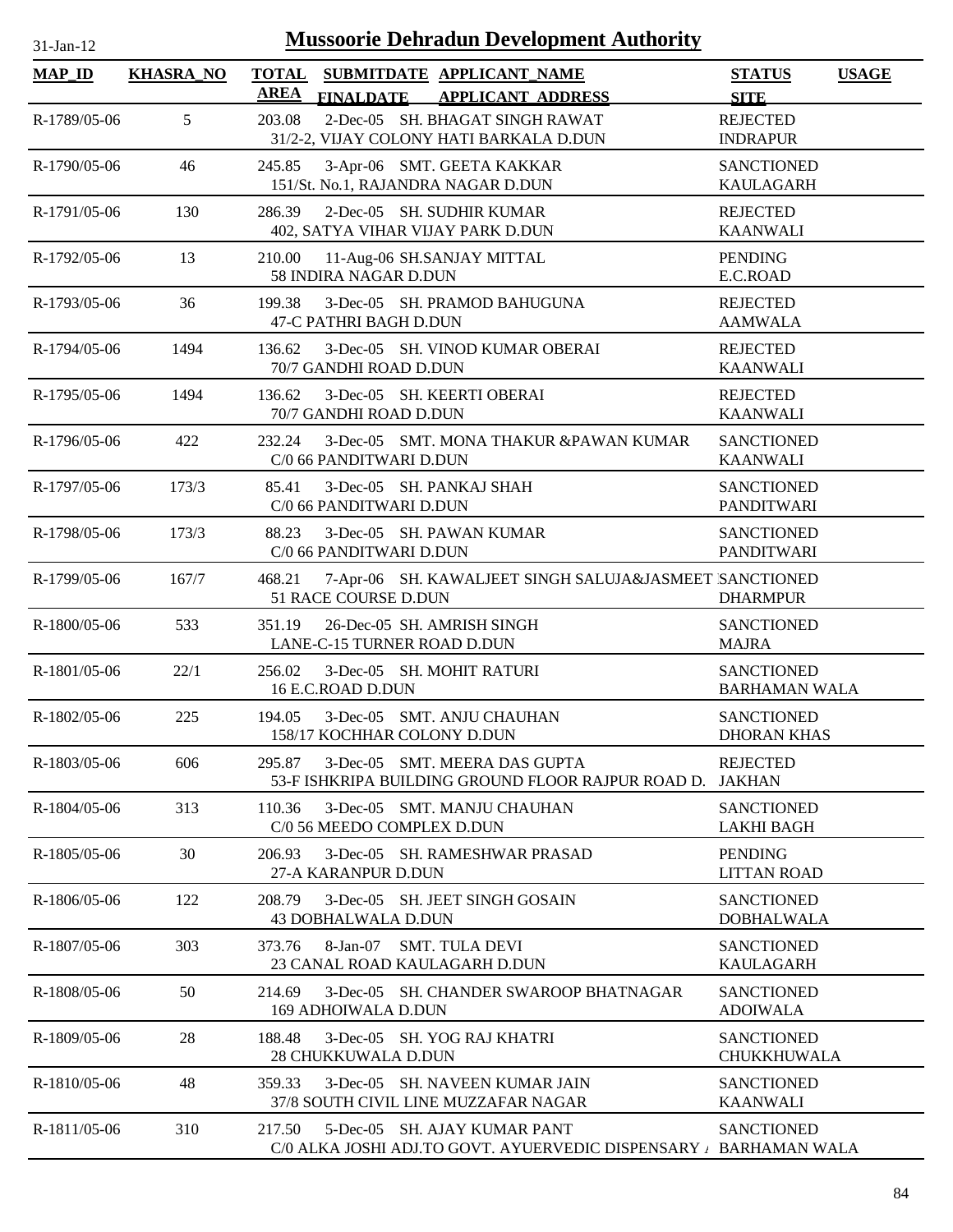| $31$ -Jan- $12$ |                  |                             | <b>Mussoorie Dehradun Development Authority</b>                                                           |                                                 |              |
|-----------------|------------------|-----------------------------|-----------------------------------------------------------------------------------------------------------|-------------------------------------------------|--------------|
| <b>MAP_ID</b>   | <b>KHASRA_NO</b> | <b>TOTAL</b><br><b>AREA</b> | SUBMITDATE APPLICANT_NAME                                                                                 | <b>STATUS</b>                                   | <b>USAGE</b> |
| R-1812/05-06    | 873              | 279.00                      | <b>FINALDATE</b><br><b>APPLICANT ADDRESS</b><br>18-May-07 SH ANIL KUMAR VISHNOI<br>5 RAM LILA BAZAR D.DUN | <b>SITE</b><br><b>REJECTED</b><br><b>MAJRA</b>  |              |
| R-1813/05-06    | 20               | 178.84                      | 5-Dec-05 SH. PREM KUMAR BHATIA &RAJ KUMAR<br>C/0 ARORA ASSOCIATES A-6 JANPATH SHOPPING COMPLE             | <b>SANCTIONED</b><br><b>CHAI BAGH KAULAGARH</b> |              |
| R-1814/05-06    | 1249             | 120.42                      | 5-Dec-05 SH ANUJ JAIN<br>C/0 ARORA ASSOCIATES A-6 JANPATH SHOPPING COMPLE                                 | <b>SANCTIONED</b><br><b>KAANWALI</b>            |              |
| R-1815/05-06    | 808              | 165.00                      | 5-Dec-05 SH, DINESH CHAND RAMOLA<br>808 NATHANPUR D.DUN                                                   | <b>REJECTED</b><br><b>NATHANPUR</b>             |              |
| R-1816/05-06    | 23               | 175.37                      | 5-Dec-05 SMT. PRAKASH DEVI<br>23 HARIDWAR ROAD D.DUN                                                      | <b>SANCTIONED</b><br><b>HARIDWAR ROAD</b>       |              |
| R-1817/05-06    | 318              | 258.49                      | 5-Dec-05 SH, BHEEM DATT NAUTIYAL<br>318 GRAM AAMWALA TARLA D.DUN                                          | <b>PENDING</b><br><b>AAMWALA TARLA</b>          |              |
| R-1818/05-06    | 291              | 144.14                      | 5-Dec-05 SH. SUDHAKAR SHARMA<br>33 ALAKNANDA ENCLAVE G.M.S. ROAD D.DUN                                    | <b>REJECTED</b><br><b>SEWALA KALAN</b>          |              |
| R-1819/05-06    | 316              | 137.80                      | 5-Dec-05 SMT. KAMLA DEVI SAKLANI<br>C/0 D.V.S. PG COLLAGE D.DUN                                           | <b>SANCTIONED</b><br><b>AAMWALA TARLA</b>       |              |
| R-1820/05-06    | 110              | 328.77                      | 5-Dec-05 SMT. SANT KAUR & KULWANT SINGH<br>110 INDER ROAD D.DUN                                           | <b>SANCTIONED</b><br><b>INDER ROAD</b>          |              |
| R-1821/05-06    | 50               | 438.52                      | 5-Dec-05 SH. KHIL DEV PRASAD MAIKHURI<br>113/2 NALA PANI ROAD D.DUN                                       | <b>REJECTED</b><br><b>MAJRI MAFI</b>            |              |
| R-1822/05-06    | 173/3            | 169.14                      | 5-Dec-05 SH. VIVEK JAISWAL<br>40 RAJ VIHAR MANDIR MARG VASANT VIHAR ENCLAVE D.                            | <b>REJECTED</b><br>PANDITWARI                   |              |
| R-1823/05-06    | 78/62            | 129.32                      | 5-Dec-05 SH. BHUPINDER SINGH<br>15 NEW CANTT ROAD D.DUN                                                   | <b>REJECTED</b><br>NEW CANT ROAD                |              |
| R-1824/05-06    | 987              | 80.90                       | 5-Dec-05 SH. RAJENDER SINGH TOMAR& NARENDERREJECTED<br>DUTTA ENCLAVE KANWALI ROAD D.DUN                   | <b>KAANWALI</b>                                 |              |
| R-1825/05-06    | 20               | 119.15                      | 5-Dec-05 SMT. SHEREEN<br>4/4 MOHINI ROAD D.DUN                                                            | <b>SANCTIONED</b><br><b>CHAI BAGH KAULAGARH</b> |              |
| R-1826/05-06    | 20               | 275.00                      | 5-Dec-05 SH. RAKESH GULATI&ARCHANA GULATI<br>52/9 RAJPUR ROAD D.DUN                                       | <b>SANCTIONED</b><br><b>NEW ROAD</b>            |              |
| R-1827/05-06    | 319              | 3,308.73                    | $5$ -Jul $-06$<br><b>SMT. PRATIBHA PRASAD</b><br>38 F/1 SAHARANPUR ROAD D.DUN                             | <b>SANCTIONED</b><br>AJABPUR KALAM (PART)       |              |
| R-1828/05-06    | 1267             | 196.30                      | $5$ -Dec-05<br><b>SH. RAJAT BANSAL</b><br>13/18 MEHANT ROAD LAXMAN CHOWK D.DUN                            | <b>SANCTIONED</b><br><b>KAANWALI</b>            |              |
| R-1829/05-06    | 161/162          | 815.29                      | 5-Dec-05 SMT, JASVINDER VASUDEVA<br>9/1 E.C. ROAD D.DUN                                                   | <b>REJECTED</b><br><b>RAJ PUR ROAD</b>          |              |
| R-1830/05-06    | 275/2            | 390.33                      | 5-Dec-05 SH KAWAL KUMAR SURI<br>123/1 DHAMA WALA MOHALLA D.DUN                                            | <b>SANCTIONED</b><br>NIRANJANPUR                |              |
| R-1831/05-06    | 68               | 193.30                      | 6-Dec-05 SH. ARJUN SINGH RAWAT<br>28 TYPE-III POLICE LINES RACE COURSE D.DUN                              | <b>SANCTIONED</b><br>AJABPUR KALAM (PART)       |              |
| R-1832/05-06    | 9                | 334.08                      | 6-Dec-05 COL. A.R.S. PANWAR<br>9 OLD SURVEY ROAD D.DUN                                                    | <b>REJECTED</b><br><b>OLD SURVEY ROAD</b>       |              |
| R-1833/05-06    | 229              | 80.82                       | 6-Dec-05 MOHD, SADIK<br>H.N0-5 GRAM MAJRA D.DUN                                                           | <b>REJECTED</b><br><b>MAJRA</b>                 |              |
| R-1834/05-06    | 311              | 227.60                      | 6-Dec-05 SH. MOHAN LAL<br>72 PRAKASH VIHAR AJABPUR KALAN D.DUN                                            | <b>REJECTED</b><br>AJABPUR KALAM (PART)         |              |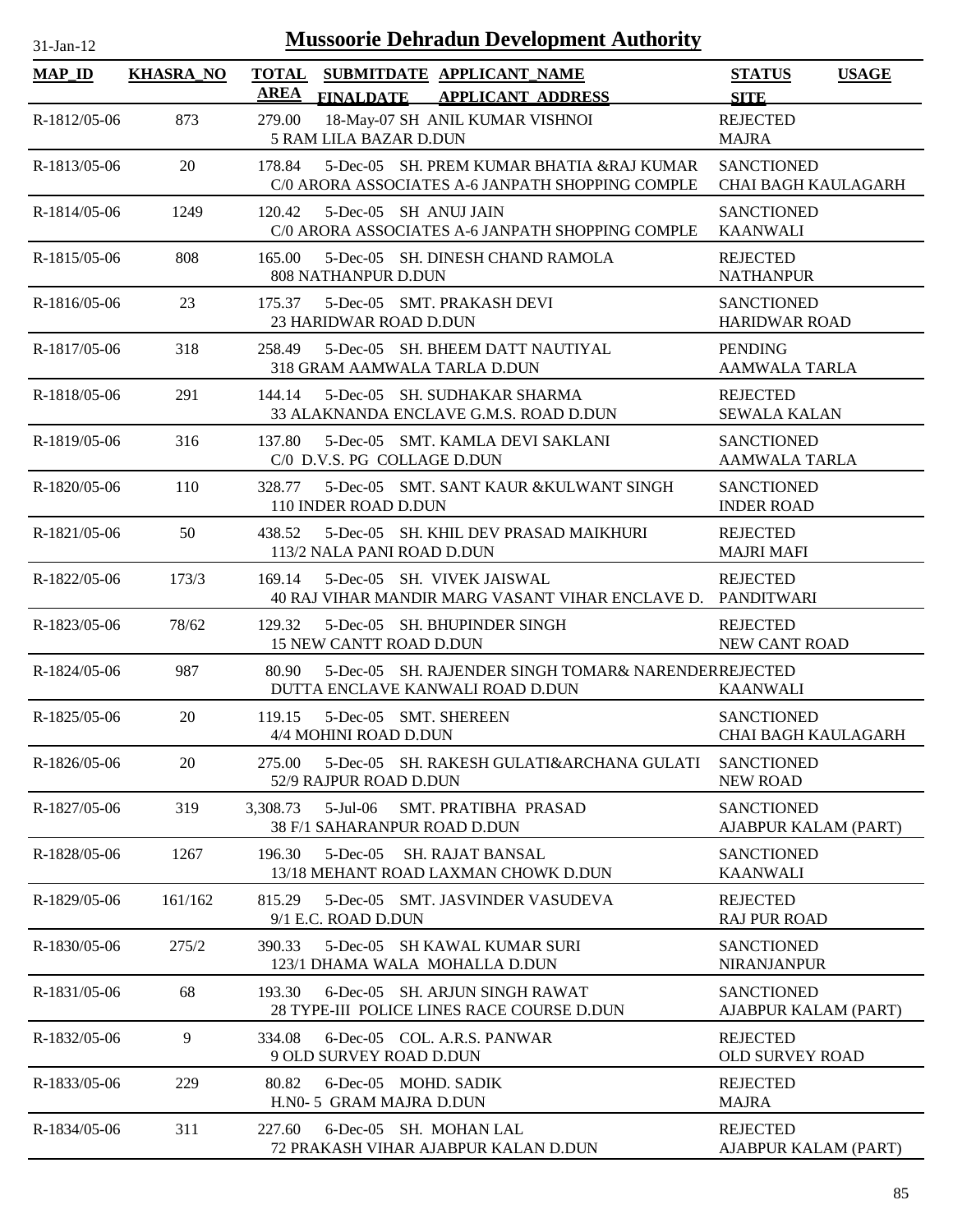| $31$ -Jan-12   |                  |                             | <b>Mussoorie Dehradun Development Authority</b>                                      |                                                 |              |
|----------------|------------------|-----------------------------|--------------------------------------------------------------------------------------|-------------------------------------------------|--------------|
| <b>MAP_ID</b>  | <b>KHASRA_NO</b> | <b>TOTAL</b><br><b>AREA</b> | SUBMITDATE APPLICANT NAME<br><b>FINALDATE</b><br><b>APPLICANT ADDRESS</b>            | <b>STATUS</b><br><b>SITE</b>                    | <b>USAGE</b> |
| R-1835/05-06   | $4-E$            | 213.33                      | 28-Nov-06 SH. ASHOK KUMAR JINDAL<br>41 VAN VIHAR BALLUPUR D.DUN                      | DC SANCTION<br><b>INDER ROAD</b>                |              |
| R-1836/05-06   | 602              | 116.58                      | 6-Dec-05 SH. GAGAN CHAWLA&ARVIND KUMAR<br>C/0 27 ARAGHAR D.DUN                       | <b>SANCTIONED</b><br><b>BHARUWALA GRANT</b>     |              |
| R-1837/05-06   | 424              | 393.88                      | 6-Dec-05 MAJOR ASHRAF KHAN<br>171/6 J.K. COLONY KANPUR                               | <b>REJECTED</b><br><b>JOHDI</b>                 |              |
| R-1838/05-06   | $\overline{7}$   | 160.25                      | 6-Dec-05 SMT. ANURADHA &SATISH JUNEJA<br><b>10 TURNER ROAD D.DUN</b>                 | <b>SANCTIONED</b><br><b>SEWALA KALAN</b>        |              |
| R-1839/05-06   | 273/273          | 118.08                      | 4-Apr-06 SMT. NEELAM RAWAT<br>79/1 NESHVILLA ROAD D.DUN                              | <b>SANCTIONED</b><br>NESHVILLA ROAD             |              |
| R-1840/05-06   | 234              | 195.17                      | 6-Dec-05 SH. I. ANSARI & SMT. F.ANSARI<br>46 ENGINEERS ENCLAVE PHASE-IV JAKHAN D.DUN | <b>SANCTIONED</b><br><b>JAKHAN</b>              |              |
| $R-1841/05-06$ | 1424             | 146.51                      | 7-Dec-05 SH. HARMEET SINGH<br>9/B-107 GOVIND NAGAR RACE COURSE D.DUN                 | <b>SANCTIONED</b><br>AJABPUR KALAM (PART)       |              |
| R-1842/05-06   | 521              | 250.00                      | 5-Apr-06 SH. RANBIR SINGH<br>93 BHOOR GAON PANDITWARI D.DUN                          | <b>SANCTIONED</b><br>HATHIBARKALA               |              |
| R-1843/05-06   | $S-A-B/137$      | 418.21                      | 8-Dec-05 BRIG. K. RAGHUBIR SINGH<br>S-4-B/137 DEFENCE COLONY D.DUN                   | <b>SANCTIONED</b><br>DEFENCE COLONY             |              |
| R-1844/05-06   | 161              | 140.86                      | 8-Dec-05 SH. BALJEET SINGH&RAJEEV DUTTA<br>17-D RACE COURSE D.DUN                    | <b>SANCTIONED</b><br><b>SUBHASH ROAD</b>        |              |
| R-1845/05-06   | 18               | 185.20                      | 8-Dec-05 SMT. GEETA DEVI RAWAT<br>18 MOHINI ROAD NAYA GAON D.DUN                     | <b>SANCTIONED</b><br><b>MOHINI ROAD</b>         |              |
| R-1846/05-06   | 54               | 139.41                      | 8-Dec-05 SH. BUDHI BAHADUR<br>134/1 VASANT VIHAR D.DUN                               | <b>SANCTIONED</b><br><b>KAANWALI</b>            |              |
| R-1847/05-06   | 46               | 175.66                      | 14-May-07 SH. EMANUEL MOHAN<br>R/0 BK-N0-6-2/3 PREM NAGAR D.DUN                      | <b>SANCTIONED</b><br><b>CHAI BAGH KAULAGARH</b> |              |
| R-1848/05-06   | 1338             | 129.67                      | 8-Dec-05 SMT. JASVINDER KAUR<br><b>36 RACE COURSE D.DUN</b>                          | <b>SANCTIONED</b><br><b>KAANWALI</b>            |              |
| R-1849/05-06   | 117/2            | 209.86                      | 9-Dec-05 SH. MANGI LAL NAONI<br>C/0 M.C.ROAD CHIR BAGH 1312 ARMY AREA D.DUN          | <b>REJECTED</b><br>AJABPUR KALAM (PART)         |              |
| R-1850/05-06   | 265              | 210.60                      | 9-Dec-05 SH. RANJEET SINGH<br>93 RAJPUR ROAD MATA SHRI TRADE TOWER- II D.DUN         | <b>REJECTED</b><br><b>SINOLA</b>                |              |
| R-1851/05-06   | 20               | 89.74                       | 9-Dec-05 SH. BHAGWATI PRASAD PHONDANI<br>13-D KALIDAS ROAD D.DUN                     | <b>SANCTIONED</b><br><b>KALI DAS ROAD</b>       |              |
| R-1852/05-06   | D-112            | 351.30                      | 9-Dec-05 SH. H.S.KOHLI<br>D-112 RACE COURSE D.DUN                                    | <b>REJECTED</b><br><b>RACE COURSE</b>           |              |
| R-1853/05-06   | 1338             | 129.57                      | 9-Dec-05 SMT. INDER PREET KAUR<br>45-WEST-III REST CAMP D.DUN                        | <b>SANCTIONED</b><br><b>KAANWALI</b>            |              |
| R-1854/05-06   | 252              | 240.48                      | 9-Dec-05 SH. OM PRAKASH<br>26-A SUMAN PURI ADHOIWALA D.DUN.                          | <b>SANCTIONED</b><br><b>ADOIWALA</b>            |              |
| R-1855/05-06   | 84               | 118.08                      | 9-Dec-05 SH. CHITRANJAN MAULIK&VIBHUTI MAULISANCTIONED<br>406 INDIRA NAGAR D.DUN     | PANDITWADI MAFI                                 |              |
| R-1856/05-06   | 160              | 158.51                      | 9-Dec-05 SH. RAJESH KUMAR & SUCHA SINGH<br>215 DRON PURI G.M.S. ROAD D.DUN           | <b>SANCTIONED</b><br>PANDITWARI                 |              |
| R-1857/05-06   | 667              | 186.95                      | 9-Dec-05 SH. SUNIL MALHOTRA & S. TARVIENDER S SANCTIONED<br>12-A RACE COURSE D.DUN   | <b>JAKHAN</b>                                   |              |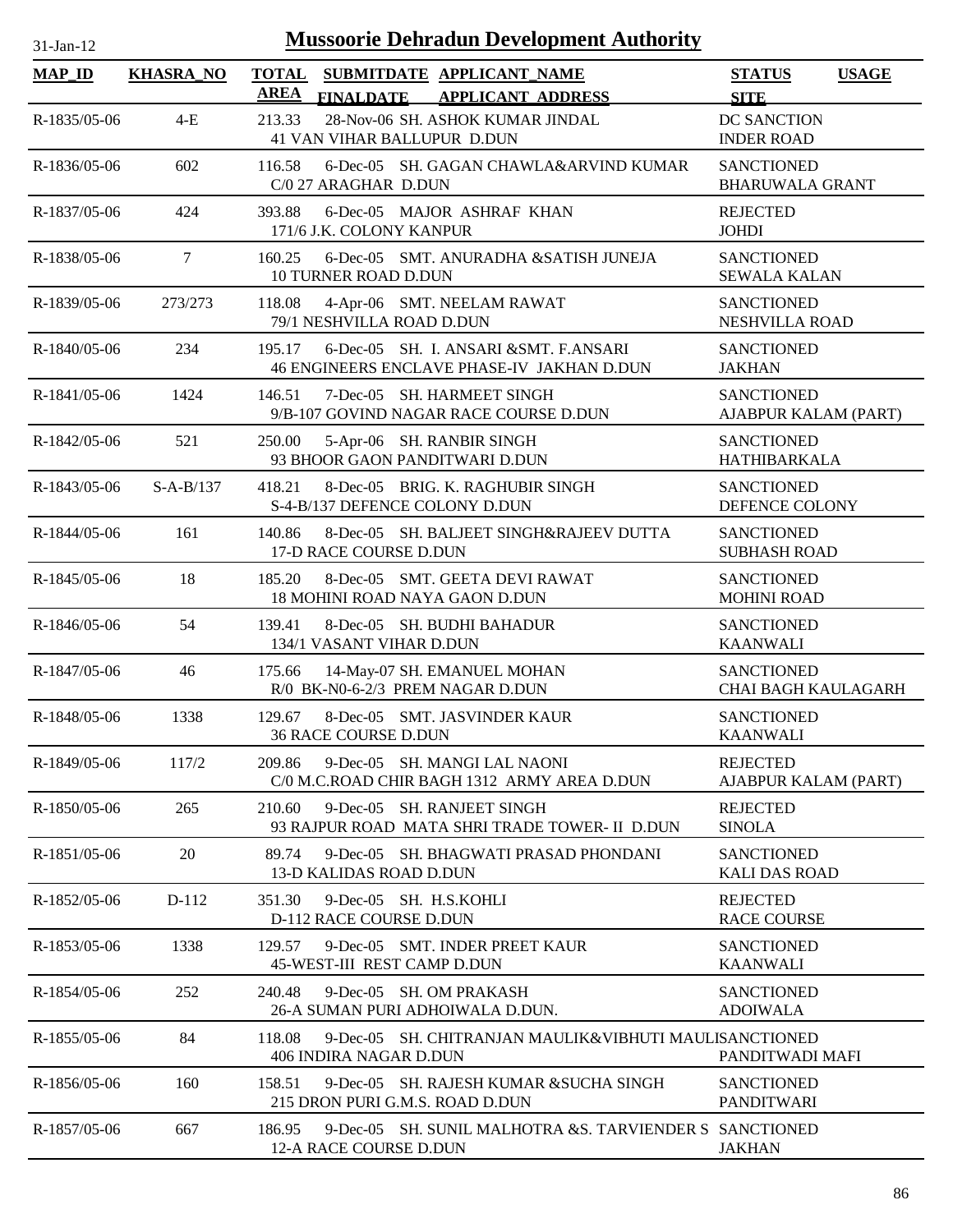| $31-Ian-1'$ |  |
|-------------|--|

| <b>MAP_ID</b>   | <b>KHASRA_NO</b> | <b>TOTAL</b><br>SUBMITDATE APPLICANT NAME<br><b>AREA</b>                                       | <b>STATUS</b><br><b>USAGE</b>               |
|-----------------|------------------|------------------------------------------------------------------------------------------------|---------------------------------------------|
|                 |                  | <b>APPLICANT ADDRESS</b><br><b>FINALDATE</b>                                                   | <b>SITE</b>                                 |
| R-1858/05-06    | 980              | 12-Dec-05 SH. SUNIL DUTT BHATT<br>435.20<br>LANE-N0-4 HIMADRI EVENUE JOGIWALA D.DUN            | <b>REJECTED</b><br><b>NATTHANPUR</b>        |
| R-1859/05-06    | 120              | 20-Sep-06 SMT. SUSHILA KIMOTHI<br>303.55<br>L-2/76 MDDA COLONY KADARPURAM D.DUN                | <b>SANCTIONED</b><br><b>SHAH NAGAR</b>      |
| R-1860/05-06    | 8                | 375.50<br>12-Dec-05 SH. RAKESH KUMAR&OTHERS<br>C/0 NIRMATA HOTEL HIM PALACE HARIDWAR ROAD D.DU | <b>SANCTIONED</b><br><b>OLD SURVEY ROAD</b> |
| R-1861/05-06    | 29               | 208.18<br>12-Dec-05 SH. RAGHUBIR SINGH<br>29 SARASWATI VIHAR ADHOIWALA D.DUN                   | <b>SANCTIONED</b><br><b>ADOIWALA</b>        |
| R-1862/05-06    | 339              | 263.00<br>12-Dec-05 SMT. INDU GAIROLA<br>C/O TAPOWAN ENCLAVE GRAM AMM WALA D.DUN               | <b>SANCTIONED</b><br><b>AAMWALA TARLA</b>   |
| R-1863/05-06    | 43               | 12-Dec-05 SH. NARENDRA SINGH BISHT<br>368.26<br><b>43 AJABPUR KALAN D.DUN</b>                  | <b>SANCTIONED</b><br>AJABPUR KALAM (PART)   |
| R-1864/05-06    | 444              | 12-Dec-05 SMT. JAGJIT KAUR&AVTAR SINGH<br>376.24<br>131/3 RAJENDRA NAGAR D.DUN                 | <b>SANCTIONED</b><br><b>KAANWALI</b>        |
| $R-1865/05-06$  | 200              | 12-Dec-05 SH. RAJENDRA SINGH DHAWAN<br>320.99<br>GRAM &P.0. KAULAGARH D.DUN                    | <b>SANCTIONED</b><br>KAULAGARH MAI CHAKBH(  |
| R-1866/05-06    | 1153/4           | 12-Dec-05 SH. RAJ KUMAR<br>362.12<br>58/III ENGINEERS ENCLAVE GMS ROAD D.DUN                   | <b>SANCTIONED</b><br><b>KAANWALI</b>        |
| R-1867/05-06    | 84               | 12-Dec-05 SH. ANUP KUMAR CHAUHAN<br>142.01<br>84 GURU ROAD D.DUN                               | <b>SANCTIONED</b><br><b>GURU ROAD</b>       |
| R-1868/05-06    | 826&827          | 13-Dec-05 SH. GOVIND PRASAD SUYAL<br>286.32<br>COPY OFFICE CIVIL DISTT.JUDGE COURT D.DUN       | <b>SANCTIONED</b><br><b>BHARUWALA GRANT</b> |
| R-1869/05-06    | 408&474          | 30-May-06 SH. PARVEZ MEHANDI&KAUSAR BANO<br>219.48<br>GRAM HARIPUR KALSI GATE DISTT- D.DUN     | <b>SANCTIONED</b><br><b>SEWALA KALAN</b>    |
| R-1870/05-06    | 584              | 13-Dec-05 SH. MOHAN SINGH<br>157.95<br>584 GRAM BHARUWALA GRANT D.DUN                          | <b>REJECTED</b><br><b>BHARWALA GRANT</b>    |
| R-1871/05-06    | 364&365          | 4,200.00<br>5-Feb-07 M/S LIMA BUILDERS<br>152-B RAJPUR ROAD D.DUN                              | <b>SANCTIONED</b><br><b>JOHDI</b>           |
| R-1872/05-06    | 8                | 117.75 13-Dec-05 SH. BUDHI SINGH NEGI<br>8 MAN SINGH WALA D.DUN                                | <b>SANCTIONED</b><br><b>MAAN SINGH WALA</b> |
| R-1873/05-06    | 27/15            | 231.71<br>31-Mar-06 SH. SURENDER GOYAL<br>31 OLD RAJPUR ROAD D.DUN                             | <b>SANCTIONED</b><br><b>RAJ PUR ROAD</b>    |
| R-1874/05-06    | 579              | 13-Dec-05 SH. KESHAV BADONI<br>178.17<br>DOON WOMEN HOSPITAL D.DUN                             | <b>REJECTED</b><br><b>DHARAMPUR DANDA</b>   |
| R-1875/05-06    | 148              | 13-Dec-05 SH. JAGDISH PRASAD<br>220.65<br>147 DHARAMPUR D.DUN                                  | <b>SANCTIONED</b><br><b>DHARMPUR</b>        |
| R-1876/05-06    | 475              | 92.93<br>13-Dec-05 SMT. MOMEENA<br><b>GRAM NIRANJANPUR D.DUN</b>                               | <b>SANCTIONED</b><br><b>NIRANJANPUR</b>     |
| R-1877/05-06    | 71               | 376.53<br>14-Dec-05 SH. NARAYAN DAS ARORA<br>8-C SHIVA COMPLEX NEHRU COLONY CHOWK D.DUN        | <b>SANCTIONED</b><br><b>CHUKKHUWALA</b>     |
| R-1877/05-06-RE | 71               | 376.53<br>26-Jul-07 SH. NARAYAN DAS ARORA<br>8-C SHIVA COMPLEX NEHRU COLONY CHOWK D.DUN        | <b>PENDING</b><br>Home<br>CHUKKHUWALA       |
| R-1877/05-06-RE | 71               | 376.53<br>7-Sep-07 SH. NARAYAN DAS ARORA<br>8-C SHIVA COMPLEX NEHRU COLONY CHOWK D.DUN         | <b>REJECTED</b><br>Home<br>CHUKKHUWALA      |
| R-1878/05-06    | 52               | 111.65<br>14-Dec-05 SMT. NEERAJ<br>C/0 KAMBOJ ASSSOCIATES SHANTI VIHAR CHOWK RAIPU             | <b>SANCTIONED</b><br><b>ADOIWALA</b>        |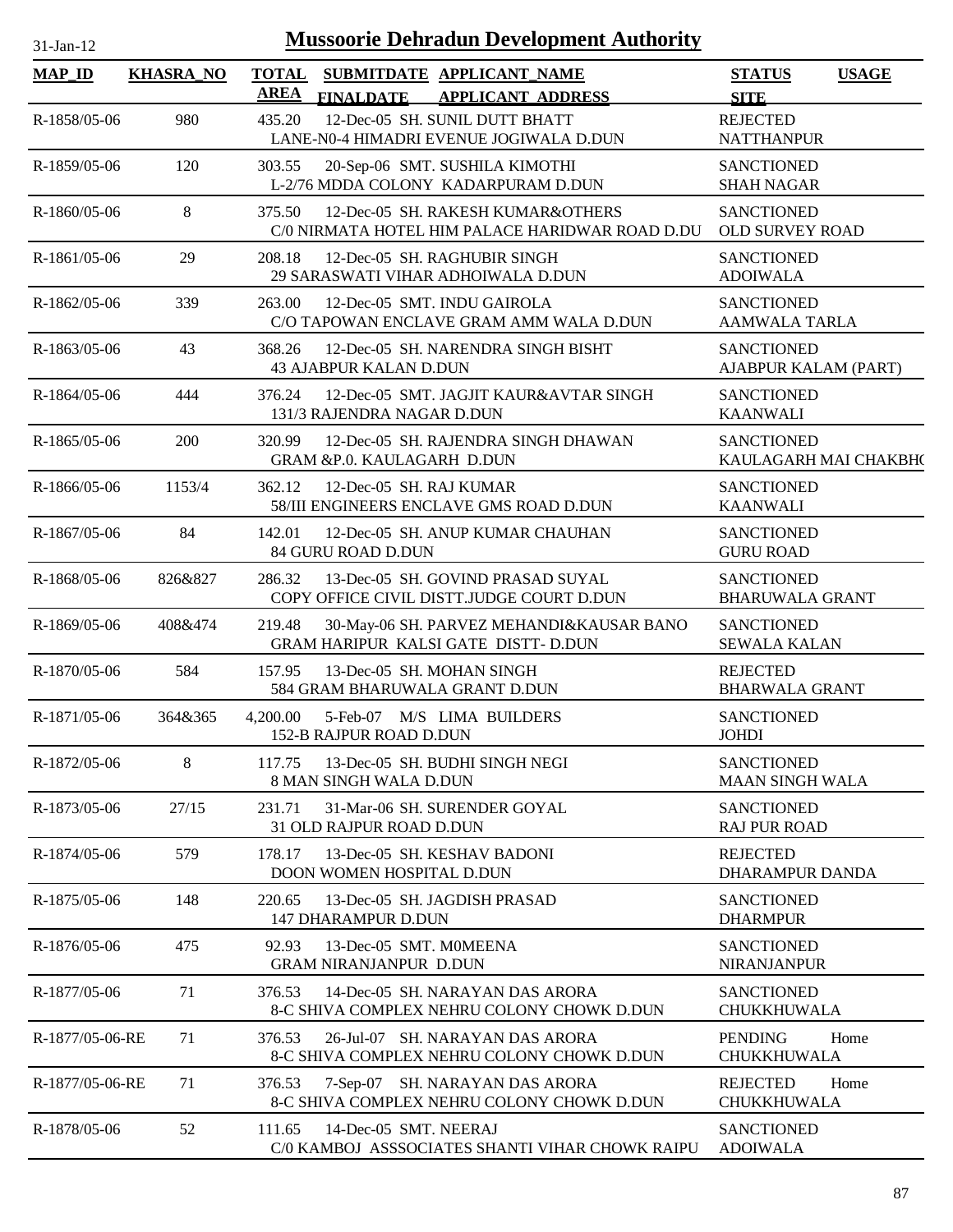| $31$ -Jan-12    |                  |                      | <b>Mussoorie Dehradun Development Authority</b>                                                    |                                                |              |
|-----------------|------------------|----------------------|----------------------------------------------------------------------------------------------------|------------------------------------------------|--------------|
| <b>MAP_ID</b>   | <b>KHASRA_NO</b> | <b>TOTAL</b><br>AREA | SUBMITDATE APPLICANT_NAME<br>FINALDATE APPLICANT ADDRESS                                           | <b>STATUS</b><br><b>SITE</b>                   | <b>USAGE</b> |
| R-1879/05-06    | 1084             | 197.95               | 14-Dec-05 SH. AJAY SHARMA<br>82 BALLUPUR D.DUN                                                     | <b>SANCTIONED</b><br><b>GADHI</b> (PART)       |              |
| R-1880/05-06    | 5/4              | 147.91               | 14-Dec-05 SMT. REETA MAHADEO<br>C/0 SH. DINKAR KHOSLA 331 KHURBHURA MOHALLA D.DU                   | <b>SANCTIONED</b><br><b>KANDOLI</b>            |              |
| R-1880/05-06-EX | 5/4              | 0.00                 | 28-Jan-11 SMT. REETA MAHADEO<br>C/0 SH. DINKAR KHOSLA 331 KHURBHURA MOHALLA D.DU                   | SANCTIONED Home<br><b>KANDOLI</b>              |              |
| R-1881/05-06    | 526              |                      | 123.99 14-Dec-05 SH. GOVIND SINGH RAWAT<br>80 PATHRIYA PER D.DUN                                   | <b>REJECTED</b><br>CHOUDHARY BIHARI LAL M      |              |
| R-1882/05-06    | 93               | 196.94               | 14-Dec-05 SH. ROHIT SRIVASTAVA&ANNU<br>30/10-1 RAJPUR ROAD D.DUN                                   | <b>SANCTIONED</b><br><b>RAJ PUR ROAD</b>       |              |
| R-1883/05-06    | 431              | 375.46               | 14-Dec-05 SH. SUDERSHAN KUMAR SUNDRIYAL<br>C/0 GANGOTRI VIHAR P.O.MAJRA SEWLA KALAN D.DUN          | <b>REJECTED</b><br><b>SHEVLA KALAM</b>         |              |
| R-1884/05-06    | 175              | 245.45               | 14-Dec-05 SH. SHIV PRASAD NAUTIYAL<br>C/0 RAJEEV NAGAR TARLI KANDOLI D.DUN                         | <b>SANCTIONED</b><br><b>KANDOLI</b>            |              |
| $R-1885/05-06$  | 264/2            | 192.69               | 22-Apr-06 SH .P.D. MAIKHURI<br>C/0 20 AAM BAGH GARHI CANTT D.DUN                                   | <b>SANCTIONED</b><br>KOLAGARH (PART)           |              |
| R-1886/05-06    | 999              | 313.36               | 14-Dec-05 SH. KUNDAN SINGH RAWAT<br>C/0 RAWAT ASSOCIATES 15 FIRST FLOOR UTTRANCHAL CO SEWALA KALAN | <b>SANCTIONED</b>                              |              |
| R-1887/05-06    | 95/2             | 157.53               | 14-Dec-05 SH. NAVEEN CHHABRA&SUBHASH CHHABISANCTIONED<br>2 KAILASH PURI BALLUPUR ROAD D.DUN        | <b>KAANWALI</b>                                |              |
| R-1888/05-06    | 101              | 66.43                | 14-Dec-05 SMT. BANO<br>101 KHURBHURA MOHALLA D.DUN                                                 | <b>SANCTIONED</b><br>KHURBURA MOHALLA          |              |
| R-1889/05-06    | 526              | 178.15               | 14-Dec-05 SH. SHASHI MALHOTRA&SIMRTA<br>9/4 KASHMIRI COLONY D.DUN                                  | <b>SANCTIONED</b><br><b>DAK PATTI</b>          |              |
| R-1890/05-06    | 877              | 13,245.97            | 3-Apr-07 M/S HANSMUKHI PROJECTS PVT.LTD<br>E-50 RACE COURSE D.DUN                                  | DC SANCTION<br><b>RACE COURSE</b>              |              |
| R-1890/05-06-RE | 877              | 13,245.97            | 2-Jun-09 M/S HANSMUKHI PROJECTS PVT.LTD<br>E-50 RACE COURSE D.DUN                                  | SANCTIONED Group Housing<br><b>RACE COURSE</b> |              |
| R-1891/05-06    | 110              | 358.73               | 15-Dec-05 SMT. POONAM TYAGI&RAKESH TYAGI<br>110-D RACE COURSE D.DUN                                | <b>SANCTIONED</b><br><b>RACE COURSE</b>        |              |
| R-1892/05-06    | 1247             | 139.72               | 15-Dec-05 SMT. JASVINDER KAUR&HARMEET SINGH SANCTIONED<br>325 PANDITWARI D.DUN                     | <b>KAANWALI</b>                                |              |
| R-1893/05-06    | 372              | 248.88               | 15-Dec-05 SH. ASHOK KUMAR<br>6/8 VASANT VIHAR ENCLAVE D.DUN                                        | <b>SANCTIONED</b><br><b>KAANWALI</b>           |              |
| R-1894/05-06    | 47               | 81.27                | 15-Dec-05 SH. RAJ KUMAR JAISWAL<br>29-B SALAWALA D.DUN                                             | <b>SANCTIONED</b><br><b>SALAWALA</b>           |              |
| R-1895/05-06    | 20               | 121.93               | 15-Dec-05 SH. DEEPAK BHASIN<br>4/4 MOHINI ROAD D.DUN                                               | <b>SANCTIONED</b><br>CHAI BAGH KAULAGARH       |              |
| R-1896/05-06    | 76/4             | 214.67               | 15-Dec-05 SH. BHUVAN JULKA<br>76/4 RAJPUR ROAD D.DUN                                               | <b>SANCTIONED</b><br><b>RAJ PUR ROAD</b>       |              |
| R-1897/05-06    | 32/6             | 70.57                | 13-Oct-06 SH. ANIL GUPTA<br>32/6&60 ARAGHAR D.DUN                                                  | <b>SANCTIONED</b><br>AARAGARH                  |              |
| R-1898/05-06    | 114              | 213.75               | 16-Dec-05 SH. DEVA NAND TIWARI<br>C-BLOCK SARASWATI VIHAR AJABPUR KHURD D.DUN                      | <b>SANCTIONED</b><br><b>AJABPUR KHURD</b>      |              |
| R-1899/05-06    | 79               | 222.39               | 7-Apr-06 SH. DINESH CHANDRA&SMT. DHEERA<br>8 KALI MANDIR ENCLAVE G.M.S. ROAD D.DUN                 | <b>SANCTIONED</b><br>DANDA NOORIWALA           |              |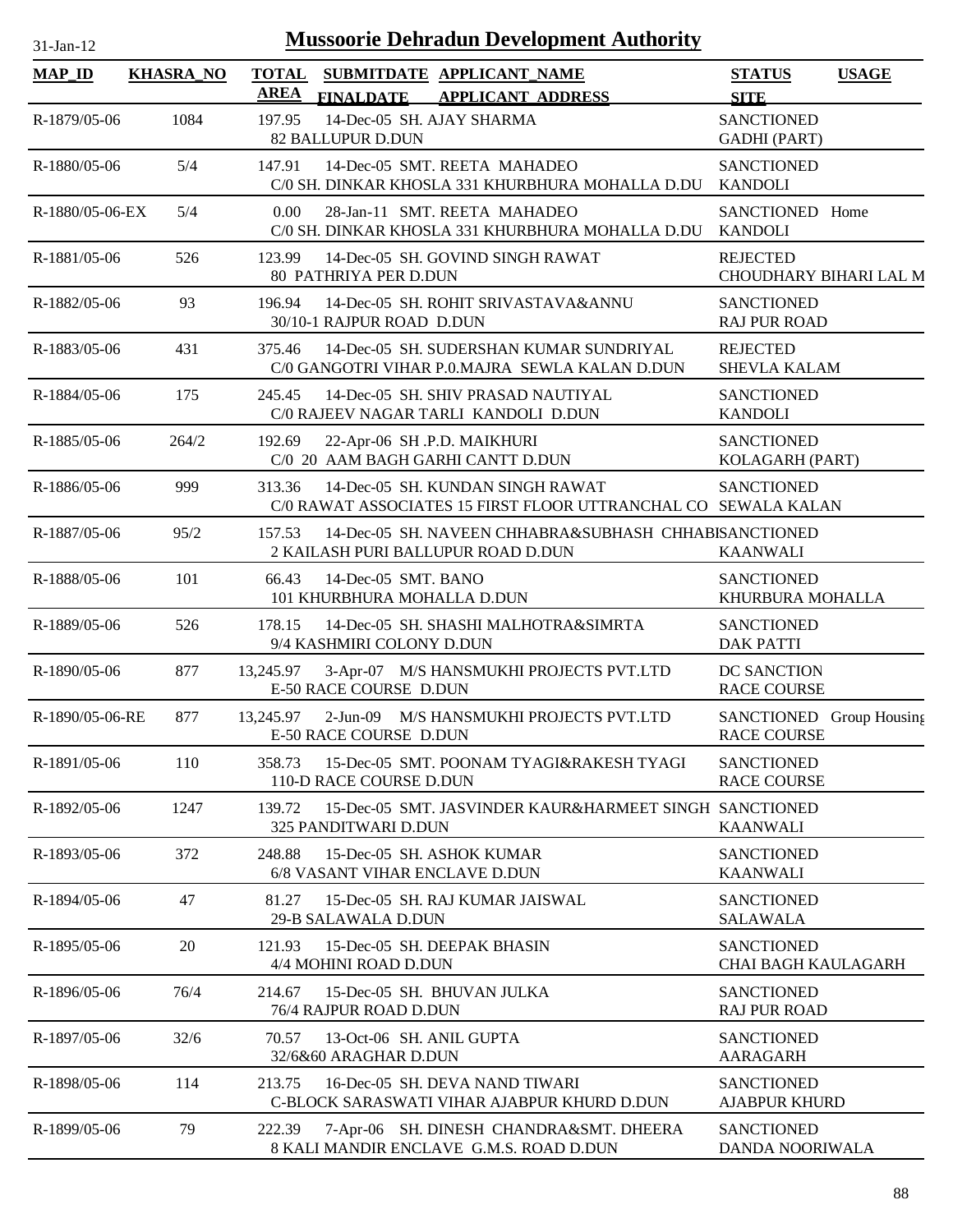| 1-Jan-1 |  |
|---------|--|

| <b>MAP_ID</b> | <b>KHASRA_NO</b> | <b>TOTAL</b><br>SUBMITDATE APPLICANT NAME                                                    | <b>STATUS</b><br><b>USAGE</b>                  |
|---------------|------------------|----------------------------------------------------------------------------------------------|------------------------------------------------|
|               |                  | <b>AREA</b><br><b>FINALDATE</b><br><b>APPLICANT ADDRESS</b>                                  | <b>SITE</b>                                    |
| R-1900/05-06  | $S-2-A-1$        | 16-Dec-05 SH. HARPAL SINGH NEGI<br>214.13<br>51/10-A HARIDWAR ROAD D.DUN                     | <b>SANCTIONED</b><br>DEFENCE COLONY            |
| R-1901/05-06  | 726              | 16-Dec-05 SH. SURENDRA BHARGAVA<br>142.01<br>43/4 JAKHAN CANAL ROAD D.DUN                    | <b>REJECTED</b><br><b>JAKHAN</b>               |
| R-1902/05-06  | 69               | 20,230.00<br>16-Dec-05 THE.HIMALAYAN SCHOOL SOCIETY<br>2-A RACE COURSE D.DUN                 | <b>SANCTIONED</b><br>DANDA NOORIWALA           |
| R-1903/05-06  | 10/2             | 16-Dec-05 SH. K.P.S. KOTIYAL<br>220.26<br>11 SEWLA KHURD P.0. MOHOBEY WALA D.DUN             | <b>SANCTIONED</b><br><b>SEWALA KHURD</b>       |
| R-1904/05-06  | 511              | 16-Dec-05 SH. LALIT MOHAN BADONI<br>167.63<br>16/5 JAKHAN D.DUN                              | <b>REJECTED</b><br><b>JAKHAN</b>               |
| R-1905/05-06  | 321/129          | 17-Dec-05 SH. VED PRAKASH<br>215.00<br>321/172 OLD DALANWALA D.DUN                           | <b>SANCTIONED</b><br><b>OLD DALANWALA</b>      |
| R-1906/05-06  | 1215             | 17-Dec-05 SH. SUBHASH CHANDRA NARULA<br>370.81<br>28 KAILASH PURI BALLUPUR ROAD D.DUN        | <b>SANCTIONED</b><br><b>GARHI</b>              |
| R-1907/05-06  | 579              | 253.71<br>18-Apr-06 DR. A.K. SRIVASTAVA<br>45/1 KALIDAS ROAD D.DUN                           | <b>SANCTIONED</b><br><b>HATHIBARKALA</b>       |
| R-1908/05-06  | 18               | 124.90<br>2-Jun-06 SH. BHIM SAIN LUTHRA<br>39 CHAKRATA ROAD D.DUN                            | <b>REJECTED</b><br><b>KAULAGARH</b>            |
| R-1909/05-06  | 235/50           | 143.58<br>17-Dec-05 SH. GAURI<br>235/50 II BLOCK KARANPUR D.DUN                              | <b>SANCTIONED</b><br><b>KARANPUR</b>           |
| R-1910/05-06  | 46               | 20-Dec-05 SH. SANJAY JAIN&MEENU JAIN<br>166.67<br><b>19 KISHAN NAGAR D.DUN</b>               | <b>SANCTIONED</b><br>CHAI BAGH KAULAGARH       |
| R-1911/05-06  | 326              | 21-Dec-05 SMT. SAVITRI DEVI<br>200.74<br>74 SUMAN NAGAR AJABPUR KALAN D.DUN                  | <b>REJECTED</b><br>AJABPUR KALAM (PART)        |
| R-1912/05-06  | 95               | 21-Dec-05 SH. BHAGAT RAM<br>173.81<br>GRAM VIJAY PUR HATHIBARKALAN D.DUN                     | <b>SANCTIONED</b><br>VIJAYPUR HATHI BADKALA    |
| R-1913/05-06  | 132              | 388.50<br>21-Dec-05 SMT. RAJESHWARI DEVI GODIYAL<br>P.B.G. SHIV MANDIR 116 RAJPUR ROAD D.DUN | <b>REJECTED</b><br><b>CHIDOWALI</b>            |
| R-1914/05-06  | 383              | 21-Dec-05 SH. SUSHIL MOHAN GHILDIYAL<br>294.22<br>148 BLOCK-II CHUKKUWALA D.DUN              | <b>SANCTIONED</b><br><b>SINOLA</b>             |
| R-1915/05-06  | 793/1            | 199.00<br>22-Dec-05 SH. DEV PRAKASH<br>140- POLICE LINE RACE COURSE D.DUN                    | <b>SANCTIONED</b><br><b>BHARUWALA GRANT</b>    |
| R-1916/05-06  | 59               | 138.74<br>22-Dec-05 SMT. BAGHWAN DEVI<br>59 ARAGHAR CANAL ROAD D.DUN                         | <b>REJECTED</b><br>AARAGARH                    |
| R-1917/05-06  | 981              | 161.84<br>22-Dec-05 SH. DHOOM SINGH RAWAT<br><b>GRAM AJABPUR KHURD D.DUN</b>                 | <b>REJECTED</b><br><b>AJABPUR KHURD</b>        |
| R-1918/05-06  | 11               | 180.22<br>22-Dec-05 SH. TEJ PAL BHUTANI<br>41/11 RACE COURSE D.DUN                           | <b>SANCTIONED</b><br><b>CHAK AJABPUR KHURD</b> |
| R-1919/05-06  | 14/2             | 1.150.00<br>22-Dec-05 SH. RAMESH KUMAR<br>14/6 MALVIYA ROAD LAXMAN CHOWK D.DUN               | <b>REJECTED</b><br><b>LAXMAN CHOWK</b>         |
| R-1920/05-06  | 171/2            | 22-Dec-05 SH. AJAY ANAND<br>120.25<br>C/0 66 PANDITWARI D.DUN                                | <b>SANCTIONED</b><br><b>NIRANJANPUR</b>        |
| R-1921/05-06  | 122              | 206.00<br>22-Dec-05 SMT. INDU BAHUGUNA<br>H.N0-23-G DOBHALWALA D.DUN                         | <b>REJECTED</b><br><b>DOBHALWALA</b>           |
| R-1922/05-06  | 225              | 214.12<br>23-Dec-05 SMT. ANJU CHAUHAN<br>158/17 KOCHHAR COLONY RAJPUR ROAD D.DUN             | <b>SANCTIONED</b><br><b>DHORAN KHAS</b>        |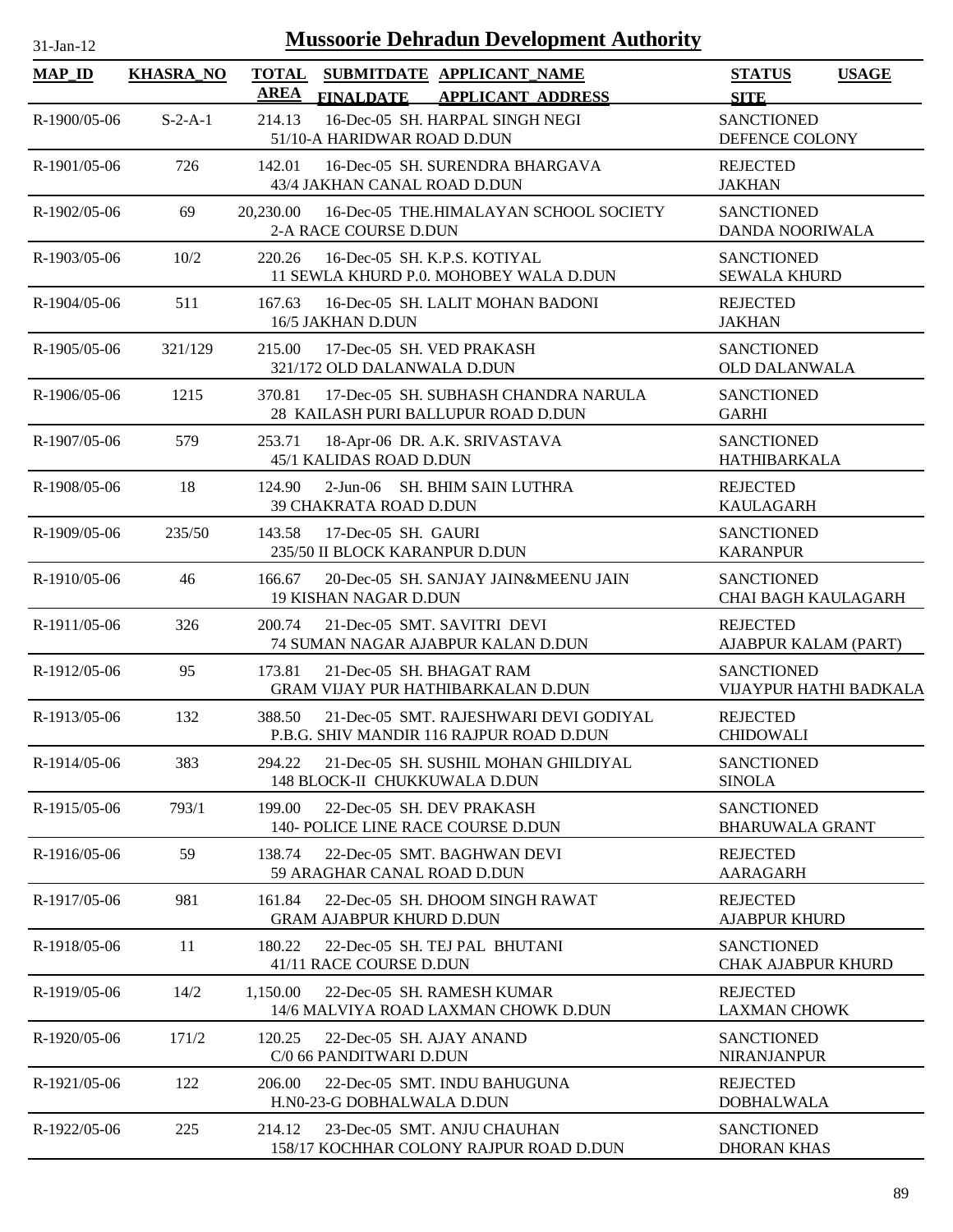| $31$ -Jan-12   | <b>Mussoorie Dehradun Development Authority</b> |                             |                                                  |                                                                                                                          |                                                 |               |
|----------------|-------------------------------------------------|-----------------------------|--------------------------------------------------|--------------------------------------------------------------------------------------------------------------------------|-------------------------------------------------|---------------|
| <b>MAP_ID</b>  | <b>KHASRA NO</b>                                | <b>TOTAL</b><br><b>AREA</b> | <b>FINALDATE</b>                                 | SUBMITDATE APPLICANT_NAME<br><b>APPLICANT ADDRESS</b>                                                                    | <b>STATUS</b><br><b>SITE</b>                    | <b>USAGE</b>  |
| R-1923/05-06   | 66                                              | 156.14                      |                                                  | 23-Dec-05 SMT. MITHLESH AGARWAL<br>SH. H.K. AGARWAL P.N.B. ZONAL OFFICE CLOCK TOWER D RAJ PUR ROAD                       | <b>SANCTIONED</b>                               |               |
| R-1924/05-06   | 29/1                                            | 99.50                       | 29/1 CHUKKUWALA D.DUN                            | 3-Apr-06 SH. PREM CHAND&MOTI CHAND                                                                                       | <b>REJECTED</b><br>CHUKKHUWALA                  |               |
| R-1925/05-06   | 542                                             | 199.88                      |                                                  | 24-Dec-05 SH.MAHESH PRASAD SHARMA&PUSHPA SHSANCTIONED<br>C/0 H.K. NAUTIYAL CHANDRA LILA BHAWAN OLD CHUNN BHARUWALA GRANT |                                                 |               |
| R-1926/05-06   | 321                                             | 253.71                      |                                                  | 24-Dec-05 SH. BHAGWATI PRASAD POKHRIYAL<br>85 SAKET COLONY AJABPUR KALAN D.DUN                                           | <b>SANCTIONED</b><br>AJABPUR KALAM (PART)       |               |
| R-1927/05-06   | 108                                             | 344.47                      |                                                  | 24-Dec-05 SH. DINESH CHAND GHILDIYAL<br>5- PITHUWALA P.O.-MEHUWALA D.DUN                                                 | <b>SANCTIONED</b><br><b>SEWALA KALAN</b>        |               |
| R-1928/05-06   | 265                                             | 82.78                       | 26-Dec-05 SH. M.S.BISHT<br>182/1CHUKKUWALA D.DUN |                                                                                                                          | <b>SANCTIONED</b><br>CHUKKHUWALA                |               |
| R-1929/05-06   | 209&207                                         | 2,870.00                    | <b>GRAM PURKUL GAON D.DUN</b>                    | 26-Dec-05 PURKUL YOUTH DEVELOPMENT SOCIETY REJECTED                                                                      | <b>OTHERS</b>                                   |               |
| R-1930/05-06   | 357                                             | 250.93                      | 353- OLD DALANWALA D.DUN                         | 29-Jan-07 SH. OM PRAKASH SHARMA&SANTOSH SHAISANCTIONED                                                                   | <b>ADOIWALA</b>                                 |               |
| R-1931/05-06   | 524                                             | 3,360.00                    | 209 LUNNIA MOHALLA D.DUN                         | 6-Jan-07 SH. ARVIND KUMAR GUPTA&Y.K. GUPTA REJECTED                                                                      | <b>DHORAN KHAS</b>                              | Group Housing |
| R-1932/05-06   | 75                                              | 283.45                      | 39/2 BAKRALWALA D.DUN                            | 27-Dec-05 SMT. DAMYANTI GAIROLA                                                                                          | <b>SANCTIONED</b><br><b>BAAKRALWALA</b>         |               |
| R-1933/05-06   | 227                                             | 334.40                      |                                                  | 27-Dec-05 SMT. KAILASH HANSRANI<br>227 SATYA VIHAR BALLUPUR ROAD D.DUN                                                   | <b>SANCTIONED</b><br><b>KAANWALI</b>            |               |
| R-1934/05-06   | 172                                             | 441.45                      | 49/1 CANAL ROAD KISHANPUR D.DUN                  | 27-Dec-05 SH. GOPAL DASS CHOPRA                                                                                          | <b>REJECTED</b><br><b>KISHANPUR</b>             |               |
| $R-1935/05-06$ | 36&37                                           | 1,215.32                    | 105/173 CHAKRATA ROAD D.DUN                      | 18-Feb-06 SH. S.C.VIRMANI&SONS                                                                                           | <b>SANCTIONED</b><br><b>CHUKKHUWALA</b>         |               |
| R-1936/05-06   | 542                                             | 299.26                      |                                                  | 27-Dec-05 SH. DALIP KUMAR ITORORA<br>230 B.U&V SHALIMAR BAGH DEHLI 110088                                                | <b>REJECTED</b><br><b>DAK PATTI</b>             |               |
| R-1937/05-06   | 7                                               | 142.59                      | 27-Dec-05 SMT. MAMTA                             | NAEE BASTI CHAMANPURI NIRANJANPUR D.DUN                                                                                  | <b>SANCTIONED</b><br><b>MAJRA</b>               |               |
| R-1938/05-06   | 549                                             | 202.34                      |                                                  | 29-Dec-05 SH. SATINDER RANA<br>H.N0-1/37 NEAR MATA MANDIR AJABPUR KALAN D.DUN                                            | <b>REJECTED</b><br>AJABPUR KALAM (PART)         |               |
| R-1939/05-06   | 1351                                            | 277.12                      | 152 G.M.S. ROAD D.DUN                            | 17-Feb-06 SH. PREM CHAND GUPTA                                                                                           | <b>SANCTIONED</b><br><b>KAANWALI</b>            |               |
| R-1940/05-06   | 126                                             | 166.02                      | C/0 4 NEW ROAD D.DUN                             | 29-Dec-05 SH. ROSHAN LAL&SMT.GRACE                                                                                       | <b>REJECTED</b><br><b>MAJRA</b>                 |               |
| R-1941/05-06   | 22                                              | 191.50                      | 22 NAYA GAON MOHINI ROAD D.DUN                   | 29-Dec-05 SMT. MANJU YADAV                                                                                               | <b>SANCTIONED</b><br><b>MOHINI ROAD</b>         |               |
| R-1942/05-06   | 1013                                            | 171.93                      | 10/2 PATHARI BAGH D.DUN                          | 29-Dec-05 SMT. ARCHANA DOBHAL                                                                                            | <b>SANCTIONED</b><br><b>DEHRA KHAS</b>          |               |
| R-1943/05-06   | 452/1                                           | 191.05                      | 4-Apr-06 SH. S.K. MITTAL                         | 824/811 KAULAGARH ROAD STREET N0-2A D.DUN                                                                                | <b>SANCTIONED</b><br><b>CHAI BAGH KAULAGARH</b> |               |
| R-1944/05-06   | 175                                             | 141.00                      |                                                  | 29-Dec-05 SH. AMBREESH KUMAR SHARMA&MEENAKSANCTIONED<br>1 BAHUGUNA NAGAR AJABPUR KHURD D.DUN                             | <b>PANDITWARI</b>                               |               |
| R-1945/05-06   | 175                                             | 141.00                      | 17 ANKIT PURAM G.M.S.ROAD D.DUN                  | 29-Dec-05 SH. R.C. NAUTIYAL& ASHISH NAUTIYAL                                                                             | <b>SANCTIONED</b><br><b>PANDITWARI</b>          |               |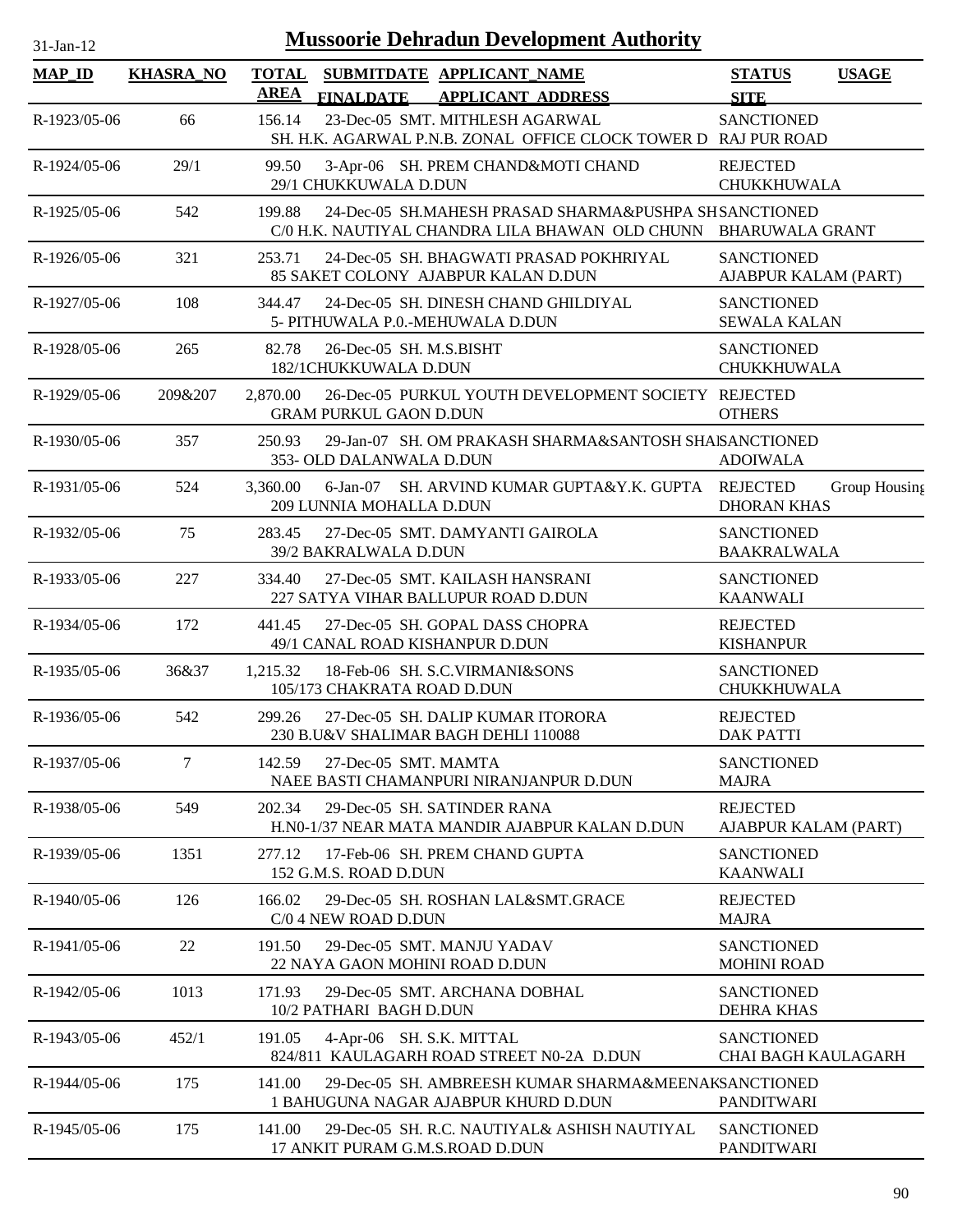| $31-Jan-12$    |                  | <b>Mussoorie Dehradun Development Authority</b>                                                          |                                              |  |
|----------------|------------------|----------------------------------------------------------------------------------------------------------|----------------------------------------------|--|
| <b>MAP_ID</b>  | <b>KHASRA_NO</b> | <b>TOTAL</b><br>SUBMITDATE APPLICANT_NAME<br><b>AREA</b><br><b>FINALDATE</b><br><b>APPLICANT ADDRESS</b> | <b>STATUS</b><br><b>USAGE</b><br><b>SITE</b> |  |
| R-1946/05-06   | 334              | 29-Dec-05 SH. RAJENDER SINGH<br>131.85<br><b>G-36 RACE COURSE D.DUN</b>                                  | <b>SANCTIONED</b><br><b>SEWALA KALAN</b>     |  |
| R-1947/05-06   | 86               | 30-Dec-05 SH. PADAM SINGH PUSPWAN<br>181.83<br>TYPE-3 J-5 SANCHAR VIHAR INDIRA NAGAR COLONY D.D          | <b>SANCTIONED</b><br><b>AJABPUR KHURD</b>    |  |
| R-1948/05-06   | 34               | 232.46<br>30-Dec-05 SH. NARESH KUMAR<br>119/1 D.L. ROAD D.DUN                                            | <b>REJECTED</b><br>AAMWALA TARLA             |  |
| R-1949/05-06   | 2338             | 30-Dec-05 SMT. KRISHNA THAPA<br>324.19<br>GRAM DHARAWALI P.0- MOHABAWALA ARCADIA GRANT I ARCADIA GRANT   | <b>REJECTED</b>                              |  |
| R-1950/05-06   | 340              | 280.00<br>31-Dec-05 SMT. VIDHYA KAINTURA<br>206/10 ONGC COLONY D.DUN                                     | <b>SANCTIONED</b><br><b>AAMWALA TARLA</b>    |  |
| R-1951/05-06   | 1502             | 31-Dec-05 SH. RAJESH SINGH&SMT.NEELAM RANI<br>161.00<br>206 G.M.S. ROAD KANWALI D.DUN                    | <b>SANCTIONED</b><br><b>KAANWALI</b>         |  |
| R-1952/05-06   | 63               | 193.77<br>31-Dec-05 LT.COL. BINOD KUMAR PASBOLA<br>P-358/2 POLO VIEW IMA D.DUN                           | <b>SANCTIONED</b><br><b>SHAH NAGAR</b>       |  |
| R-1953/05-06   | 487              | 25-Apr-06 SMT. SHASHI KALRA<br>167.28<br>C/0 56 MEEDO COMPLEX SAHARANPUR ROAD D.DUN                      | <b>SANCTIONED</b><br><b>KAANWALI</b>         |  |
| R-1954/05-06   | 807              | 1,306.58<br>2-Jan-06 SH. CHUNNU LAL<br>32/2 BELL ROAD SOCIETY AREA D.DUN                                 | <b>REJECTED</b><br><b>BHARUWALA GRANT</b>    |  |
| R-1955/05-06   | 309/237          | 2-Jan-06 SH.RAJENDRA BALONI&ANIL KUMAR<br>113.92<br>C/0 BADRISH COLONY DALANWALA D.DUN                   | <b>REJECTED</b><br>AARAGARH                  |  |
| $R-1956/05-06$ | 102/2            | 80.03<br>2-Jan-06 KM. NAJMA&NAZIM&ASIF ANSARI<br>NAI BASTI CHANDER ROAD D.DUN                            | <b>REJECTED</b><br><b>INDER ROAD</b>         |  |
| R-1957/05-06   | 21/40            | 277.90<br>2-Jan-06 SH. DEVENDER KUMAR<br>21/40 PARK ROAD D.DUN                                           | <b>REJECTED</b><br><b>LAXMAN CHOWK</b>       |  |
| R-1958/05-06   | 144              | 282.62<br>2-Jan-06 SH. BHAGWAN SINGH NEGI<br>H-133 HATHI BARKALAN D.DUN                                  | <b>SANCTIONED</b><br>CHUKKHUWALA MAICHAK     |  |
| R-1959/05-06   | 285/1            | 204.47<br>31-Mar-06 SMT. PUSHPA BISHT<br>C/0 J.S.DAMOLI TARLA AAMWALA NALAPANI ROAD D.DU AAMWALA TARLA   | <b>SANCTIONED</b>                            |  |
| R-1960/05-06   | 1247             | 139.72<br>2-Jan-06 SMT, JASVINDER KAUR&HARMEET SINGH SANCTIONED<br>325 PANDITWARI D.DUN                  | <b>KAANWALI</b>                              |  |
| R-1961/05-06   | 402&403          | $4-Jan-06$<br><b>SH. VINOD KUMAR KAMBOJ</b><br>163.64<br>D-LANE STREET N0-3 VASANT VIHAR ENCLAVE D.DUN   | <b>SANCTIONED</b><br><b>KAANWALI</b>         |  |
| R-1962/05-06   | 314              | 297.02<br>$4-Jan-06$<br><b>SH.NAROTTAM DUTT SAKLANI</b><br>86/2 MALVIYA ROAD LAXMAN CHOWK D.DUN          | <b>SANCTIONED</b><br><b>LAXMAN CHOWK</b>     |  |
| R-1963/05-06   | 158/182          | 4-Jan-06 SMT. SUDHA SHARMA<br>146.50<br>158/182 GOVIND GARH D.DUN                                        | <b>REJECTED</b><br><b>GOVIND GARH</b>        |  |
| R-1964/05-06   | 43/3             | 4-Jan-06 SH. D.P.BACHHETI<br>339.00<br>43/3 VIVEK VIHAR D.DUN                                            | <b>REJECTED</b><br><b>KAANWALI</b>           |  |
| R-1965/05-06   | 590              | 338.48<br>18-Feb-06 SMT. VIMLA SHARMA<br>C/0 GRAM AJABPUR KALAN NEAR HING FACTORY D.DUN                  | <b>SANCTIONED</b><br>AJABPUR KALAM (PART)    |  |
| R-1966/05-06   | 98/1             | 182.51<br>4-Jan-06 SMT. SUSHMA PURI<br>GH 9/190 MIG FLATS PASCHIM VIHAR NEW DEHLI                        | <b>REJECTED</b><br><b>KAANWALI</b>           |  |
| R-1967/05-06   | 1260             | 4-Jan-06 SH. RAJEEV KUMAR & RASHMI<br>173.93<br>P-354/1 MES. QTR. IMA PREM NAGAR D.DUN                   | <b>SANCTIONED</b><br><b>KAANWALI</b>         |  |
| R-1968/05-06   | 11/1& 16/1       | 298.33<br>4-Jan-06 SH. MAN SINGH<br>24 CHAK SHAH NAGAR D.DUN                                             | <b>SANCTIONED</b><br><b>CHAKSHAH NAGAR</b>   |  |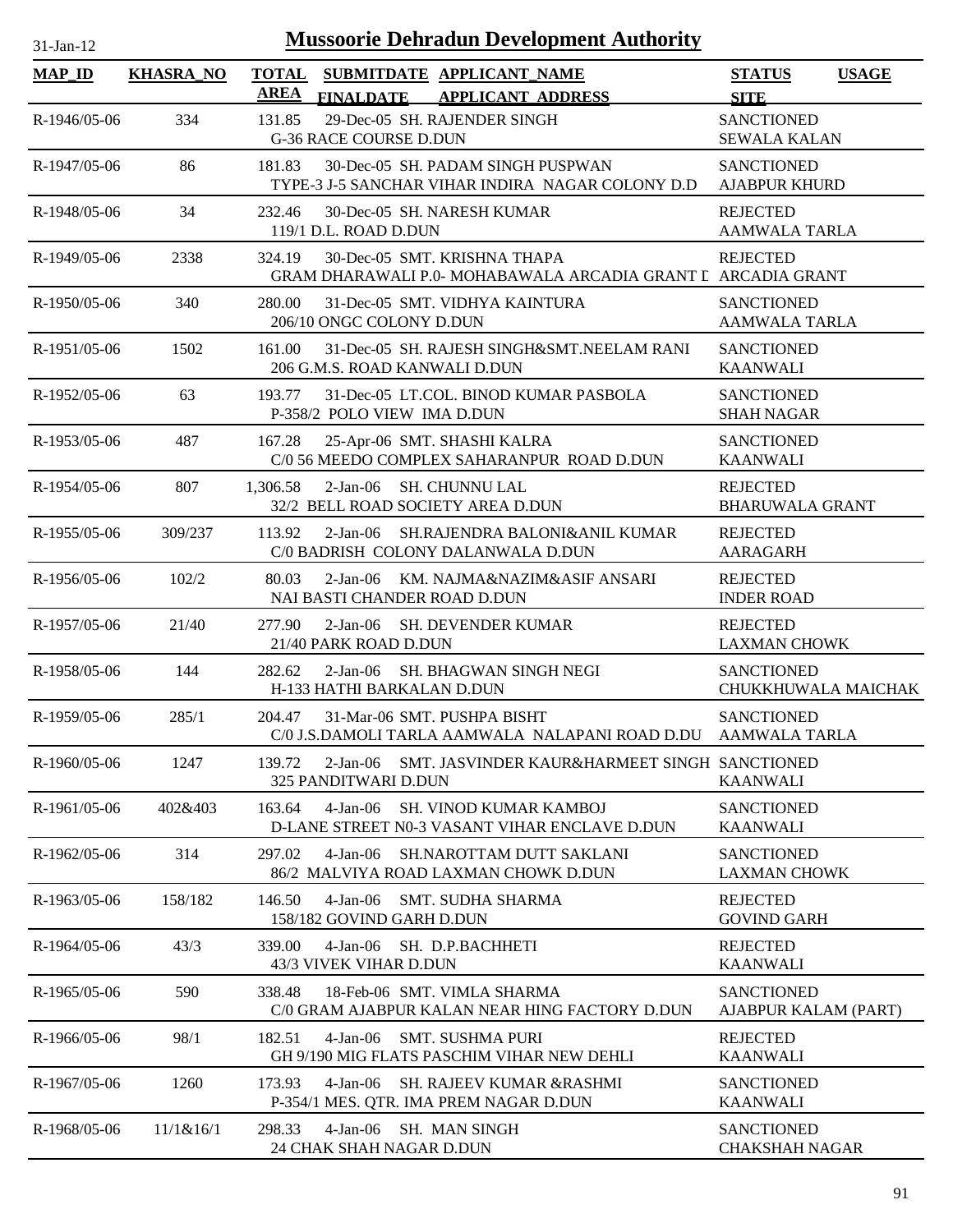| $31$ -Jan-12  |                  | <b>Mussoorie Dehradun Development Authority</b>                                                              |                                              |
|---------------|------------------|--------------------------------------------------------------------------------------------------------------|----------------------------------------------|
| <b>MAP_ID</b> | <b>KHASRA_NO</b> | <b>TOTAL</b><br>SUBMITDATE APPLICANT_NAME<br>AREA<br>FINALDATE APPLICANT ADDRESS                             | <b>STATUS</b><br><b>USAGE</b><br><b>SITE</b> |
| R-1969/05-06  | 307/2            | 4-Jan-06 SH. C.S. CHAUHAN<br>228.38<br>OPP. D.E.A.L MAIN GATE RAIPUR ROAD D.DUN                              | <b>REJECTED</b><br><b>ADOIWALA</b>           |
| R-1970/05-06  | 85/73            | 188.19<br>4-Jan-06 SH. MAHESH CHANDRA RASTOGI&AJAY K SANCTIONED<br>85/73 CHUKKUWALA D.DUN                    | <b>CHUKKHUWALA</b>                           |
| R-1971/05-06  | 341              | 16-Jan-07 SH. DEEPAK JUYAL<br>149.77<br>C-8 SHIVA COMPLEX NEHRU COLONY CHOWK D.DUN                           | <b>REJECTED</b><br><b>ADOIWALA</b>           |
| R-1972/05-06  | 148              | 352.19<br>4-May-06 SH. KUSHLA PRASAD<br>SHASTRI ENCLAVE HARIDWAR ROAD H.N0-9 AJABPUR DA AJABPUR KALAM (PART) | <b>SANCTIONED</b>                            |
| R-1973/05-06  | 1526/3           | SH. J.L. NAGPAL&SHWETA SUKHEEJA<br>96.15<br>6-Jan-06<br>111 DRON PURI G.M.S.ROAD KANWALI D.DUN               | <b>SANCTIONED</b><br><b>KAANWALI</b>         |
| R-1974/05-06  | 60/5             | 6-Jan-06 KM. SHOBHA SHARMA<br>240.56<br>60/5 ANSARI MARG D.DUN                                               | <b>SANCTIONED</b><br><b>ANSARI MARG</b>      |
| R-1975/05-06  | 259              | <b>SMT. RAM CHAMELI</b><br>114.31<br>6-Jan-06<br>259/1 KARANPUR BLOCK-1D.DUN                                 | <b>SANCTIONED</b><br><b>KARANPUR</b>         |
| R-1976/05-06  | 1323             | $7-Jan-06$<br>SH. JITENDAR<br>150.00<br>H.N0-86 GRAM PONDHA D.DUN                                            | <b>SANCTIONED</b><br><b>PONDHA</b>           |
| R-1977/05-06  | 1323             | $7-Jan-06$<br><b>SMT. DEEPANJALI</b><br>150.00<br>H.N0-163 GRAM PONDHA D.DUN                                 | <b>SANCTIONED</b><br><b>PONDHA</b>           |
| R-1978/05-06  | 1323             | <b>SMT. NEERAJ</b><br>150.00<br>$7-Jan-06$<br>C/0 VINOD KUMAR GRAM BADOWALA ARCADIYA GRANT L PONDHA          | <b>SANCTIONED</b>                            |
| R-1979/05-06  | 1323             | 150.00<br>$7-Jan-06$<br><b>SMT. HARJEET KAUR</b><br>19/3 WING N0-7 PREM NAGAR D.DUN                          | <b>SANCTIONED</b><br><b>PONDHA</b>           |
| R-1980/05-06  | 1323             | 150.00<br>$7-Jan-06$<br><b>SH. MAHAVIR</b><br>H.N0-160 GRAM PONDHA D.DUN                                     | <b>SANCTIONED</b><br><b>PONDHA</b>           |
| R-1981/05-06  | 1284             | $7-Jan-06$<br>SH. J.L. CHABRA<br>226.63<br>144/2 MAHENDRA VIHAR BALLUPUR ROAD D.DUN                          | <b>SANCTIONED</b><br><b>GARHI</b>            |
| R-1982/05-06  | 291              | 144.14<br>9-Jan-06 SH. SUDHAKAR SHARMA<br>33 ALAKNANDA ENCLAVE G.M.S. ROAD D.DUN                             | <b>REJECTED</b><br><b>SEWALA KALAN</b>       |
| R-1983/05-06  | 334              | $9-Ian-06$<br><b>S. JASBIR SINGH</b><br>131.85<br>13/39 DANDIPUR MOHALLA D.DUN                               | <b>SANCTIONED</b><br><b>SEWALA KALAN</b>     |
| R-1984/05-06  | 1323             | $9$ -Jan-06<br>150.00<br><b>SMT. UPMA SHARMA</b><br>C/0 BOBY 117-SALAWALA D.DUN                              | <b>SANCTIONED</b><br><b>PONDHA</b>           |
| R-1985/05-06  | 1323             | SH. SANJAY<br>150.00<br>$9-Jan-06$<br>H.N0-179 GRAM PONDHA D.DUN                                             | <b>SANCTIONED</b><br><b>PONDHA</b>           |
| R-1986/05-06  | 1323             | 150.00<br>$9-Jan-06$<br><b>SH. UMESH SHARMA</b><br>H.N0-174 GRAM PONDHA D.DUN                                | <b>SANCTIONED</b><br><b>PONDHA</b>           |
| R-1987/05-06  | 1323             | 150.00<br>$9-Jan-06$<br><b>SMT. MANJULA</b><br>H.N0-106 GRAM PONDHA D.DUN                                    | <b>SANCTIONED</b><br><b>PONDHA</b>           |
| R-1988/05-06  | 1323             | 150.00<br>$9-Jan-06$<br>SH. AAFTAB<br>C/0 BABU LAL GRAM BADOWALA ARCADIA GRANT D.DUN                         | <b>SANCTIONED</b><br><b>PONDHA</b>           |
| R-1989/05-06  | 2/1              | $9-Jan-06$<br><b>SMT. SURYA KUMARI</b><br>545.35<br>2/1 PRITAM ROAD D.DUN                                    | <b>SANCTIONED</b><br>PRITAM ROAD             |
| R-1990/05-06  | 225              | $9-Jan-06$<br><b>SMT. ANJU CHAUHAN</b><br>214.12<br>158/17 KOCHHAR COLONY RAJPUR ROAD D.DUN                  | <b>SANCTIONED</b><br><b>DHORAN KHAS</b>      |
| R-1991/05-06  | $S-2-c/49$       | 671.50<br>10-Jan-06 SH. BHAWAN SINGH GUSAIN<br>C/49 SECTOR -2 DEFENCE COLONY D.DUN                           | <b>SANCTIONED</b><br>DEFENCE COLONY          |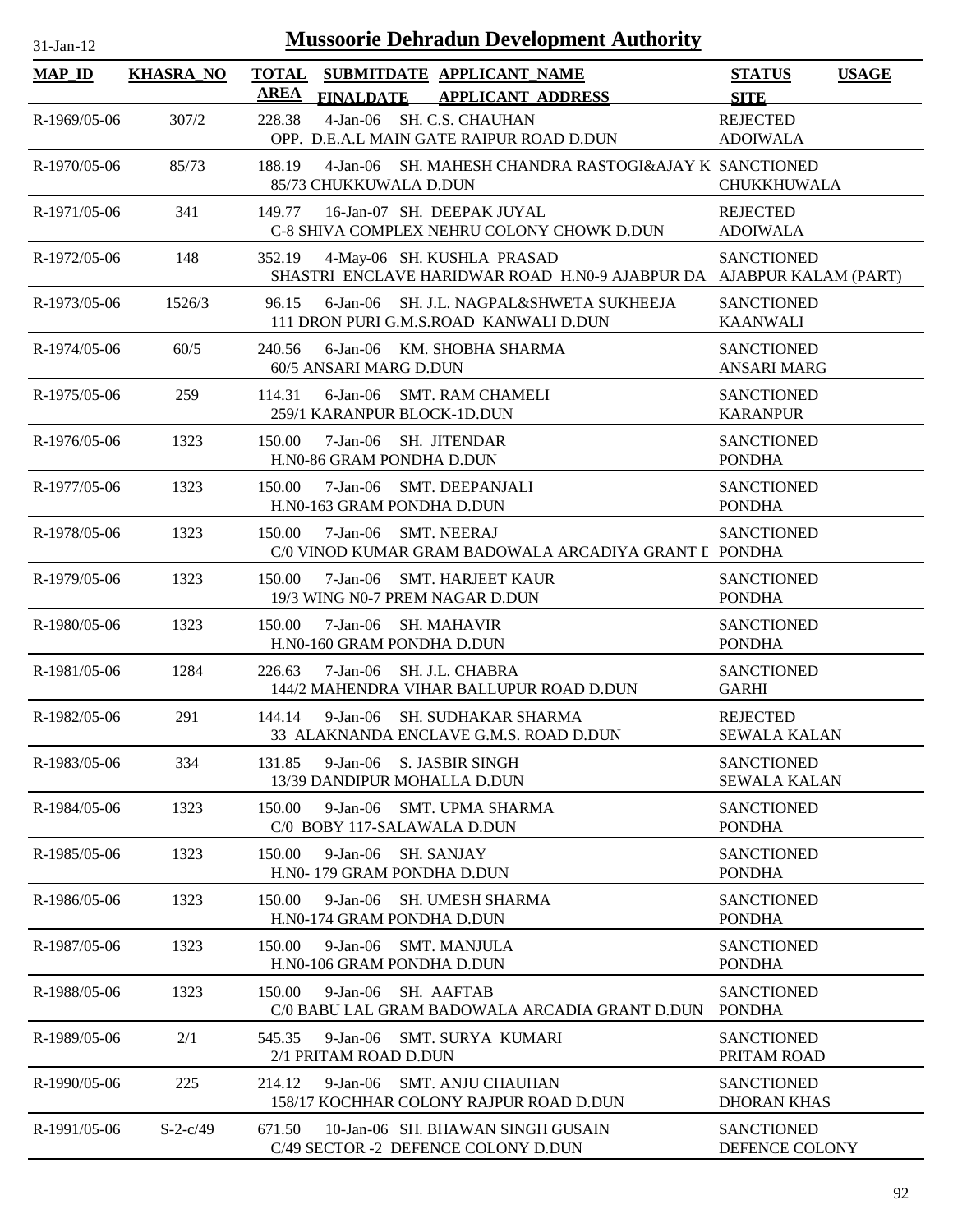| $31$ -Jan-12       |                                   | <b>Mussoorie Dehradun Development Authority</b>                                                               |                                            |              |
|--------------------|-----------------------------------|---------------------------------------------------------------------------------------------------------------|--------------------------------------------|--------------|
| $MAP$ ID           | <b>KHASRA_NO</b>                  | <b>TOTAL</b><br>SUBMITDATE APPLICANT_NAME<br><b>AREA</b><br><b>FINALDATE</b><br><b>APPLICANT ADDRESS</b>      | <b>STATUS</b><br><b>SITE</b>               | <b>USAGE</b> |
| R-1992/05-06       | 432                               | 10-Jan-06 SH. OM PAL SINGH<br>197.03<br>H.N0-470/1 LANE-N0-9 VIJAY PARK EXT. D.DUN                            | <b>SANCTIONED</b><br><b>SEWALA KALAN</b>   |              |
| R-1992/05-06-EX    | 432                               | 0.00<br>14-Jan-11 SH. OM PAL SINGH<br>H.N0-470/1 LANE-N0-9 VIJAY PARK EXT. D.DUN                              | SANCTIONED Home<br><b>SEWALA KALAN</b>     |              |
| R-1993/05-06       | $137 - B$                         | 10-Jan-06 SH. DABAL SINGH GUSAIN<br>158.51<br>137-B- II DHARAMPUR D.DUN                                       | <b>SANCTIONED</b><br><b>DHARMPUR</b>       |              |
| R-1994/05-06       | 1323                              | 150.00<br>10-Jan-06 SH. SANJAY<br>H.N0-165 GRAM PONDHA D.DUN                                                  | <b>SANCTIONED</b><br><b>PONDHA</b>         |              |
| R-1995/05-06       | 358                               | 10-Jan-06 SH. MAN MOHAN SINGH<br>242.37<br>299/367 OLD DALANWALA D.DUN                                        | <b>SANCTIONED</b><br><b>AAMWALA TARLA</b>  |              |
| R-1996/05-06       | 11                                | 10-Jan-06 SH. G.P. GUPTA<br>233.05<br>11 CHANDER ROAD D.DUN                                                   | <b>SANCTIONED</b><br><b>CHANDER ROAD</b>   |              |
|                    | R-1997/05-06 109&110&111 1,878.40 | 29-Mar-06 DR. PRATIBHA SAINI<br>101-L-10 CHANDER LOK COLONY D.DUN                                             | <b>REJECTED</b><br>UDDIWALA KARANPUR       |              |
|                    |                                   | R-1997/05-06-RH09&110&111 1,878.40 16-Aug-07 DR. PRATIBHA SAINI<br>101-L-10 CHANDER LOK COLONY D.DUN          | <b>PENDING</b><br><b>UDDIWALA KARANPUR</b> | Home         |
|                    | mp;111                            | R-1997/05-06-RIB9&110&a 1,878.40 2-Jun-09 DR. PRATIBHA SAINI<br>101-L-10 CHANDER LOK COLONY D.DUN             | SANCTIONED Home<br>UDDIWALA KARANPUR       |              |
| R-1998/05-06       | 1323                              | 10-Jan-06 SH. TILAK RAJ<br>150.00<br>C/0 RAJESH KUMAR 79 TILAK ROAD D.DUN                                     | <b>SANCTIONED</b><br><b>PONDHA</b>         |              |
| R-1999/05-06       | 190                               | 10-Jan-06 SH. PAWAN KUMAR<br>162.66<br>QA-69/2 NEW AREA ORDNANCE FACTORY ESTATE D.DUN                         | <b>SANCTIONED</b><br><b>CHAK RAIPUR</b>    |              |
| R-2000/05-06       | 645                               | 12-Jan-06 SH. JAI RAJ SINGH CHAUHAN<br>167.30<br>C-13 OGAL LANE TURNER ROAD D.DUN                             | <b>SANCTIONED</b><br><b>MAJRA</b>          |              |
| $R-2001/05-06$     | 240&241&233                       | 143.12<br>12-Jan-06 SH. SUDHIR BUDAKOTI<br>S/0 K.L. BUDAKOTI KEWAL VILLA SAHASTRADHARA ROA ADOIWALA           | DC SANCTION                                |              |
| $R - 2002/05 - 06$ | 1254                              | 155.41<br>26-Oct-06 SH, SANJAY&AMIT SHARMA<br>568 INDIRA NAGAR VASANT VIHAR D.DUN                             | <b>SANCTIONED</b><br><b>GARHI</b>          |              |
| R-2003/05-06       | 117                               | 12-Jan-06 BHARTI TELEVENTURES LTD.<br>168.00<br>C/0 MATA SHRI TRADE TOWER AIRTEL OFFICE RAJPUR RO. PANDITWARI | <b>REJECTED</b>                            |              |
| $R - 2004/05 - 06$ | $D-3$                             | 208.55<br>12-Jan-06 SH. RUDRA DUTT GAIROLA<br>D-3 SARASWATI VIHAR ADHOIWALA D.DUN                             | <b>SANCTIONED</b><br><b>ADOIWALA</b>       |              |
| R-2005/05-06       | 310                               | 12-Jan-06 SH. S.K.JUYAL<br>217.50<br>49/9 SALAWALA D.DUN.                                                     | <b>SANCTIONED</b><br><b>BARHAMAN WALA</b>  |              |
| R-2006/05-06       | 407                               | 341.35<br>13-Jan-06 SH. PREM SINGH MAURYA<br>6/17 VASANT VIHAR ENCLAVE KANWALI D.DUN                          | <b>SANCTIONED</b><br><b>KAANWALI</b>       |              |
| R-2007/05-06       | 6                                 | 9-May-06 SMT. SAROJ SHARMA<br>158.57<br><b>6 NEGI ROAD D.DUN</b>                                              | <b>SANCTIONED</b><br><b>NEGI ROAD</b>      |              |
| R-2008/05-06       | 653/1                             | 13-Jan-06 SMT. VIMAL RANI BANSAL<br>134.05<br>C/0 INDRESH KOHLI KOHLI BHAWAN 12 TYAGI ROAD D.DI MAJRA         | <b>SANCTIONED</b>                          |              |
| R-2009/05-06       | 146                               | 398.69<br>13-Jan-06 SH. GOPAL SINGH<br>H.N0-146 JAKHAN RAJPUR ROAD D.DUN                                      | <b>SANCTIONED</b><br><b>JAKHAN</b>         |              |
| R-2010/05-06       | 1323                              | 150.00<br>13-Jan-06 SMT. SAVITRI<br>H.N0-157 PONDHA D.DUN                                                     | <b>SANCTIONED</b><br><b>PONDHA</b>         |              |
| R-2011/05-06       | 1323                              | 150.00<br>13-Jan-06 SH. JAI KUMAR<br>91 ENGINEERS ENCLAVE G.M.S.ROAD KANWALI D.DUN                            | <b>SANCTIONED</b><br><b>PONDHA</b>         |              |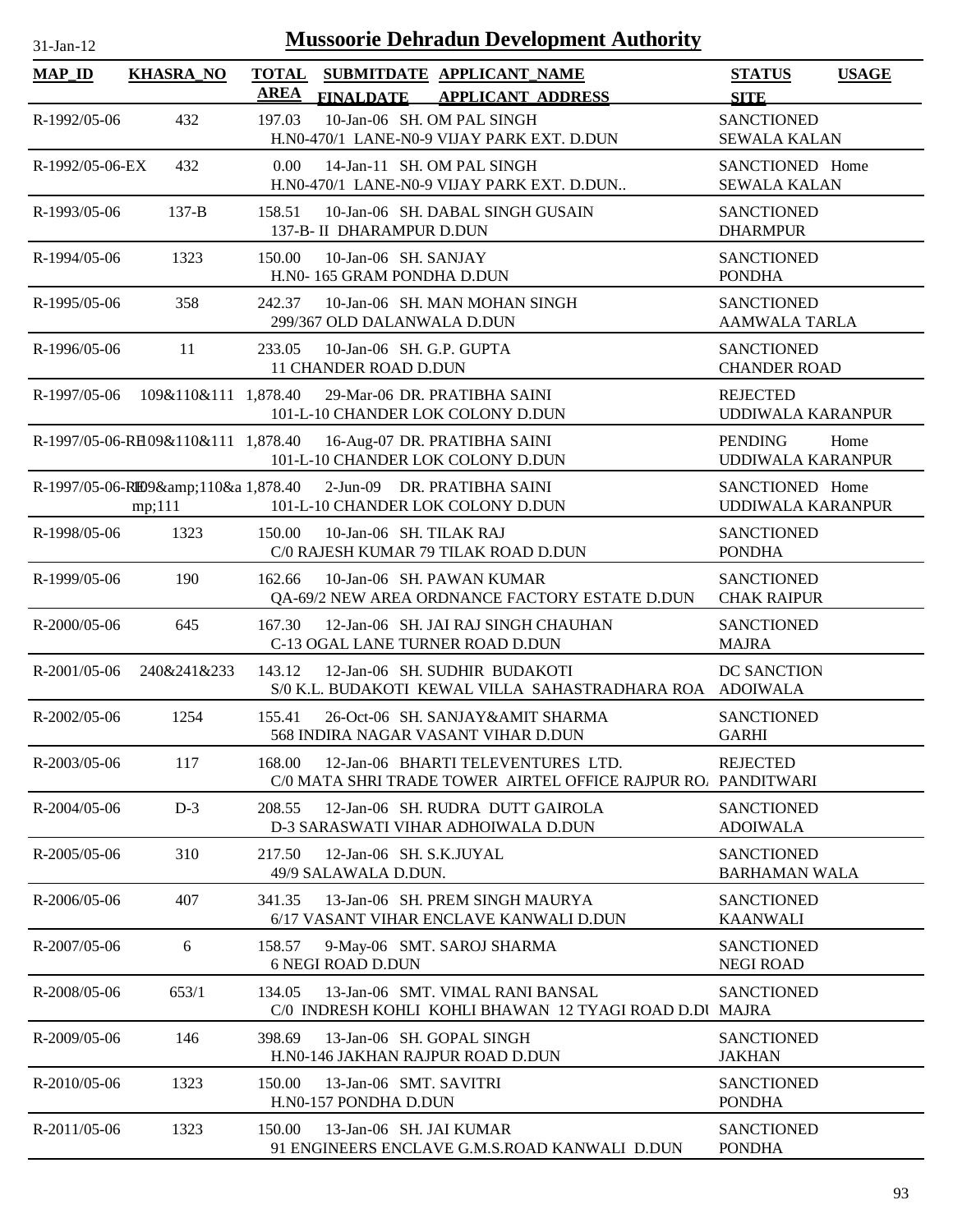| $31$ -Jan-12       |                  |                             |                                                           | <b>Mussoorie Dehradun Development Authority</b>                                                           |                                                 |              |
|--------------------|------------------|-----------------------------|-----------------------------------------------------------|-----------------------------------------------------------------------------------------------------------|-------------------------------------------------|--------------|
| <b>MAP_ID</b>      | <b>KHASRA_NO</b> | <b>TOTAL</b><br><b>AREA</b> | <b>FINALDATE</b>                                          | SUBMITDATE APPLICANT_NAME<br><b>APPLICANT ADDRESS</b>                                                     | <b>STATUS</b><br><b>SITE</b>                    | <b>USAGE</b> |
| R-2012/05-06       | 554/2            | 319.81                      |                                                           | 13-Jan-06 SH. RAJIV GUPTA&SANJAM GUPTA<br>H.N0-112/12 LANE-N0-12 MOHIT NAGAR D.DUN                        | <b>SANCTIONED</b><br><b>KAANWALI</b>            |              |
| R-2013/05-06       | 20               | 679.35                      |                                                           | 13-Jan-06 SMT. PREM KUMARI&GEETA RANI<br>C/0 ARORA ASSOCIATES A-6 JANPATH SHOPPING COMPLE                 | <b>SANCTIONED</b><br><b>CHAI BAGH KAULAGARH</b> |              |
| $R-2014/05-06$     | $16-B$           | 78.91                       |                                                           | 13-Jan-06 BHARTI TELEVENTURES LTD.<br>MATA SHRI TRADE TOWER AIRTEL OFFICE RAJPUR ROAD I SUBHASH ROAD      | <b>REJECTED</b>                                 |              |
| R-2015/05-06       | 16               | 153.35                      | 27-Nov-06 SH, AVINANDA<br>31/1 RACE COURSE D.DUN          |                                                                                                           | <b>SANCTIONED</b><br><b>MUNCIPAL ROAD</b>       |              |
| R-2016/05-06       | 801              | 181.73                      |                                                           | 16-Jan-06 SMT. SUMAN ARYA<br>C/0 ASHWANI SHARMA 16-A SHANTI PALAZA RAJPUR ROA MAJRA                       | <b>SANCTIONED</b>                               |              |
| $R-2017/05-06$     | 13               | 183.41                      |                                                           | 16-Jan-06 SMT.CHARANJIT KAUR<br>19 GOVIND NAGAR RACE COURSE D.DUN                                         | <b>SANCTIONED</b><br><b>DHARMPUR</b>            |              |
| R-2018/05-06       | 35               | 193.36                      | 16-Jan-06 SH. B.K.GUPTA<br>35 NESHVILLA ROAD D.DUN        |                                                                                                           | <b>REJECTED</b><br>NESHVILLA ROAD               |              |
| $R - 2019/05 - 06$ | 527              | 301.90                      |                                                           | 16-Jan-06 SH, SANJAY SACHDEV<br>80 GREEN VALLY JAKHAN RAJPUR ROAD D.DUN                                   | <b>SANCTIONED</b><br><b>DHAKPATTI</b>           |              |
| $R - 2020/05 - 06$ | 1323             | 150.00                      | H.N0-74 GRAM PONDHA D.DUN                                 | 17-Jan-06 SH. KHEEM CHAND                                                                                 | <b>SANCTIONED</b><br><b>PONDHA</b>              |              |
| R-2021/05-06       | 81/1             | 118.95                      |                                                           | 17-Jan-06 SH. VIPIN KUMAR AGGARWAL<br>H.N0-2 LANE-N0-2 SHAKTI ENCLAVE G.M.S. ROAD D.DUN                   | <b>SANCTIONED</b><br><b>NIRANJANPUR</b>         |              |
| R-2022/05-06       | 208              | 298.43                      |                                                           | 17-Jan-06 SH. ANIL KUMAR SHARMA<br>56 SHIVALIK PURAM G.M.S.ROAD D.DUN                                     | <b>SANCTIONED</b><br><b>DHORAN KHAS</b>         |              |
| R-2023/05-06       | 1323             | 150.00                      | 17-Jan-06 SH. RAJENDAR                                    | C/0 VINOD KUMAR GRAM BADOWALA ARCADIA GRANT D PONDHA                                                      | <b>SANCTIONED</b>                               |              |
| R-2024/05-06       | 1323             | 150.00                      | 17-Jan-06 SH. SOHAN LAL<br>H.N0-233 GRAM PONDHA D.DUN     |                                                                                                           | <b>SANCTIONED</b><br><b>PONDHA</b>              |              |
| $R - 2025/05 - 06$ | 1323             |                             | 150.00 17-Jan-06 SMT. SUMAN<br>H.N0-207 GRAM PONDHA D.DUN |                                                                                                           | <b>SANCTIONED</b><br><b>PONDHA</b>              |              |
| R-2026/05-06       | 78               | 168.00                      |                                                           | 17-Jan-06 BHARTI TELEVENTURES LTD<br>MATA SHRI TRADE TOWER RAJPUR ROAD AIRTEL OFFICE I RAJ PUR ROAD       | <b>REJECTED</b>                                 |              |
| R-2027/05-06       | 497              | 247.72                      | 17-Jan-06 SH, AJAY KUMAR                                  | 40 MAHARANI BAGH GRAM KANWALI D.DUN                                                                       | <b>SANCTIONED</b><br><b>KAANWALI</b>            |              |
| R-2028/05-06       | 1308             | 14,025.00                   | 17-Jan-06 URBAN HAAT<br>2 NEW CANTT ROAD D.DUN            |                                                                                                           | <b>SANCTIONED</b><br><b>NATHANPUR</b>           |              |
| R-2029/05-06       | 128              | 177.00                      |                                                           | 17-Jan-06 SH, NAVEEN KUMAR LAMBA&RAJEEV KUNSANCTIONED<br>M-44 M.D.D.A. COLONY NEHRU PURAM KANWALI ROAD D. | NEW ROAD                                        |              |
| R-2030/05-06       | 1323             | 150.00                      | H.N0-66 VILLAGE PONDHA D.DUN                              | 17-Jan-06 SH. MAHARAJ SINGH                                                                               | <b>SANCTIONED</b><br><b>PONDHA</b>              |              |
| $R - 2031/05 - 06$ | 420              | 338.76                      | 18-Jan-06 SH. GABAR SINGH                                 | PRAGATI VIHAR LOWER ADHOIWALA D.DUN                                                                       | <b>SANCTIONED</b><br><b>ADOIWALA</b>            |              |
| R-2032/05-06       | 1323             | 150.00                      | H.NO-150 GRAM PONDHA D.DUN                                | 18-Jan-06 SMT. BRIJ BALA TYAGI                                                                            | <b>SANCTIONED</b><br><b>PONDHA</b>              |              |
| R-2033/05-06       | 1323             | 150.00                      | H.NO-142 GRAM PONDHA D.DUN                                | 18-Jan-06 SH. PRAVEEN KUMAR                                                                               | <b>SANCTIONED</b><br><b>PONDHA</b>              |              |
| R-2034/05-06       | 1323             | 150.00                      | H.N0-146 GRAM PONDHA D.DUN                                | 18-Jan-06 SMT. SUSHMITA GUPTA                                                                             | <b>SANCTIONED</b><br><b>PONDHA</b>              |              |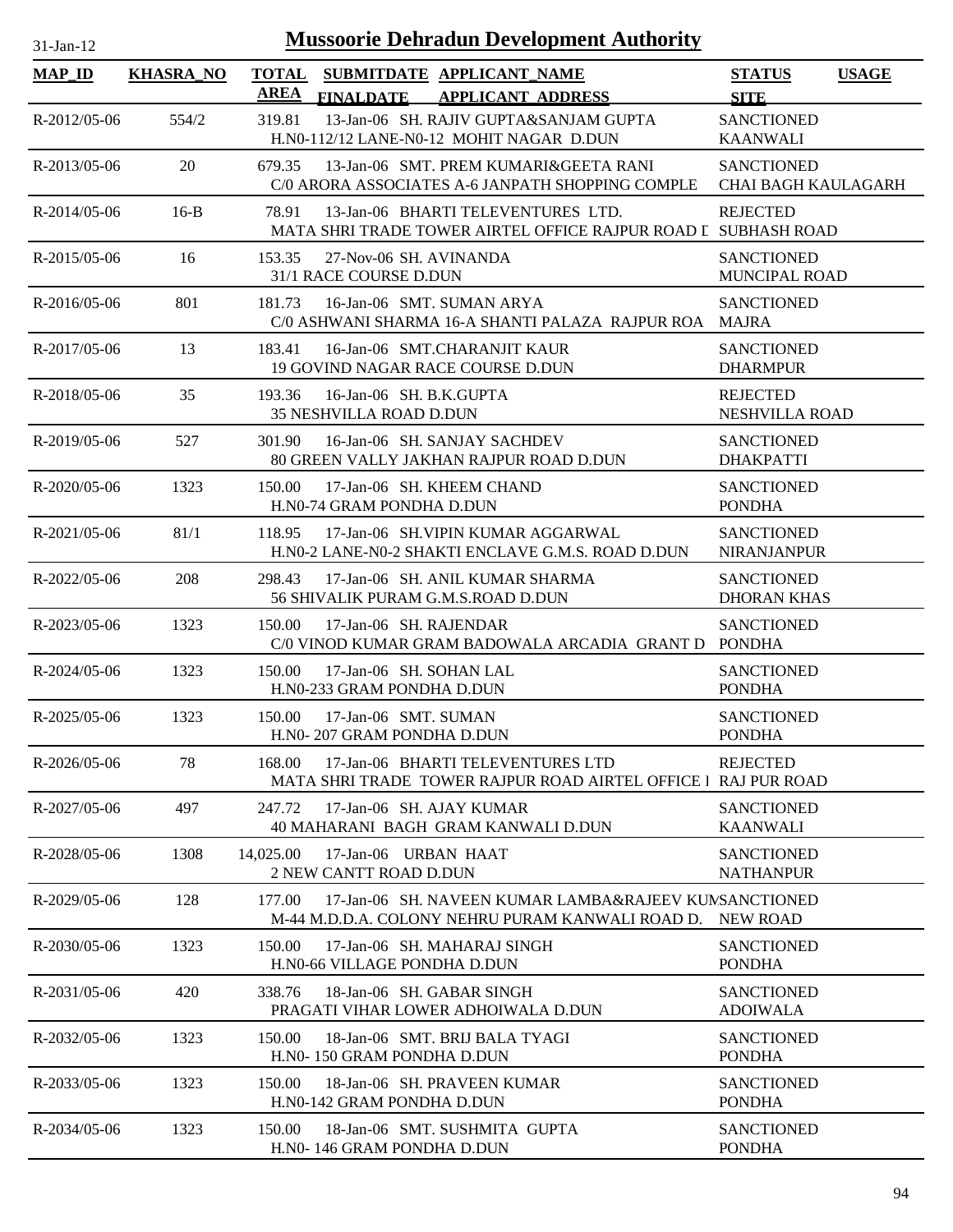| $1$ -Jan- $1$ |  |
|---------------|--|

| <b>MAP_ID</b>      | <b>KHASRA_NO</b> | <b>TOTAL</b><br><b>AREA</b> | <b>FINALDATE</b>                                         | SUBMITDATE APPLICANT NAME<br><b>APPLICANT ADDRESS</b>                                             | <b>STATUS</b><br><b>SITE</b>                  | <b>USAGE</b> |
|--------------------|------------------|-----------------------------|----------------------------------------------------------|---------------------------------------------------------------------------------------------------|-----------------------------------------------|--------------|
| $R - 2035/05 - 06$ | 1323             | 150.00                      | H.N0-93 GRAM PONDHA D.DUN                                | 18-Jan-06 SMT. MANJU CHOUKSHI                                                                     | <b>SANCTIONED</b><br><b>PONDHA</b>            |              |
| $R - 2036/05 - 06$ | 1323             | 150.00                      | 18-Jan-06 SH. SUBHASH<br>H.N0-223 INDIRA COLONY D.DUN    |                                                                                                   | <b>SANCTIONED</b><br><b>PONDHA</b>            |              |
| R-2037/05-06       | 250              | 138.89                      |                                                          | 18-Jan-06 SH. MAN SINGH RAWAT<br>C/0 SH.B.S.RAWAT E- BLOCK SARASWATI VIHAR COLONY / AJABPUR KHURD | <b>REJECTED</b>                               |              |
| R-2038/05-06       | 1323             | 150.00                      |                                                          | 19-Jan-06 SMT. POONAM PAROTHI<br>C/0 NAHAR WALI GALI NEAR KOTWALI D.DUN                           | <b>SANCTIONED</b><br><b>PONDHA</b>            |              |
| R-2039/05-06       | 1323             | 150.00                      | 248 KHURBHURA MOHALLA D.DUN                              | 19-Jan-06 SMT. NEERU AGGARWAL                                                                     | <b>SANCTIONED</b><br><b>PONDHA</b>            |              |
| R-2040/05-06       | 1323             | 150.00                      | 19-Jan-06 SH. VEERPAL<br>H.N0-169 GRAM PONDHA D.DUN      |                                                                                                   | <b>SANCTIONED</b><br><b>PONDHA</b>            |              |
| $R - 2041/05 - 06$ | 1323             | 150.00                      | 248 KHURBHURA MOHALLA D.DUN                              | 19-Jan-06 SH, KISHAN GOPAL                                                                        | <b>SANCTIONED</b><br><b>PONDHA</b>            |              |
| $R - 2042/05 - 06$ | 1323             | 150.00                      | 13/2 BHANDARI BAGH D.DUN                                 | 19-Jan-06 SMT. KULVINDAR KAUR                                                                     | <b>SANCTIONED</b><br><b>PONDHA</b>            |              |
| $R - 2043/05 - 06$ | 1323             | 150.00                      | WING N0-7/911 PREM NAGAR D.DUN                           | 19-Jan-06 SH. RITUNJAY GUPTA                                                                      | <b>SANCTIONED</b><br><b>PONDHA</b>            |              |
| $R - 2044/05 - 06$ | 1104             | 343.94                      |                                                          | 19-Jan-06 SH. P.D.S. LINGWAL<br>JE. DIVISIONAL OFFICE PWD KUTCHERY ROAD D.DUN                     | <b>SANCTIONED</b><br>AJABPUR KALAM (PART)     |              |
| $R - 2045/05 - 06$ | 230/232          | 197.85                      | 230/232 CHUKKUWALA D.DUN                                 | 19-Jan-06 SH. SUNIL KUMAR JOSHI                                                                   | <b>SANCTIONED</b><br>CHUKKHUWALA              |              |
| $R - 2046/05-06$   | 202&203          | 107.26                      |                                                          | 19-Jan-06 SMT. SAVITRI DEVI&AVINASH KUMAR<br>C/0 TAPOVAN ENCLAVE SAHASTRA DHARA ROAD D.DUN        | <b>SANCTIONED</b><br>SAHASTRADHARA ROAD       |              |
| R-2047/05-06       | 487              | 245.68                      |                                                          | 30-Oct-06 SH. JASDEEP SINGH LONI& SMT.PRIYANEE SANCTIONED<br>1- ADARSH NAGAR CHAKRATA ROAD D.DUN  | <b>KAANWALI</b>                               |              |
| R-2048/05-06       | 50/25            | 270.03                      | 8-Jun-07<br>50/25 OLD DALANWALA D.DUN                    | <b>SH. RAM PRASHAD BHATT</b>                                                                      | <b>SANCTIONED</b><br><b>OLD DALANWALA</b>     |              |
| R-2049/05-06       | 63               | 86.11                       | R/0 90 TAGORE VILLA D.DUN                                | 19-Jan-06 SH. SURENDRA KUMAR                                                                      | <b>SANCTIONED</b><br><b>CHUKKHUWALA</b>       |              |
| R-2050/05-06       | 76               | 1,505.50                    |                                                          | 19-Jan-06 SH, SUDHIR BAHADUR&DHIRESH KUMAR<br><b>GRAM ANNARWALA P.0. GARHI CANTT D.DUN</b>        | <b>SANCTIONED</b><br><b>VIJAYPUR GOPIWALA</b> |              |
| $R-2051/05-06$     | 1323             | 150.00                      | H.NO-182 GRAM PONDHA D.DUN                               | 21-Jan-06 SH, ANAND SWARUP GUPTA                                                                  | <b>SANCTIONED</b><br><b>PONDHA</b>            |              |
| R-2052/05-06       | 1323             | 150.00                      | 21-Jan-06 KM. MADHU<br>H.N0-177 GRAM PONDHA D.DUN        |                                                                                                   | <b>SANCTIONED</b><br><b>PONDHA</b>            |              |
| R-2053/05-06       | 61               | 489.87                      | 66/33 OLD RAJPUR ROAD D.DUN                              | 21-Jan-06 SH. SHARWAN KUMAR AGGARWAL                                                              | <b>SANCTIONED</b><br><b>RAJ PUR ROAD</b>      |              |
| R-2054/05-06       | 1323             | 150.00                      | 21-Jan-06 SH. TAHAL SINGH<br><b>68 GANDHI ROAD D.DUN</b> |                                                                                                   | <b>SANCTIONED</b><br><b>PONDHA</b>            |              |
| R-2055/05-06       | 1323             | 150.00                      |                                                          | 21-Jan-06 SMT. GURMEL KAUR<br>203 BHARAT MANDIR INTEER COLLEGE RISHIKASH D.DUN                    | <b>SANCTIONED</b><br><b>PONDHA</b>            |              |
| R-2056/05-06       | 1323             | 150.00                      | 19/3 WING NO-7 PREM NAGAR D.DUN                          | 21-Jan-06 SH. GURMEET KAUR                                                                        | <b>SANCTIONED</b><br><b>PONDHA</b>            |              |
| R-2057/05-06       | 1323             | 150.00                      | 21-Jan-06 SH. RAJESH                                     | C/0 KUNWAR SINGH GRAM BADOWALA ARACDIA GRANT I PONDHA                                             | <b>SANCTIONED</b>                             |              |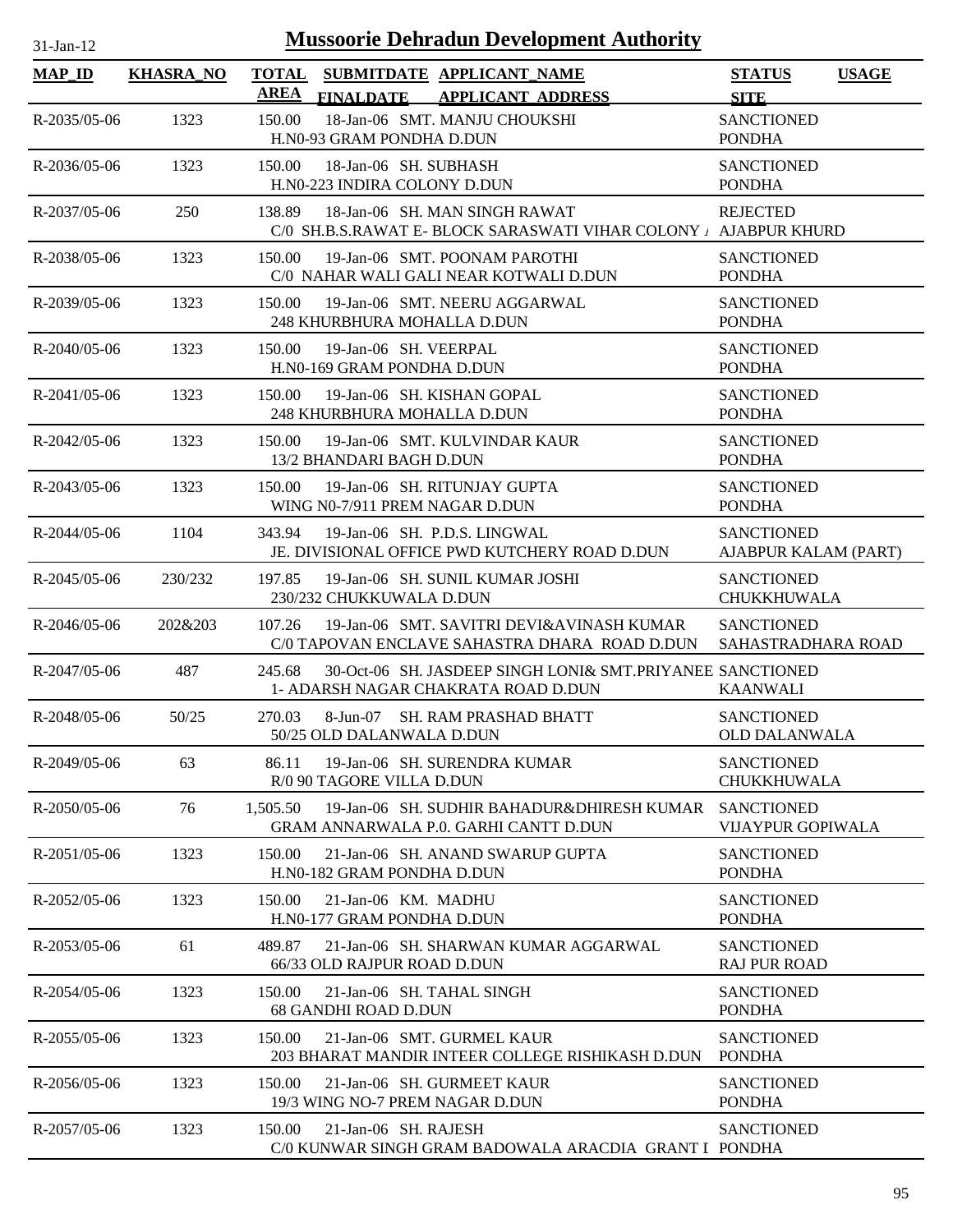| $31$ -Jan-12       |                  | <b>Mussoorie Dehradun Development Authority</b>                                                   |                                                 |
|--------------------|------------------|---------------------------------------------------------------------------------------------------|-------------------------------------------------|
| $MAP_ID$           | <b>KHASRA_NO</b> | <b>TOTAL</b><br>SUBMITDATE APPLICANT_NAME<br>AREA<br><b>APPLICANT ADDRESS</b><br><b>FINALDATE</b> | <b>STATUS</b><br><b>USAGE</b><br><b>SITE</b>    |
| $R - 2058/05 - 06$ | 320              | 87.54<br>21-Jan-06 SH. RAKESHWAR SINGH RANA<br>320 CHUKKUWALA D.DUN                               | <b>SANCTIONED</b><br>CHUKKHUWALA                |
| R-2059/05-06       | 604              | 150.00<br>21-Jan-06 BHARTI TELEVENTURES LTD<br>93 RAJPUR ROAD D.DUN                               | <b>PENDING</b><br><b>BHARUWALA GRANT</b>        |
| $R - 2060/05 - 06$ | 2020             | 21-Jan-06 BHARTI TELEVENTURES LTD<br>195.00<br>MATA SHRI TRADE TOWER -II 93 RAJPUR ROAD D.DUN     | <b>REJECTED</b><br><b>NATHANPUR</b>             |
| $R-2061/05-06$     | 1019             | 325.13<br>23-Mar-07 SH. MINAXI RANA<br>C-29 SECTOR-1 DEFENC COLONY D.DUN                          | <b>SANCTIONED</b><br><b>KAANWALI</b>            |
| R-2062/05-06       | 614              | 21-Jan-06 SH. PREM CHAND SHARMA<br>363.00<br>3/2 AJABPUR KALAN D.DUN                              | <b>SANCTIONED</b><br>AJABPUR KALAM (PART)       |
| $R - 2063/05 - 06$ | 728              | 130.11<br>21-Jan-06 SH, ROOP CHAND GUPTA<br>80/B JAKHAN CANAL ROAD D.DUN                          | <b>SANCTIONED</b><br><b>JAKHAN</b>              |
| $R - 2064/05 - 06$ | 728              | 21-Jan-06 SH. GIRISH GUPTA<br>180.57<br>89/B CANAL ROAD JAKHAN D.DUN                              | <b>REJECTED</b><br><b>JAKHAN</b>                |
| $R - 2065/05 - 06$ | 20               | 141.33<br>23-Jan-06 SMT. KAMLESH<br>285/229 KISHAN NAGAR SIRMOR TEA STREET KAULAGAR               | <b>SANCTIONED</b><br><b>CHAI BAGH KAULAGARH</b> |
| $R - 2066/05 - 06$ | 33               | 23-Jan-06 SH. T.P.S. RAWAT<br>352.48<br>33 PARK ROAD LAXMAN CHOWK D.DUN                           | <b>SANCTIONED</b><br><b>LAXMAN CHOWK</b>        |
| $R-2067/05-06$     | 50               | 23-Jan-06 SH. DURGA PRASAD DIMRI<br>171.79<br>50 NALA PANI ROAD D.DUN                             | <b>SANCTIONED</b><br><b>NALAPANI ROAD</b>       |
| R-2068/05-06       | 597              | 283.00<br>23-Jan-06 SH. AVDHESH CHANDER GUPTA<br>C/0 NIRMATA HOTEL HIM PALACE HARIDWAR ROAD D.DU  | <b>SANCTIONED</b><br>MAJRA                      |
| R-2069/05-06       | 597              | 224.89<br>23-Jan-06 SH. RAM KUMAR KATARIA<br>E-144 NEHRU COLONY D.DUN                             | <b>REJECTED</b><br><b>MAJRA</b>                 |
| $R - 2070/05 - 06$ | 46/2             | 127.72<br>28-Nov-06 SH, CHANDER BHAN<br>46/2 CANAL ROAD D.DUN                                     | <b>SANCTIONED</b><br><b>KISHANPUR</b>           |
| $R-2071/05-06$     | 1323             | 150.00<br>23-Jan-06 SH. RAJESH GUPTA<br>248 KHURBHURA MOHALLA D.DUN                               | <b>SANCTIONED</b><br><b>PONDHA</b>              |
| R-2072/05-06       | 1323             | 23-Jan-06 SH. P.S.RAWAT<br>150.00<br>H.N0-186 GRAM PONDHA D.DUN                                   | <b>SANCTIONED</b><br><b>PONDHA</b>              |
| R-2073/05-06       | 1323             | 23-Jan-06 SH. SUBHASH AGGARWAL<br>150.00<br>248 KHURBHURA MOHALLA D.DUN                           | <b>SANCTIONED</b><br><b>PONDHA</b>              |
| R-2074/05-06       | 1323             | 23-Jan-06 SH. NIRMAL SINGH<br>150.00<br><b>2 RAILWAY ROAD D.DUN</b>                               | <b>SANCTIONED</b><br><b>PONDHA</b>              |
| R-2075/05-06       | 1323             | 150.00<br>23-Jan-06 SH. GURMEET SINGH<br>19/3 WING N0-7 PREM NAGAR D.DUN                          | <b>SANCTIONED</b><br><b>PONDHA</b>              |
| R-2076/05-06       | 13               | 1,300.63<br>23-Jan-06 SMT. RINCHEN WANGMO<br>21/18 SATTYAN MOHALLA RAJPUR D.DUN                   | <b>REJECTED</b><br><b>RAJ PUR ROAD</b>          |
| R-2077/05-06       | 1003             | 92.07<br>28-Apr-06 SH. JANESHWAR PRASAD<br>99- NEW PATEL NAGAR D.DUN                              | <b>SANCTIONED</b><br><b>GARHI</b>               |
| R-2078/05-06       | 251              | 184.84<br>23-Jan-06 SMT. VIJAYA PUJARI<br>3/2 GRAM SEWLA ALAN D.DUN                               | <b>SANCTIONED</b><br><b>SEWALA KALAN</b>        |
| R-2078/05-06-RE    | 251              | 21-Jul-07 SMT. VIJAYA PUJARI<br>184.44<br>3/2 GRAM SEWLA ALAN D.DUN                               | SANCTIONED Home<br><b>SEWALA KALAN</b>          |
| R-2079/05-06       | 177              | 24-Jan-06 SH. KAMAL SINGH<br>167.72<br>ARANYA VIHAR KAULAGARH D.DUN                               | <b>SANCTIONED</b><br><b>KAULAGARH</b>           |

۰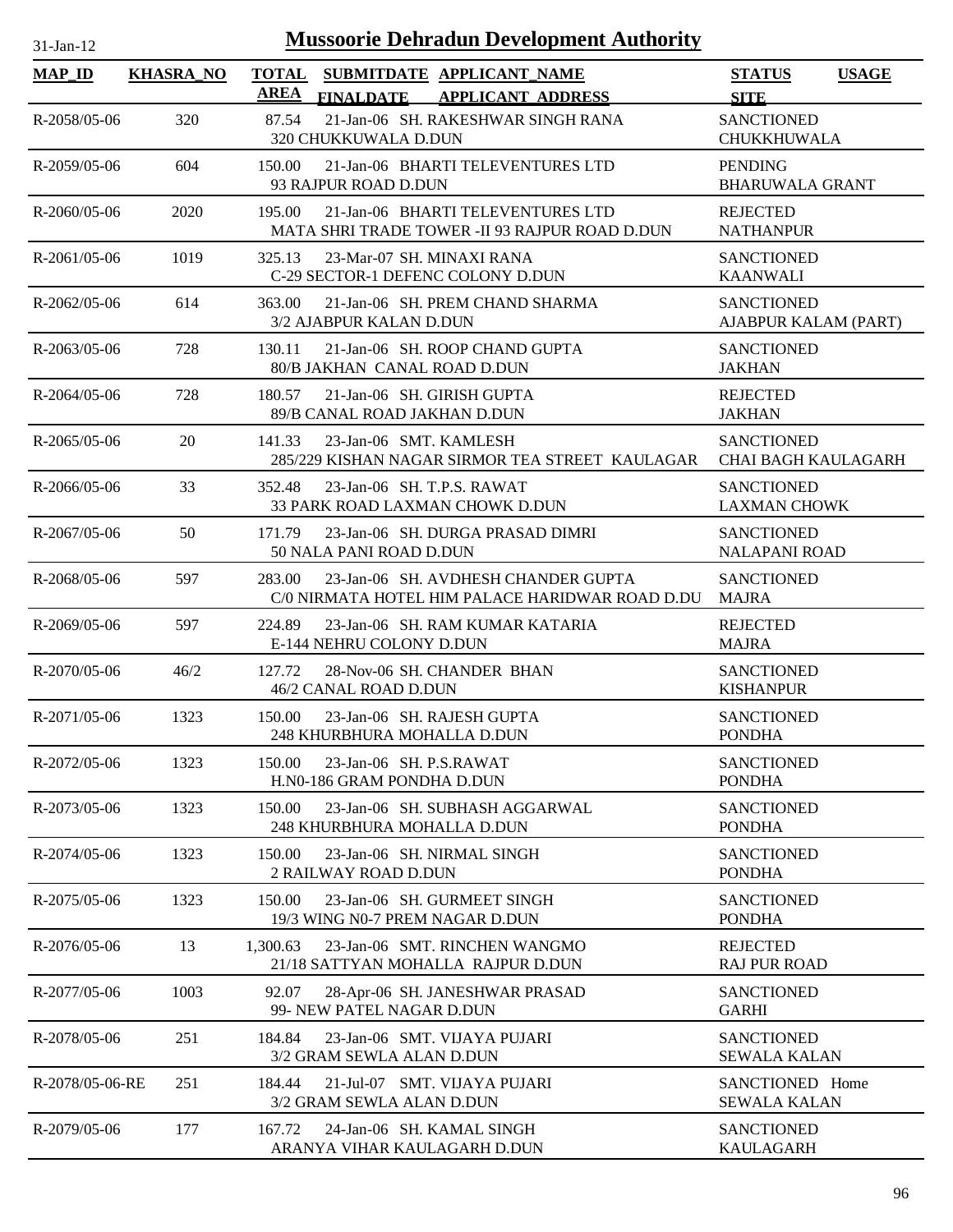| $31-Jan-12$        |                  |             | <b>Mussoorie Dehradun Development Authority</b>                                                            |                                           |              |
|--------------------|------------------|-------------|------------------------------------------------------------------------------------------------------------|-------------------------------------------|--------------|
| <b>MAP ID</b>      | <b>KHASRA_NO</b> | <b>AREA</b> | TOTAL SUBMITDATE APPLICANT NAME<br><b>FINALDATE</b><br><b>APPLICANT ADDRESS</b>                            | <b>STATUS</b><br><b>SITE</b>              | <b>USAGE</b> |
| R-2080/05-06       | 858              | 163.39      | 24-Jan-06 SH. RAM SHWARUP BARTHWAL<br>P-1 DAKTHAR COLONY D.DUN                                             | <b>REJECTED</b><br>AJABPUR KALAM (PART)   |              |
| $R - 2081/05 - 06$ | 25               | 164.16      | 24-Jan-06 SH. P.S. SAJWAN<br>H.NO-72 LANE-NO-12 TURNER ROAD CLEMENTOWN D.DUN                               | <b>SANCTIONED</b><br><b>CIRCULAR ROAD</b> |              |
| R-2082/05-06       | 1323             | 150.00      | 24-Jan-06 SH, KIRPAL SINGH<br>79 TILAK ROAD D.DUN                                                          | <b>SANCTIONED</b><br><b>PONDHA</b>        |              |
| $R - 2083/05 - 06$ | 1323             | 150.00      | 24-Jan-06 CHOUDHARY DALIP SINGH<br>2 RAILWAY ROAD D.DUN                                                    | <b>SANCTIONED</b><br><b>PONDHA</b>        |              |
| R-2084/05-06       | 1323             | 150.00      | 24-Jan-06 SMT. ANJALI<br>79 TILAK ROAD D.DUN                                                               | <b>SANCTIONED</b><br><b>PONDHA</b>        |              |
| R-2085/05-06       | 1323             | 150.00      | 24-Jan-06 SH.RAJENDER KUMAR TYAGI<br>H.N0-168 GRAM PONDHA D.DUN                                            | <b>SANCTIONED</b><br><b>PONDHA</b>        |              |
| R-2086/05-06       | 1323             | 150.00      | 24-Jan-06 SH. R.C. CHATURVEDI<br>551-D TAPKESWAR COLONY GARHI CANTT D.DUN                                  | <b>SANCTIONED</b><br><b>PONDHA</b>        |              |
| $R - 2087/05 - 06$ | 1323             | 150.00      | 24-Jan-06 SH. SAMAY SINGH<br>S/0 MANGAT RAM HARBATPUR CHAKRATA ROAD D.DUN                                  | <b>SANCTIONED</b><br><b>PONDHA</b>        |              |
| R-2088/05-06       | 322              | 276.00      | 24-Jan-06 SH. J.M. JOSHI<br>16 SCHOOL LANE TAPOWAN ENCLAVE D.DUN                                           | <b>SANCTIONED</b><br><b>AAMWALA TARLA</b> |              |
| R-2089/05-06       | 39               | 227.14      | 24-Jan-06 SH. SHIV SHANKAR JOSHI&SATISH CHAND SANCTIONED<br>18 NEW SURVEY ROAD D.DUN                       | E.C.ROAD                                  |              |
| $R - 2090/05 - 06$ | 292/2            | 223.35      | 24-Jan-06 SH. UPENDER MALIK&GEETA DEVI<br>121 BLOCK-1 ARYA NAGAR D.DUN                                     | <b>SANCTIONED</b><br><b>AAMWALA TARLA</b> |              |
| R-2091/05-06       | 349              | 188.19      | 24-Jan-06 SH. RAJESH KUMAR TARIYAL<br>94/2 DHARAMPUR D.DUN                                                 | <b>REJECTED</b><br>AJABPUR KALAM (PART)   |              |
| $R-2092/05-06$     | 207/1            | 77.12       | 6-Oct-06 SH. MANOHAR LAL<br>415-C KHURBHURA MOHALLA NEW N0-207/1 BLOCK-III D.D KHURBURA MOHALLA            | <b>REJECTED</b>                           |              |
| R-2093/05-06       | 50               | 113.12      | 24-Jan-06 SH. SUDESH KUMAR SHARMA<br>OPP-M/S NAND KISHORE MDDA COLONY CHANDER ROAD I DALANWALA CHAK        | <b>REJECTED</b>                           |              |
| R-2094/05-06       | 1105             | 240.00      | 25-Jan-06 SH. A.K.BHATT<br>50 SHANTI VIHAR HARIDWAR BYE PASS ROAD AJABPUR KA AJABPUR KALAM (PART)          | <b>SANCTIONED</b>                         |              |
| R-2095/05-06       | 1323             | 150.00      | 25-Jan-06 SH. VIRENDAR RAWAT<br>H.N0-110 GRAM PONDHA D.DUN                                                 | <b>SANCTIONED</b><br><b>PONDHA</b>        |              |
| R-2096/05-06       | 1323             | 150.00      | 25-Jan-06 SH. R.C. SHARMA<br>117 SALAWALA D.DUN                                                            | <b>SANCTIONED</b><br><b>PONDHA</b>        |              |
| R-2097/05-06       | 1323             | 150.00      | 25-Jan-06 SH. NAND KISHORE GUPTA<br>H.NO-100 GRAM PONDHA D.DUN                                             | <b>SANCTIONED</b><br><b>PONDHA</b>        |              |
| R-2098/05-06       | 1323             | 150.00      | 25-Jan-06 SH. RIPUNJAY GUPTA<br>C/0 SH. HEMANT SHARMA WING N0-7/9/1 PREM NAGAR D.DI PONDHA                 | <b>SANCTIONED</b>                         |              |
| R-2099/05-06       | 1013/1           | 175.66      | 25-Jan-06 SH. PRATAP SINGH TANVAR &NEENA CHAUREJECTED<br>H.NO-33 PATHRI BAGH KARGI ROAD D.DUN              | <b>DEHRA KHAS</b>                         |              |
| $R-2100/05-06$     | 208              | 125.42      | 25-Jan-06 SMT. KAJAL MUKHERJEE<br>72/1 VIJAY PARK EXTN. LANE-N0-11 A D.DUN                                 | <b>SANCTIONED</b><br><b>KAANWALI</b>      |              |
| R-2101/05-06       | 291              | 146.66      | 25-Jan-06 SH. KRISHAN CHANDRA PANDEY<br>7/2/2 SHIVAM VIHAR RAJPUR ROAD JAKHAN D.DUN                        | <b>SANCTIONED</b><br>JAKHAN               |              |
| R-2102/05-06       | 58               | 157.50      | 25-Jan-06 BHARTI TELEVENTURES LTD.<br>MATA SHRI TRADE TOWER RAJPUR ROAD AIRTEL OFFICE I MOHABBEWALA (PART) | <b>REJECTED</b>                           |              |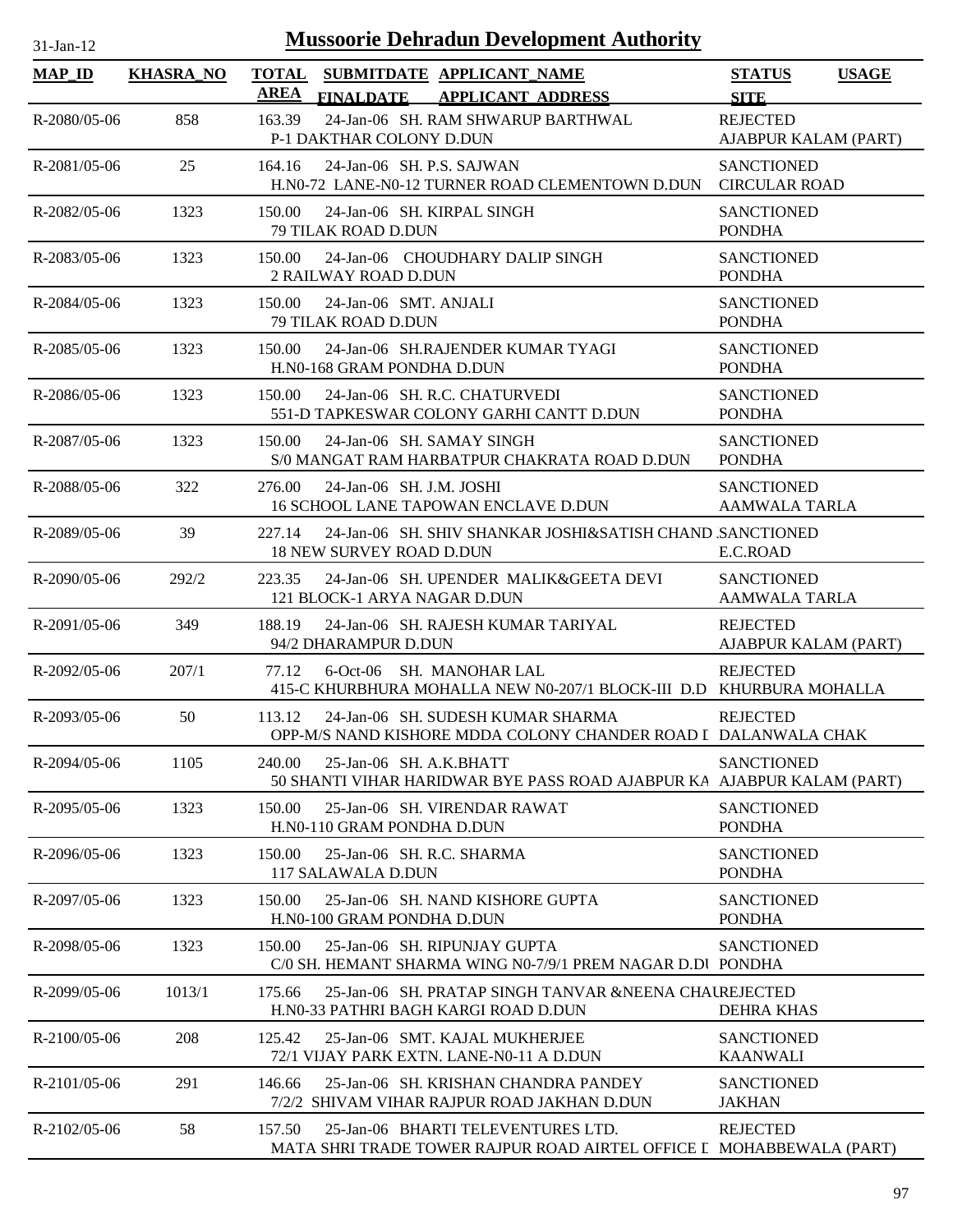| $31$ -Jan-1 |  |
|-------------|--|
|             |  |

| <b>MAP_ID</b>      | <b>KHASRA_NO</b> | <b>TOTAL</b><br><b>AREA</b> | <b>FINALDATE</b>              | SUBMITDATE APPLICANT_NAME<br><b>APPLICANT ADDRESS</b>                                                       | <b>STATUS</b><br><b>SITE</b>              | <b>USAGE</b> |
|--------------------|------------------|-----------------------------|-------------------------------|-------------------------------------------------------------------------------------------------------------|-------------------------------------------|--------------|
| R-2103/05-06       | 698              | 236.00                      |                               | 27-Jan-06 SH. RAM BHAROSA POKRIYAL<br>43 VIDHYA VIHAR DEHRAKASH D.DUN                                       | <b>SANCTIONED</b><br><b>DEHRA KHAS</b>    |              |
| R-2104/05-06       | 1323             | 150.00                      |                               | 27-Jan-06 SH. LALIT MOHAN<br>WING N0-7 H.N0- 9/1 PREM NAGAR D.DUN                                           | <b>SANCTIONED</b><br><b>PONDHA</b>        |              |
| R-2105/05-06       | 1323             | 150.00                      | 27-Jan-06 SMT. RENU           | WING N0-7 H.N0-9/1 PREM NAGAR D.DUN                                                                         | <b>SANCTIONED</b><br><b>PONDHA</b>        |              |
| $R - 2106/05 - 06$ | 1323             | 150.00                      | H.N0-95 GRAM PONDHA D.DUN     | 27-Jan-06 MASTER ARVIND                                                                                     | <b>SANCTIONED</b><br><b>PONDHA</b>        |              |
| R-2107/05-06       | 67/1             | 45.73                       |                               | 27-Jan-06 SMT. BHAGESHWARI KALA<br>H.N0-67/1 DHARAMPUR PART-II D.DUN                                        | <b>REJECTED</b><br><b>DHARMPUR</b>        |              |
| R-2108/05-06       | 265              | 140.14                      |                               | 27-Jan-06 SH. JAGMEET SINGH<br>88 GOBIND NAGAR RACE COURSE D.DUN                                            | <b>SANCTIONED</b><br>AJABPUR KALAM (PART) |              |
| $R-2109/05-06$     | 20               | 192.47                      |                               | 27-Jan-06 SH. VAKIL AHMED SIDDIQUI<br>766 RAJENDER NAGAR STREET N0- 4 LANE-N0-1 D.DUN                       | <b>SANCTIONED</b><br><b>KAULAGARH</b>     |              |
| $R-2110/05-06$     | 155/1&156/1      | 145.47                      | 3/4 ARAGHAR D.DUN             | 27-Jan-06 SMT. KAMLESHWARI BHATT                                                                            | <b>SANCTIONED</b><br>UDDIWALA KARANPUR    |              |
| $R-2111/05-06$     | 735              | 162.45                      |                               | 27-Jan-06 M/S BHARTI TELEVENTURES LTD.<br>MATA SHRI TRADE TOWER RAJPUR ROAD AIRTEL OFFICE I NATHANPUR       | <b>REJECTED</b>                           |              |
| R-2112/05-06       | 571              | 139.35                      |                               | 27-Jan-06 M/S BHARTI TELEVENTURES LTD.<br>MATA SHRI TRADE TOWER RAJPUR ROAD AIRTEL OFFICE I BHARUWALA GRANT | <b>REJECTED</b>                           |              |
| $R-2113/05-06$     | 238              | 184.34                      |                               | 28-Jan-06 SH. VIJAY LAL ARYA<br>H.N0-45 POLICE LINE RACE COURSE D.DUN                                       | <b>REJECTED</b><br><b>CHIDOWALI</b>       |              |
| R-2114/05-06       | 358              | 153.62                      |                               | 28-Jan-06 SH. DINESH KUMAR MITTAL<br>C/0 KAMBOJ ASSOCIATES SHAKTI VIHAR CHOWK RAIPUR R AAMWALA TARLA        | <b>REJECTED</b>                           |              |
| R-2115/05-06       | 151&76           | 178.83                      | 132 D.L.ROAD D.DUN            | 28-Jan-06 SH. SAMAR SINGH                                                                                   | <b>SANCTIONED</b><br><b>ADOIWALA</b>      |              |
| R-2116/05-06       | 31               | 151.48                      |                               | 28-Jan-06 SMT, SHIKSHA DEVI&ASHISH KUMAR<br>170/1 D.L.ROAD NEAR SURBHI ICE CREAM D.DUN                      | <b>REJECTED</b><br><b>DAANDA LAKHOND</b>  |              |
| R-2117/05-06       | 1424             | 204.12                      |                               | 30-Jan-06 SH. INDERJEET SINGH<br>9/B-107 GOBIND NAGAR RACE COURSE D.DUN                                     | <b>SANCTIONED</b><br>AJABPUR KALAM (PART) |              |
| R-2118/05-06       | 20               | 371.60                      |                               | 30-Jan-06 SH, SANDEEP MEHTA<br>H.N0-689 STREET N0-4 LANE-6 SIRMOR MARG RAJENDRA N/ CHAI BAGH KAULAGARH      | <b>SANCTIONED</b>                         |              |
| R-2119/05-06       | 42/5             | 914.25                      |                               | 14-Jun-06 M/S COSMIX IMPEX& CONSULTANT PVT.L REJECTED<br>293 AKASHDEEP COLONY BALLUPUR ROAD D.DUN           | <b>BALLUPUR</b>                           |              |
| R-2120/05-06       | 429              | 368.96                      |                               | 30-Jan-06 SMT. KUMUD JAIN<br>C/0 K.K.JAIN 39 SHAKTI VIHAR PHASE-II MAZRA D.DUN                              | <b>SANCTIONED</b><br><b>SEWALA KALAN</b>  |              |
| R-2121/05-06       | 1563             | 223.04                      |                               | 30-Jan-06 DR. S.J. SANGODE<br>WADIA INSTITUTE OF HIMALAYAN GEOLOGY 33 G.M.S.R                               | <b>REJECTED</b><br><b>KAANWALI</b>        |              |
| R-2122/05-06       | $S-2/B-78$       | 436.45                      | S-2-B-14 DEFENCE COLONY D.DUN | 30-Jan-06 SH, SANJEEV SAJWAN                                                                                | <b>SANCTIONED</b><br><b>SHAHNAGAR</b>     |              |
| R-2123/05-06       | 254              | 182.96                      |                               | 30-Jan-06 SH. BRIJESH DHAWAN<br>C/0 ARORA ASSOCIATES A-6 JANPATH SHOPPING COMPLE                            | <b>SANCTIONED</b><br><b>SEWALA KALAN</b>  |              |
| R-2124/05-06       | 899/1            | 220.86                      | 67/7 TYAGI ROAD D.DUN         | 30-Jan-06 SMT. SWARSH MANKAD                                                                                | <b>SANCTIONED</b><br><b>TYAGI ROAD</b>    |              |
| R-2125/05-06       | 5M               | 3,986.18                    |                               | 30-Jan-06 SHALINI MEMORIAL PRIMARY SCHOOL<br>GRAM AAMWALA SAHASTRADHARA ROAD D.DUN                          | <b>SANCTIONED</b><br><b>AAMWALA TARLA</b> |              |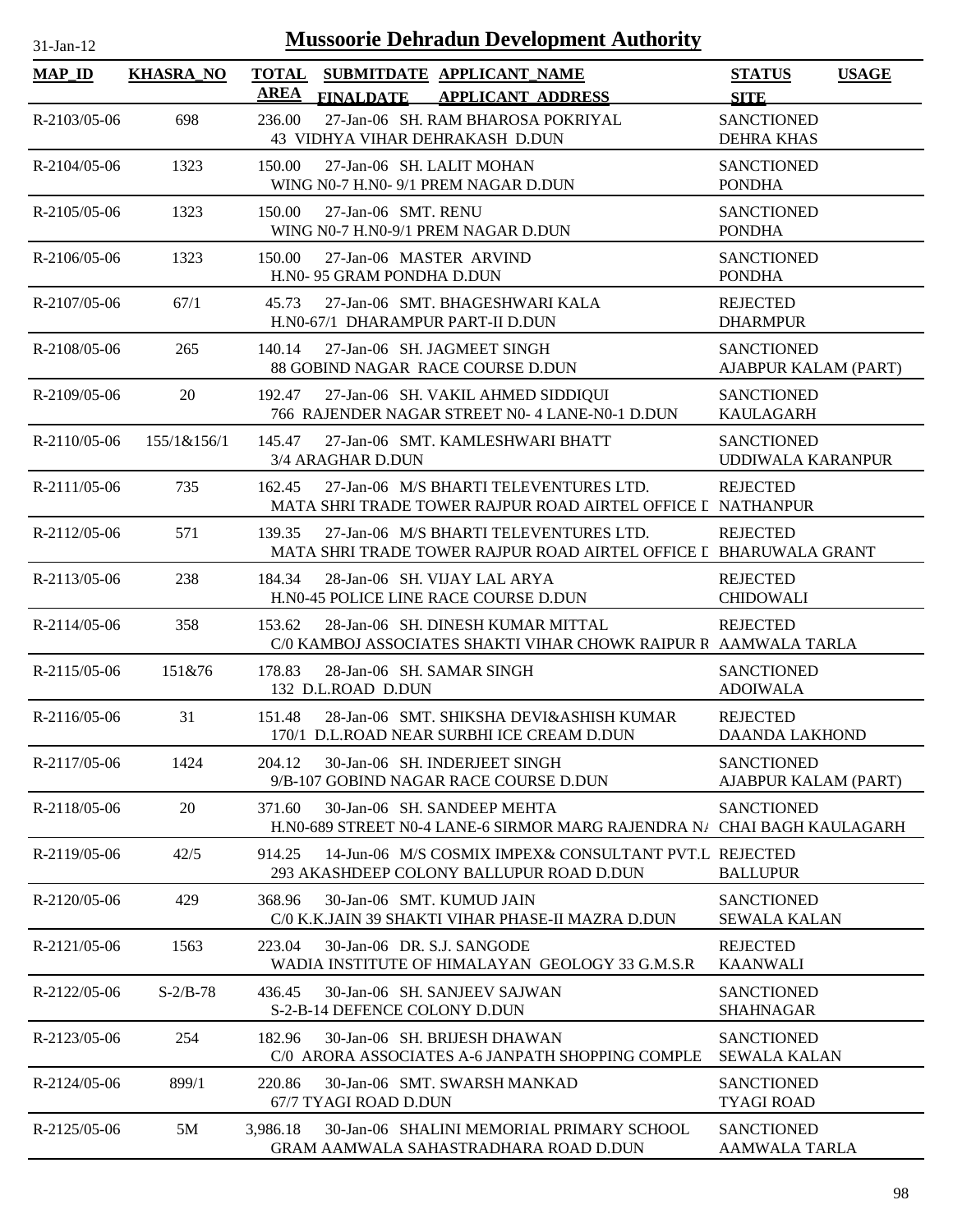| $31$ -Jan-12   |                  | <b>Mussoorie Dehradun Development Authority</b>                                                                |                                              |
|----------------|------------------|----------------------------------------------------------------------------------------------------------------|----------------------------------------------|
| <b>MAP_ID</b>  | <b>KHASRA_NO</b> | <b>TOTAL</b><br>SUBMITDATE APPLICANT NAME<br>AREA<br><b>FINALDATE</b><br><b>APPLICANT ADDRESS</b>              | <b>STATUS</b><br><b>USAGE</b><br><b>SITE</b> |
| R-2126/05-06   | 104&105          | 30-Jan-06 SMT. RADHA RANI<br>156.06<br>C/0 RADHEY SHYAM PROVISION STORE OPP FRI PANDITW. PANDITWARI            | <b>SANCTIONED</b>                            |
| R-2127/05-06   | 70               | 274.35<br>26-Sep-06 SH. RAMESH JOSHI<br>70 PRAKASH LOK EXT. SHIMLA ROAD D.DUN                                  | <b>SANCTIONED</b><br><b>SEWALA KALAN</b>     |
| R-2128/05-06   | 52               | 14-Feb-07 SH. SURENDER KUMAR SHARMA<br>735.28<br>52 WEST PATEL NAGAR D.DUN                                     | <b>SANCTIONED</b><br>PATEL NAGAR             |
| R-2129/05-06   | 84               | 30-Jan-06 SH. SHYAM SINGH<br>249.94<br>3- SADBHAV KUNJ LANE-1 PANDITWARI D.DUN                                 | <b>SANCTIONED</b><br><b>PANDITWARI</b>       |
| $R-2130/05-06$ | 68&69            | 31-Jan-06 SH. BIMAL KUMAR SAXENA<br>2,591.00<br>C/0 TOUCH WOOD SCHOOL GRAM DANDA NURIWALA SHAS DANDA NOORIWALA | <b>REJECTED</b>                              |
| R-2131/05-06   | 180/3            | 204.70<br>3-May-06 SH. TILAK RAM<br>618/1 LANE-N0-9 VIJAY PARK EXT. KANWALI D.DUN                              | <b>SANCTIONED</b><br><b>KAANWALI</b>         |
| R-2132/05-06   | 180/3            | 21-Apr-06 SH. AJIT SINGH<br>231.57<br>470/1 LANE.N0-9 VIJAY PARK EXT. D.DUN                                    | <b>SANCTIONED</b><br><b>KAANWALI</b>         |
| R-2133/05-06   | 719              | 31-Jan-06 SH. SUNDER SINGH<br>152.07<br>C/0 -4 NEW ROAD D.DUN                                                  | <b>SANCTIONED</b><br><b>JAKHAN</b>           |
| R-2134/05-06   | 110              | 22-Jun-06 SMT. BINDU<br>226.54<br>C/0 BIRENDER PAL SINGH MIYAN VILL&P.O.-AJABPUR KAL AJABPUR KHURD             | <b>REJECTED</b>                              |
| R-2135/05-06   | 647              | 189.42<br>1-Feb-06 SH. IKRAM AHMAD<br>H.N0- C-7 TURNER ROAD D.DUN                                              | <b>REJECTED</b><br><b>MAJRA</b>              |
| R-2136/05-06   | 434              | 1-Feb-06 SMT. RENU ASHWANI<br>256.25<br>17/05 VASANT VIHAR ENCLAVE D.DUN                                       | <b>SANCTIONED</b><br><b>KAANWALI</b>         |
| R-2137/05-06   | 807              | 1-Feb-06 SH. VIDHYA NAND SHARMA<br>134.38<br>H.N0-59 SUMAN NAGAR DHARAMPUR D.DUN                               | <b>SANCTIONED</b><br>AJABPUR KALAM (PART)    |
| R-2138/05-06   | 873              | 158.58<br>1-Feb-06 SH.PURSHOTAM DASS GUPTA<br>66/1 CHANDER NAGAR D.DUN                                         | <b>SANCTIONED</b><br><b>CHANDER NAGAR</b>    |
| R-2139/05-06   | 1                | 371.60<br>1-Feb-06 SMT. INDU BALA RAWAT<br>131/2 GURU ROAD LAXMAN CHOWK D.DUN                                  | <b>SANCTIONED</b><br><b>LAXMAN CHOWK</b>     |
| $R-2140/05-06$ | 136              | 387.85<br>2-Feb-06 SH. VINOD KUMAR SHARMA<br>E-33 SHASTRI NAGAR LANE-N0-3 D.DUN                                | <b>SANCTIONED</b><br><b>SEWALA KALAN</b>     |
| $R-2141/05-06$ | 1323             | 150.00<br>2-Feb-06 SH. ASHU GUPTA<br>H.N0-91 GRAM PONDHA D.DUN                                                 | <b>SANCTIONED</b><br><b>PONDHA</b>           |
| R-2142/05-06   | 1323             | 2-Feb-06 SH. MANISH<br>150.00<br>H.N0-221 HARBATPUR D.DUN                                                      | <b>SANCTIONED</b><br><b>PONDHA</b>           |
| R-2143/05-06   | 1323             | 2-Feb-06 SH. DILBAGH SINGH<br>150.00<br>13/2 BHANDARI BAGH D.DUN                                               | <b>SANCTIONED</b><br><b>PONDHA</b>           |
| R-2144/05-06   | 1323             | 2-Feb-06 SH. V.K.GUPTA<br>150.00<br>H.N0-102 GRAM PONDHA D.DUN                                                 | <b>SANCTIONED</b><br><b>PONDHA</b>           |
| $R-2145/05-06$ | 416              | 81.00<br>$2$ -Feb-06<br>NUSRAT ALI ANSARI<br>H.N0- 4 CHANDER NAGAR D.DUN                                       | <b>REJECTED</b><br><b>DEHRA KHAS</b>         |
| $R-2146/05-06$ | 583              | 2,439.50<br>2-Feb-06 SH. LAXMINDRA KUMAR MOHAN<br>GULISTAN TURNER ROAD CLEMENTOWN D.DUN                        | <b>SANCTIONED</b><br><b>MAJRA</b>            |
| R-2147/05-06   | 109              | 347.15<br>2-Feb-06 SH. BHOOP RAM<br>GRAM MITTHI BHERI P.0- PREM NAGAR D.DUN.                                   | <b>SANCTIONED</b><br>MITTHI BEHDI (PART)     |
| R-2148/05-06   | $147/3 - 1$      | 67.59<br>24-Apr-06 SH. CHANDAN SINGH RAWAT<br>147/3/1 DHARAMPUR D.DUN                                          | <b>SANCTIONED</b><br><b>DHARMPUR</b>         |

 $\overline{\phantom{a}}$ 

 $\overline{\phantom{0}}$ 

 $\overline{\phantom{0}}$ 

L.

 $\blacksquare$ 

L.

 $\overline{\phantom{a}}$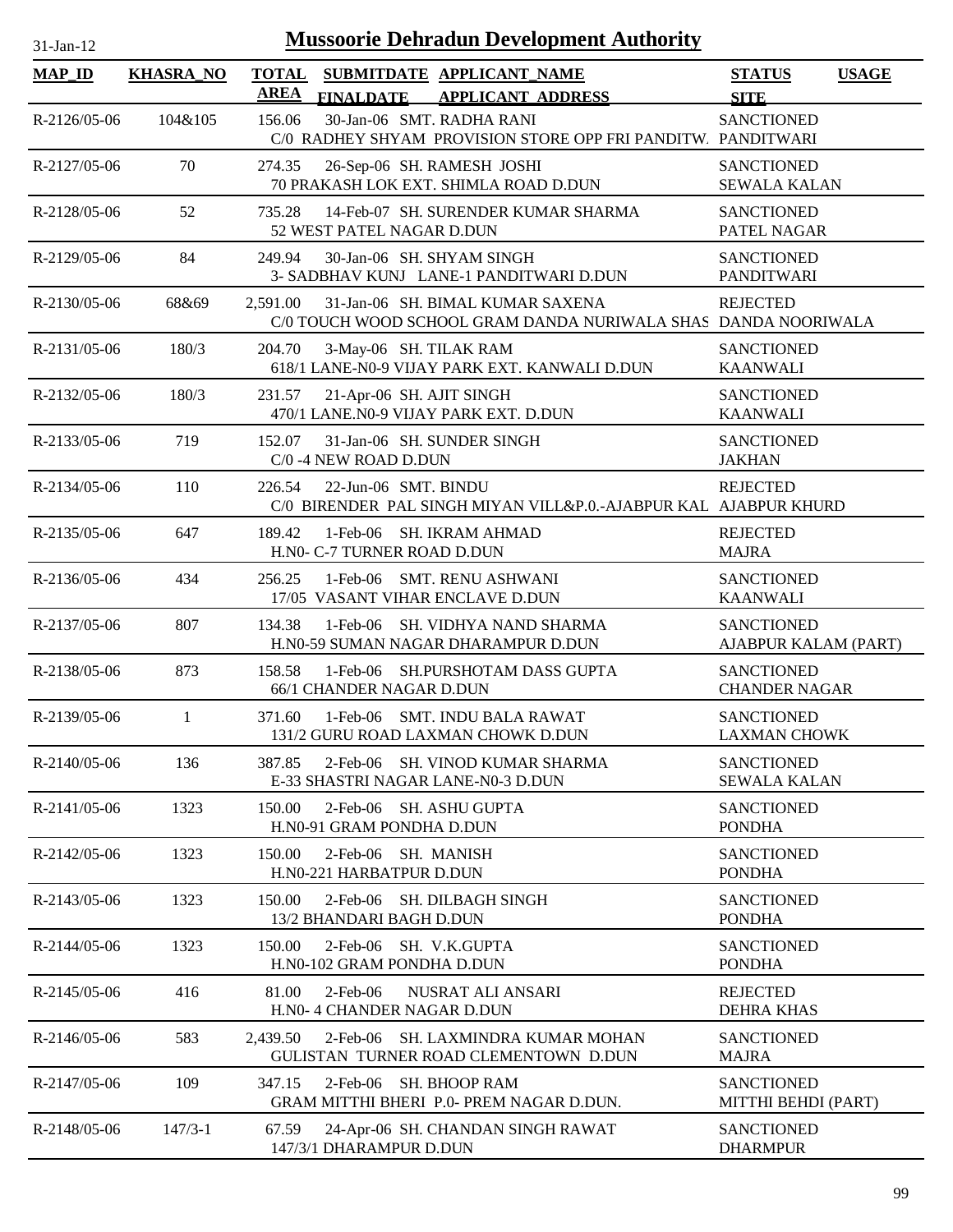| $31$ -Jan-12       |                  | <b>Mussoorie Dehradun Development Authority</b>                                                          |                                              |
|--------------------|------------------|----------------------------------------------------------------------------------------------------------|----------------------------------------------|
| <b>MAP_ID</b>      | <b>KHASRA_NO</b> | <b>TOTAL</b><br>SUBMITDATE APPLICANT_NAME<br><b>AREA</b><br><b>FINALDATE</b><br><b>APPLICANT ADDRESS</b> | <b>STATUS</b><br><b>USAGE</b><br><b>SITE</b> |
| R-2149/05-06       | 104&233          | 8-Feb-07 SH. LAXMAN SINGH CHAUHAN<br>159.32<br>C/0 LAXMAN ASSOCIATES C-8 SHIVA COMPLEX HARIDWA           | <b>SANCTIONED</b><br><b>NIRANJANPUR</b>      |
| $R-2150/05-06$     | 66               | 2-Feb-06 SH. BHANU PRAKASH<br>86.67<br><b>66-RITHA MANDI D.DUN</b>                                       | <b>SANCTIONED</b><br><b>LAKHI BAGH</b>       |
| $R-2151/05-06$     | 730              | 2-Feb-06 SMT. NIRMAL BHALLA&SANJEEV BHALLA SANCTIONED<br>146.32<br>57/4 CANAL ROAD JAKHAN D.DUN          | <b>JAKHAN</b>                                |
| $R - 2152/05 - 06$ | 71               | 3-Feb-06 SH. DAYAL SINGH NEGI<br>346.17<br>H.N0- 46 CHAKKI TOLLA NIRANJANPUR KANWALI D.DUN               | <b>SANCTIONED</b><br><b>NIRANJANPUR</b>      |
| R-2153/05-06       | 917              | 11-May-07 SH.VIJAY PAL SHARMA&SHASHI PRABHA PENDING<br>381.43<br>H.N0-1 DWARKAPURI EXT. KANWALI D.DUN    | <b>KAANWALI</b>                              |
| R-2154/05-06       | 295              | 223.05<br>3-Feb-06 SH. RAKESH KUMAR<br>5/1 DILA RAM BAZAR D.DUN                                          | <b>SANCTIONED</b><br><b>AAMWALA TARLA</b>    |
| R-2155/05-06       | 728              | 3-Feb-06 SH. SHYAM KUMAR ANAND<br>173.92<br>QTR.N.0- C-12 N.I.V.H. 116 RAJPUR ROAD D.DUN                 | <b>SANCTIONED</b><br><b>JAKHAN</b>           |
| R-2156/05-06       | 948              | 3-Feb-06 SH. MADAN SINGH PANWAR<br>200.00<br>GRAM KAULAGARH UDDIWALA GARHI P.O.- KAULAGARH E KAULAGARH   | <b>SANCTIONED</b>                            |
| R-2157/05-06       | 9/9              | 866.72<br>3-Feb-06 SH. VIJAY KUMAR SETHI<br>1/6/1B& 9/9 CHOUDHARY BIHARI LAL MARG-1 D.DUN                | <b>REJECTED</b><br>CHOUDHARY BIHARI LAL M    |
| R-2158/05-06       | 775              | 5-Apr-06 NEM CHAND KERNWAL<br>450.00<br>H.N0-1 GANGOTRI ENCLAVE NIRANJANPUR D.DUN                        | <b>SANCTIONED</b><br><b>NIRANJANPUR</b>      |
| R-2159/05-06       | 85/6/3           | 198.26<br>4-Feb-06 SH. YASH PAL SINGH RAWAT<br>H.N0-85/6/3 NESHVILLA ROAD D.DUN                          | <b>SANCTIONED</b><br>NESHVILLA ROAD          |
| $R-2160/05-06$     | 673/617          | 213.28<br>6-Feb-06 SH. CHANDAN SINGH<br>3/9 RAVINDRA PURI R. TAGORE MARG NEW CANTT ROAD                  | <b>SANCTIONED</b><br>NEW CANT ROAD           |
| $R-2161/05-06$     | 291              | 144.14<br>6-Feb-06 SH. SUDHAKAR SHARMA<br>15 ALAKNANDA ENCLAVE G.M.S. ROAD KANWALI D.DUN                 | <b>SANCTIONED</b><br><b>SEWALA KALAN</b>     |
| $R - 2162/05 - 06$ | 1361/1           | 197.51<br>6-Feb-06 SH. SANJEEV KUMAR PANWAR<br>C/0 ARORA ASSOCIATES A-6 JANPATH SHOPPING COMPLE          | <b>SANCTIONED</b><br><b>KAANWALI</b>         |
| R-2163/05-06       | 1017             | 313.89<br>28-Apr-06 SH. GUNA NAND NAUTIYAL<br>97/7/3 ANAND VIHAR DHARAMPUR D.DUN                         | <b>REJECTED</b><br>AJABPUR KALAM (PART)      |
| $R-2164/05-06$     | 23               | 6-Feb-06 SH. K.L. BANWAL<br>162.79<br>CHAK SHAH NAGAR DEFENCE COLONY ROAD D.DUN                          | <b>SANCTIONED</b><br><b>CHAKSHAH NAGAR</b>   |
| R-2165/05-06       | 614              | 233.90<br>6-Feb-06 SH. DEVI CHANDRA SHARMA<br>230 AJABPUR KALAN D.DUN                                    | <b>SANCTIONED</b><br>AJABPUR KALAM (PART)    |
| R-2166/05-06       | 39               | 240.00<br>$6$ -Feb-06<br>SH. VINOD KUMAR BADOLA<br>C/0 SHANTI SHARMA 87 PATEL NAGAR D.DUN                | <b>SANCTIONED</b><br><b>PITHUWALA</b>        |
| R-2167/05-06       | 923              | 6-Feb-06 SH. ARI DAMAN PAUL GARG<br>232.71<br>H.NO- D-8 DAYA NAND NAGAR GHAZAIBAD U.P.                   | <b>REJECTED</b><br><b>KAANWALI</b>           |
| R-2168/05-06       | 42               | 7-Feb-06 SH. GURU PRASAD BHATT<br>249.08<br>264 DHARAMPUR -I D.DUN                                       | <b>REJECTED</b><br><b>AJABPUR KHURD</b>      |
| R-2169/05-06       | 653              | 7-Feb-06 SH. RAVI GHILDIYAL<br>197.66<br>39/2 CANAL ROAD JAKHAN D.DUN                                    | <b>SANCTIONED</b><br><b>JAKHAN</b>           |
| R-2170/05-06       | 138              | 7-Feb-06 SH. SANDEEP THAPA<br>279.00<br>C/0 D.B.THAPA H.N0-59 KAULAGARH CANAL ROAD                       | <b>SANCTIONED</b><br><b>KAULAGARH</b>        |
| R-2171/05-06       | 1323             | 150.00<br>7-Feb-06 SH. VINOD KUMAR<br>1/18-A ASHIRWAD ENCLAVE D.DUN                                      | <b>SANCTIONED</b><br><b>PONDHA</b>           |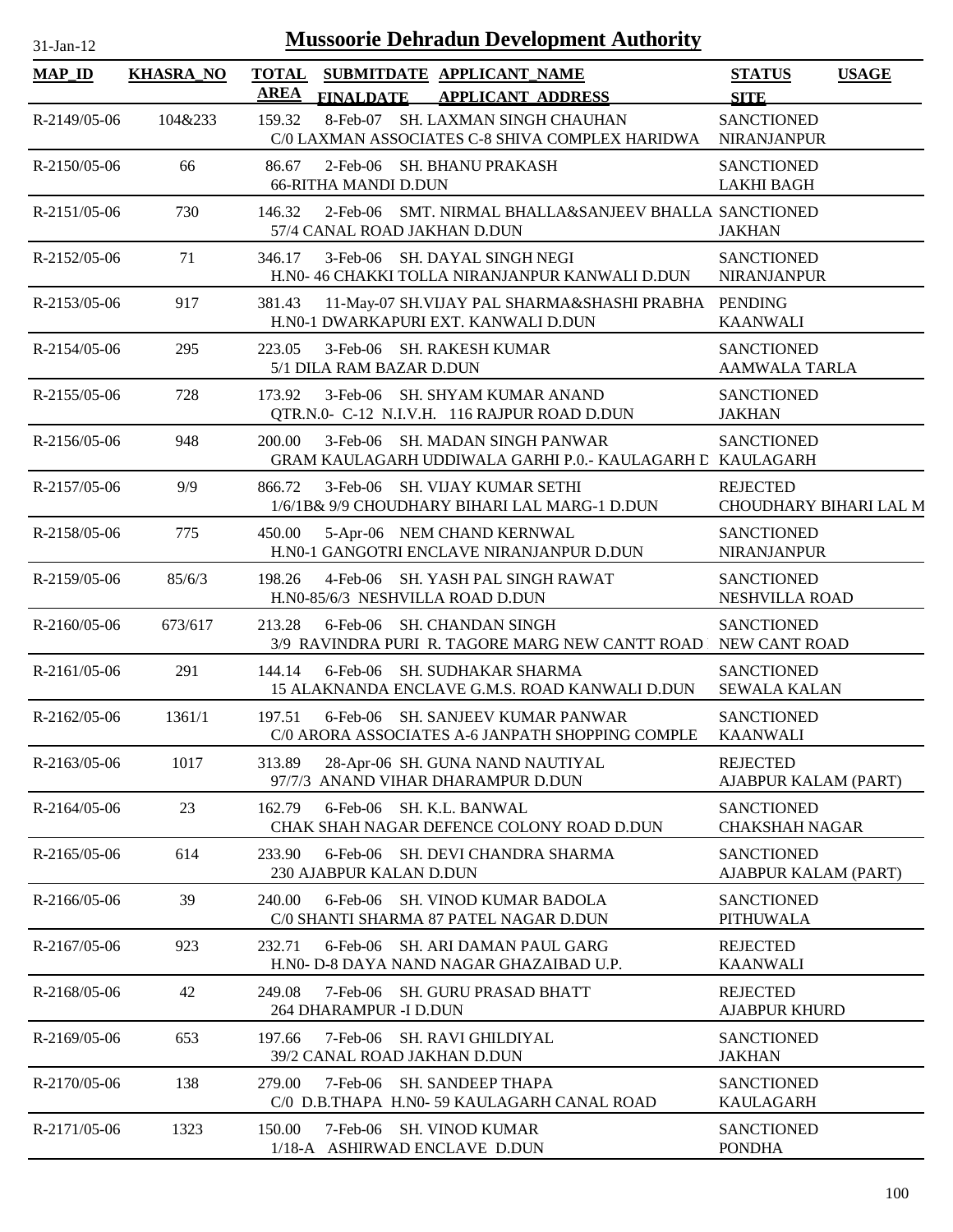| $31-Ian-12$        |                  | <b>Mussoorie Dehradun Development Authority</b>                                                                 |                                                 |
|--------------------|------------------|-----------------------------------------------------------------------------------------------------------------|-------------------------------------------------|
| <b>MAP_ID</b>      | <b>KHASRA_NO</b> | <b>TOTAL</b><br>SUBMITDATE APPLICANT_NAME<br><b>AREA</b><br><b>FINALDATE</b><br><b>APPLICANT ADDRESS</b>        | <b>USAGE</b><br><b>STATUS</b><br><b>SITE</b>    |
| R-2172/05-06       | 36               | 7-Feb-06 SH. SUDHARSHAN SINGH NEGI<br>184.21<br>18 E.C. ROAD D.DUN                                              | <b>REJECTED</b><br>AAMWALA TARLA                |
| R-2173/05-06       | 2052             | 7-Feb-06 SH. JEEVAN YADEV<br>143.97<br>C/0 DHEERAJ BISHT H.N0-52 BLOCK-B SARASWATI VIHAR , AJABPUR KALAM (PART) | <b>REJECTED</b>                                 |
| R-2174/05-06       | 8                | 209.20<br>7-Feb-06 SH. AMARJEET SINGH<br>A-7 CHANDRA LOK 101 RAJPUR ROAD D.DUN                                  | <b>REJECTED</b><br><b>SALAWALA</b>              |
| R-2175/05-06       | 6                | 7-Feb-06 SH. SATISH KUMAR DHAWAN<br>148.67<br>H.N0-109 MDDA COLONY LAXMAN CHOWK D.DUN                           | <b>REJECTED</b><br><b>KANDOLI</b>               |
| R-2176/05-06       | 730              | 8-Feb-06 SH. R.C. KHANTWAL<br>837.39<br>H.NO-138 NEAR ARYA SAMAJ MANDIR SUBHASH NAGAR D.                        | <b>REJECTED</b><br><b>BHARUWALA GRANT</b>       |
| R-2177/05-06       | 172              | 199.31<br>4-May-06 SH. PRITAM SINGH<br>213/1 RAJPUR ROAD D.DUN                                                  | <b>REJECTED</b><br><b>KISHANPUR</b>             |
| R-2178/05-06       | 172              | 409.96<br>3-May-06 SH. PRATEEK JUYAL<br>H.N0-18 MOHINI ROAD D.DUN                                               | <b>REJECTED</b><br><b>KISHANPUR</b>             |
| $R-2179/05-06$     | 192/1&193        | 8-Feb-06 SH. BHUPENDER SINGH<br>247.67<br>C/0 4 NEW ROAD D.DUN                                                  | <b>SANCTIONED</b><br><b>VIJAYPUR GOPIWALA</b>   |
| R-2180/05-06       | 321              | 8-Feb-06 SMT. LEELA RANA<br>227.68<br>321 OMKAR ROAD CHUKKUWALA D.DUN                                           | <b>SANCTIONED</b><br>CHUKKHUWALA                |
| R-2181/05-06       | 15/1             | 225.86<br>18-Apr-06 SH. SUBHASH CHANDER GOYAL<br>P-1V/7 YAMUNA COLONY D.DUN                                     | <b>SANCTIONED</b><br><b>BALBIR ROAD</b>         |
| R-2182/05-06       | 67/2             | 95.47<br>26-Jul-06 SH. KIRPAL SINGH CHAWLA&OTHERS<br>D-52 RACE COURSE D.DUN                                     | <b>REJECTED</b><br><b>RAJ PUR ROAD</b>          |
| R-2183/05-06       | 169              | 13-Feb-06 SH. V.P. VERMA<br>147.20<br>32/33 SEWAK ASHRAM ROAD D.DUN                                             | <b>REJECTED</b><br>UDDIWALA KARANPUR            |
| R-2184/05-06       | 298              | 13-Feb-06 SH. RAM CHANDRA SEMWAL<br>277.50<br>48 NEW COLONY BALLUPUR D.DUN                                      | <b>SANCTIONED</b><br>AJABPUR KALAM (PART)       |
| $R - 2185/05 - 06$ | 96               | 175.55<br>13-Feb-06 SH. KRISHAN LAL TALWAR<br>2/6-A EAST REST CAMP D.DUN                                        | <b>REJECTED</b><br><b>BADRIPUR</b>              |
| R-2186/05-06       | 549              | 13-Feb-06 SH. SHOBHAN SINGH RANA<br>742.15<br>H.N0- 1/37 NEAR MATA MANDIR AJABPUR KALAN D.DUN                   | <b>REJECTED</b><br>AJABPUR KALAM (PART)         |
| R-2187/05-06       | 278              | 298.89<br>13-Feb-06 SH. DILRAJ SINGH&MALKEET KAUR<br>137/4 KHURBHURA MOHALLA D.DUN                              | <b>SANCTIONED</b><br><b>SEWALA KALAN</b>        |
| R-2188/05-06       | 407              | 356.02<br>25-Apr-06 SH. DHARAMPAL SINGH SAINI<br>H.N0-738 LANE-N0-3 STREET N0-4 RAJENER NAGAR D.DUN             | <b>SANCTIONED</b><br><b>CHAI BAGH KAULAGARH</b> |
| R-2189/05-06       | 237              | 259.16<br>30-Nov-06 SH. SANJAY KHATTAK&MONAKHATTAK<br>24-OLD CONNAUGHT PALACE D.DUN                             | <b>SANCTIONED</b><br><b>SEWALA KALAN</b>        |
| R-2190/05-06       | 877              | 214.74<br>24-Aug-06 SMT. PARVINDER KAUR<br>133 CHANDER NAGAR D.DUN                                              | <b>SANCTIONED</b><br><b>DEHRA KHAS</b>          |
| R-2191/05-06       | 385/1            | 13-Feb-06 SH. INDER PRAKASH KHANNA&RENUKA R SANCTIONED<br>322.88<br>50/3/2 BALBIR ROAD D.DUN                    | <b>DHARMPUR</b>                                 |
| R-2192/05-06       | 225              | 805.65<br>14-Feb-06 SH.THAKUR SINGLA&SANDEEP KUMAR<br>H.N0-229 INDIRA NAGAR D.DUN                               | <b>REJECTED</b><br><b>DHORAN KHAS</b>           |
| R-2193/05-06       | 1101             | 320.00<br>14-Feb-06 SMT. YASHODA DEVI NAUTIYAL<br>G-184 NEHRU COLONY D.DUN                                      | <b>REJECTED</b><br>AJABPUR KALAM (PART)         |
| R-2194/05-06       | 35/1             | 14-Feb-06 SMT SHYAM BALA GUPTA<br>171.62<br>35/1 NESHVILLA ROAD D.DUN                                           | <b>REJECTED</b><br>NESHVILLA ROAD               |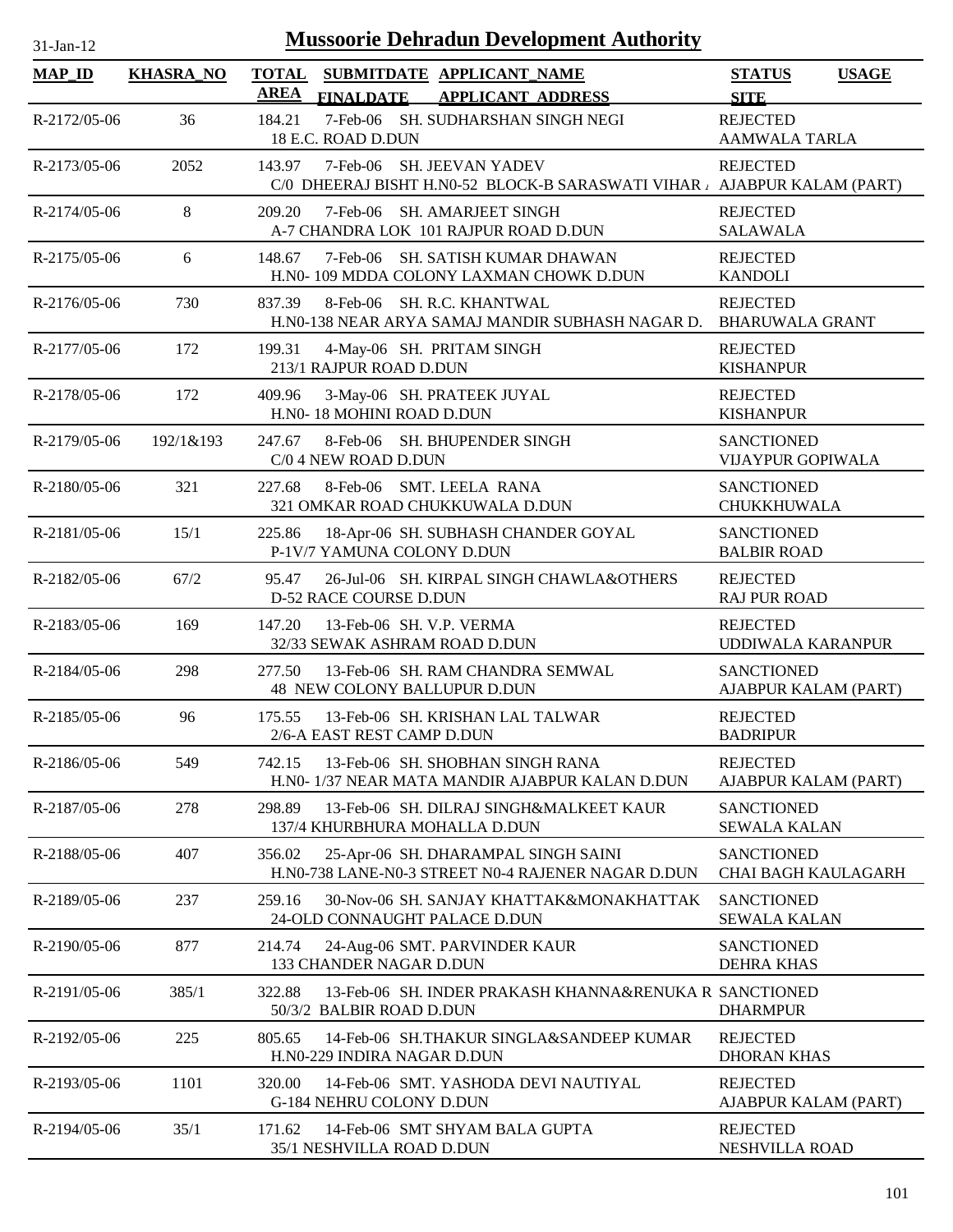| 31-Jan-12          |                  | <b>Mussoorie Dehradun Development Authority</b>                                                         |                                                    |
|--------------------|------------------|---------------------------------------------------------------------------------------------------------|----------------------------------------------------|
| <b>MAP_ID</b>      | <b>KHASRA_NO</b> | <b>TOTAL</b><br>SUBMITDATE APPLICANT NAME<br><b>AREA</b><br>FINALDATE APPLICANT ADDRESS                 | <b>STATUS</b><br><b>USAGE</b><br><b>SITE</b>       |
| R-2195/05-06       | 581              | 14-Feb-06 SMT. JAGDEEP KAUR<br>294.33<br>LANE-N0-C-24 TURNER ROAD CLEMENT TOWN D.DUN                    | <b>SANCTIONED</b><br><b>MAJRA</b>                  |
| R-2196/05-06       | 888              | 167.75<br>14-Feb-06 SH. ROSHAN LAL SHARMA<br>H.NO-108-B DHARAMPUR D.DUN                                 | <b>SANCTIONED</b><br>AJABPUR KALAM (PART)          |
| R-2197/05-06       | 1323             | 150.00<br>14-Feb-06 SMT, SAVITA BISEN<br>H.N0-79 TILAK ROAD D.DUN                                       | <b>SANCTIONED</b><br><b>PONDHA</b>                 |
| R-2198/05-06       | 1323             | 150.00<br>14-Feb-06 SMT. REETA DEVI<br>C/0 SH. BALRAJ SINGH GRAM BADOWALA ARCEDIA GRAN                  | <b>SANCTIONED</b><br><b>PONDHA</b>                 |
| R-2199/05-06       | 431              | 14-Feb-06 SH. RAJIV MISHRA<br>217.38<br>299 RAJENDRA NAGAR STREET-N0-4 D.DUN                            | <b>SANCTIONED</b><br><b>SEWALA KALAN</b>           |
| $R - 2200/05 - 06$ | 339&341          | 14-Feb-06 SH. S.K. BASSI&SH.ANOOP TANEJA<br>359.70<br>14/2 BALBIR ROAD D.DUN                            | <b>SANCTIONED</b><br><b>DHORAN KHAS</b>            |
| $R-2201/05-06$     | 163/4            | 243.36<br>14-Feb-06 SH, PRADEEP KUMAR GOEL&PARVEEN KUNSANCTIONED<br>163/4 D.L.ROAD D.DUN                | D.L.ROAD                                           |
| $R - 2202/05 - 06$ | 933/1            | 148.69<br>14-Feb-06 B.S.N.L.<br><b>GMTD PATEL NAGAR D.DUN</b>                                           | <b>REJECTED</b><br><b>RAIPUR</b>                   |
| $R - 2203/05 - 06$ | 190              | 14-Feb-06 G.M.T.D. BSNL<br>311.23<br>NEW PATEL NAGAR D.DUN                                              | <b>REJECTED</b><br>KHURBURA MOHALLA                |
| $R-2204/05-06$     | 405/1            | 372.50<br>15-Feb-06 SH. MAHENDRA SINGH<br>43 SARASWATI VIHAR ADHOIWALA D.DUN                            | <b>SANCTIONED</b><br><b>ADOIWALA</b>               |
| $R - 2205/05 - 06$ | 602              | 130.93<br>15-Feb-06 SH, SAMSHER SINGH<br>H.NO-20 DESHMESH PURI INDIRA GANDHI MARG NIRANJAN. NIRANJANPUR | <b>SANCTIONED</b>                                  |
| $R-2206/05-06$     | 166              | 15-Feb-06 SH. UDAYBIR SINGH<br>229.46<br>104-A PANDITWARI -II D.DUN                                     | <b>SANCTIONED</b><br><b>PANDITWARI</b>             |
| R-2207/05-06       | 357              | 223.10<br>15-Feb-06 SH. DEVENDRA SINGH<br>H.N0-228 OLD DALANWALA D.DUN                                  | <b>REJECTED</b><br><b>ADOIWALA</b>                 |
| R-2208/05-06       | 20               | 288.10<br>15-Feb-06 SH. HARKEWAL SINGH<br>270 RAJENDER NAGAR STREET N0-8 KAULAGARH ROAD D.              | <b>REJECTED</b><br>KAULAGARH                       |
| R-2208/05-06-RE    | 20               | 288.10<br>31-Oct-07 SH. HARKEWAL SINGH<br>270 RAJENDER NAGAR STREET N0-8 KAULAGARH ROAD D.              | SANCTIONED Home<br><b>KAULAGARH</b>                |
| R-2209/05-06       | 49/2             | 828.00<br>28-Apr-06 SH. GANESH CHANDRA THAPLIYAL<br>49/2 NEW COLONY BALLUPUR D.DUN                      | <b>SANCTIONED</b><br><b>KAANWALI</b>               |
| R-2210/05-06       | 1088             | 15-Feb-06 SH. ARVIND KUMAR SAXENA&SUSHMA SA SANCTIONED<br>136.00<br>H.N0-3 KANWALI ROAD D.DUN           | <b>KAANWALI</b>                                    |
| $R-2211/05-06$     | 63               | 15-Feb-06 SMT. NISHA PAL<br>122.39<br>63 VYOM PRASATH G.M.S. ROAD D.DUN                                 | <b>SANCTIONED</b><br><b>KAANWALI</b>               |
| R-2212/05-06       | 101/1            | 2,966.00<br>15-Feb-06 SH. PRAVEER KUMAR CHAUDHARY<br>40- CHANDER NAGAR D.DUN                            | <b>REJECTED</b><br>UDDIWALA KARANPUR               |
| R-2212/05-06-RE    | 101/1            | 2,966.00<br>16-Aug-07 SH. PRAVEER KUMAR CHAUDHARY<br><b>40- CHANDER NAGAR D.DUN</b>                     | <b>PENDING</b><br>Home<br><b>UDDIWALA KARANPUR</b> |
| R-2212/05-06-RE    | 101/1            | 22-Oct-09 SH. PRAVEER KUMAR CHAUDHARY<br>2,966.00<br>40- CHANDER NAGAR D.DUN                            | SANCTIONED Home<br>UDDIWALA KARANPUR               |
| R-2213/05-06       | 275&277          | 2,012.00<br>15-Feb-06 SH. SACHIN & OTHERS<br>1- PRAGATI VIHAR SAHASTRADHARA ROAD D.DUN                  | SANCTIONED Group Housing<br><b>ADOIWALA</b>        |
| R-2214/05-06       | 41               | 860.87<br>15-Feb-06 SH. PRAVESH & SARITA MITTAL<br>222-A LUNIA MOHALLA D.DUN                            | <b>SANCTIONED</b><br><b>SUBHASH ROAD</b>           |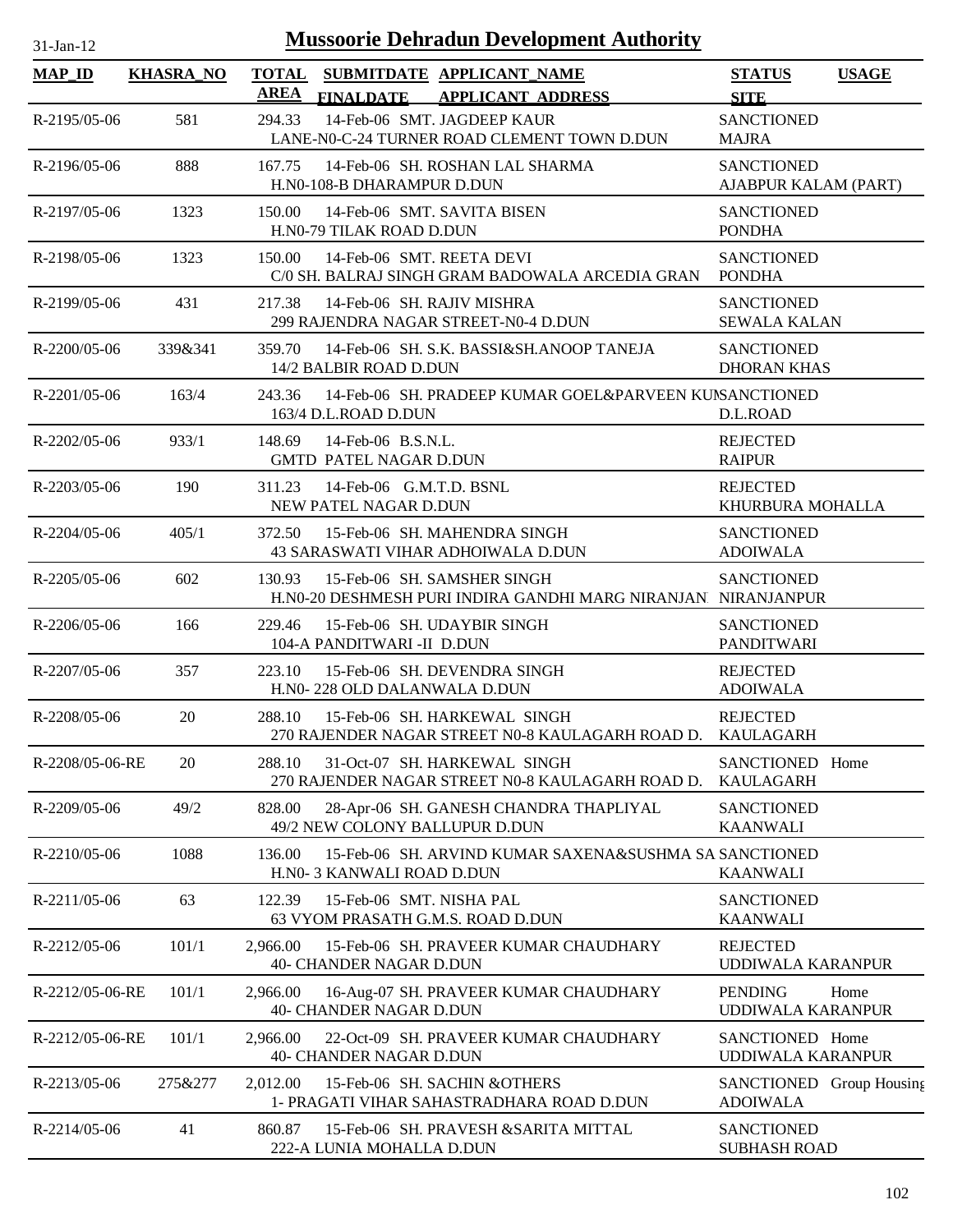| $31$ -Jan-12       |                  |             | <b>Mussoorie Dehradun Development Authority</b>                                                             |                                                 |              |
|--------------------|------------------|-------------|-------------------------------------------------------------------------------------------------------------|-------------------------------------------------|--------------|
| <b>MAP_ID</b>      | <b>KHASRA_NO</b> | <b>AREA</b> | TOTAL SUBMITDATE APPLICANT_NAME<br><b>FINALDATE</b><br><b>APPLICANT ADDRESS</b>                             | <b>STATUS</b><br><b>SITE</b>                    | <b>USAGE</b> |
| $R-2215/05-06$     | 157              | 174.06      | 15-Feb-06 SH. RAMESH CHANDRA MEHROTRA<br>SHIV LOK COLONY RAIPUR ROAD D.DUN                                  | <b>SANCTIONED</b><br><b>RAIPUR</b>              |              |
| $R-2216/05-06$     | 22               | 206.10      | 15-Feb-06 SMT.SWARNJIT KAUR<br>22 OLD SURVEY ROAD D.DUN                                                     | <b>SANCTIONED</b><br><b>OLD SURVEY ROAD</b>     |              |
| R-2217/05-06       | 9/6              | 130.11      | 15-Feb-06 SMT, PREMA MAMGAIN<br>D2/11 VIGYAN VIHAR IRDE COLONY RAIPUR ROAD D.DUN OTHERS                     | <b>SANCTIONED</b>                               |              |
| R-2218/05-06       | 197&198          | 31.74       | 15-Feb-06 IDEA MOBILE TELE COMMUNICATION LTD REJECTED<br>182 VIDYA LAXMI COMPLEX ABU LANE MEERUT.           | MOHABBEWALA (PART)                              |              |
| R-2219/05-06       | 986/2            | 242.40      | 16-Feb-06 SH. PRADEEP CHANDRA JOSHI&SMT.NEELI SANCTIONED<br>5/183 NAWABI ROAD MALLA GORAKPUR HALDWANI       | <b>GARHI</b>                                    |              |
| R-2220/05-06       | 227              | 241.56      | 16-Feb-06 SMT. POONAM SEHGAL&SH.S.K.SEHGAL<br>D-70 RACE COURSE D.DUN                                        | <b>SANCTIONED</b><br><b>JAKHAN</b>              |              |
| R-2221/05-06       | 528              | 260.17      | 16-Feb-06 SH. SAMUEL VALPY ERASMUS<br>H.NO-33 PLESENT VALLY RAJPUR ROAD D.DUN                               | <b>SANCTIONED</b><br><b>DAK PATTI</b>           |              |
| R-2222/05-06       | 62/3             | 114.44      | 16-Feb-06 SH. JHOM BAHADUR<br>GRAM VIJAYPUR HATHIBARKALAN NEAR OF MANDIR D.D                                | <b>REJECTED</b><br>VIJAYPUR HATHI BADKALA       |              |
| R-2223/05-06       | 20               |             | 1,912.42 16-Feb-06 SH. VIKRAM JEET MARWAH<br>360/1 NARI SHILP MANDIR MARG D.DUN                             | <b>SANCTIONED</b><br><b>CHAI BAGH KAULAGARH</b> |              |
| R-2224/05-06       | 173/3            | 83.64       | 16-Feb-06 SH. RAJEEV GOYAL&SMT.SEEMA GOYAL SANCTIONED<br>C/0 66 PANDITWARI P.0.-PREM NAGAR D.DUN            | <b>PANDITWARI</b>                               |              |
| $R - 2225/05 - 06$ | 147              | 78.15       | 17-Feb-06 SH. YUDHBIR SINGH RANA<br>147-NESHVILLA ROAD D.DUN                                                | <b>SANCTIONED</b><br>NESHVILLA ROAD             |              |
| $R - 2226/05 - 06$ | 493              | 171.94      | 17-Feb-06 SH. PRADEEP KUMAR THAPLIYAL&MANJU SANCTIONED<br>C/0 B.L. JOSHI 72- NIRANAJANPUR D.DUN             | <b>NIRANJANPUR</b>                              |              |
| $R - 2227/05 - 06$ | 831              | 254.83      | 17-Feb-06 SH, NAND KISHORE<br>H.N0-150/1 DHARAMPUR D.DUN                                                    | <b>SANCTIONED</b><br>AJABPUR KALAM (PART)       |              |
| R-2228/05-06       | 1259&1260        | 180.85      | 17-Feb-06 MISS, DEVIKA BATTA<br>H.NO-19-A MEHANT ROAD LAXMAN CHOWK D.DUN                                    | <b>SANCTIONED</b><br><b>KAANWALI</b>            |              |
| R-2229/05-06       | 1259&1260        | 187.36      | 17-Feb-06 MISS, DEVIKA BATTA<br>H.NO-19-A MEHANT ROAD LAXMAN CHOWK D.DUN                                    | <b>SANCTIONED</b><br><b>KAANWALI</b>            |              |
| R-2230/05-06       | 135              | 274.04      | 15-Nov-06 SH. HARDEEP SINGH<br>H.N0-1 KALINDI ENCLAVE KANWALI D.DUN                                         | <b>SANCTIONED</b><br><b>SEWALA KALAN</b>        |              |
| R-2231/05-06       | 307/2            | 171.77      | 17-Feb-06 SH. DINESH MITTAL<br>C/0 KAMBOJ ASSOCIATES SHANTI VIHAR CHOWK RAIPUR R ADOIWALA                   | <b>REJECTED</b>                                 |              |
| R-2232/05-06       | 1323             | 150.00      | 17-Feb-06 SH. RAKESH GUPTA<br>H.NO-127 GRAM PONDHA D.DUN                                                    | <b>SANCTIONED</b><br><b>PONDHA</b>              |              |
| R-2233/05-06       | 1323             | 150.00      | 17-Feb-06 SH, MANISH MADAN<br>H-N0-79 TILAK ROAD D.DUN                                                      | <b>SANCTIONED</b><br><b>PONDHA</b>              |              |
| R-2234/05-06       | 767              | 697.00      | 17-Feb-06 SH. MAYUR SUDHIR NICHANI<br>29 INDUSTRIAL CO-OP. SOCIETY PATEL NAGAR D.DUN                        | <b>REJECTED</b><br><b>DEHRA KHAS</b>            |              |
| R-2235/05-06       | 767              | 1,394.00    | 17-Feb-06 SH. SUDHIR T. NICHANI&SEEMA NICHANI REJECTED<br>C/0 29 INDUSTRIAL CO-0P SOCIETY PATEL NAGAR D.DUN | DEHRA KHAS                                      |              |
| R-2236/05-06       | 301              | 126.41      | 17-Feb-06 SMT. RENU JASWAL<br>95/78- II BLOCK ARYA NAGAR D.DUN                                              | <b>SANCTIONED</b><br><b>CHIDOWALI</b>           |              |
| R-2237/05-06       | 260/260          | 750.94      | 18-Feb-06 SMT. VIMLA DEVI KUKRETI<br>260/260 CH. BIHARI LAL MARG NESHVILLA ROAD D.DUN                       | <b>SANCTIONED</b><br>CHOUDHARY BIHARI LAL M     |              |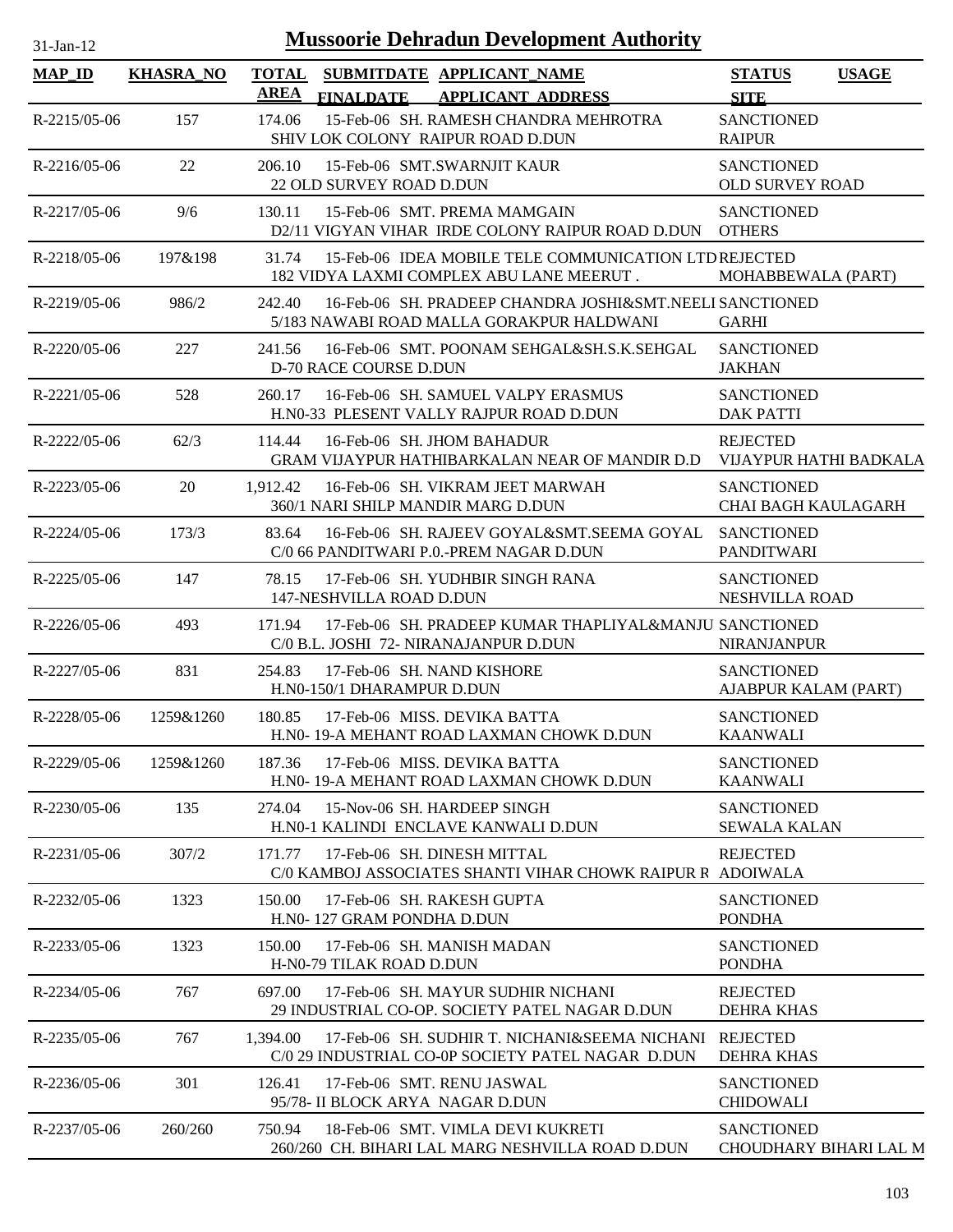| <b>Mussoorie Dehradun Development Authority</b><br>$31-Jan-12$ |                  |                             |                                                                                                |                                           |              |  |  |
|----------------------------------------------------------------|------------------|-----------------------------|------------------------------------------------------------------------------------------------|-------------------------------------------|--------------|--|--|
| <b>MAP_ID</b>                                                  | <b>KHASRA_NO</b> | <b>TOTAL</b><br><b>AREA</b> | SUBMITDATE APPLICANT_NAME<br><b>FINALDATE</b><br><b>APPLICANT ADDRESS</b>                      | <b>STATUS</b><br><b>SITE</b>              | <b>USAGE</b> |  |  |
| R-2238/05-06                                                   | 339              | 172.17                      | 5-Aug-06 SMT. MANJU PURI<br>3/35 MOOL CHAND ENCLAVE BY PASS MAJRA D.DUN                        | <b>SANCTIONED</b><br><b>SEWALA KALAN</b>  |              |  |  |
| R-2239/05-06                                                   | 28               | 394.37                      | 9-Jun-06 SH. PREM SHANKAR<br>LANE-12 MATA MANDIR MARG OM VIHAR D.DUN                           | <b>SANCTIONED</b><br><b>AJABPUR KHURD</b> |              |  |  |
| R-2240/05-06                                                   | 1323             | 150.00                      | 18-Feb-06 SH. TEJ RAM<br>R/0 155 GRAM PONDHA D.DUN                                             | <b>SANCTIONED</b><br><b>PONDHA</b>        |              |  |  |
| $R-2241/05-06$                                                 | 1323             | 150.00                      | 18-Feb-06 SH. RISHI PAL SINGH<br>H.N0-79 TILAK ROAD D.DUN                                      | <b>REJECTED</b><br><b>PONDHA</b>          |              |  |  |
| R-2242/05-06                                                   | 1323             | 150.00                      | 18-Feb-06 SH. ARVINDAR SINGH<br>H.N0-172 GRAM PONDHA D.DUN                                     | <b>SANCTIONED</b><br><b>PONDHA</b>        |              |  |  |
| R-2243/05-06                                                   | 501              | 132.43                      | 18-Feb-06 SH. S.S. LAMBA<br>SH. GYANI RAM WILD LIFE INSTITUTE CHANDERBANI D.DU BHARUWALA GRANT | <b>SANCTIONED</b>                         |              |  |  |
| $R - 2244/05 - 06$                                             | 526              | 195.65                      | 18-Feb-06 SMT, VINOD KUMARI<br>46/3/2 JAKHAN RAJPUR ROAD D.DUN                                 | <b>SANCTIONED</b><br><b>JAKHAN</b>        |              |  |  |
| R-2245/05-06                                                   | 213              | 204.50                      | 25-Mar-06 SH.DEEPANKAR JOSHI&KAMLA JOSHI<br>51 NEW NEHRU ROAD HARIDWAR                         | <b>SANCTIONED</b><br>AJABPUR KALAM (PART) |              |  |  |
| $R-2246/05-06$                                                 | 81/1             | 128.70                      | 25-Mar-06 SH. DINESH KUMAR AGGARWAL<br>H-N0-36 SHAKTI ENCLAVE GMS ROAD D.DUN                   | <b>SANCTIONED</b><br><b>NIRANJANPUR</b>   |              |  |  |
| R-2247/05-06                                                   | 945              | 145.42                      | 25-Mar-06 SH. VINOD KUMAR<br>B-24/3 ONGC COLONY D.DUN                                          | <b>SANCTIONED</b><br><b>GARHI</b>         |              |  |  |
| R-2248/05-06                                                   | 48/1             | 289.70                      | 25-Mar-06 EMMANUEL PETER &RUBY PETER<br>125/1 DOBHALWALA D.DUN                                 | <b>SANCTIONED</b><br>HATHIBARKALA         |              |  |  |
| R-2249/05-06                                                   | 147              | 88.29                       | 26-Jul-06 SH. MANBIR SINGH RANA<br>147-A NESHVILLA ROAD D.DUN                                  | <b>REJECTED</b><br>NESHVILLA ROAD         |              |  |  |
| $R - 2250/05 - 06$                                             | 901              | 214.59                      | 25-Mar-06 SMT. REKHA VASHTSHTHA<br>63 HILL VIEW COLONY INDIRA NAGAR D.DUN                      | <b>SANCTIONED</b><br><b>KAANWALI</b>      |              |  |  |
| $R-2251/05-06$                                                 | 78               | 101.12                      | 25-Mar-06 SH. RAVINDRA SINGH RANA<br>614 STREET N0-4 LANE N0-9 RAJENDRA NAGAR D.DUN            | <b>SANCTIONED</b><br><b>PANDITWARI</b>    |              |  |  |
| R-2252/05-06                                                   | 900&901          | 217.41                      | 25-Mar-06 SH. MUKESH KUMAR<br>Q.N.-1 TYPE-III AUDIT COLONY INDIRA COLONY D.DUN                 | <b>SANCTIONED</b><br><b>KAANWALI</b>      |              |  |  |
| R-2253/05-06                                                   | 17               | 375.90                      | 25-Apr-06 SH. MOHAN LAL<br><b>19 KANWALI ROAD D.DUN</b>                                        | <b>SANCTIONED</b><br><b>LAXMAN CHOWK</b>  |              |  |  |
| R-2254/05-06                                                   | 53               | 335.27                      | 25-Mar-06 SH. BEER SINGH<br>B-49 OLD YAMUNA COLONY DAKPATHAR D.DUN                             | <b>REJECTED</b><br><b>KANDOLI</b>         |              |  |  |
| R-2255/05-06                                                   | 332&333          | 141.97                      | 25-Mar-06 DR.AVADESH KUMAR GUPTA<br>5-C LANE-1 ASHIRWAD ENCLAVE BALLUPUR D.DUN                 | <b>SANCTIONED</b><br><b>KAANWALI</b>      |              |  |  |
| R-2256/05-06                                                   | 21               | 150.10                      | 25-Mar-06 SH. TULSI PRASAD<br><b>30 GANDHI NAGAR BALLUPUR ROAD D.DUN</b>                       | <b>SANCTIONED</b><br>CHUKKHUWALA          |              |  |  |
| R-2257/05-06                                                   | 427              | 2,500.00                    | 25-Mar-06 SH. SATISH KUMAR SEHGAL<br>A-1/142 JANAK PURI NEW DELHI                              | <b>REJECTED</b><br><b>DHORAN KHAS</b>     |              |  |  |
| R-2258/05-06                                                   | 25               | 213.20                      | 25-Mar-06 SMT. PUSHPA KUKREJA<br>55/5 KISHAN NAGAR EXT. D.DUN                                  | <b>SANCTIONED</b><br><b>KAULAGARH</b>     |              |  |  |
| R-2259/05-06                                                   | 914              | 329.23                      | 25-Mar-06 SH. OM PRAKASH<br><b>GRAM AJABPUR KHURD D.DUN</b>                                    | <b>SANCTIONED</b><br><b>AJABPUR KHURD</b> |              |  |  |
| $R-2260/05-06$                                                 | 298              | 319.00                      | 25-Mar-06 SH. JAGDISH PRASAD SEMWAL<br>48-B NEW COLONY BALLUPUR D.DUN                          | <b>SANCTIONED</b><br>AJABPUR KALAM (PART) |              |  |  |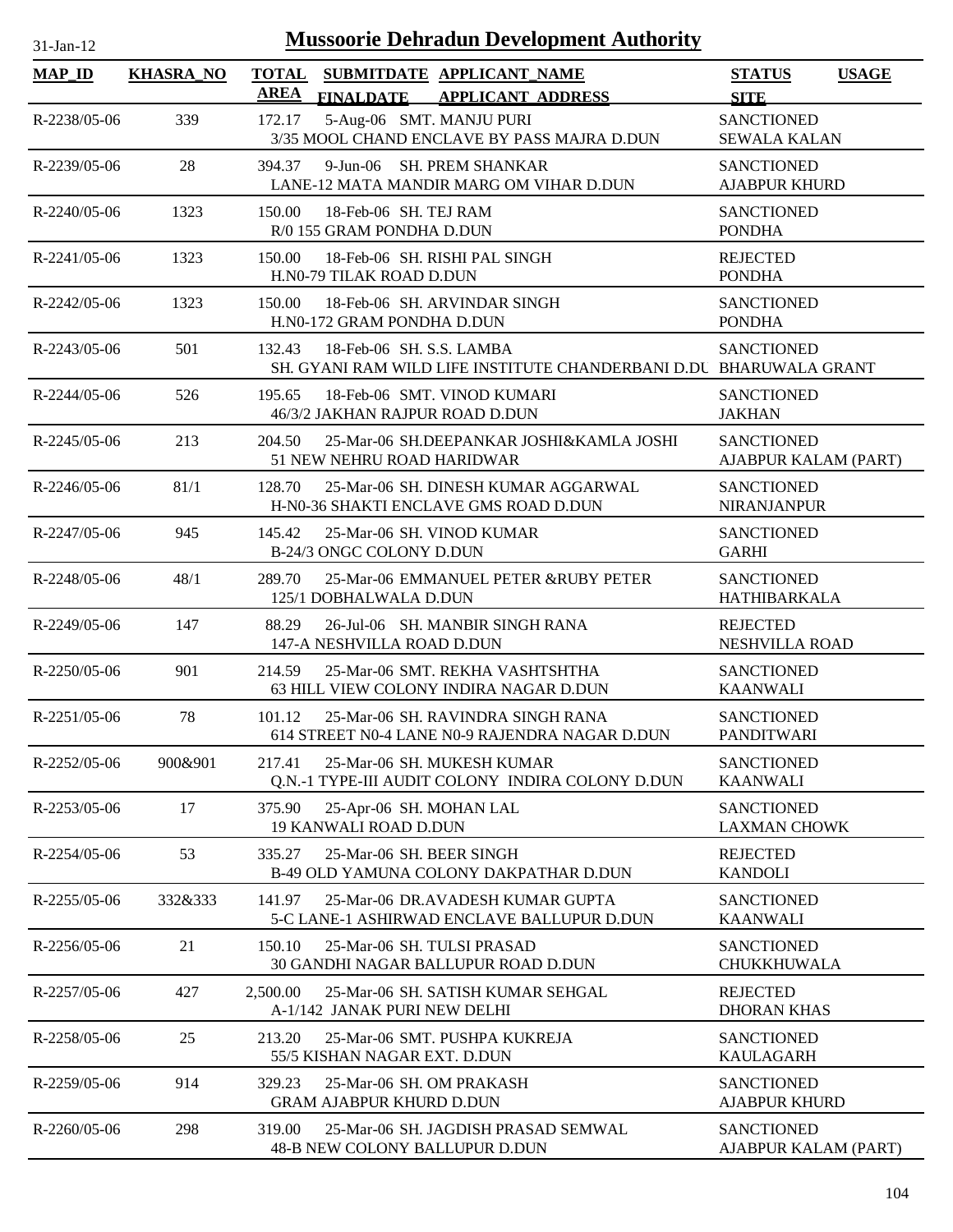| <b>MAP ID</b>      | <b>KHASRA_NO</b> | <b>TOTAL</b><br><b>AREA</b> | <b>FINALDATE</b>                                       | SUBMITDATE APPLICANT NAME<br><b>APPLICANT ADDRESS</b>                                            | <b>STATUS</b><br><b>SITE</b>                | <b>USAGE</b> |
|--------------------|------------------|-----------------------------|--------------------------------------------------------|--------------------------------------------------------------------------------------------------|---------------------------------------------|--------------|
| $R-2261/05-06$     | 80,83,86,90/1    | 585.50                      |                                                        | 25-Mar-06 SH. MOHAN LAL JADLI<br>N0-2 PLOT N0-11 BODY GUARD COLONY CANAL ROAD D.DU KARANPUR KHAS | <b>SANCTIONED</b>                           |              |
| $R-2262/05-06$     | 240              | 158.54                      | 19-C SUBHASH ROAD D.DUN                                | 25-Mar-06 SH. BIMAL KUMAR SRIVASTAVA&AMITA SANCTIONED                                            | <b>ADOIWALA</b>                             |              |
| $R - 2263/05 - 06$ | 185              | 147.64                      | <b>4- HARRAWALA D.DUN</b>                              | 25-Mar-06 SMT. BHARTI BANSAL                                                                     | <b>REJECTED</b><br><b>INDRAPUR</b>          |              |
| $R - 2264/05 - 06$ | 95               | 221.22                      | 98/6 DOBHALAWALA D.DUN                                 | 25-Jan-07 SH. A.K. BANERJEE                                                                      | <b>SANCTIONED</b><br><b>CHUKKHUWALA</b>     |              |
| $R - 2265/05 - 06$ | 17               | 277.13                      | 27-Mar-06 SH, AJIT SINGH<br>H.N0-117 V.P.0-MAJRA D.DUN |                                                                                                  | <b>SANCTIONED</b><br><b>MAJRA</b>           |              |
| $R-2265/05-06-EX$  | 17               | 0.00                        | 16-Mar-11 SH. AJIT SINGH<br>H.N0-117 V.P.0-MAJRA D.DUN |                                                                                                  | SANCTIONED Home<br><b>MAJRA</b>             |              |
| $R - 2266/05 - 06$ | 679              | 411.67                      | F-9 YAMUNA COLONY D.DUN                                | 27-Mar-06 SMT. VIJAY LAXMI SILWAL                                                                | <b>SANCTIONED</b><br>AJABPUR KALAM (PART)   |              |
| R-2267/05-06       | 34               | 169.67                      | H.NO-7/1A SHASTRI NAGAR D.DUN                          | 27-Mar-06 SH. SHIV KUMAR SEMWAL                                                                  | <b>SANCTIONED</b><br>AJABPUR KALAM (PART)   |              |
| $R-2268/05-06$     | 124/1            | 236.19                      |                                                        | 27-Mar-06 SH, TILAK SHARMA<br><b>B-8 KEWAL VIHAR SAHASTRADHARA ROAD D.DUN</b>                    | <b>SANCTIONED</b><br><b>ADOIWALA</b>        |              |
| R-2269/05-06       | 300              | 122.54                      | 27-Mar-06 SH, S.R. SINGH                               | SARASWATI VIHAR E-BLOCK AJABPUR KHURD D.DUN                                                      | <b>SANCTIONED</b><br>AJABPUR KALAM (PART)   |              |
| $R-2270/05-06$     | 1240/2           | 406.00                      | <b>48 PHASE-II VASANT VIHAR D.D7UN</b>                 | 27-Mar-06 SMT. ANJU JAIN&VINESH KUMAR                                                            | <b>SANCTIONED</b><br><b>GARHI</b>           |              |
| $R-2271/05-06$     | 47               | 227.77                      | <b>42 GARHI CANTT D.DUN</b>                            | 27-Mar-06 SMT. SHASHI GUPTA                                                                      | <b>SANCTIONED</b><br><b>KAULAGARH</b>       |              |
| R-2272/05-06       | 478              | 456.97                      |                                                        | 27-Mar-06 SMT. PRITPAL KAUR<br>478&38 KHURBHURA MOHALLA D.DUN                                    | <b>SANCTIONED</b><br>KHURBURA MOHALLA       |              |
| R-2273/05-06       | 773              | 114.20                      |                                                        | 27-Mar-06 SH, PREM SINGH RATHORE<br>9-SANJAY COLONY NEW BASTI PATEL NAGAR D.DUN                  | <b>SANCTIONED</b><br><b>NIRANJANPUR</b>     |              |
| R-2274/05-06       | 710              | 142.75                      | 111 DOON VIHAR JAKHAN D.DUN                            | 27-Mar-06 SH. RAMESH VISHNOI                                                                     | <b>SANCTIONED</b><br><b>JAKHAN</b>          |              |
| R-2275/05-06       | 930              | 313.65                      | <b>4- NEW ROAD D.DUN</b>                               | 6-Oct-06 SMT. PAWANI DEVI                                                                        | <b>SANCTIONED</b><br><b>AAMWALA TARLA</b>   |              |
| R-2276/05-06       | 43/50            | 236.10                      |                                                        | 27-Mar-06 SH. RAM SINGH NEGI<br>43/50 NADI RISPANA ROAD BLOCK-I D.DUN                            | <b>REJECTED</b><br><b>RISHPANA ROAD</b>     |              |
| R-2277/05-06       | 529              | 169.88                      | L-12(0H) A RAILWAY COLONY D.DUN                        | 27-Mar-06 SMT. RAJESHWARI KOTHIYAL                                                               | <b>SANCTIONED</b><br><b>DHARMPUR</b>        |              |
| R-2278/05-06       | 1526/3           | 96.15                       | 111 DRON PURI GMS ROAD D.DUN                           | 27-Mar-06 SH, J.L. NAGPAL&SH SHWETA SUKHEEJA                                                     | <b>SANCTIONED</b><br><b>KAANWALI</b>        |              |
| R-2279/05-06       | 497              | 345.03                      |                                                        | 27-Mar-06 SH. RAYMOND STEVEN JAMES<br>167 NEAR GUPTA STORE SUBHASH NAGAR D.DUN                   | <b>SANCTIONED</b><br><b>BHARUWALA GRANT</b> |              |
| $R-2280/05-06$     | 680              | 197.00                      |                                                        | 27-Mar-06 SH. KUNWAR JI SINGH<br>138 IDGAH KUMHAR MANDI BLOCK-III D.DUN                          | <b>SANCTIONED</b><br><b>MAJRA</b>           |              |
| R-2281/05-06       | 72               | 222.71                      |                                                        | 27-Mar-06 SMT. ASHA GULATI<br>537 KAULAGARH ROAD RAJENDRA NAGAR D.DUN                            | <b>REJECTED</b><br><b>RAJENDAR NAGAR</b>    |              |
| R-2282/05-06       | 1228             | 140.59                      |                                                        | 27-Mar-06 SH. AMIT AHLUWALIA<br>R/0 162 SEC-9 DEFENCE COLONY D.DUN                               | <b>SANCTIONED</b><br>AJABPUR KALAM (PART)   |              |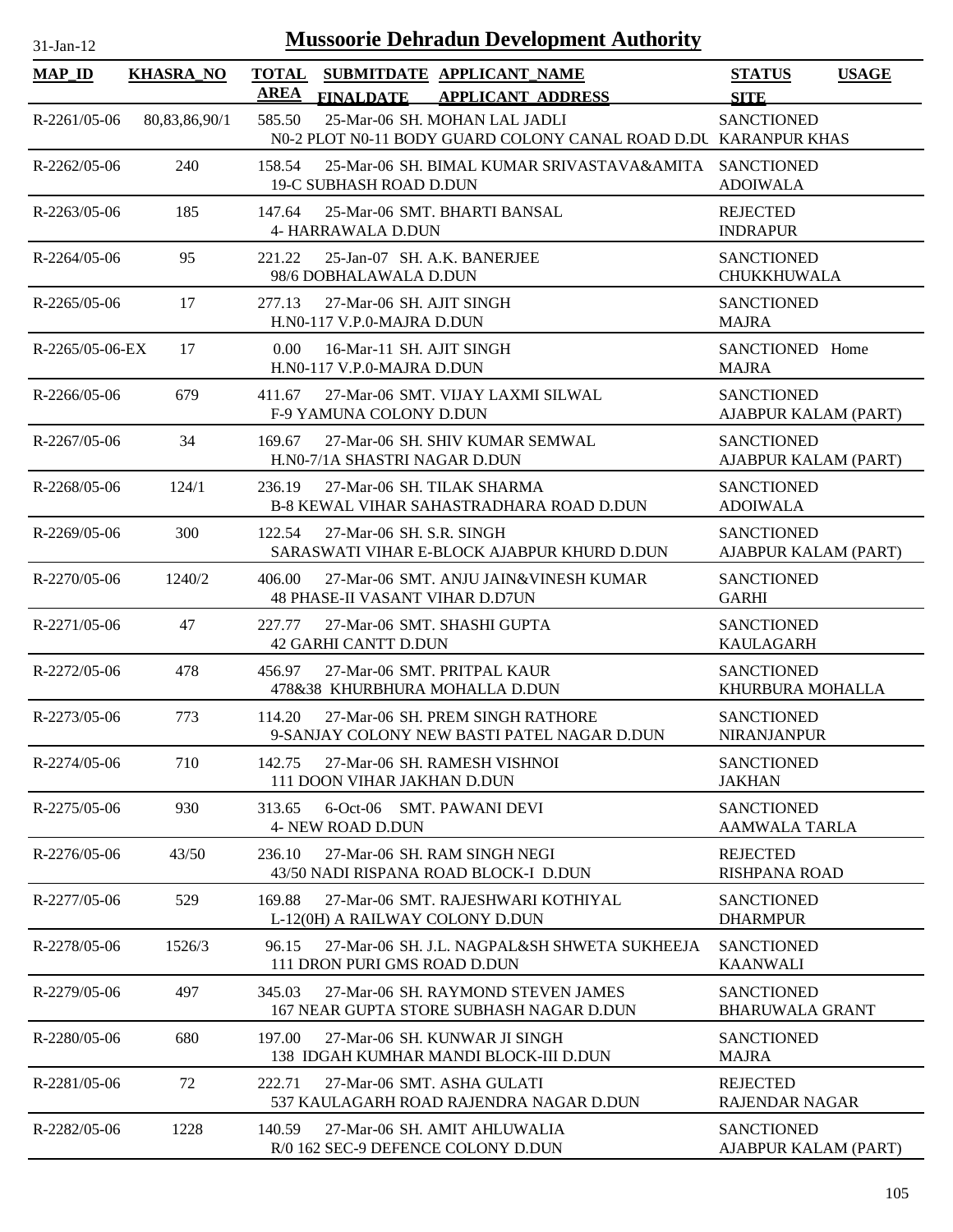| $31$ -Jan-12       |                  | <b>Mussoorie Dehradun Development Authority</b>                                                                      |                                                           |
|--------------------|------------------|----------------------------------------------------------------------------------------------------------------------|-----------------------------------------------------------|
| <b>MAP_ID</b>      | <b>KHASRA_NO</b> | <b>TOTAL</b><br>SUBMITDATE APPLICANT NAME<br><b>AREA</b><br><b>FINALDATE</b><br><b>APPLICANT ADDRESS</b>             | <b>USAGE</b><br><b>STATUS</b><br><b>SITE</b>              |
| R-2283/05-06       | 23&24            | 27-Mar-06 SH. JAIDEEP DATTA&RACHNA DATTA<br>1,840.36<br>23&24 TEG BAHADUR ROAD D.DUN                                 | <b>SANCTIONED</b><br>TEG BAHADHUR ROAD                    |
| R-2284/05-06       | 973              | 306.12<br>18-Aug-06 SH. DINESH CHANDRA DHYANI<br>CMO RESIDENCE CORONATION HOSPITAL DALANWALA D                       | <b>SANCTIONED</b><br><b>NATHANPUR</b>                     |
| R-2285/05-06       | 1456             | 266.68<br>27-Mar-06 SH. ASHOK GUPTA<br><b>GRAM KANWALI G.M.S.D.DUN</b>                                               | <b>SANCTIONED</b><br><b>KAANWALI</b>                      |
| $R - 2286/05 - 06$ | 39               | 27-Mar-06 SH.SAMEER VIRMANI&OM PRAKASH VIRM.SANCTIONED<br>222.97<br>1102 INDIRA NAGAR PHASE-II P.O.-NEW FOREST D.DUN | <b>KAANWALI</b>                                           |
| R-2287/05-06       | 864              | 27-Mar-06 SH.BIRENDRA SINGH MANRAL<br>196.79<br>D-12 OFFICERS COLONY RACE COURES D.DUN                               | <b>SANCTIONED</b><br><b>AAMWALA TARLA</b>                 |
| R-2288/05-06       | 135/101          | 27-Mar-06 SH. MANJEET SINGH JAGGI<br>177.90<br>135/101 GOVIND GARH -I D.DUN                                          | <b>SANCTIONED</b><br><b>GOVIND GARH</b>                   |
| R-2289/05-06       | 533/2            | 607.11<br>27-Mar-06 SH. RAKESH MOHAN PAINULY<br>GANEH VIHAR-C CANAL ROAD D.DUN                                       | <b>SANCTIONED</b><br><b>AJABPUR KHURD</b>                 |
| R-2290/05-06       | 412/620          | 188.19<br>27-Mar-06 SH. PREM LAL<br>27 ARAGARH D.DUN                                                                 | <b>SANCTIONED</b><br><b>AJABPUR KHURD</b>                 |
| R-2291/05-06       | 1082             | 276.53<br>27-Mar-06 SH. RAM KISHORE SUYAL<br>HEAD QUARTERS 116 INFANTARY BRIGADE C/0 56 APO.PI                       | <b>REJECTED</b><br>AJABPUR KALAM (PART)                   |
| R-2292/05-06       | 325              | 27-Mar-06 SH. RAMAKANT SHARMA<br>377.85<br>325/10 PATEL NAGAR D.DUN                                                  | <b>SANCTIONED</b><br>PATEL NAGAR                          |
| R-2293/05-06       | 96               | 27-Mar-06 SH. VISHNU DAYAL<br>267.40<br>NEW SHIV MANDIR COLONY PREM PUR MAFI KAULAGARH PREMPUR MAFI (PART)           | <b>SANCTIONED</b>                                         |
| R-2294/05-06       | 494              | 27-Mar-06 SMT.MADHUR JAIN<br>235.80<br>97 KANWALI ROAD D.DUN                                                         | <b>SANCTIONED</b><br><b>NIRANJANPUR</b>                   |
| R-2295/05-06       | 11/1             | 189.15<br>27-Mar-06 SMT. MADHU LATA SHARMA&VISHNU KU SANCTIONED<br>11/1 PRAKASH NAGAR D.DUN                          | <b>IDGAH</b>                                              |
| $R-2296/05-06$     | 105              | 252.68<br>27-Mar-06 SH. RUPPUR SABHARWAL&KIRAN<br>105 SHAKTI VIHAR PHASE-I MAJRA D.DUN                               | <b>SANCTIONED</b><br><b>MAJRA</b>                         |
| R-2297/05-06       | 105              | 720.39<br>22-May-06 SH. RAJAT SHARMA&OTHERS<br>78 RAJPUR ROAD D.DUN                                                  | <b>SANCTIONED</b><br><b>RAJ PUR ROAD</b>                  |
| R-2298/05-06       | 52/100           | 107.08<br>27-Mar-06 SH. HARI SINGH CHAUHAN<br>52/100 BAKRALWALA D.DUN                                                | <b>SANCTIONED</b><br><b>BAAKRALWALA</b>                   |
| R-2299/05-06       | 268/1            | 161.85<br>27-Mar-06 SMT. INDU RANA<br>22 GARHI CANTT D.DUN                                                           | <b>SANCTIONED</b><br>KAULAGARH MAI CHAKBH(                |
| R-2300/05-06       | 220              | 155.37<br>27-Mar-06 SMT, LEELA DEVI<br>C/0 SH.KUNWAR SINGH BHANDARI SARASWATI VIHAR E-B                              | <b>SANCTIONED</b><br><b>AJABPUR KHURD</b>                 |
| R-2301/05-06       | 10               | 169.91<br>27-Mar-06 SH. SUNDER SINGH<br><b>GRAM KAULAGARH D.DUN</b>                                                  | <b>SANCTIONED</b><br>PREMPUR MAFI (PART)                  |
| R-2302/05-06       | 3                | 1,380.89<br>$4-Jul-07$<br>UTTRANCHAL DEVELOPERS INDIA PVT.L<br>113/3/2 CIVIL LINES NORTH MUZZAFFAR NAGAR             | <b>REJECTED</b><br>Group Housing<br><b>CHAKSHAH NAGAR</b> |
| R-2303/05-06       | 122              | 177.59<br>27-Mar-06 SARDARNI TAJINDER PAL KAUR&SARDAR ISANCTIONED<br>9 RACE COURSE D.DUN                             | <b>SEWALA KALAN</b>                                       |
| R-2304/05-06       | 30/1             | 346.13<br>27-Mar-06 SH. VIRENDRA SINGH CHAUHAN<br>H.N0-93 BHUR GAUN D.DUN                                            | <b>SANCTIONED</b><br><b>ADOIWALA</b>                      |
| R-2305/05-06       | 110              | 410.38<br>28-Mar-06 SH. KUNDAN SINGH ASWAL<br>GRAM &P.0.-NATHUWA WALA D.DUN                                          | <b>SANCTIONED</b><br>CHAK AJABPUR KALAN                   |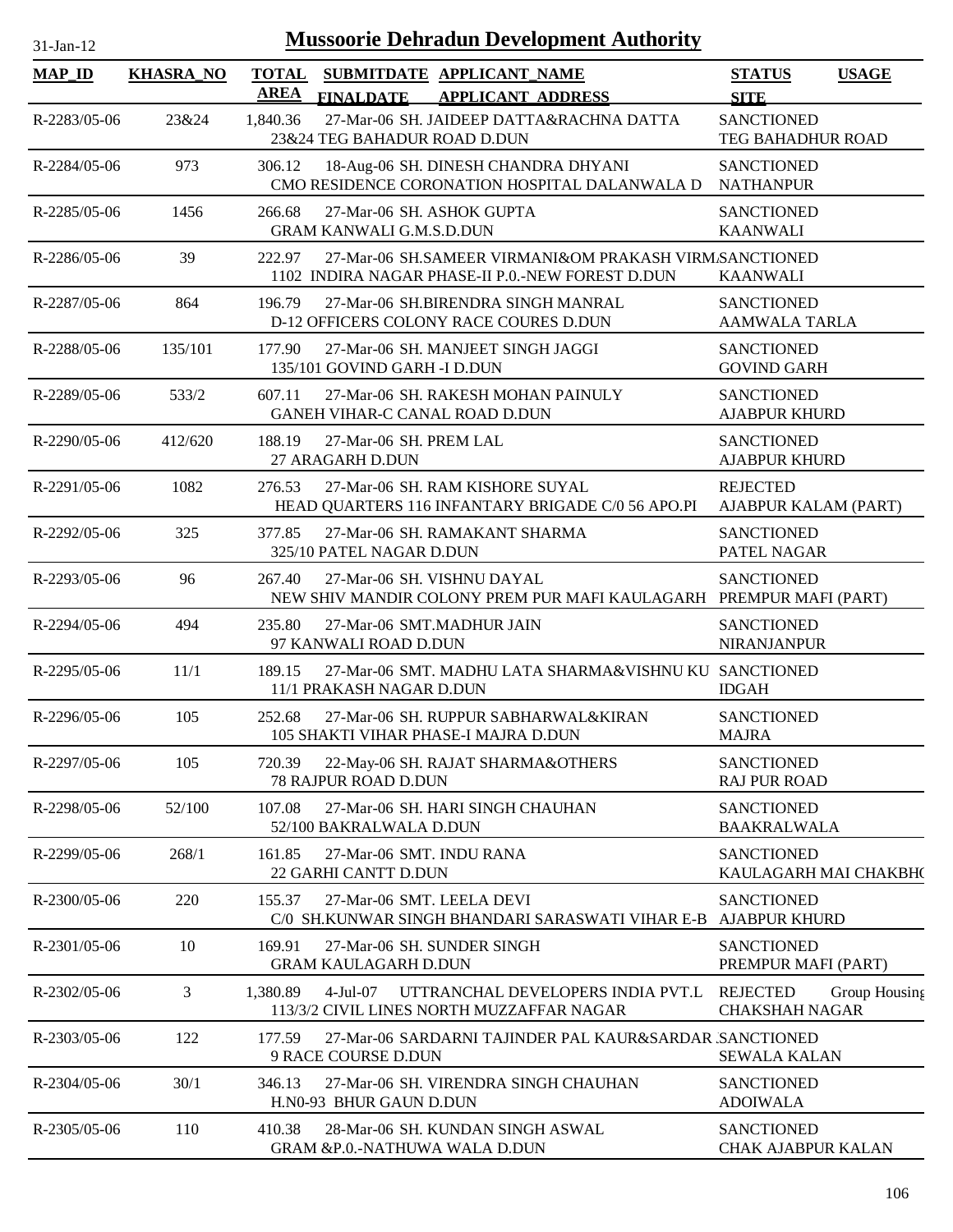| <b>Mussoorie Dehradun Development Authority</b><br>$31$ -Jan-12 |                  |                             |                                                                                              |                                                 |              |  |
|-----------------------------------------------------------------|------------------|-----------------------------|----------------------------------------------------------------------------------------------|-------------------------------------------------|--------------|--|
| <b>MAP_ID</b>                                                   | <b>KHASRA_NO</b> | <b>TOTAL</b><br><b>AREA</b> | SUBMITDATE APPLICANT NAME<br><b>FINALDATE</b><br><b>APPLICANT ADDRESS</b>                    | <b>STATUS</b><br><b>SITE</b>                    | <b>USAGE</b> |  |
| R-2306/05-06                                                    | 71               | 185.51                      | 15-Jun-06 SH. ARVIND AGGARWAL<br>71/386 RAJPUR ROAD D.DUN                                    | <b>SANCTIONED</b><br><b>RAJ PUR ROAD</b>        |              |  |
| R-2307/05-06                                                    | 52/40            | 178.44                      | 28-Mar-06 DR. ABHAY ANAND BOURAI<br><b>15 ARAGHAR D.DUN</b>                                  | <b>SANCTIONED</b><br>AARAGARH                   |              |  |
| R-2308/05-06                                                    | 237              | 260.22                      | 28-Mar-06 SMT, MANJU NIGAM&SUSHIL KUMAR<br>ZONAL OFFICE P.N.B. HOUSE PALTAN BAZAR D.DUN      | <b>REJECTED</b><br><b>SEWALA KALAN</b>          |              |  |
| R-2309/05-06                                                    | 97               | 19,998.60                   | 28-Mar-06 SONGTSEN LIBRARY CENTRE<br><b>GRAM KULHAN SAHASTRADHARA ROAD</b>                   | <b>SANCTIONED</b><br><b>KULHAN MANSINGH</b>     |              |  |
| $R-2310/05-06$                                                  | 6                | 1,128.73                    | 28-Mar-06 COL. SANJAY AHUJA<br>6/1 VASANT VIHAR D.DUN                                        | <b>SANCTIONED</b><br><b>VASANT VIHAR</b>        |              |  |
| $R-2311/05-06$                                                  | 20               | 333.47                      | 28-Mar-06 SMT.PUSHPAWATI KAPOOR&OTHERS<br><b>6-A KHURBHURA MOHALLA D.DUN</b>                 | <b>SANCTIONED</b><br><b>CHAI BAGH KAULAGARH</b> |              |  |
| R-2312/05-06                                                    | 1378             | 166.91                      | 28-Mar-06 SH, GANGA VISHAN BATRA<br>GURUDEV NIWAS ANUPAM VIHAR ENGRS. ENCLAVE GMS F KAANWALI | <b>SANCTIONED</b>                               |              |  |
| $R - 2313/05 - 06$                                              | 170/145/2        | 218.00                      | 28-Mar-06 SMT, MAYA DEVI SHARMA<br>170/145/2 KARANPUR BLOCK-I D.DUN                          | <b>SANCTIONED</b><br><b>KARANPUR</b>            |              |  |
| R-2314/05-06                                                    | 71               | 133.49                      | 15-Jun-06 SH. ARVIND AGGARWAL<br>71/386 RAJPUR ROAD D.DUN                                    | <b>SANCTIONED</b><br><b>RAJ PUR ROAD</b>        |              |  |
| R-2315/05-06                                                    | 501              | 305.48                      | 28-Mar-06 SH. GHAN SHAYAM MURARI<br>143 & 501 KHURBHURA BLOCK-1V D.DUN                       | <b>REJECTED</b><br>KHURBURA MOHALLA             |              |  |
| R-2316/05-06                                                    | 338              | 439.59                      | 28-Mar-06 SH. MAHA NAND MISRA<br>204 GRAM AJABPUR KALAN D.DUN                                | <b>SANCTIONED</b><br>AJABPUR KALAM (PART)       |              |  |
| R-2317/05-06                                                    | 1118             | 198.65                      | 28-Mar-06 SH. DHEERAJ THAPA&SAVITRI DEVI<br>H.N0-12 KANWALI GAON G.M.S.ROAD D.DUN            | <b>SANCTIONED</b><br><b>KAANWALI</b>            |              |  |
| R-2318/05-06                                                    | 68/18            | 770.00                      | 27-Jun-06 SMT. SONIA SAHAY<br>156 BLOCK-I KHURBHURA MOHALLA D.DUN                            | <b>SANCTIONED</b><br><b>SUDDUWALA</b>           |              |  |
| R-2319/05-06                                                    | 521              | 300.99                      | 28-Mar-06 SH. BACHAN SINGH NEGI<br>102/3 NEEL KANTH NESHVILLA ROAD D.DUN                     | <b>SANCTIONED</b><br>HATHIBARKALA               |              |  |
| R-2320/05-06                                                    | 481              | 204.47                      | 28-Mar-06 SMT. SEEMA GUPTA<br>C-7 DOON VIHAR JAKHAN RAJPUR ROAD D.DUN                        | <b>SANCTIONED</b><br><b>DHAKPATTI</b>           |              |  |
| R-2321/05-06                                                    | 67/79            | 103.64                      | 28-Mar-06 SH. LAXMI CHAND<br>67/79 TYAGI ROAD STREET N0-21 D.DUN                             | <b>SANCTIONED</b><br><b>TYAGI ROAD</b>          |              |  |
| R-2322/05-06                                                    | 216              | 348.45                      | 28-Mar-06 SH, PRAN NATH BINDRA<br>A-11 KEWAL VIHAR SAHASTHRADHARA ROAD D.DUN                 | <b>SANCTIONED</b><br><b>ADOIWALA</b>            |              |  |
| R-2323/05-06                                                    | 282/2            | 157.70                      | 28-Mar-06 SH. KISHAN CHAND&SARASWATI DEVI<br>CHUNA BHATTA RAIPUR ROAD D.DUN                  | <b>SANCTIONED</b><br><b>ADOIWALA</b>            |              |  |
| R-2324/05-06                                                    | 303              | 204.66                      | 28-Mar-06 SH. J.P. MALGUDI<br>CROSS 8 TAPOWAN ENCLAVE AAMWALA TARLA D.DUN                    | <b>SANCTIONED</b><br><b>AAMWALA TARLA</b>       |              |  |
| R-2325/05-06                                                    | 29               | 109.78                      | 28-Mar-06 SH. ANIL BHATIA<br>124/1 KAULAGARH ROAD ST.N0-4 RAJENDRA NAGAR D.DU                | <b>REJECTED</b><br><b>RAJENDAR NAGAR</b>        |              |  |
| $R-2326/05-06$                                                  | 1                | 405.97                      | 28-Mar-06 MOHAMMAD IMRAN<br>M.N0-1 CHAKRATA ROAD IDGAHD.DUN                                  | <b>SANCTIONED</b><br><b>CHAKRATA ROAD</b>       |              |  |
| R-2327/05-06                                                    | 272/2            | 142.00                      | 28-Mar-06 SH. NITIN GUPTA<br><b>15-D KEWAL VIHAR D.DUN</b>                                   | <b>SANCTIONED</b><br><b>ADOIWALA</b>            |              |  |
| R-2328/05-06                                                    | 67/2             | 325.78                      | 28-Mar-06 SH. VINEET RANA<br><b>GRAM THANI GAON D.DUN</b>                                    | <b>SANCTIONED</b><br><b>THANI GAON</b>          |              |  |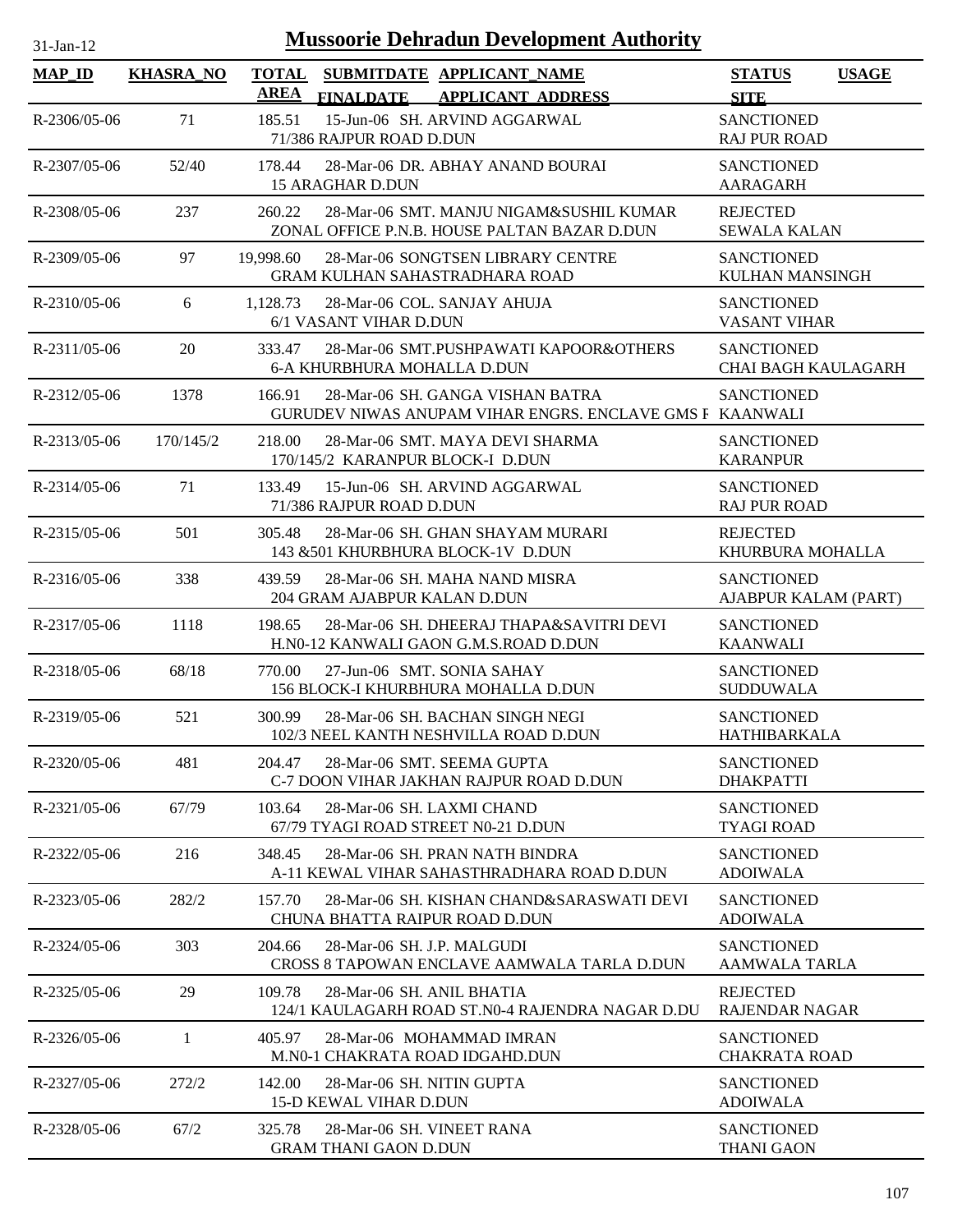| <b>Mussoorie Dehradun Development Authority</b><br>$31-Jan-12$ |                  |                                                                                                                  |                                             |              |  |
|----------------------------------------------------------------|------------------|------------------------------------------------------------------------------------------------------------------|---------------------------------------------|--------------|--|
| $MAP$ <sub>ID</sub>                                            | <b>KHASRA_NO</b> | <b>TOTAL</b><br>SUBMITDATE APPLICANT_NAME<br><b>AREA</b><br><b>FINALDATE</b><br><b>APPLICANT ADDRESS</b>         | <b>STATUS</b><br><b>SITE</b>                | <b>USAGE</b> |  |
| R-2329/05-06                                                   | 895              | 28-Mar-06 SH. NIKHIL SHARMA<br>112.86<br>VIRENDRA ASSOCIATES MEEDO PLAZA SHOP-N0-33 II ND F JAKHAN               | <b>SANCTIONED</b>                           |              |  |
| R-2330/05-06                                                   | 555              | 131.73<br>28-Mar-06 SH. ANKUR NAGPAL<br>ARORA ASSOCIATES A-6 JANPATH SHOPPING COMPLEX B                          | <b>SANCTIONED</b><br><b>MAJRA</b>           |              |  |
| R-2331/05-06                                                   | 451              | 168.91<br>28-Mar-06 SH. JAIVEER SINGH RAWAT<br>C/0 RAWAT ASSOCIATES 15 FIRST FLOOR HARIDWAR ROA                  | <b>SANCTIONED</b><br>AJABPUR KALAM (PART)   |              |  |
| R-2332/05-06                                                   | 603              | 28-Mar-06 SH. BRIJENDRA PAL SINGH RANA<br>376.00<br>AJEET HOUSE BELL ROAD CLEMENTOWN D.DUN                       | <b>SANCTIONED</b><br><b>BHARUWALA GRANT</b> |              |  |
| R-2333/05-06                                                   | 294              | 174.81<br>28-Mar-06 SH. CHARANJEET SINGH GHAI<br><b>GRAM SUDHOWALA D.DUN.</b>                                    | <b>REJECTED</b><br><b>SUDHOWALA</b>         |              |  |
| R-2334/05-06                                                   | 359              | 432.74<br>28-Mar-06 SH. DEEPENDRA SINGH BHARTARI<br>30/12 RAJPUR ROAD D.DUN                                      | <b>SANCTIONED</b><br><b>DAK PATTI</b>       |              |  |
| R-2335/05-06                                                   | 242              | 28-Mar-06 SH. RAJESH SRIVASTAV<br>163.50<br>16 BANARASHI DASS QUATERS LUNIA MOHALLA D.DUN                        | <b>SANCTIONED</b><br><b>KISHANPUR</b>       |              |  |
| R-2336/05-06                                                   | 160              | 28-Mar-06 SMT.SATINDER PAL KAUR<br>149.83<br>34 RACE COURSE D.DUN                                                | <b>SANCTIONED</b><br><b>PANDITWARI</b>      |              |  |
| R-2337/05-06                                                   | 81/1             | 28-Mar-06 SH. PRAMOD KUMAR BAHUGUNA<br>172.44<br>GRAM PANDITWARI BHUR GAON D.DUN                                 | <b>SANCTIONED</b><br><b>PANDITWARI</b>      |              |  |
| R-2338/05-06                                                   | 825              | 203.64<br>28-Mar-06 SH. ANUP SINGH GUSAIN<br>C/0 SH. S.C. DHYANI MDDA OFFICE D.DUN                               | <b>SANCTIONED</b><br><b>AJABPUR KHURD</b>   |              |  |
| R-2339/05-06                                                   | 351/1            | 29-Mar-06 SH. OM PRAKASH SINGH PAL<br>137.03<br>202 SHANTI VIHAR ADHOIWALA D.DUN                                 | <b>SANCTIONED</b><br><b>ADOIWALA</b>        |              |  |
| $R-2340/05-06$                                                 | 337              | 169.37<br>29-Mar-06 SH.DAVINDER PAL SINGH MATTA<br>49/2 DHAMAWALA BAZAR D.DUN                                    | <b>SANCTIONED</b><br><b>AAMWALA TARLA</b>   |              |  |
| R-2341/05-06                                                   | 90/1             | 112.60<br>29-Mar-06 SH.CHAND PRAKASH THAPA<br>58/2 BODY GAURD RAJPUR ROAD D.UN                                   | <b>SANCTIONED</b><br><b>KARANPUR KHAS</b>   |              |  |
| R-2341/05-06-EX                                                | 90/1             | 0.00<br>30-Mar-11 SH.CHAND PRAKASH THAPA<br>58/2 BODY GAURD RAJPUR ROAD D.UN                                     | SANCTIONED Home<br><b>KARANPUR KHAS</b>     |              |  |
| R-2342/05-06                                                   | 71               | 93.98<br>17-Apr-06 SH. SATYA NARAYAN YADAV<br><b>GRAM KANDOLI D.DUN</b>                                          | <b>SANCTIONED</b><br><b>KANDOLI</b>         |              |  |
| R-2343/05-06                                                   | $30-A$           | 223.07<br>29-Mar-06 DR. PUNEET TYAGI&RUPALI TYAGI<br>30 MOHINI ROAD D.DUN                                        | <b>SANCTIONED</b><br><b>MOHINI ROAD</b>     |              |  |
| R-2344/05-06                                                   | 1013             | 29-Mar-06 SH. HARI OM SINGH<br>165.18<br>L/27 E RAILWAY COLONY D.DUN                                             | <b>SANCTIONED</b><br><b>DEHRA KHAS</b>      |              |  |
| R-2345/05-06                                                   | 27               | 370.00<br>29-Mar-06 SH. PRAVEEN CHANDOK&SUMAN CHANDOSANCTIONED<br>6-A NEMI ROAD DALANWALA D.DUN                  | DALANWALA CHAK                              |              |  |
| $R-2346/05-06$                                                 | 914              | 487.50<br>29-Mar-06 SH. MADAN MOHAN LAL<br>123 RITHAMANDI D.DUN                                                  | <b>SANCTIONED</b><br><b>KAANWALI</b>        |              |  |
| R-2347/05-06                                                   | 18K&21KHA        | 6,923.24<br>25-Apr-06 TRINITY EDUCATIONAL SOCIETY<br>31 MOHIT VIHAR G.M.S.ROAD D.UN                              | MEHRON-KA-GAON                              |              |  |
| R-2348/05-06                                                   | 149/1            | 174.97<br>29-Mar-06 SH. ARJUN SINGH CHAUHAN<br>330/1 SATYA VIHAR VIJAY PARK D.DUN                                | <b>SANCTIONED</b><br>PANDITWADI MAFI        |              |  |
| R-2349/05-06                                                   | 825              | 248.16<br>29-Mar-06 SH. DAVENDER SINGH RAWAT<br>C/0 SH.D.S.BHANDARI SARASWATI VIHAR-A BLOCK AJABPU AJABPUR KHURD | <b>SANCTIONED</b>                           |              |  |
| $R-2350/05-06$                                                 | 1353/2           | 259.09<br>29-Mar-06 SH. RAJEEV KUMAR MITTAL<br>200 KHURBHURA MOHALLA D.DUN                                       | <b>SANCTIONED</b><br><b>KAANWALI</b>        |              |  |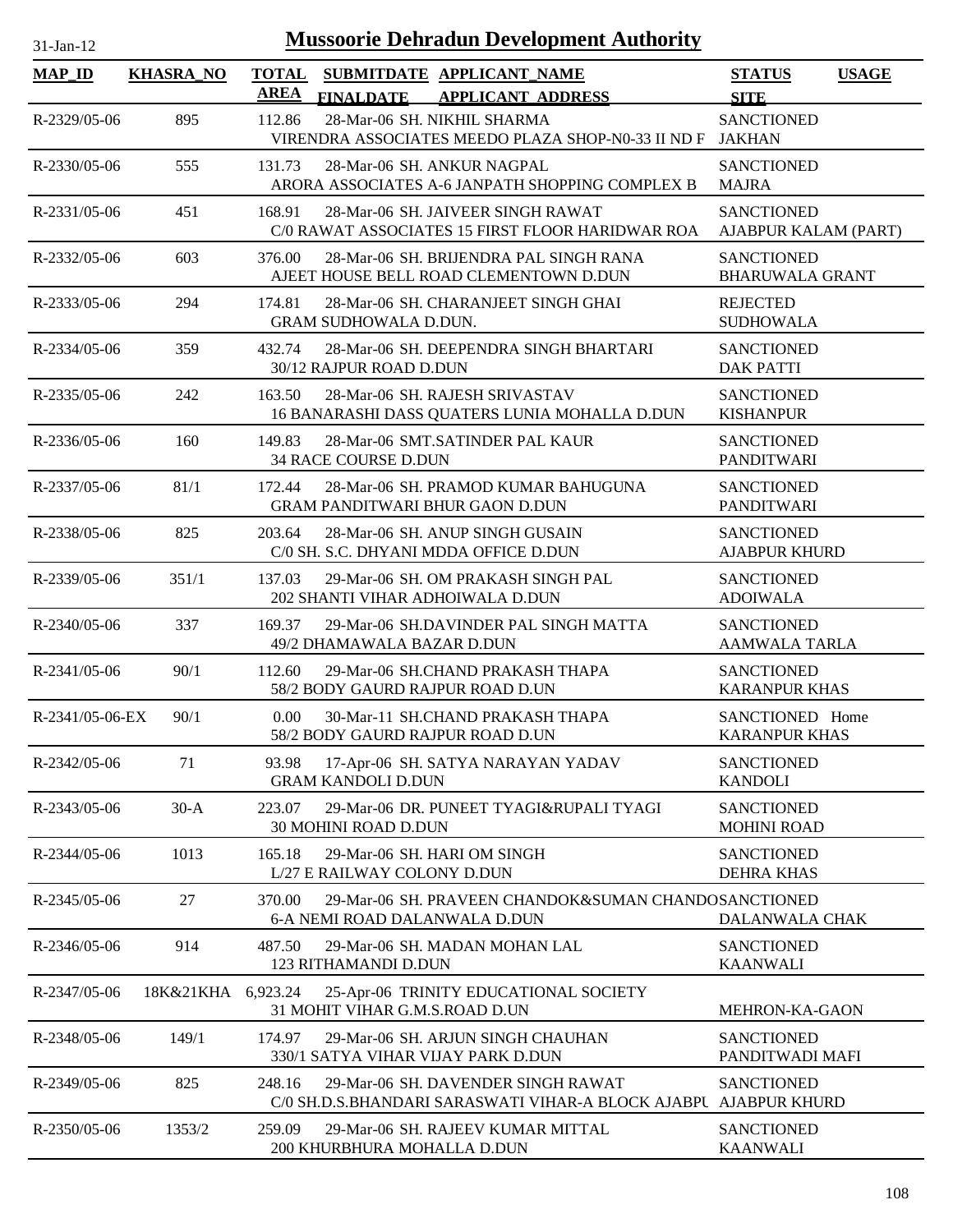| <b>Mussoorie Dehradun Development Authority</b><br>31-Jan-12 |                  |                                                                                                         |                                             |              |  |
|--------------------------------------------------------------|------------------|---------------------------------------------------------------------------------------------------------|---------------------------------------------|--------------|--|
| <b>MAP_ID</b>                                                | <b>KHASRA NO</b> | <b>TOTAL</b><br>SUBMITDATE APPLICANT NAME<br>AREA<br><b>FINALDATE</b><br><b>APPLICANT ADDRESS</b>       | <b>STATUS</b><br><b>SITE</b>                | <b>USAGE</b> |  |
| $R-2351/05-06$                                               | 107/59           | 29-Mar-06 SH. RAMESH CHAND GUPTA<br>117.50<br>107/59 IDGAH BLOCK-II D.DUN.                              | <b>SANCTIONED</b><br><b>IDGAH</b>           |              |  |
| R-2352/05-06                                                 | 546              | 266.50<br>10-Oct-06 SH. BAIJNATH KOTHARI<br>2/72 MATA MANDIR COLONY AJABPUR KALAN D.DUN                 | <b>SANCTIONED</b><br>AJABPUR KALAM (PART)   |              |  |
| R-2353/05-06                                                 | 40&43            | 380.38<br>29-Mar-06 SH. KESHAR SINGH RAWAT<br>124-A OLD DALANWALA D.DUN                                 | <b>SANCTIONED</b><br>AJABPUR KALAM (PART)   |              |  |
| R-2354/05-06                                                 | 81/2             | 98.71<br>29-Mar-06 SMT. ANITA NAGPAL<br>22 SARASWATI SONI MARG LAXMAN CHOWK D.DUN                       | <b>REJECTED</b><br><b>NIRANJANPUR</b>       |              |  |
| R-2354/05-06-RE                                              | 81/2             | 25-Jul-07 SMT. ANITA NAGPAL<br>98.11<br>22 SARASWATI SONI MARG LAXMAN CHOWK D.DUN                       | SANCTIONED Home<br><b>NIRANJANPUR</b>       |              |  |
| $R - 2355/05 - 06$                                           | 81/2             | 29-Mar-06 SMT. RANJANA BHATIA<br>84.53<br>22 SARASWATI SONI MARG LAXMAN CHOWK D.DUN                     | <b>SANCTIONED</b><br><b>NIRANJANPUR</b>     |              |  |
| R-2356/05-06                                                 | 559              | 453.40<br>29-Mar-06 SH.SANJAY NAGALIA<br>M.C. SALES RAJA ROAD D.DUN                                     | <b>REJECTED</b><br><b>DAK PATTI</b>         |              |  |
| $R-2357/05-06$                                               | 525              | 29-Mar-06 SH. BISHAN VERMA<br>125.46<br>SOCIETY AREA CLEMENTOWN D.DUN                                   | <b>SANCTIONED</b><br><b>BHARUWALA GRANT</b> |              |  |
| R-2358/05-06                                                 | 682              | 17-Jul-06 SMT. MAYA JADORA&DHIRENDRA SINGH REJECTED<br>191.50<br>C-18& 4 TURNER ROAD CLEMENTOWN D.DUN   | <b>MAJRA</b>                                |              |  |
| R-2359/05-06                                                 | 13/12/8/4        | 354.86<br>SH.ARVIND KUMAR MITTAL&NAVEEN KUMSANCTIONED<br>4-Jul-06<br>13/12/8/4 BALLUPUR ROAD D.DUN      | <b>BALLUPUR</b>                             |              |  |
| $R-2360/05-06$                                               | 736              | 248.30<br>29-Mar-06 SARDAR AMAR SINGH<br>C/0 SH. SATENDER AGGARWAL 32 SANJAY COLONY D.DUN NIRANJANPUR   | <b>SANCTIONED</b>                           |              |  |
| $R-2361/05-06$                                               | 86/10            | 186.54<br>29-Mar-06 SMT. RANJEET KAUR<br>35 GURU ROAD SANJAY COLONY D.DUN                               | <b>SANCTIONED</b><br><b>KAANWALI</b>        |              |  |
| R-2362/05-06                                                 | 801              | 237.91<br>29-Mar-06 SH. V.R. SHARMA<br>SHANTI SADAN SUBHASH NAGAR CLEMENTOWN D.DUN                      | <b>SANCTIONED</b><br><b>BHARUWALA GRANT</b> |              |  |
| $R-2363/05-06$                                               | 646              | 223.50<br>29-Mar-06 SMT.MEENA BHAGAT<br>282 WEST CANAL ROAD SEWLA KALAN MAJRA D.DUN                     | <b>SANCTIONED</b><br><b>MAJRA</b>           |              |  |
| R-2364/05-06                                                 | 335              | 29-Mar-06 NORTH INDIA OUTREACH TURST<br>2.994.65<br>H.N0-56 CANAL ROAD KISHANPUR D.DUN                  | <b>SANCTIONED</b><br><b>KISHANPUR</b>       |              |  |
| $R-2365/05-06$                                               | 124              | 210.23<br>31-Mar-06 SMT.SAROJ V. CHAURASIA<br>B-11/7 ONGC COLONY D.DUN                                  | <b>SANCTIONED</b><br><b>ADOIWALA</b>        |              |  |
| $R-2366/05-06$                                               | 153              | 31-Mar-06 SH.DINESH CHANDRA DABRAL<br>135.96<br>514-D VIJAY PARK EXT.D.DUN                              | <b>SANCTIONED</b><br><b>KAANWALI</b>        |              |  |
| $R-2367/05-06$                                               | 46/30            | 148.52<br>31-Mar-06 SMT. KAVITA GUPTA<br>20/297 KHURBHURA MOHALLA D.DUN                                 | <b>SANCTIONED</b><br><b>CHAKRATA ROAD</b>   |              |  |
| R-2368/05-06                                                 | 132              | 278.98<br>31-Mar-06 SH. PRAMOD KUMAR SINGH<br>27 ARAGHAR D.DUN                                          | <b>SANCTIONED</b><br><b>AJABPUR KHURD</b>   |              |  |
| R-2369/05-06                                                 | 364              | 260.12<br>31-Mar-06 SH, ASHOK KUMAR<br>120 LUNIA MOHALLA D.DUN                                          | <b>SANCTIONED</b><br><b>NIRANJANPUR</b>     |              |  |
| R-2370/05-06                                                 | 220              | 31-Mar-06 SH. BIRENDER SINGH NEGI<br>204.46<br>769/8 PRAGATI VIHAR D.DUN                                | <b>SANCTIONED</b><br>AJABPUR KALAM (PART)   |              |  |
| R-2371/05-06                                                 | 209              | 199.71<br>31-Mar-06 SMT. LATA PATHAK<br>5 ROHINI PLAZA COMPLEX 11-E RAJPUR ROAD D.DUN                   | <b>SANCTIONED</b><br><b>ADOIWALA</b>        |              |  |
| R-2372/05-06                                                 | $6-A$            | 818.30<br>31-Mar-06 SMT. KAMELASH THAPA<br>6-A PARSOLIWALA HATHIBARKALAN NEW CANTT ROAD D NEW CANT ROAD | <b>SANCTIONED</b>                           |              |  |

 $\overline{\phantom{a}}$